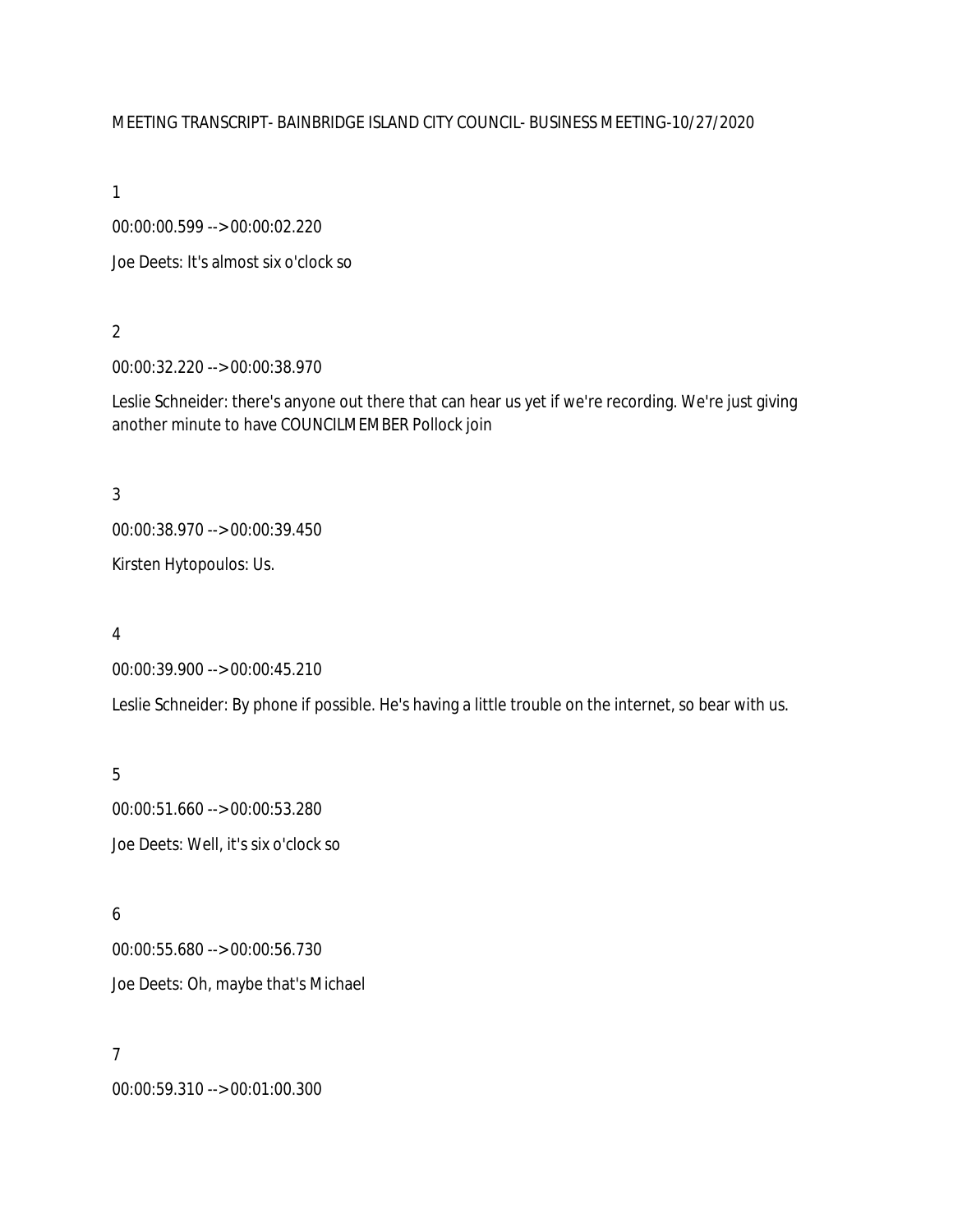Joe Deets: Michaels that you

# 8

00:01:06.570 --> 00:01:14.370

Leslie Schneider: Have so COUNCILMEMBER Pollock. If you're able to unmute and we'll do a quick test here. If that's you,

# 9

00:01:26.790 --> 00:01:35.310

Leslie Schneider: All right, I'm going to go ahead and call this meeting to order. We can get started with roll call. And hopefully COUNCILMEMBER Pollock will have connected by then.

## 10

00:01:35.940 --> 00:01:49.380

Leslie Schneider: In any case, we do have a quorum here. So I call this city council regular business meeting to order. It is Tuesday, October 27 2020 and we have

## 11

00:01:50.130 --> 00:02:04.710

Leslie Schneider: All seven council members with us tonight we think to be verified. In any case, we have the Deputy Mayor deep and council member car.

## 12

00:02:05.250 --> 00:02:11.490

Leslie Schneider: COUNCILMEMBER Medina council member nisar and council member Hi topless.

## 13

00:02:12.330 --> 00:02:20.580

Leslie Schneider: And then if you're looking at our screen, you might see a phone number popping in and we hope. There we go. Looks like COUNCILMEMBER Pollock might be there.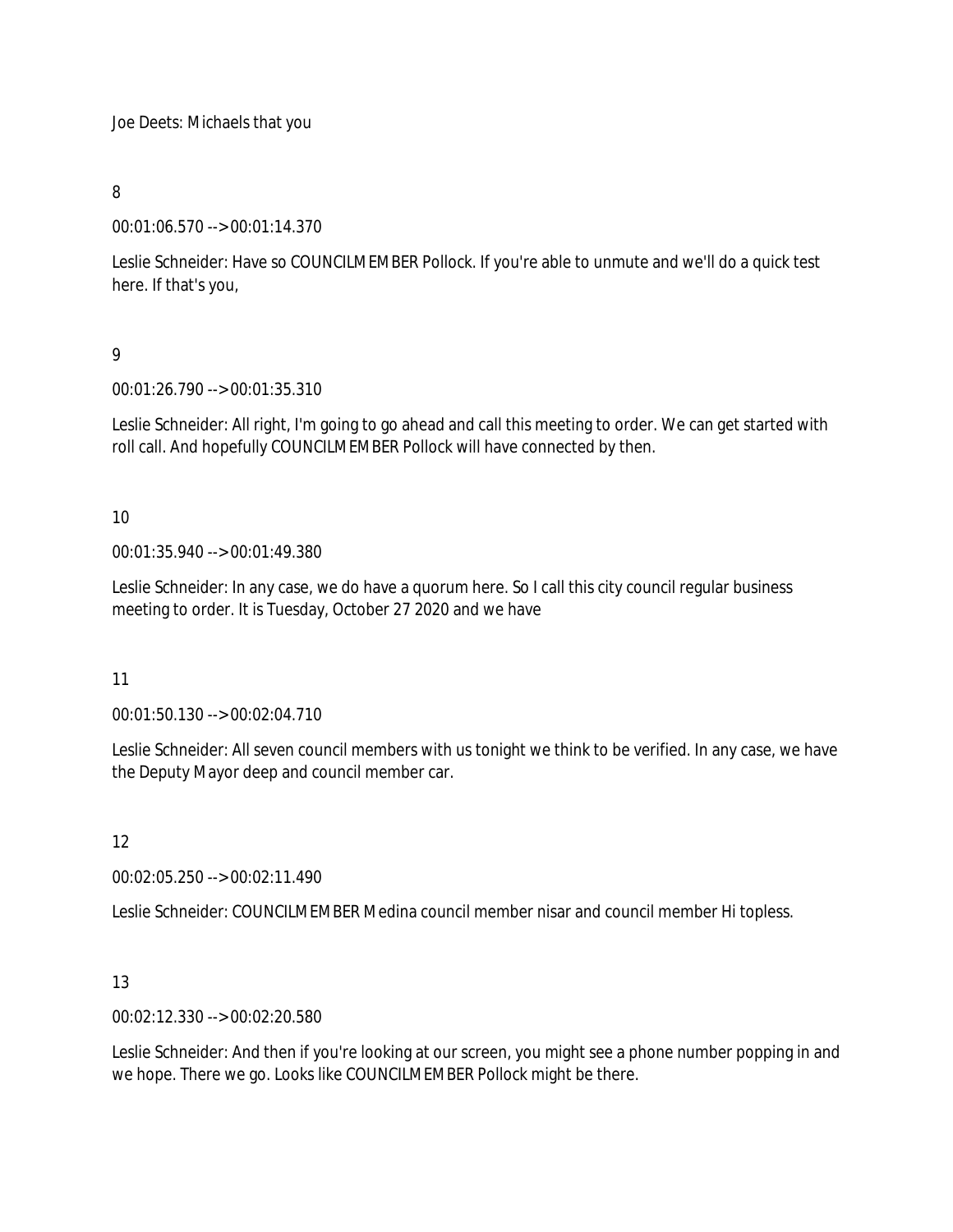00:02:21.240 --> 00:02:29.040

Leslie Schneider: So just while we're. I'm just going to pause for a minute and let anyone do a quick check in that might have something to share before we officially get going.

15

00:02:33.870 --> 00:02:34.110

Leslie Schneider: Here.

16

00:02:34.710 --> 00:02:48.810

Joe Deets: Yeah. Um, yes. Thank you, Mayor of. Yeah, I just wanted to check in and let folks know that last Saturday. There was a march down Winslow to City Hall. It was led an organized by the race equity task force.

17

00:02:50.400 --> 00:02:57.690

Joe Deets: I will tell you it was a celebration of equity of inclusiveness and the right to vote, I was very glad to have participated

18

00:03:00.240 --> 00:03:01.680

Leslie Schneider: Thank you for that.

19

00:03:03.120 --> 00:03:03.810

All right.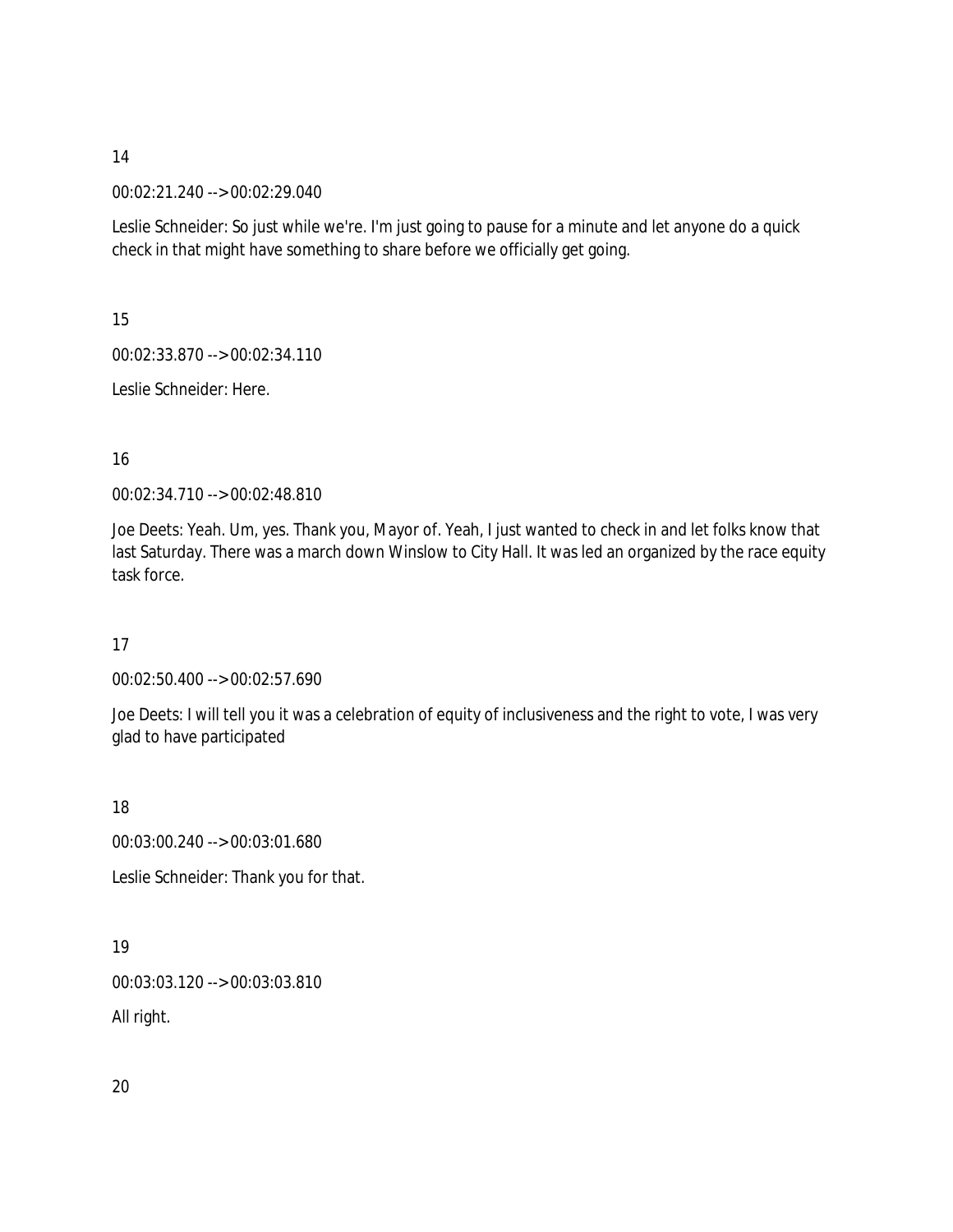00:03:06.600 --> 00:03:10.950

Leslie Schneider: Anybody else want to check in. While we're waiting for confirmation on COUNCILMEMBER Pollock.

#### 21

00:03:14.670 --> 00:03:31.650

Leslie Schneider: All right. We also. We also have with us tonight, our city manager and our city attorney and some other staff support to help us out here this evening. So let's move on and

## 22

00:03:34.590 --> 00:03:39.630

Leslie Schneider: At this time, officially, we don't know that we have. Councilmember Pollock. So we are six at the moment.

## 23

00:03:40.650 --> 00:03:46.770

Leslie Schneider: To be determined. Alright, so let's move on to approval of the agenda.

#### 24

00:03:48.840 --> 00:03:54.900

Leslie Schneider: Is there anyone that would like to make up a motion to approve the agenda, Deputy Mayor

## 25

00:03:55.650 --> 00:03:58.260

Joe Deets: Thank you Mary I moved to approve the agenda.

#### 26

00:04:01.830 --> 00:04:03.900

Leslie Schneider: And COUNCILMEMBER nisar second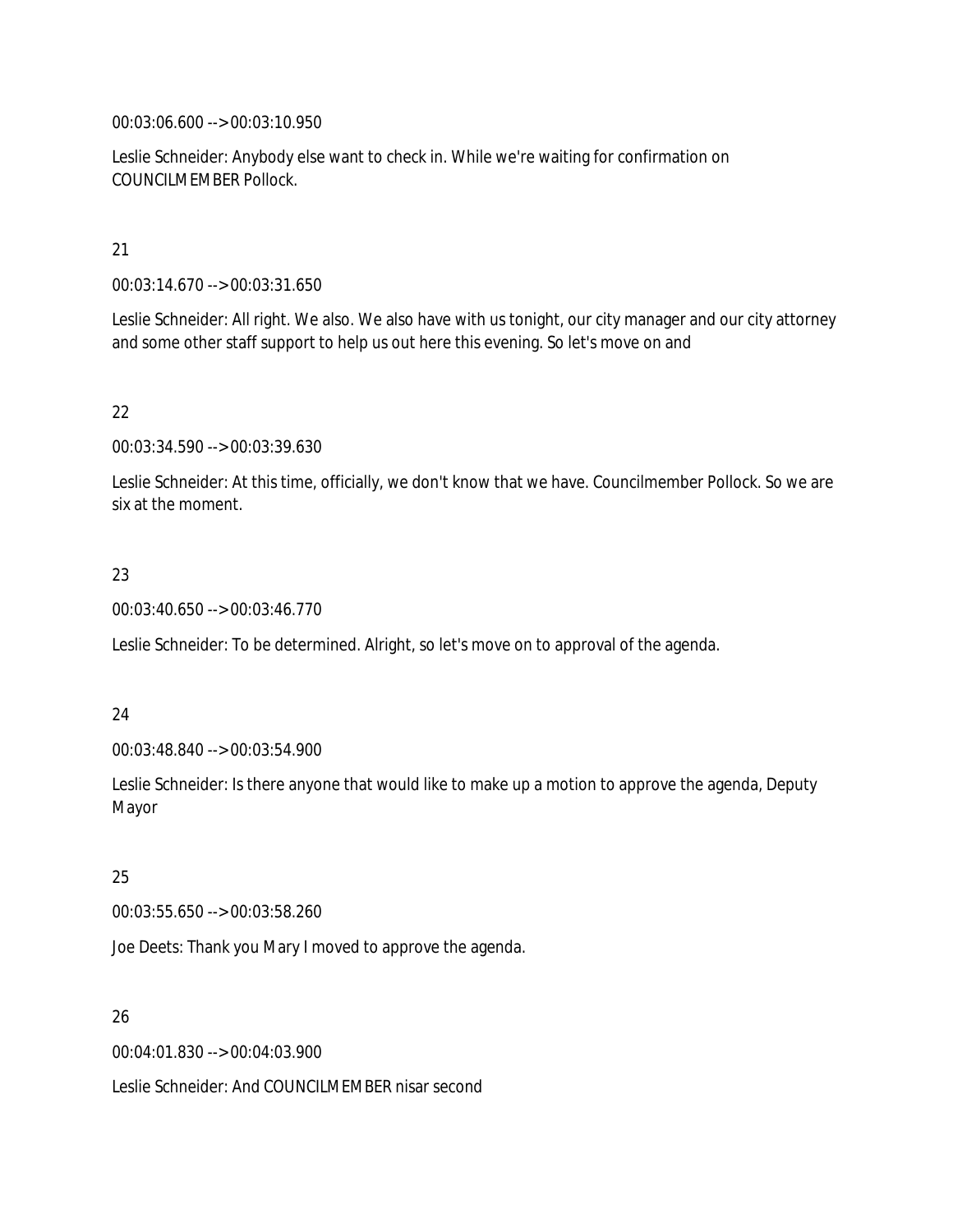00:04:05.190 --> 00:04:06.270

Leslie Schneider: Any discussion.

#### 28

00:04:07.680 --> 00:04:09.270

Leslie Schneider: All those in favor please say aye.

29

00:04:10.770 --> 00:04:11.820 Leslie Schneider: Any opposed.

30

00:04:12.870 --> 00:04:20.040

Leslie Schneider: That passes unanimously. Thank you very much. And is there anyone here tonight with a conflict of interest to disclose.

## 31

00:04:21.510 --> 00:04:22.200

Leslie Schneider: Deputy Mayor

32

00:04:22.830 --> 00:04:24.180 Joe Deets: YEAH, THANK YOU MAYOR.

33

00:04:25.560 --> 00:04:40.620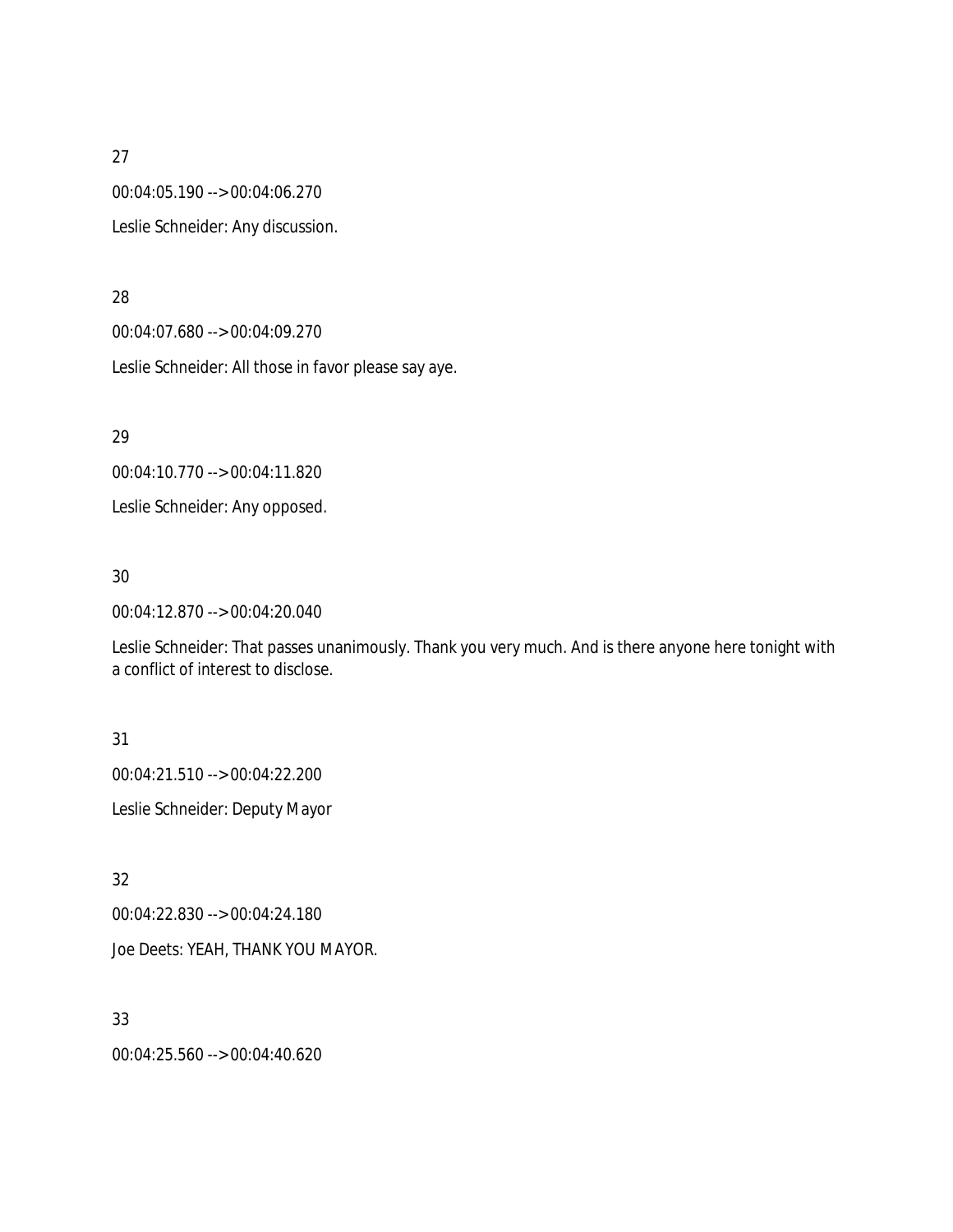Joe Deets: Yes, colleagues, members of the public. I will be recusing myself from the discussion of agenda item, Tennessee, City Hall Solar System acquisition and agenda item 10 the City Hall solar facility budget adjustment.

34

00:04:41.070 --> 00:04:52.710

Joe Deets: I'll provide some background and context as to why I'm taking this action for some background solar energy system that is up on the city hall roof. Oops. Excuse me.

35

00:04:53.760 --> 00:05:01.320

Joe Deets: That is up on the city hall roof is one of the is one of over 70 community solar projects in the state. They were made possible

## 36

00:05:01.770 --> 00:05:14.490

Joe Deets: By thanks to a lot pass in 2010 under the leadership of State Senator Rockefeller I spearheaded the concept of Community solar and assisted the senator in the years that it took for the legislation to pass.

## 37

00:05:15.360 --> 00:05:30.390

Joe Deets: Since 2012 the 72 kilowatt system has been the largest photovoltaic array on Bainbridge Island. I was the projects developer and together with my attorney Mike Moyer I negotiated the site lease and solar services agreement with the city in 2011

38

00:05:31.560 --> 00:05:39.060

Joe Deets: Importantly, this agreement was signed by me six years prior to my becoming a candidate for council or becoming a council member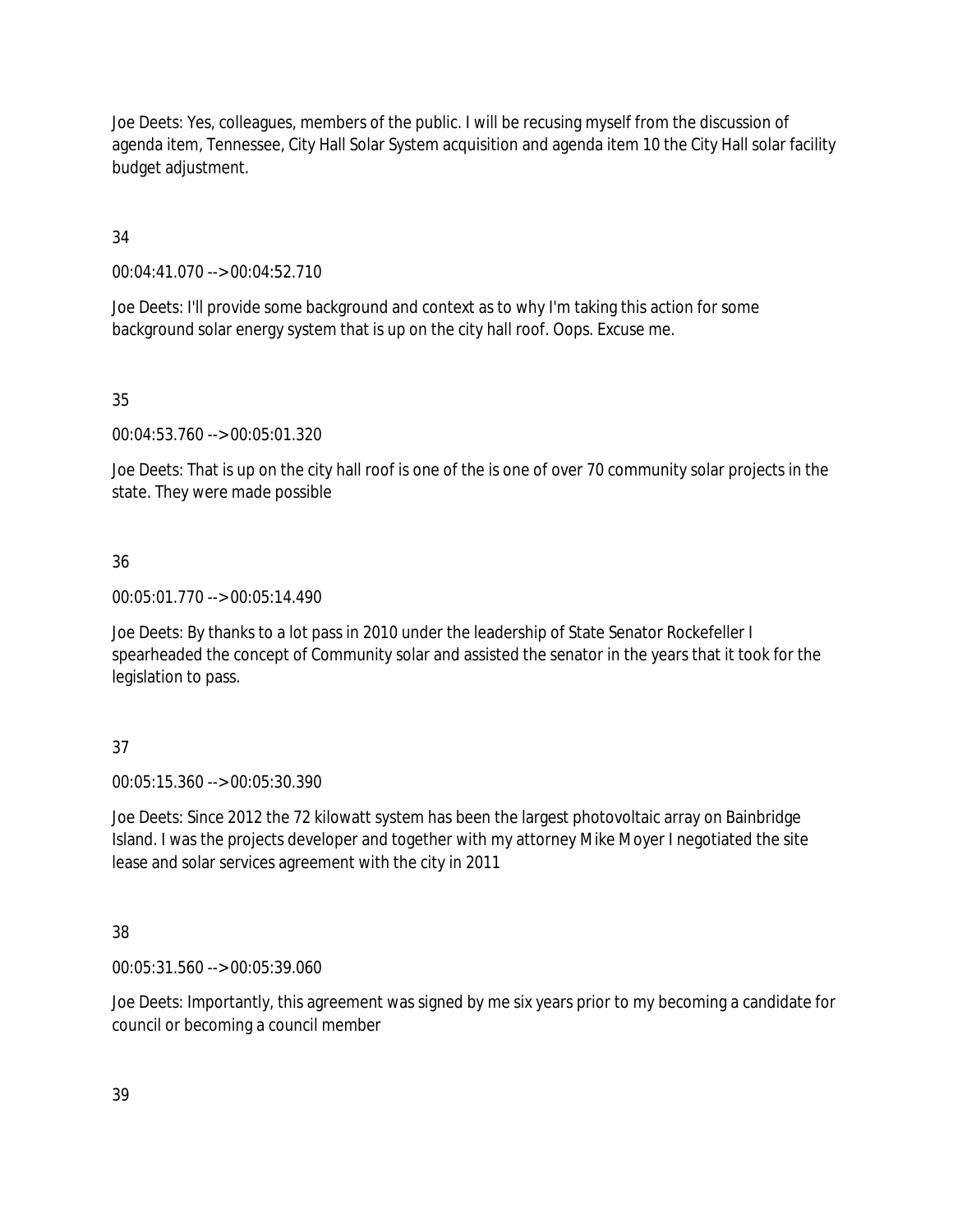00:05:40.140 --> 00:05:57.000

Joe Deets: I presently serve as the project administrator and and one of the systems 24 owners under the agreement, the lease with the city expires in 2020 the agreement provides the city can acquire the system at its fair market value as determined by an independent third party.

40

00:05:58.200 --> 00:06:03.690

Joe Deets: It is reasonable to expect that the systems useful productive life is at least another 10 years

#### 41

00:06:04.830 --> 00:06:15.870

Joe Deets: The sale and purchase agreement that you'll be considering tonight was negotiated by outsell outside counsel obtained by the city and by me in my role as President of Community solar solutions.

#### 42

00:06:16.710 --> 00:06:23.280

Joe Deets: Notably, neither I nor any family member will receive a financial benefit, should the agreement be executed with the city.

#### 43

00:06:24.360 --> 00:06:32.250

Joe Deets: Because I'm waving my proportional ownership interest the acquisition price is less than the fair market value determined by the appraiser

#### 44

00:06:33.750 --> 00:06:43.860

Joe Deets: Because I have a long standing close connection with this project much but predating my term as a city council member I will be recusing myself from tonight's discussion.

45

00:06:44.940 --> 00:06:46.860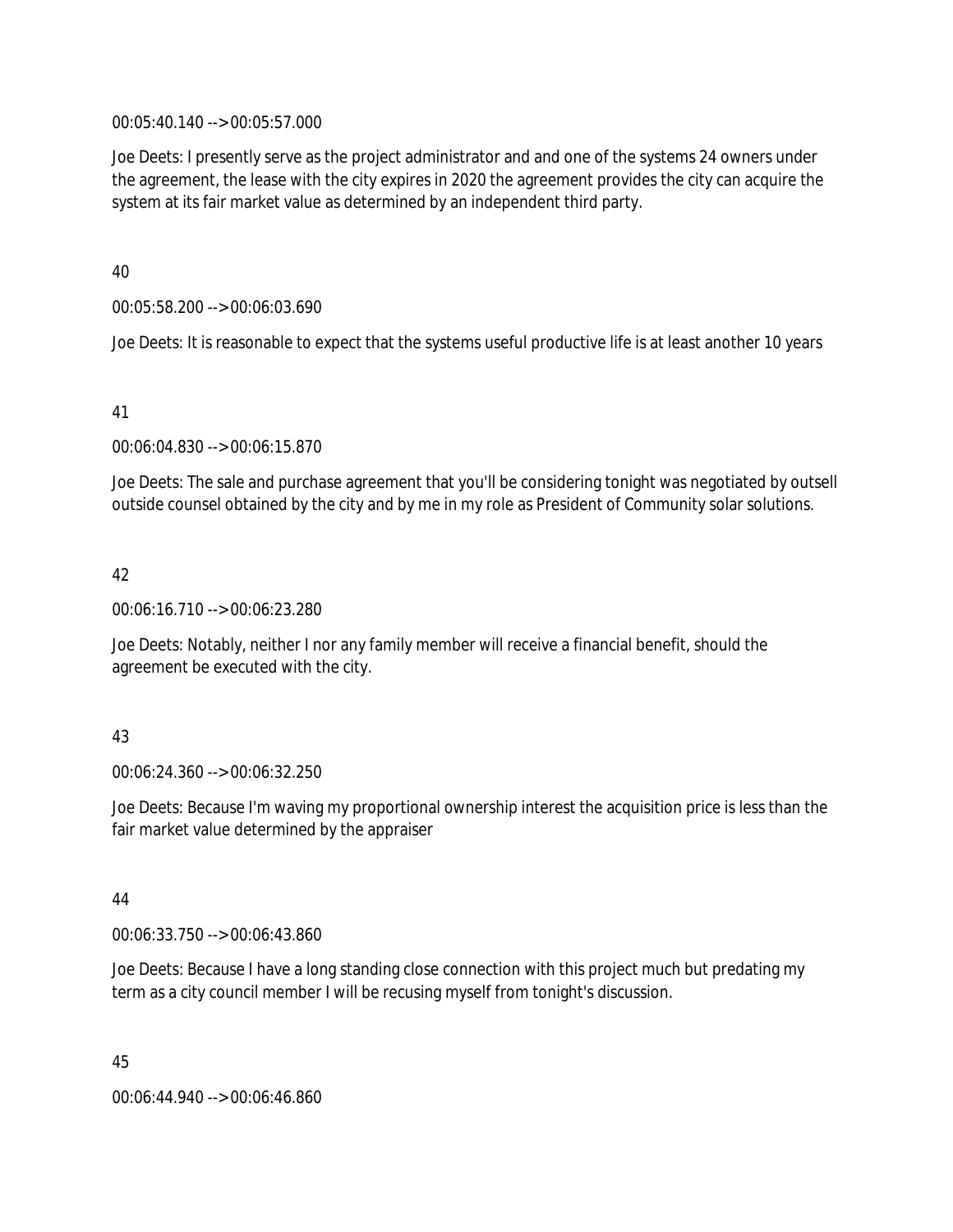Joe Deets: And I'd be happy to answer any questions if you haven't

46

00:06:47.820 --> 00:06:54.630

Leslie Schneider: All right, thank you for that background and thank you for your role and getting solar on the city hall roof.

#### 47

00:06:55.830 --> 00:06:57.840

Leslie Schneider: Well, welcome. Councilmember Pollock.

#### 48

00:06:58.500 --> 00:06:59.220

Joe Deets: Thank you.

#### 49

00:06:59.820 --> 00:07:03.090

Michael Pollock: It's always good to appreciate technology that works.

50 00:07:05.430 --> 00:07:08.010 Leslie Schneider: Great. Alright, we are now seven

51 00:07:09.510 --> 00:07:10.380 Leslie Schneider: So,

52 00:07:11.520 --> 00:07:15.690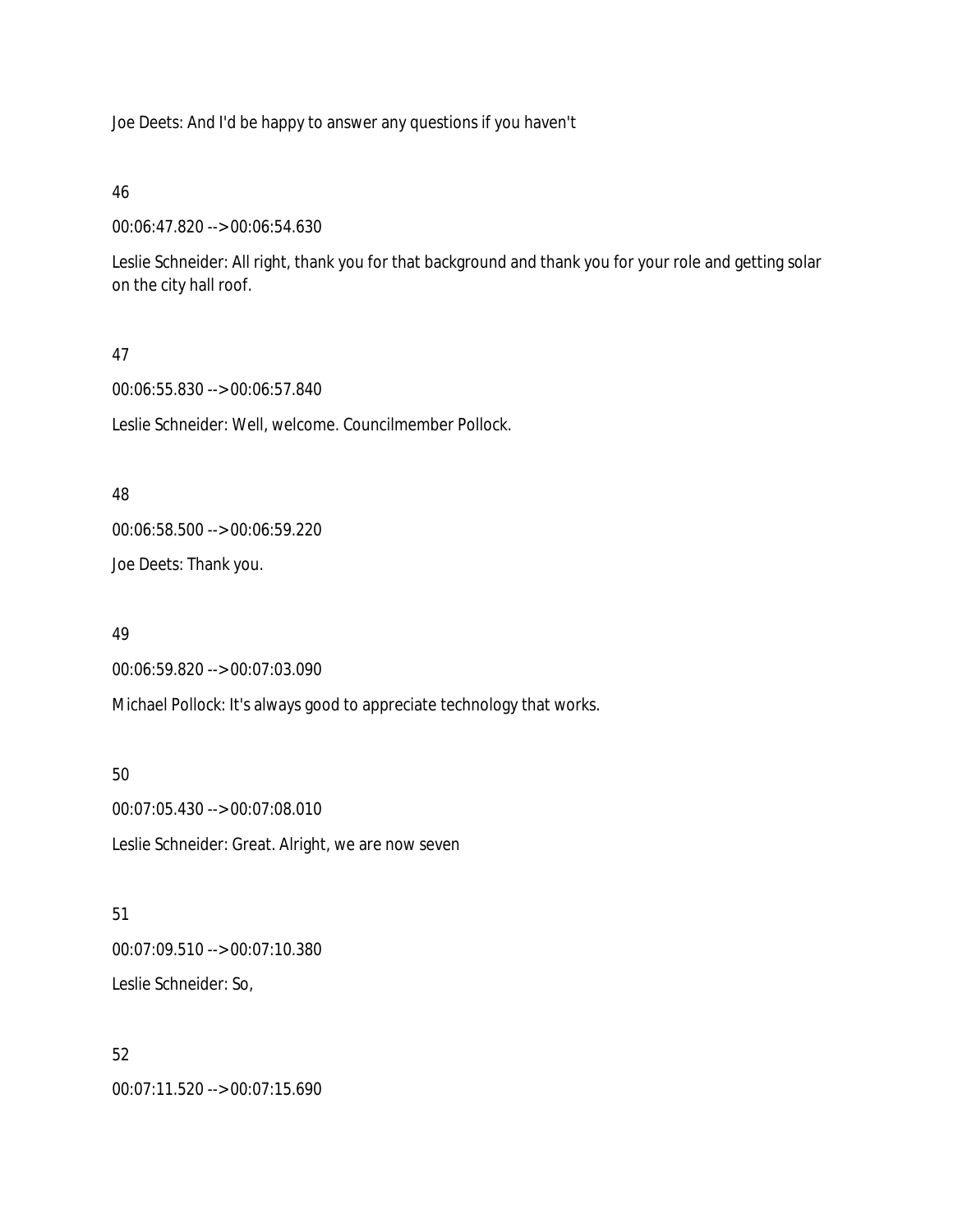Leslie Schneider: Kevin Pollak we just were on conflict of interest disclosure and

# 53

00:07:17.370 --> 00:07:25.410

Leslie Schneider: Is there anything that any of us would like to add to what the deputy mayor is going to be recusing himself for this later on.

# 54

00:07:26.820 --> 00:07:39.150

Leslie Schneider: Alright. Seeing none, we can move on. We're now going to move to public comment. And so I'm switching over in the participants view over to attendees and I'm seeing some hands pop up so

# 55

00:07:39.810 --> 00:07:50.370

Leslie Schneider: A number of you are good at this. If you are if you haven't done this before. You need to also take a look at your participants view and

## 56

00:07:50.760 --> 00:07:59.850

Leslie Schneider: Look for the raised hand icon down at the bottom. And if you click that middle pop up and you'll and I will call on you in the order in which the hands came up

# 57

00:08:00.630 --> 00:08:13.020

Leslie Schneider: And you will have up to three minutes to speak, there will be a counter showing up on screen and then the Deputy Mayor will also be keeping track and will give some signals that you have

## 58

00:08:13.470 --> 00:08:34.230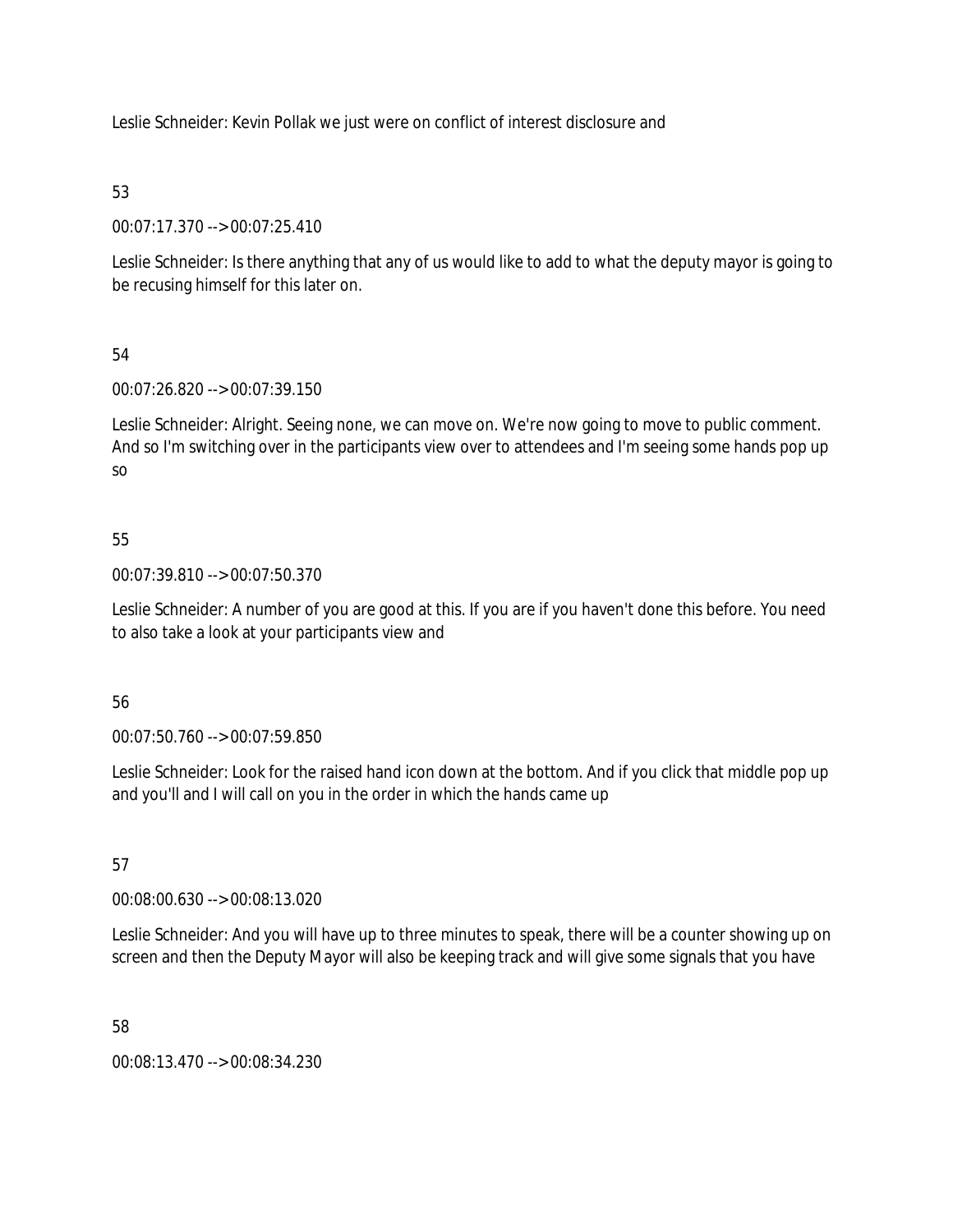Leslie Schneider: A very short amount of time left, or to please stop. So with that, I'll start inviting you to speak and please state your name and the street that you live on and correct anything that I might misspelled mispronounce about your name Wendy Tyner, it is your turn. Thank you so much.

59

00:08:37.380 --> 00:08:42.090

Wendy Tyner: Hi everyone. Um, I haven't done this before, and soon. Can you see me.

60

00:08:43.230 --> 00:08:50.100

Leslie Schneider: We do not see your face, but we we do have your icon or whatever. That's typical for participants.

## 61

00:08:50.850 --> 00:09:03.750

Wendy Tyner: Okay, thank you. Um, I am Wendy Tyner my husband Tom and I live on Lynwood center three driveway south of the triangle property, you've heard from many of us since sep tember 2019

## 62

00:09:04.200 --> 00:09:19.140

Wendy Tyner: Our concerns remain the same as they were in 2019 and early 2020 these continue to be two outstanding issues, the current mining project and the avatar compost industrial sized land use proposal.

## 63

00:09:19.650 --> 00:09:27.660

Wendy Tyner: The mining project continues to be in violation of its mining permit and the DNR reclamation permit specifically at one violations.

64

00:09:28.560 --> 00:09:35.400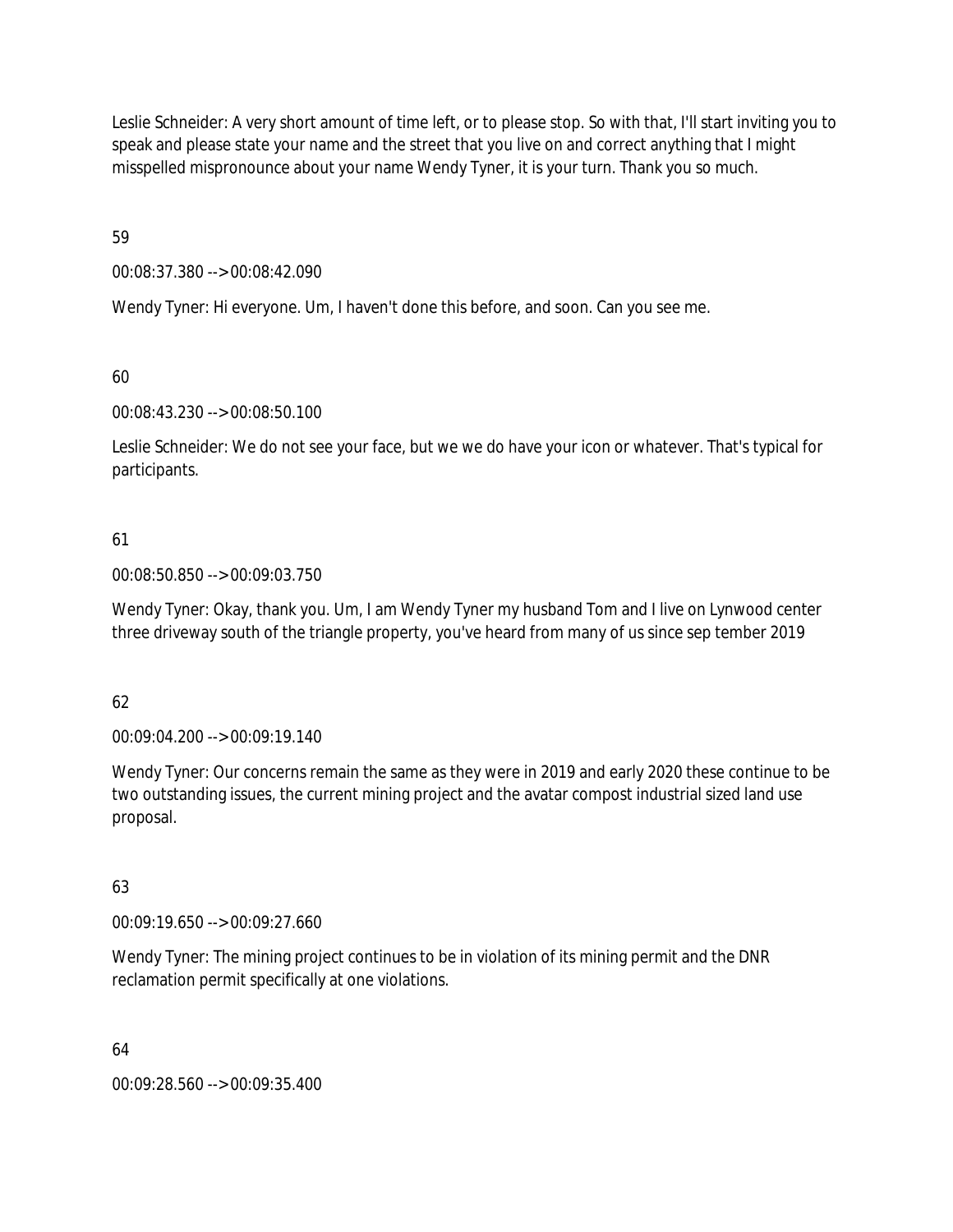Wendy Tyner: I'm opposed to the decision made at the last city council meeting afforded three votes per City draft for the city.

65

00:09:36.360 --> 00:09:44.490

Wendy Tyner: Staff to draft a spot site amendment to consider the compost project, which was against the planning Commissioners recommendations.

## 66

00:09:45.090 --> 00:10:03.270

Wendy Tyner: The land is 7.92 acres surrounded by homes families children high school runners and cyclists. The property is zoned residential point 04. In fact, it's surrounded by residential zone bland for over a mile in every direction.

## 67

00:10:04.590 --> 00:10:17.520

Wendy Tyner: The key SEPA and then DNS issues are, there's plenty of them. I'll just name a few. Failure to construct three acres of stormwater basins and other aspects of SW PPP

#### 68

00:10:17.970 --> 00:10:35.910

Wendy Tyner: They'll you to monitor the water quality of Phil imported to the site to your to monitor well water quality exporting and importing of material far in excess of the original permits and excavation far outside the original from it within the critical wellhead protection area.

## 69

00:10:37.200 --> 00:10:49.410

Wendy Tyner: A compost facility doesn't belong here. It's too close to our wells. We're on the same aquifers, the water and air quality is in question we're worried about rodent behavior.

#### 70

00:10:51.150 --> 00:11:01.890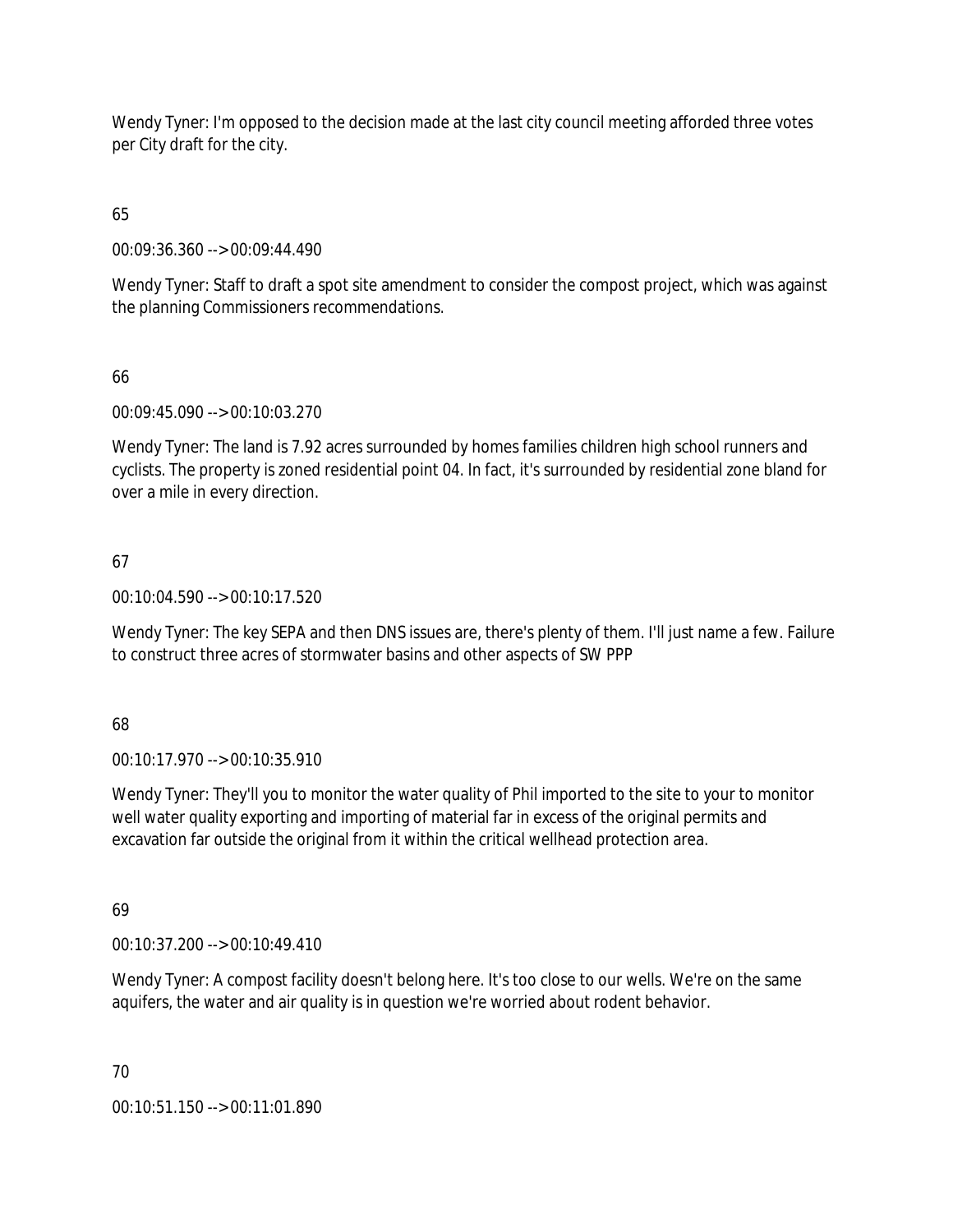Wendy Tyner: There will be run off from the proposed 20,000 tons of food waste and horse manure that's in the proposal we were asking you to retract your recommendations for a spot site amendment.

71

00:11:03.060 --> 00:11:13.440

Wendy Tyner: There's little or no opposition to creating compost operations on the island, but not in a residential area any code amendment made should be made for the entire island.

## 72

00:11:13.980 --> 00:11:25.020

Wendy Tyner: We asked you to be alive. We ask you to align your decision making to match the comprehensive plan that includes pages on groundwater surface water and stormwater protection management.

## 73

00:11:25.560 --> 00:11:38.130

Wendy Tyner: My final concern is that regardless of how well written accomplice proposal is we haven't seen any enforcement for the mining project, nor do we have any confidence that a compost facility permit will be followed enforced by the city.

74

00:11:39.810 --> 00:11:40.860 Wendy Tyner: Thank you very much.

75

00:11:42.090 --> 00:11:43.260

Leslie Schneider: Thank you very much, Wendy.

76

00:11:44.430 --> 00:11:47.730

Leslie Schneider: Cell D rose Leah, you are next.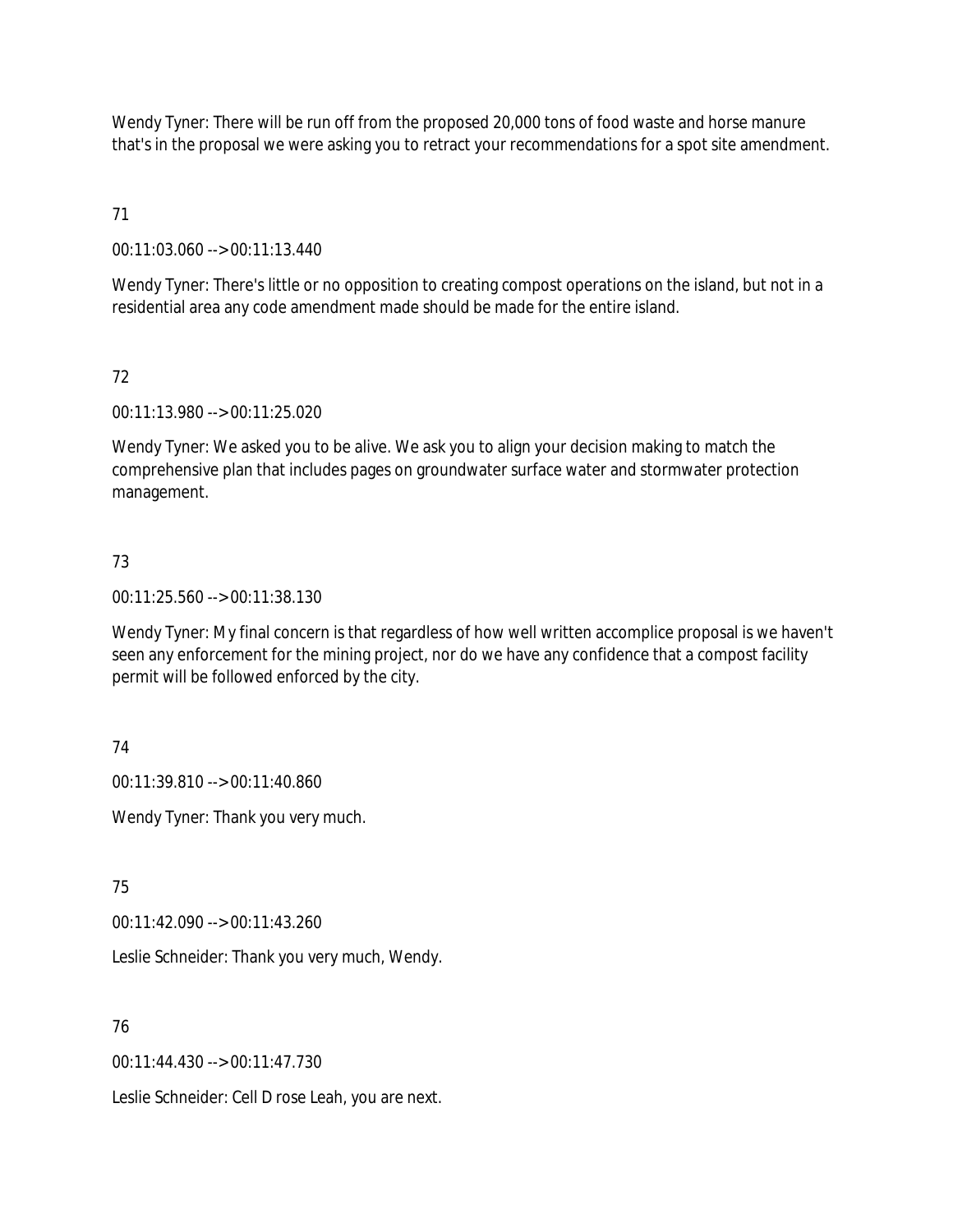00:11:54.570 --> 00:12:04.650

Salvatore DeRosalia: Hello, my name is Sal Dros Leah and I live off of Madison Avenue on Bainbridge Island. I also want to thank you, Mayor for pronouncing my name correctly. I appreciate that.

## 78

00:12:05.490 --> 00:12:11.460

Salvatore DeRosalia: I want to talk to you guys tonight. First I want to actually thank you guys and I really mean this because I pay attention to it a lot.

## 79

00:12:12.240 --> 00:12:23.640

Salvatore DeRosalia: I feel like you all have been doing good business and been. I know this sounds silly but like just acting well as a council. The last few weeks and I don't know if it has to do with that dress Parliament or

## 80

00:12:24.090 --> 00:12:28.620

Salvatore DeRosalia: People have inside conversations. I don't know. But, but as a, as a member of

## 81

00:12:29.070 --> 00:12:38.520

Salvatore DeRosalia: The you know of Bainbridge Island. I just truly appreciate it, because it seems like you guys are getting getting busy in the work you should be doing instead of the personality conflicts, you might be having. So I appreciate that.

## 82

00:12:39.240 --> 00:12:50.040

Salvatore DeRosalia: I want to follow that up with saying that our president and I'll call my president, our President issued on September 22 and executive order on combating race and sex stereotyping.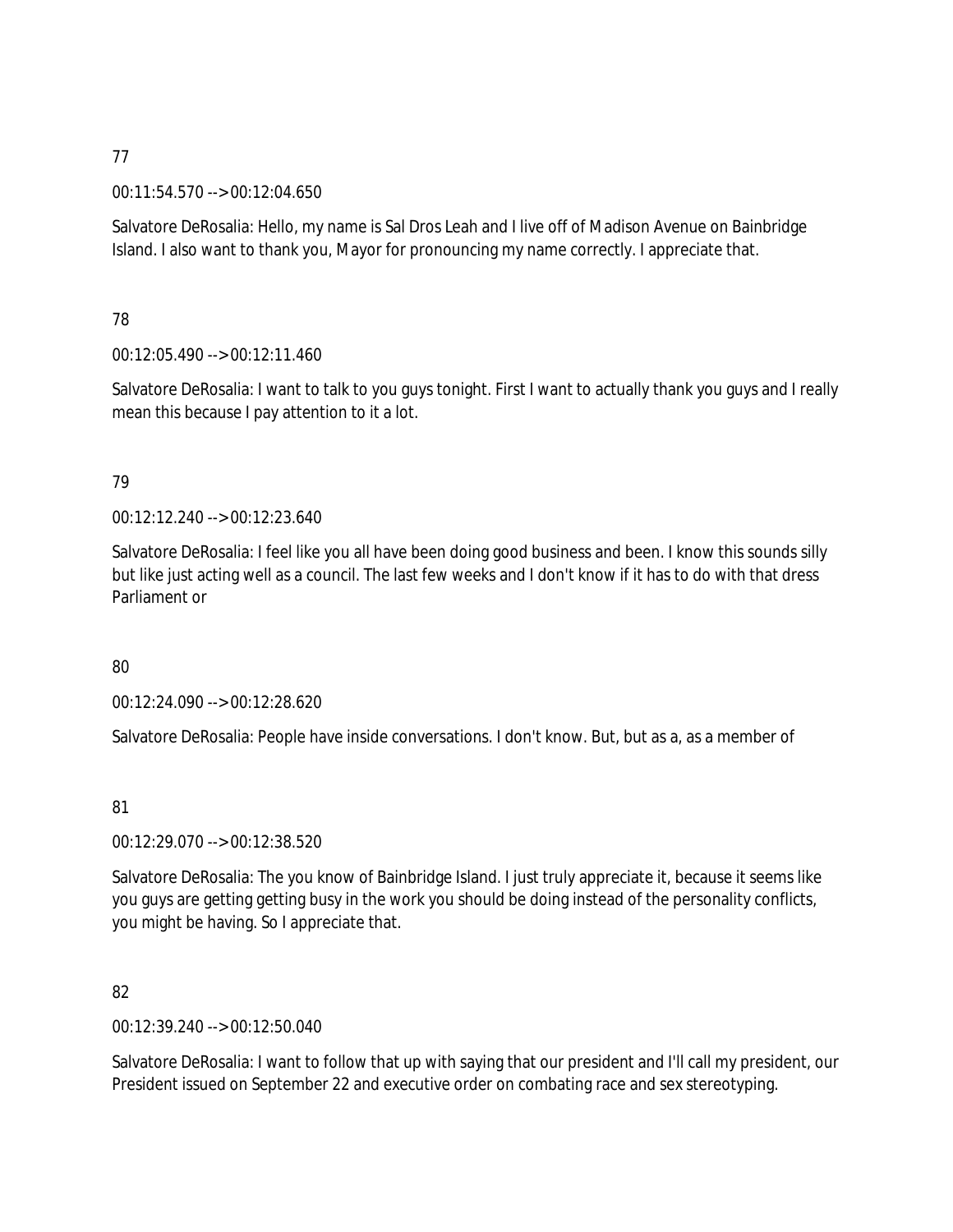00:12:50.400 --> 00:12:59.460

Salvatore DeRosalia: And he just reaffirmed that in the last few days, and so I know that we we tend to say that we're a liberal island and we're very progressive and all this stuff.

84

00:12:59.760 --> 00:13:07.500

Salvatore DeRosalia: And I really want to call everybody on that I want to, I want to ask everybody who's on the council or who may be in city staff or who may be listening.

## 85

00:13:08.010 --> 00:13:18.690

Salvatore DeRosalia: To go be progressive to go be like proactive about going and getting anti racism training going and getting diversity training going and getting sex stereotyping training.

86

00:13:19.320 --> 00:13:25.650

Salvatore DeRosalia: Because you literally have a president of the United States, which I'm sure if we pulled people offline everybody would say that they hate right

87

00:13:26.160 --> 00:13:32.130

Salvatore DeRosalia: And and this is the training that we're, we've been asking you guys to get for two years or institute inside of the city.

## 88

00:13:32.640 --> 00:13:36.330

Salvatore DeRosalia: And I'm not sure I know of one single person who's gone and gotten that training.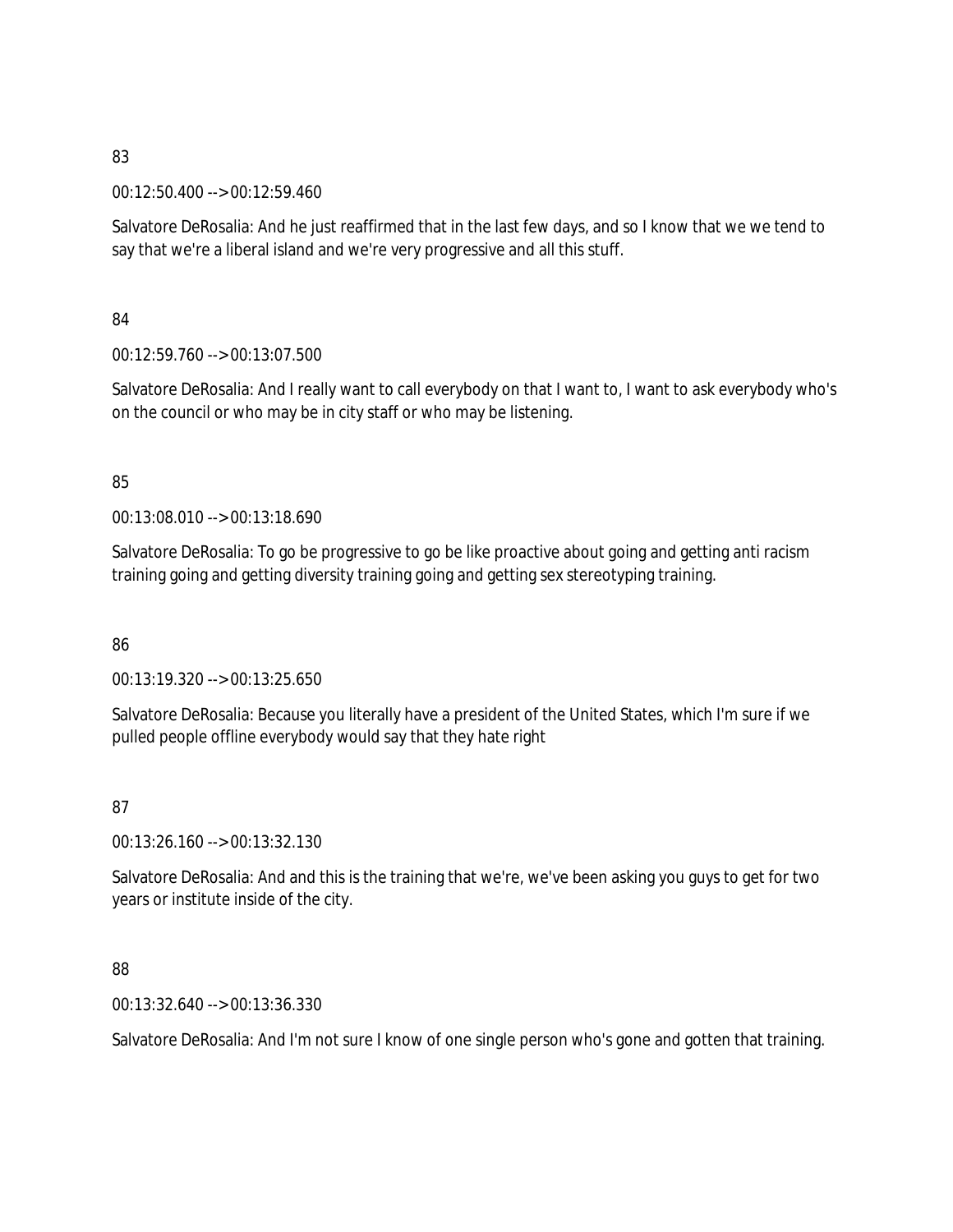00:13:36.630 --> 00:13:44.460

Salvatore DeRosalia: By themselves so far. So what I'm asking you to do a city council people what I'm asking you to do a city staff people what I'm asking you to do is residents of Bainbridge Island listening.

#### 90

00:13:44.880 --> 00:13:52.020

Salvatore DeRosalia: Go get that training by yourself. Don't wait for the city to go get it for you. Don't wait for somebody to Amanda inside the city staff.

#### 91

00:13:52.320 --> 00:14:01.080

Salvatore DeRosalia: Like go and be proactive about that stuff so that you're not just a little bit better than Donald Trump, and I really mean that when I say that, like we need to go get this training.

#### 92

00:14:01.350 --> 00:14:07.650

Salvatore DeRosalia: We need to not just act like we need it. We need to go get it because we all need it. And so that I'll just end with that, thank you very much.

## 93

00:14:09.210 --> 00:14:10.080 Leslie Schneider: Thank you so

#### 94

00:14:11.490 --> 00:14:13.290

Leslie Schneider: Don will lot. You're up next.

## 95

00:14:20.730 --> 00:14:23.280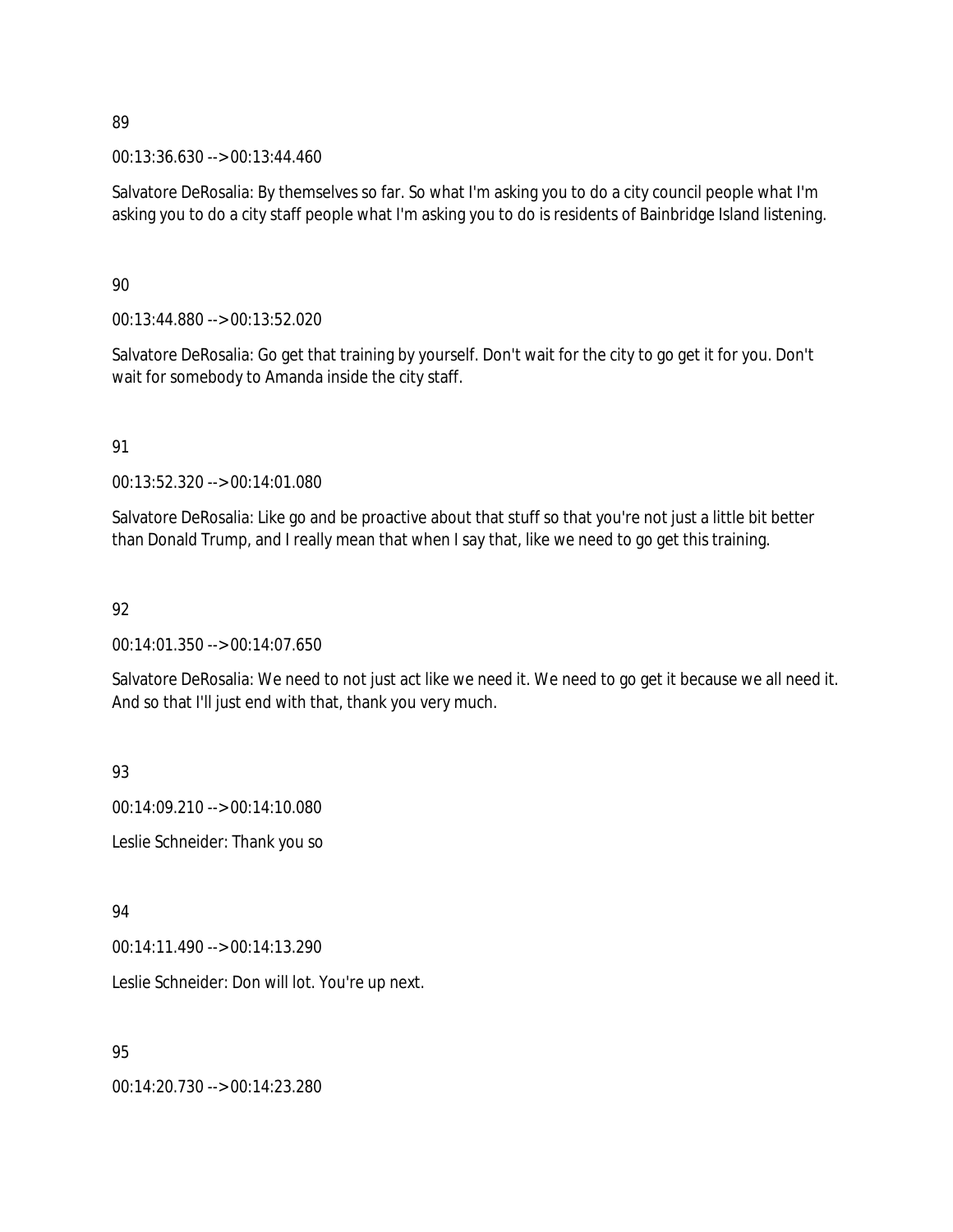Don Willott: Okay, I'm unmuted you can hear me now.

96

00:14:23.730 --> 00:14:24.510

Leslie Schneider: Yes, thank you.

97

00:14:25.560 --> 00:14:26.250

Don Willott: Great, thank you.

98

00:14:28.470 --> 00:14:34.890

Don Willott: I wanted to comment on the budget deliberations that you have coming up, I believe, now's the time to do it.

99

00:14:36.090 --> 00:14:43.620

Don Willott: According to procedures because it's not a something where testimony is called for in the agenda.

## 100

00:14:44.790 --> 00:14:57.240

Don Willott: I just want to do share with folks of what many maybe even all have seen firsthand that the sound Olympics trail Winslow connector is now.

## 101

00:14:57.810 --> 00:15:11.100

Don Willott: Very heavily used especially with coven uses jumped up so I am sell them alone on the trail that practically anytime of day. We just finished a beautiful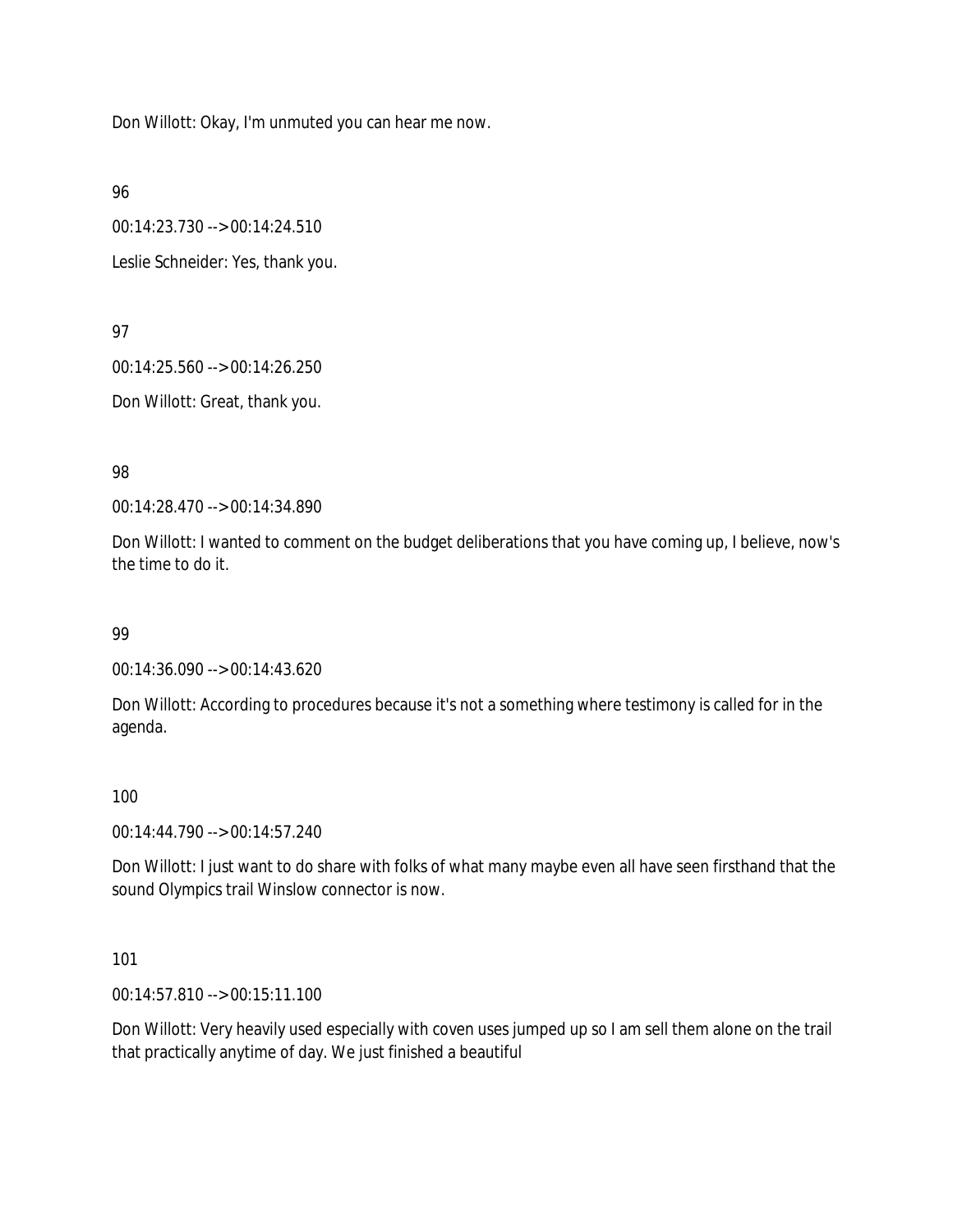00:15:13.050 --> 00:15:35.130

Don Willott: Greenway work through the friends of the success to fund with the famous island parks foundation and it is just have a finished point right now. There'll be additional work ongoing but if you walk it now, you will see it completely spiffed including weeding and

103

00:15:37.620 --> 00:15:39.990

Don Willott: Added for moisture retention.

104

00:15:41.460 --> 00:15:48.000

Don Willott: And so it you can see even the new volunteer native plants coming in.

105

00:15:49.890 --> 00:15:59.010

Don Willott: And when you go there you see people walking, biking rolling wheelchairs. But all the other forms of motion.

106

00:16:00.330 --> 00:16:07.140

Don Willott: And enjoying themselves in nature. So, it is time now to

107

00:16:09.510 --> 00:16:18.240

Don Willott: Be serious about preparing for what next steps would be. It's an extraordinary amount of work to prepare

108

00:16:19.890 --> 00:16:32.640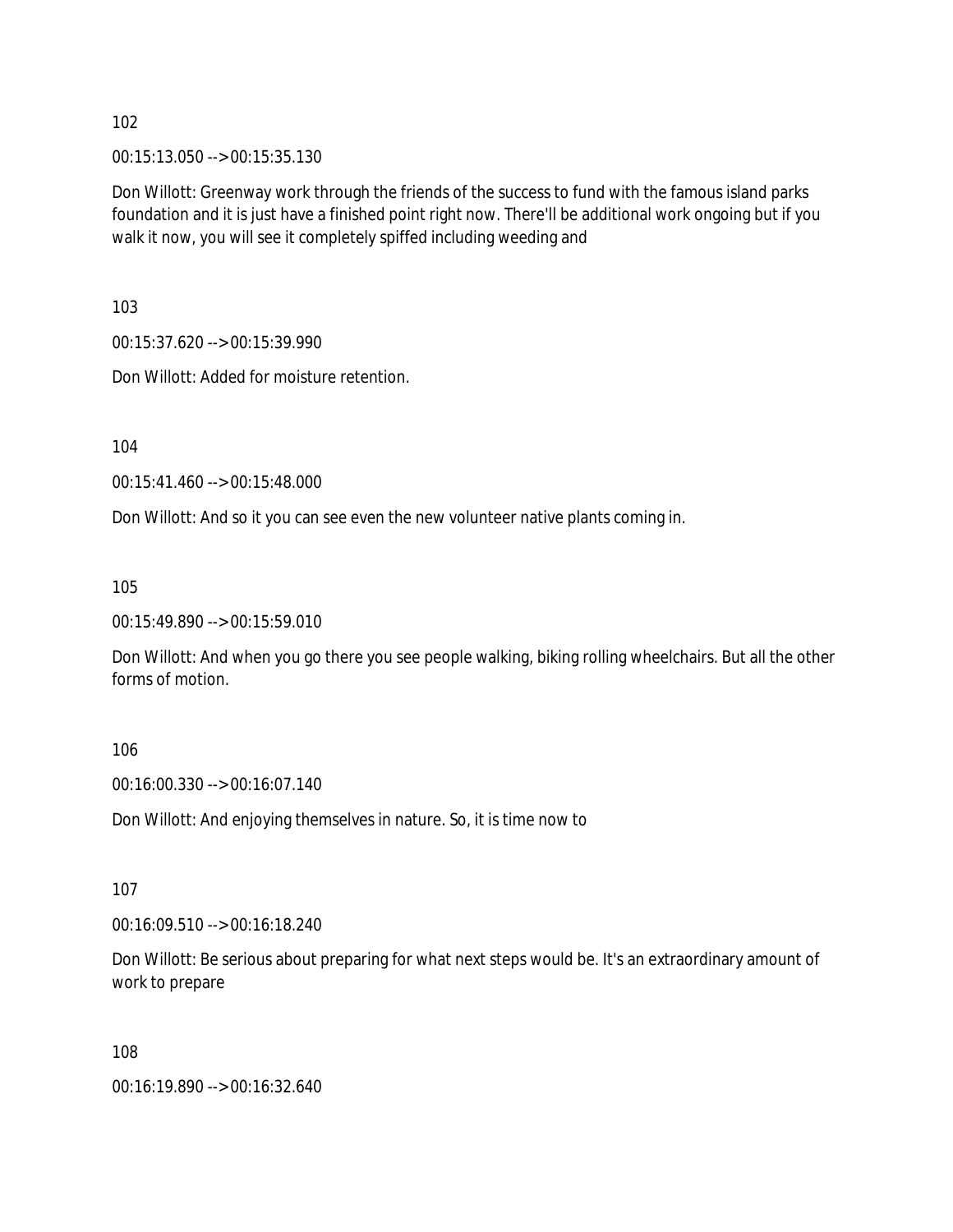Don Willott: Design and grants, I applaud the engagement. I see with council in this sustainable transportation process.

109

00:16:33.900 --> 00:16:42.180

Don Willott: I encourage the same kind of interest active interest in what happens next with the sound Olympics trail.

110

00:16:43.320 --> 00:16:53.520

Don Willott: I frequently run into people who say, so what happens, north of high school road. You know what happens next. And so the

111

00:16:54.600 --> 00:17:11.190

Don Willott: Funding for design for the copper top connector is extremely important. If we want to tap into grants that can pay the lion's cost of

112

00:17:11.970 --> 00:17:32.070

Don Willott: Doing next things we want to have our plan in hand, we want to have a design in hand, because by the time the call comes out in about a year and a half for the federal funds, it will be. That's when you have to already be ready. So anyway, that's, that's what I want to say thank you.

113

00:17:33.810 --> 00:17:34.860

Leslie Schneider: Thank you very much. Darren.

114

00:17:35.280 --> 00:17:44.820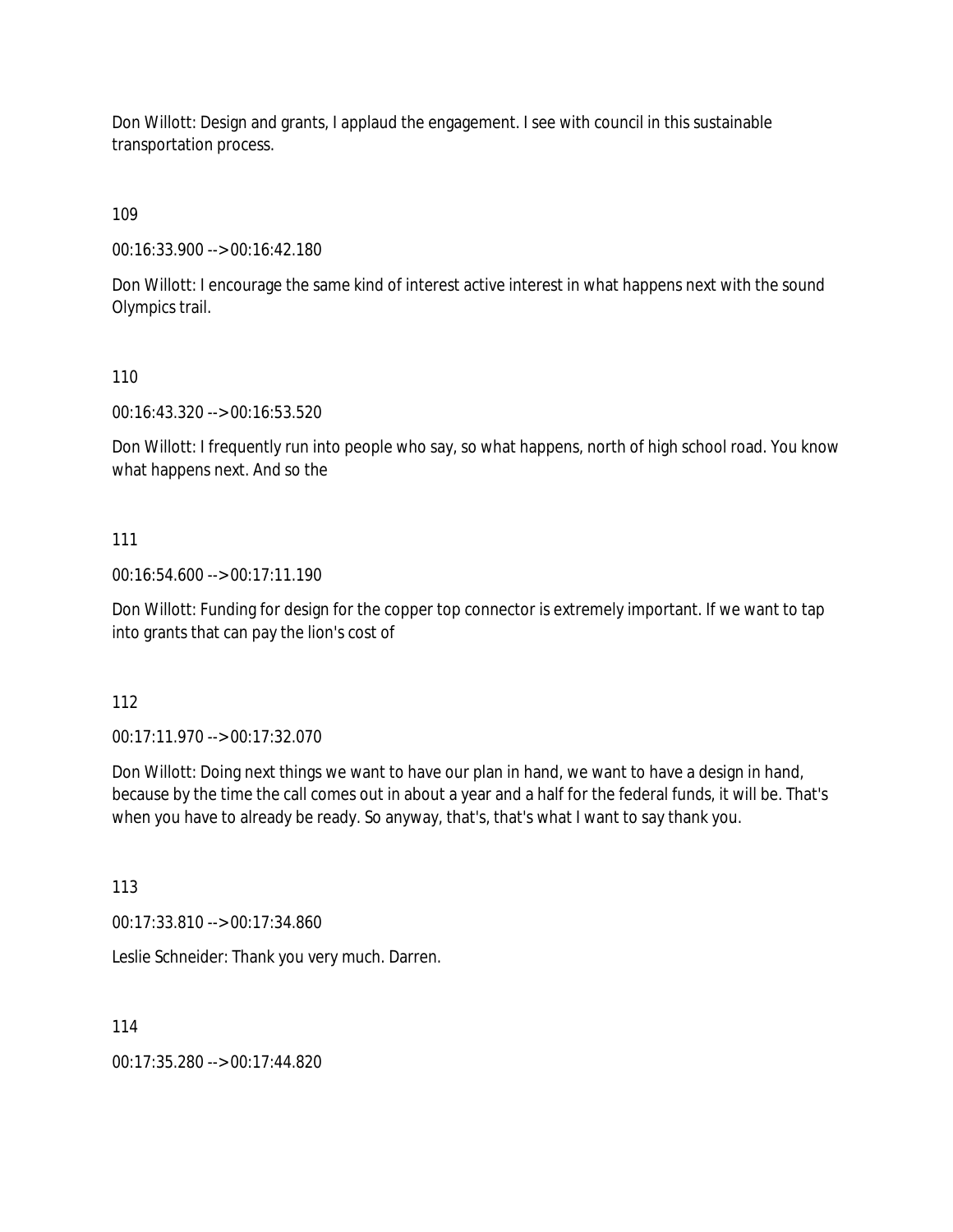Joe Levan: And not and they are just real, real quickly good dimension that there's three public hearings tonight. So if people want to speak to those issues in the public hearing and they should wait to speak to those items at that time.

115

00:17:45.690 --> 00:17:51.300

Joe Levan: So there's a public hearing on property tax levy on the preliminary budget, as well as on smaller list.

116

00:17:51.960 --> 00:17:52.350

Okay.

117

00:17:54.240 --> 00:17:55.260

Leslie Schneider: Great, thank you for that.

118

00:17:56.790 --> 00:18:02.010

Leslie Schneider: Kathy rusting you are up hope hope I didn't

119

00:18:02.460 --> 00:18:03.600

Leslie Schneider: Miss pronounce your last name.

120

00:18:04.200 --> 00:18:06.060 Kathy Raustein: Hi it's Kathy rail Stein.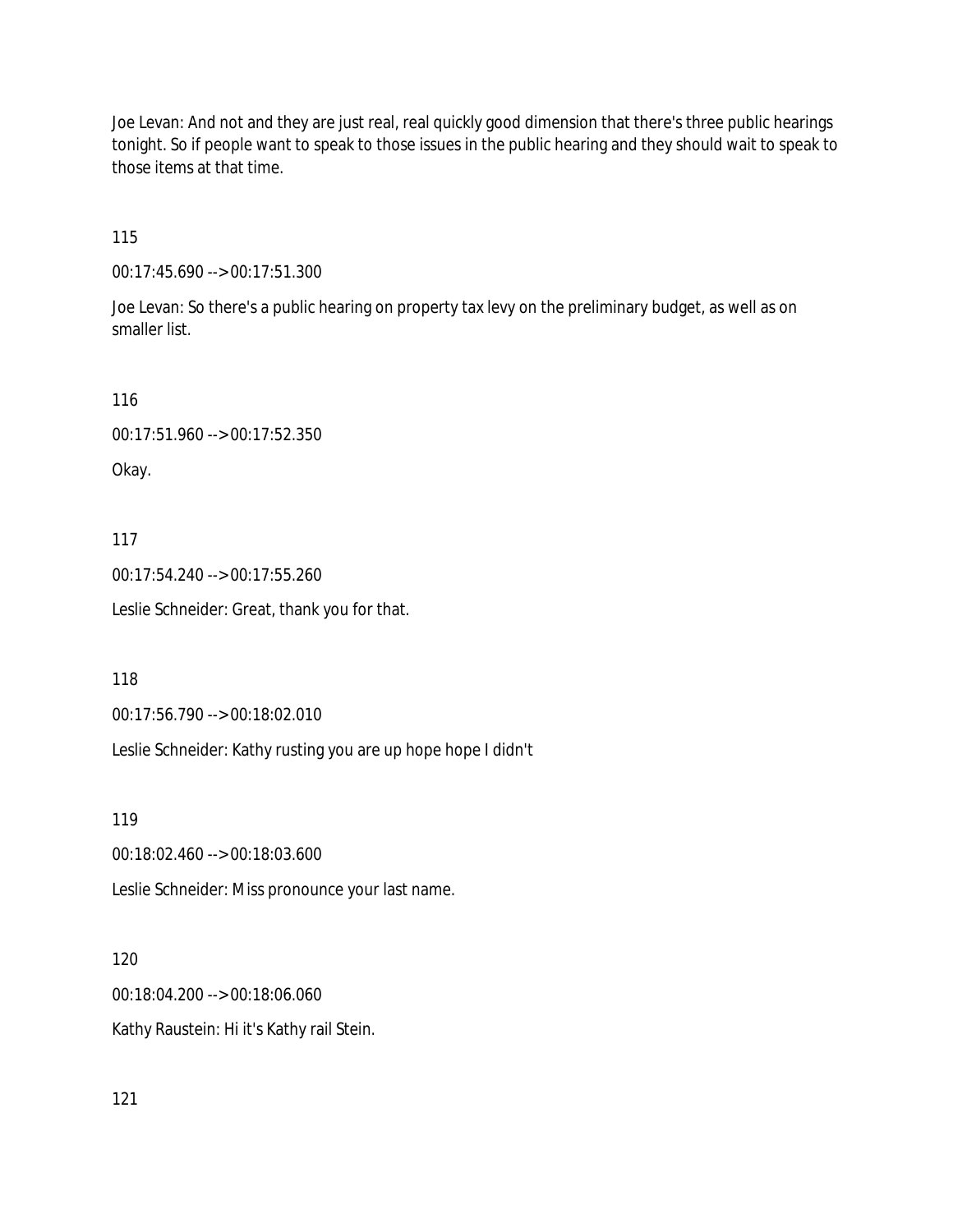00:18:08.250 --> 00:18:16.410

Kathy Raustein: Thank you. Thank you. I would like to voice my extreme concern over the proposed zone change that would allow the triangle property to be used as a commercial

#### 122

00:18:16.770 --> 00:18:28.650

Kathy Raustein: Composting site and have prepared the following brief remarks from my heart Scripps ranch Adrian lane as Barone and ledge don't our commercial our residential communities.

#### 123

00:18:29.190 --> 00:18:40.920

Kathy Raustein: Over 4747 families live here play here and raise families here, there is one access point to all of our homes, which is literally across the street from the triangle property.

#### 124

00:18:41.310 --> 00:18:53.880

Kathy Raustein: We catch the bus walk, bike and walk our dogs buy the property multiple times a day, there is not an option to go a different route the triangle property is part of our community.

#### 125

00:18:54.540 --> 00:19:03.600

Kathy Raustein: All of us living here did our due diligence prior to purchasing our homes and investing our lives in this area, it is zoned residential for a live for reason

#### 126

00:19:05.310 --> 00:19:12.990

Kathy Raustein: As such, we can be assured of certain parameters of land uses that will be maintained that will maintain or enhance our community.

127

00:19:13.620 --> 00:19:20.280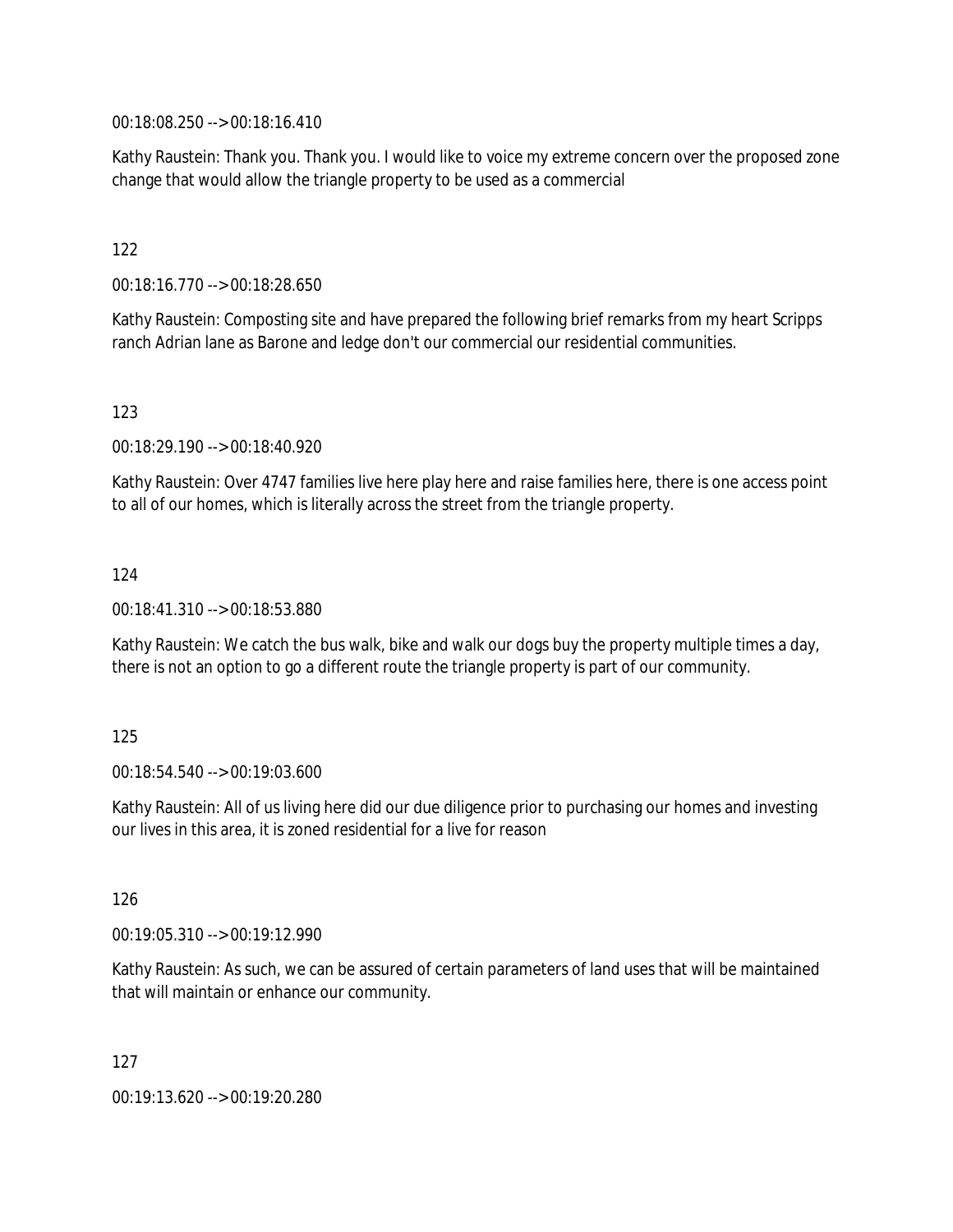Kathy Raustein: The proposed change will negatively impact our community by introducing toxins into the land and the air.

128

00:19:20.790 --> 00:19:32.820

Kathy Raustein: Increase commercial traffic noise rodents flies and Val smells, we count on our local politicians to protect the existing zones and guidelines, allowing us to maintain a quality of life.

129

00:19:33.300 --> 00:19:43.170

Kathy Raustein: The Planning Commission unanimously agreed that this is not a good or acceptable use of the property. Please, please listen to the professionals that the city calls on for guidance.

130

00:19:43.620 --> 00:19:52.200

Kathy Raustein: The island is a gem that needs to be protected by maintaining zoning ordinances composting is important. However, there are other locations.

131

00:19:52.590 --> 00:20:04.080

Kathy Raustein: That aren't in a residential community across from the school. Think of the locals who bike into Winslow or Linwood daily the kids who commute to and play on the highlight fields.

132

00:20:04.560 --> 00:20:09.510

Kathy Raustein: The triangle property neighbors who walk by and catch the bus just yards from the property.

133

00:20:10.080 --> 00:20:17.580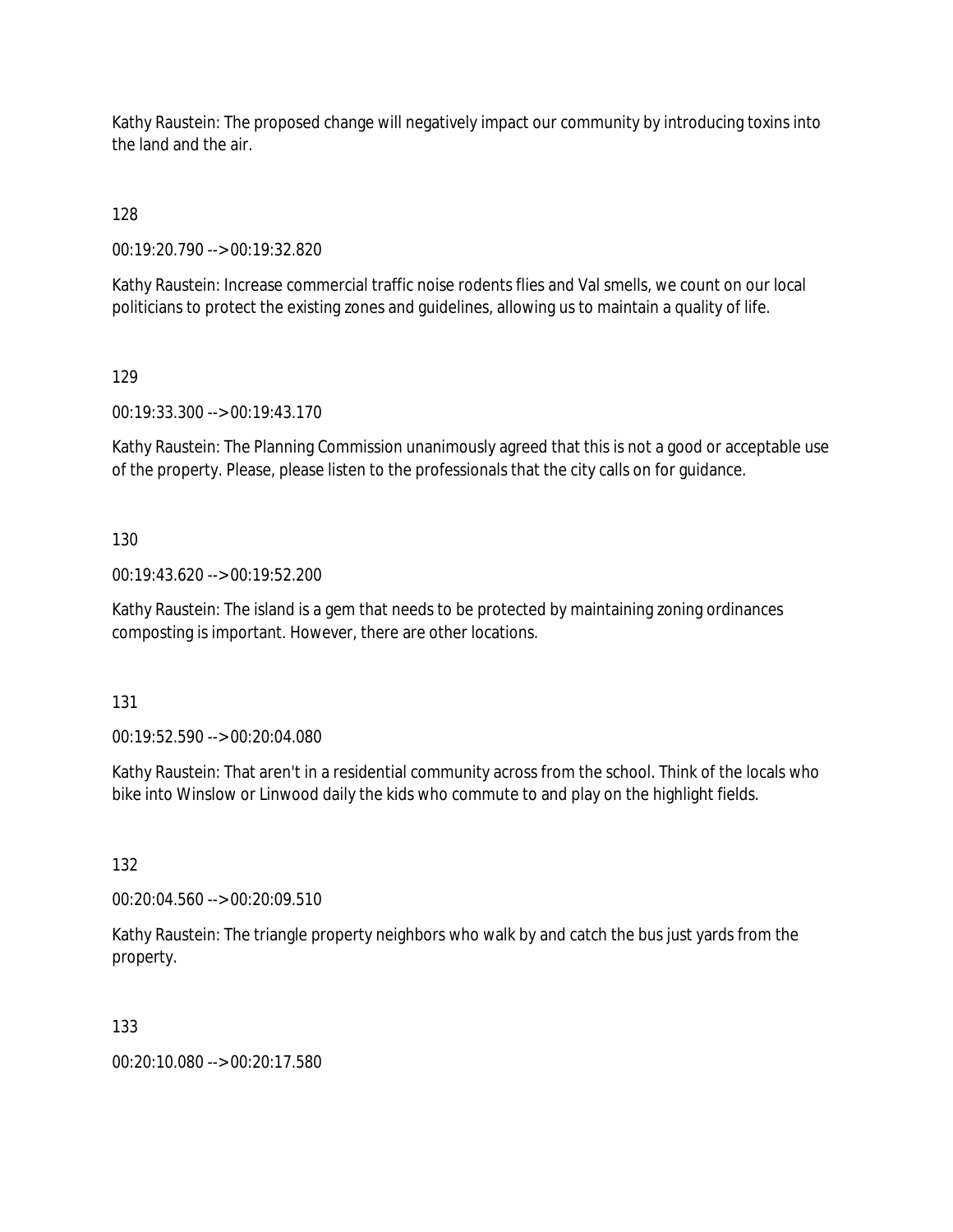Kathy Raustein: We are relying on you to maintain the quality that is the island, I urge you to listen to the planning commission and the neighbors.

134

00:20:17.940 --> 00:20:27.870

Kathy Raustein: Please do not allow a zoning or conditional use change to bring a toxic commercial endeavor into a residential neighborhood. It's a residential for a reason. Thank you.

135

00:20:30.240 --> 00:20:31.770 Leslie Schneider: Great. Thank you, Cathy

136

00:20:33.090 --> 00:20:35.700

Leslie Schneider: Liam choir, you are up next.

137

00:20:39.090 --> 00:20:52.350

leahmcguire: Hello, Liam. I live on Haley loop road. I'm also here to object to the to the rezoning of the triangle property for the avenue Tara composting facility.

138

00:20:53.400 --> 00:21:00.390

leahmcguire: This is directly across I guess everyone has already said that the main points with this is directly across from my house.

139

00:21:01.290 --> 00:21:04.080

leahmcguire: Think this will have a very negative impact on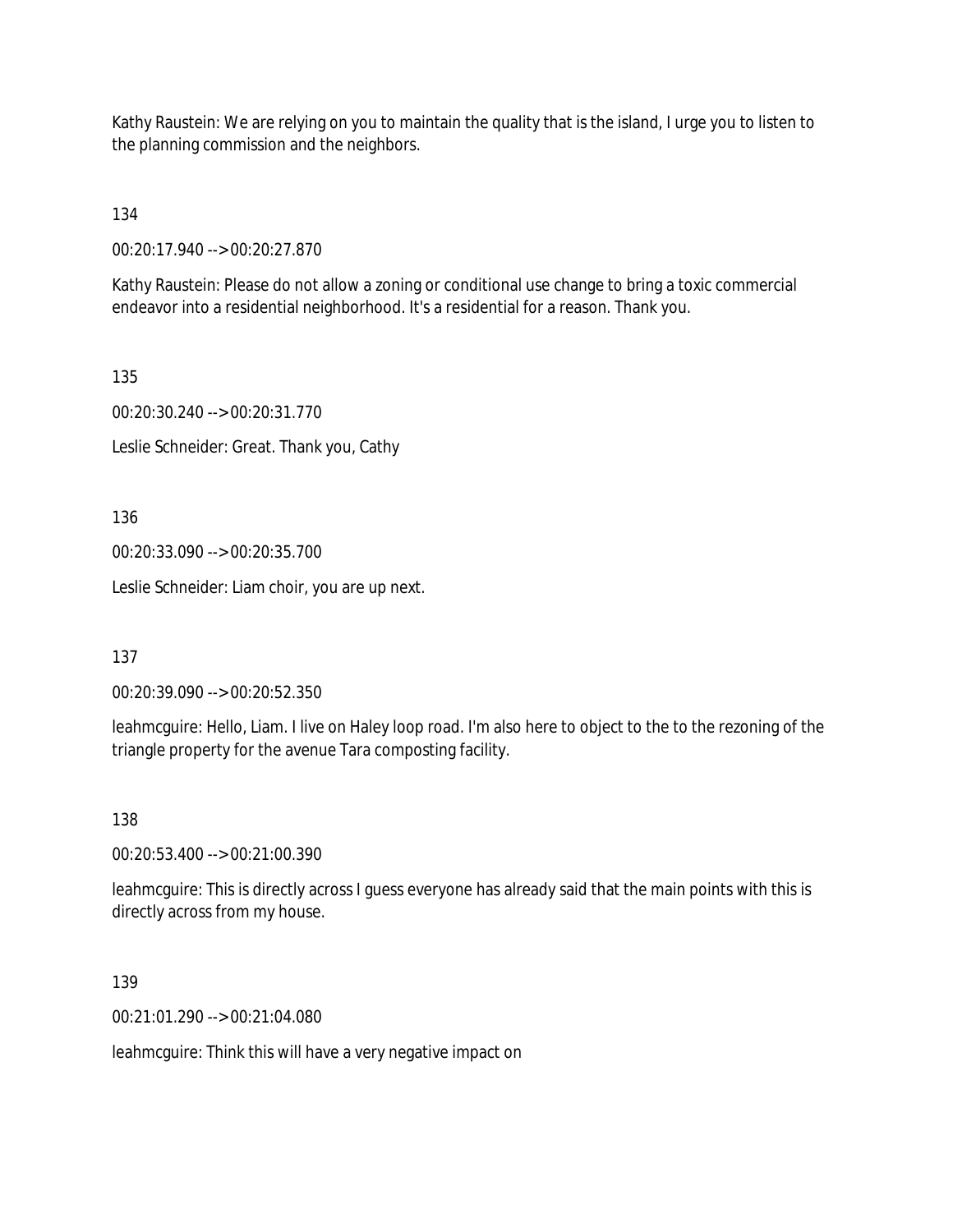00:21:04.770 --> 00:21:13.860

leahmcguire: The property value on the potentially on water quality. I've been to the avenue Tara website and looked at their plans and they claim that there's no smell.

141

00:21:14.040 --> 00:21:26.130

leahmcguire: I see no way that even bringing truckloads of manure and waste to the area could possibly have no smell even if their, their method has no smell. I think that there has been

#### 142

00:21:27.840 --> 00:21:36.990

leahmcguire: A long history of issues with waste facilities polluting groundwater and this is the groundwater that my children. I drink. And so it's very important to me that this be

#### 143

00:21:37.830 --> 00:21:55.050

leahmcguire: Safe and not part of an industrial site we bought this house, knowing that this was, you know, a residential area and expected that to be maintained. So I was deeply upset to find that the Council had approved this against the planning Commission's advice.

144

00:21:56.310 --> 00:21:57.930

leahmcguire: That's all I have to say thank you.

145

00:21:59.490 --> 00:22:00.180

Leslie Schneider: Thank you. Leah.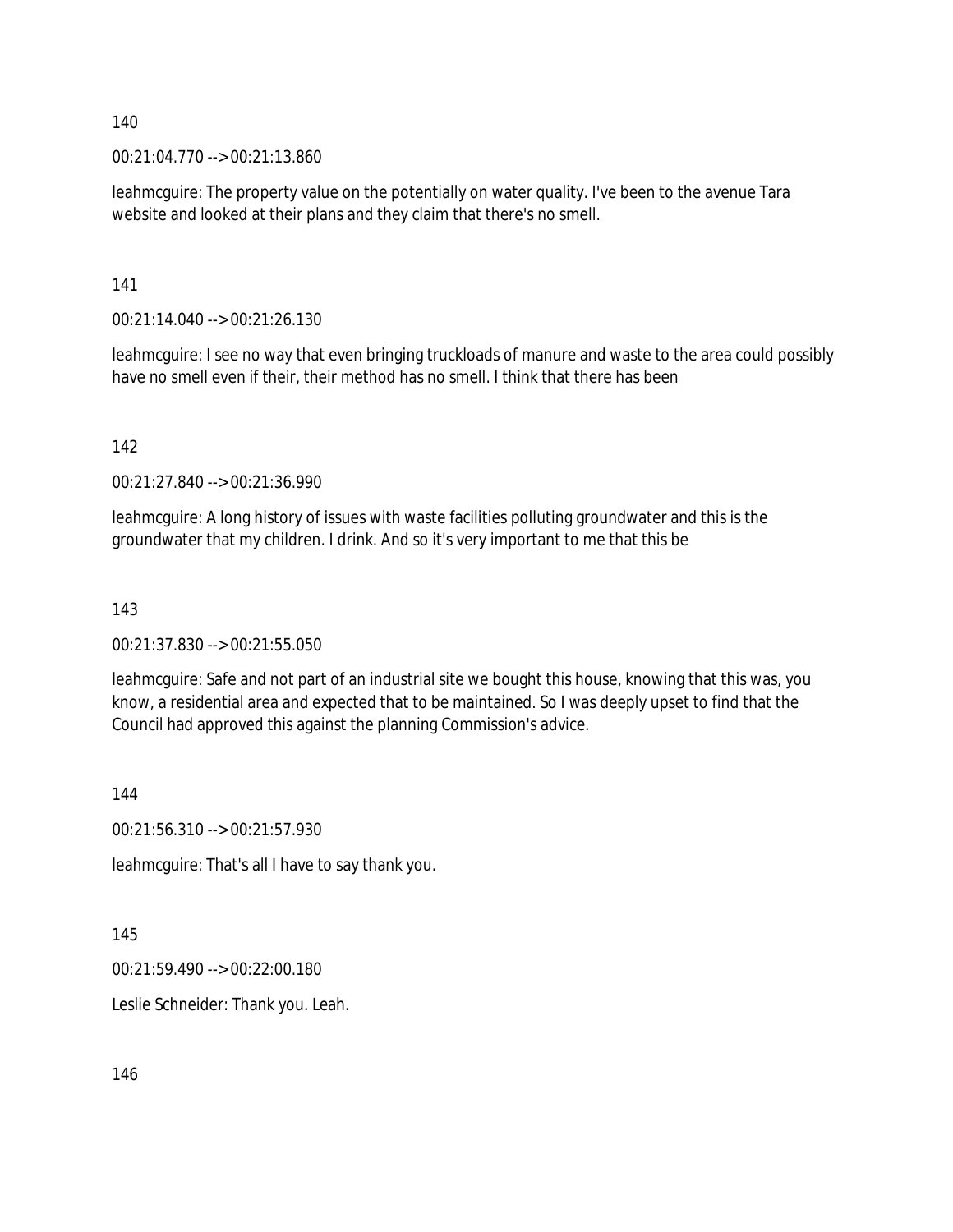00:22:01.410 --> 00:22:03.930

Leslie Schneider: Kevin Millar Europe next

147

00:22:08.640 --> 00:22:16.080

Kevin Miller: Good evening city council members. I'm Kevin Millar live off Buckland Hill Road and thank you for the opportunity to address you tonight regarding the triangle property.

148

00:22:16.590 --> 00:22:21.240

Kevin Miller: I am the president of the steps and ridge homeowners association or presenting 36 island homeowners.

#### 149

00:22:21.690 --> 00:22:30.660

Kevin Miller: As you've seen from email and comments this evening, many homeowners are disappointed and concerned by the actions taken by the Council to consider the changes to municipal code for the triangle property.

150

00:22:31.170 --> 00:22:40.620

Kevin Miller: Tonight I'm specifically requesting the council members and tablets from Medina Deputy Mayor deeds or mayor Schneider introduce a motion to reconsider this decision to prepare code and then that's for the triangle property.

151

00:22:41.310 --> 00:22:49.230

Kevin Miller: Everyone I've spoken with believes in composting to better use our resources, but we strongly opposed site specific amendments that reduce setbacks by 90%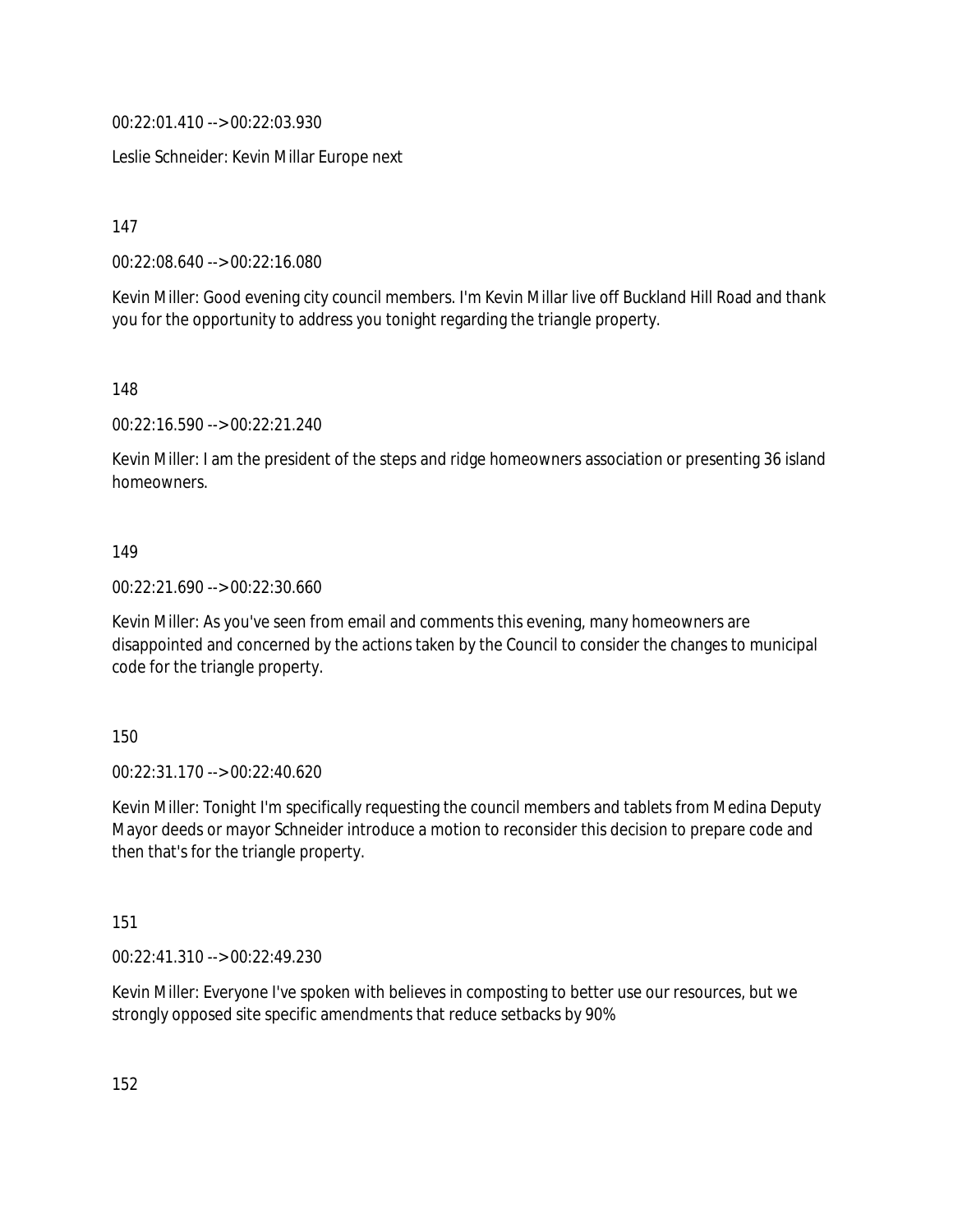00:22:49.560 --> 00:22:57.630

Kevin Miller: And raise land coverage amounts by more than three times, we asked you to accept the unanimous recommendation of the planning commission to not advanced spots on her site specific code amendments.

153

00:22:58.020 --> 00:23:00.900

Kevin Miller: And then said, we encourage citywide ordinances for composting.

154

00:23:01.830 --> 00:23:10.890

Kevin Miller: This property as a concerning history, including repeated use beyond the scope of approved permits, including orders to stop work in 2008 2013 and 2019

155

00:23:11.520 --> 00:23:21.750

Kevin Miller: If its owner is willing to repeatedly ignore requirements to properly permit activity on the site. Why is the Council even beginning to consider changes to the mystical code to even further, relax the rules.

156

00:23:22.860 --> 00:23:29.760

Kevin Miller: Beyond these concerns, I wish to just further highlight to Council that the most recent state Environmental Policy Act checklist, which was submitted by avid Tara

157

00:23:30.090 --> 00:23:36.450

Kevin Miller: Was substantially revised in February 2020 just two days before the publication of the determination of non significance.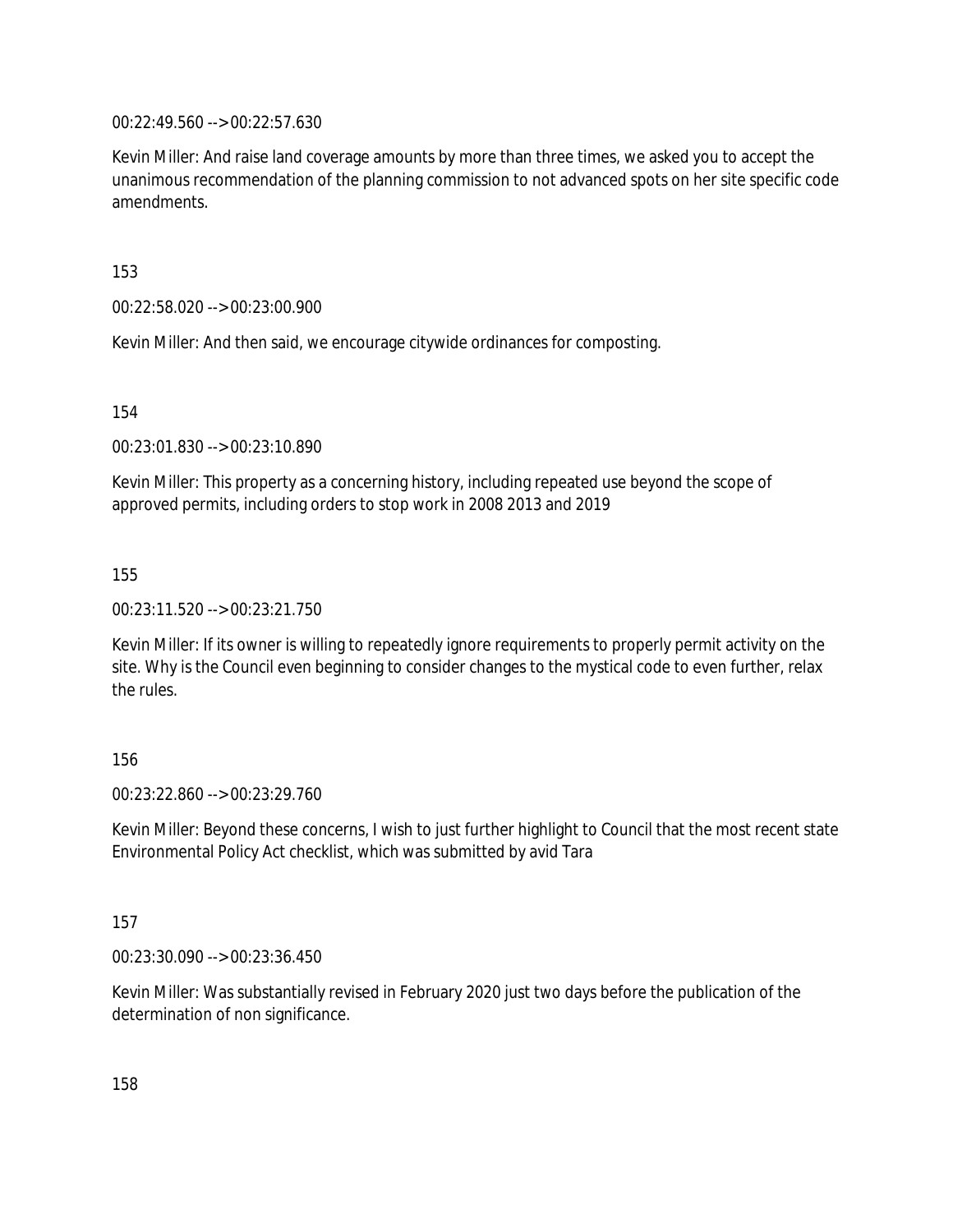00:23:36.960 --> 00:23:49.800

Kevin Miller: Notably, eight months before all of this happened, the Washington Secretary of State terminated avatars state registration for failing to file an annual report in 2019 and to this day avatar remains terminated in the state of Washington.

159

00:23:51.030 --> 00:23:58.380

Kevin Miller: Are CW 2395 dot five of five states that entities quote may not maintain an action or proceeding in the state unless they are registered

160

00:23:59.130 --> 00:24:07.650

Kevin Miller: Avatar has therefore misrepresented itself to the city and the city should withdraw the determination and on significance per whack 197 11 340

161

00:24:08.310 --> 00:24:16.230

Kevin Miller: I requested this of city staff last Wednesday and as yet have not received a response, I urge and ask you to insist that the city follow the law.

162

00:24:17.580 --> 00:24:24.990

Kevin Miller: So just in closing, again, I urge emotion to reconsider this decision, we're more than happy to engage in constructive debate surrounding the current and future use of this property.

163

00:24:25.350 --> 00:24:31.230

Kevin Miller: Composting on the island and how we can work together to improve Bainbridge appreciate your consideration in time this evening.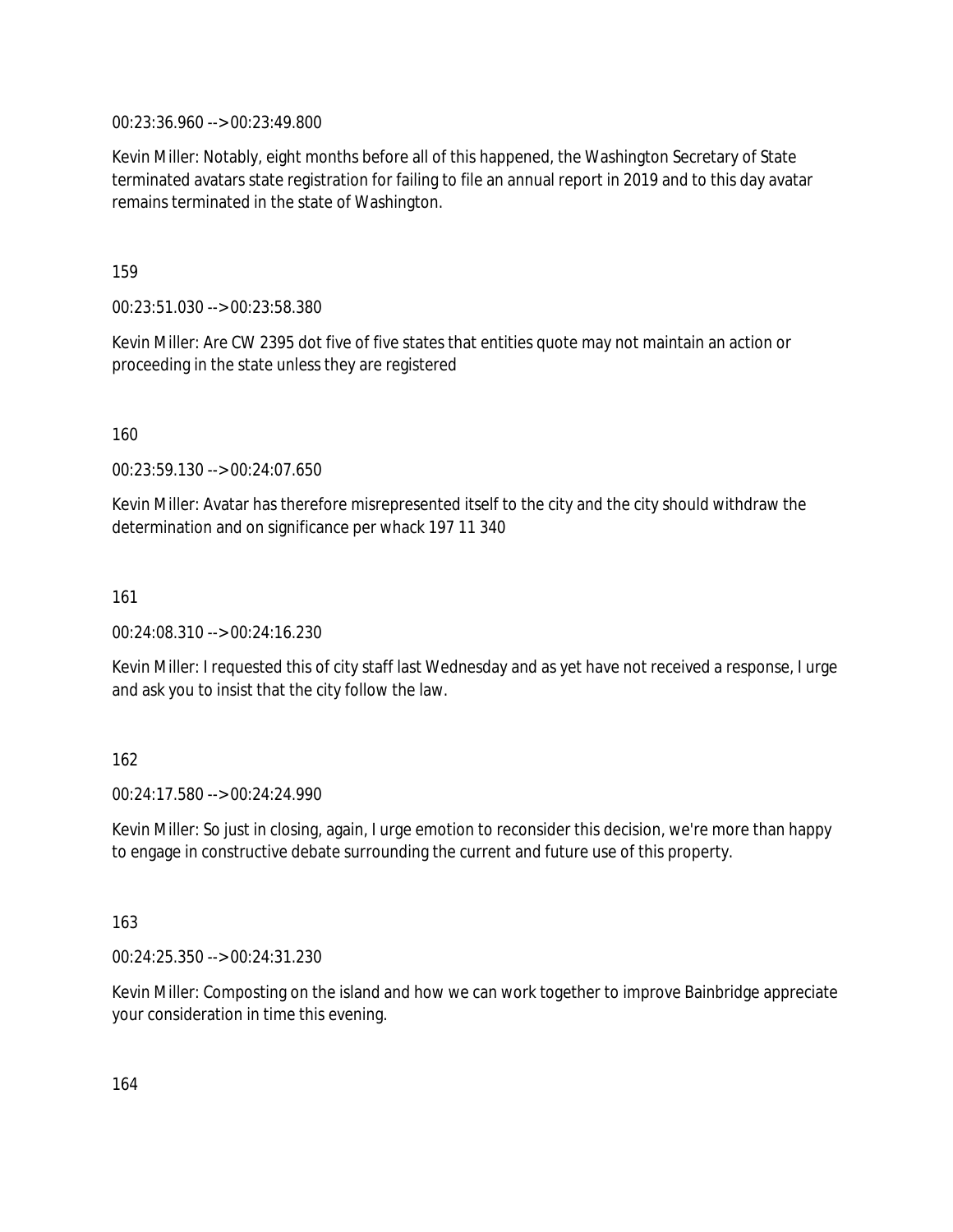00:24:33.270 --> 00:24:34.050

Leslie Schneider: Thank you, Kevin.

165

00:24:35.100 --> 00:24:36.840

Leslie Schneider: Eric shiner you're up next.

166

00:24:46.710 --> 00:24:57.180

Christine Brown: Mayor Snyder. This is the city clerk. Yes, in order to promote Erica Shriner I will have to make her a panelist, which means you will come in with video so

167

00:24:58.740 --> 00:24:59.250

Leslie Schneider: Um,

168

00:24:59.310 --> 00:25:00.570

Christine Brown: How would you like me to proceed.

169

00:25:01.560 --> 00:25:03.840

Leslie Schneider: I think we don't do that anymore.

#### 170

00:25:06.450 --> 00:25:15.660

Leslie Schneider: Yeah, we want to be consistent. And so I appreciate your heads up. We'll have to figure out in the future, how to how to get her in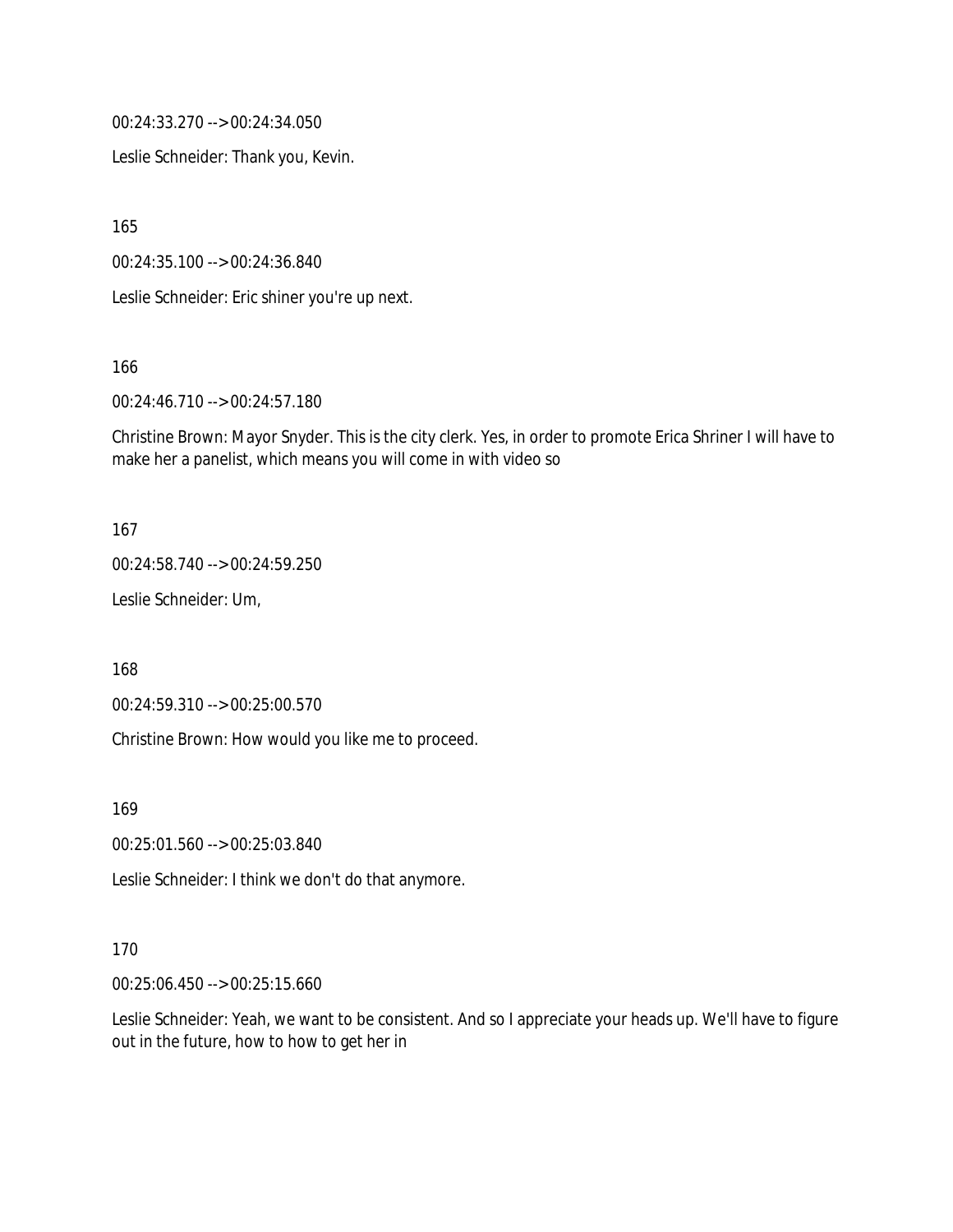00:25:16.680 --> 00:25:19.440

Christine Brown: I believe she just needs to upgrade her zoom account.

172

00:25:19.860 --> 00:25:20.280

Okay.

173

00:25:22.440 --> 00:25:31.800

Leslie Schneider: All right, I'm sorry. Erica. Let's move on to the Smith family someone who's representing the Smith family, it's your turn.

#### 174

00:25:36.540 --> 00:25:49.350

Smith Family: Hello, my name is Rick Smith. I live in originally the steps and rigid development. I'm calling in regards to the triangle property like other folks out. I might be a little more personal for me.

175

00:25:50.250 --> 00:25:59.340

Smith Family: I don't know you guys if you were involved in previous stuff. I used to live in Manhattan Beach and I had to fairly abruptly move my family from there from a pretty mad.

176

00:25:59.850 --> 00:26:15.420

Smith Family: pretty poor handling of the way the FCC regulated the AM radio tower there and there's considerable and there are there still might be. I just moved because my son had his kidney cut out in part of his lung cut out and I don't know if it's because of that, but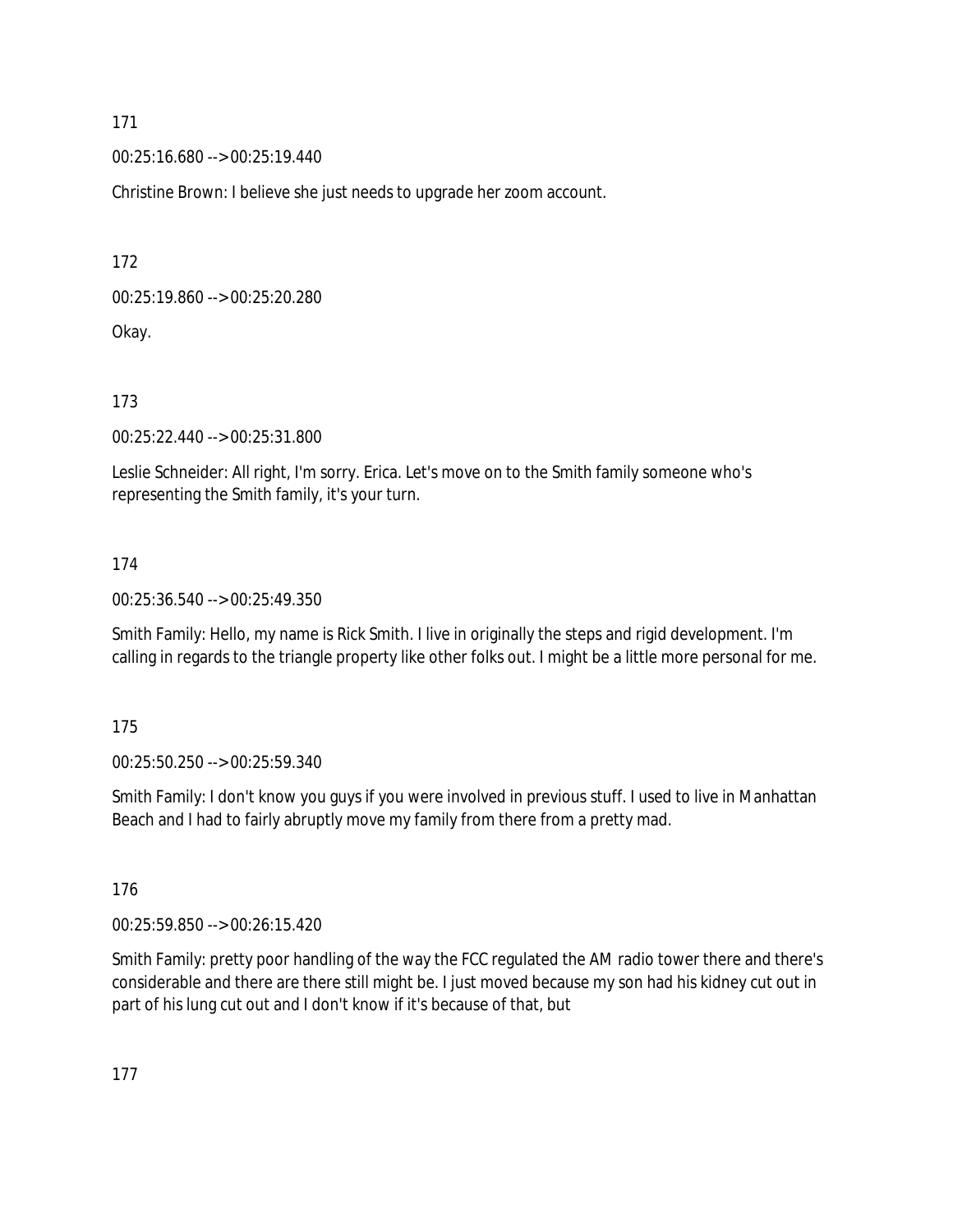00:26:16.890 --> 00:26:23.580

Smith Family: I just, I don't want to deal with this. Again, I didn't do anything. Legally, the first time I did call the attorneys for the

178

00:26:24.600 --> 00:26:34.710

Smith Family: AM radio station there that was putting out massive more radiation or that AM radio, TV, it should be ever allowed it was never allowed in the port of Tacoma, where I used to live and

179

00:26:35.820 --> 00:26:43.830

Smith Family: And somehow got dropped into a residential area. This kind of smells like the same thing to me. So I built a house here took me almost two years and

180

00:26:44.520 --> 00:26:52.890

Smith Family: Literally just wrapped it up and then I find out through some neighbors that this is going on. It seems kind of real similar to the last thing, water quality is obviously important.

181

00:26:53.880 --> 00:27:06.210

Smith Family: So either way, I just wanted to put my voice in there as a school right next door. There's one water aquifer. I think most people are on water here not well I know there's a couple else. And there's probably between the school and the neighborhood 70

182

00:27:07.260 --> 00:27:13.830

Smith Family: Pray 50 to 70 kids in the neighborhood. And then I don't know. Is it that pilot school but I'm quite a few kids are drinking that water so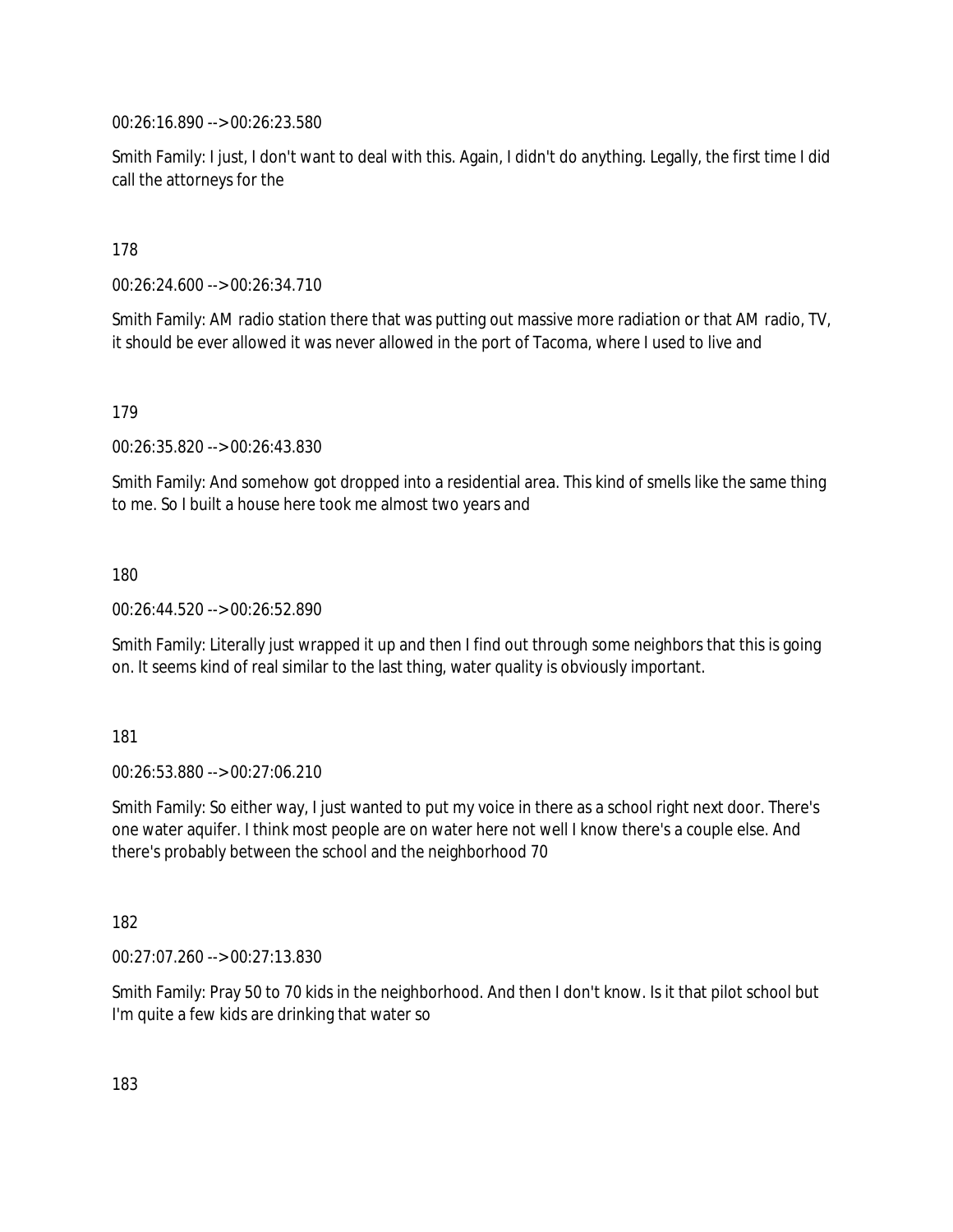00:27:15.000 --> 00:27:15.720

Smith Family: That's all, thank you.

184 00:27:17.280 --> 00:27:19.080 Leslie Schneider: All right. Thank you very much.

185

00:27:20.130 --> 00:27:21.990

Leslie Schneider: Lisa McCune it's your turn.

186

00:27:30.390 --> 00:27:33.000

Lisa Macchio: Good afternoon, or good evening. I joined

187

00:27:34.110 --> 00:27:37.860

Lisa Macchio: Late so I don't know. I assume we're at public comment but

188

00:27:39.210 --> 00:27:56.190

Lisa Macchio: I would like to provide public comment on the old mill speed limit ah piece as well as the lol OS, so shall I wait until then, or how, how, what am I options to speak now or to wait till it comes up in the gym.

189

00:27:58.890 --> 00:28:06.120

Leslie Schneider: If it's a public hearing, then you can wait. We have a public hearing on extending small wireless facilities.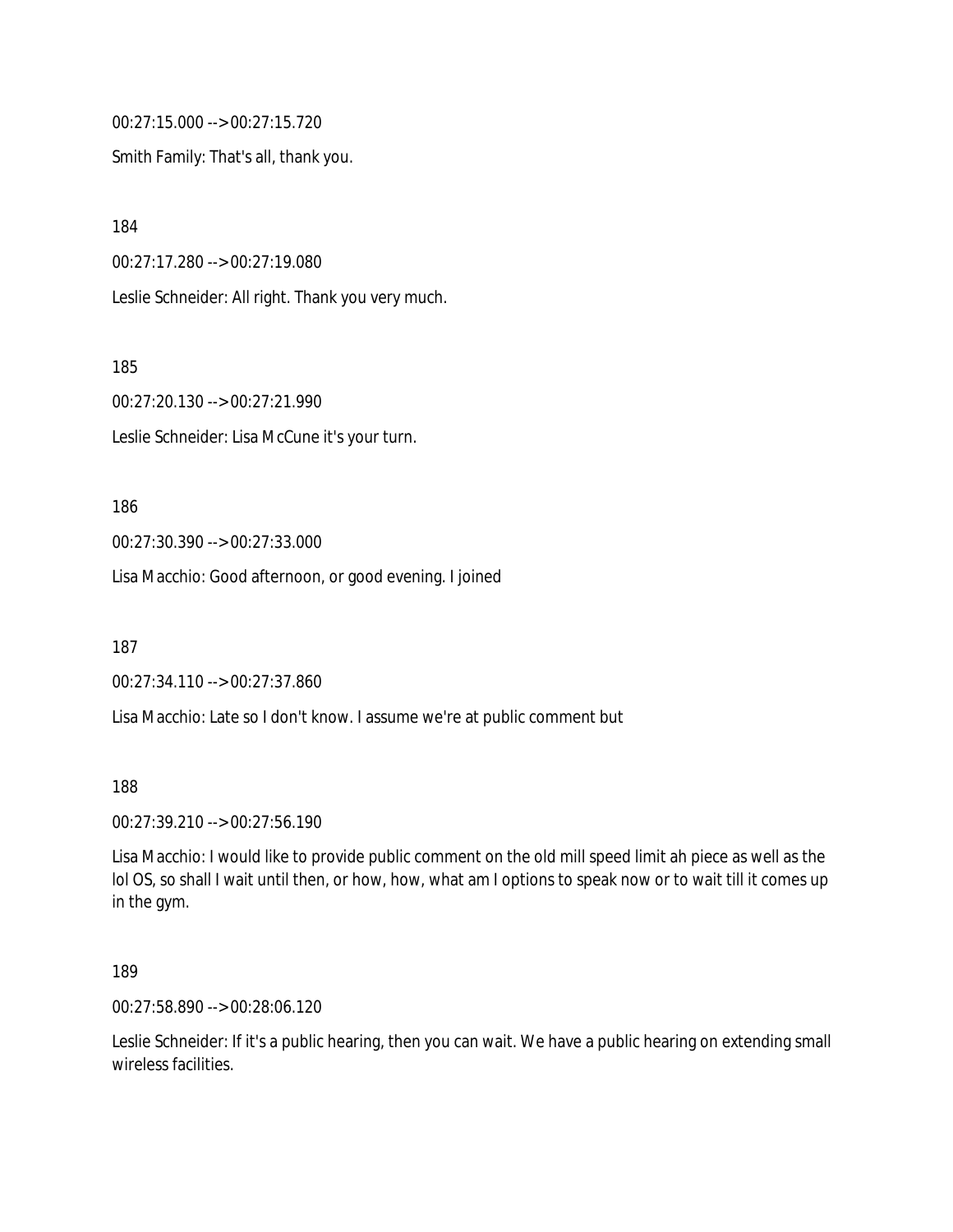00:28:07.890 --> 00:28:22.470

Leslie Schneider: And then a public hearing related to the preliminary biennial budget and one for property tax collection. I don't think any of the ones you mentioned are in those subjects. Did I miss one

191

00:28:25.380 --> 00:28:27.780

Leslie Schneider: So I think you can go ahead, Lisa.

192

00:28:28.920 --> 00:28:31.350

Lisa Macchio: Go ahead on those agenda items.

193

00:28:32.550 --> 00:28:33.630

Leslie Schneider: Yes, thank you.

#### 194

00:28:34.410 --> 00:28:47.670

Lisa Macchio: Okay, so, um, I just want to say that I wholeheartedly support moving forward in whatever fashion. The city will to reduce the speed limits on old melt. I live on old mill and

195

00:28:48.150 --> 00:28:58.320

Lisa Macchio: We have been trying to reduce the speed limits in I guess all of the 25 years I've lived here and for any of you who have traveled on old mill.

196

00:28:58.650 --> 00:29:08.130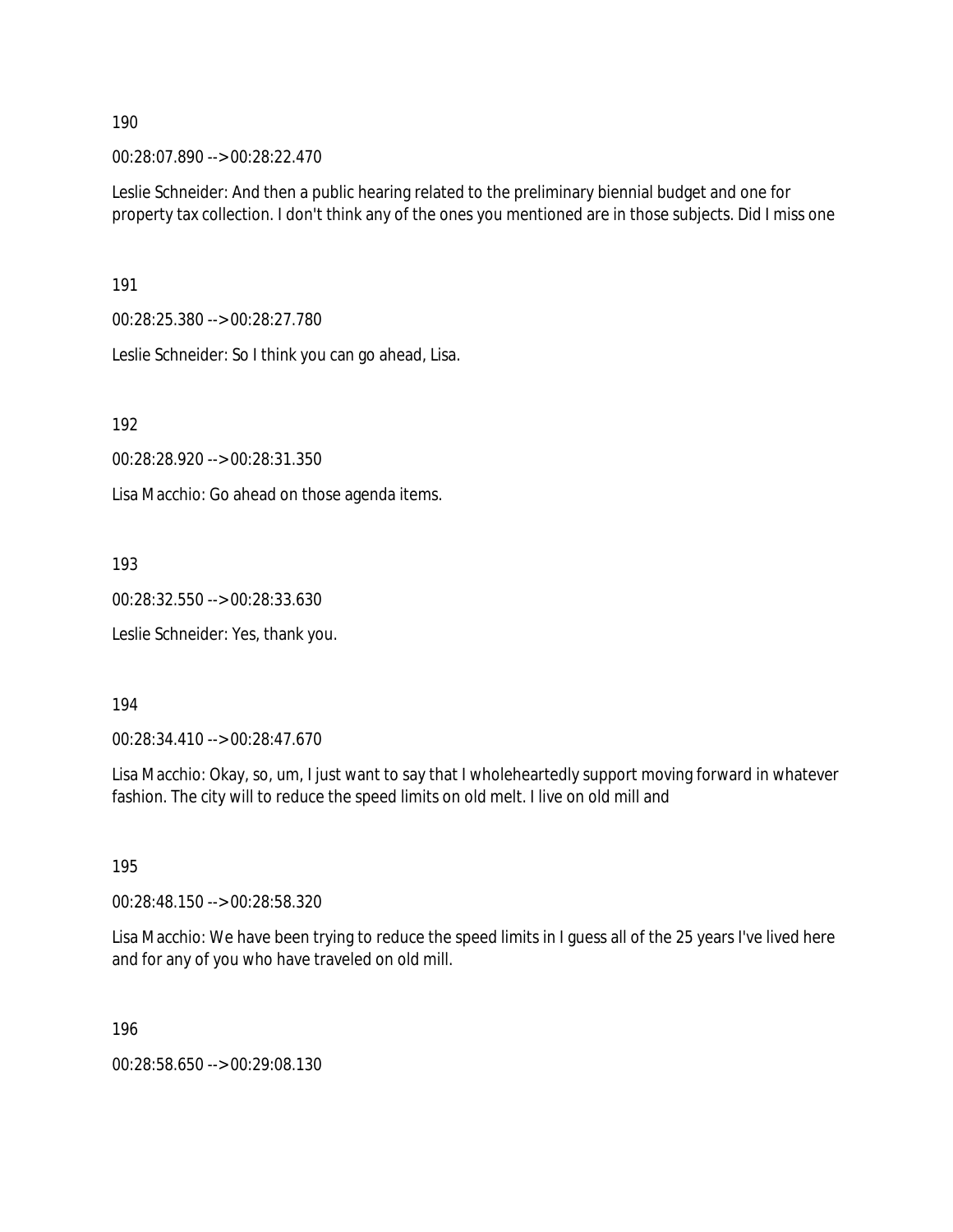Lisa Macchio: I think the description for why the speed limit should be dropped on this, which is in your agenda packet is is a very good description of why this road.

197

00:29:08.970 --> 00:29:15.810

Lisa Macchio: Should have it speed limits reduced. But I also want to say that I know you guys don't want to do this on a road by road basis.

#### 198

00:29:16.260 --> 00:29:35.730

Lisa Macchio: And we brought up reduction of speed limits. Some time ago and I think the approach from the previous public works director was oh, we're just going to do it on the roads that are 40 miles per hour right now and we'll do a mass reduction from 40 to 35 or whatever. And I understood that.

199

00:29:36.930 --> 00:29:38.070

Lisa Macchio: But I also

200

00:29:39.150 --> 00:29:46.800

Lisa Macchio: Think, and I have some great ideas for approaching, how we can look at roads on Bainbridge Island with regard to level of service speed limits.

201

00:29:47.070 --> 00:29:57.540

Lisa Macchio: And craft kind of an approach that is better suited to our island. So for example, in your agenda packet. It talks about this 85th percentile.

202

00:29:58.380 --> 00:30:10.500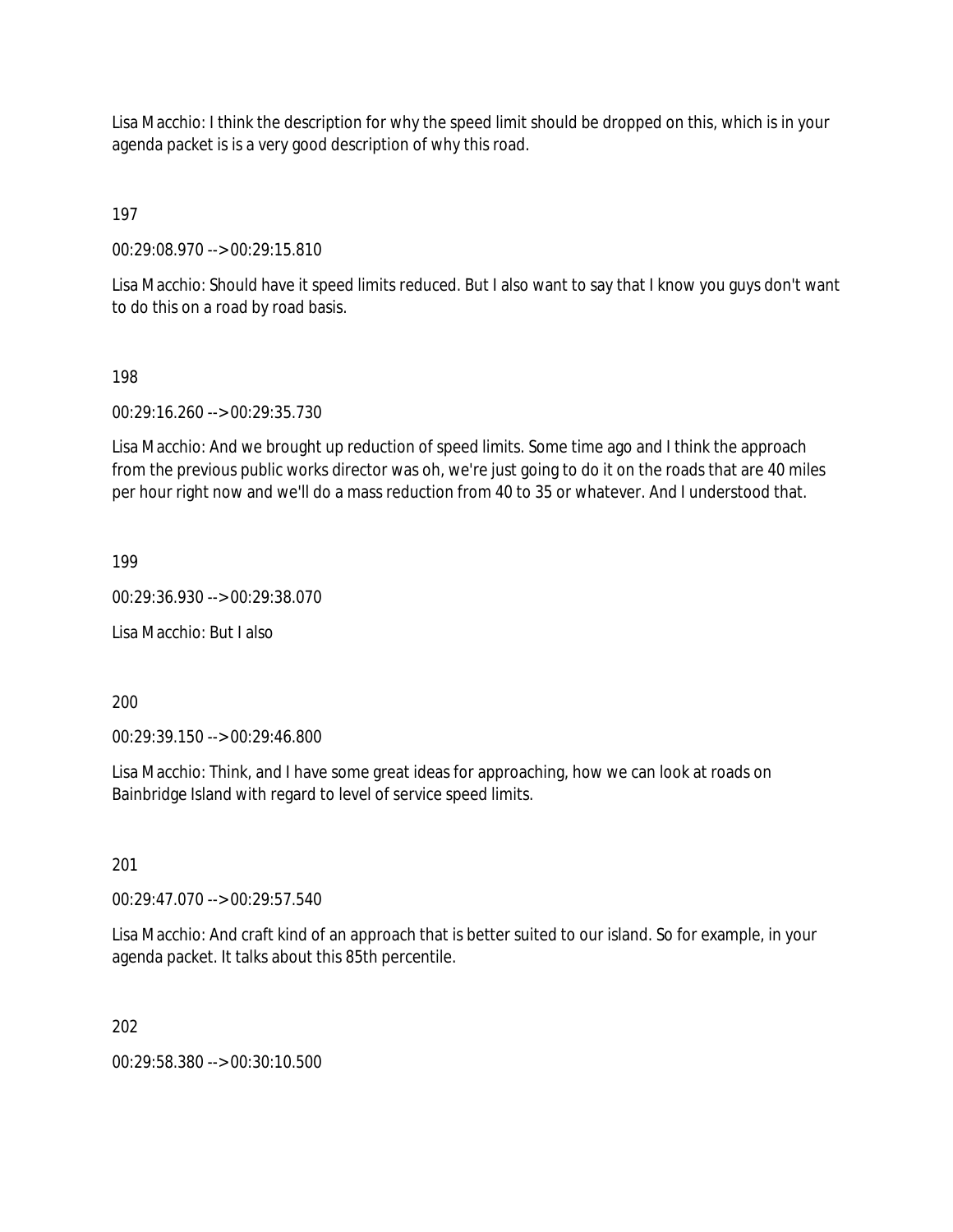Lisa Macchio: Metric that is used by most transportation planners to design speed limits and I'm sure Christie's very familiar with it. I don't really think it's an appropriate approach.

203

00:30:11.280 --> 00:30:17.220

Lisa Macchio: In how we handle speed limits on Bainbridge, and I'd really like us to get off of that.

204

00:30:17.820 --> 00:30:29.010

Lisa Macchio: Kind of engineered transportation kind of methodology and figure out really a new methodology that fits being rich on how we figure out appropriate speed limits.

205

00:30:29.430 --> 00:30:38.730

Lisa Macchio: Now I know that's not the job of the sustainable transportation plan. But as you think about that coming forward. This is another critical piece.

206

00:30:39.480 --> 00:30:49.740

Lisa Macchio: That really should be thought about more carefully and I've thought about it through the lens of we have designed Bainbridge, we should have a design streets.

207

00:30:50.460 --> 00:31:02.160

Lisa Macchio: And roads for Bainbridge, so I hope you will all support the reduction of the speed limit on old mill. I would greatly appreciate it if that happened in my lifetime. Thank you.

208

00:31:04.500 --> 00:31:10.560

Lisa Macchio: Thank you. So the clock is still running. But I had another item I wanted to comment on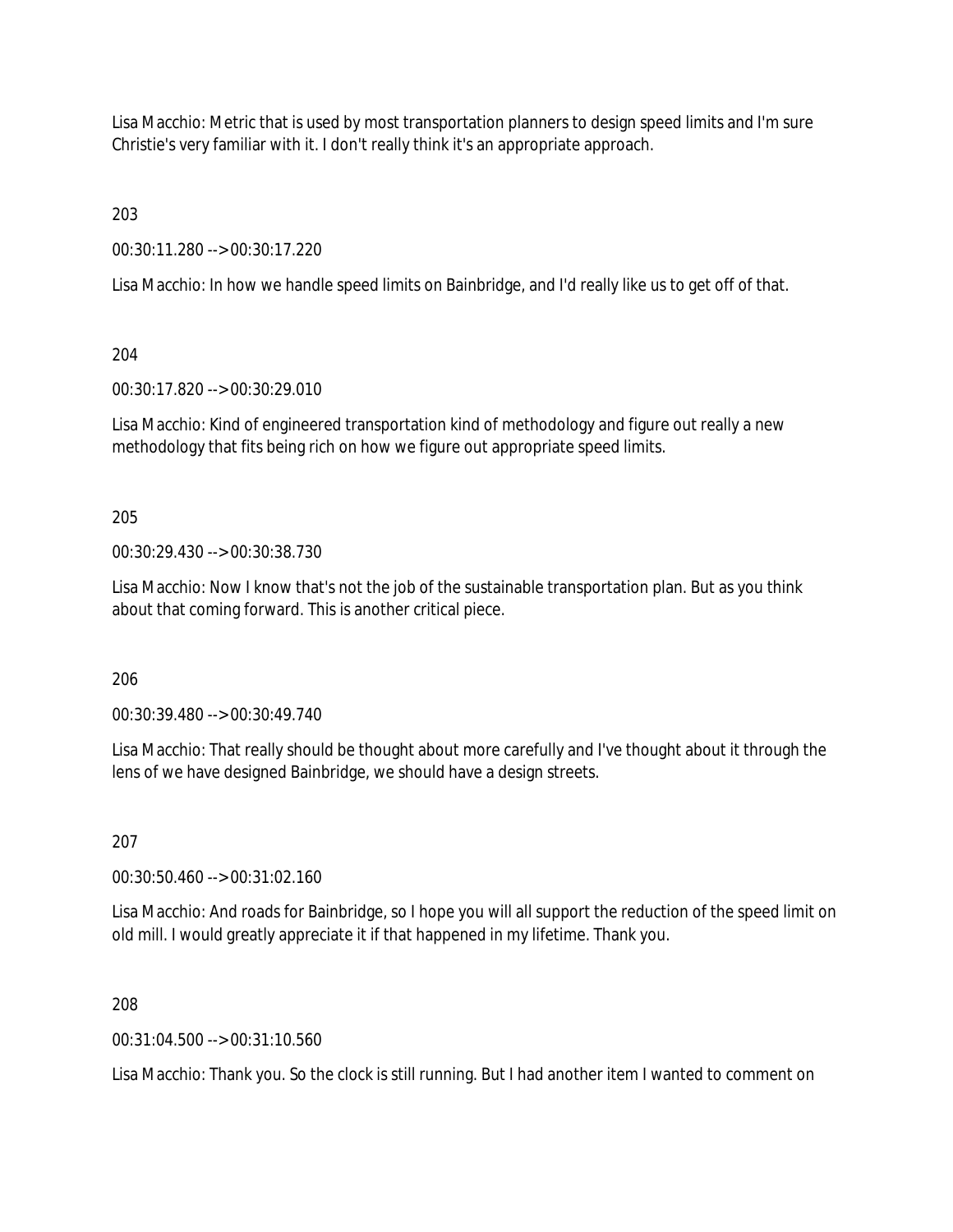209 00:31:12.150 --> 00:31:12.600 Leslie Schneider: Okay.

210

00:31:13.770 --> 00:31:17.910

Lisa Macchio: But Joe HIT THE 32nd thing. So we're going to stop the clock again.

211

00:31:19.680 --> 00:31:23.220

Leslie Schneider: You can have another 30 seconds to make your comment.

212

00:31:24.750 --> 00:31:26.730

Lisa Macchio: But it's on a separate subject.

213

00:31:27.780 --> 00:31:27.930

Lisa Macchio: And

214

00:31:28.860 --> 00:31:39.960

Leslie Schneider: We just provide three minutes for public comment per person. I can give you an extra we're at time now, but I can give you an extra 30 seconds if you'd like to let us know what you're concerned about

215

00:31:41.310 --> 00:31:51.720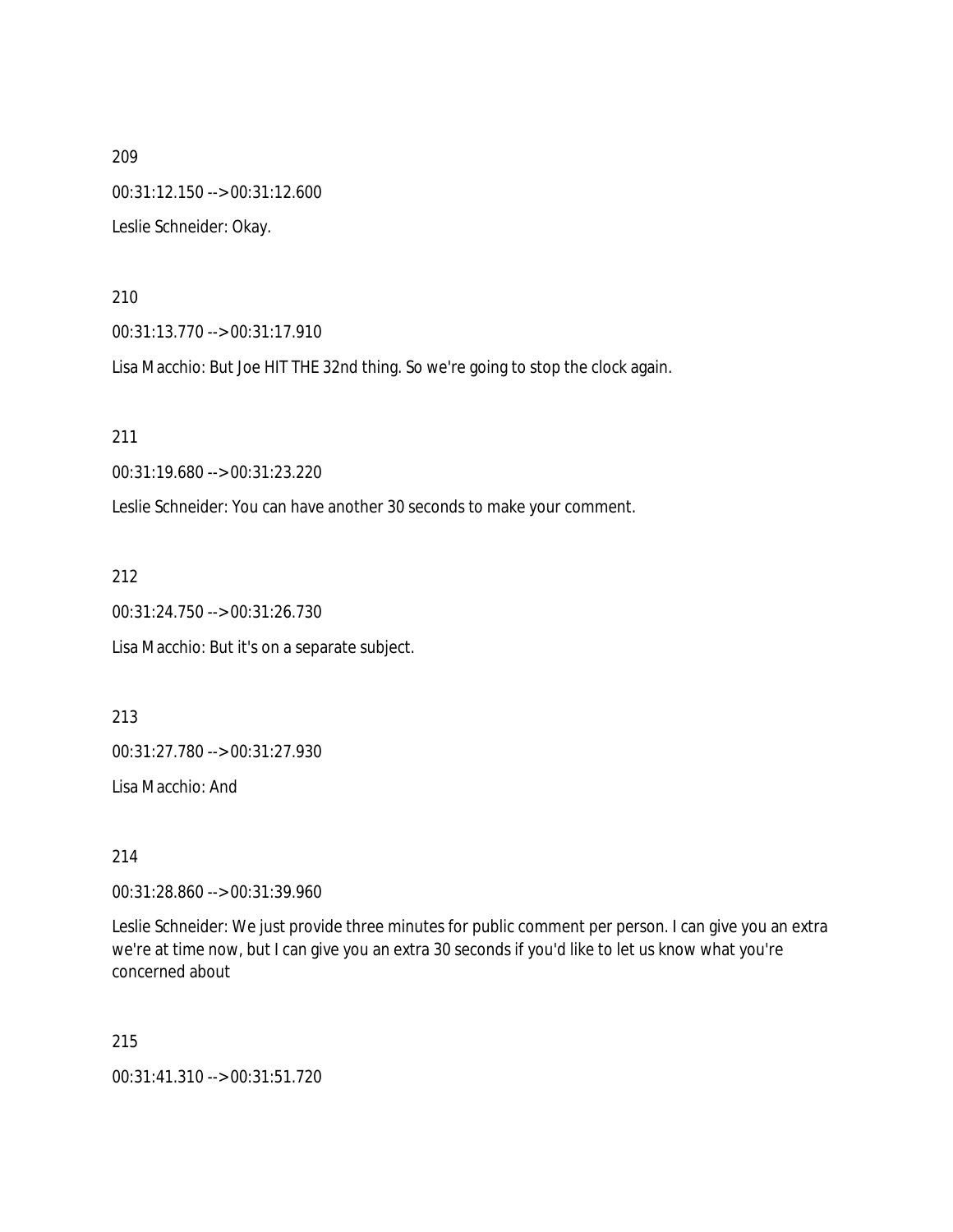Lisa Macchio: Um, well, it's the LM s topic and I thought you guys were going to take public comment on LLS but maybe I'm wrong. So, what, what can

216

00:31:51.960 --> 00:31:53.640

Lisa Macchio: You tell me what is the part of the

217

00:31:53.700 --> 00:31:55.110 Leslie Schneider: public comment period.

218

00:31:59.340 --> 00:32:00.180

Lisa Macchio: And

219

00:32:00.390 --> 00:32:01.740

Leslie Schneider: So during, during these

220

00:32:03.090 --> 00:32:11.790

Leslie Schneider: During the coven times when we're not allowed to meet in person. We have set guidelines for only taking public comments at the beginning of the meeting.

## 221

00:32:12.720 --> 00:32:16.530

Lisa Macchio: Oh, okay. Thank you, Mayor Schneider. I did not realize that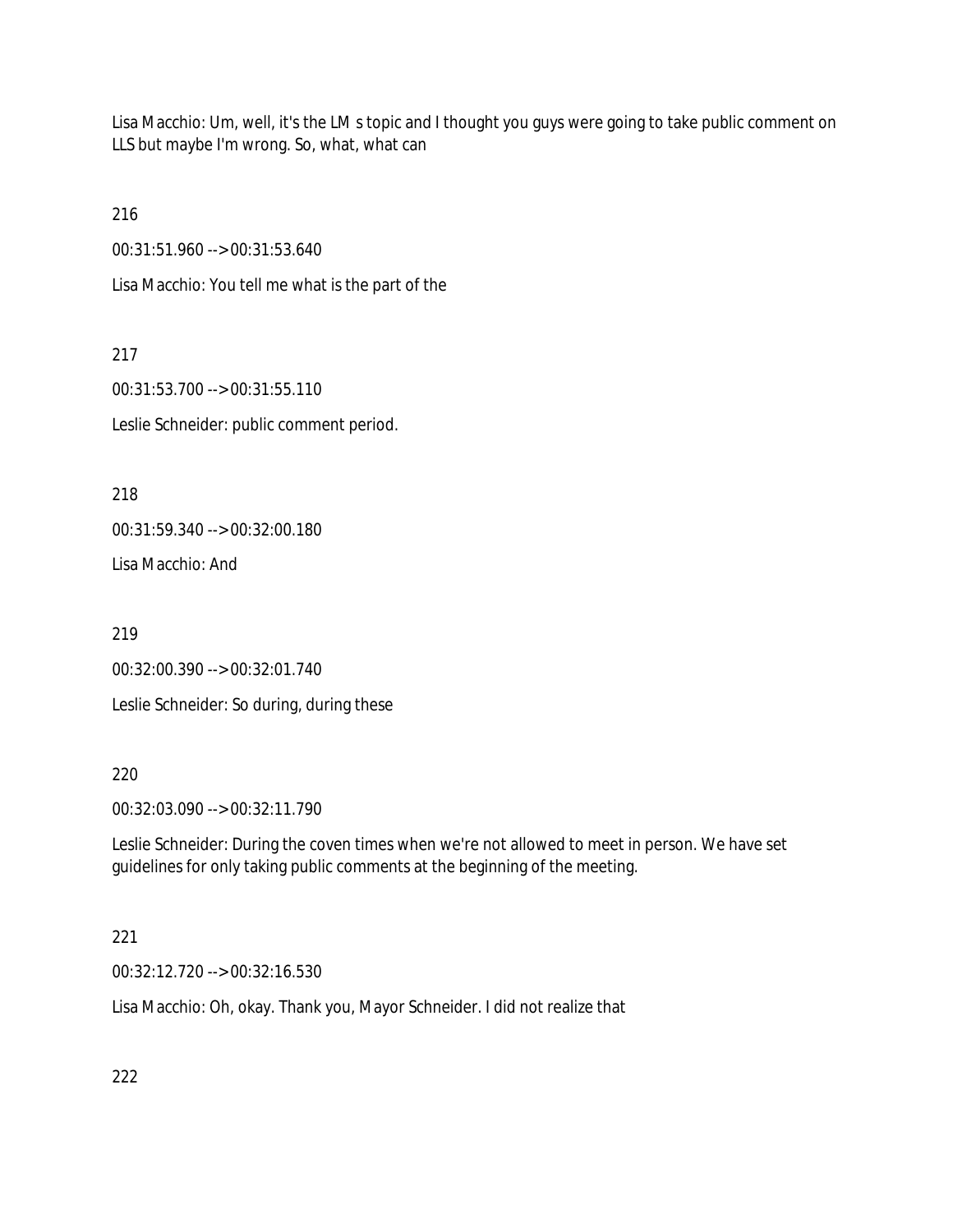00:32:16.890 --> 00:32:18.060

Lisa Macchio: Okay, I don't want you

223

00:32:18.300 --> 00:32:19.950

Leslie Schneider: Guys for the confusion.

224

00:32:21.390 --> 00:32:26.310

Lisa Macchio: No, it's okay. I didn't know that. And so I apologize for not knowing that

225

00:32:27.330 --> 00:32:29.550

Lisa Macchio: A so quickly.

226

00:32:30.630 --> 00:32:43.020

Lisa Macchio: What am I, what's my position on lol my position on LLS is that we need. We need significant work done on developing an entirely new structure for lol

#### 227

00:32:43.590 --> 00:33:04.200

Lisa Macchio: I know Chris gave a great presentation. I don't have enough time to talk about my thoughts about what he's thinking, but we need a non motorized LLS we need a bike lol OS. We need a new way to assess how to get our roads safe and secure and with adequate.

228

00:33:05.490 --> 00:33:11.040

Lisa Macchio: Facilities and I think the current system we have doesn't work to get us in that direction.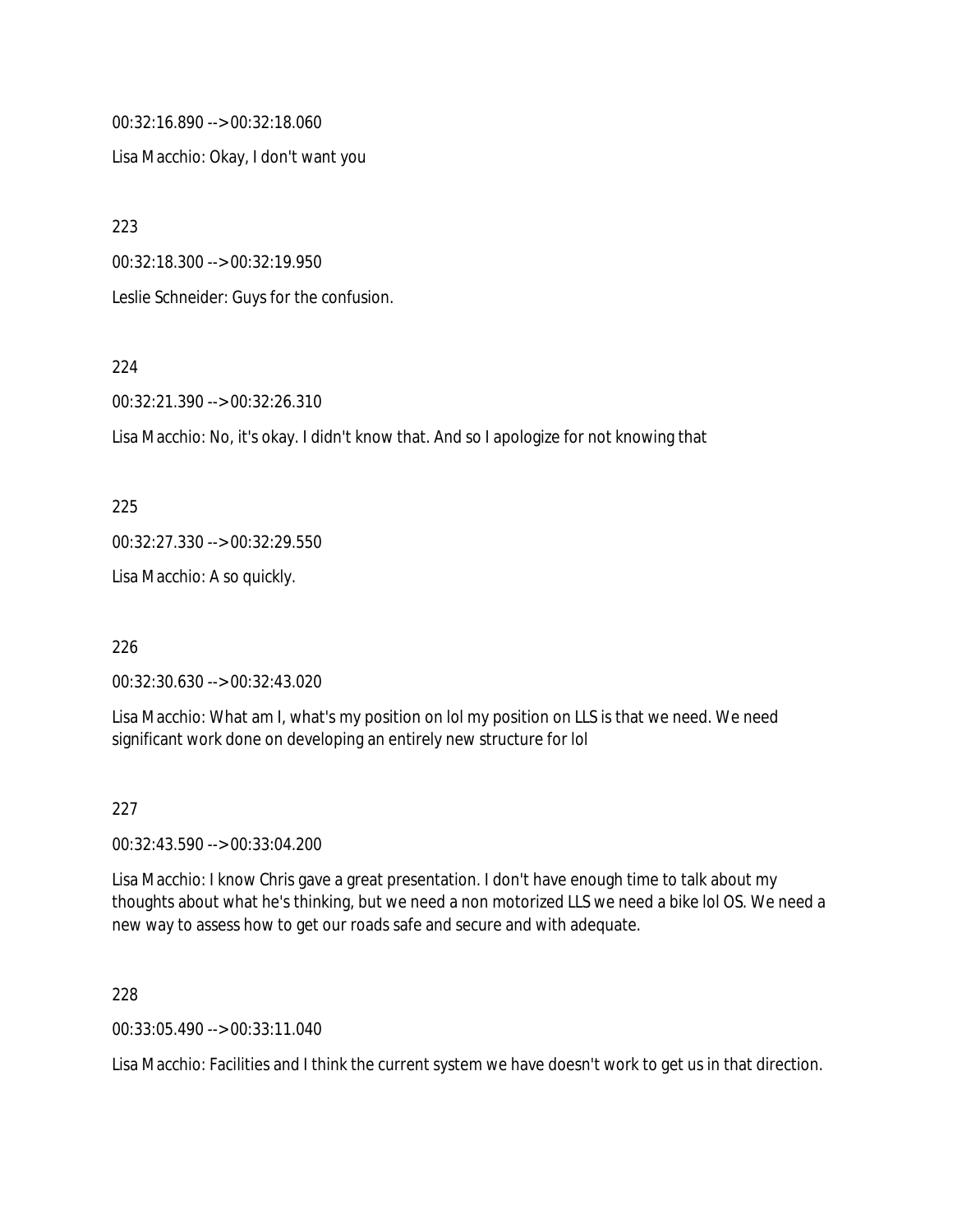00:33:11.400 --> 00:33:13.890

Lisa Macchio: I would totally support the city hiring a

230

00:33:13.890 --> 00:33:24.510

Lisa Macchio: consultant to come up with a new LM S I know. Chris and his staff are probably have way too much work for them to really drill down and figure out a new system for us.

231

00:33:24.930 --> 00:33:25.410

Leslie Schneider: Okay.

### 232

00:33:26.220 --> 00:33:27.600

Leslie Schneider: Great, thank you. Thank you, Lisa.

233

00:33:29.340 --> 00:33:33.420

Leslie Schneider: All right. Susan Loftus you have your time now.

234

00:33:37.410 --> 00:33:43.320

Susan Loftus: Hi everyone, and I have three sustainable transportation topics to talk about

### 235

00:33:44.520 --> 00:34:00.840

Susan Loftus: The first is, I'd like to say that I'm really thrilled with the goals that we've come up with on the plan. I think they're really well thought through and well written and I just recently, last week, wrote to you all about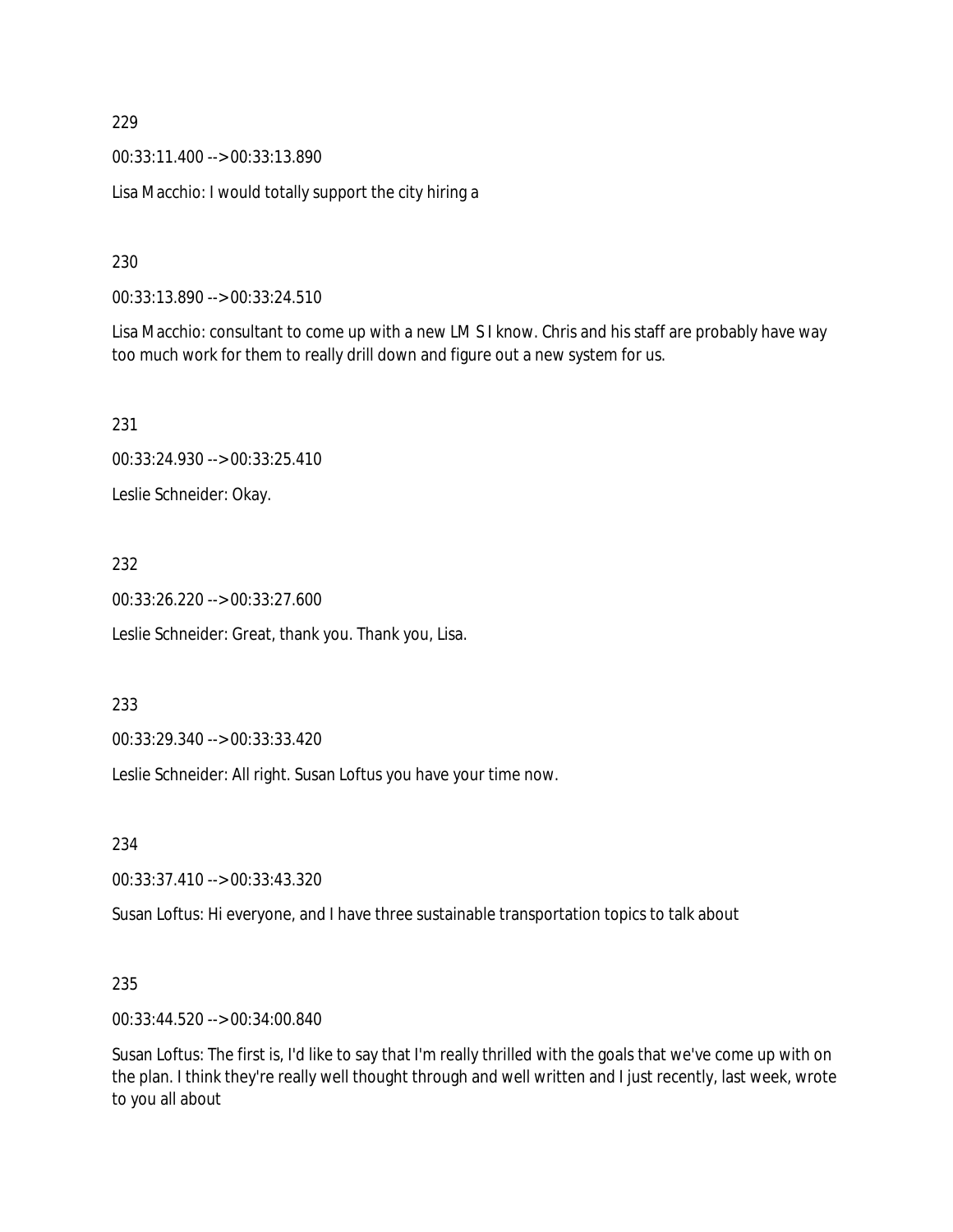00:34:02.250 --> 00:34:13.380

Susan Loftus: Realizing that there's a really important goal. I think that we missed and that is becoming having a very intentional goal of becoming a model for other communities.

237

00:34:14.460 --> 00:34:22.770

Susan Loftus: I think I can hear people say, you know, well it's it's implicit in the plan that we do if we do a great job will become a model.

#### 238

00:34:24.810 --> 00:34:30.510

Susan Loftus: I think that there's a lot of validity in making it a very explicit goal.

239

00:34:31.590 --> 00:34:36.810

Susan Loftus: The first thing is that a lot of people don't think about the impact that we have on other communities.

240

00:34:37.950 --> 00:34:46.350

Susan Loftus: You know, I did a lot of research looking at other communities and their how they've changed with our climate change policies and goals.

#### 241

00:34:46.950 --> 00:35:01.260

Susan Loftus: And the remarkable thing is that all the change really happens as they're influenced by other towns and communities. So there's an incredible link with what we're doing and what other people do. And I think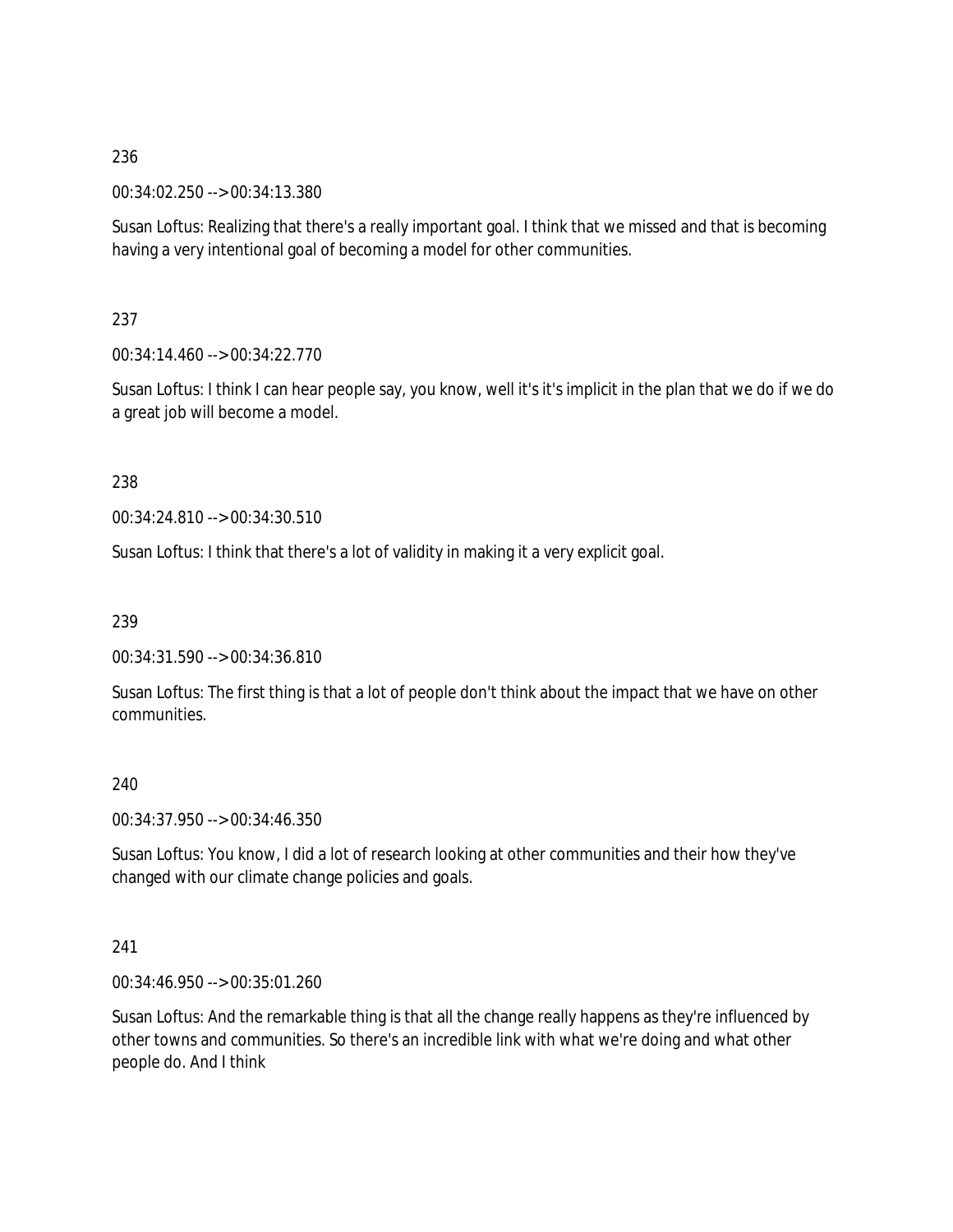## 00:35:01.980 --> 00:35:08.010

Susan Loftus: Making that explicit will give us a game plan for how we can support other people with our communication.

# 243

00:35:09.030 --> 00:35:17.250

Susan Loftus: capacities are written materials and provide an avenue for people to talk about, you know, what we found that has been helpful or not helpful.

## 244

00:35:18.990 --> 00:35:30.360

Susan Loftus: So that the second thing I'd like to talk about is a little bit off the schedule but quickly since I'm talking is supporting the \$200,000 tip.

# 245

00:35:31.080 --> 00:35:42.990

Susan Loftus: For the next leg of the STP, I think, are the SDO I think everyone is in support of that, but I just wanted to say that's a crucial link and will allow us to really move forward.

### 246

00:35:44.400 --> 00:35:48.030

Susan Loftus: And then the last thing is about levels of service.

### 247

00:35:49.380 --> 00:36:04.260

Susan Loftus: In Chris's presentation I'm seeing that there's there's a conversation about, you know, one of our options is to accept a lower level of service for cars and then he writes that it's not necessarily good policy.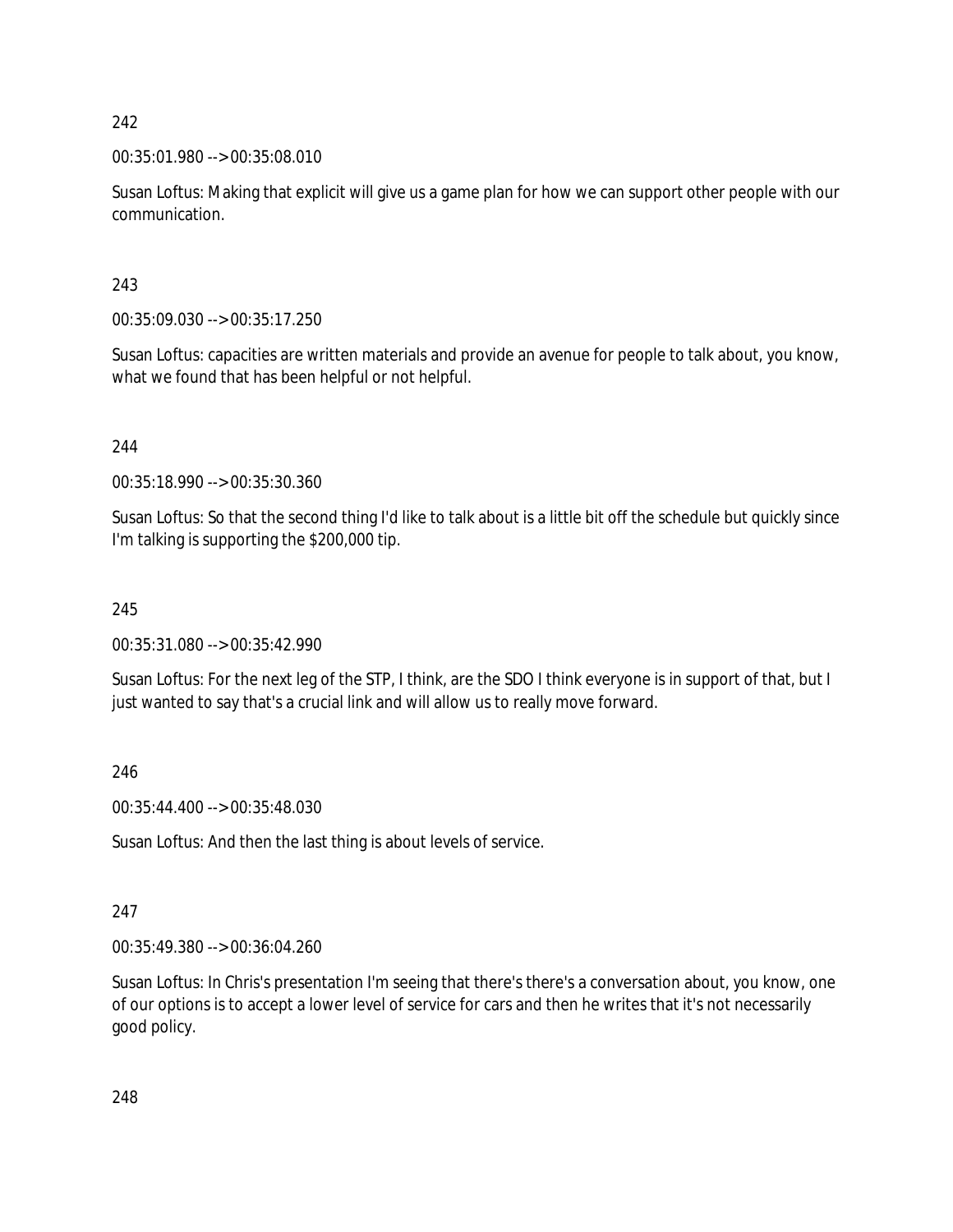00:36:05.100 --> 00:36:16.440

Susan Loftus: And I was very surprised to read that I've been in touch with the planners in Vancouver, BC. I think you may all know that Vancouver, BC.

## 249

00:36:17.040 --> 00:36:32.940

Susan Loftus: Is widely acknowledged to have the best sustainable transportation system in North America and the way they got there is to take out a level of service for automobiles. That was in the late 90s. And that was the ground.

### 250

00:36:34.020 --> 00:36:47.400

Susan Loftus: The you know structure for putting them on the path to putting their money toward sustainable options. So I think it's great policy. Okay, that's it. Thank you very much.

## 251

00:36:48.240 --> 00:37:02.070

Leslie Schneider: Thank you, Susan. All right, I'm gonna, I don't see any more hands up. I'm going to switch back over to the panelists view here and we are going to move on to our next agenda item, which is the mayor's report.

# 252

00:37:04.080 --> 00:37:11.070

Leslie Schneider: And this Friday is Deputy city attorney Robbie settlers last date with the city of Bainbridge Island.

### 253

00:37:11.910 --> 00:37:17.880

Leslie Schneider: And he will be missed Robbie's moving on to the role of deputy city attorney for Bothell

254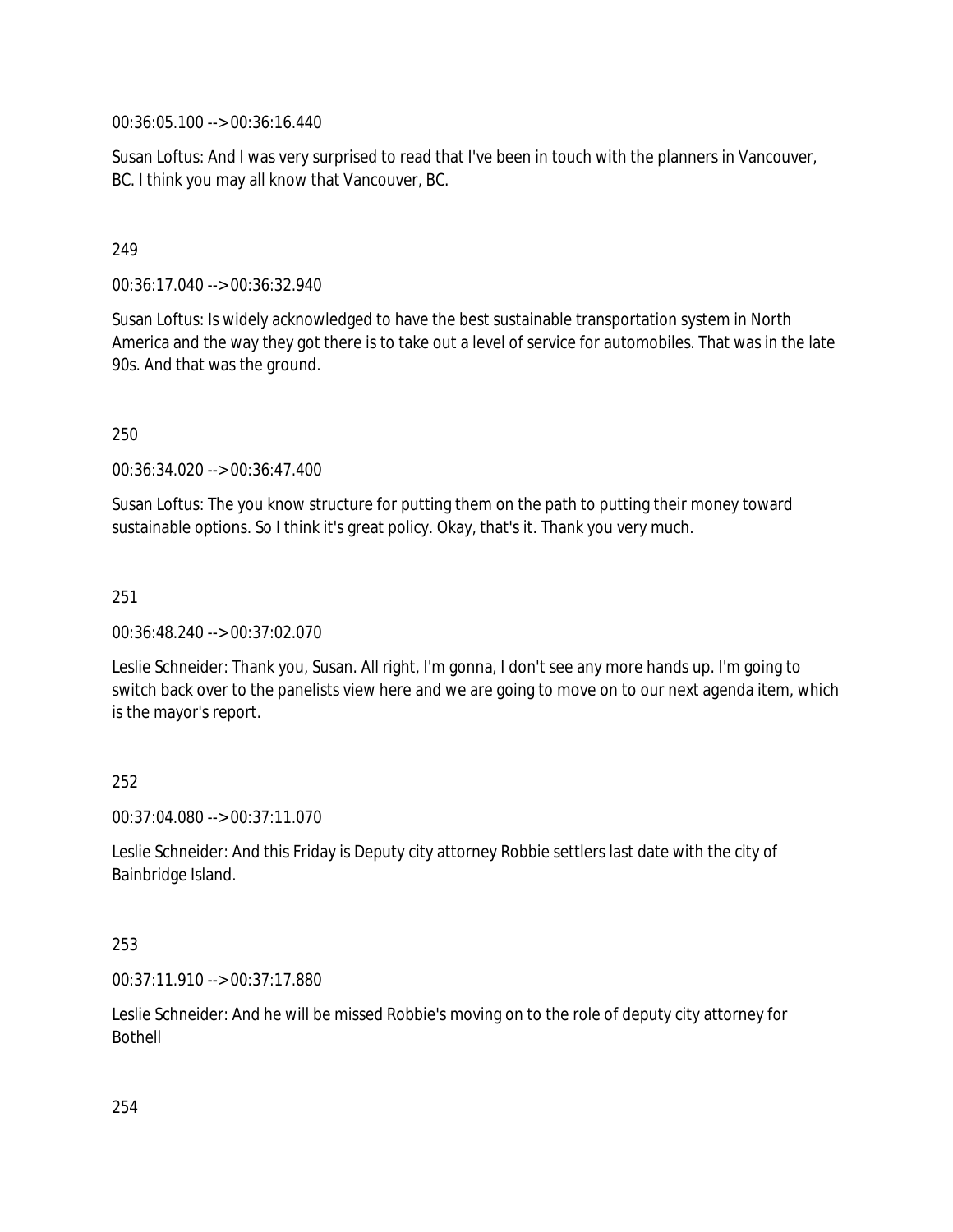00:37:18.840 --> 00:37:33.540

Leslie Schneider: Robbie's one of the first faces that a new city council member or committee member meets because he delivers the extremely important training for the open public meetings Act and the public records act and somehow he makes it home. Makes sense.

255

00:37:34.980 --> 00:37:41.550

Leslie Schneider: He has stepped in to guide the ethics committee when it became obvious that it wasn't a good fit for any council member to act as a liaison.

256

00:37:42.030 --> 00:37:53.070

Leslie Schneider: And I'll go out on a pretty firm limb here to say that he's universally loved and appreciated. So many people I've talked to in recent days of mentioned his smile his good nature his professionalism.

257

00:37:53.700 --> 00:38:03.870

Leslie Schneider: And how cool he is under pressure is memos and briefings deliver legal minutiae with clarity, you can always follow his logic and he's always prepared.

258

00:38:05.340 --> 00:38:18.090

Leslie Schneider: Just a personal anecdote. My sister in law works for Mrs. See the local government services nonprofit where Robbie worked before he came to us and she let me know that she was mad that we stole him from her team.

259

00:38:18.840 --> 00:38:25.500

Leslie Schneider: Now bottles aim is our last but of course we are also very happy for him. Robbie, we will miss you.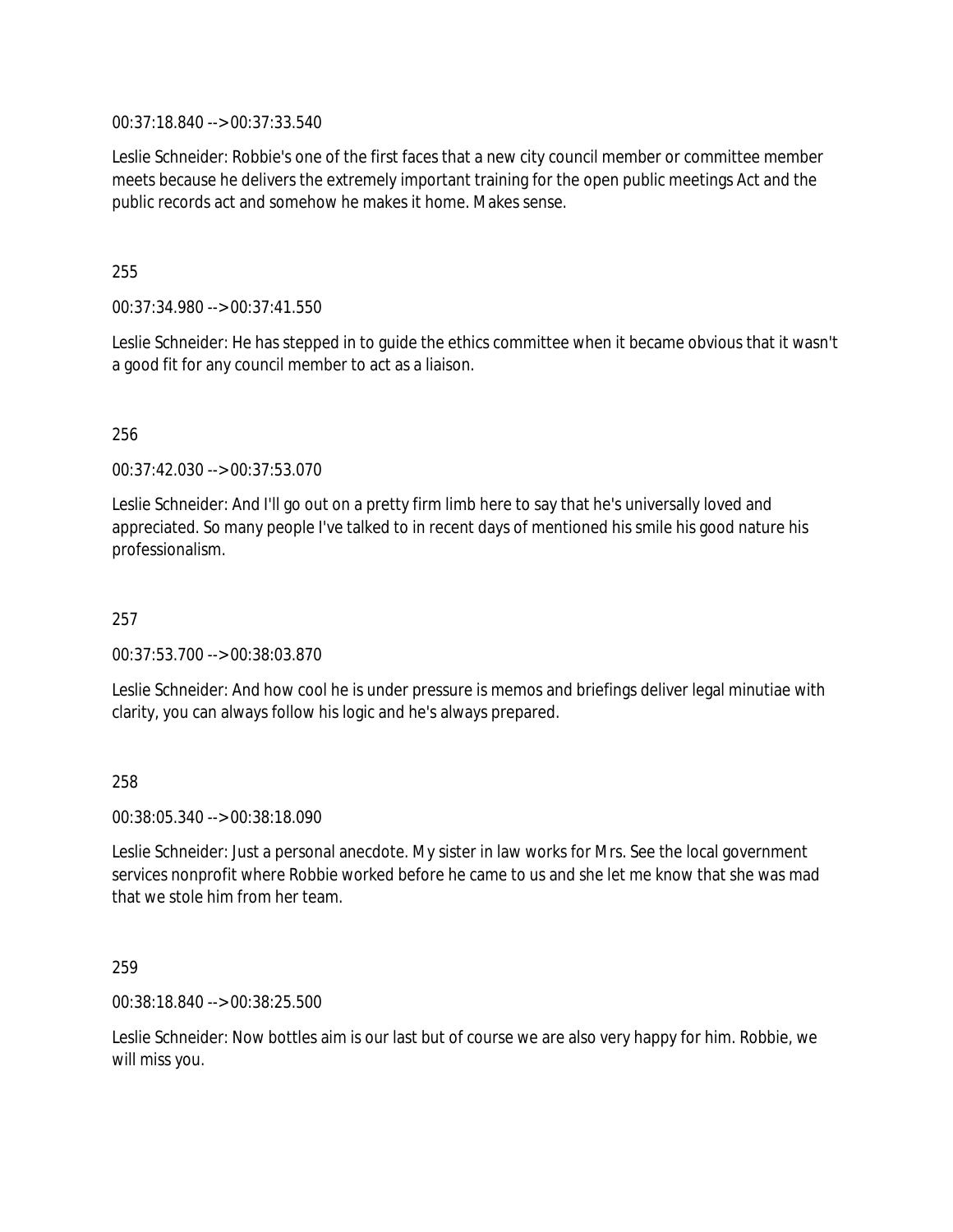00:38:26.910 --> 00:38:37.410

Leslie Schneider: Then the city manager search has a special session all council members will be attending tomorrow evening. This is an Executive Session, it will not be open to the public.

261

00:38:37.800 --> 00:38:47.910

Leslie Schneider: But we will open and close our, our executive session in a public way and we will be for the very first time reviewing applicants for the city managers search

262

00:38:48.270 --> 00:38:58.860

Leslie Schneider: And at that meeting, we will agree on a list of semi finalists, and those semi finalists will be will send in written responses to a list of questions that we all had input to

263

00:38:59.550 --> 00:39:23.280

Leslie Schneider: So we'll keep you posted on on that process as we move forward. And then in others. Sad news that council member for North ward vacancy has now been posted City Council is now seeking applicants to fill the northward vacancy when sadly COUNCILMEMBER Medina leaves us for Walla Walla,

264

00:39:25.140 --> 00:39:33.660

Leslie Schneider: Fridays city manager report, as in last Friday announced the application period opening and it is open.

265

00:39:34.290 --> 00:39:45.330

Leslie Schneider: until Wednesday, November 25 which Easy way to remember is that it's the day before Thanksgiving, so that position in the city managers report, there's a link to a map.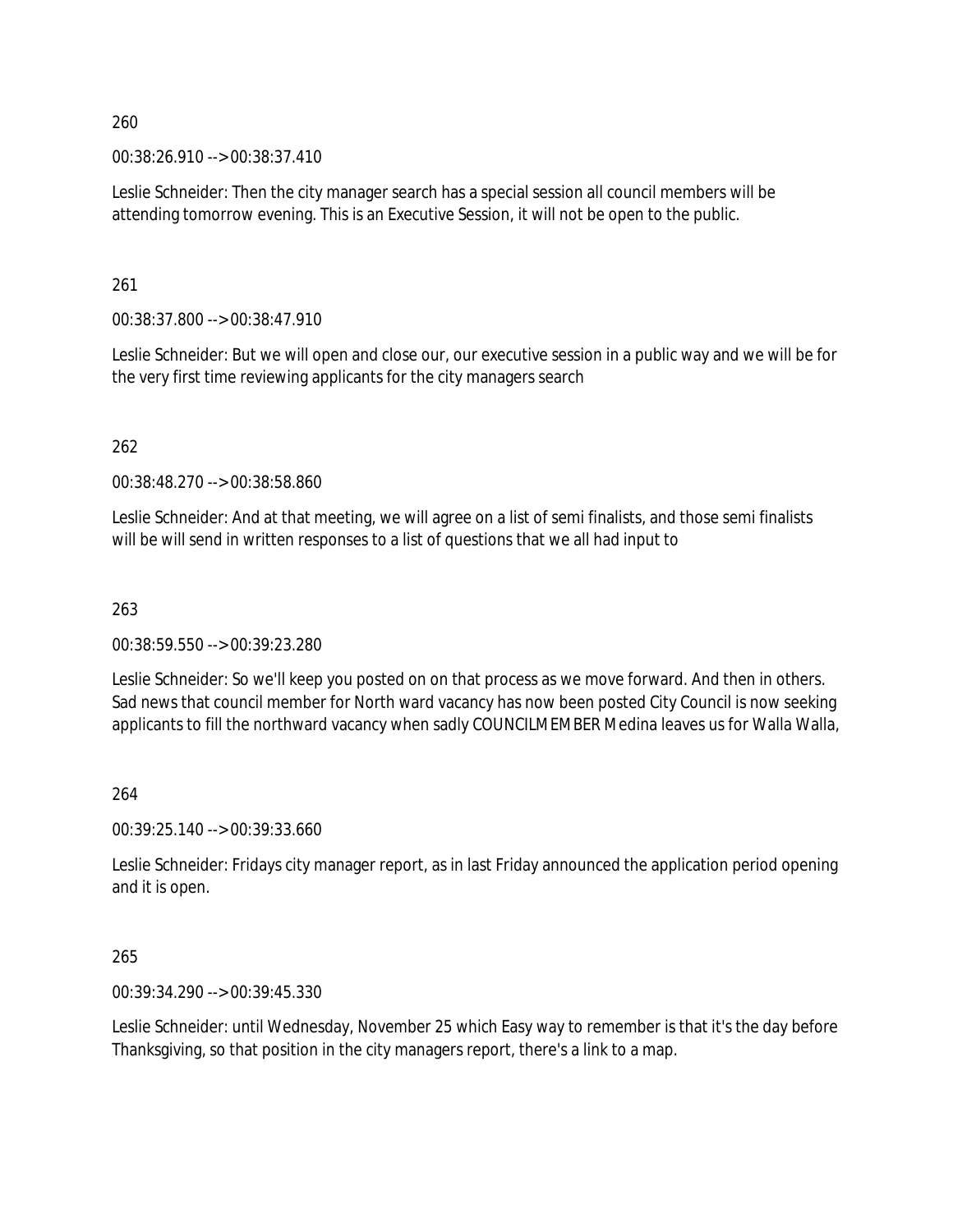00:39:46.170 --> 00:39:55.770

Leslie Schneider: Where you can check to see whether you know who whether you're in or out of the north ward and it's worth. It's worth checking out. It's not always obvious.

267

00:39:56.340 --> 00:40:07.050

Leslie Schneider: And we will also we are also already have started advertising the opening in print newspapers and other outlets so please consider serving your community in this very important way or

268

00:40:07.350 --> 00:40:20.220

Leslie Schneider: Take the time to suggest it to someone that you trust we do a good job and an invitation is always powerful and city manager, you're up next. Thank you.

269

00:40:22.620 --> 00:40:34.740

Morgan Smith: Good evening Council, a couple of things to highlight first just to fill out a detail related to the north ward vacancy. Following up on a suggestion from last week's meeting.

270

00:40:35.370 --> 00:40:43.830

Morgan Smith: The display ads going forward will give a little more detail upfront about the length of the term we were up against a publication deadline, we weren't able to make that

271

00:40:44.790 --> 00:40:52.650

Morgan Smith: Small Change last week, but the ads going forward will highlight the fact that the term runs until the general election in 2021

272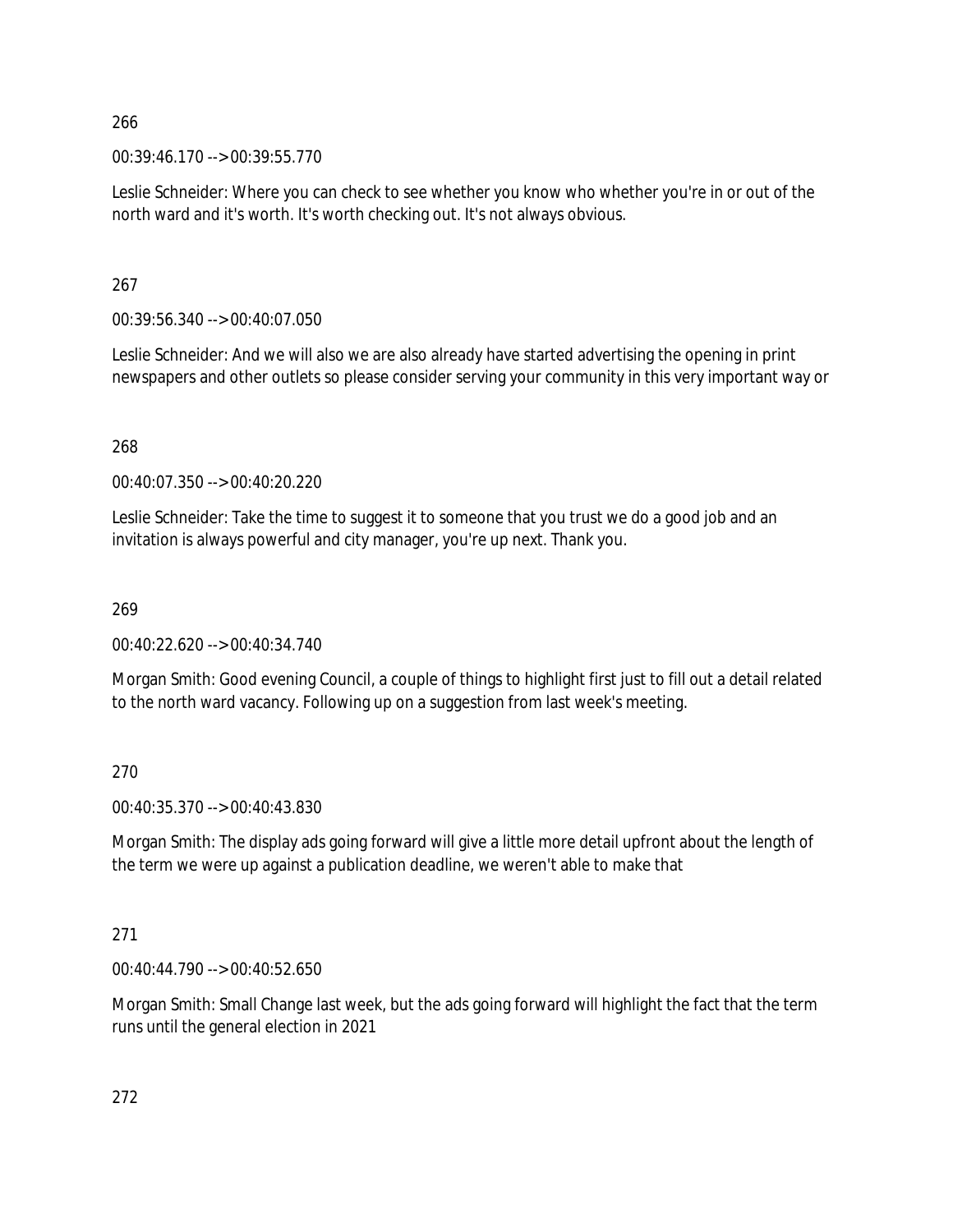00:40:53.070 --> 00:40:57.090

Morgan Smith: But there's lots of information on the website. So hopefully people who are interested can learn more there.

273

00:40:58.050 --> 00:41:07.140

Morgan Smith: Are two topics I wanted to touch on briefly tonight. One is to give you a little bit of insight related to the community based testing site that Council authorized expenditures for

274

00:41:07.920 --> 00:41:16.530

Morgan Smith: I want to say first, and I hope that all of the folks in our community are very proud of the fact that when we built this

#### 275

00:41:17.070 --> 00:41:29.370

Morgan Smith: Project. We then immediately filled all of the volunteer shifts to support testing and operations and by saying we filled. I mean you the Bay Bridge community stepped forward rushed forward.

### 276

00:41:30.060 --> 00:41:36.360

Morgan Smith: To sign up and take all of all of those volunteer slots. So thank you very much to Bainbridge prepares

### 277

00:41:36.840 --> 00:41:47.250

Morgan Smith: The Bainbridge Island medical Reserve Corps Bainbridge Island emergency medical responders community emergency response team and the Rotary Club of Bainbridge and all of their volunteers. It's really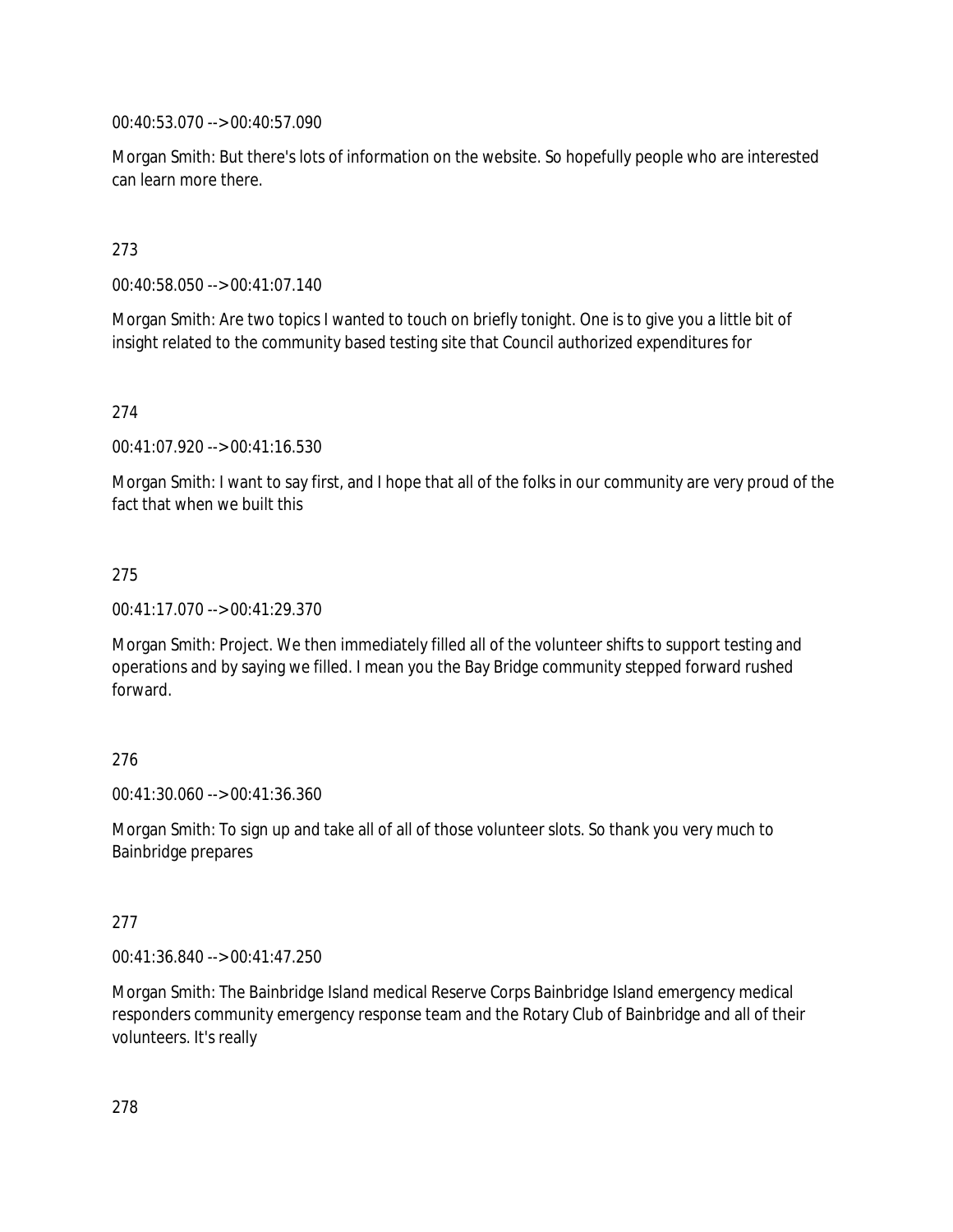00:41:47.610 --> 00:41:55.620

Morgan Smith: Yet again, another example of how in this extraordinary and challenging year our community is well represented by people who have

## 279

00:41:56.370 --> 00:42:04.530

Morgan Smith: Extensive human capital share to share and are willing to do so. So I just wanted to lead with that because it was really something we should all be very proud of.

280

00:42:05.460 --> 00:42:18.870

Morgan Smith: We expect the testing site will open on Wednesday, November 4 we are we are building something from scratch and launching it. So we are working day by day to fill in a couple of last requirements on the logistic side.

#### 281

00:42:19.590 --> 00:42:33.930

Morgan Smith: Are plan for now for schedule is that the site will be open mondays wednesdays and fridays from one to five, our thinking was that we could scale up or down from there, depending on what we think the community need is testing is free, but we do require an appointment.

### 282

00:42:35.130 --> 00:42:43.410

Morgan Smith: For now we will not be open on Saturdays, because we decided that with the farmers market still continuing to operate. We didn't want to layer on

#### 283

00:42:43.680 --> 00:42:53.040

Morgan Smith: Two different projects on that site on Saturdays. So we'll reassess the need to offer Saturday testing after the farmers market has closed for the season.

284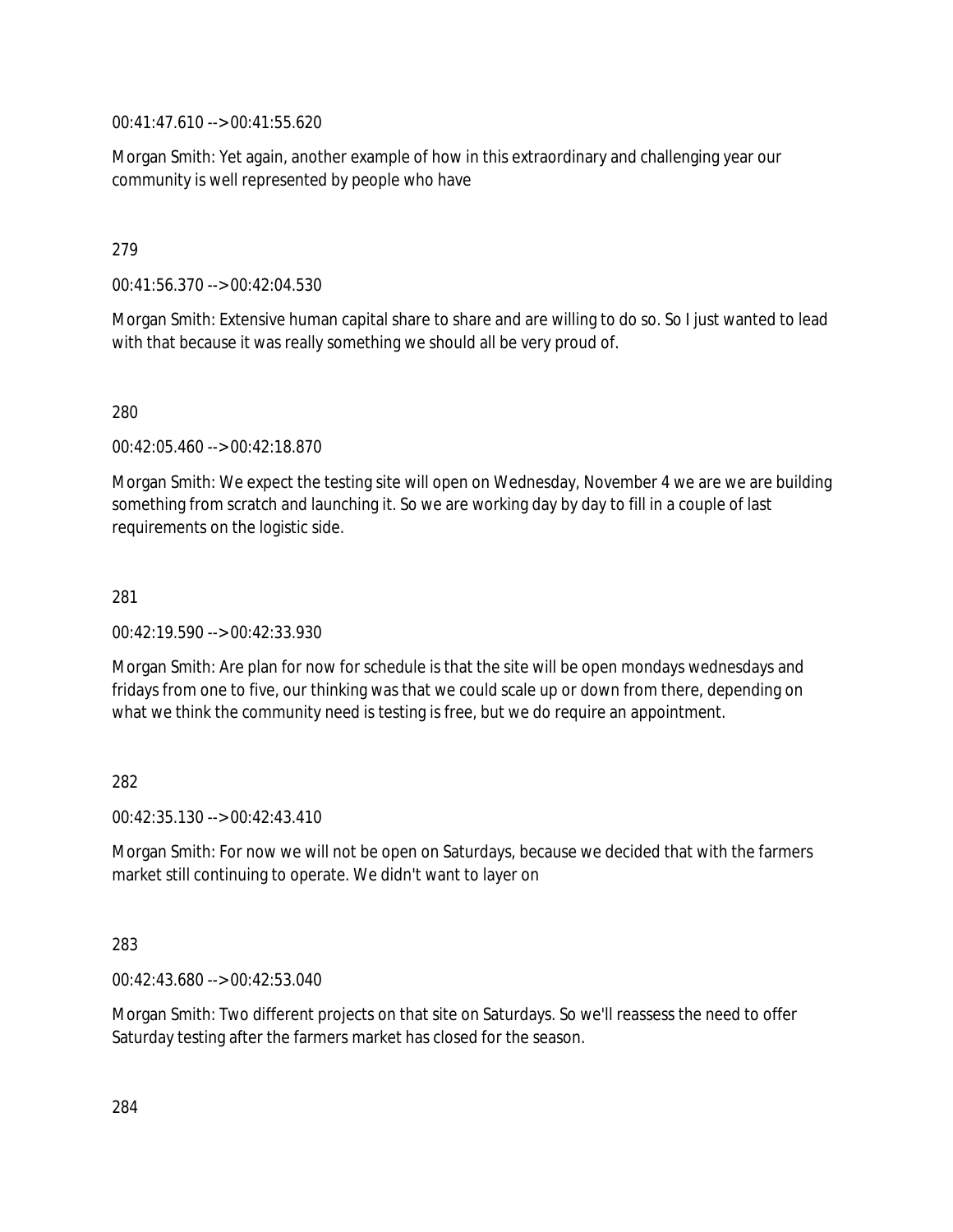00:42:53.940 --> 00:43:04.500

Morgan Smith: And then lastly, one of the pieces that we are still waiting to drop the last bit on is the scheduling software. So we don't have our link.

285

00:43:05.040 --> 00:43:12.120

Morgan Smith: For scheduling those appointments live just yet. We expect that that will be distributed later this week and we'll send it out via nixle

286

00:43:12.420 --> 00:43:22.560

Morgan Smith: Social media and the city managers report. So it's a really important project one that I hope everybody is following and that folks who feel like it's something they will make use of

287

00:43:23.340 --> 00:43:31.320

Morgan Smith: We will be doing everything we can to provide the details on how to use it, how to get there when it's available and all that so

288

00:43:32.220 --> 00:43:41.940

Morgan Smith: It's a really important ingredient in number one, most importantly, our community public health goals but number two, our path to reopen more business activities.

289

00:43:42.810 --> 00:43:57.390

Morgan Smith: support our schools in their plans and just generally our workforce in our households and our neighbors. So thank you for the Council support of this project and know that it's something that we're very close to, and stay tuned for more details.

290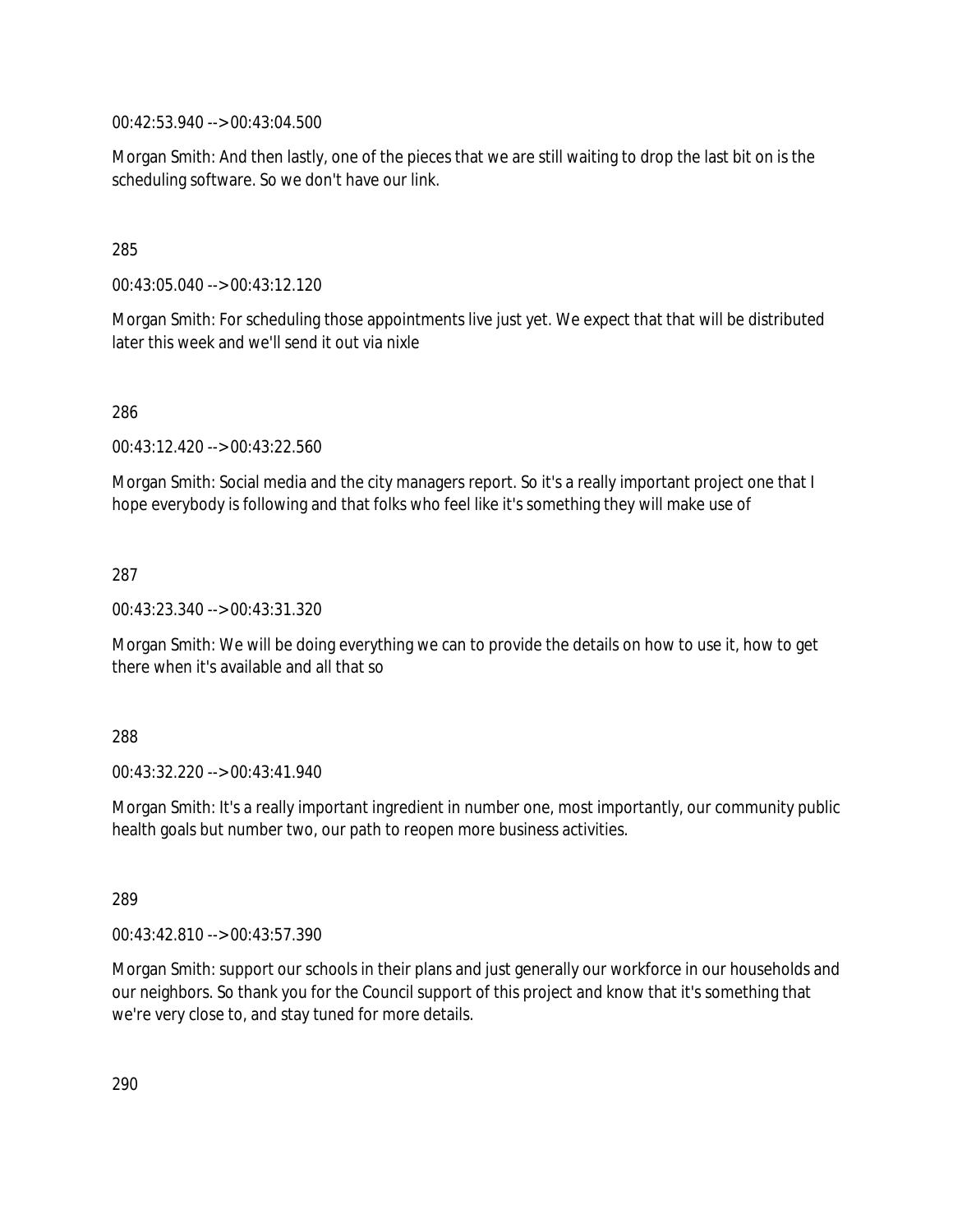00:43:59.220 --> 00:44:01.260

Morgan Smith: Secondly, yes.

291

00:44:01.920 --> 00:44:03.750

Leslie Schneider: No, no I that's not a very final

292

00:44:04.350 --> 00:44:05.040

Please, go on.

293

00:44:06.090 --> 00:44:07.620

Morgan Smith: I was one of two things.

294

00:44:08.790 --> 00:44:17.820

Morgan Smith: It's a big thing though. The second point is I think it's, it's important to acknowledge that this is the Council meeting before the national election next week.

#### 295

00:44:18.270 --> 00:44:29.880

Morgan Smith: And so I wanted to take a moment just to kind of touch base on that and I know it is front and center in all of our thoughts, it's it's yet another aspect of this extraordinary year

296

00:44:30.210 --> 00:44:41.580

Morgan Smith: And I just want to reassure the community and folks for whom this may be a concern that the police chief and I are thinking and talking and planning together for what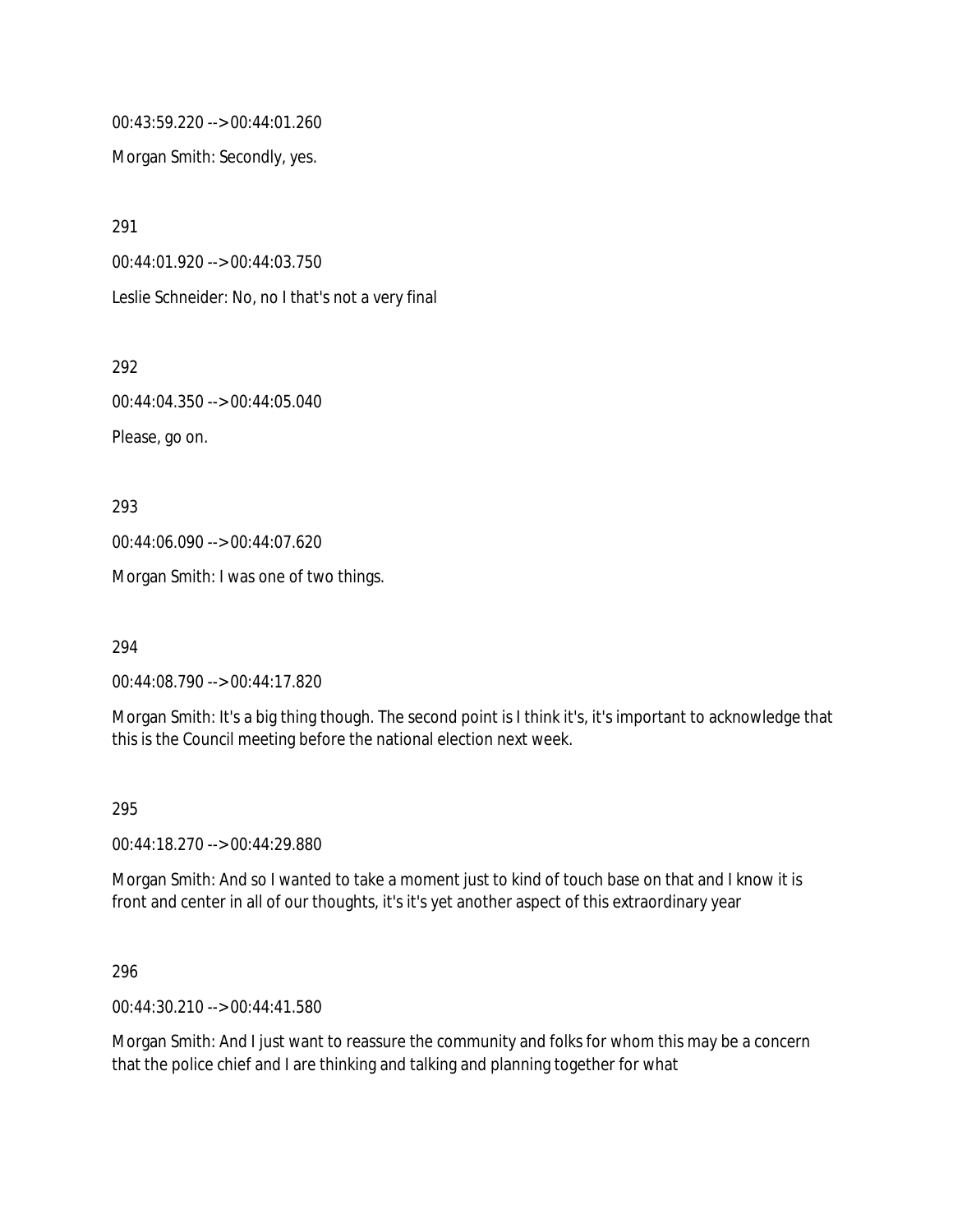00:44:41.880 --> 00:44:52.110

Morgan Smith: Next week might bring my expectation is that having as we just said, we are we are a community that works together that connects together and that

298

00:44:53.220 --> 00:44:59.550

Morgan Smith: Is not the same as Seattle or Portland, OR or large city. We have a different context in

299

00:45:00.420 --> 00:45:03.480

Morgan Smith: My expectations for what next week will feel like here.

300

00:45:03.840 --> 00:45:12.930

Morgan Smith: Are that it will feel like life typically feels here, but I also don't want to leave people with the impression that we're not alert to the concerns that we're not planning ahead.

301

00:45:13.260 --> 00:45:20.820

Morgan Smith: So I'm just going to take a minute to reassure folks that he and I are talking and thinking ahead to what might be needed and what we can plan for

302

00:45:21.360 --> 00:45:32.220

Morgan Smith: And I want to say that our police workforce is is here and ready and we are going to maintain full staffing of our shifts

303

00:45:32.940 --> 00:45:38.910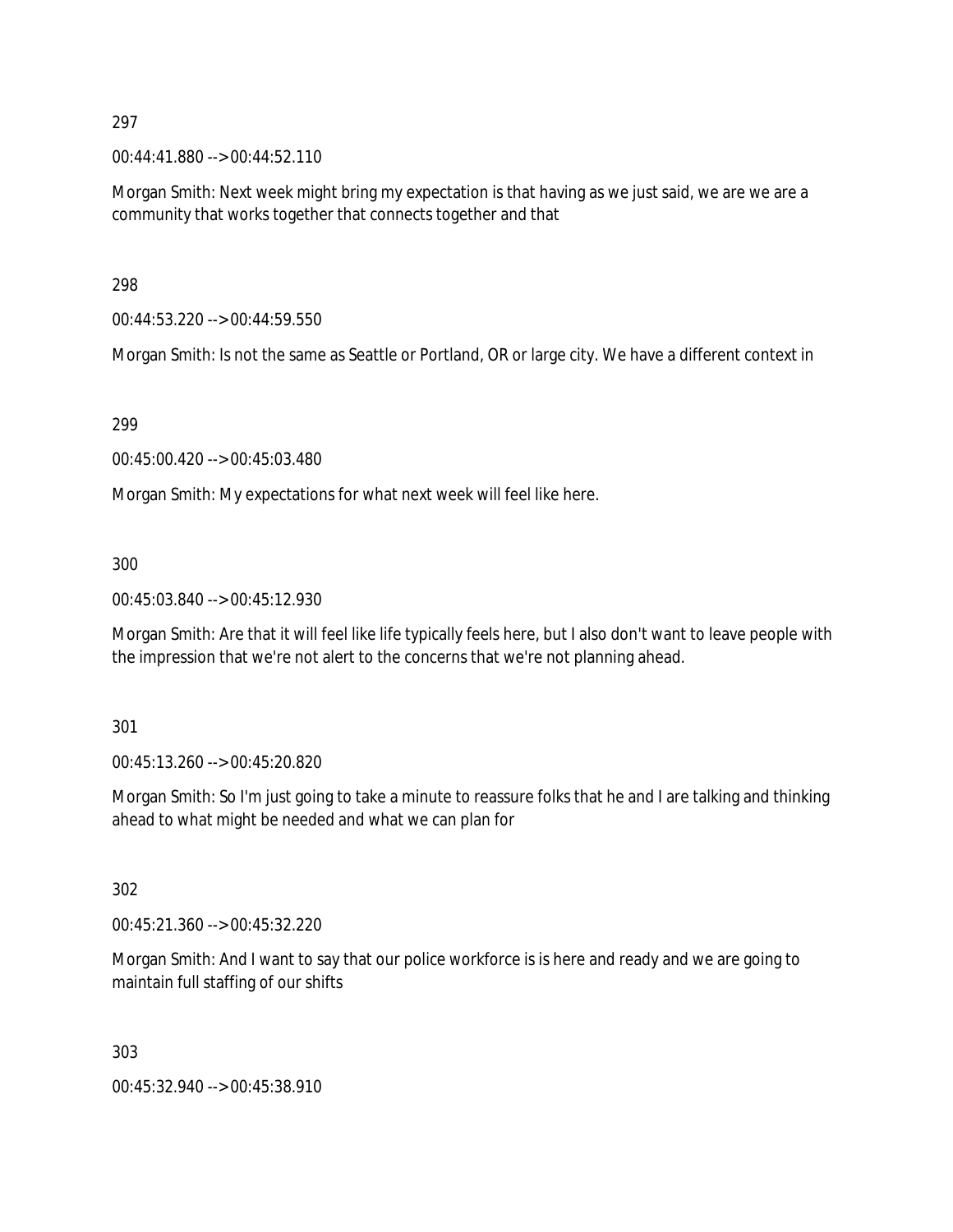Morgan Smith: For next week. So we have plenty of coverage if things happen that we want to have extra hands on deck for

304

00:45:39.270 --> 00:45:50.610

Morgan Smith: So, good point to remind folks that half of our police officers live on islands. So they're also your neighbors and it's easy when we have a need to have folks show up in and support one another.

305

00:45:51.630 --> 00:45:56.640

Morgan Smith: We're also conducting right. They are also conducting regular patrol checks of the ballot box.

306

00:45:57.120 --> 00:46:03.810

Morgan Smith: We have one ballot box for Bainbridge Island, which is better than having one ballot box for the entire county of Houston, Texas.

307

00:46:04.740 --> 00:46:13.530

Morgan Smith: But our officers are keeping an eye on it and everything is going as as it should. But they're not taking that for granted. And so it's well monitored.

308

00:46:14.430 --> 00:46:24.240

Morgan Smith: Then just thinking more broadly. If we have regional incidents or a level of activity as we did over the summer that makes us want to be mindful of what's going on, near us

309

00:46:24.900 --> 00:46:32.370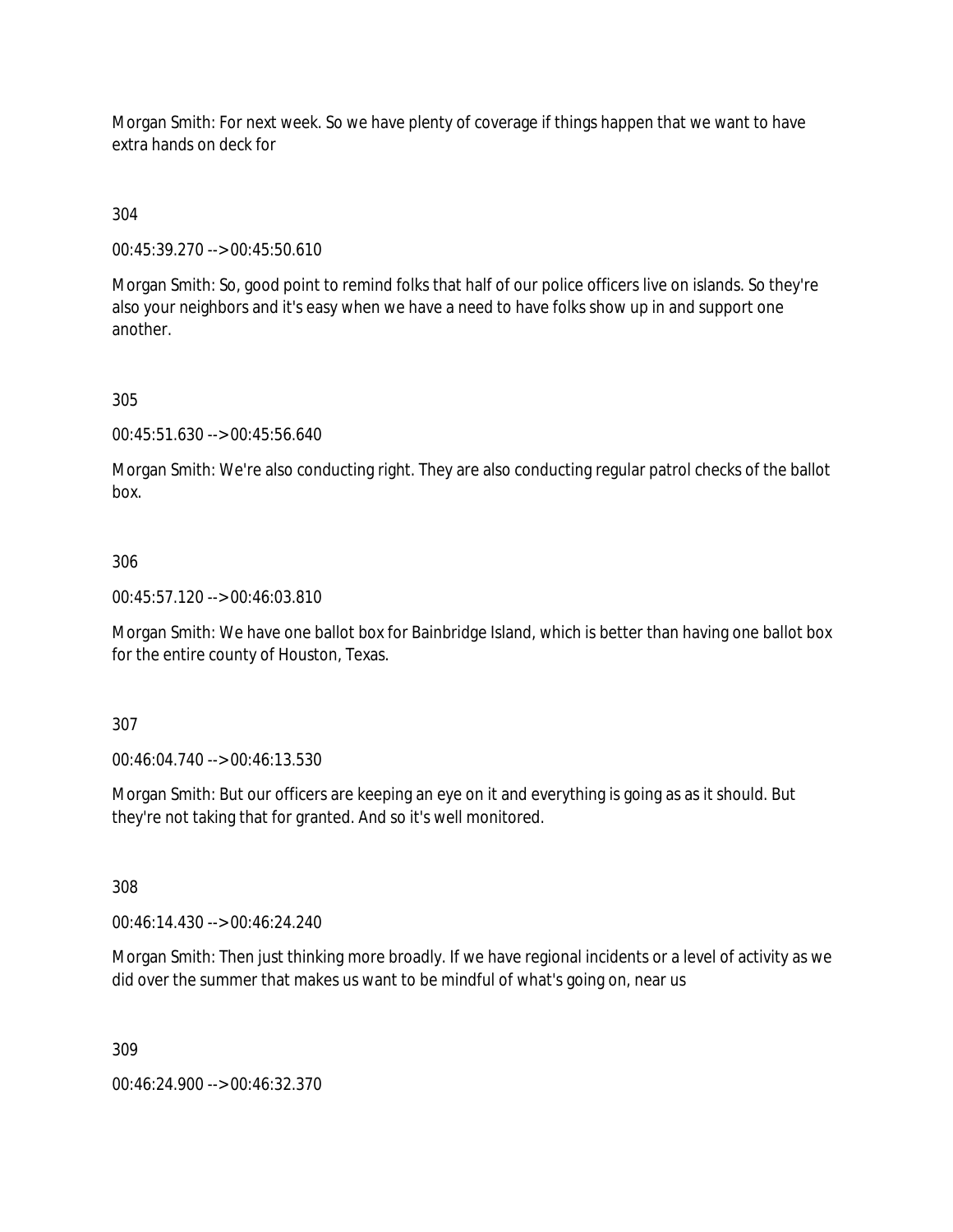Morgan Smith: Our police department is in close contact sharing information with the local law enforcement community both the county and state patrol.

310

00:46:32.820 --> 00:46:43.530

Morgan Smith: They'll work with the transportation authorities, as we did before and I have every confidence that chief Clark has thought this through and will stay connected and this planning ahead so

## 311

00:46:43.830 --> 00:46:51.390

Morgan Smith: I don't know that I think this is a widespread concern, but I also didn't want folks to feel like we weren't attending to it. So I thought I would just touch on that briefly.

## 312

00:46:52.020 --> 00:47:09.510

Morgan Smith: And more importantly, I think, I think probably most famous islanders have already voted, but if you haven't voted. Of course, this is the time to put in a plug for encouraging everyone to do so and to make use of our about Dropbox in the postal service. So that's my report. Thank you.

313

00:47:10.680 --> 00:47:12.180

Leslie Schneider: Thank you very much. City Manager.

314

00:47:13.290 --> 00:47:16.080

Leslie Schneider: I was able to walk to the ballot box.

### 315

 $0.47:16.110 \rightarrow 0.0147:21.960$ 

Leslie Schneider: It was just very, it just felt good. I felt really good to walk over there drop my ballot in and walk back home.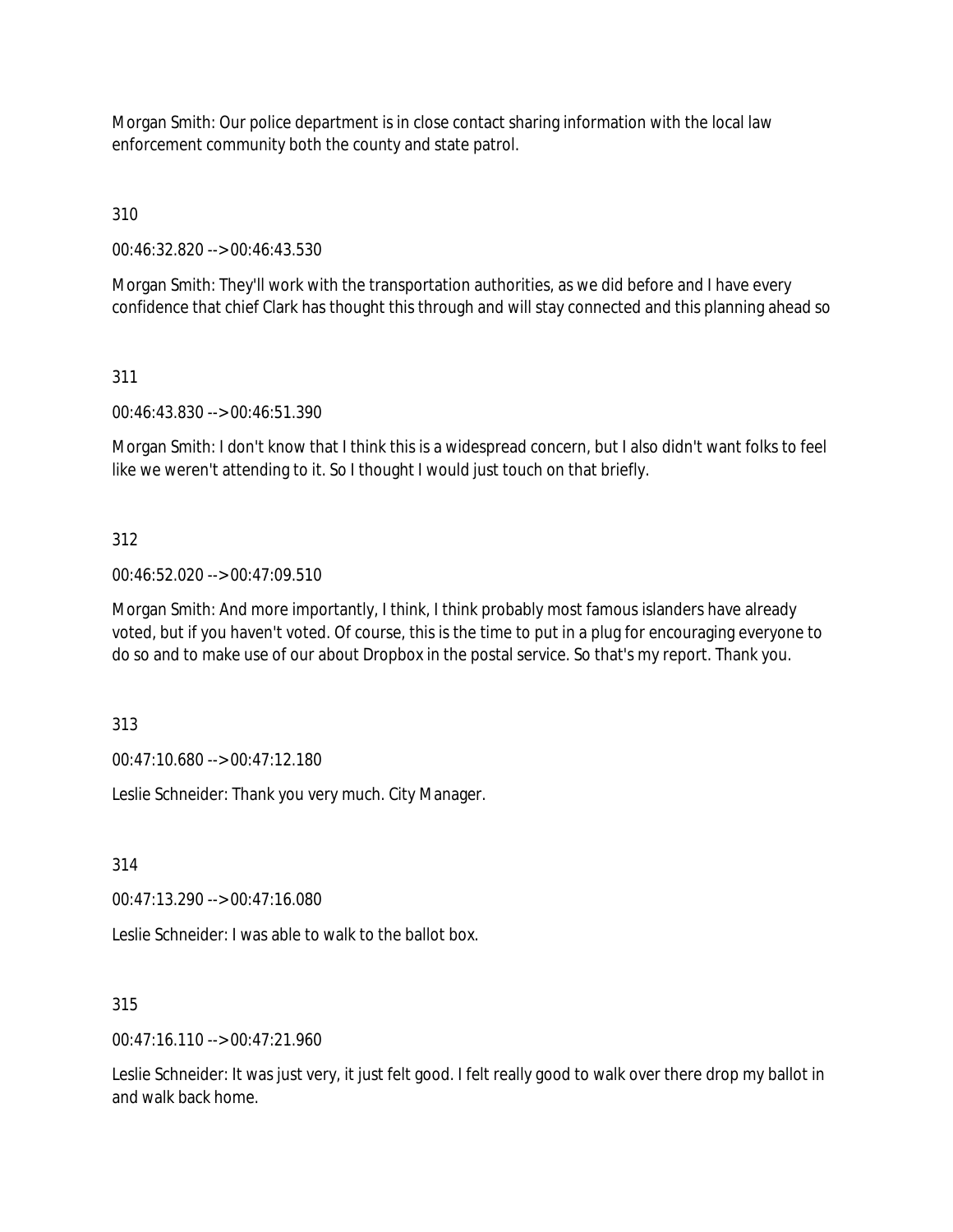00:47:23.010 --> 00:47:35.070

Leslie Schneider: Alright, so we are moving on now to item number six future Council agendas and city manager, I think we'll come back to you to guide us through our short term future.

317

00:47:35.490 --> 00:47:45.030

Morgan Smith: Yeah. Thanks. Well, we can make this brief tonight, unless there are things Council wants to spend time on, you have two special meetings. Coming up next. The first is tomorrow night.

318

00:47:45.540 --> 00:47:51.780

Morgan Smith: For you to meet primarily an executive session to review candidates and select semi finalists FOR THE CITY MANAGER POSITION.

319

00:47:52.290 --> 00:48:01.740

Morgan Smith: And so you have the agenda for that. And then the following week, due to the election, you have elected to elected apologies for the bad fun

320

00:48:02.370 --> 00:48:17.010

Morgan Smith: To move your meeting to Wednesday night so that folks can focus on the election Tuesday night and I think importantly you have planned to have that be a dedicated budget workshop. So that'll be a special meeting on Wednesday, November 4 rather than the Tuesday meeting and

321

00:48:18.060 --> 00:48:29.790

Morgan Smith: So you have a skinny agenda for that. And then I wanted to give you a preliminary look at November 10 which would then be the first business meeting for November, there's a few topics. They're worth noting.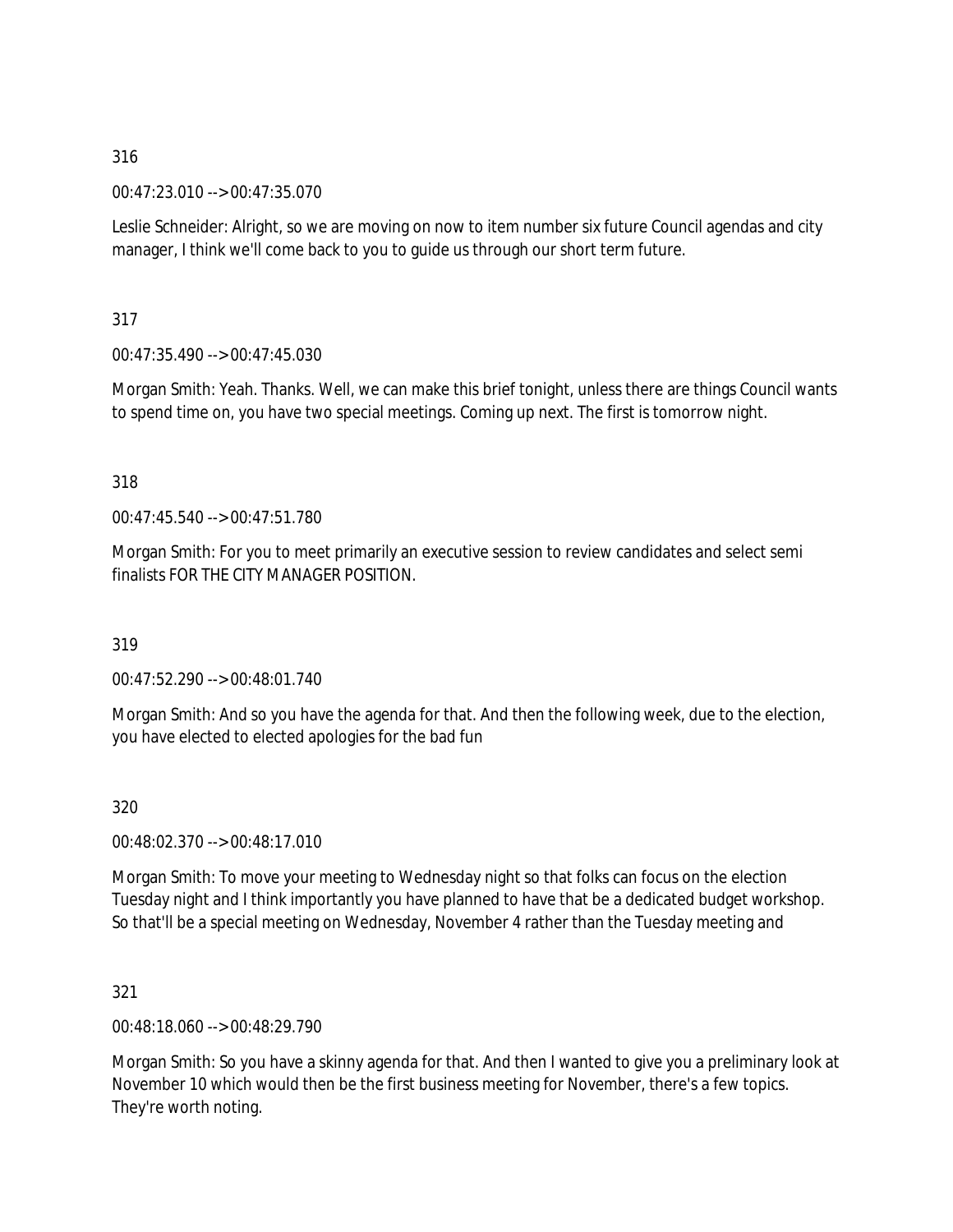00:48:30.390 --> 00:48:38.460

Morgan Smith: And I'm happy to answer questions about that but I expect to be working with the mayor and deputy mayor in the next week or so to refine that a bit.

323

00:48:39.450 --> 00:48:45.030

Morgan Smith: I just wanted to not go blindly into November, because I think that business meeting will pick up

324

00:48:45.540 --> 00:48:56.850

Morgan Smith: Some work in progress and also hopefully represent kind of coming into the closing steps on your budget and some key process discussions related to both the city manager search

325

00:48:57.270 --> 00:49:09.210

Morgan Smith: Following your work together. TOMORROW NIGHT AND THE NORTH ward Council vacancy, just making sure that everybody's on the same page with that, plus some other items that are listed. So I'm happy to answer questions, but I don't have

326

00:49:09.720 --> 00:49:14.700

Morgan Smith: Anything that I need to confirm with you at this time. Okay.

327

00:49:15.330 --> 00:49:21.000

Leslie Schneider: On council members, I have one thing I'd like to request, but I can, if anybody else would like to go first.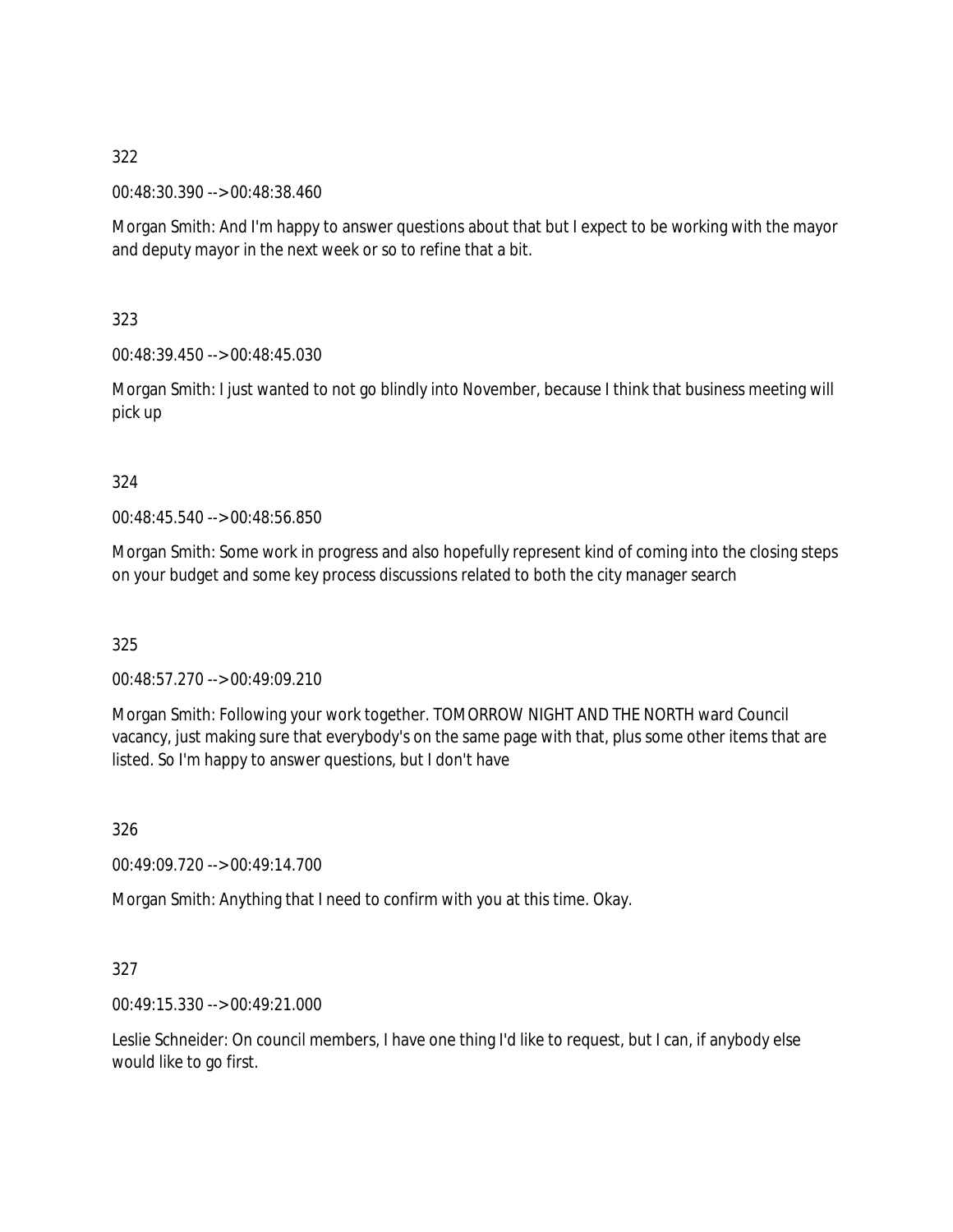00:49:22.440 --> 00:49:23.280

Leslie Schneider: COUNCILMEMBER car.

329

00:49:26.310 --> 00:49:34.530

Christy Carr: Thanks. I had a couple of questions just about previous agenda items or discussions that the Council has had

330

00:49:35.340 --> 00:49:47.250

Christy Carr: We had an agenda item that was bumped from our last week's meeting regarding the bonus that they are recommendations from planning commission and I just wanted to make sure that that would be scheduled at a near term.

331

00:49:48.360 --> 00:49:57.420

Christy Carr: Future meeting just tracking that so it doesn't get lost and then also we had kind of a late night discussion about

332

00:49:58.920 --> 00:50:09.900

Christy Carr: Potential departures from design guidelines for affordable housing projects that I think wisely. The city manager requests are suggested that we

333

00:50:11.460 --> 00:50:20.790

Christy Carr: Put that to a future agenda item. So that's just another one that I wanted to make sure we were tracking and that it will be on a future agenda.

334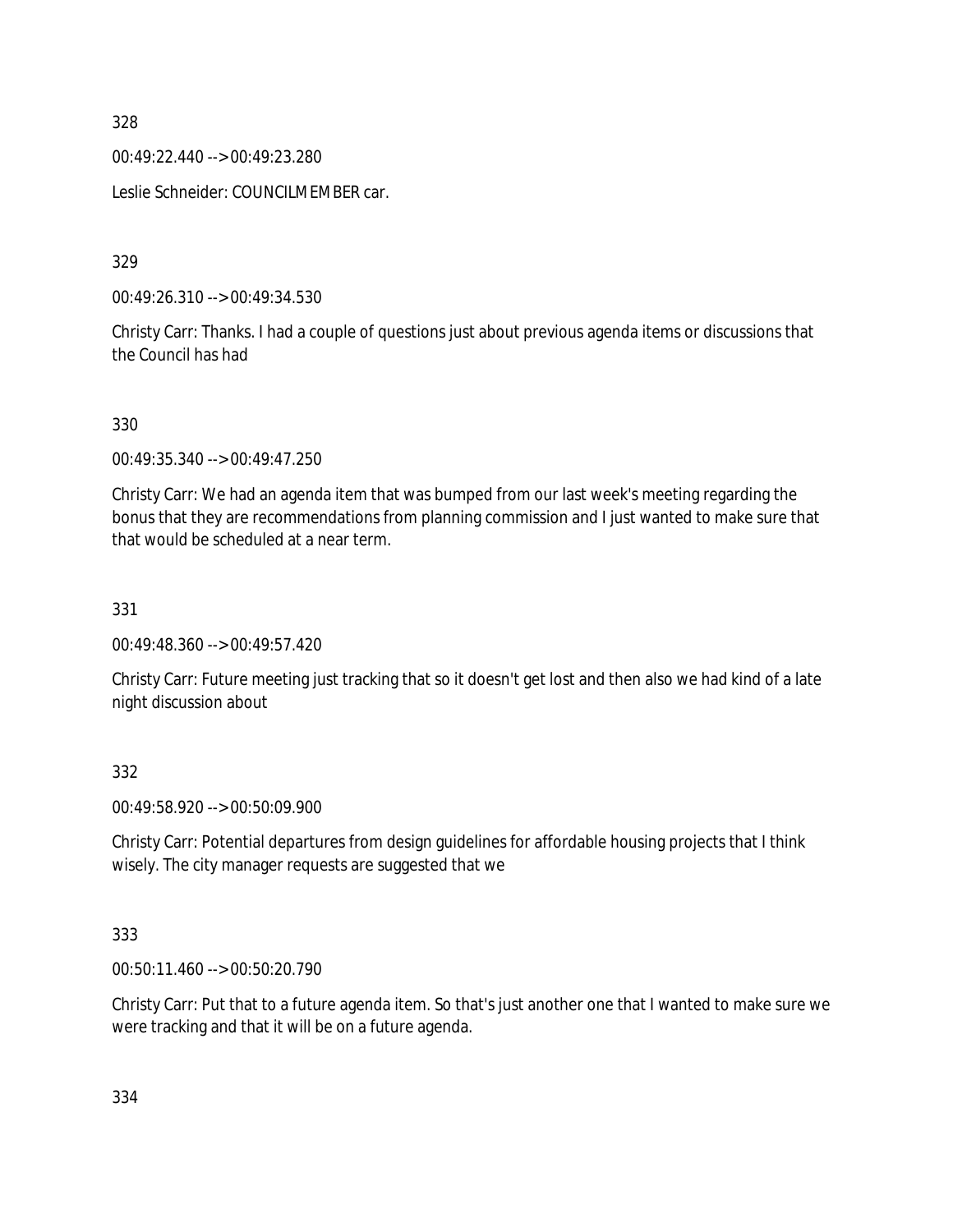00:50:21.330 --> 00:50:29.370

Morgan Smith: I'll just jump in and that may or the deputy mayor and I are doing a little bit of air traffic control on the remaining three agendas for November.

## 335

00:50:29.730 --> 00:50:40.230

Morgan Smith: And we'll bring those forward on the 10th. Those are both items that were in the mix that will be hoping to place so want to reassure you there they're on a list. They haven't fallen off.

### 336

00:50:40.800 --> 00:50:53.010

Morgan Smith: But we wanted to get through these next week or two, and make sure that we reserve as much time as we needed to to complete the budget and do those things. Before we formally scheduled some of those follow up items. So yes, is the short answer.

### 337

00:50:53.850 --> 00:51:06.930

Morgan Smith: I also did want to call out a new item, and I will do what I can to explain it in the agenda materials as well. But on a tense, I would like to bring forward emotion or

### 338

00:51:07.770 --> 00:51:18.690

Morgan Smith: Consideration for counsel for counsel to consider formal cancellation of the professional services agreement with a PG Olympic property group.

### 339

00:51:19.110 --> 00:51:37.050

Morgan Smith: For their development work on the city's new Brooklyn site that was that is slated for a affordable housing project and my rationale for doing so is that it's been over a year since we've asked OBG to work. And so we're well past sort of the, the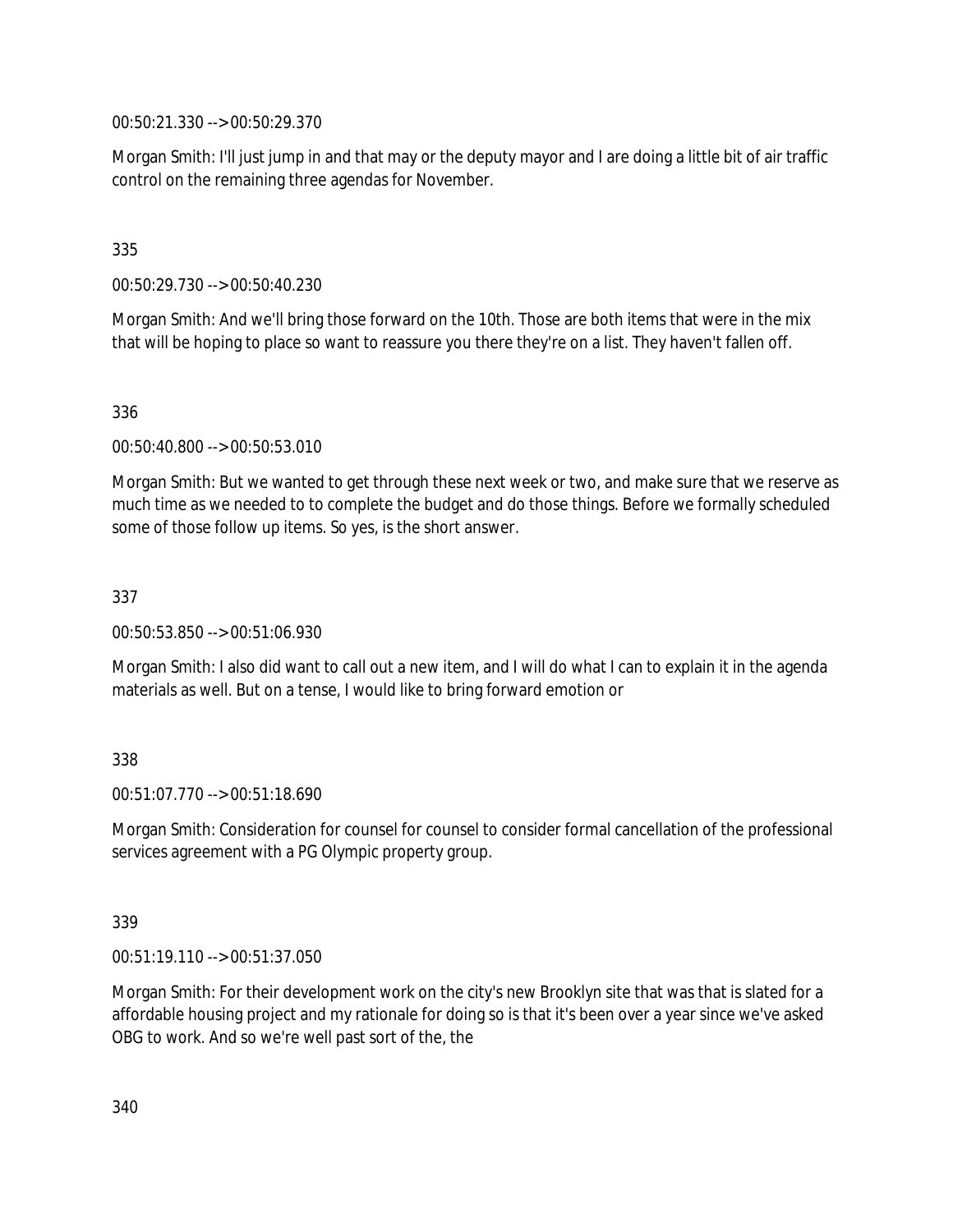00:51:39.030 --> 00:51:48.210

Morgan Smith: Good faith terms of the agreement that they entered into. And as we are on the cusp of a new budget because that agreement was

## 341

00:51:48.930 --> 00:51:57.630

Morgan Smith: Activated if we don't cancel it. We will carry that encumbrance into the next budget and it's significant. It's like five or \$600,000

### 342

00:51:57.930 --> 00:52:06.780

Morgan Smith: So it's in some ways a housekeeping item that I would just like to make sure that we tidy up before we go into the next budget, but in other ways. I realized that it's

### 343

00:52:07.740 --> 00:52:14.190

Morgan Smith: A very significant topic that's liable to attract people's attention because of its association with that site.

#### 344

00:52:14.610 --> 00:52:23.430

Morgan Smith: And the really significant work that's been done the past and that I I assume will resume in the future, but I wanted to highlight. Now that we've added it to the November 10

#### 345

00:52:24.180 --> 00:52:33.960

Morgan Smith: Business meeting because we're hoping to create that closure around the financial item. Before we go into the next budget cycle.

346

00:52:34.260 --> 00:52:40.860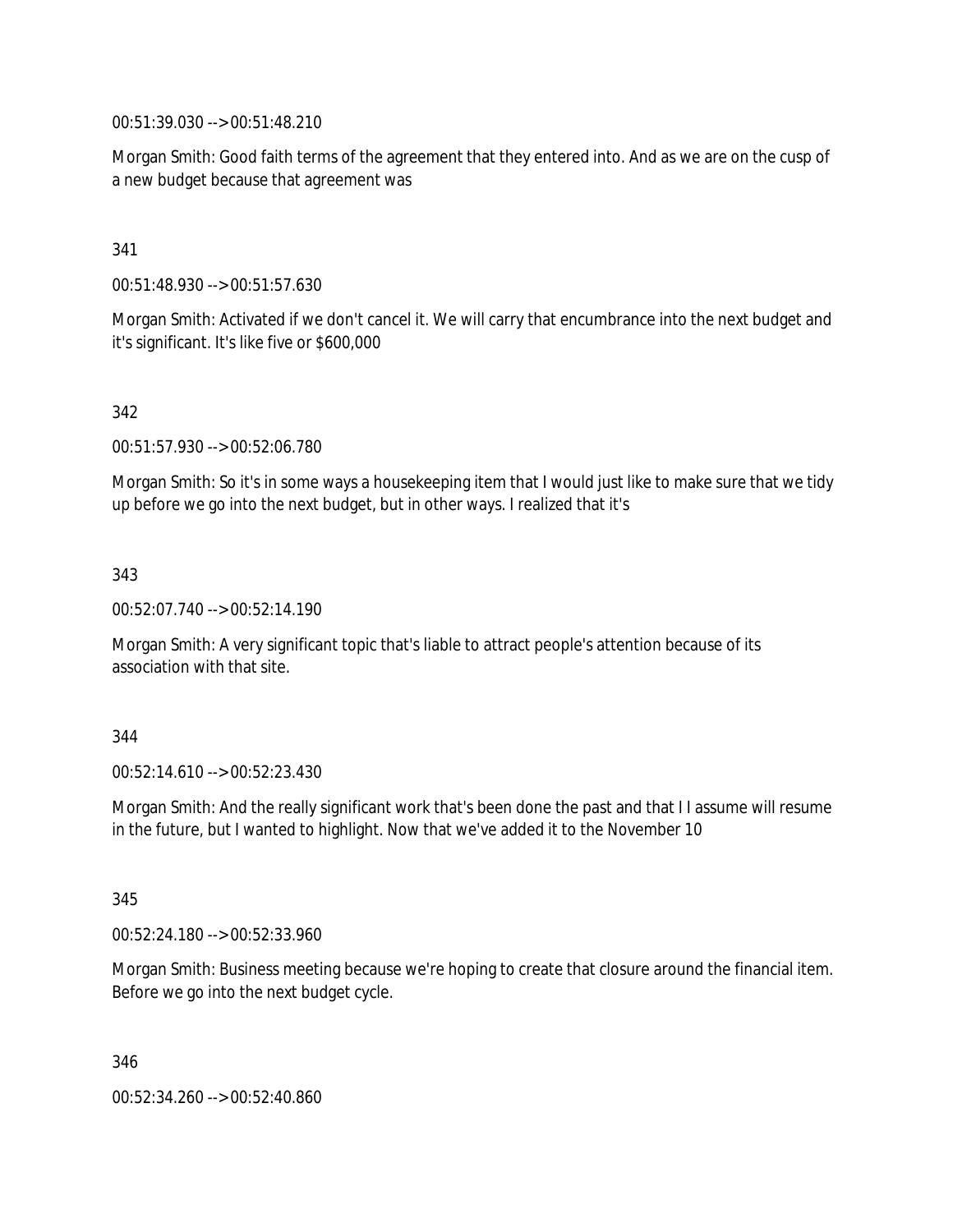Morgan Smith: So as I said, I'll do my best to explain that in the agenda materials, but for the benefit of the Council and also the community and might be listening.

347

00:52:41.610 --> 00:52:50.970

Morgan Smith: We just want to highlight that that is something that we're bringing forward proposing to bring forward and why we're doing so it's not because anything has necessarily changed.

## 348

00:52:51.810 --> 00:53:02.820

Morgan Smith: It's just, I think, important to not carry that financial obligation, given the size of it into the next budget when we don't actually envision making those expenditures at this time.

### 349

00:53:06.900 --> 00:53:08.160

Leslie Schneider: Great, thank you very much.

350

00:53:09.300 --> 00:53:12.000

Leslie Schneider: Cosmo recorded that answer your questions.

351

00:53:13.260 --> 00:53:17.790

Leslie Schneider: Great. Okay. Um, so, colleagues, my request is

### 352

00:53:18.840 --> 00:53:27.030

Leslie Schneider: Noting that we've got an awful lot happening in the next few weeks I'm requesting to have 10 minutes on a near term agenda to revisit the triangle property.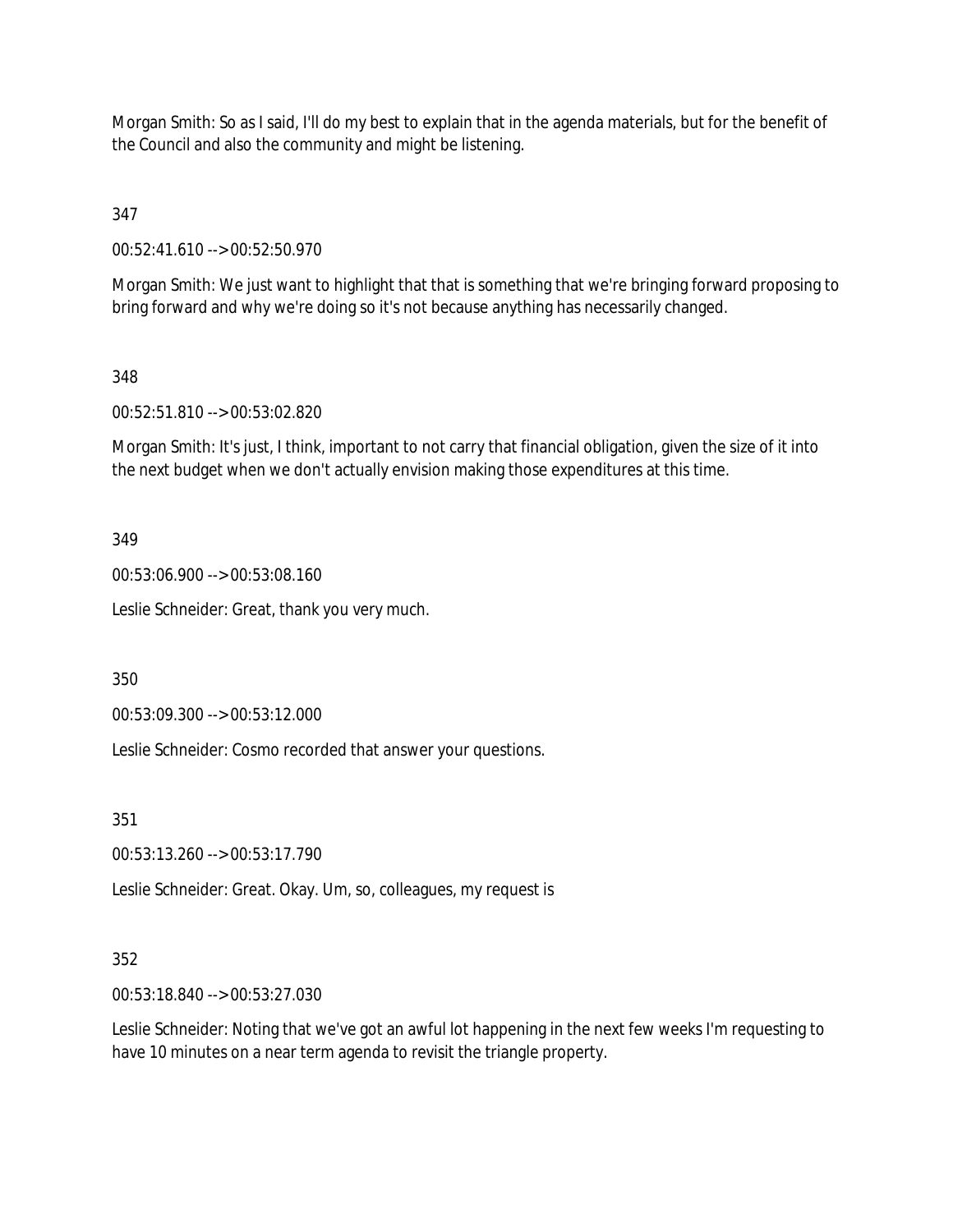00:53:27.510 --> 00:53:37.110

Leslie Schneider: And specifically whether to consider an approach that creates a new use including a definition of use specific standards for for composting facility.

354

00:53:38.760 --> 00:53:51.750

Leslie Schneider: That would separate it from. It's now sort of inclusion with a waste transfer facility and this approach could either be an alternative to the consideration of a proposed site specific code amendment.

355

00:53:52.590 --> 00:54:10.200

Leslie Schneider: For the triangle property or we could pursue it concurrently, and it would provide us the city council with better process to do our due diligence with respect to composting facilities. So to be clear, this would be 10 minutes to talk about whether we want to bring it back again and

356

00:54:12.870 --> 00:54:22.800

Leslie Schneider: So we only need a second for this to move forward. But I'm happy to take any other comments quickly. Councilmember nisar

357

00:54:26.250 --> 00:54:34.410

Rasham Nassar: Yeah, I see council member deeds has provided the second I was going to ask if we're if we're dealing in the realm of motion to reconsider. If the second or had to be

358

00:54:35.040 --> 00:54:41.460

Rasham Nassar: Also a council member in the majority by account that voted in favor of the motion. The last time but COUNCILMEMBER deets.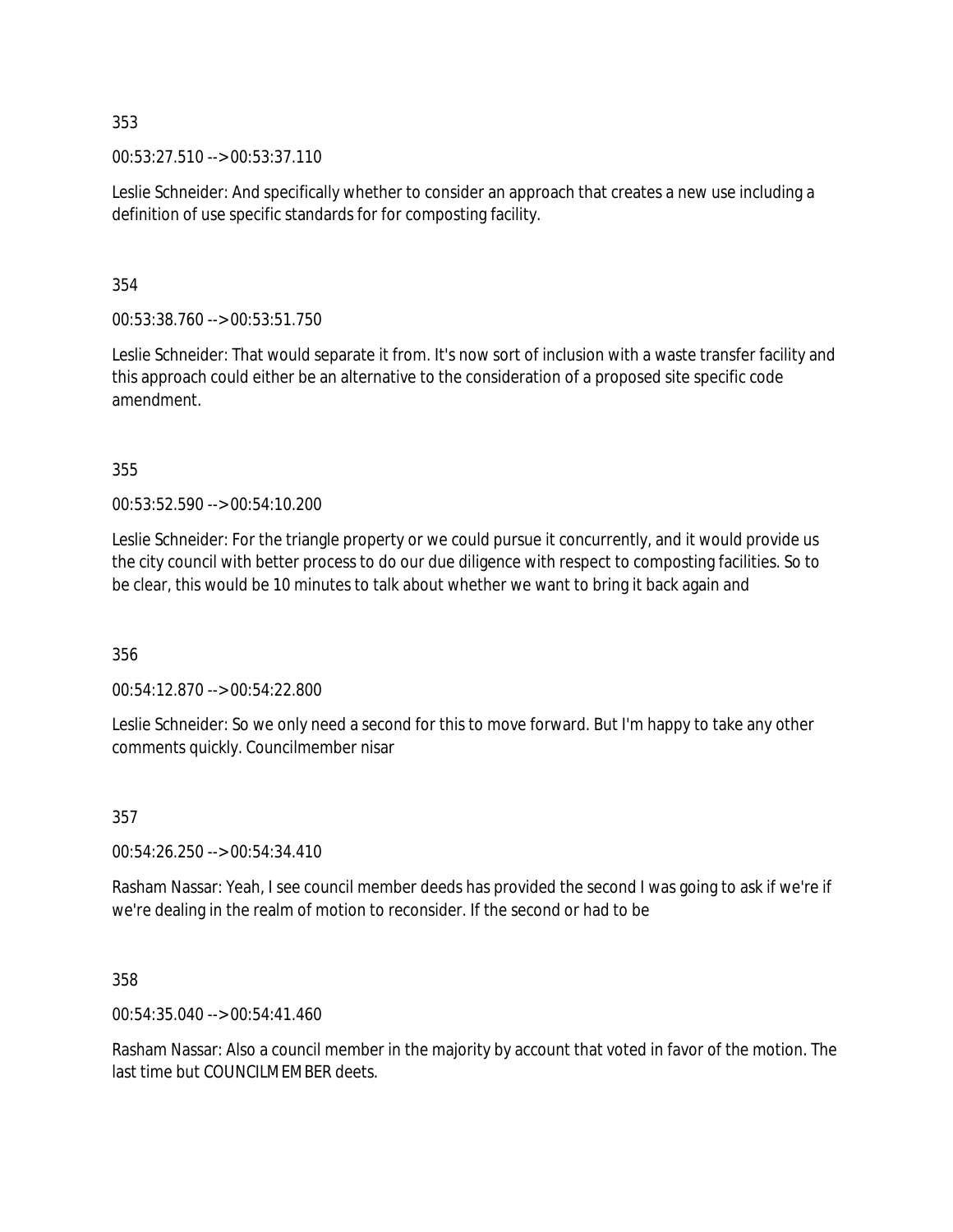00:54:41.940 --> 00:54:50.670

Rasham Nassar: Provided the motion. I just want to add a quick comment that I'm entirely supportive of revisiting that discussion again and

360

00:54:51.090 --> 00:54:58.380

Rasham Nassar: Hopefully we can you know brainstorm a path forward in light of some of the concerns we heard tonight and really kind of dive into the planning Commission's

361

00:54:58.740 --> 00:55:09.330

Rasham Nassar: Recommendation, a lot of the comments that Commissioner quit sling raised during our discussion last night, I think, are also points that are shared by proponents for the project as well.

362

00:55:09.930 --> 00:55:15.840

Rasham Nassar: So I'm just really glad that you brought this up. Mayor, thank you for that. And I'm in full support of us having this discussion again.

363

00:55:17.220 --> 00:55:18.930 Leslie Schneider: All right. Thank you.

364

00:55:19.950 --> 00:55:20.550

Leslie Schneider: So,

365

00:55:21.900 --> 00:55:24.120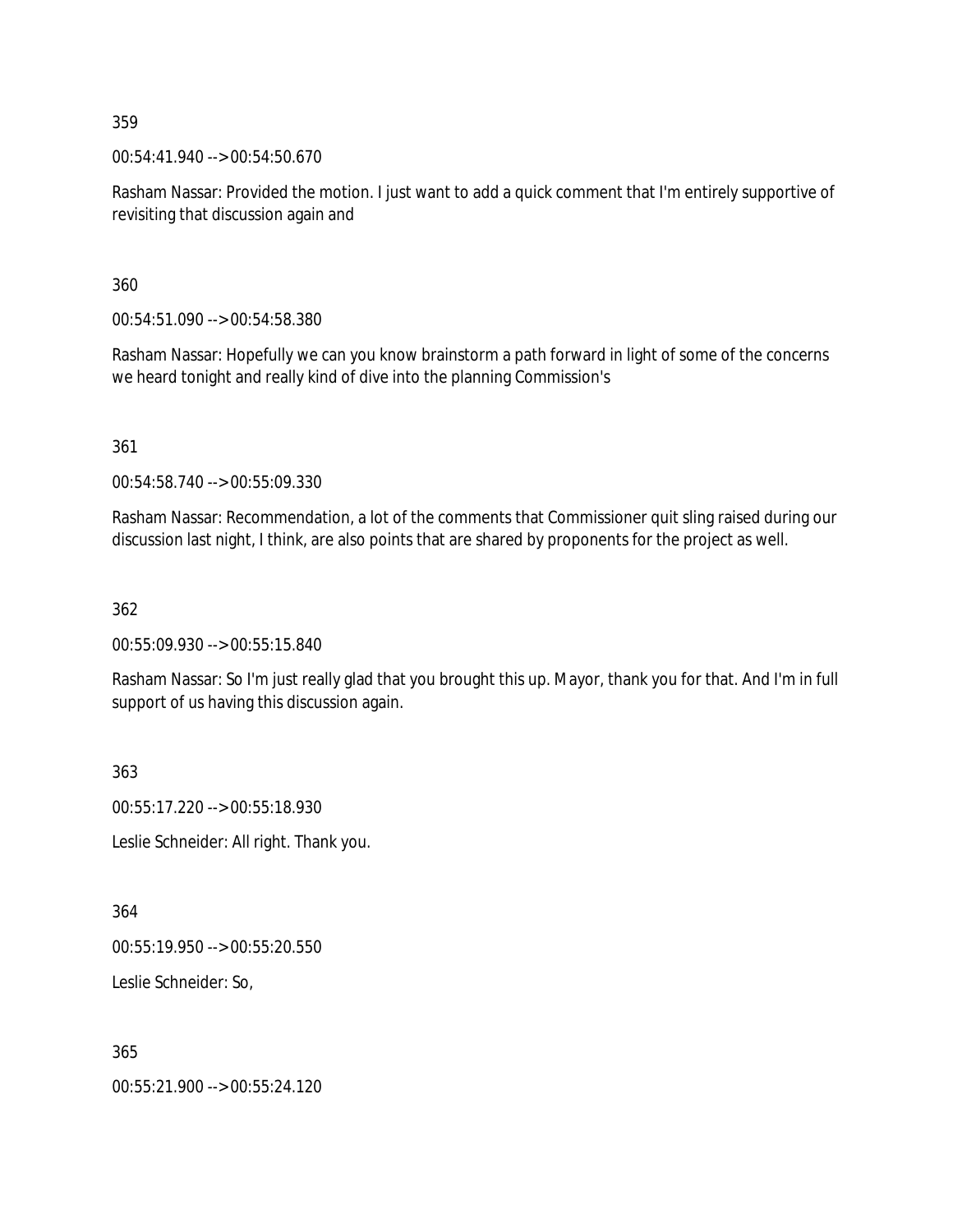Leslie Schneider: We'll just be adding 10 minutes to

## 366

00:55:25.140 --> 00:55:31.200

Leslie Schneider: Decide whether we want to spend more time on this issue. Councilmember Medina no. Okay.

## 367

00:55:32.520 --> 00:55:44.250

Leslie Schneider: All right, so I think we are moving on from future Council agendas. Now, I don't see any other hands up so we can move on to item seven, and budget deliberations.

368

00:55:44.400 --> 00:55:45.150

Morgan Smith: Same and a

369

00:55:45.180 --> 00:55:47.610

Leslie Schneider: Is budget discussion. Number five.

### 370

00:55:48.150 --> 00:56:00.600

Morgan Smith: Can mayor. Wow, our finance director Duane pits in our deputy city manager Ellen. Sure. And our budget manager can dump scum. Your great budget team are joining us. I'm just going to say a couple sentences to kick this off.

### 371

00:56:01.020 --> 00:56:10.170

Morgan Smith: I hope for those of you that review the packet materials you came away with the expectation that tonight. It's your prerogative to use. This time, however, we prefer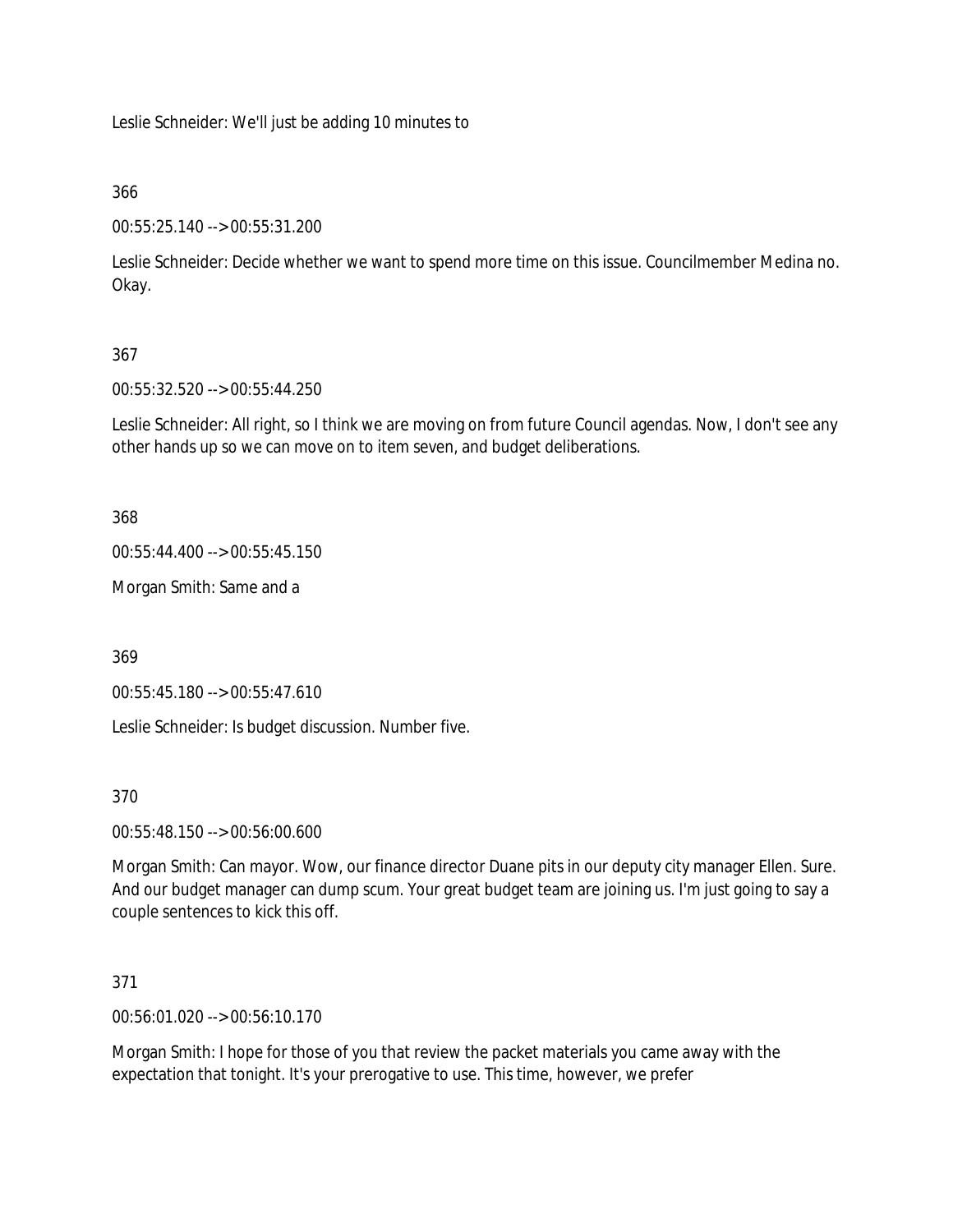00:56:10.950 --> 00:56:21.810

Morgan Smith: Our suggestion is that it might be most effective, given that you have granted some dedicated time on the fourth to really move ahead on your budget work and you did so much

373

00:56:23.370 --> 00:56:35.820

Morgan Smith: You made so much progress that last week's meeting that our baseline goal for tonight is simply to summarize the decision of the preliminary decisions that you made last week, let you see where that leaves you in terms of arithmetic.

# 374

00:56:37.020 --> 00:56:43.020

Morgan Smith: And then if you're comfortable with that, we can just leave it there and retake

375

00:56:44.160 --> 00:56:54.720

Morgan Smith: Plan to do additional discussion and digging in on next week on the fourth from the staff perspective what we anticipate doing on the fourth is coming prepared for each of the directors.

376

00:56:55.440 --> 00:57:01.710

Morgan Smith: To speak to the specific motions and preliminary changes that were made on the 20th in a little more detail.

# 377

00:57:02.070 --> 00:57:11.640

Morgan Smith: You'll note that we didn't provide that detail tonight because we'd like to take a little bit more time to do that. But we did summarize the math on the choices that you made so that you can see that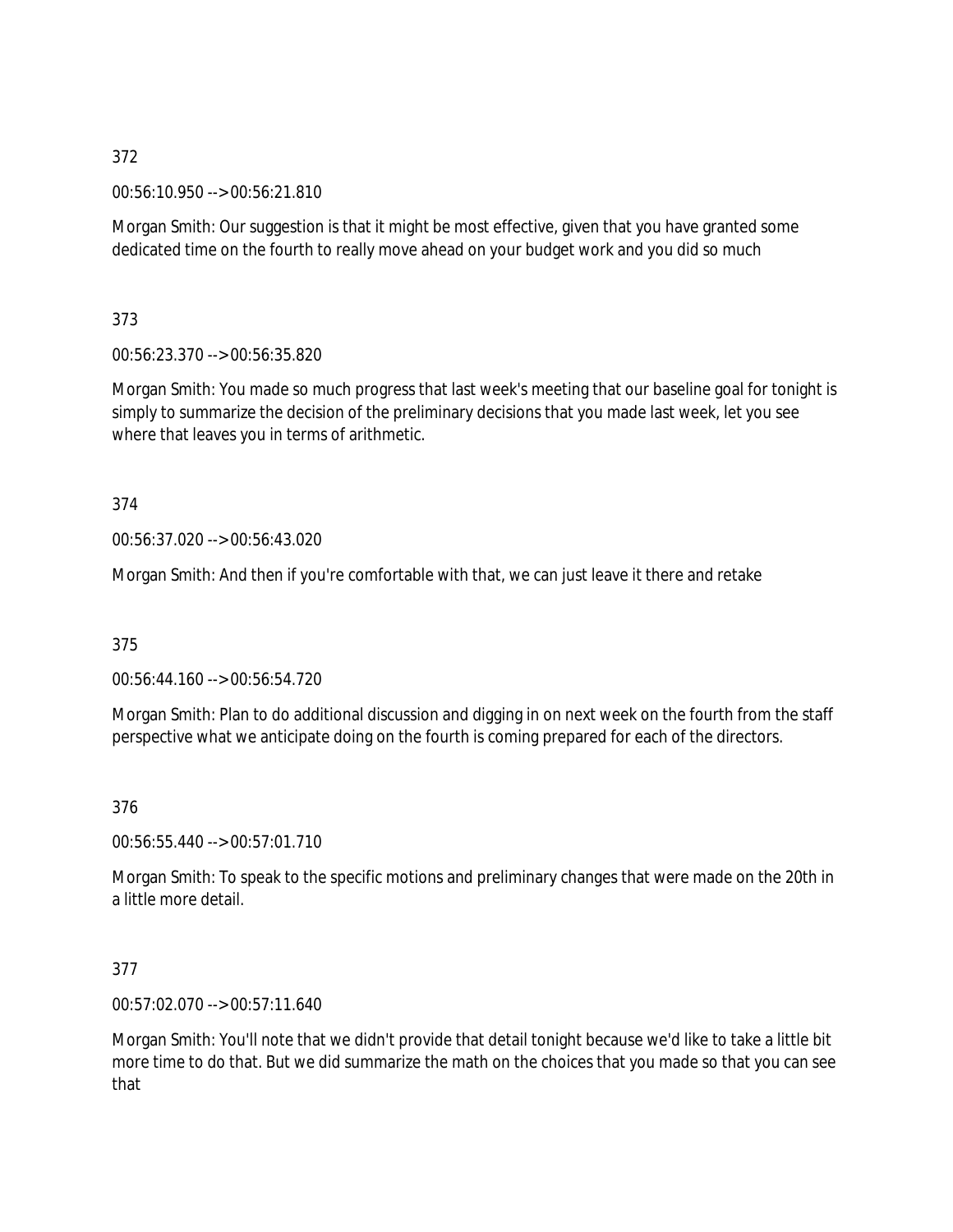00:57:12.570 --> 00:57:26.610

Morgan Smith: But our plan is not to dig in. On the pros and cons, or the background context of the choices you made, but just to kind of summarize them, make sure we're on the same page with what was described and plan to really roll up our sleeves together next week.

379

00:57:32.850 --> 00:57:35.520

DeWayne Pitts: Hey, I'm gonna go ahead and share my screen.

380

00:57:43.020 --> 00:57:55.110

DeWayne Pitts: Alright, good evening Council 20 bits finance director tonight as Morgan mentioned, we're going to be spending some time discussing last week's motions and their impact on our long term fiscal capacity planning.

381

00:57:56.280 --> 00:58:09.960

DeWayne Pitts: As you'd also mentioned, we're going to limit our discussions to the fiscal impacts this evening, and as he also mentioned, we're going to be discussing additional operational impacts next week during the budget study session.

382

00:58:13.380 --> 00:58:21.180

DeWayne Pitts: A quick recap of last week there was a total of 10 motions that were identified identifying preliminary changes to the proposed budget.

383

00:58:21.930 --> 00:58:36.450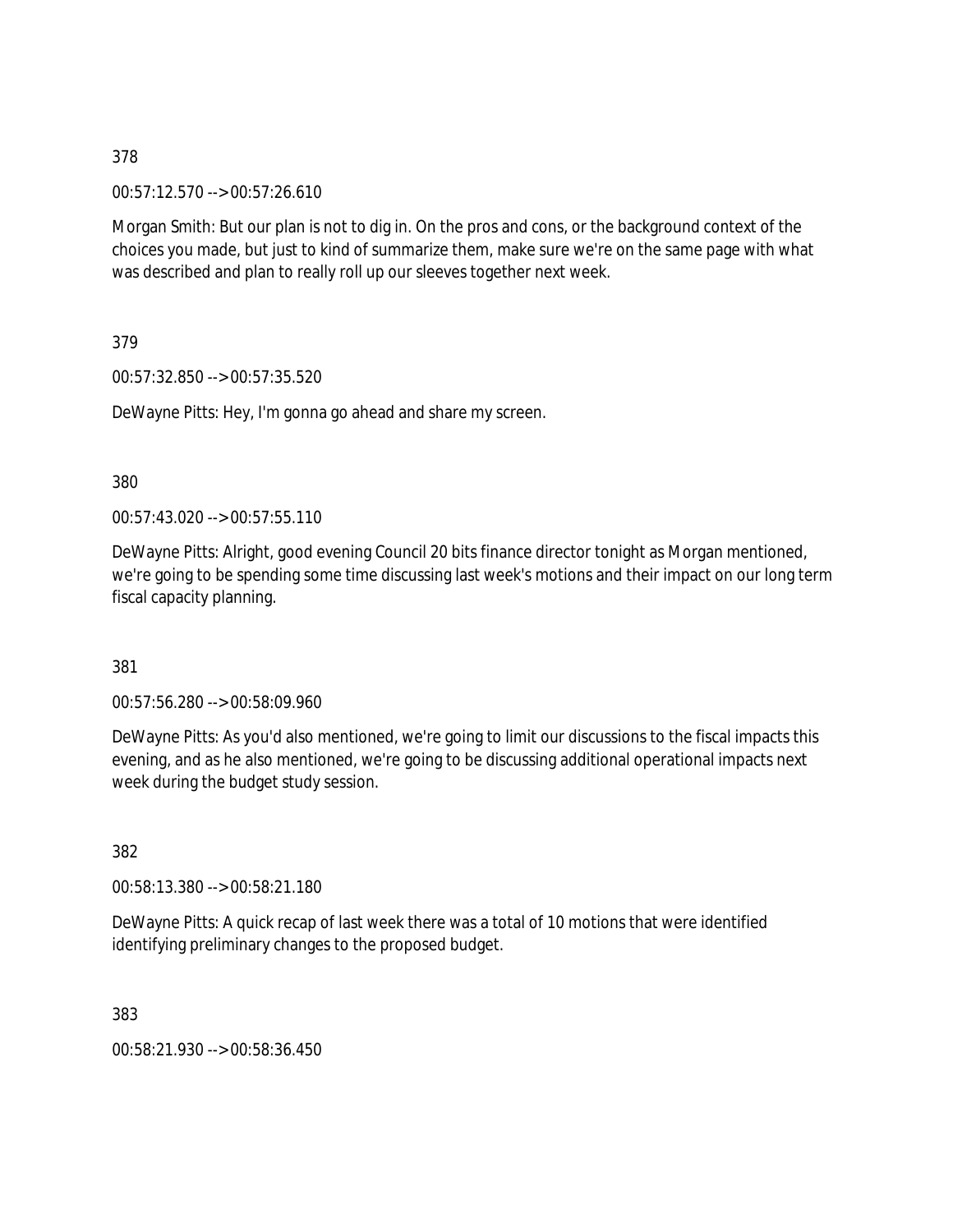DeWayne Pitts: In addition to that, there were three items for follow up for additional discussions that were not a part of the motions and tonight we're just going to be focusing our attention on the 10 motions. The three items will be discussed next week.

384

00:58:42.030 --> 00:58:50.910

DeWayne Pitts: Okay, in terms of how we present this information. We took the liberty of organizing and breaking out the impacts of emotions into three tiers.

385

00:58:51.270 --> 00:58:59.640

DeWayne Pitts: The first year indicates the largest impacts to the 10 year sustainability model. The second tier indicates sort of the mid level impacts.

386

00:59:00.180 --> 00:59:08.610

DeWayne Pitts: And the third tier shows the lowest level impacts. As you can see from your screen there. The motion is in the left hand column, along with the amount

387

00:59:09.060 --> 00:59:25.020

DeWayne Pitts: And whether it is a recurring or ongoing impact or whether it is a one time impact and how council voted on that particular emotion. Also note that not everybody voted on every single item, and that's why some of the items list only six votes.

388

00:59:27.210 --> 00:59:39.540

DeWayne Pitts: In terms of the Tier one impacts what we do to be the highest level. The first item on there is the climate adaptation officer its impact is a yearly impact 130 \$5,000 a year.

389

00:59:40.470 --> 00:59:49.110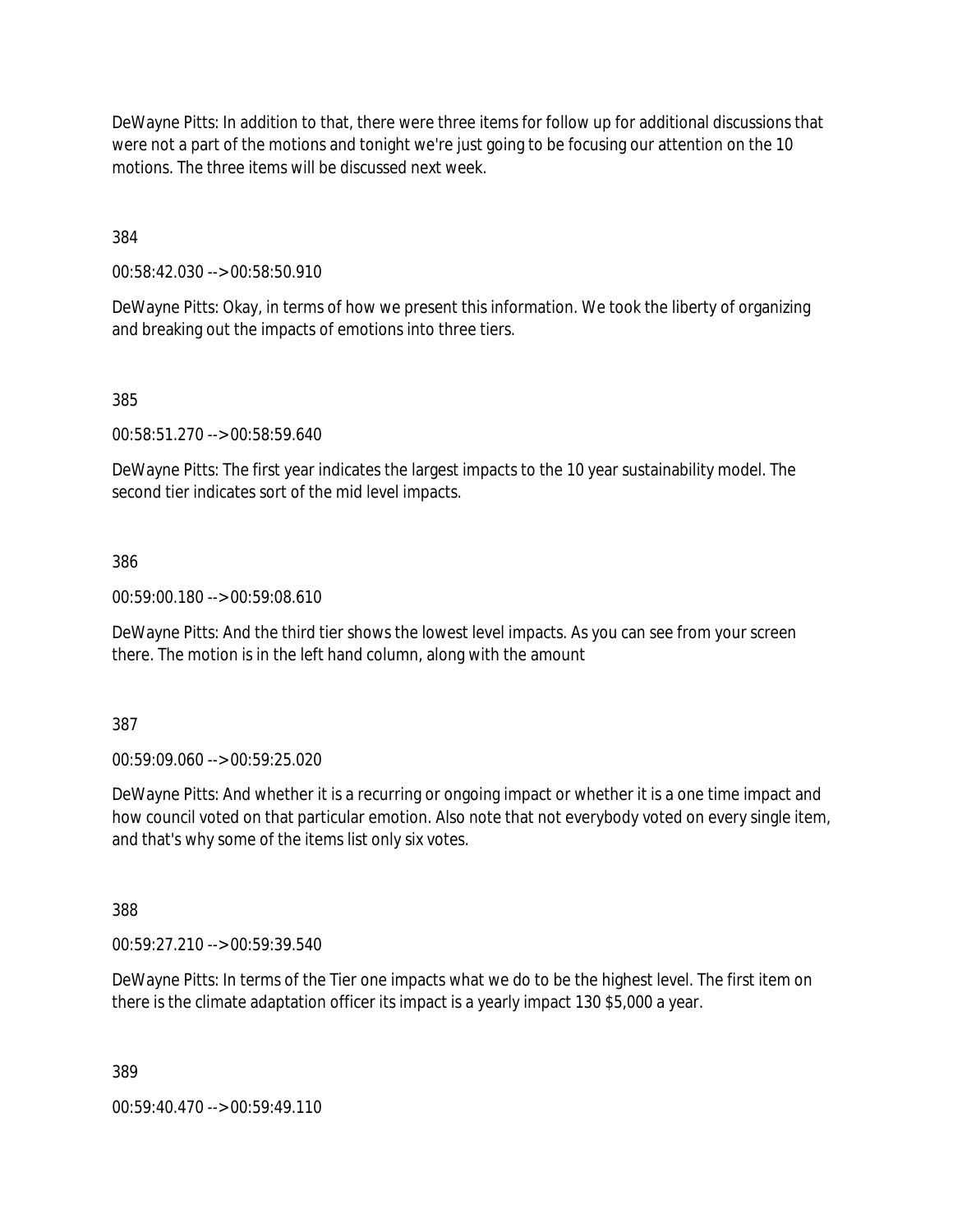DeWayne Pitts: And Second on the list was the set aside for the transportation Benefit Fund for the sustainable transportation priority projects of 600,000

390

00:59:50.400 --> 01:00:01.140

DeWayne Pitts: And the last two line items are really one motion which is the addition of the natural resource senior planner and in order to pay for that the elimination of a vacant planner position.

391

01:00:06.180 --> 01:00:15.030

DeWayne Pitts: There are four motions on the mid level financial impacts starting up the top with the climate action plan set aside of 200,000

### 392

01:00:15.540 --> 01:00:30.030

DeWayne Pitts: The SEO, which has the same level of impact to copper top is also \$200,000 and those are both one time impacts and the senior the senior center project and followed. Lastly, by the CU Matsu farm improvements.

393

01:00:31.050 --> 01:00:42.180

DeWayne Pitts: All of these particular impacts are one time. In fact, as we look at all of the 10 motions. There are only two that have ongoing or recurring impacts and the other eight have one time impacts.

394

01:00:45.030 --> 01:00:46.920

DeWayne Pitts: As far as our lowest level impacts.

395

01:00:47.940 --> 01:00:58.710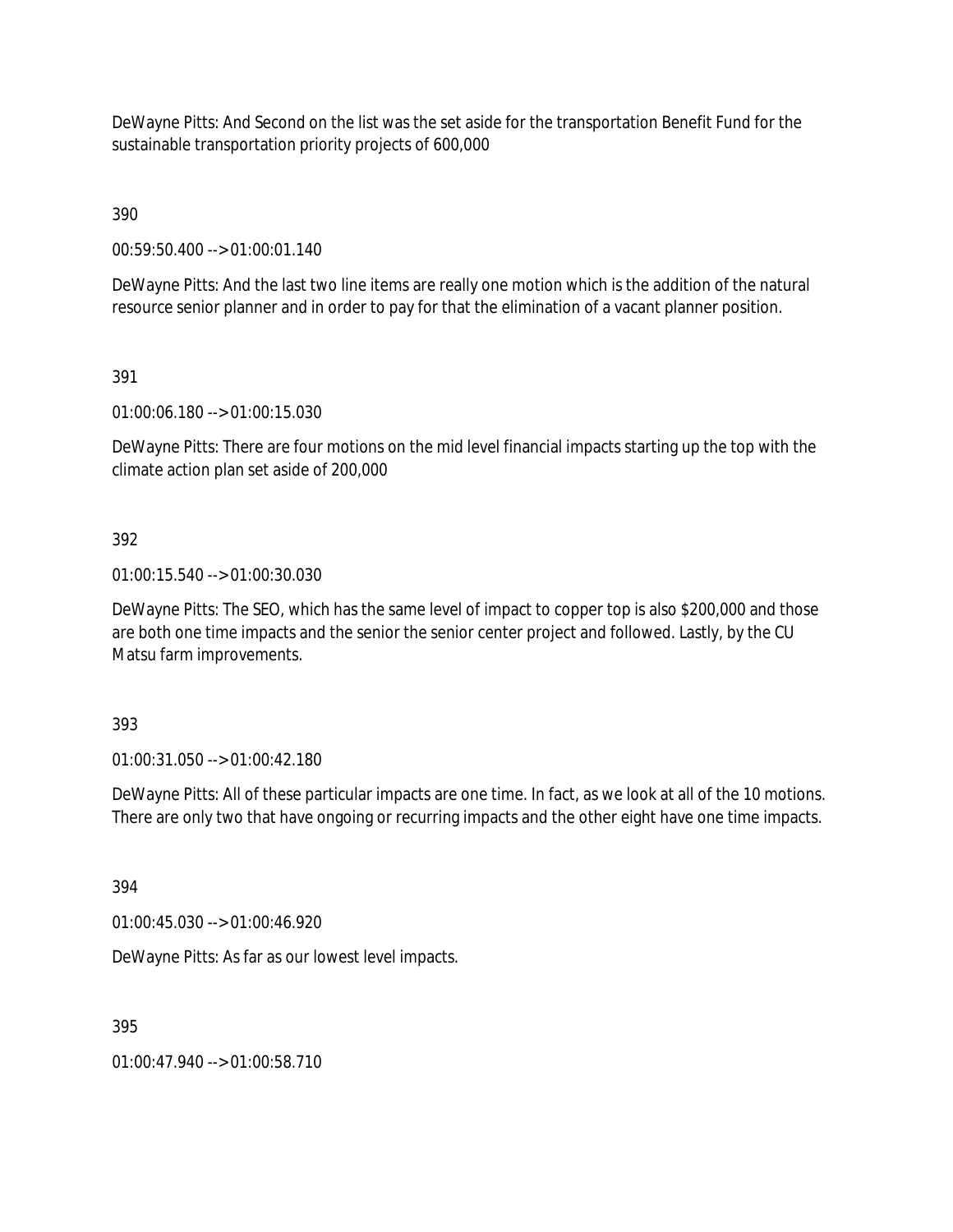DeWayne Pitts: The citizen survey is a \$15,000 one time and the complete streets ordinance. The removing the removal of that is actually a positive impact of \$25,000

396

01:00:59.250 --> 01:01:08.700

DeWayne Pitts: And the last item, even though it shows a negative 520 \$5,000 if you're looking in your packet that would show as a positive. So this presentation is a slight

397

01:01:10.260 --> 01:01:14.340

DeWayne Pitts: Variation of that to fix that. Councilmember car pointed that out.

398

01:01:15.420 --> 01:01:23.610

DeWayne Pitts: But the impact of that is really a net zero sum effect because we will be taking it out of 2021 and we would be adding it to 2023

399

01:01:27.960 --> 01:01:35.880

DeWayne Pitts: So if you're doing the math here. The, the one term, the one time impacts of the eight total motions would be 1.2 million

400

01:01:36.300 --> 01:01:54.480

DeWayne Pitts: And the ongoing recurring impacts per year would be 157. Now if you're doing the math of what that would be in a 10 year if you consider what our assumptions were in the model that would be about \$1.9 million. So those together, total about \$3.1 million over 10 years

401

01:01:58.560 --> 01:02:05.040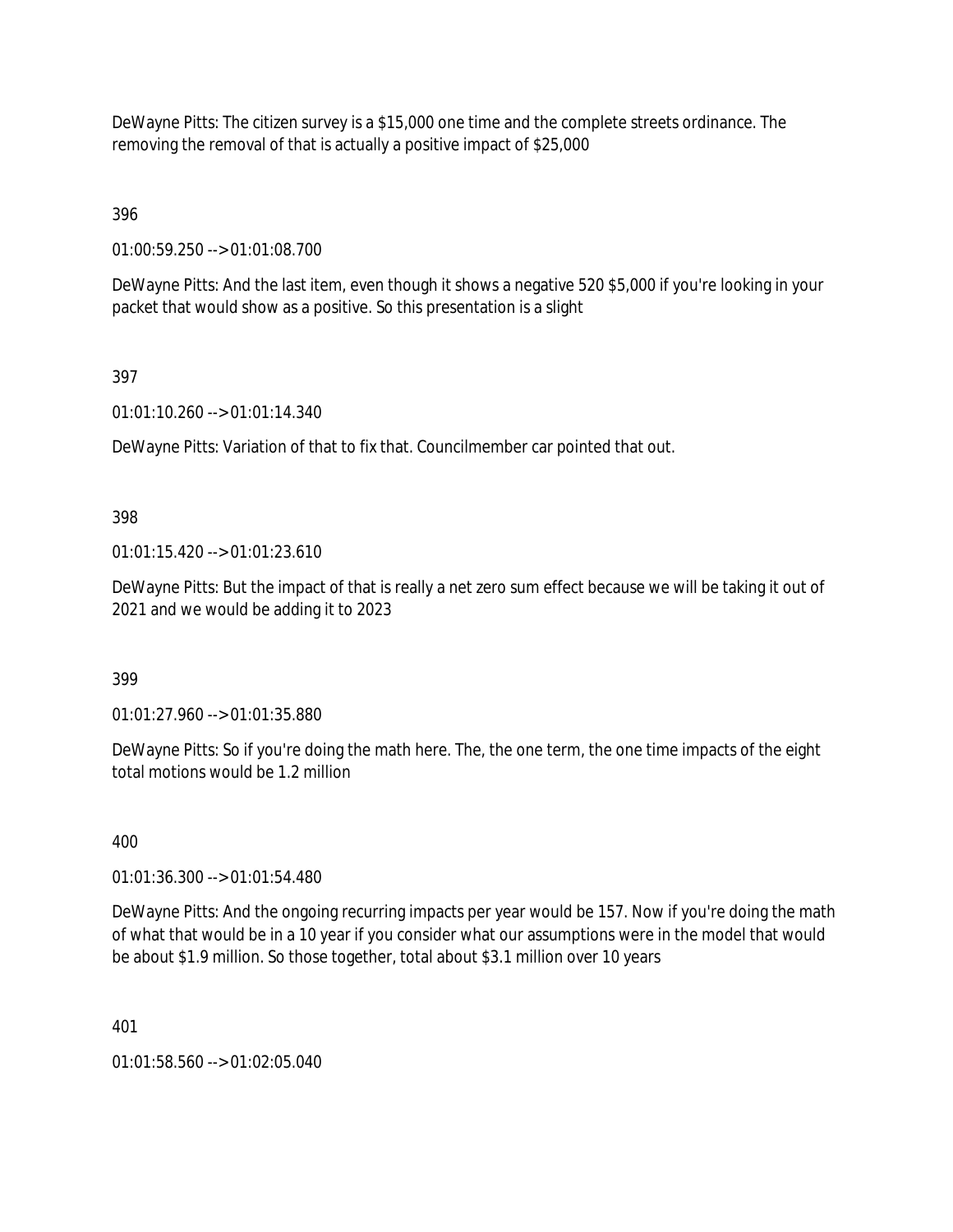DeWayne Pitts: This is something we went over last week in terms of our fiscal capacity, the baseline budget, which you've now seen several times.

402

01:02:05.580 --> 01:02:22.920

DeWayne Pitts: Shows the recurring expenses that would be sustainable for six years. This is the budget we presented to you on September 22 and also shows our reserve requirements would be met for six years and we take into the consideration of the car tab or I 976 ruling that was

## 403

01:02:24.060 --> 01:02:37.710

DeWayne Pitts: presented to us by the Supreme Court which overrule the I 976 initiative, which brings back into our budget as a reminder from last week about \$600,000 into our recurring revenues per year.

### 404

01:02:38.400 --> 01:02:48.180

DeWayne Pitts: And as we talked about last week if we just look at those without any emotions attached to them, we would sustain recurring expenses for about nine years and we would meet our reserve.

405

01:02:49.440 --> 01:02:55.080

DeWayne Pitts: vironment increase of three years. The I 976 ruling by the Supreme Court.

406

01:02:58.380 --> 01:03:19.440

DeWayne Pitts: Now, if we combine that I 976 ruling shin of \$600,000 per year in income plus the 10 motions that were presented last week, we would see that the recurring expenses would lose one year distinguishable or eight and reserve requirements that for seven years.

407

01:03:24.600 --> 01:03:37.680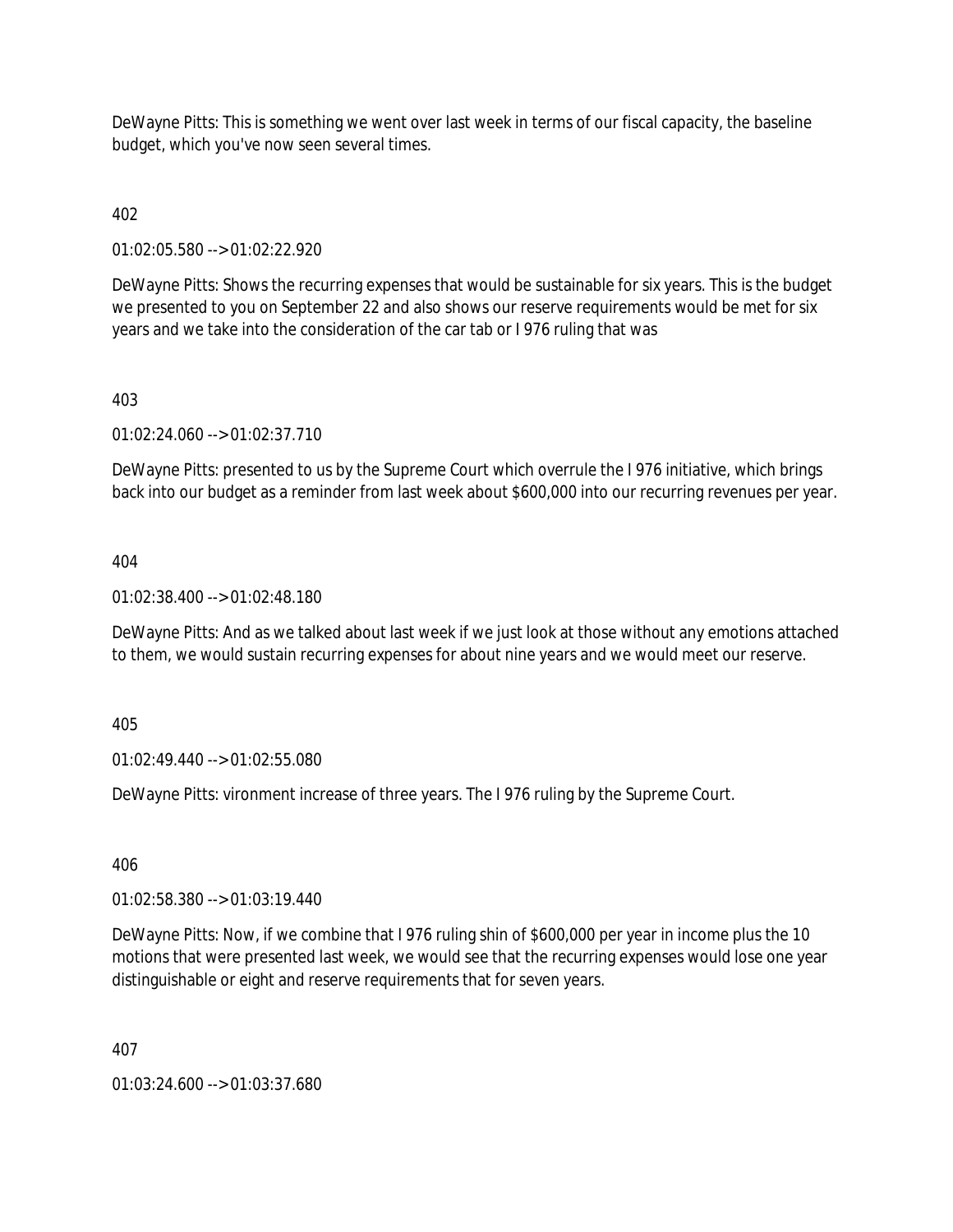DeWayne Pitts: Looking at our charts. This is the same chart. You've seen now. I think this is the third time this is in our proposed budget on the 22nd. And we also went over this one last week. This is the six year model or the six year proposed budget.

## 408

01:03:39.300 --> 01:03:52.800

DeWayne Pitts: Those lines are very close together and they actually cross in the year 2026 again for our viewing audience. The blue line represents our recurring revenues and our orange line represents recurring expenses.

## 409

01:03:55.620 --> 01:04:08.880

DeWayne Pitts: As we looked at last week, just as a recap, if we just took into consideration the I 976 ruling, we would see this chart go all the way out to 2029 before the lines actually cross and go negative.

## 410

01:04:12.060 --> 01:04:27.930

DeWayne Pitts: Now with the proposals and plus the I 976 ruling the way those charts. Look, it's hard to see again from looking at these because they look so close together, but what you would see is it actually goes out eight years to 2028 before they actually cross

# 411

01:04:32.670 --> 01:04:39.300

DeWayne Pitts: This is our ending fun bounce chart again what you saw last week. Where's the blue and the gray bars.

### 412

01:04:39.720 --> 01:04:48.330

DeWayne Pitts: The blue bar represent our proposed budget on September 22 or gray bar representing just the I 976 impacts without any motions.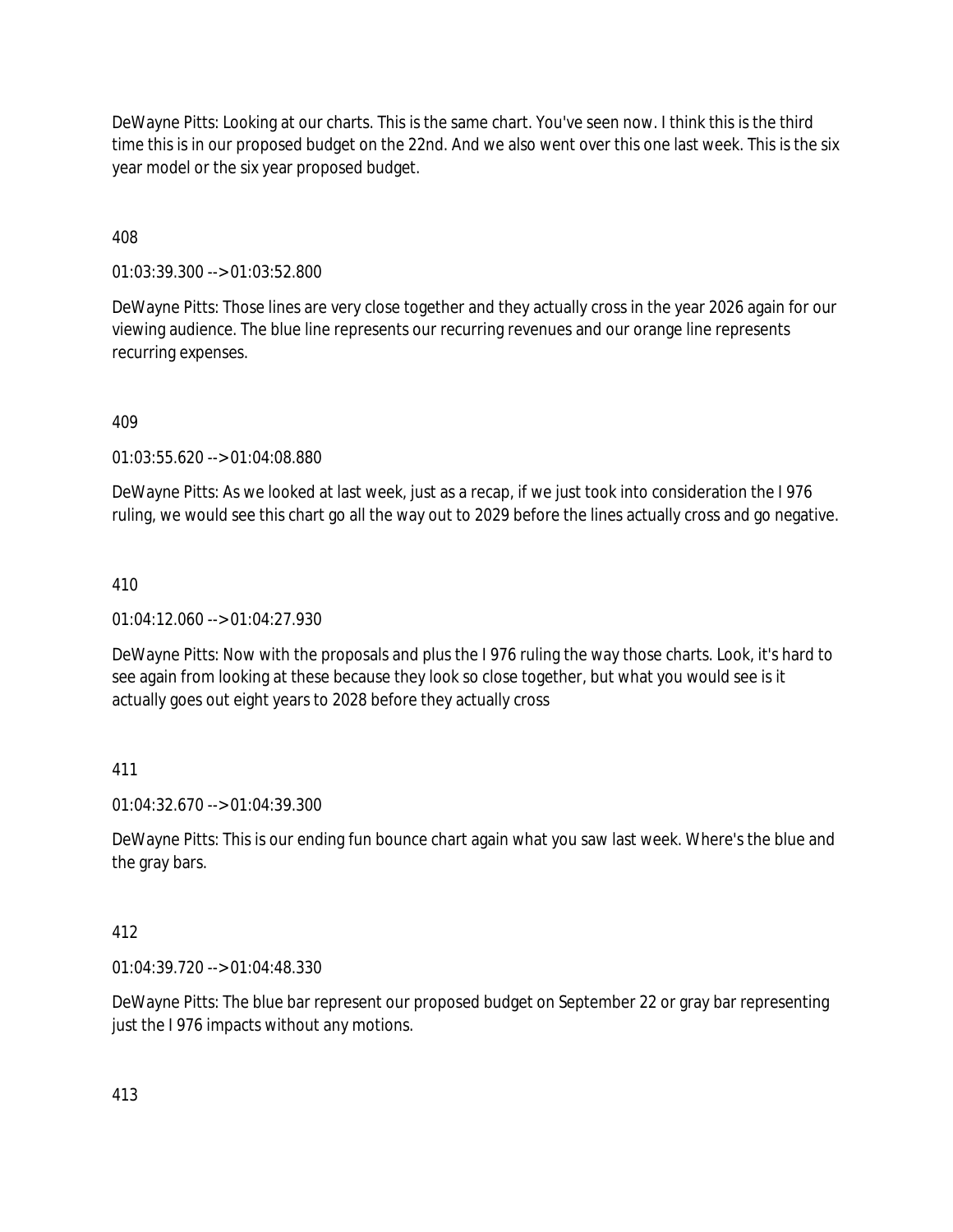01:04:48.810 --> 01:04:59.970

DeWayne Pitts: And lastly, the yellow bar which is the new bar represent the represents the motions, plus the impacts of the temper 10 motions that were presented last week.

### 414

01:05:00.660 --> 01:05:11.160

DeWayne Pitts: And what you can see is that were sustainable all the way through 2027 and we're almost there. And 2028 inch chest is the scope below the the reserve levels of that.

### 415

01:05:12.270 --> 01:05:17.220

DeWayne Pitts: Solid bar there that goes all the way across. But we're almost covered for eight years.

## 416

01:05:22.950 --> 01:05:30.150

DeWayne Pitts: And looking forward to next week as Morgan mentioned, and I did as well. We're going to be talking about all of the preliminary changes.

### 417

01:05:30.660 --> 01:05:43.320

DeWayne Pitts: And with that. Also, the three outstanding questions one more item of note is that we will be presenting the queries, our normal query sets, we're going to actually presenting queries with each of the motions next week.

### 418

01:05:44.220 --> 01:05:57.240

DeWayne Pitts: In addition to the three items. You see here the winds little way rain garden fencing. The city hall renovation project and the City Hall security system that's going to be part of your packet to go into next week's discussions to have as an aid.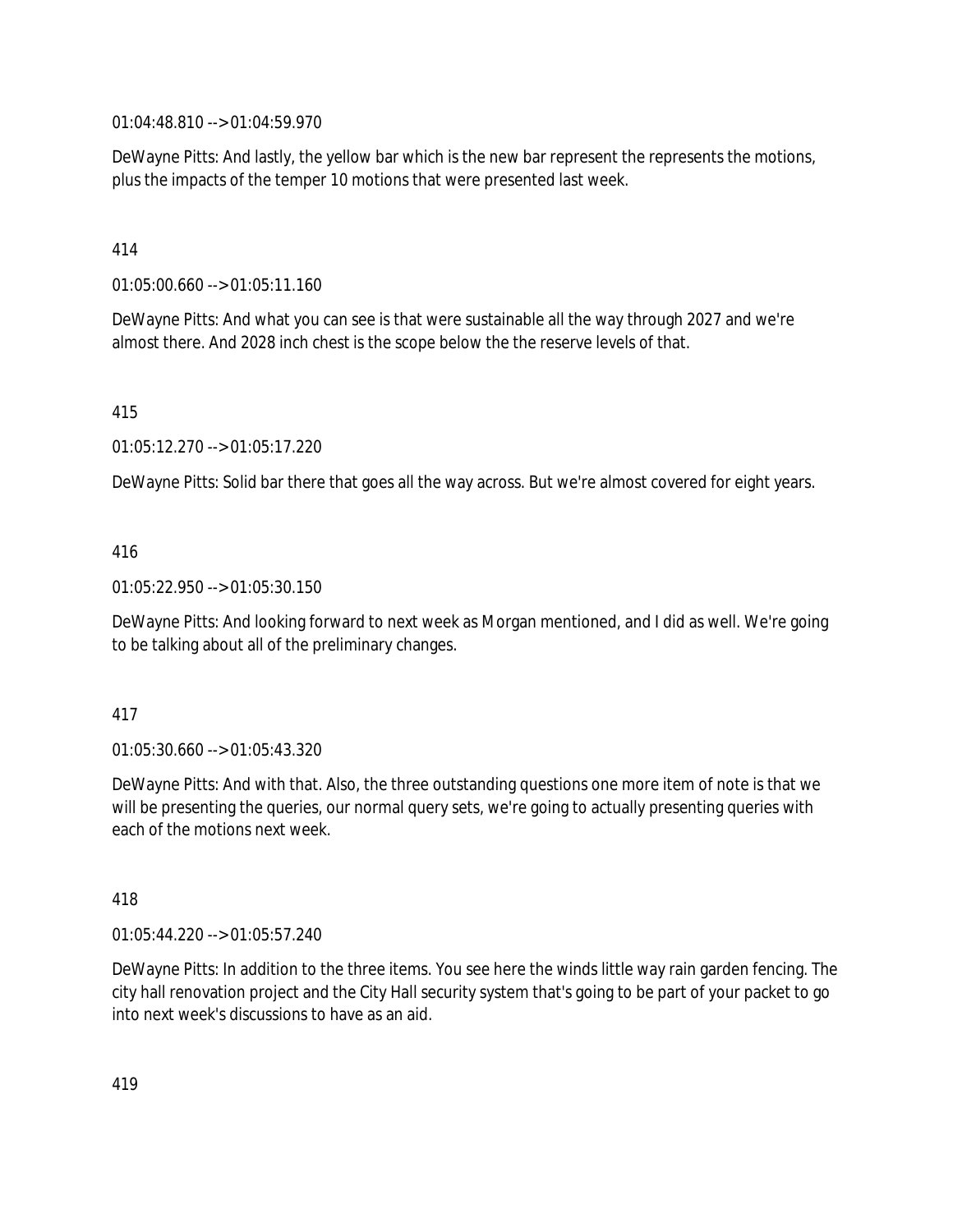01:05:59.640 --> 01:06:01.800

DeWayne Pitts: And without I'm happy to answer any questions you might have.

420

01:06:07.350 --> 01:06:09.360

Leslie Schneider: All right. Thank you very much, doing

421

01:06:10.320 --> 01:06:13.260

DeWayne Pitts: That I'm going to stop sharing my screen. Now let's people want to see it.

#### 422

01:06:14.550 --> 01:06:18.720

Leslie Schneider: Go. All right. Um, Deputy Mayor, you have your hand up.

423

01:06:19.800 --> 01:06:30.330

Joe Deets: Thank you, mayor. Yeah. Hi, Blaine, thanks for that presentation and I guess I have sort of a general question of as we go farther out in the budget estimate estimates.

424

01:06:31.380 --> 01:06:48.060

Joe Deets: Obviously we're, we're, we're currently dealing with highly unusual revenue projections. And I'm just curious. How did the city adjust for, let's say, five years hand six years hence things we can only expect things will change. Hopefully for the better.

425

01:06:49.710 --> 01:07:08.790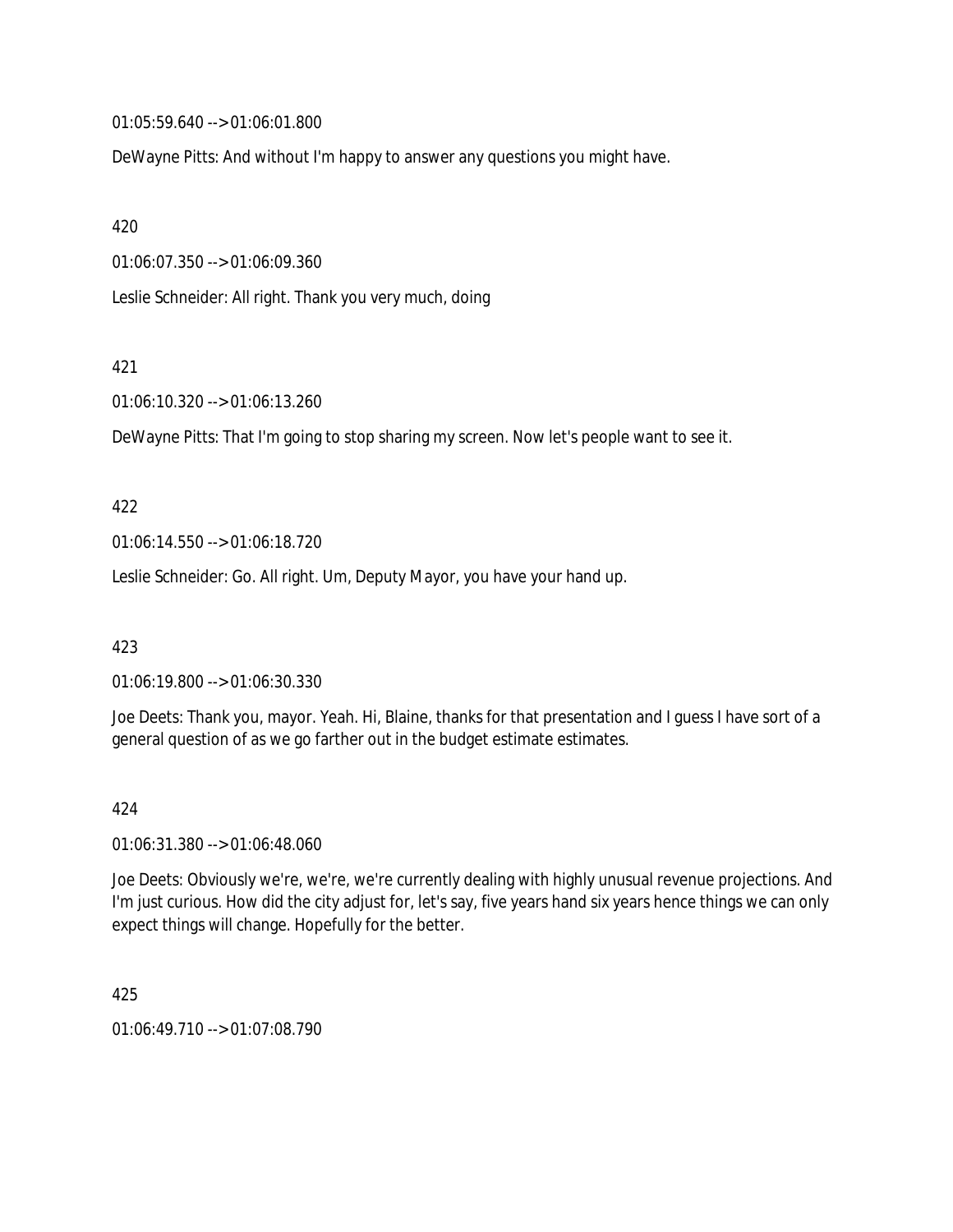Joe Deets: Is this would you say if I recall week. Let me back up a second. As I recall what we've done in the past, it had sort of optimistic, pessimistic middle the road estimate would, where would those estimates fall under, are they the middle of the road or if. Do you understand my question.

426

01:07:10.200 --> 01:07:18.900

DeWayne Pitts: If you're asking how we built the models that what we've always done in the past is we've used historical information as well as the best information as far as economics go

## 427

01:07:19.440 --> 01:07:33.480

DeWayne Pitts: To build the model and we take those inflators what we call inflator and in terms of the short term, the first two years we've gone over that information in the first budget cycle. But in terms of the out years the 23 and beyond.

### 428

 $01:07:34.770 \rightarrow 01:07:40.470$ 

DeWayne Pitts: We've built some assumptions into the revenue that are primarily based on historical information and what

### 429

01:07:40.920 --> 01:07:47.700

DeWayne Pitts: Because of the economy being the way it is, as you point out, it's very difficult if we were all Nostradamus, we probably all be rich, but

### 430

01:07:48.600 --> 01:07:58.560

DeWayne Pitts: With that information, you know we we present the information based on what we've done historically and it's very moderate assumption that very modern. The model.

### 431

01:07:58.980 --> 01:08:11.790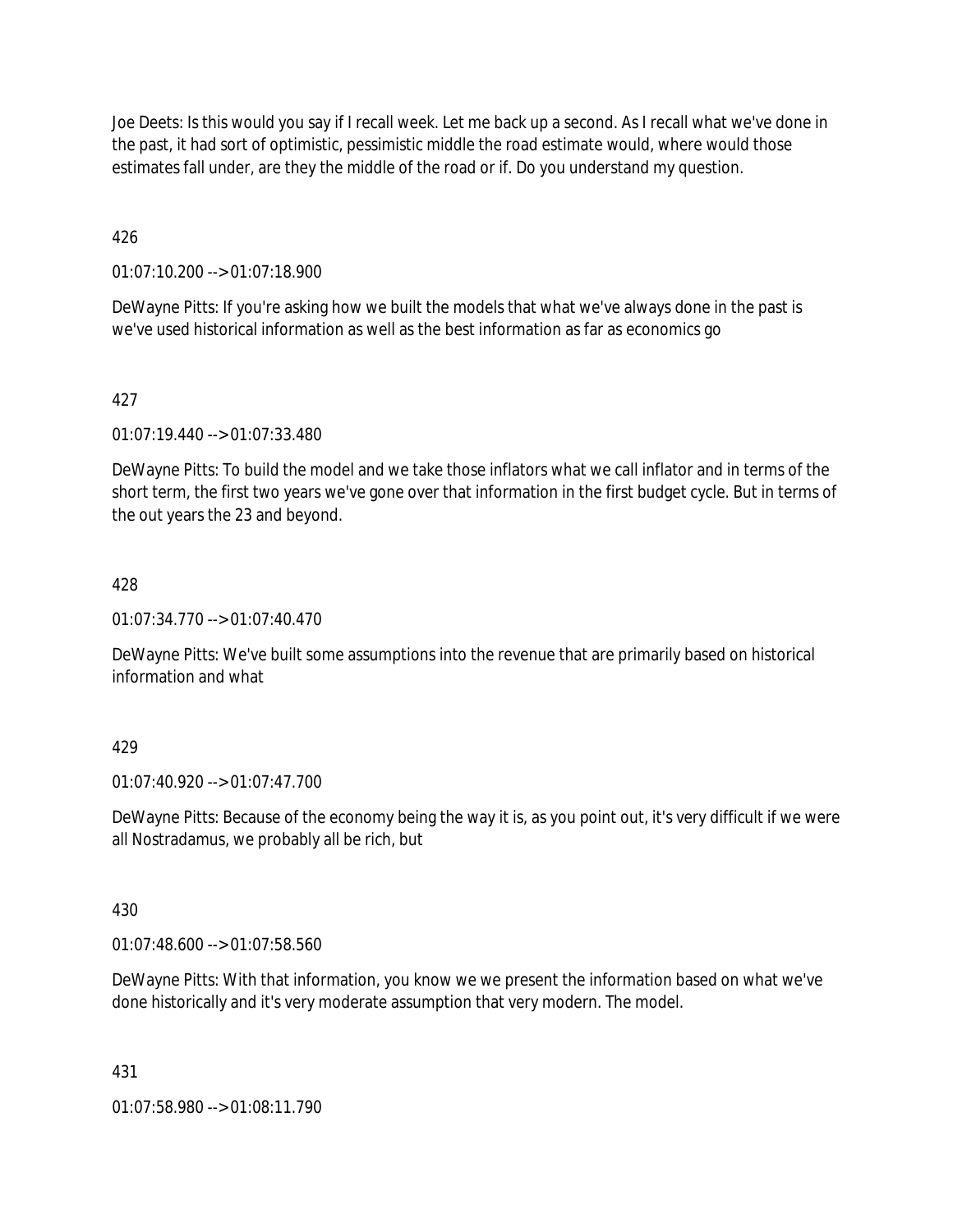Morgan Smith: But just to kind of tag on to that it's moderate we have as a city for nearly 10 years had a pretty conservative approach to forecasting for our revenue because we don't have

432

01:08:12.090 --> 01:08:20.700

Morgan Smith: A very volatile revenue stream. Our largest source for general fund is property tax and it is not as

## 433

01:08:21.690 --> 01:08:27.660

Morgan Smith: susceptible to changes in general economic climate, which is good in some ways and bad and others.

## 434

01:08:28.050 --> 01:08:35.160

Morgan Smith: So one of the things you can see in the budget materials that we provided is what our assumptions are for the next two years.

435

01:08:35.730 --> 01:08:52.860

Morgan Smith: Those could be more favorable in reality than what we planned or more negative, but we've tried to strike a reasonable expectation based on the actual experience for this year and a slight recovery and next year and expanded recovery in the year beyond

436

01:09:01.980 --> 01:09:02.880

DeWayne Pitts: Any other questions.

437

01:09:03.300 --> 01:09:07.410

Leslie Schneider: Yes, thanks. I'm COUNCILMEMBER hi topless. So it's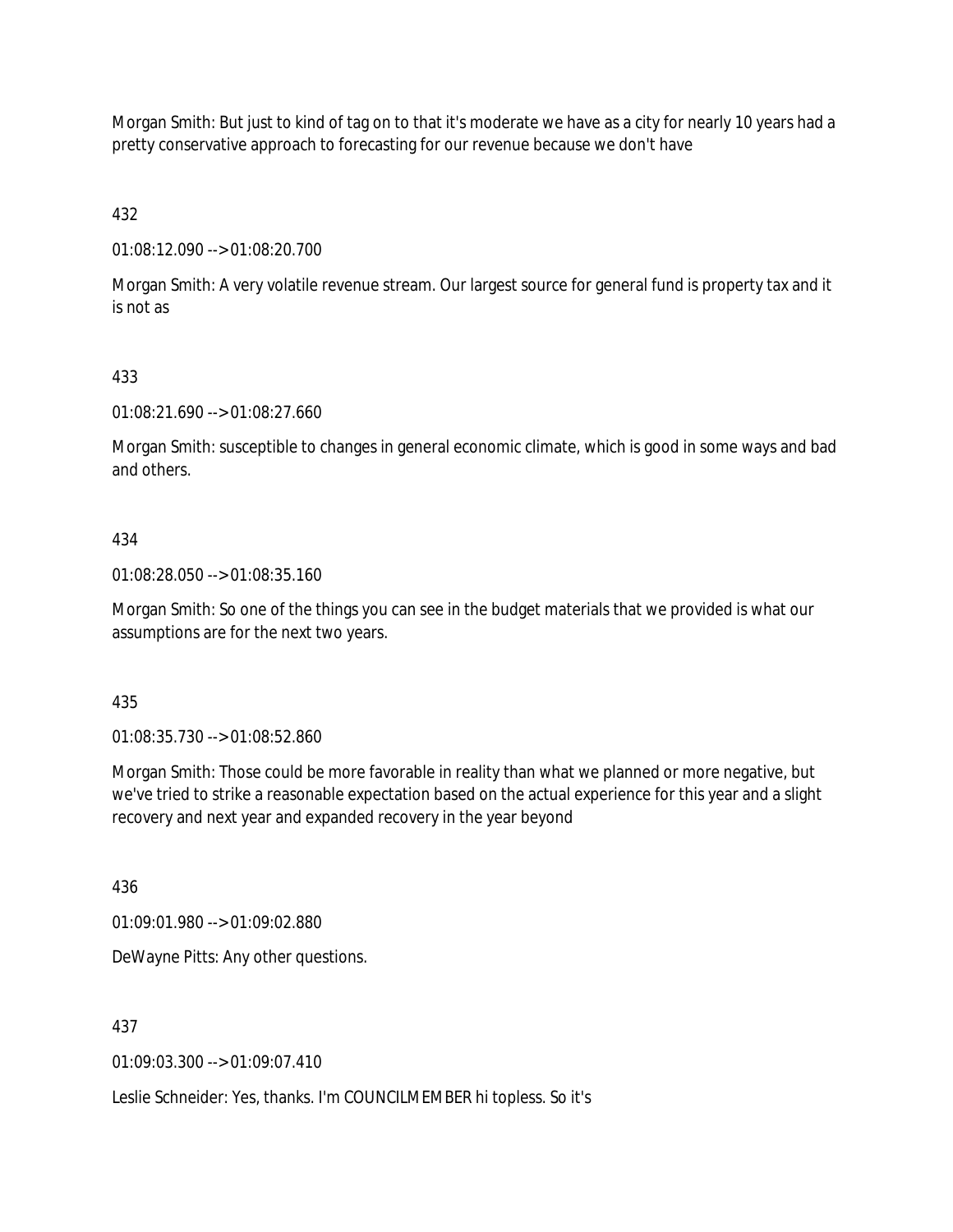01:09:07.530 --> 01:09:08.790

Kirsten Hytopoulos: It's clear that I'm

### 439

01:09:10.320 --> 01:09:18.510

Kirsten Hytopoulos: Missing, at least to me, a missing piece of information very important to have these information going into our budget workshop is going to be what councils goal.

440

01:09:19.170 --> 01:09:22.890

Kirsten Hytopoulos: Policy is going to be for, you know, what is our target for what a success.

#### 441

01:09:23.610 --> 01:09:32.070

Kirsten Hytopoulos: We've had, you know, for me, having come into the Council that I came into which was in total crisis and we had to make terrible decisions to right the ship right

#### 442

01:09:32.370 --> 01:09:37.230

Kirsten Hytopoulos: And what by time we left. We were in great shape. And so now I'm coming into this situation we've had

#### 443

01:09:37.650 --> 01:09:48.150

Kirsten Hytopoulos: We've been in great shape for a long time. And so to me, I see this luxury of deciding where do we want these lines to cross right is success. Six years from now, is it nine years from now.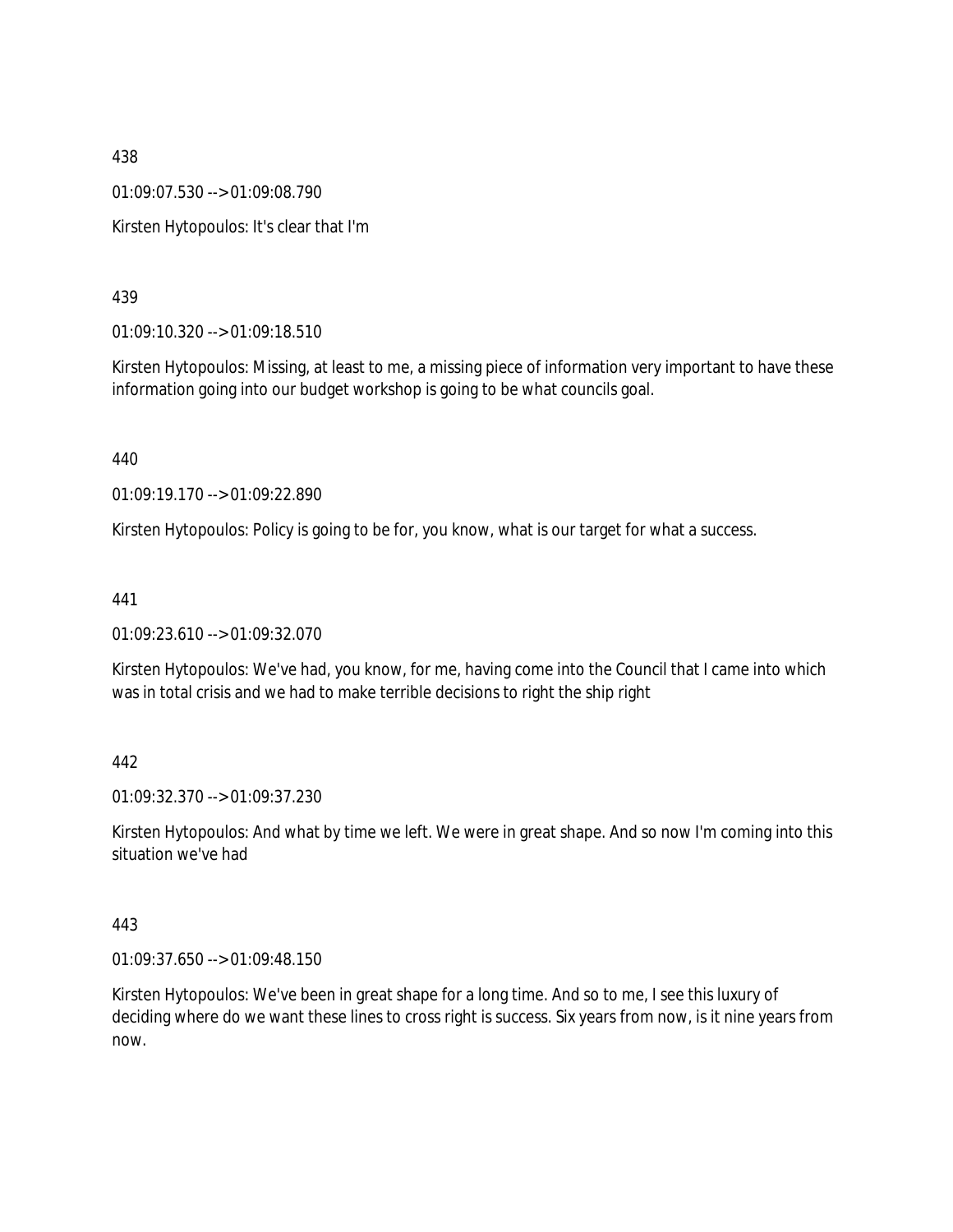01:09:48.720 --> 01:09:57.390

Kirsten Hytopoulos: It's like being. It's like being a kid in a candy shop. Right. Do we, do we do, we do we keep all of these budget choices. You know, all of these motions, we've made, you know,

445

01:09:58.170 --> 01:10:06.240

Kirsten Hytopoulos: And so I'm not sure. I mean, I'm back on Council new and I don't know if we have an articulated policy on this and I, I'd like to hear it.

446

01:10:06.600 --> 01:10:12.480

Kirsten Hytopoulos: And I'd like to know I'd like us to be articulating and again maybe we've articulated and so I can be informed on this.

#### 447

01:10:12.870 --> 01:10:25.530

Kirsten Hytopoulos: But if we don't have a shared vision as to what that what what the goal is here, then we have some huge, you know, wiggle room, as far as I can see it of what success is and what we are

448

01:10:26.670 --> 01:10:38.910

Kirsten Hytopoulos: You know, what is it that makes sense and what our permission to spend is. And so I hope that that we have some agreement on that as we have this conversation, if that makes sense.

449

01:10:40.230 --> 01:10:43.350

Leslie Schneider: Or city manager, looks like you might want to respond.

450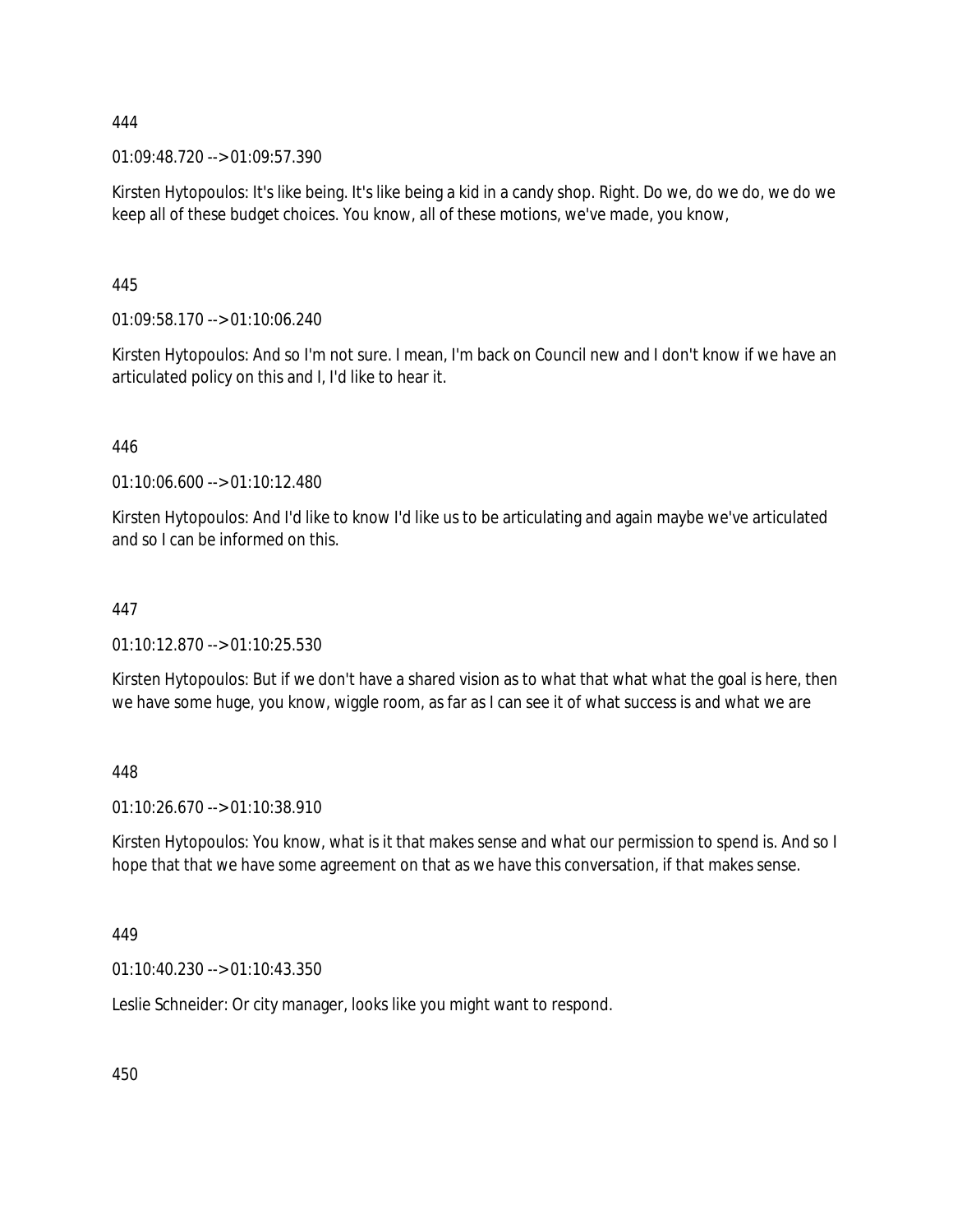01:10:45.000 --> 01:10:47.610

Morgan Smith: Yes, I thank you for letting me interject.

451

01:10:47.670 --> 01:10:59.520

Morgan Smith: Again, given that you have a number of other topics that tonight are somewhat time sensitive and they have dedicated time next week. I think we could spend a lot of time digging in on what your goals are and how to help you meet them on the fourth

452

01:10:59.970 --> 01:11:15.030

Morgan Smith: I will say that it's not necessarily arbitrary that we pick a 10 year sustainability tests and that we've put that in for some period of time, it doesn't mean that that's a scenario that you necessarily have to meet a lot changes, year to year, and you're you're expected to change.

453

01:11:16.410 --> 01:11:23.580

Morgan Smith: But that is a discussion that we can probably defer until then I will also say that

454

01:11:24.360 --> 01:11:36.870

Morgan Smith: Part of creating an educated audience, whether it's community or council or even our workforce is that it's actually relatively easy to pass a balanced balanced budget for a two year period.

455

01:11:37.290 --> 01:11:46.860

Morgan Smith: The reason to look at a 10 year perspective is because you want to pay it forward. You want to you want to create and preserve capacity for future decision making, not to

456

01:11:48.420 --> 01:11:54.540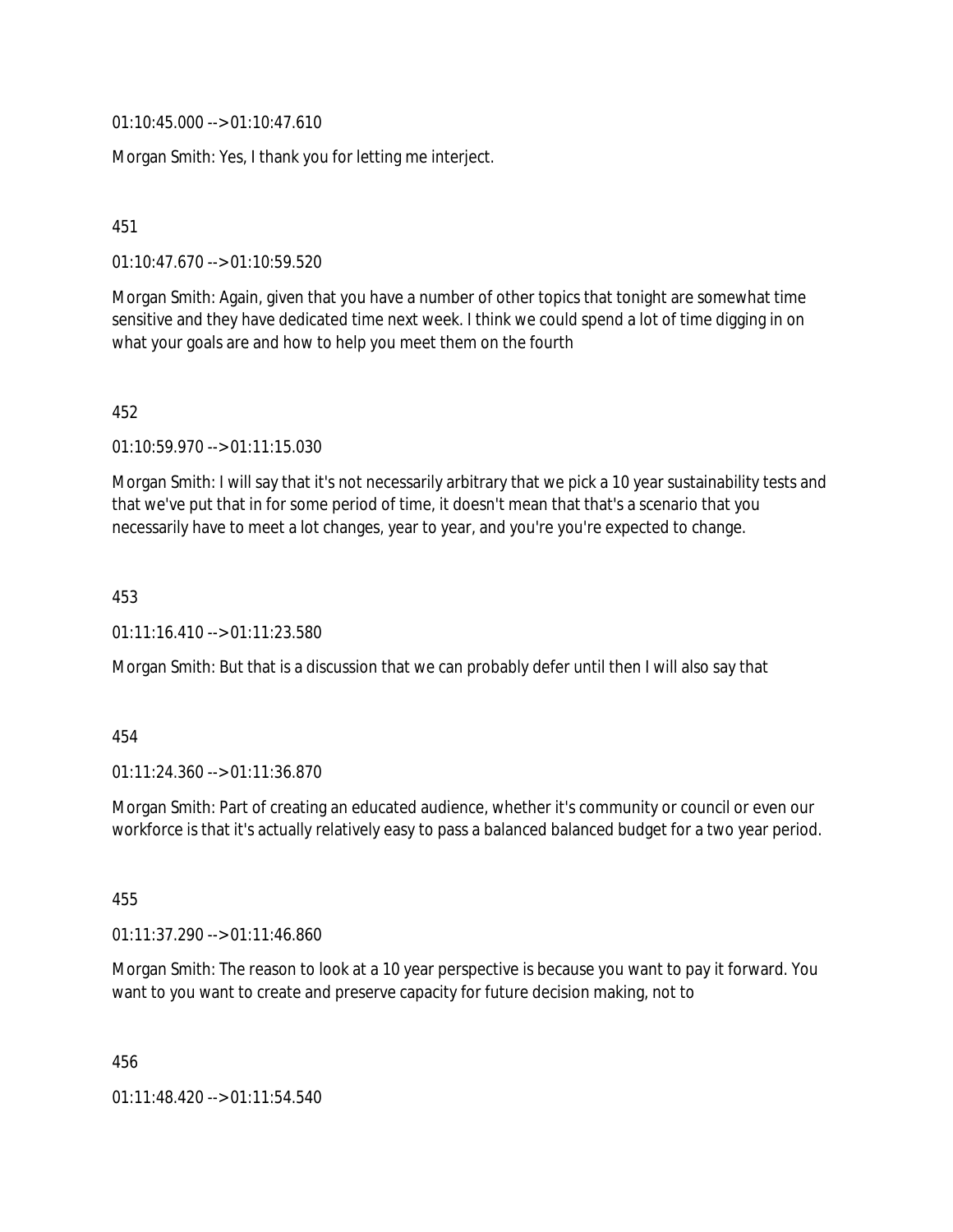Morgan Smith: Overly hoard your resources, but again, to create capacity for future decisions for emerging needs and

457

01:11:55.050 --> 01:12:01.920

Morgan Smith: Things that you want to support going forward. So I just wanted to take a moment to tag off of what you just said to emphasize that

## 458

01:12:02.370 --> 01:12:16.680

Morgan Smith: And say that maybe that can be a focus for what we will you together work on at the outset on the fourth and then that can lead into some more deep deeper dive on to the specific decisions you've made so far.

## 459

01:12:17.880 --> 01:12:19.620

Leslie Schneider: Sounds like a great way to start our

460

01:12:19.890 --> 01:12:22.140

Leslie Schneider: Our budget meeting. Councilmember car.

461

01:12:23.640 --> 01:12:30.720

Christy Carr: Thanks. I think the city manager may have actually just answered my question. If I understand my question.

### 462

01:12:32.040 --> 01:12:46.500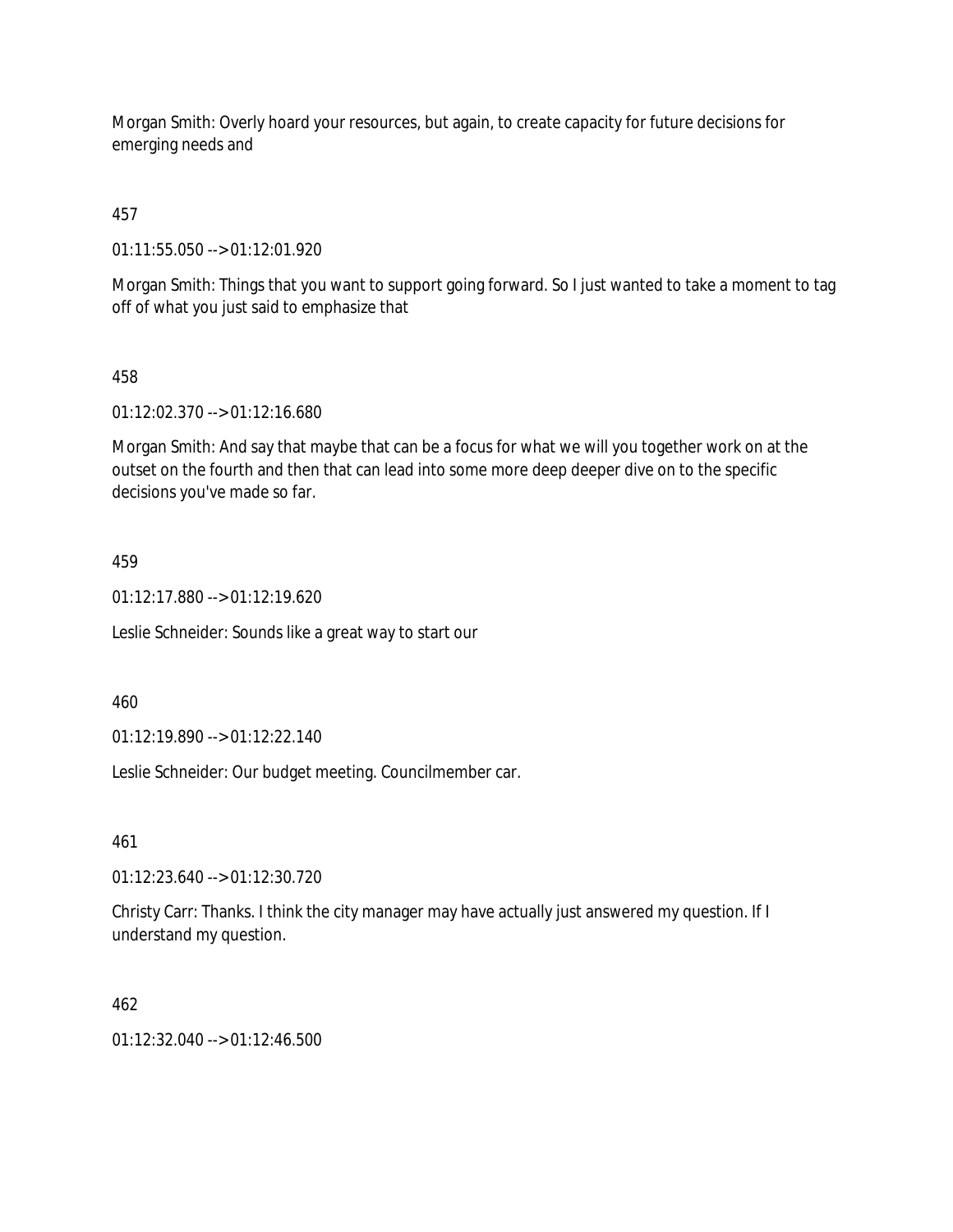Christy Carr: But I was I've been thinking about the two year budget and then the 10 years sustainability test. And I guess, particularly related or in this time where it's just next two years, based on this last year are different.

463

01:12:47.850 --> 01:12:51.720

Christy Carr: If the and you don't have to actually answer it. I guess I'm just hoping that

464

01:12:52.320 --> 01:13:04.260

Christy Carr: We do talk about this is for me it'd be really helpful to really understand. I know we need to focus on both. But what we should focus on in a two year budget versus a 10 year sustainability tests and I get that they're related, but

465

01:13:05.580 --> 01:13:16.500

Christy Carr: Particularly how they're the emotions or the changes to the proposed budget or are presented to us in tears as they affect a 10 year sustainability test.

466

01:13:17.100 --> 01:13:30.630

Christy Carr: How important is it, how they affect or interact in a two year budget cycle. So that's my general question about budgeting and I'm happy to wait until next week, but I just wanted to put it out there. So thanks.

467

01:13:31.410 --> 01:13:32.220

Leslie Schneider: Great, thank you.

468

01:13:32.700 --> 01:13:36.840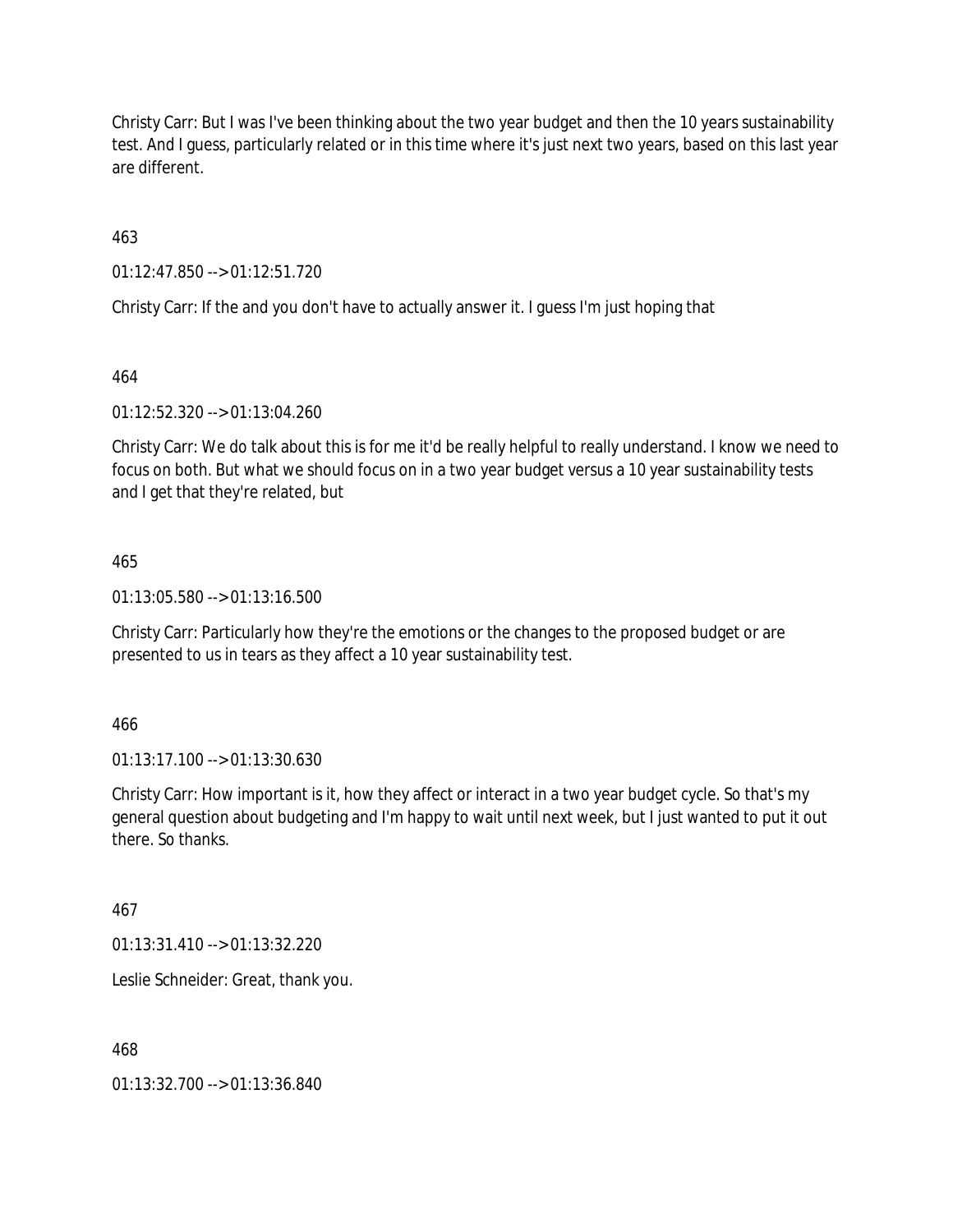Leslie Schneider: Um, then I'm going to go ahead and move on to our council member Medina.

469

01:13:38.340 --> 01:13:38.790

Thanks.

470

01:13:40.410 --> 01:13:55.260

Kol Medina: Yeah, I agree with the sustainability test. I've certainly enjoyed having that front of me, the years I've been on council. I think it's a great tool to us. I don't know that it has to be 10 years 10 years as a nice round number but 10 years has worked so far.

471

01:13:56.340 --> 01:14:01.710

Kol Medina: If someone want to propose that as one of our goals at our next meeting. And I think I'd probably support that.

472

01:14:04.080 --> 01:14:08.910

Kol Medina: I was raising my hand to say that during our meeting next week.

473

01:14:10.230 --> 01:14:27.390

Kol Medina: I would like to ask for some very specific information to have in front of us. So put out in the packet in advance and available to put up on the screen. If we need to ask to have a put up on the screen and it's it's two things. It's a concise list of all the CP projects.

474

 $01.14.28$  410 -->  $01.14.30$  510

Kol Medina: In the next six years, six years.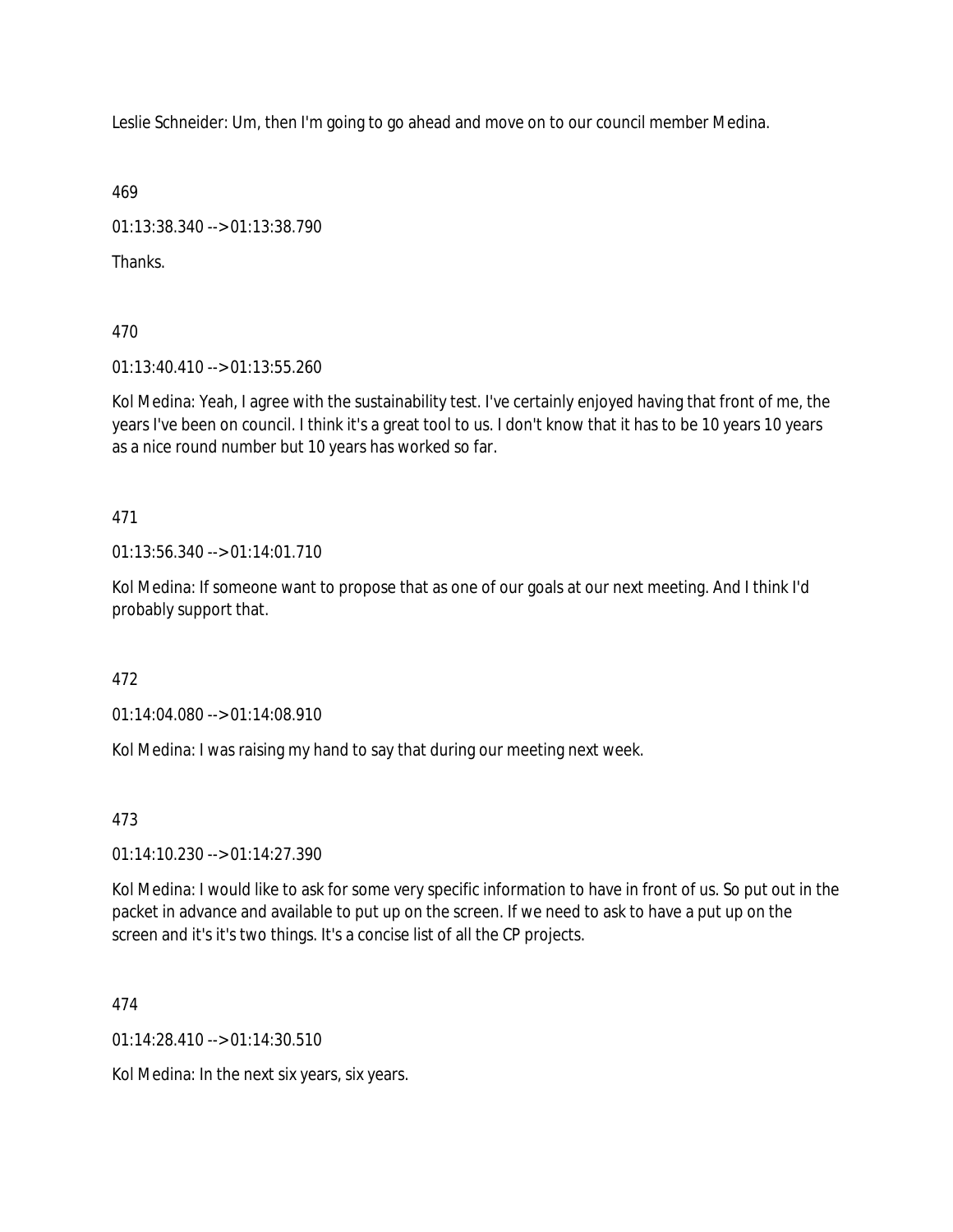01:14:31.980 --> 01:14:43.920

Kol Medina: I like on one piece of paper. If we can fit. Maybe it's two or three pieces of paper, but what are all the CP projects, what your they scheduled to be in and how much are we put it in the budget for them. And then also

## 476

01:14:45.150 --> 01:14:51.900

Kol Medina: A list of all of the other staffing changes that have been built into this budget.

### 477

01:14:52.440 --> 01:14:59.850

Kol Medina: As it was presented to us so that the changes I guess not the staffing, but all the changes built into this budget as compared to this year.

### 478

01:15:00.360 --> 01:15:13.620

Kol Medina: That staff built into the budget before I came to us. I'd like to see a list of those items as well. If we don't have those concise list in front of us, so we know what things can be moved out or even

### 479

01:15:14.220 --> 01:15:28.020

Kol Medina: All we're doing is looking at our can motions and decide whether we want to keep one of those things in and we're not able to see what else we could take out so I hope we can have those concise list in front of us, and I hope that other council members would agree with that.

480

01:15:29.820 --> 01:15:33.330

Leslie Schneider: Um, city manager, maybe you want to respond.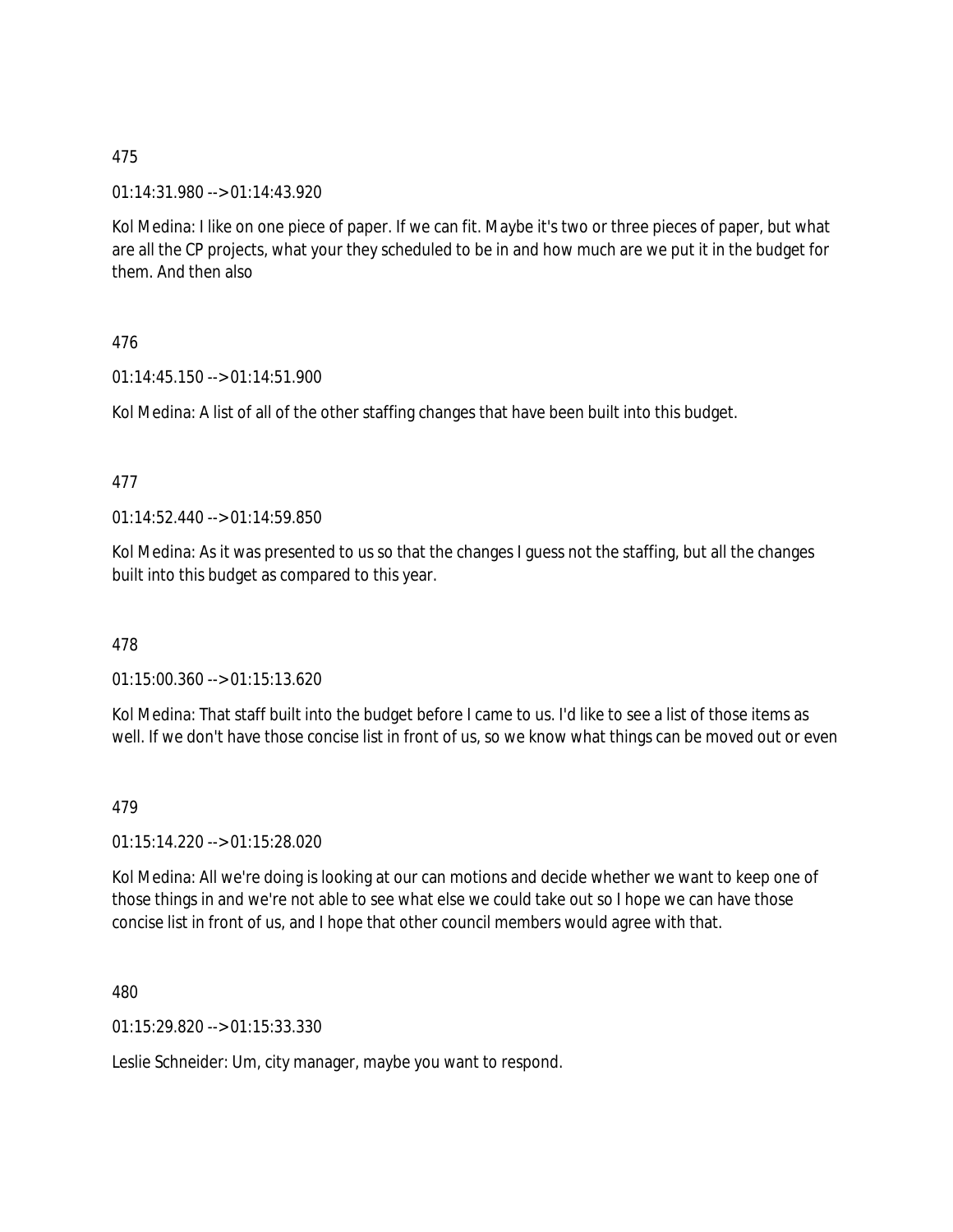01:15:35.070 --> 01:15:44.580

Morgan Smith: Yes, I think, because the CIPS a major temple. We can certainly highlight that for you. And then one of the things that the Council did two years ago that I thought was

482

01:15:44.940 --> 01:15:58.080

Morgan Smith: In that the budget did two years ago that I thought was really useful is not suggest that the Council's adjustments in the fall. We're starting from a blank slate. But as you suggest.

483

01:15:58.650 --> 01:16:03.570

Morgan Smith: Putting them in the context of all the other changes that are all ready posed. And so

484

01:16:03.990 --> 01:16:10.440

Morgan Smith: We thought it was useful information. Two years ago, we provided again this year in the budget book. We can certainly provided on November 4

485

01:16:10.860 --> 01:16:19.260

Morgan Smith: What are the other changes that have been brought forward that, for lack of a more finesse phrasing made the cut.

486

01:16:19.680 --> 01:16:30.750

Morgan Smith: To be included in the proposed budget, which is sort of the administration's top sift of things that we think are important and and top shelf changes to suggest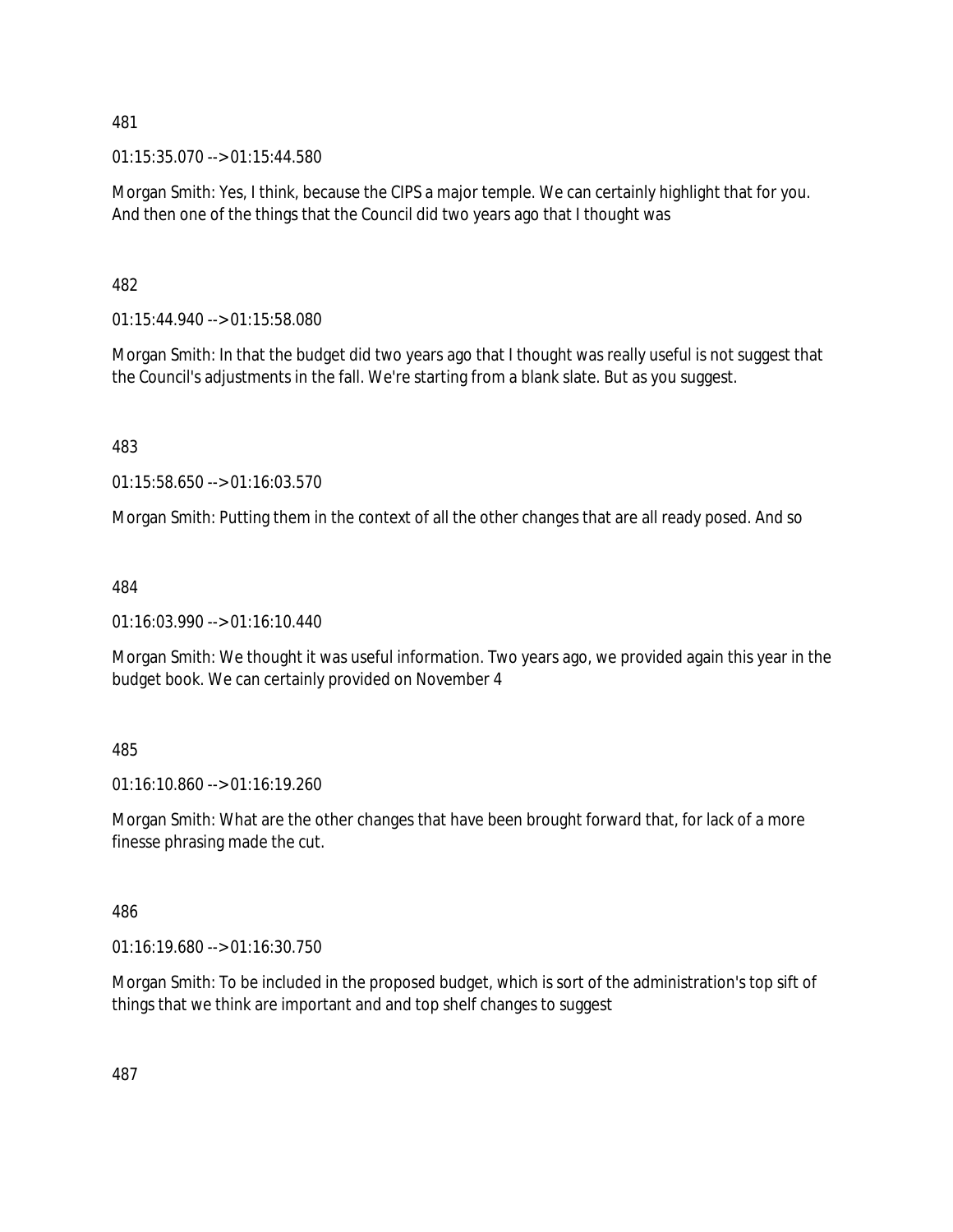01:16:31.200 --> 01:16:36.750

Morgan Smith: Many of those are driven by Council priorities and community concerns they don't they don't necessarily come from.

488

01:16:37.110 --> 01:16:46.710

Morgan Smith: Operational priorities. They come from a familiarity with what council in the prior two years and looking forward, have said will be very important and very meaningful.

489

01:16:47.100 --> 01:16:52.440

Morgan Smith: A great example is the behavioral health specialist and police department so laying

490

01:16:53.010 --> 01:17:04.080

Morgan Smith: The 10 motions or whatever number the preliminary changes that you will be considering against those other changes as an important way to to inform your decision making.

491

01:17:04.590 --> 01:17:14.430

Morgan Smith: So that's easy to do because we've already identified those and for folks who, in the meantime, want to go look for those they're included at the beginning introductory session of the budget book.

492

01:17:19.140 --> 01:17:27.120

Leslie Schneider: So before I move on to council member Hi topless is there, are there any other council members who haven't spoken yet that would like to jump in at this time.

493

01:17:29.430 --> 01:17:31.080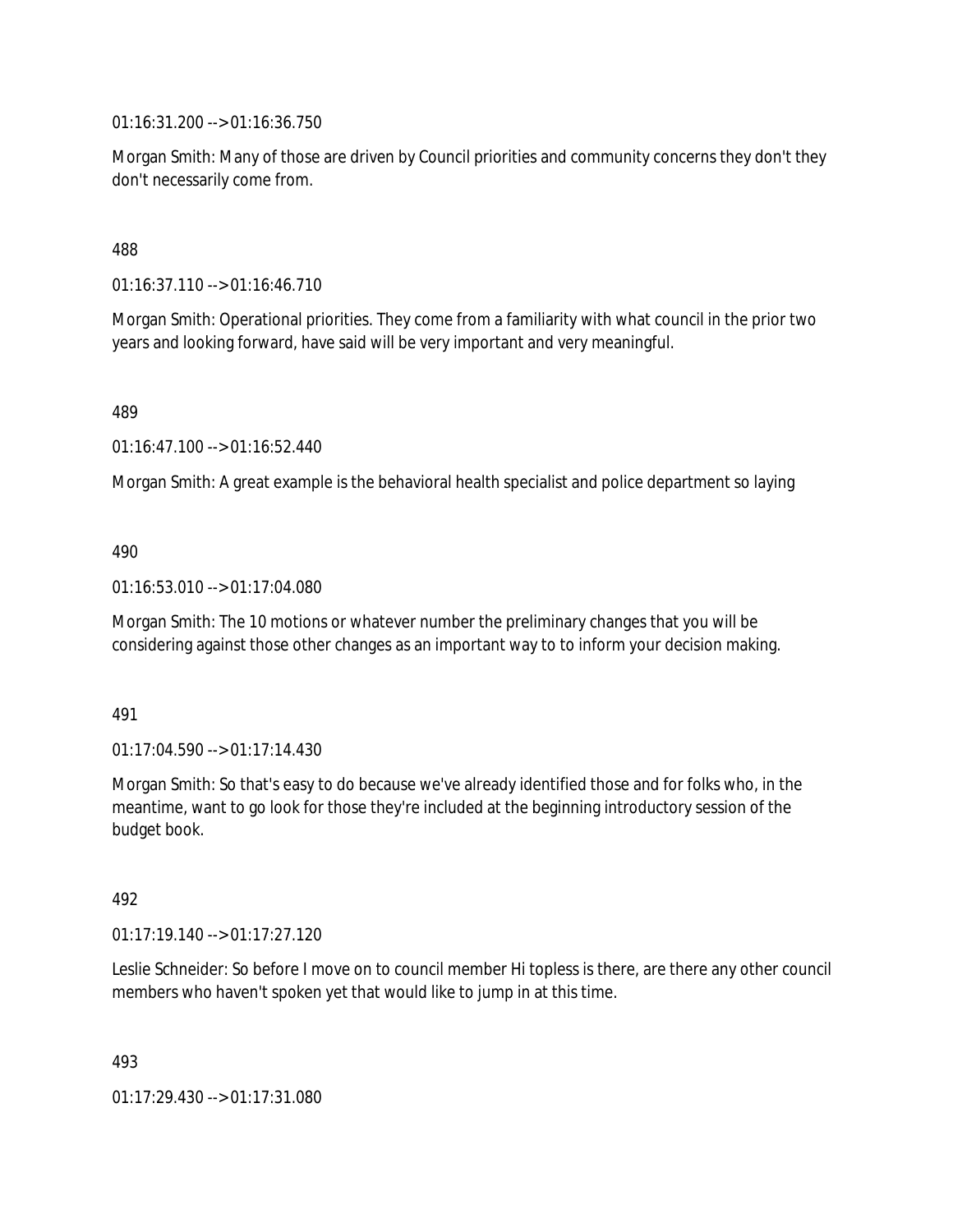Leslie Schneider: Alright councilman Brian topless.

## 494

01:17:32.340 --> 01:17:41.160

Kirsten Hytopoulos: So before I say so it feels is when I go back and be clear that I don't want to be a kid in the candy, candy shop and I'd like to be aiming for as close to 10 years as possible sustainability.

## 495

01:17:41.640 --> 01:17:55.440

Kirsten Hytopoulos: But to go to what counselor Medina and city manager were just talking about. It's interesting because I was thinking about it in a very different way. I was going to ask that that potentially staff be prepared to come forward with if they were to cut

## 496

01:17:56.610 --> 01:18:07.950

Kirsten Hytopoulos: What would they cut rather than bring forward what they think we most want and or what and or what they would most prioritize what would they choose to cut. What is least priority.

### 497

01:18:08.610 --> 01:18:21.630

Kirsten Hytopoulos: If they had to offer something up. So I don't know if that is a if something could be available to us if we find we really need to find another hundred thousand here or what have you, when we're trying to fine tune things that I think would be very helpful.

498

01:18:23.670 --> 01:18:24.360

Leslie Schneider: City Manager.

### 499

01:18:26.130 --> 01:18:36.060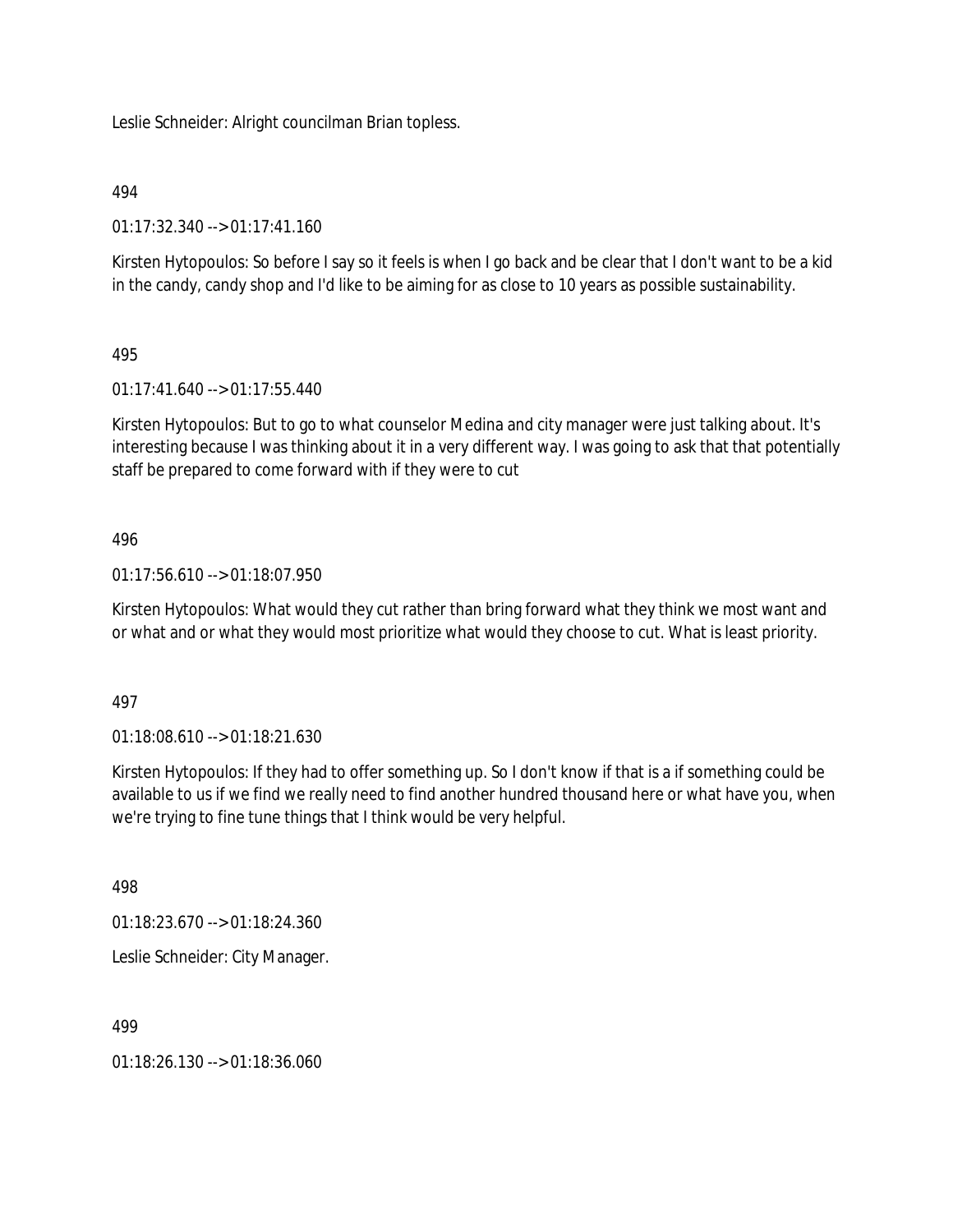Morgan Smith: Yes, thank you for that. I, I think if you can articulate your goal, whether it's an eight or nine or 10 year sustainability again. Again, it's not because there's some magic to that it's just

500

01:18:37.410 --> 01:18:48.270

Morgan Smith: Kind of quantitative benchmark that we can use that I think is valuable for the city as we continue to grow and graduate in our financial planning approach.

501

01:18:48.990 --> 01:18:54.900

Morgan Smith: And we won't necessarily have on hand things to offer up on the fourth

502

01:18:55.410 --> 01:19:03.780

Morgan Smith: But I think it's important for you to identify the items that are most important to you and maybe give us some sense of things that are less meaningful to you.

503

01:19:04.230 --> 01:19:13.140

Morgan Smith: And then remember we have two or three weeks before our goal of finalizing the budget on the 24th and we can come back with some suggestions, it's, it's my

504

01:19:13.920 --> 01:19:20.280

Morgan Smith: Personal opinion that it doesn't it shouldn't necessarily be councils responsibility to identify reductions.

505

 $01.19.20$  760 -->  $01.19.24$  990

Morgan Smith: I think there may be things that you can offer up for consideration, but I think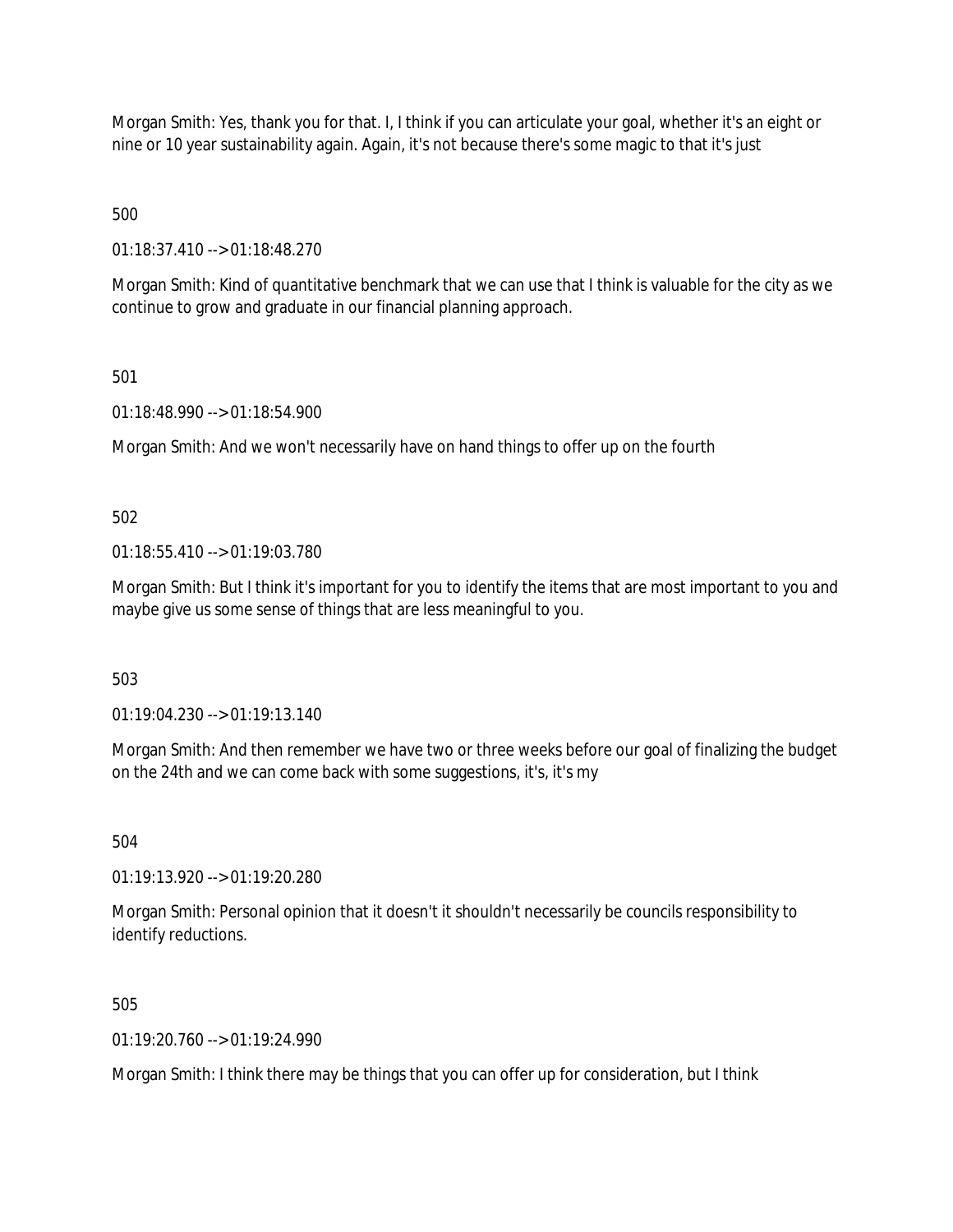01:19:25.320 --> 01:19:38.250

Morgan Smith: It's the staffs responsibility as professionals to know what operational impacts our. And so if we know what the gap is you're trying to solve for. We can give you options and return to you with those. So rather than necessarily bringing

507

01:19:38.760 --> 01:19:54.060

Morgan Smith: A lot of those forward on the fourth. I think what I would aim for is on the fourth understand what we're heading towards what our, our net goal is, and then maybe going forward from there in November narrowing our discussion on how we get to the point you've identified

508

01:19:56.520 --> 01:19:58.350

Leslie Schneider: And just before I move on.

509

01:19:59.910 --> 01:20:04.320

Leslie Schneider: City Manager. I think that, you know, one possibility of coming out of next week's meeting.

510

01:20:04.320 --> 01:20:06.450

Leslie Schneider: Is that we are very, very close to having

511

01:20:07.980 --> 01:20:16.080

Leslie Schneider: I'm not a finalized budget, but getting very close to a draft final budget right i mean we could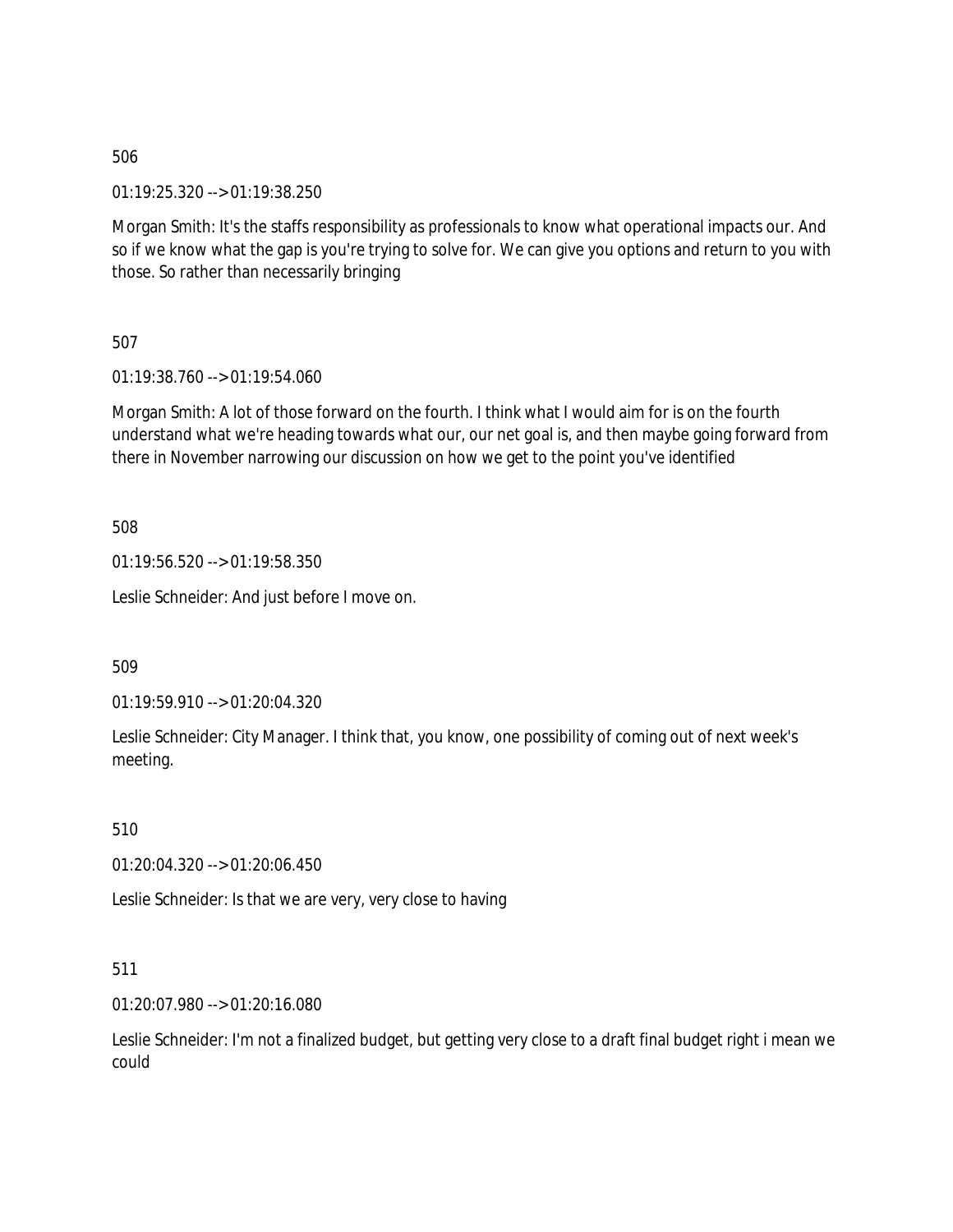01:20:16.080 --> 01:20:18.030

Leslie Schneider: Get it doesn't mean that we have to but

## 513

01:20:18.090 --> 01:20:27.060

Morgan Smith: We could. No, I think that's a sign of. There are a lot of ingredients in the budget process and one ingredient. This year is it's a contraction period.

## 514

01:20:27.540 --> 01:20:35.730

Morgan Smith: It's easy to lose sight of that somewhat because we've had some good news recently that's improved our financial position, but the underlying

## 515

01:20:36.060 --> 01:20:45.480

Morgan Smith: Backdrop is that we have lost revenue as a result of coordinating and the closures and so it is not a candy shop type of you.

### 516

01:20:46.470 --> 01:20:53.310

Morgan Smith: Know, typical accounts on the right, top list. And so the proposed budget that was delivered to you was constructed with that in mind.

### 517

01:20:54.120 --> 01:21:01.290

Morgan Smith: We now have some additional latitude, which is great. And we're happy to work with that and to balance that out with you.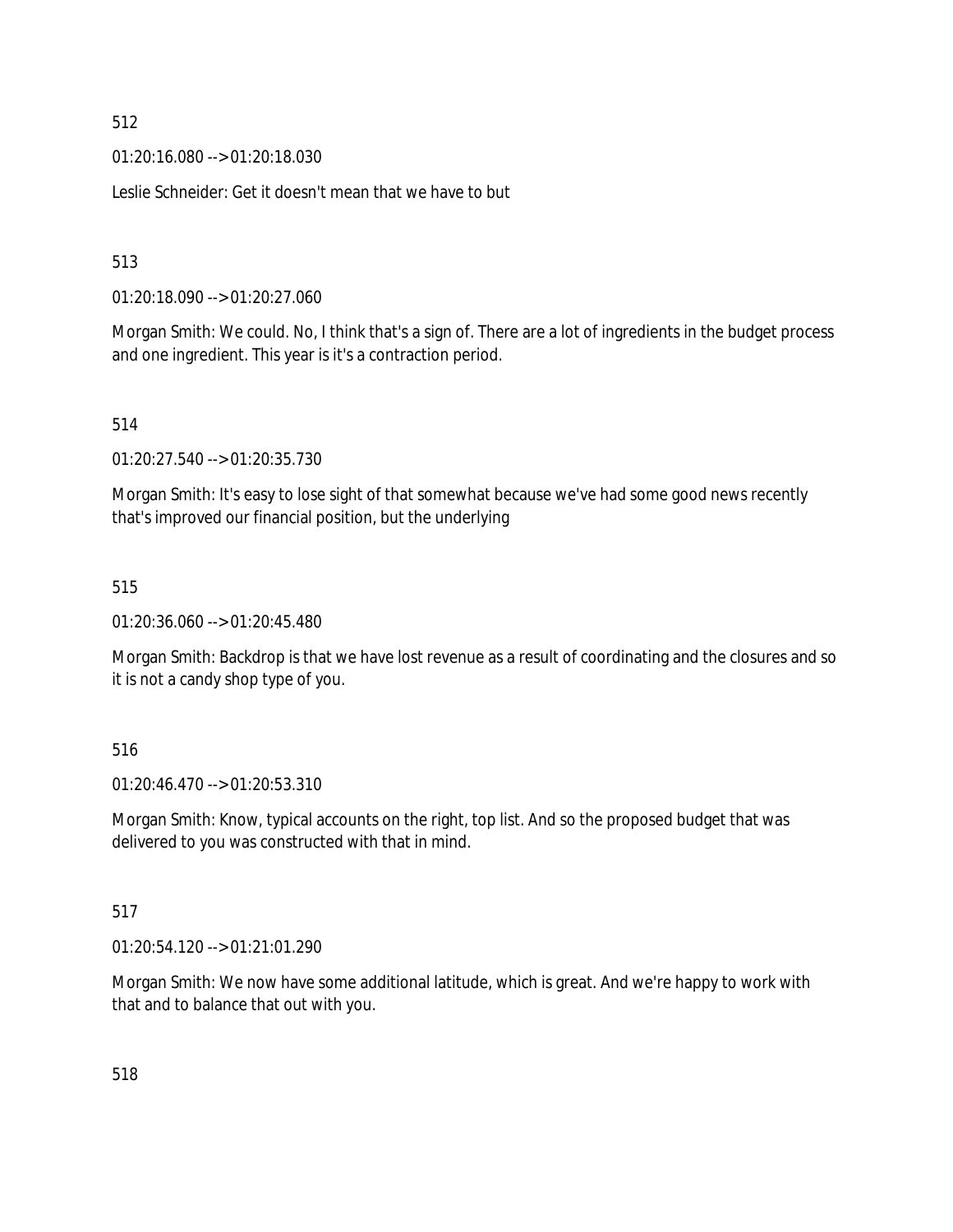01:21:01.890 --> 01:21:15.450

Morgan Smith: But this city as an organization, the leadership of recent councils and staff collaboration has been to develop a proposed budget that feels like a good starting point.

## 519

01:21:15.930 --> 01:21:26.190

Morgan Smith: And then for councils to do the work. It needs to do in October, so that November is a honing in and finessing process and so that we meet our long standing

520

01:21:26.730 --> 01:21:37.680

Morgan Smith: trend of being able to approve and finalize the budget by Thanksgiving, and that has a lot of dividends that it pays from organizational planning and just sort of cohesion.

## 521

01:21:38.070 --> 01:21:53.130

Morgan Smith: And so if we're able to, if we're able to come out of November forth on a path that feels like that that is meeting expectations for recent years, but it also just reinforces that that those are our organizational habits. So I support that.

522

01:21:54.690 --> 01:21:56.700

Leslie Schneider: Great, thank you. I'm

523

01:21:57.360 --> 01:22:06.570

Leslie Schneider: Deputy Mayor deeds. Have you spoken on this topic. Yet I just want to make sure that you have already. Okay. I'd like to go to. Councilmember Pollock, then I don't think I've we've heard from him yet.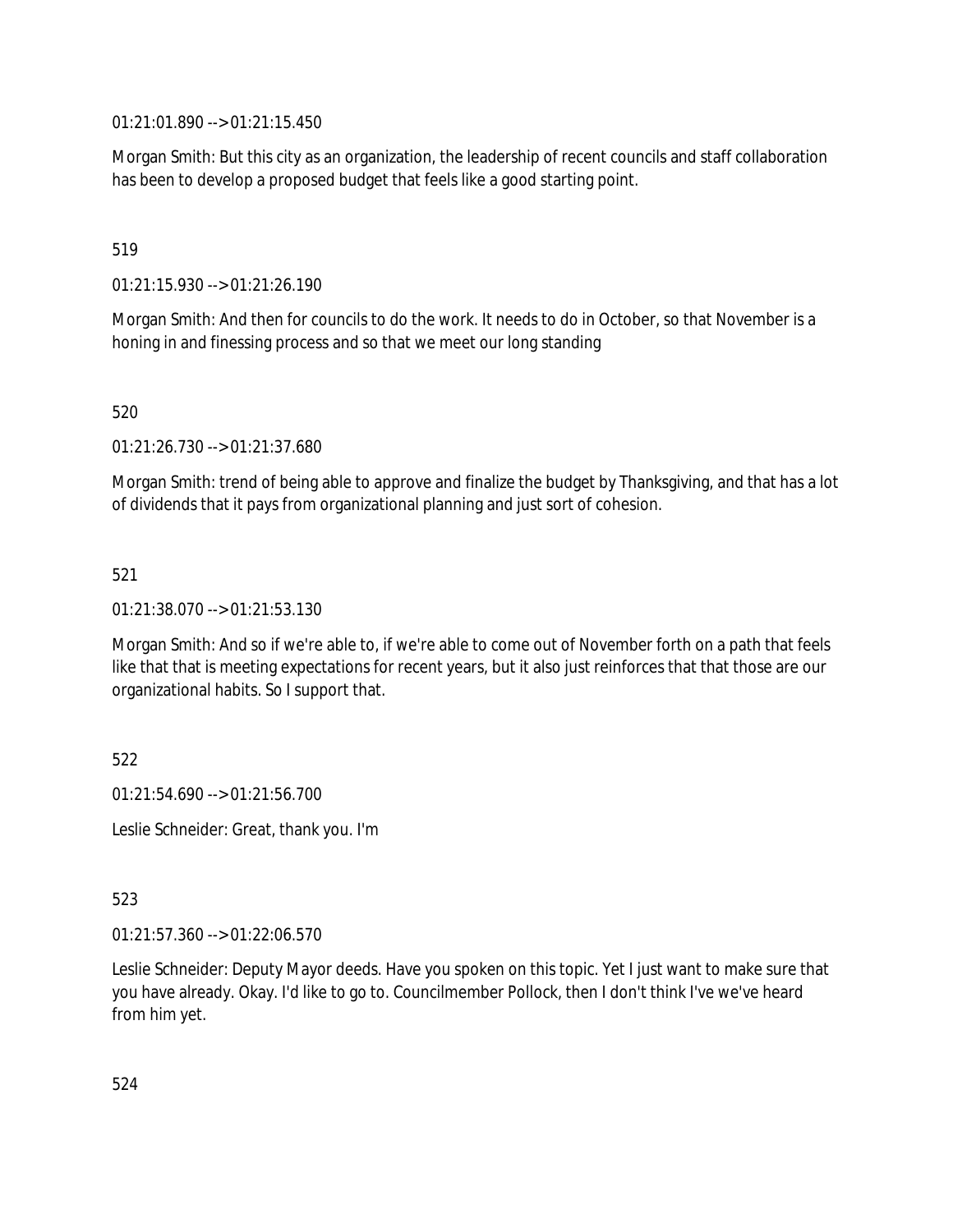01:22:07.380 --> 01:22:25.980

Michael Pollock: No thank you, No. I'm just want to circle back to the Council number on top. Listen, and the demons comments. I guess I feel like it would be helpful to understand what the trade offs are related to some of the budget increases we've proposed and and that we

525

01:22:27.000 --> 01:22:31.080

Michael Pollock: Have some sense of what we would be giving up. If we go ahead with something so

526

01:22:31.500 --> 01:22:40.950

Michael Pollock: I appreciate that the city managers is offering to deal with that internally but it's important to me that I have some idea I want to understand the trade offs.

527

01:22:41.610 --> 01:22:56.670

Michael Pollock: Not simply just vote to increase the budget and just assume it's going to be somehow worked out. So I'm greatly appreciate some sense of what we're looking at in terms of trade offs for some of the proposed budget increases.

528

01:22:58.410 --> 01:22:59.700

Leslie Schneider: I think it looks like you're

529

01:22:59.850 --> 01:23:10.530

Morgan Smith: Up and I just want to, I hope to clarify what maybe what you believe you heard in my earlier comments which is not that will just go take care of it and it'll all come out in the wash.

530

01:23:10.830 --> 01:23:22.890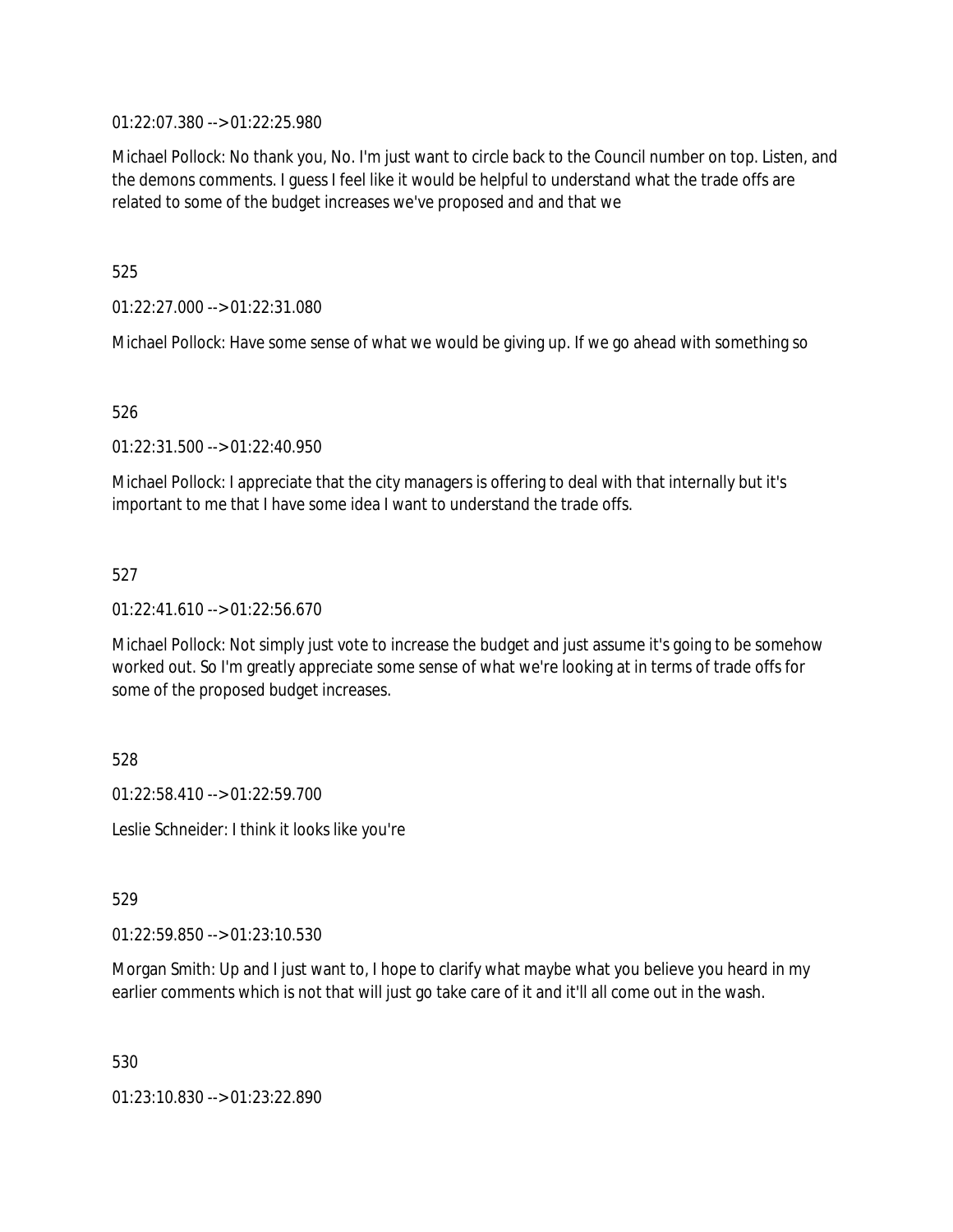Morgan Smith: It's that will leave the November 4 conversation understanding what your goals are and what gap if any exists between the math that you've landed on

531

01:23:23.580 --> 01:23:29.850

Morgan Smith: And those goals. And then we'll come back to you with options for how to meet those goals, but that I

# 532

01:23:30.150 --> 01:23:41.100

Morgan Smith: Do not believe as an administrator, that it's your responsibility to go fish around and the details of the city's operations to identify those options. I think it's our responsibility to provide you with those

## 533

01:23:41.670 --> 01:23:50.940

Morgan Smith: And make recommendations that you can then choose from but I just want to reassure you that that would be done with transparency and participation from Council.

534

01:23:53.460 --> 01:23:55.650

Leslie Schneider: Great. Thank you, Debbie Meredith's

535

01:23:56.550 --> 01:24:08.940

Joe Deets: Thank you Mary. Um, yeah, I really liked the first I'd like the comments that everyone's made and I hope us colleagues myself and colleagues that we adhere to some budget discipline.

536

01:24:10.080 --> 01:24:20.490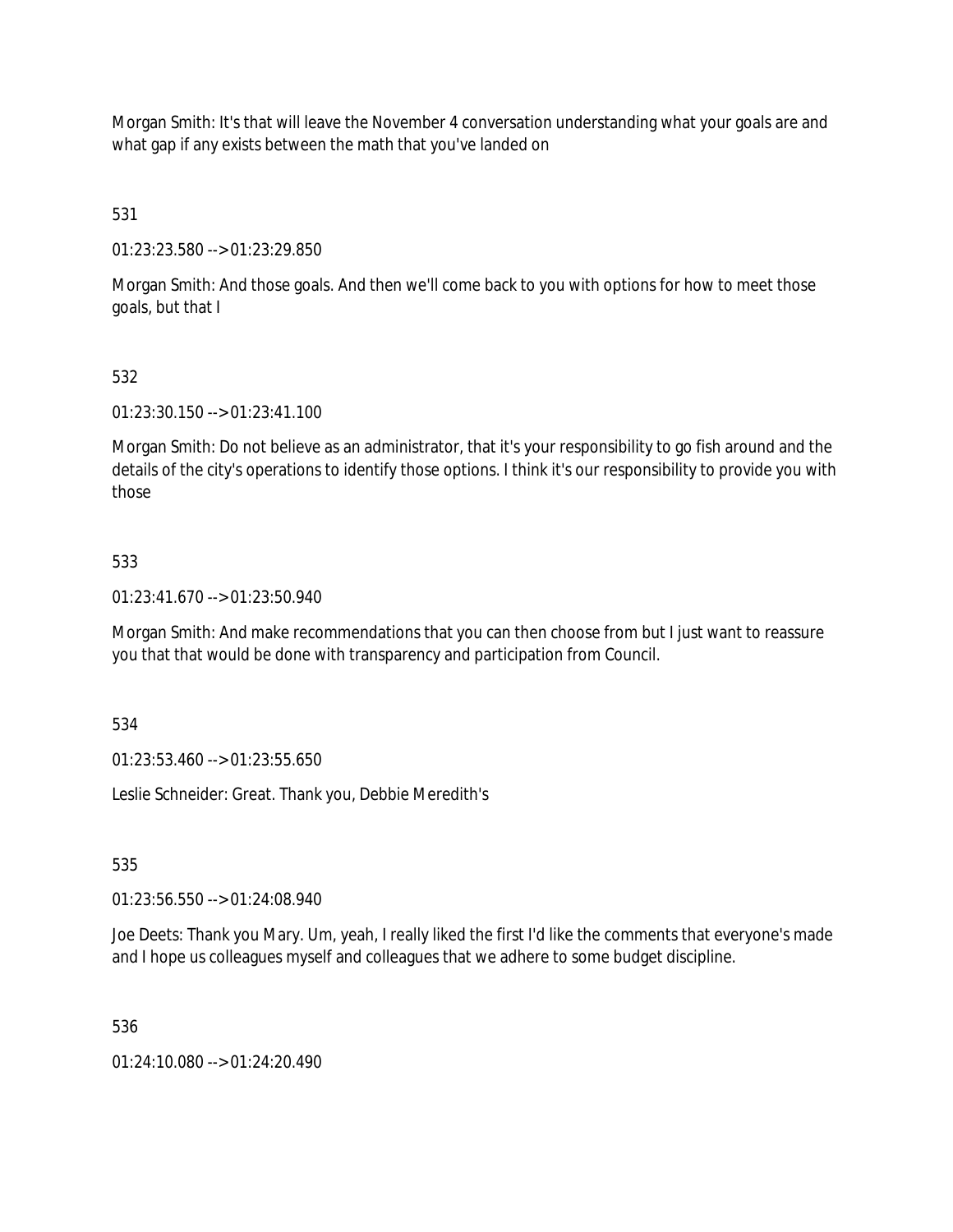Joe Deets: That we try to achieve that 10 year time projection, if at all possible. Well, I noticed that that was not achieved even before we made our emotions.

537

01:24:21.030 --> 01:24:28.680

Joe Deets: You know, subsequent that I 976 being taken out is unconstitutional because we were at nine years. So it wasn't a 10

# 538

01:24:29.220 --> 01:24:38.610

Joe Deets: So what I want to say, if we're talking about goals and I really like that let's let's make a goal of getting to 10 years is, if at all possible.

## 539

01:24:39.030 --> 01:24:56.310

Joe Deets: So what that means, folks, is we probably can't have everything. Something's gonna have to come out and and I don't have an answer for that right now. But that's, I just want to project that to to us that will probably have to do some cost cutting next week.

540

01:24:58.290 --> 01:25:11.700

Leslie Schneider: Okay. Well, I think we agreed that we would take up that goal at the beginning of next week's budget session. So I want to, we are getting close to being about 15 minutes behind here and we've got a really long meeting and COUNCILMEMBER Medina.

### 541

01:25:13.260 --> 01:25:22.410

Kol Medina: Thanks. This will be really quick. As part of this next week, Margaret, it'd be really great if you could tell us the actual dollar amounts that were off.

### 542

01:25:22.950 --> 01:25:28.650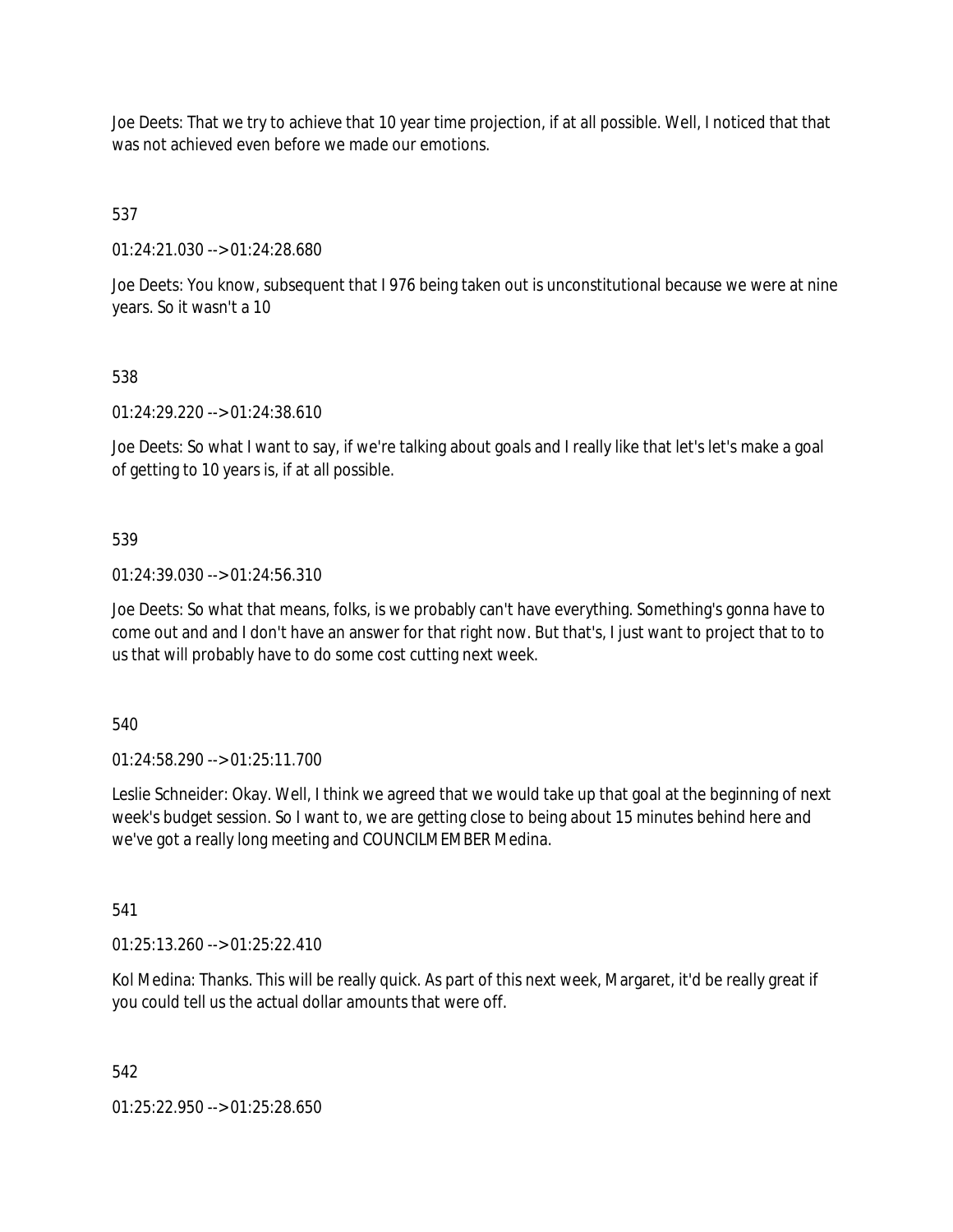Kol Medina: I mean the charts for nice and see the lines cross, but like, you know, how many dollars we actually need to save

543

01:25:29.250 --> 01:25:44.880

Kol Medina: Her reduce the recurring expenses by each year to get those lines to go out to 10. And then how many dollars that we actually need to take out and either one time expenses are recurring expenses to hit the 10 year fund reserve like the actual dollar amounts to be nice to know

544

01:25:46.590 --> 01:25:48.720

Leslie Schneider: Sounds good. Councilmember hey topless.

### 545

01:25:49.350 --> 01:26:00.270

Kirsten Hytopoulos: This is going to feel like a total non sequitur but it's important. So the subcommittee owes that the farm. The farm land. The City Farm on subcommittee owes you a little update

546

01:26:01.830 --> 01:26:14.850

Kirsten Hytopoulos: So you, this is totally related in our skin, our ranking tool, the funding for friends the farm was not noted anywhere. It's not in the budget, and it was also not noted as an unfunded item.

547

01:26:15.270 --> 01:26:21.570

Kirsten Hytopoulos: And so that's just kind of floating out there and our intention as a subcommittee, since we're still working on that issue.

548

01:26:21.990 --> 01:26:31.440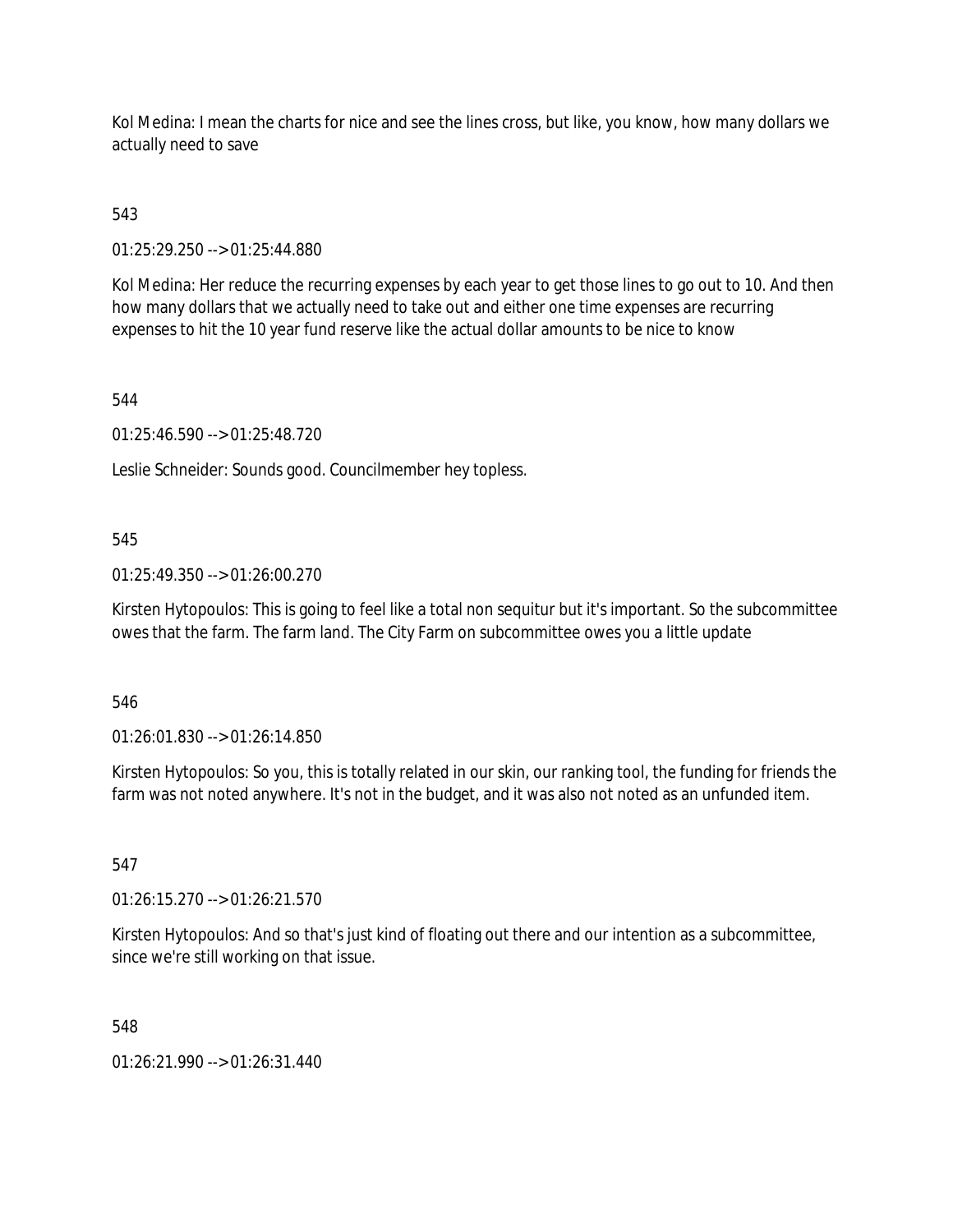Kirsten Hytopoulos: just as a heads up is going to be to propose some level of level of funding and we'll bring this up. I think we intend to bring this up further at our budget meeting.

549

01:26:32.190 --> 01:26:43.170

Kirsten Hytopoulos: Or later is going to be to propose some level of funding through contingency again but to try to provide a much clearer and more well thought out funding.

550

01:26:45.120 --> 01:26:51.810

Kirsten Hytopoulos: Proposal mechanism mechanism and reasoning, etc. Then the Council's been following over the last two years.

551

01:26:52.080 --> 01:26:59.100

Kirsten Hytopoulos: By the end of this year. So we're, we've really buckled down right now. We lost a lot of time because of code, but we are working very hard right now.

552

01:26:59.820 --> 01:27:09.480

Kirsten Hytopoulos: But anyway, we went. We just want to clarify for you and that's that was our choice as a committee or anything, but you have not been thinking about that and we wish once you'd be aware of that you have not been thinking about that.

553

01:27:09.870 --> 01:27:14.580

Kirsten Hytopoulos: Okay, like I said, feels like a non sequitur probably but not addressing that is also not helpful to you.

554

01:27:16.110 --> 01:27:25.470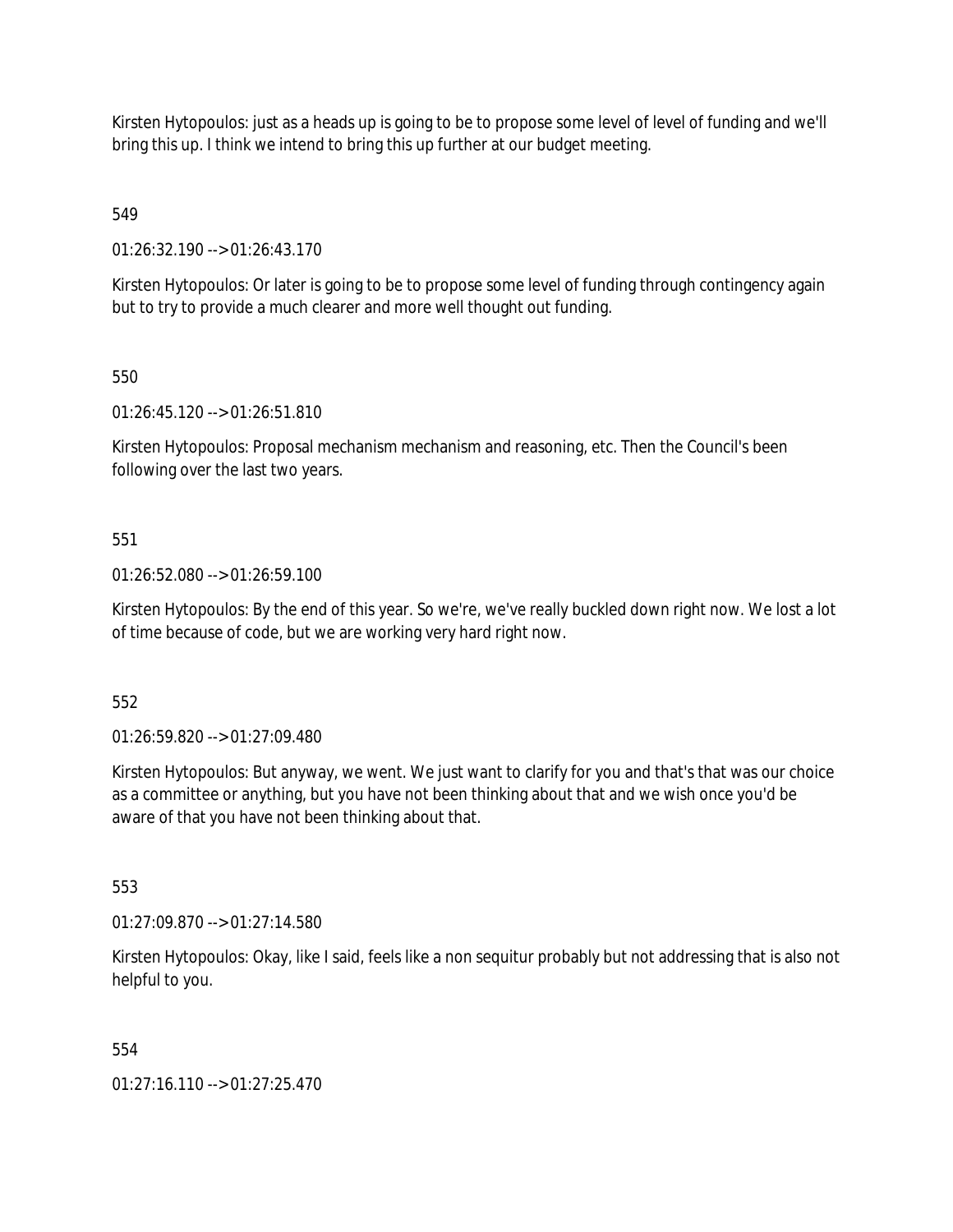Leslie Schneider: All right, great. Thank you. If we are all. Okay, moving on. I'd like to take us forward, since we are going to be picking up this conversation again next week.

555

01:27:26.580 --> 01:27:29.880

Leslie Schneider: And so we are moving now to items seven be

## 556

01:27:30.900 --> 01:27:35.880

Leslie Schneider: The Winslow water take financing and funding alternatives public works.

557

01:27:37.530 --> 01:27:41.010

Chris Wierzbicki: Council Christmas Vicki public works director give one. Hear me okay

558

01:27:41.370 --> 01:27:42.210

Leslie Schneider: So you can thank you

559

01:27:42.270 --> 01:27:42.810

Chris Wierzbicki: Okay, great.

560

01:27:44.160 --> 01:27:55.260

Chris Wierzbicki: Just a short item for you this evening. We are asking for your authorization to explore a couple of funding and financing options for the replacement of the Winslow water tank.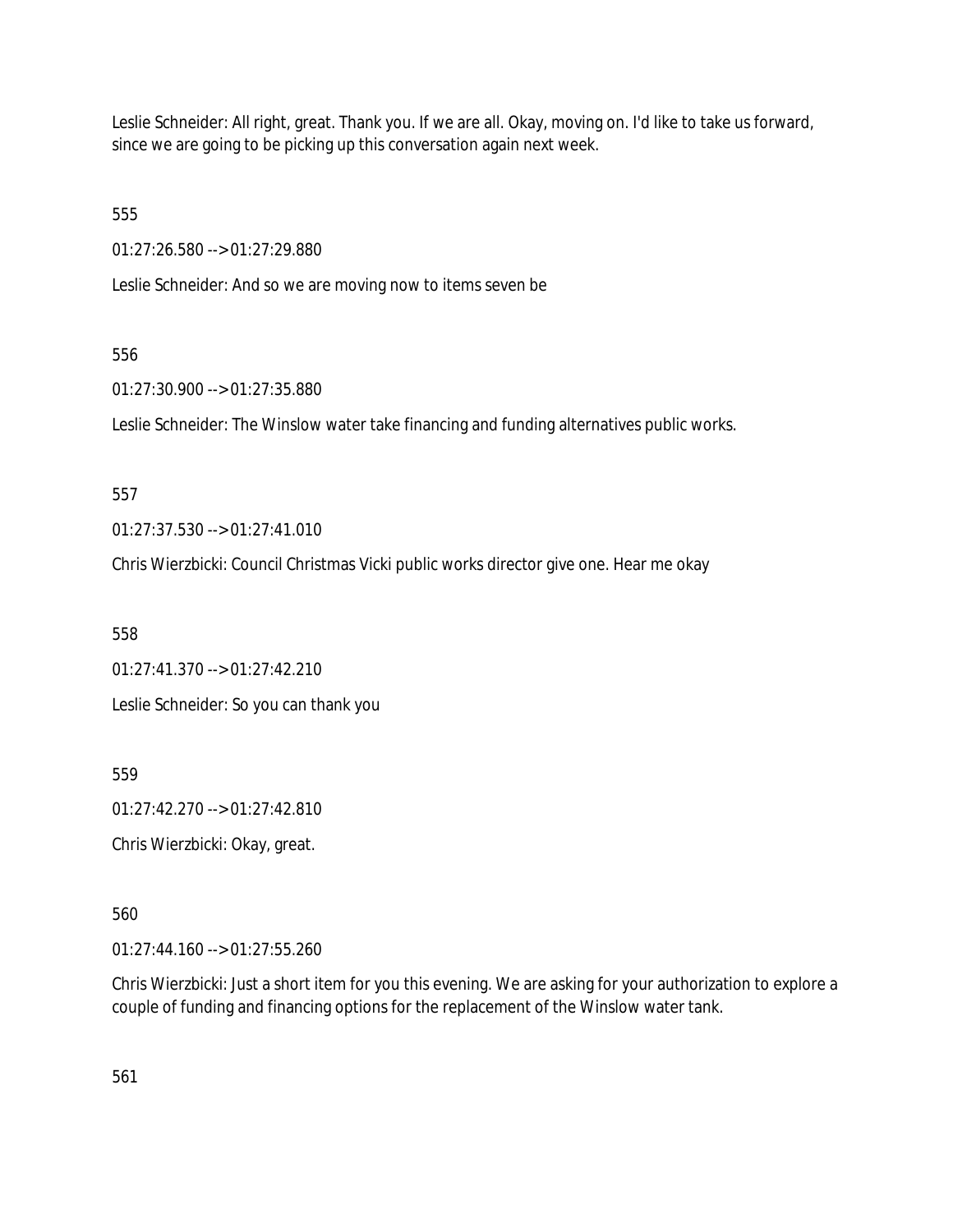01:27:55.980 --> 01:28:03.990

Chris Wierzbicki: Which as you as we've discussed before, is a fairly expensive replacement of aging facility that we have now.

562

01:28:04.710 --> 01:28:13.950

Chris Wierzbicki: The cost on that project is approaching 11 and a half million dollars. And so we are looking at what opportunities are out there to help us fund that project or finance it

563

01:28:14.850 --> 01:28:24.930

Chris Wierzbicki: We do not believe that the Water Fund will have cash reserves enough to pay for that entire project at the time when we are looking to build it, which is right now, scheduled for 2023

564

01:28:26.100 --> 01:28:33.420

Chris Wierzbicki: So there are two opportunities on the table, both of which needs some authorization from the city council through the city council minutes

565

01:28:34.050 --> 01:28:43.350

Chris Wierzbicki: To provide with the applications for for these funding and financing tools. Both are do in November one in the mid November, and one of the late November.

566

01:28:44.040 --> 01:28:55.980

Chris Wierzbicki: The first one is a loan program. It's the Washington State where revolving fund. This is a reoccurring PROGRAM THAT THE STATE RUNS to fund what our system improvements throughout the state.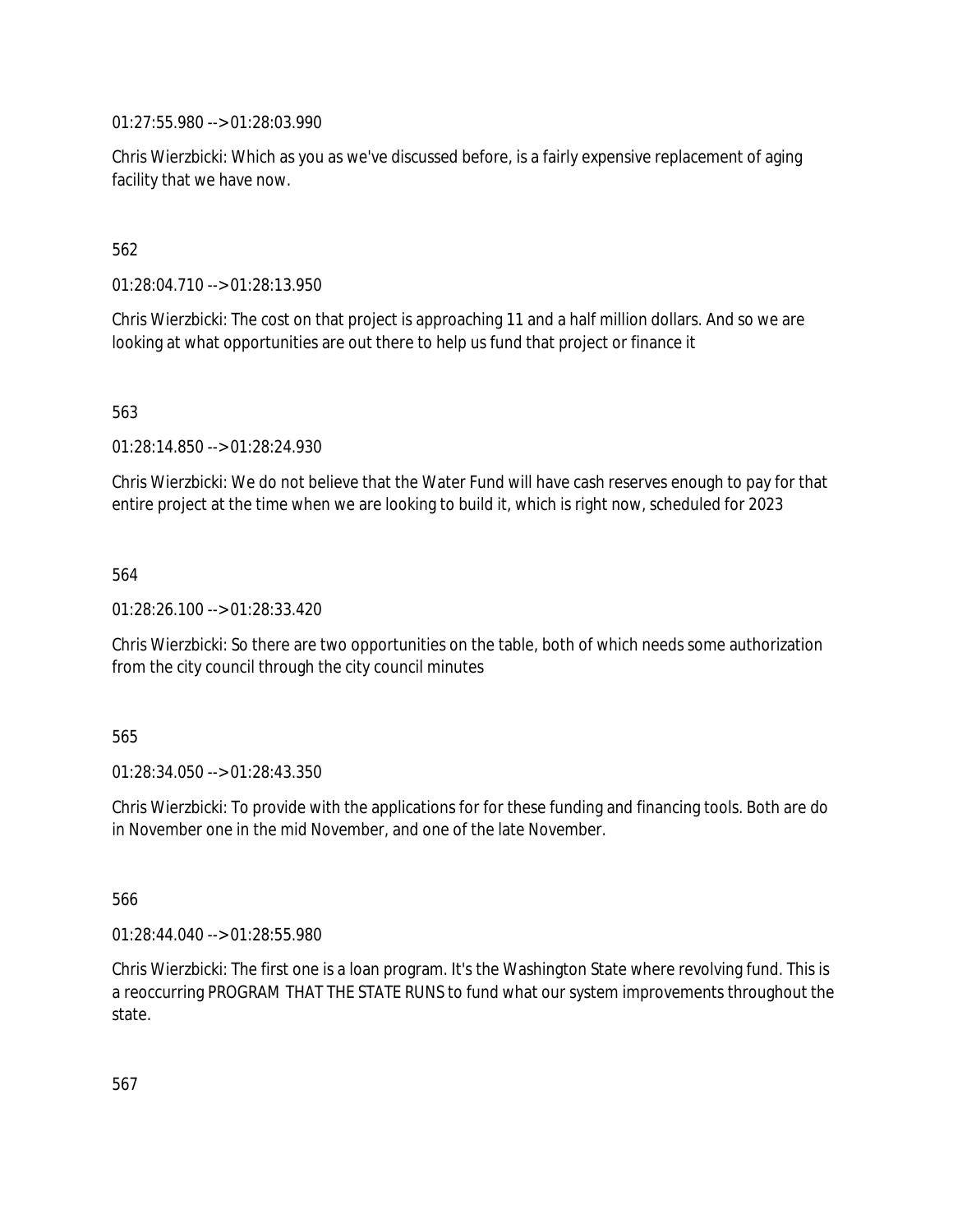01:28:56.790 --> 01:29:03.570

Chris Wierzbicki: They are over offering low interest loans for water projects as low as one and three quarters percent

568

01:29:04.230 --> 01:29:10.680

Chris Wierzbicki: So that is a better than what we could potentially find on the bond market if we were to look at borrowing funds that way for the project.

569

01:29:11.430 --> 01:29:18.000

Chris Wierzbicki: Secondly, we're looking at FEMA grant through the building resilient infrastructure and communities program brick program.

570

01:29:18.840 --> 01:29:34.380

Chris Wierzbicki: FEMA is offering grants for replacing or upgrading facilities for climate resiliency and certainly or for emergencies as well and our water tank certainly fits well within that program as it is susceptible to

### 571

01:29:36.180 --> 01:29:42.570

Chris Wierzbicki: Potential earthquake damage or any new tank will solve that issue. And so that qualifies for this grant

### 572

01:29:43.500 --> 01:29:48.270

Chris Wierzbicki: We don't know really what the prospects of receiving these funds are really what we're asking you to do is just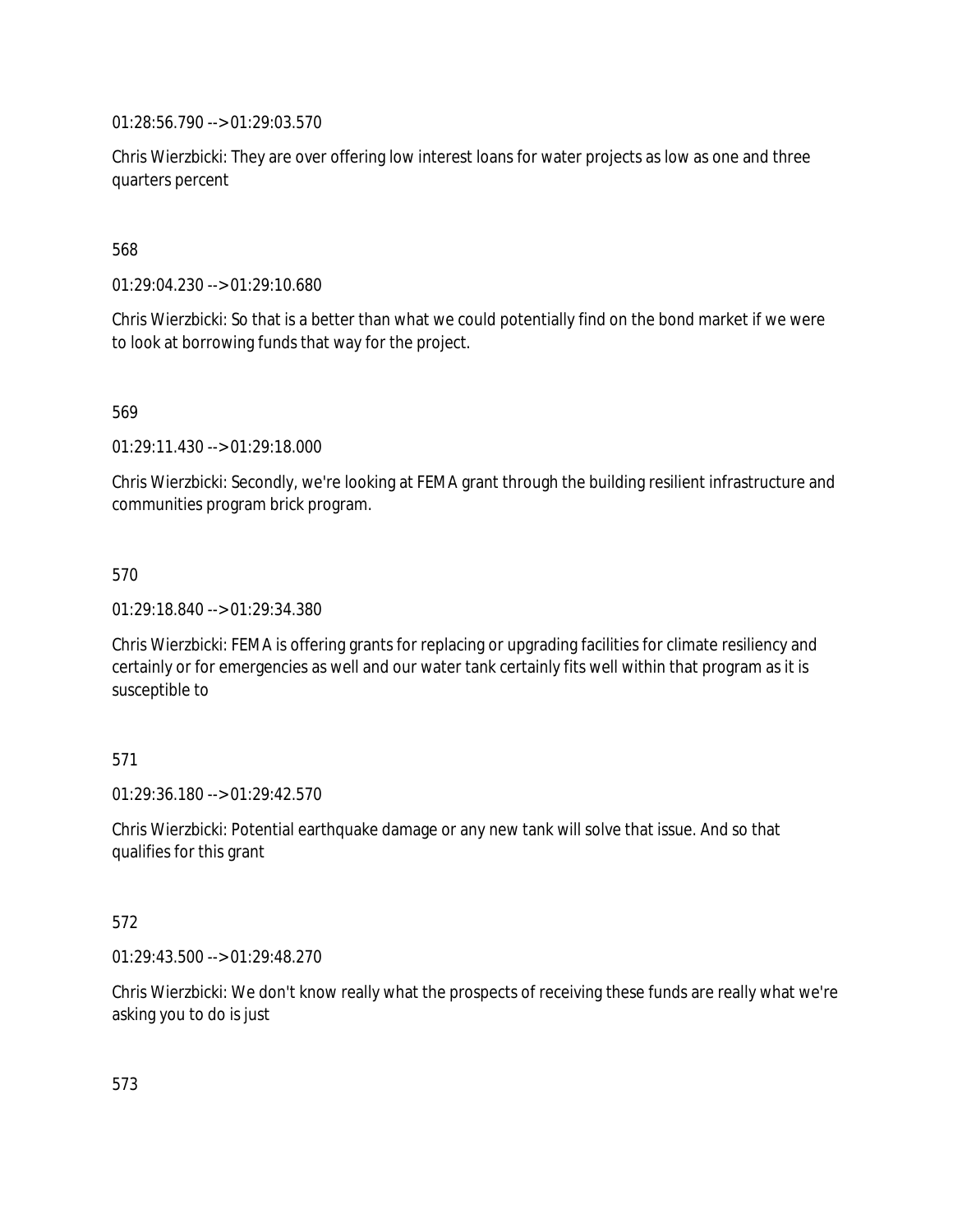01:29:48.720 --> 01:29:55.380

Chris Wierzbicki: Give us the authority to explore these and bring back some more information for you. We would obviously have more time to discuss

### 574

01:29:56.190 --> 01:30:09.240

Chris Wierzbicki: And to for the Council to make a decision about whether we proceed with any of these financing options and certainly much more detail in the future, but right now we're just looking for opportunities. So happy to address any questions about that.

575

01:30:09.900 --> 01:30:12.120

Leslie Schneider: Great. Thank you Jackie mera deeds.

### 576

01:30:12.750 --> 01:30:25.350

Joe Deets: Thank you, Mayor I moved forward for approval with the November 10th 2020 CONSENT AGENDA authorization for the city manager to explore financing and funding options from the Washington State drinking water revolving fun

### 577

01:30:25.890 --> 01:30:30.420

Joe Deets: And the female grant program to support the Winslow water tank Replacement Project

578

01:30:30.870 --> 01:30:31.350

Second,

579

01:30:34.080 --> 01:30:35.850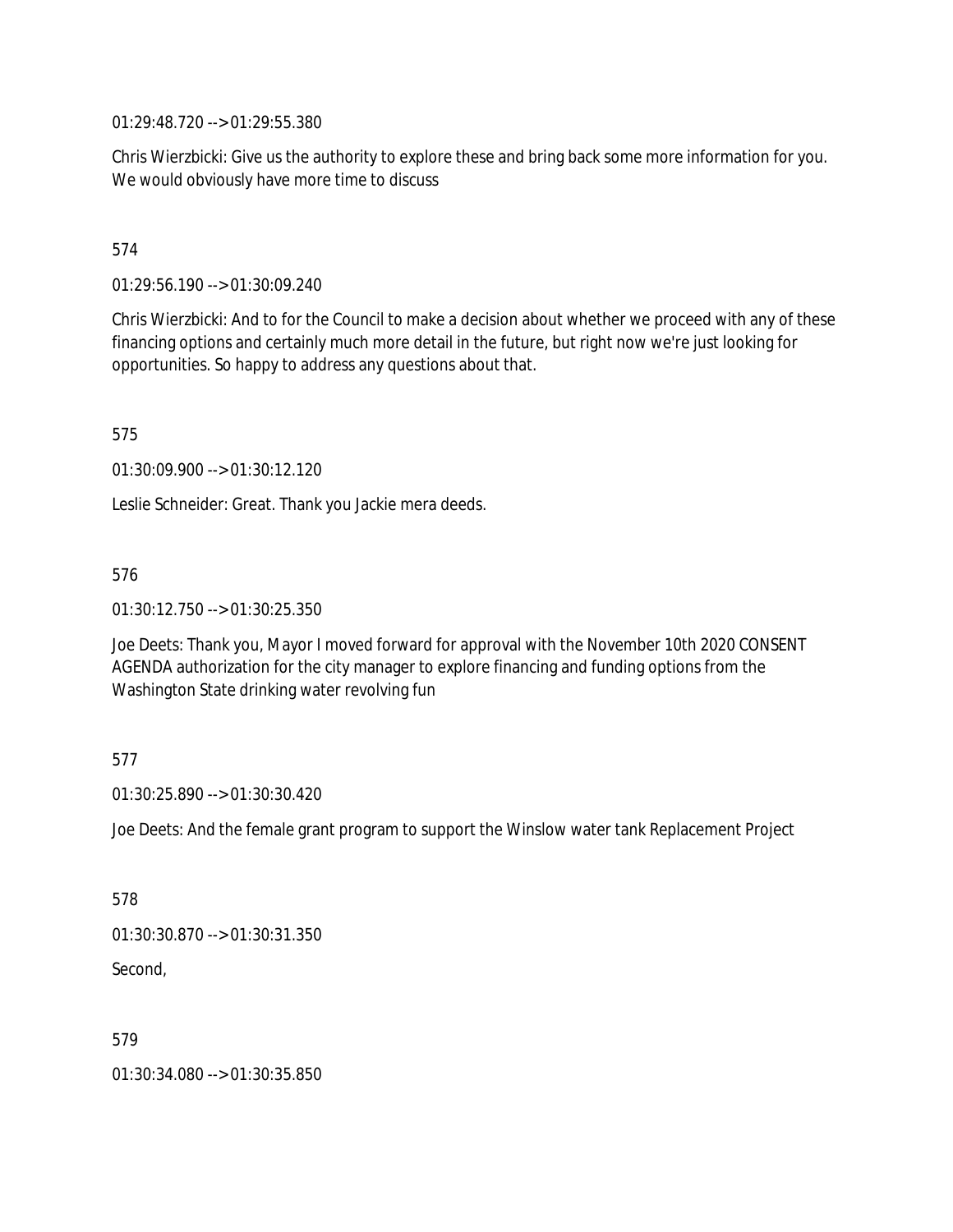Leslie Schneider: cast member Medina, second to that.

580

01:30:36.360 --> 01:30:38.250 Leslie Schneider: Is there any discussion and

#### 581

01:30:38.310 --> 01:30:40.890 Leslie Schneider: COUNCILMEMBER Pollock. No. Okay.

582

01:30:41.910 --> 01:30:46.200

Leslie Schneider: Any further discussion. All right. All those in favor please say aye.

583

01:30:47.040 --> 01:30:52.320

Leslie Schneider: Aye. Any opposed, that passes unanimously. Great.

584

01:30:53.010 --> 01:30:54.120

Chris Wierzbicki: We'll see you later in the meeting.

585 01:30:54.420 --> 01:30:56.370

Leslie Schneider: All right, we are

586

01:30:57.510 --> 01:31:02.400

Leslie Schneider: Now able to move on to some public hearings, so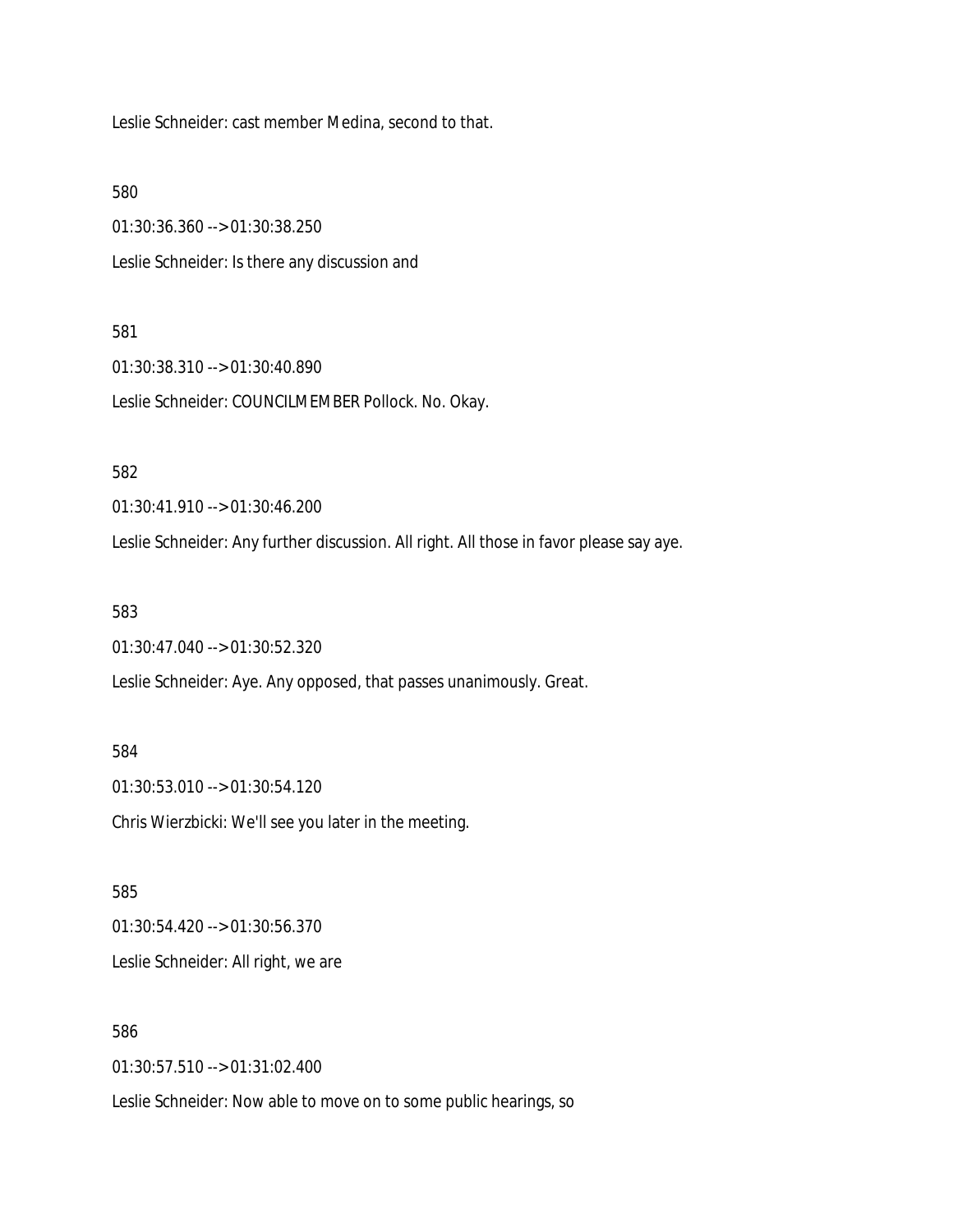01:31:03.960 --> 01:31:13.620

Leslie Schneider: I will be opening up a public hearing and we will have, I will be looking at our attendees again in much the same way that we did for public comments at the beginning.

588

01:31:14.010 --> 01:31:29.130

Leslie Schneider: And if you are wanting to make public comment in these hearings, just go ahead and raise your hand and I will call on you in the order and you will have three minutes. Similarly to our public comment period so

## 589

01:31:32.550 --> 01:31:38.790

Leslie Schneider: City attorney. Is there anything you want me to go into before I open up that public hearing. Do we have some comments to set the

590

01:31:41.280 --> 01:31:43.680

Leslie Schneider: Do we have anything that we need to do before I open up the hearing.

### 591

 $01:31:44.160 \rightarrow 01:31:55.170$ 

Joe Levan: Well, I think that likely the finance director to one or one of the finance folks would like to make an intro comment about what this is about. And then once you open a public hearing. Then take the public comment and

592

01:31:55.230 --> 01:31:55.620

Okay.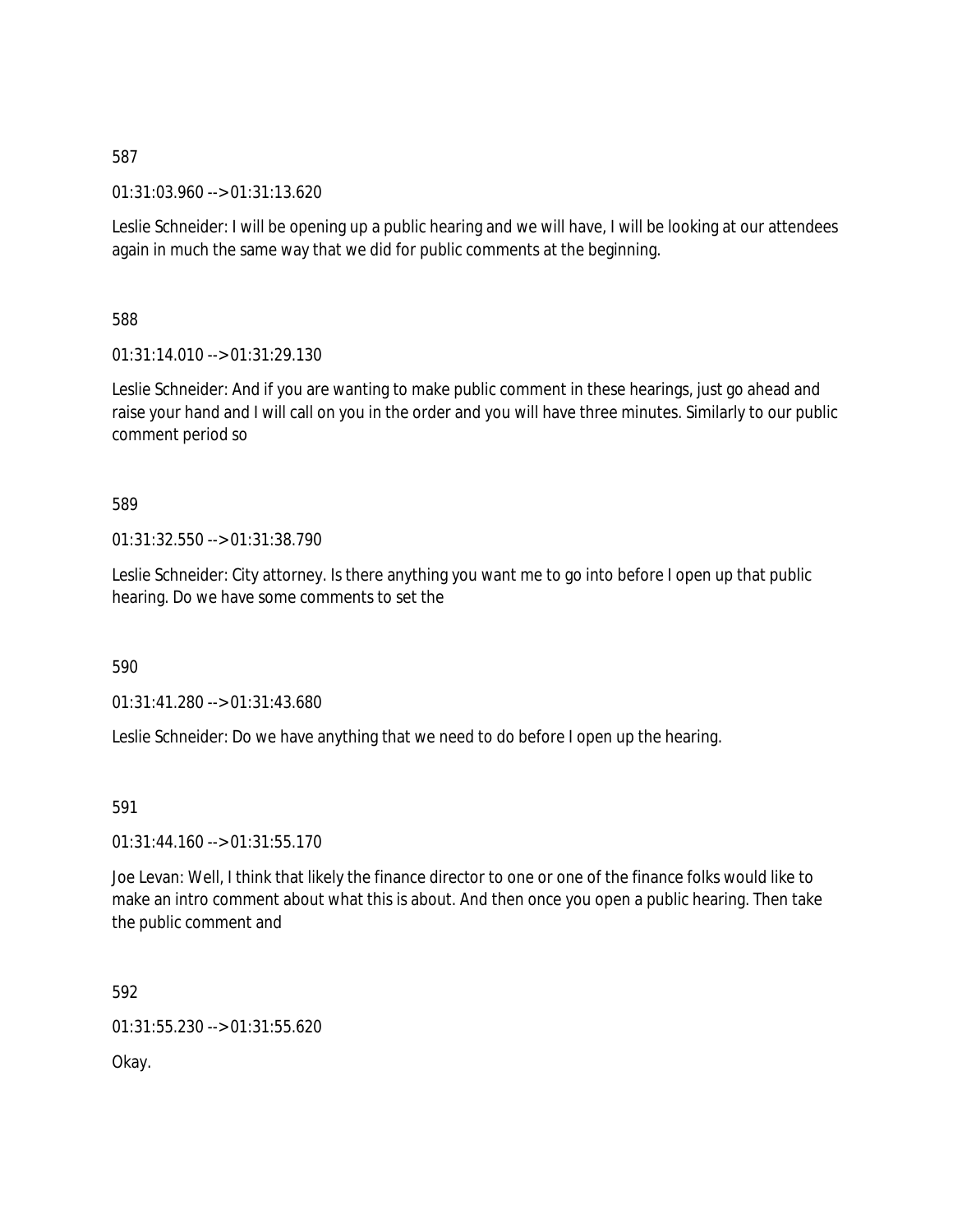$01:31:57.090 \rightarrow 01:32:11.610$ 

Leslie Schneider: So this, this is the public hearing on ordinance number 2020 dash 30 relating to property tax levy for collection in 2021 and Kim dense go thank you so much for taking us through this

### 594

01:32:11.850 --> 01:32:23.940

Kim Dunscombe: Yes, good evening Council Kim Duncan budget manager, like you said, tonight we're here for the public hearing for our property tax ordinance. I do have a quick presentation that I'll walk us through. So I'll go ahead and share my screen.

595

01:32:31.020 --> 01:32:33.720

Kim Dunscombe: Okay, so hopefully you can all see that okay yes

596

01:32:35.760 --> 01:32:43.980

Kim Dunscombe: Okay. So tonight we're here to conduct our public hearing. And I just want to walk us through a couple of property tax facts and then we'll talk about what

597

01:32:44.700 --> 01:32:56.130

Kim Dunscombe: The revenue does mean to the city and then we'll also look at our calculation. So state law requires taxing districts that collect regular tax levies to hold a public hearing so I were here tonight ordinance.

598

01:32:57.750 --> 01:33:08.580

Kim Dunscombe: Is what sets the levy amount to be collected in 2021 and as we all know, state law limits are increased to 1% plus the value of new construction and tax refunds.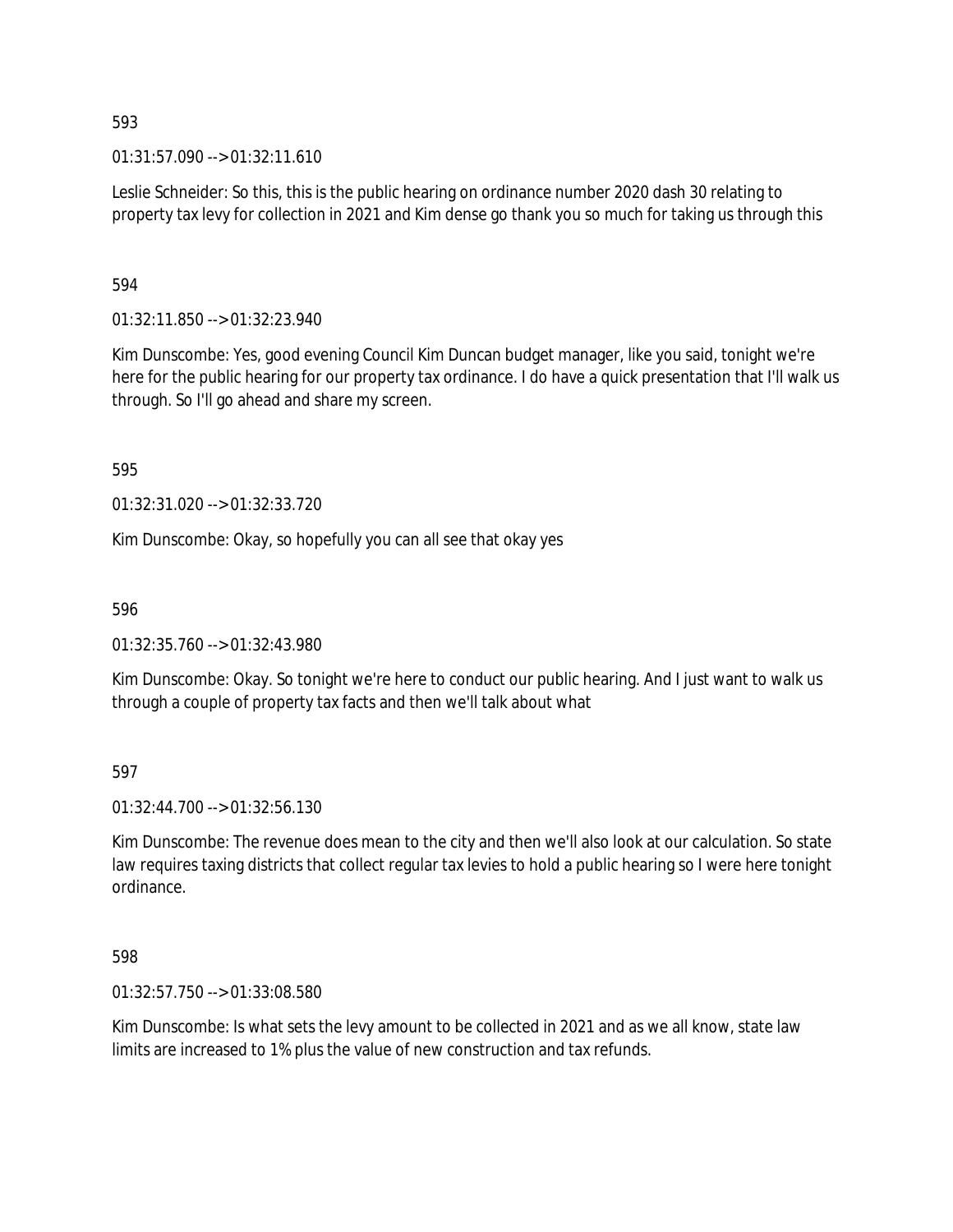01:33:11.340 --> 01:33:18.240

Kim Dunscombe: And our property tax certificate needs to be to the county assessor by November 30 so we do have a deadline to meet

600

01:33:20.430 --> 01:33:26.220

Kim Dunscombe: So what is property tax mean to the city of Bainbridge Island. It is our largest revenue source.

601

01:33:26.730 --> 01:33:36.420

Kim Dunscombe: It is stable, which is great for budgeting and planning purposes and property tax revenue is what really allows us to deliver core services on a consistent basis.

602

01:33:36.930 --> 01:33:47.340

Kim Dunscombe: In 2021 our proposed budget is \$7.9 million, which does include the full 1% increase in property tax revenue is about 40% of the general funds recurring revenue.

603

01:33:49.590 --> 01:34:01.830

Kim Dunscombe: Last year we had a great question about how property tax is distributed among the different taxing districts here on the island. So you can see in this pie chart that the city of Bainbridge Island just about nine to 10% of that total distribution.

604

01:34:03.870 --> 01:34:14.280

Kim Dunscombe: So lastly, I just kind of wanted to walk us through our property tax calculation. So we started with the previous years, highest allowed levy amount that's 7,000,850 1000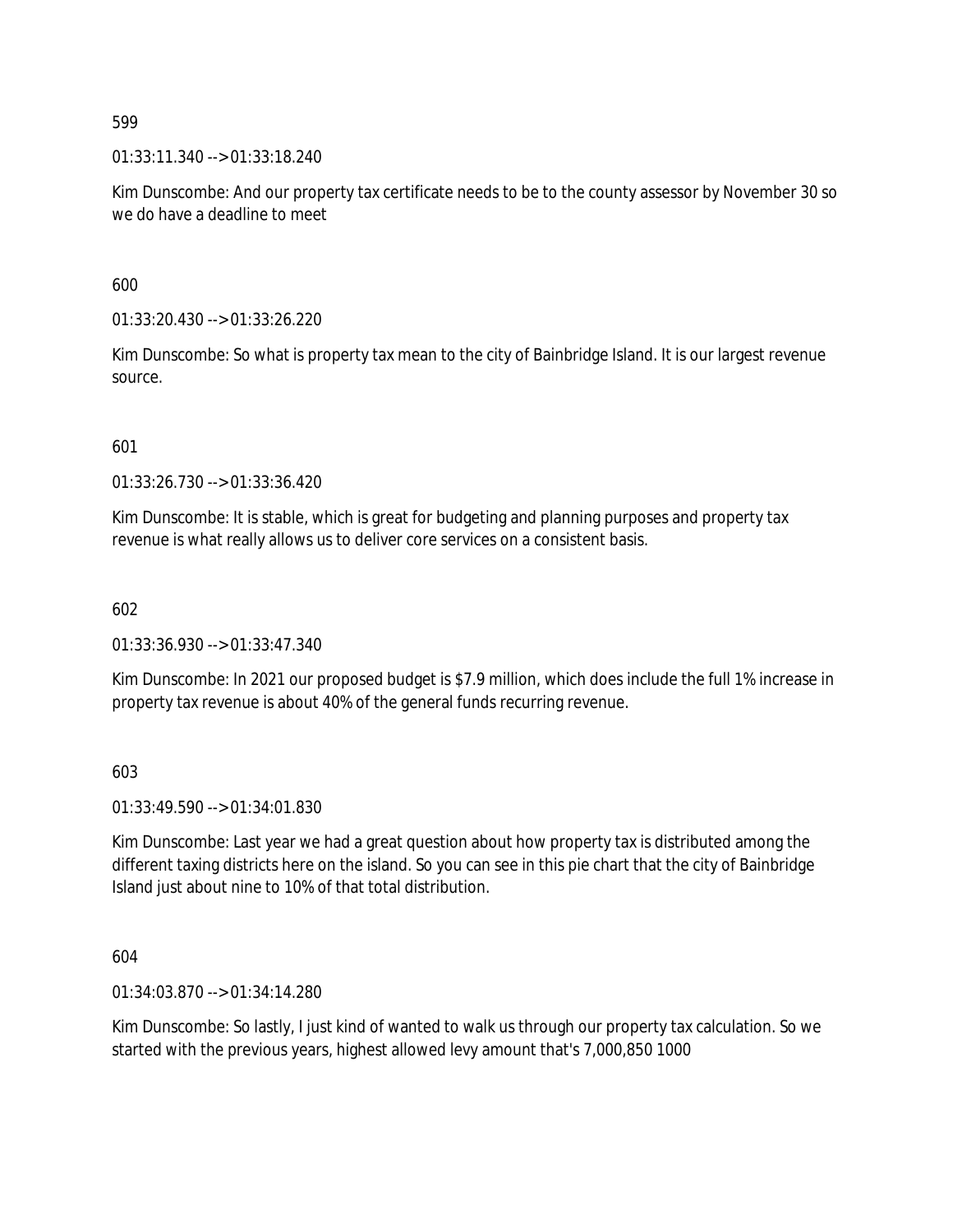01:34:14.760 --> 01:34:23.220

Kim Dunscombe: We increase that by the 1% and that gets us to our new highest allowed levy amount which is figure a 7,930,000

606

01:34:24.030 --> 01:34:33.360

Kim Dunscombe: So the RC who requires that we state the difference between the new highest level W amount and last year's actual levy amount and what percent increase that is

607

01:34:34.080 --> 01:34:45.030

Kim Dunscombe: So last year, our actual lovey amount was 7,000,880 2000 subtract that from the new highest levy amount that we just calculated the 7,930,000

608

 $01:34:45.600 \rightarrow 01:34:53.310$ 

Kim Dunscombe: And that total dollar increase is 47,000 or point 605 percent and those are the two totals that you'll see in the ordinance.

609

01:34:54.270 --> 01:35:08.940

Kim Dunscombe: So then to carry on with the calculation for the total levy amount for 2021 we get to add in new construction, which is figure be tax refunds, which is figure. See, and we get to our total of 8,036,000

610

01:35:12.240 --> 01:35:15.030

Kim Dunscombe: That the requested motion is to forward our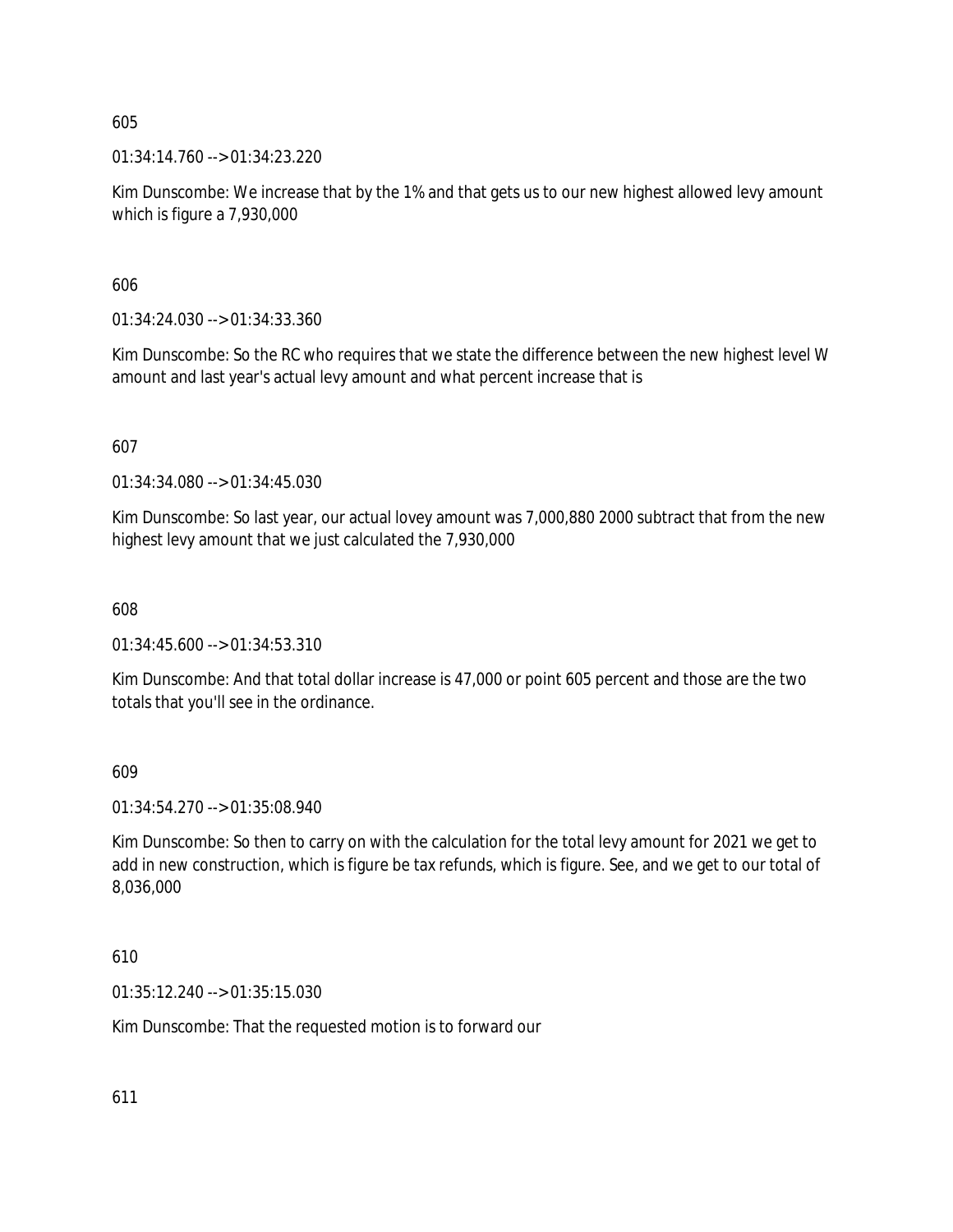01:35:16.860 --> 01:35:21.150

Kim Dunscombe: Property Tax ordinance to your November 10 unfinished business portion of the agenda.

612

01:35:24.360 --> 01:35:27.570

Kim Dunscombe: So I'll take any questions. And I will

613

01:35:29.760 --> 01:35:36.330

Leslie Schneider: Say we probably want to postpone our motion until after we've heard from the public. Great.

### 614

01:35:37.410 --> 01:35:41.070

Leslie Schneider: Are there any questions before I open the public hearing

### 615

01:35:43.050 --> 01:35:53.790

Leslie Schneider: All right then. I now open the public hearing on ordinance number 2020 dash 30 relating to property tax levy for collection in 2021 and

616

01:35:55.710 --> 01:36:02.550

Leslie Schneider: I'm looking at our attendees list. I do not see any hands raised at this time I'll give it a couple more seconds.

### 617

01:36:06.450 --> 01:36:17.670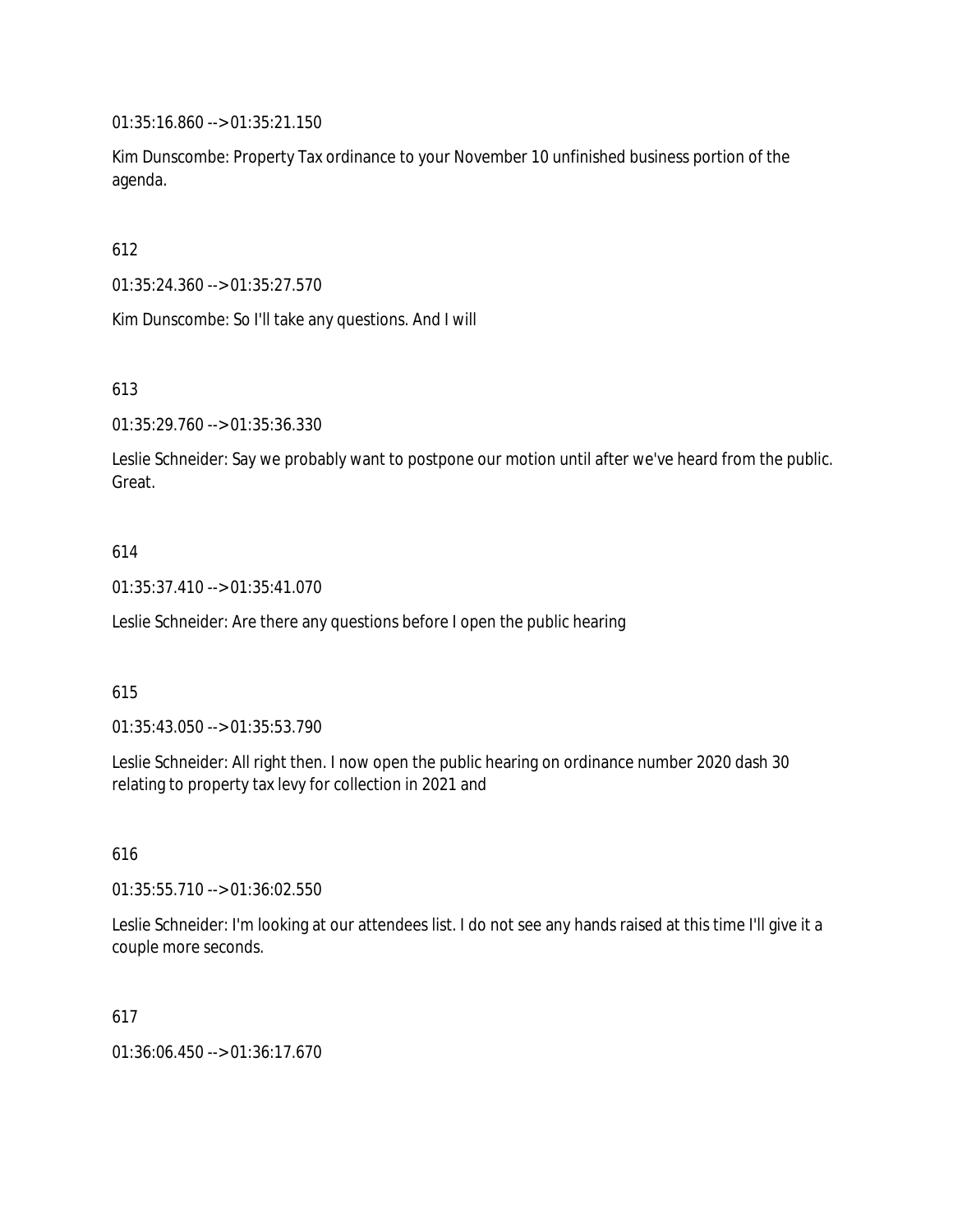Leslie Schneider: Alright, so I'm going to close the public hearing on ordinance number 2020 dash 30 relating to property tax levy for collection in 2021 and now

618

01:36:19.230 --> 01:36:23.700

Leslie Schneider: I could entertain a motion or we can further our conversation. Councilmember in this are

# 619

01:36:25.770 --> 01:36:29.400

Rasham Nassar: You know, I just have a quick question. I know that this is standard procedure.

# 620

01:36:30.660 --> 01:36:44.070

Rasham Nassar: Kim, do you know though of any jurisdictions that don't elect to crease the property tax levy, to the extent of the of the limit imposed by the state. Are there any jurisdictions where

621

01:36:45.120 --> 01:36:46.320

Rasham Nassar: They just don't do that.

# 622

01:36:48.030 --> 01:36:59.970

Kim Dunscombe: That's a good question. I haven't researched whether whether or not. Most jurisdictions do or do not do the full increase every single every single year, and I can, I can look into that for you and get back to you.

# 623

 $01:37:00.540 \rightarrow 01:37:12.450$ 

Rasham Nassar: I might email you and part of the reason why I'm asking this go around is because I know that later on in our meeting, we're talking about property tax levy rate increase again.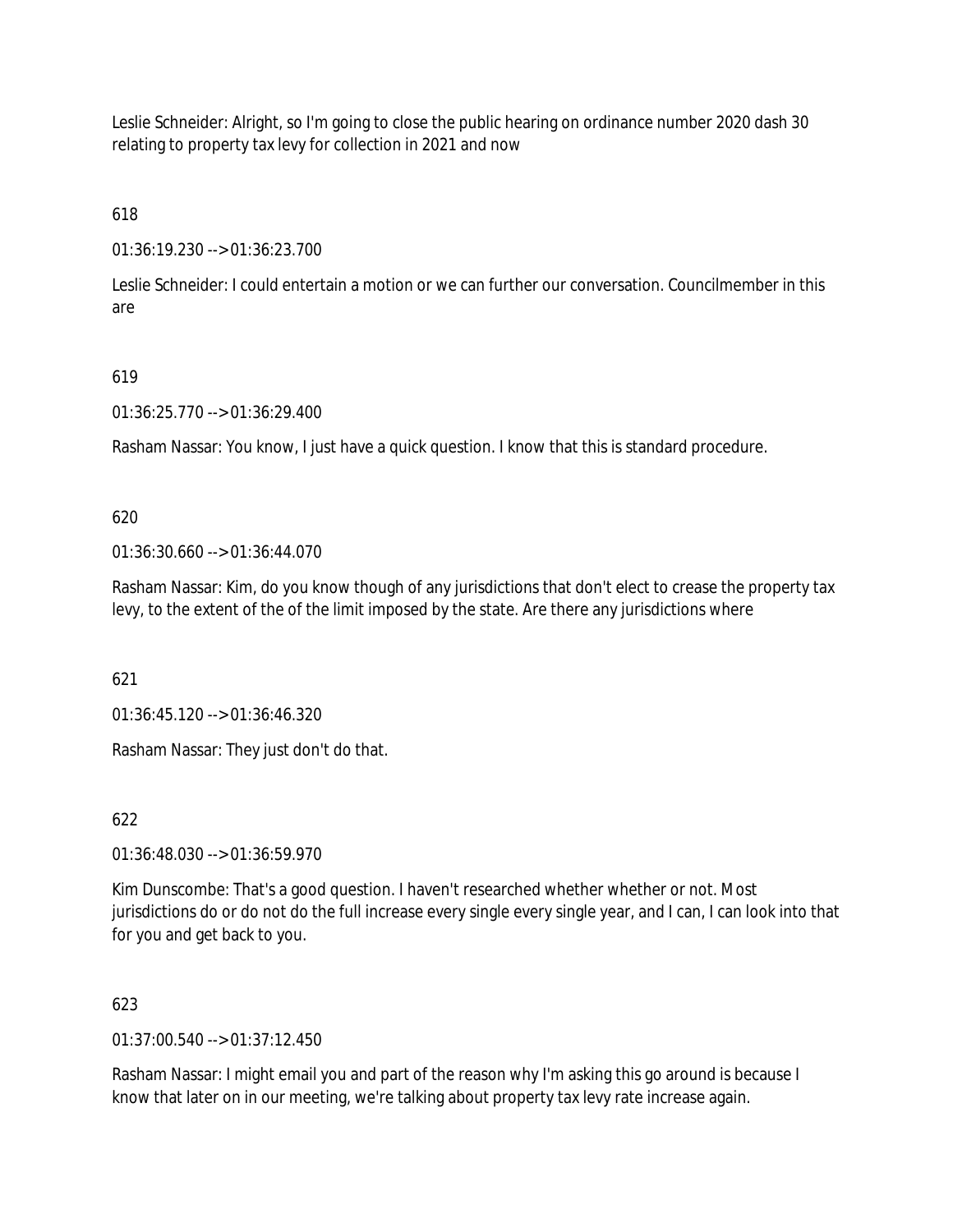01:37:14.370 --> 01:37:21.660

Rasham Nassar: However, under different circumstances of what what is it then declaration of substantial need increase

625

01:37:22.230 --> 01:37:35.790

Rasham Nassar: I just wonder, from a departmental perspective. I mean as opposed perspective, whether it's you know whether this is routine, whether it's common that city take advantage of the allowances provided by the state to increase property taxes.

626

01:37:37.140 --> 01:37:39.750

Rasham Nassar: Just a question, I might follow up with you over email just for you.

627

01:37:40.290 --> 01:37:49.080

Kim Dunscombe: I'm sure it's pretty common. I just wouldn't be able to kind of, quote, a statistic for you that that to me from an accountant seems valid. So I'd like to look into it for you and let you know.

628

01:37:51.360 --> 01:38:08.970

DeWayne Pitts: I can make a quick comment on that, again, Duane pits finance director, as far as I know, and I've looked at this quite a bit. I was the finance director in Bremerton before here. And also, I was a CFO and King County and looked at their property taxes. Well,

629

01:38:10.770 --> 01:38:21.960

DeWayne Pitts: It's very, very common thing because it is a stable part of every city budget as Kim mentioned earlier, it's usually a fairly substantial part of the general fund every year.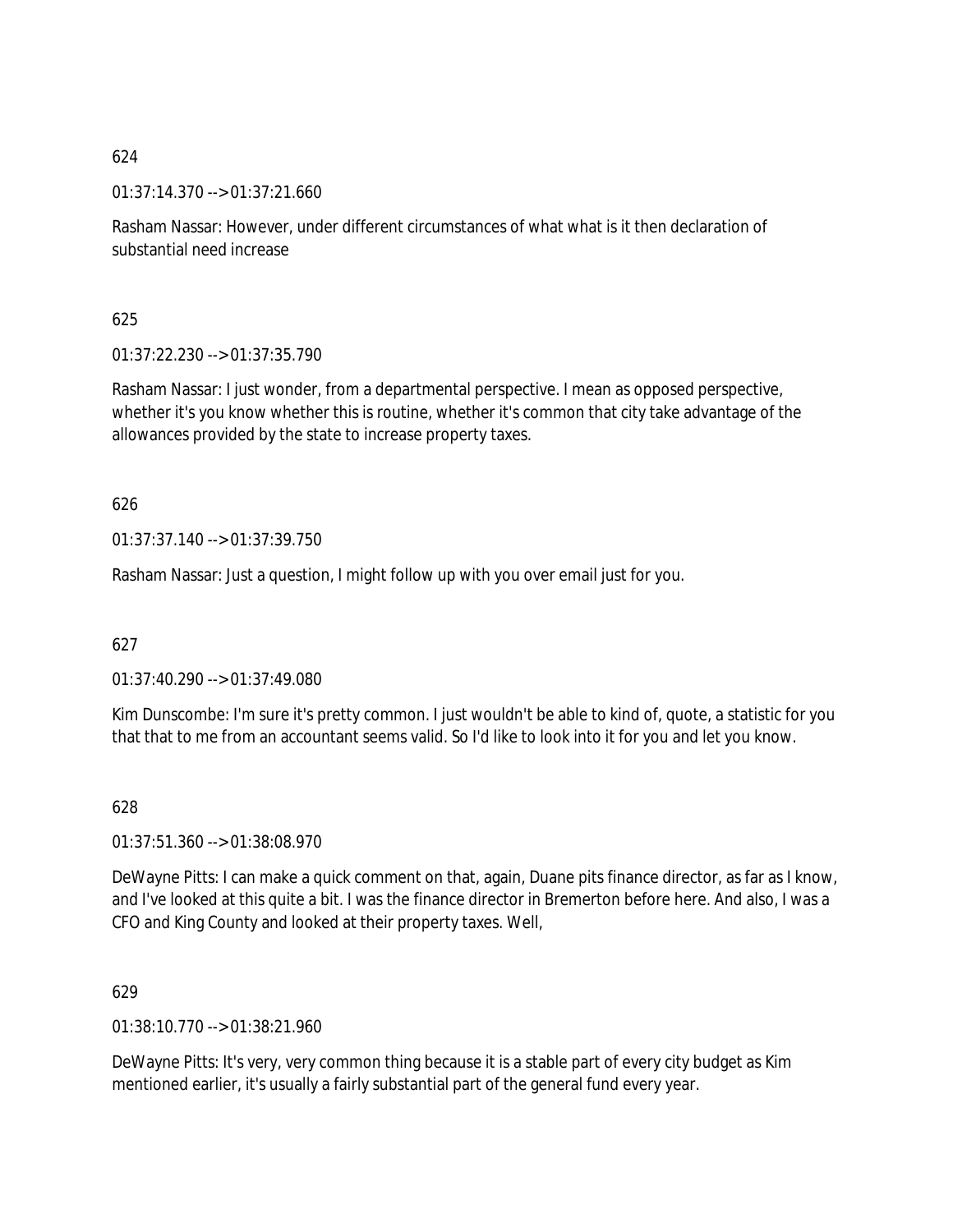01:38:22.320 --> 01:38:35.340

DeWayne Pitts: And we also have to keep in mind that costs as a general rule, increase more than 1% every year in terms of labor costs and in terms of construction costs. So as a way to normalize that

631

01:38:36.420 --> 01:38:40.830

DeWayne Pitts: As far as I know, it would be somewhat of an exception, and I'm sure there are some

## 632

01:38:41.940 --> 01:38:56.190

DeWayne Pitts: That would not impose the full 1% but I do believe from my experience that it is more common to impose the 1% as a general rule, but we can look into that and see if there are any cities that are actually doing that.

633

01:38:58.950 --> 01:39:04.710

Leslie Schneider: Hey, thank you doing alright so council members. Is there a motion to move this forward.

634

01:39:06.780 --> 01:39:07.350

Leslie Schneider: Deputy Mayor

### 635

01:39:08.040 --> 01:39:20.670

Joe Deets: Yes, thank you Mary I moved forward to the November 10 2020 unfinished business portion of the agenda ordinance number 2020 deaths 30 relating to property tax levy for collection in 2021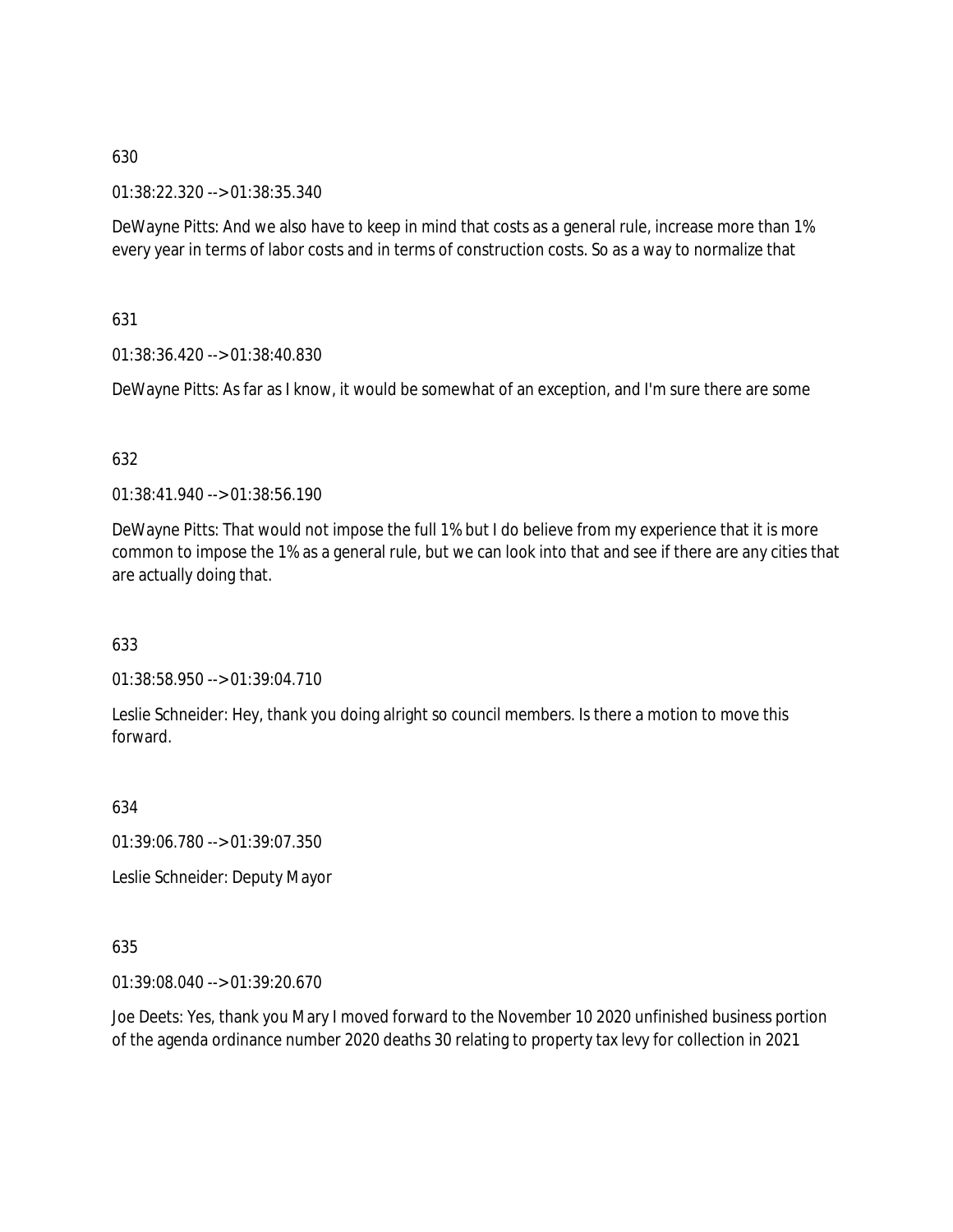636 01:39:21.780 --> 01:39:22.170 Christy Carr: Like a

637

01:39:23.130 --> 01:39:24.870

Leslie Schneider: Council member car. Second to that.

### 638

01:39:24.960 --> 01:39:28.770

Leslie Schneider: Any further discussion. All those in favor please say aye.

#### 639

01:39:29.580 --> 01:39:31.590 Leslie Schneider: Aye. Any opposed.

640

01:39:33.240 --> 01:39:36.990

Leslie Schneider: That passes unanimously. Thank you very much. Kim.

641

01:39:37.320 --> 01:39:38.640

Think an example.

#### 642

01:39:40.200 --> 01:39:51.480

Leslie Schneider: All right, and we can now move on to item eight BE THIS IS THE PUBLIC HEARING FOR ordinance number 2020 dash 31 relating to the 2020 dash 22 preliminary biennial budget.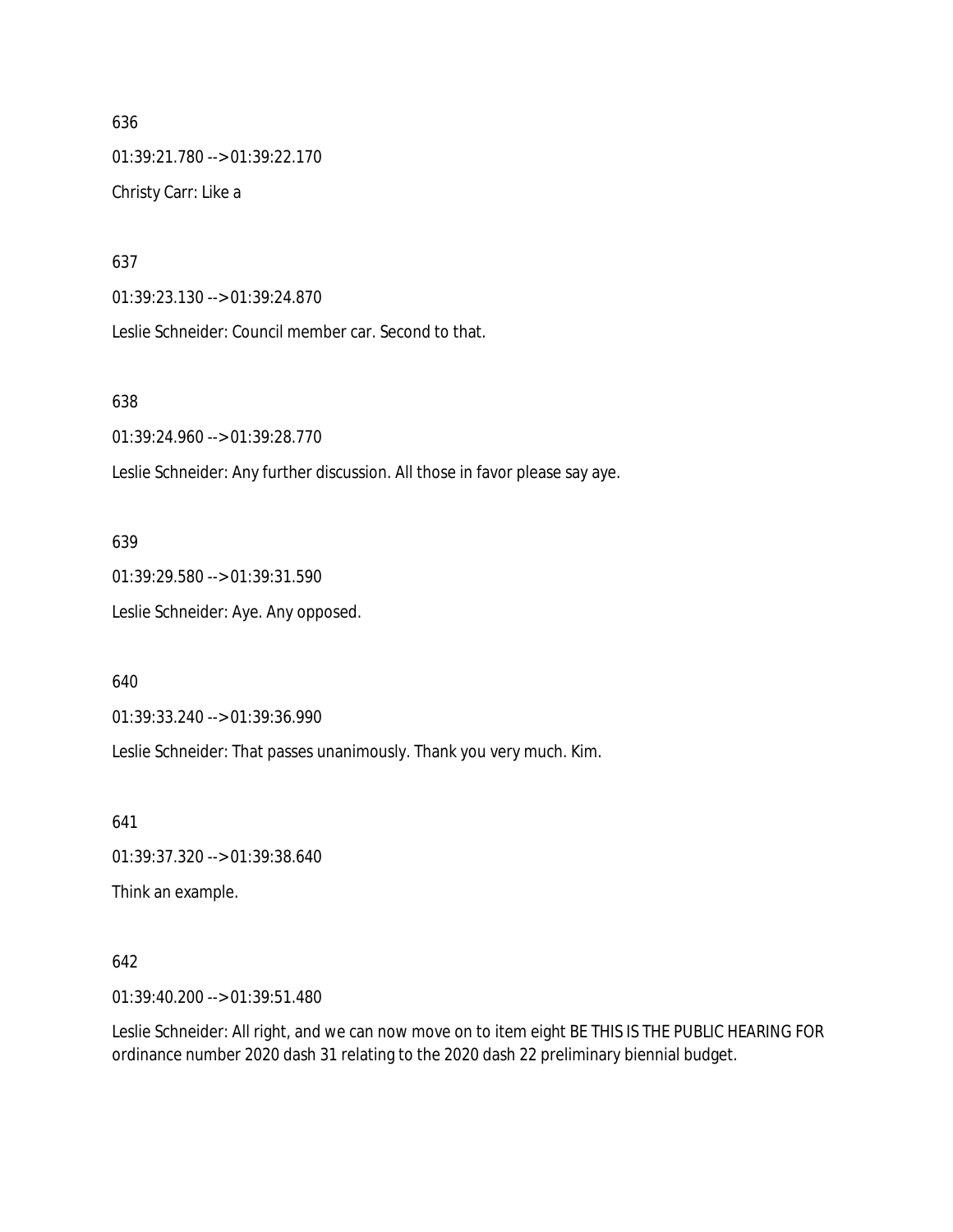01:39:52.980 --> 01:39:55.320

Leslie Schneider: Also finance and

644

01:40:00.150 --> 01:40:03.120

Leslie Schneider: So Dwayne is this you are you helping us with isn't

#### 645

01:40:03.210 --> 01:40:13.530

DeWayne Pitts: Yeah, it's just real quick comment. What this is, is one of two opportunities for the public to comment on our budget on any you know any of the topics of the proposed budget.

### 646

01:40:14.220 --> 01:40:22.410

DeWayne Pitts: There will be another opportunity on November 10. This is one of the two required hearings by public law. And that's all I have to say on that. Thank you.

647

01:40:22.470 --> 01:40:25.710

Leslie Schneider: All right. Thank you very much. So

648

01:40:27.930 --> 01:40:32.820

Leslie Schneider: I will now open the public hearing for ordinance number 2020 dash 31 relating to the

### 649

01:40:34.770 --> 01:40:36.540

Leslie Schneider: Preliminary biennial budget.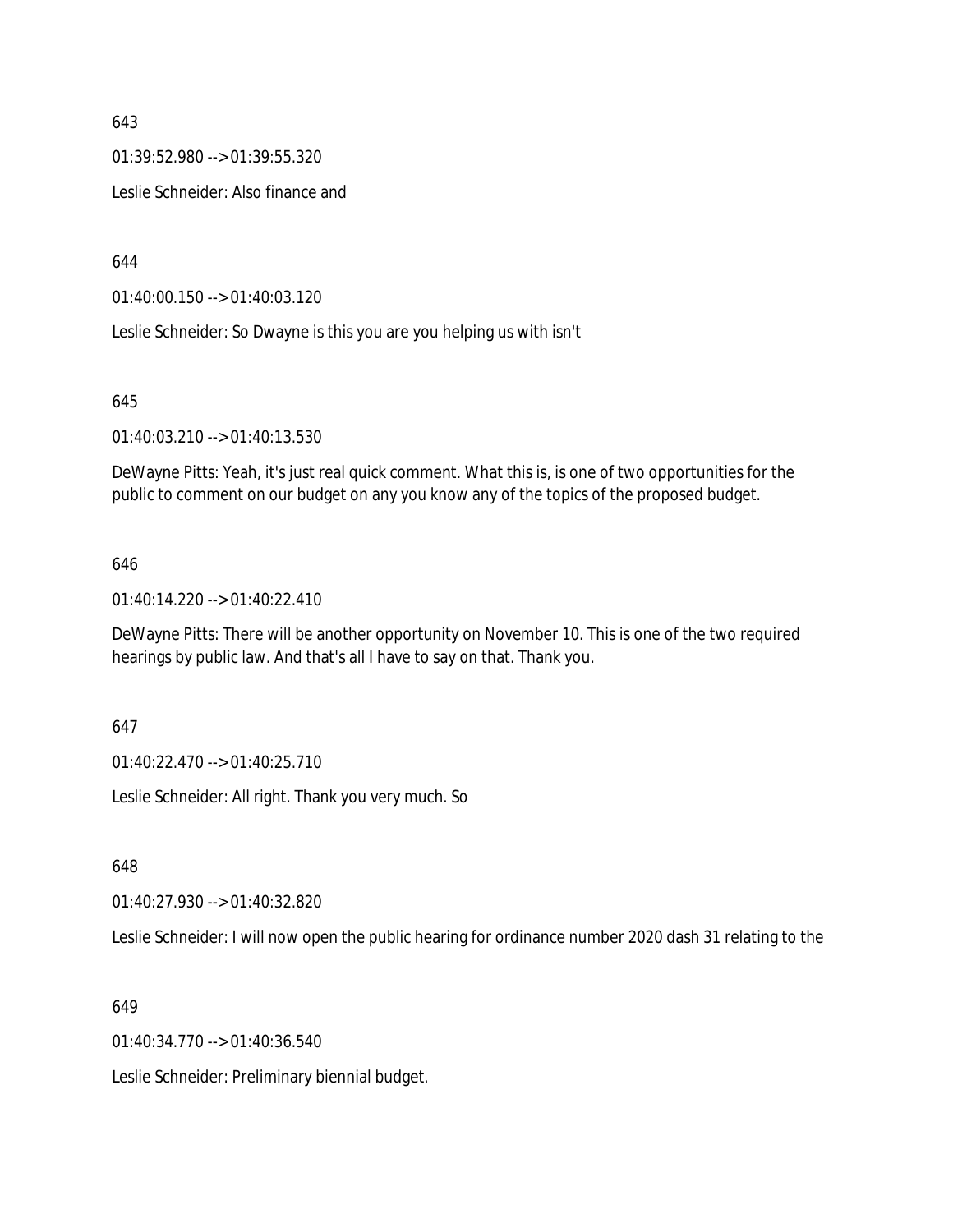01:40:37.740 --> 01:40:51.930

Leslie Schneider: And I'm looking at our attendees and looking for any hands up. So again, as our finance director mentioned, this is one of two opportunities to comment on the work that we're doing right now and in our budget.

## 651

01:40:53.670 --> 01:41:05.250

Leslie Schneider: And I see no hands. So I am going to close the public hearing for ordinance number 2020 dash 31 relating to the 2021 22 preliminary by annual budget.

## 652

01:41:08.940 --> 01:41:15.960

Leslie Schneider: Okay. And we don't have anything that we need to. I don't think we have any motion on that so

### 653

01:41:17.670 --> 01:41:19.890

Leslie Schneider: Let's move on to item see

654

01:41:19.920 --> 01:41:20.400

Joe Levan: This is

# 655

01:41:20.760 --> 01:41:22.830

Leslie Schneider: There is a motion on that there is an ocean. I'm sorry.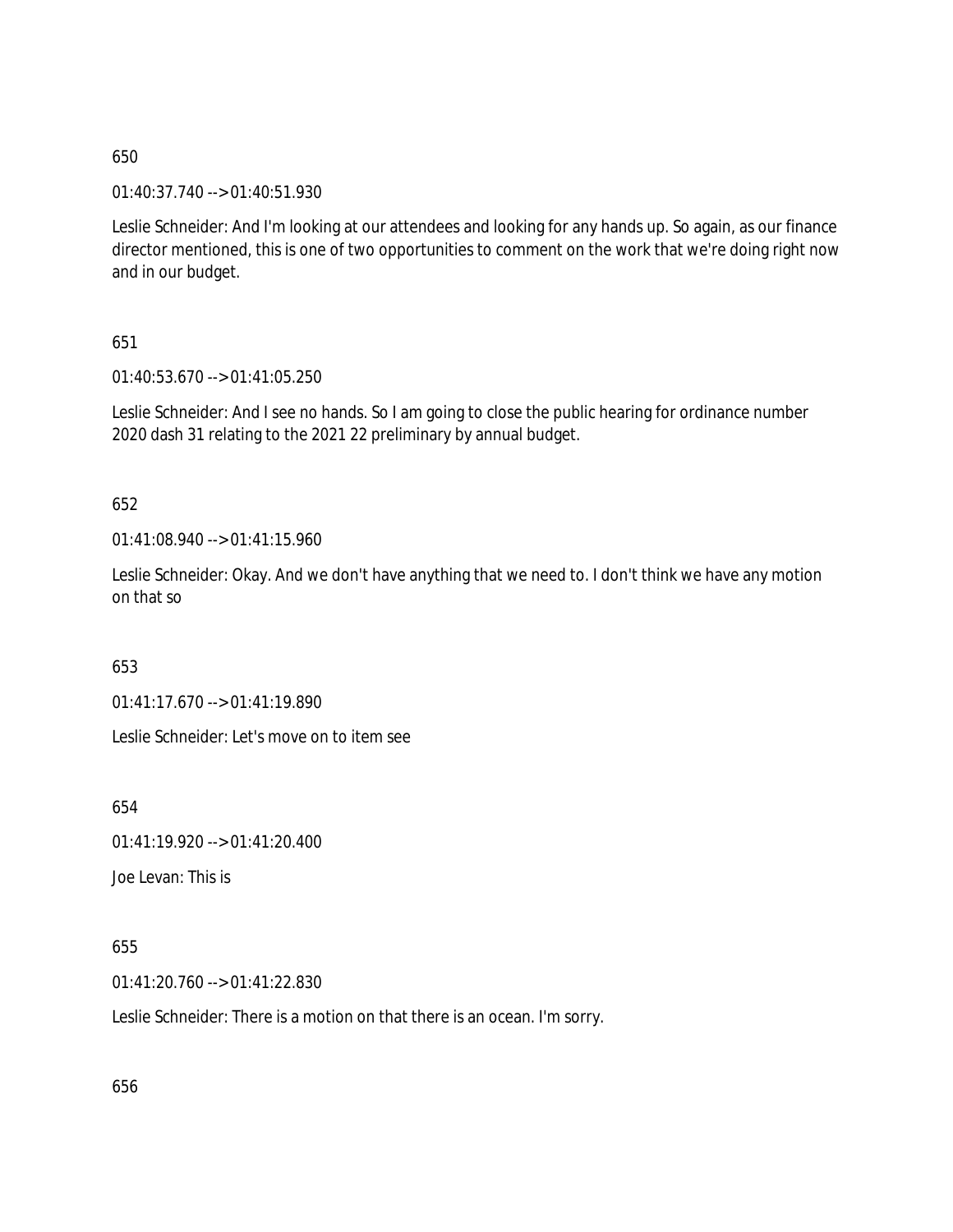01:41:25.170 --> 01:41:26.340

Leslie Schneider: I'm COUNCILMEMBER Medina.

657

01:41:27.720 --> 01:41:39.210

Kol Medina: I moved to forward the November 10 2020 budget deliberation portion of the agenda ordinance number 2028 dash 31 relating to the 2021 22 by annual budget.

658

01:41:39.960 --> 01:41:43.680

Leslie Schneider: All right. Thank you very much. Debbie mere seconds that

#### 659

01:41:45.750 --> 01:41:50.130

Leslie Schneider: And any further discussion. All those in favor please say aye.

660

01:41:51.000 --> 01:41:55.500

Leslie Schneider: Aye. Any opposed, that passes unanimously.

661

01:41:56.610 --> 01:41:57.660

Leslie Schneider: Thank you very much.

### 662

01:41:59.100 --> 01:42:11.340

Leslie Schneider: All right. Item eight, see is the public hearing on ordinance number 2020 dash 22 extending small wireless facilities design standards interim official control and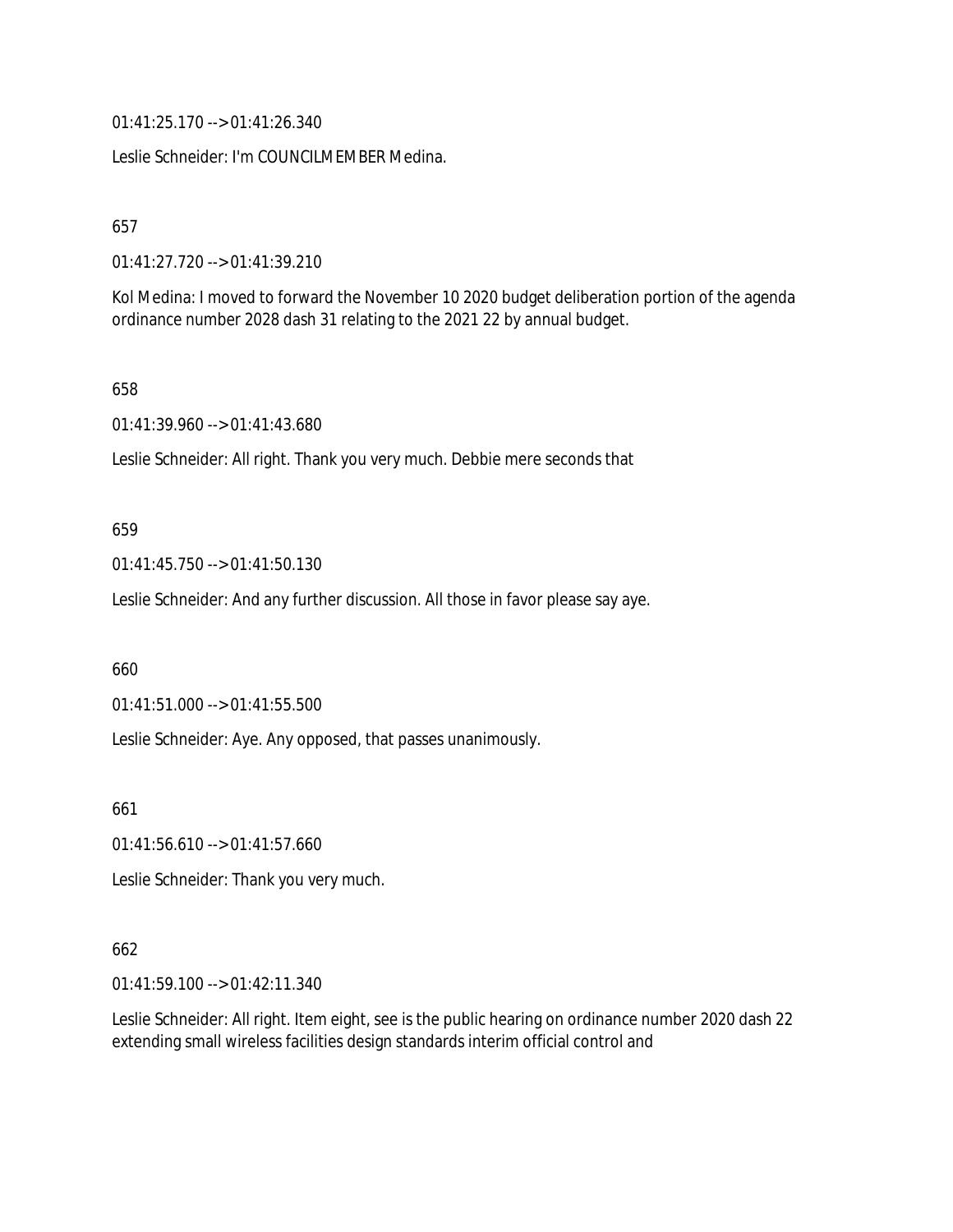01:42:13.860 --> 01:42:14.430

Robbie Sepler: Merits

664

01:42:14.760 --> 01:42:15.960

Leslie Schneider: It looks like it's it's

665

01:42:17.070 --> 01:42:18.330

Leslie Schneider: This is all you right

### 666

01:42:18.870 --> 01:42:25.800

Robbie Sepler: It is indeed small wireless facilities Council benefit of the public and Robbie settler the deputy city attorney.

## 667

01:42:26.640 --> 01:42:37.200

Robbie Sepler: But before you tonight is ordinance number 2020 dash 22 if adopted, this would extend, extend an existing interim official control for an additional six month period.

### 668

01:42:37.860 --> 01:42:45.720

Robbie Sepler: The existing interim official control set small wireless facility design standards which are in compliance with federal law.

669

01:42:46.170 --> 01:42:53.250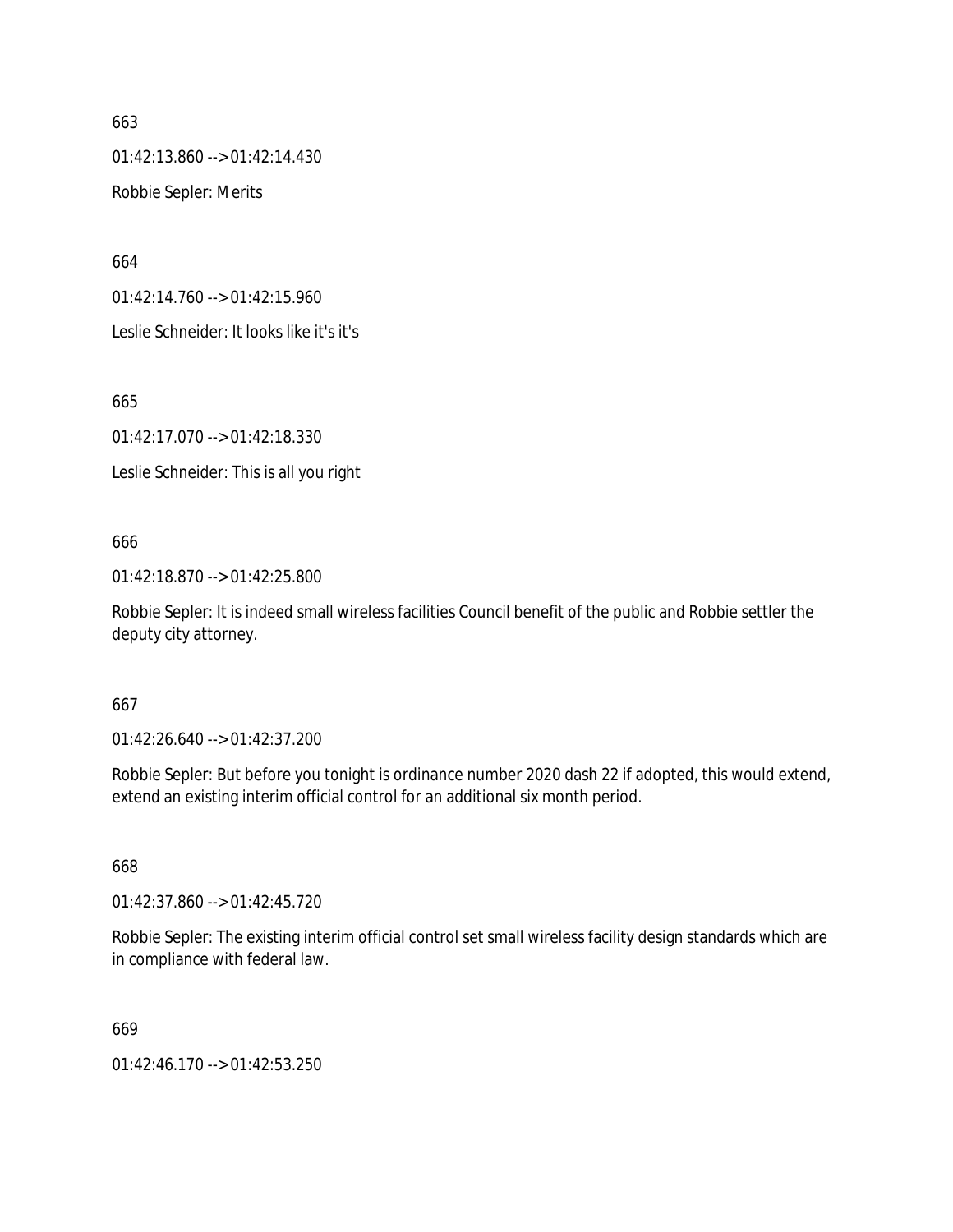Robbie Sepler: And as a brief explanation. The small wireless facility design standards government what small wireless facilities look like

# 670

01:42:53.640 --> 01:43:03.510

Robbie Sepler: For example, if they were to be deployed on poles or in other structures throughout the island. So more specifically, they address the aesthetic concerns of small wireless facilities.

# 671

01:43:04.320 --> 01:43:18.870

Robbie Sepler: And extension is recommended to give the Council additional time to consider the planning committee should Commission's recommendations as to permit design standards. And with that, I'd be happy to answer any questions you may have.

## 672

01:43:22.830 --> 01:43:26.910

Leslie Schneider: All right, is there any discussion here before I open this hearing.

### 673

01:43:29.730 --> 01:43:38.790

Leslie Schneider: Okay, seeing no hands. I'm looking over at our attendees now. So if there are any if anyone wants to make comment on

### 674

01:43:39.870 --> 01:43:44.910

Leslie Schneider: Extending small wireless facilities design standards, now is your chance.

### 675

 $01.43.46.530 - 01.43.49.020$ 

Joe Levan: Not an air we officially open to hearing, just to get it on the record.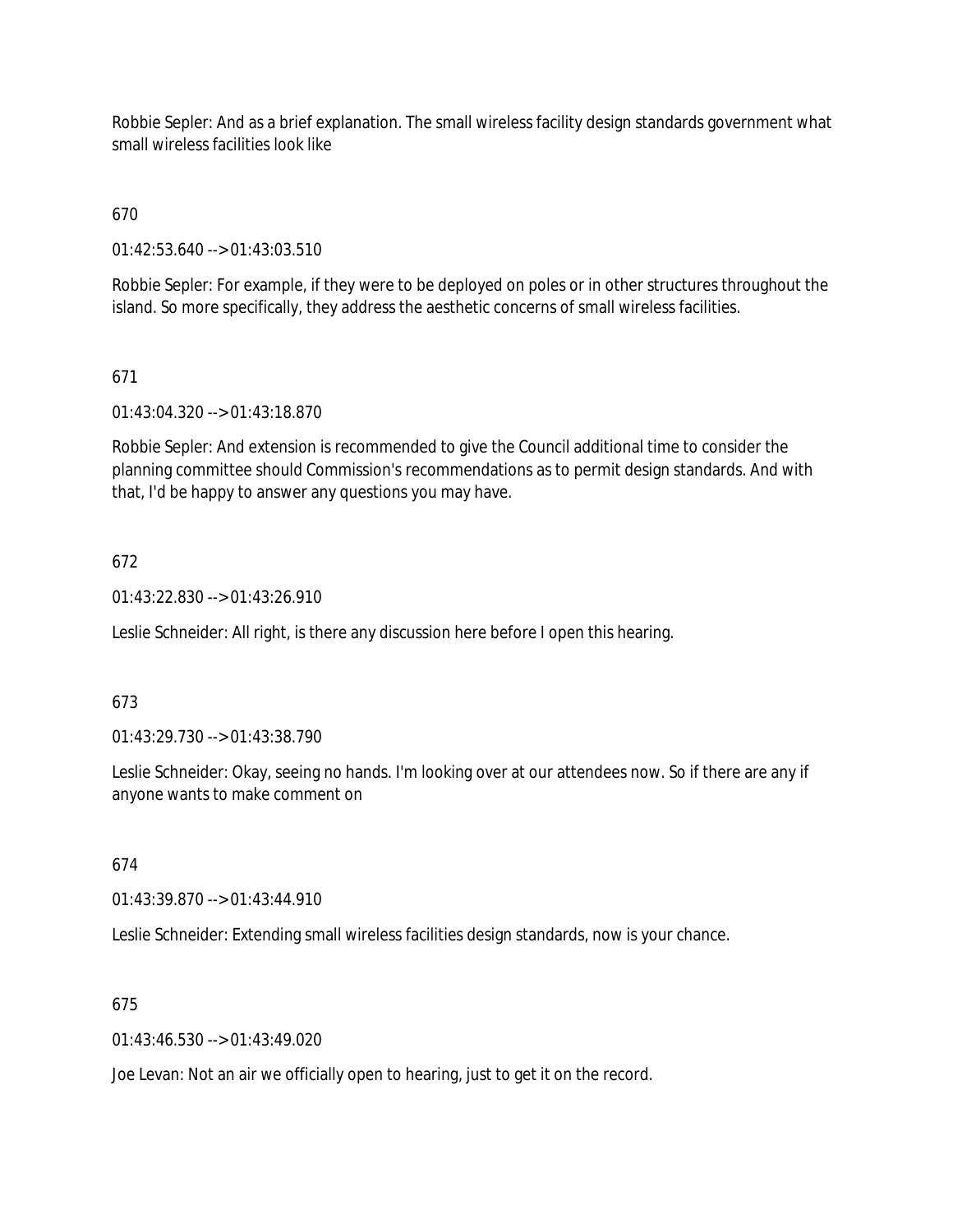01:43:50.130 --> 01:43:59.130

Leslie Schneider: I am now opening the public hearing on ordinance number 2020 dash 22 extending small wireless facilities design standards in term official control.

677

01:44:04.230 --> 01:44:06.480

Leslie Schneider: Okay, I am seeing no hands.

## 678

01:44:08.610 --> 01:44:18.510

Leslie Schneider: So I'm now going to close the public hearing on ordinance number 2020 dash 22 extending small wireless facilities design standards interim official control.

679

01:44:26.130 --> 01:44:27.510

Leslie Schneider: Alright, is there.

680

01:44:29.610 --> 01:44:31.680

Leslie Schneider: Oh, I just lost my place here.

681

01:44:36.060 --> 01:44:37.230

Leslie Schneider: So definitely near

682

01:44:37.590 --> 01:44:39.510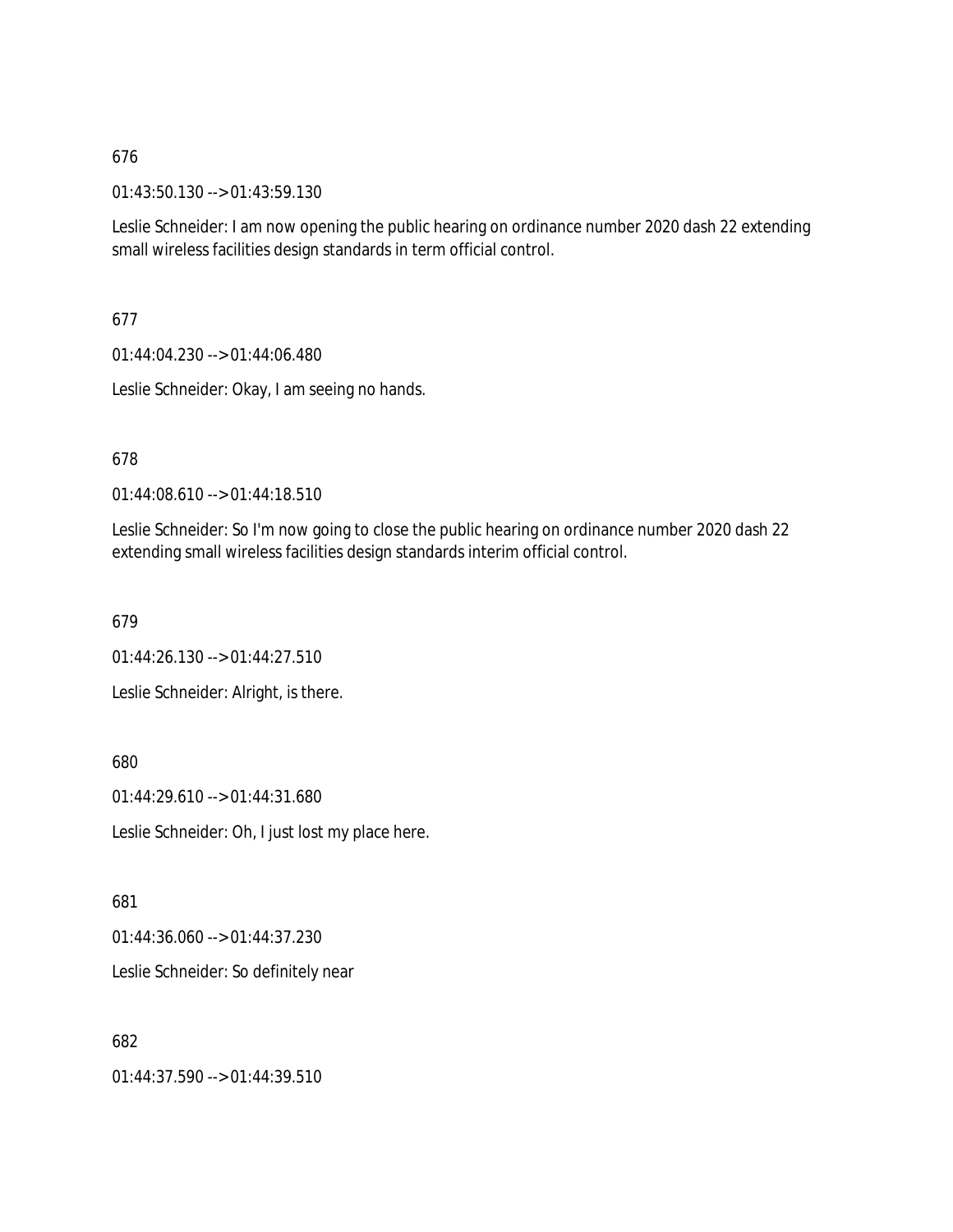Joe Deets: Your hand. Yeah, thank you. Mirror.

683

01:44:40.800 --> 01:44:44.250

Joe Deets: I moved to approve ordinance 2020 dash 22

684

01:44:45.630 --> 01:44:45.990 Christy Carr: Second,

685

01:44:47.190 --> 01:44:51.240

Leslie Schneider: COUNCILMEMBER car. Second to that. Is there any further discussion.

686

01:44:52.920 --> 01:44:54.690

Leslie Schneider: All those in favor please say aye.

687 01:44:55.440 --> 01:44:56.730 Christy Carr: Aye. Aye.

688 01:44:57.030 --> 01:44:57.870

Leslie Schneider: Any opposed.

689

01:44:59.400 --> 01:45:01.890

Leslie Schneider: That passes unanimously. Thank you very much.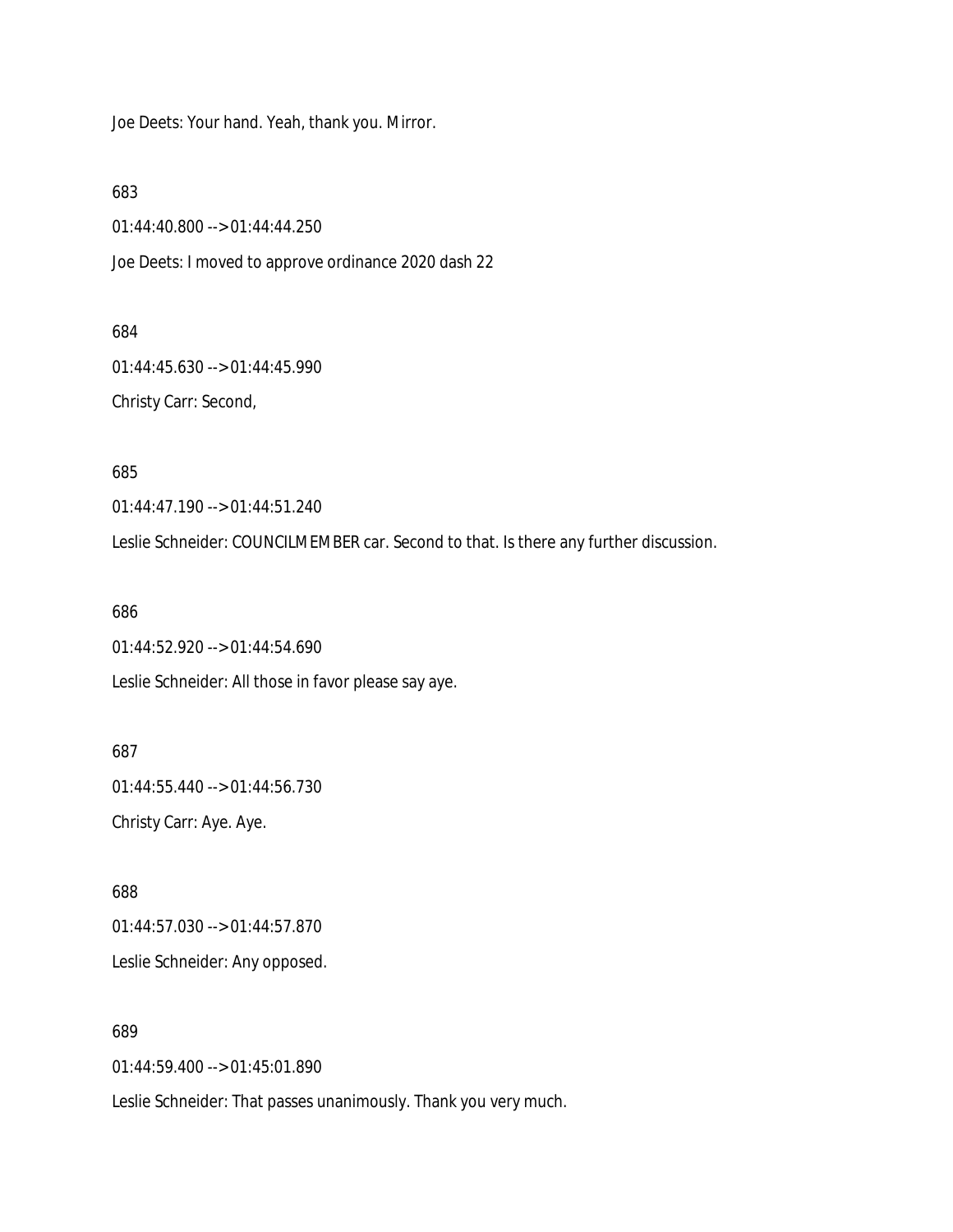01:45:04.440 --> 01:45:14.790

Leslie Schneider: Alright, we are moving into unfinished business. Item nine A. And we are only 10 minutes behind at this point. So we're catching up a little bit.

691

01:45:16.530 --> 01:45:29.190

Leslie Schneider: Okay, this is the ordinance number 2020 dash 33 declaration of substantial need to increase the regular property tax levy rate in excess of the implicit price deflator for collection in 2021

692

01:45:30.390 --> 01:45:33.870

Leslie Schneider: And looks like Kim, we're back to you for this.

693

01:45:34.860 --> 01:45:44.010

Kim Dunscombe: Yeah, I give a presentation on October 13 I'm really just here this evening to answer any questions. But this time is for the Council to discuss the substantial need request.

694

01:45:49.440 --> 01:45:49.920

Leslie Schneider: All right.

695

01:45:52.020 --> 01:45:54.180

Leslie Schneider: I'm not seeing any hands.

696

01:45:58.350 --> 01:45:59.430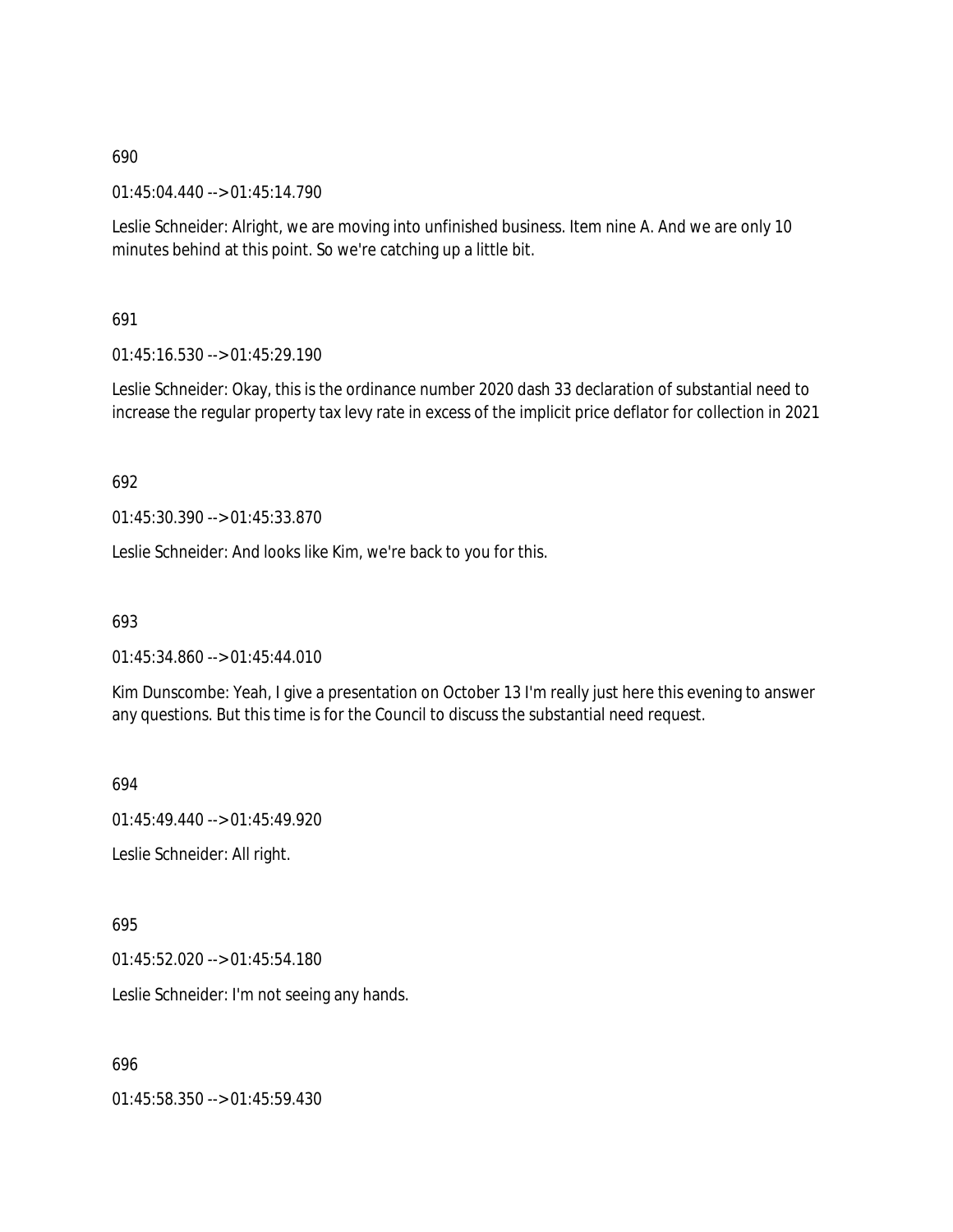Leslie Schneider: Deputy Mayor

697

01:46:00.480 --> 01:46:00.990

Joe Deets: Thank you, Mayor

698

01:46:02.100 --> 01:46:16.530

Joe Deets: I've moved to approve ordinance number 20 2033 declaration of substantial need to increase the regular property tax, property levy rate in excess of the implicit price deflator for collection and 2021

699

01:46:22.260 --> 01:46:24.390

Leslie Schneider: Council member had topless. Second to that.

700

01:46:25.470 --> 01:46:33.300

Leslie Schneider: And is there any further discussion, any questions. All right. All those in favor please say aye.

701

```
01:46:34.050 --> 01:46:34.470
```
Aye.

702

01:46:35.670 --> 01:46:36.480

Leslie Schneider: Any opposed.

703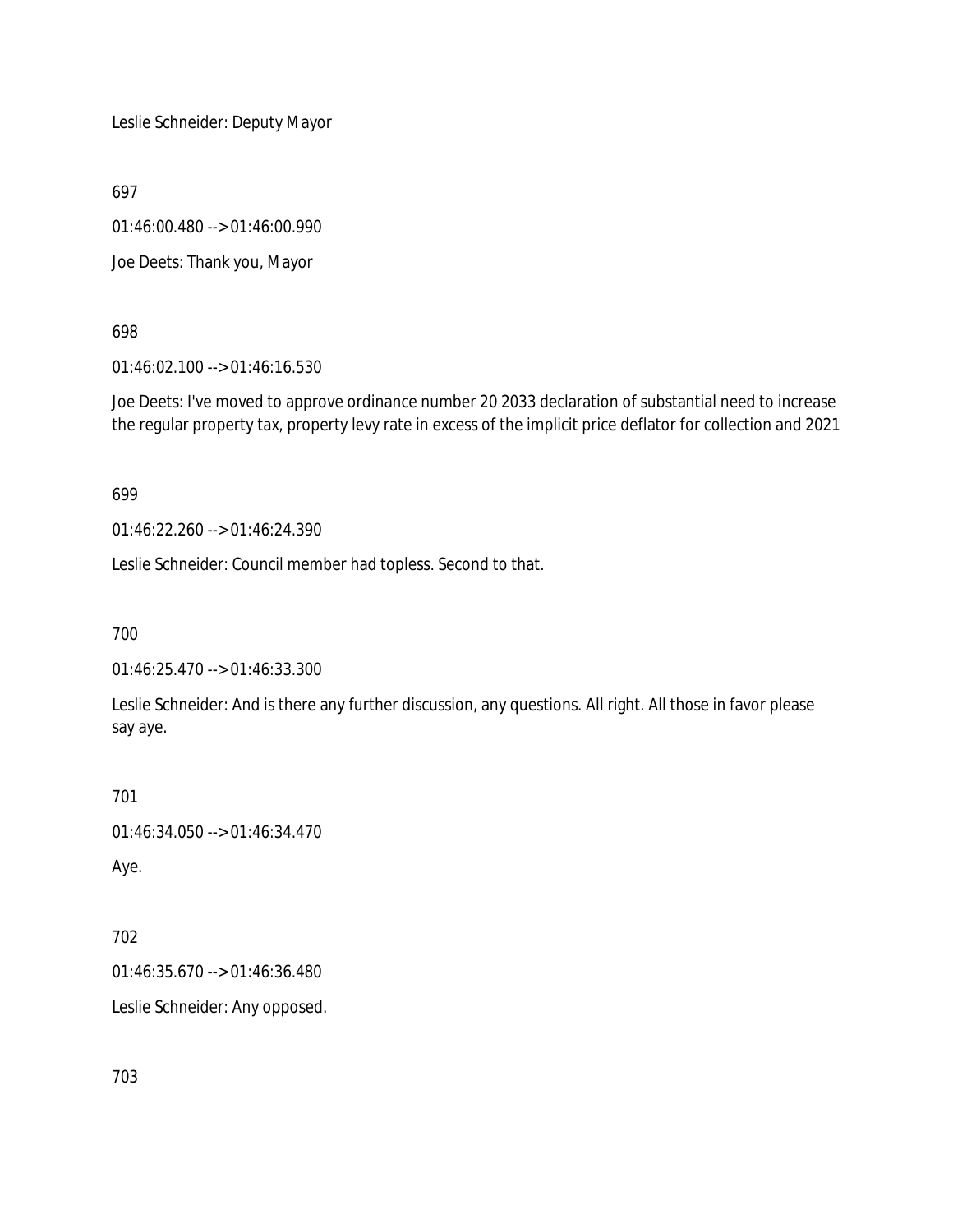01:46:37.830 --> 01:46:40.740

Leslie Schneider: That passes unanimously. Thank you. Thank you.

704

01:46:42.720 --> 01:46:52.530

Leslie Schneider: Thank you. Kim alright nine Item nine be is sustainable transportation plan goals and objectives and public works.

705

01:46:56.370 --> 01:46:58.200

Leslie Schneider: Who are we, who we have here.

#### 706

01:47:05.550 --> 01:47:09.090

Morgan Smith: I think our public works director Chris. Where's Vicki is joining us just

707

01:47:09.510 --> 01:47:10.230 Morgan Smith: A second

708 01:47:11.160 --> 01:47:11.850 Morgan Smith: There we go.

709 01:47:30.180 --> 01:47:30.660 Leslie Schneider: Looks like

710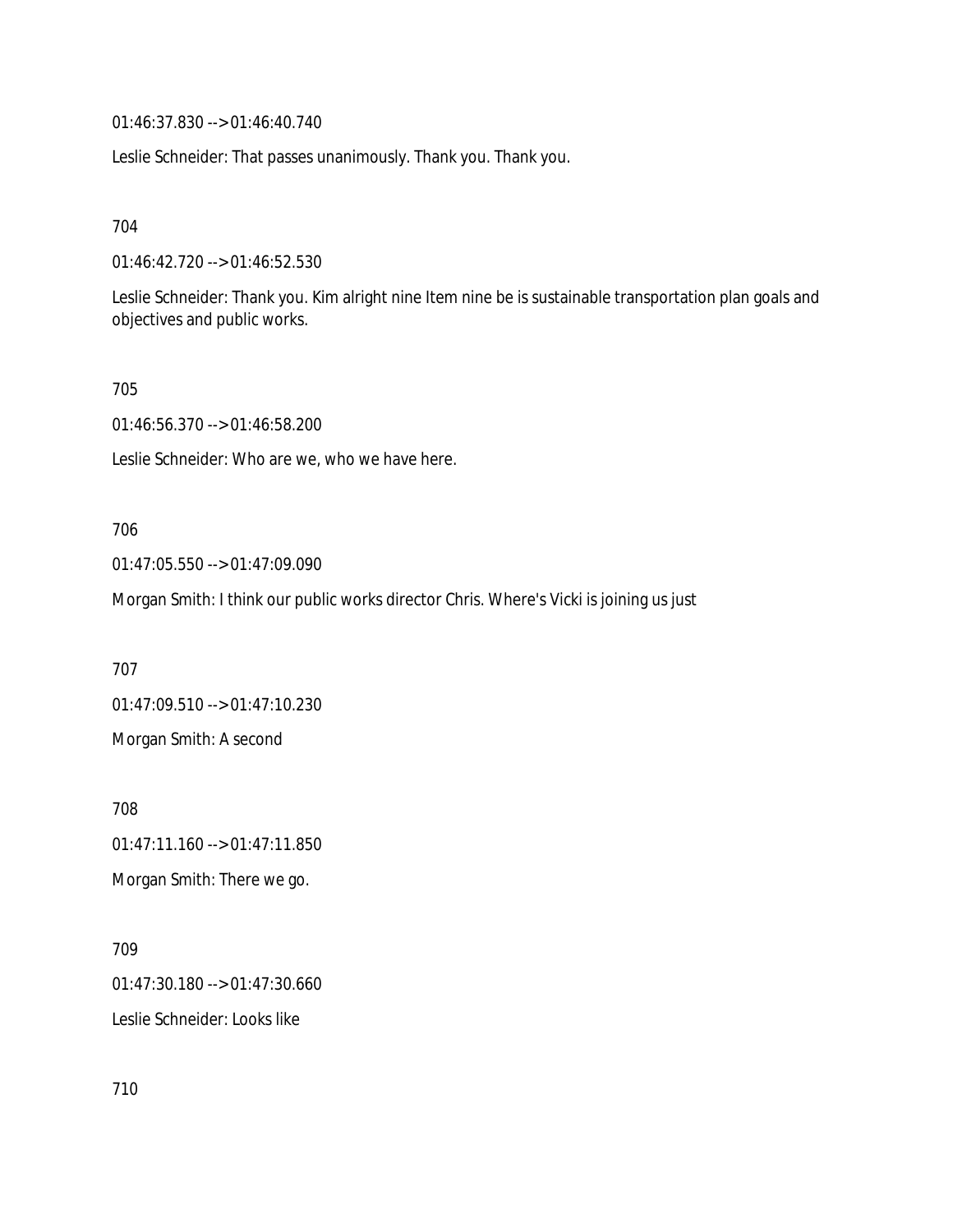01:47:31.710 --> 01:47:34.080

Leslie Schneider: He might be having a little bit of trouble getting going here.

711

01:47:36.840 --> 01:47:38.010

Morgan Smith: I have confidence.

712

01:47:47.310 --> 01:47:51.150

Leslie Schneider: In the meantime, we can watch defeating errs cat.

713 01:47:52.560 --> 01:47:53.250

Leslie Schneider: The tail.

714 01:47:55.140 --> 01:47:56.670 Leslie Schneider: marching across the screen.

#### 715

01:47:58.800 --> 01:48:03.240

Morgan Smith: Let's give it a minute and then maybe if needed. We can move on to other items.

716 01:48:03.870 --> 01:48:05.340 Leslie Schneider: Yeah, um,

717 01:48:06.690 --> 01:48:14.760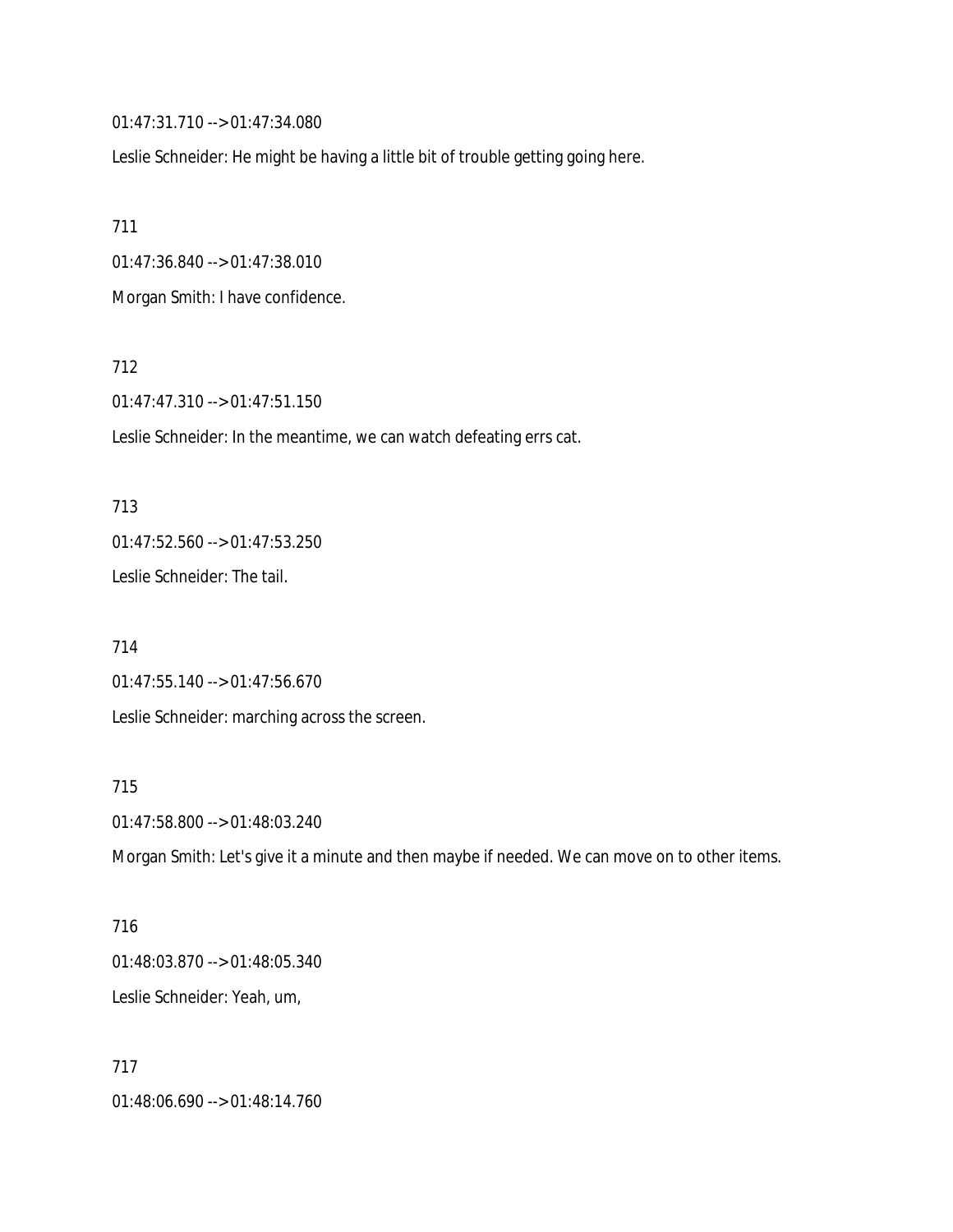Leslie Schneider: So we would need if we were going to move past, we could skip to the development item 90 development moratorium.

718

01:48:14.760 --> 01:48:19.710

Morgan Smith: We could, I would want to make sure that our planning folks are available as well.

## 719

01:48:25.740 --> 01:48:29.190

Morgan Smith: Just hold on one more second. And then we can make a decision. Okay.

## 720

01:48:32.280 --> 01:48:35.910

Morgan Smith: Perhaps Chris needs to bump out and come back in.

721 01:49:08.250 --> 01:49:08.640 Joe Deets: I'm

722 01:49:11.250 --> 01:49:13.770 Leslie Schneider: Planning. People are not here for

723 01:49:13.950 --> 01:49:15.030 Leslie Schneider: A yet for let me

724 01:49:15.030 --> 01:49:19.770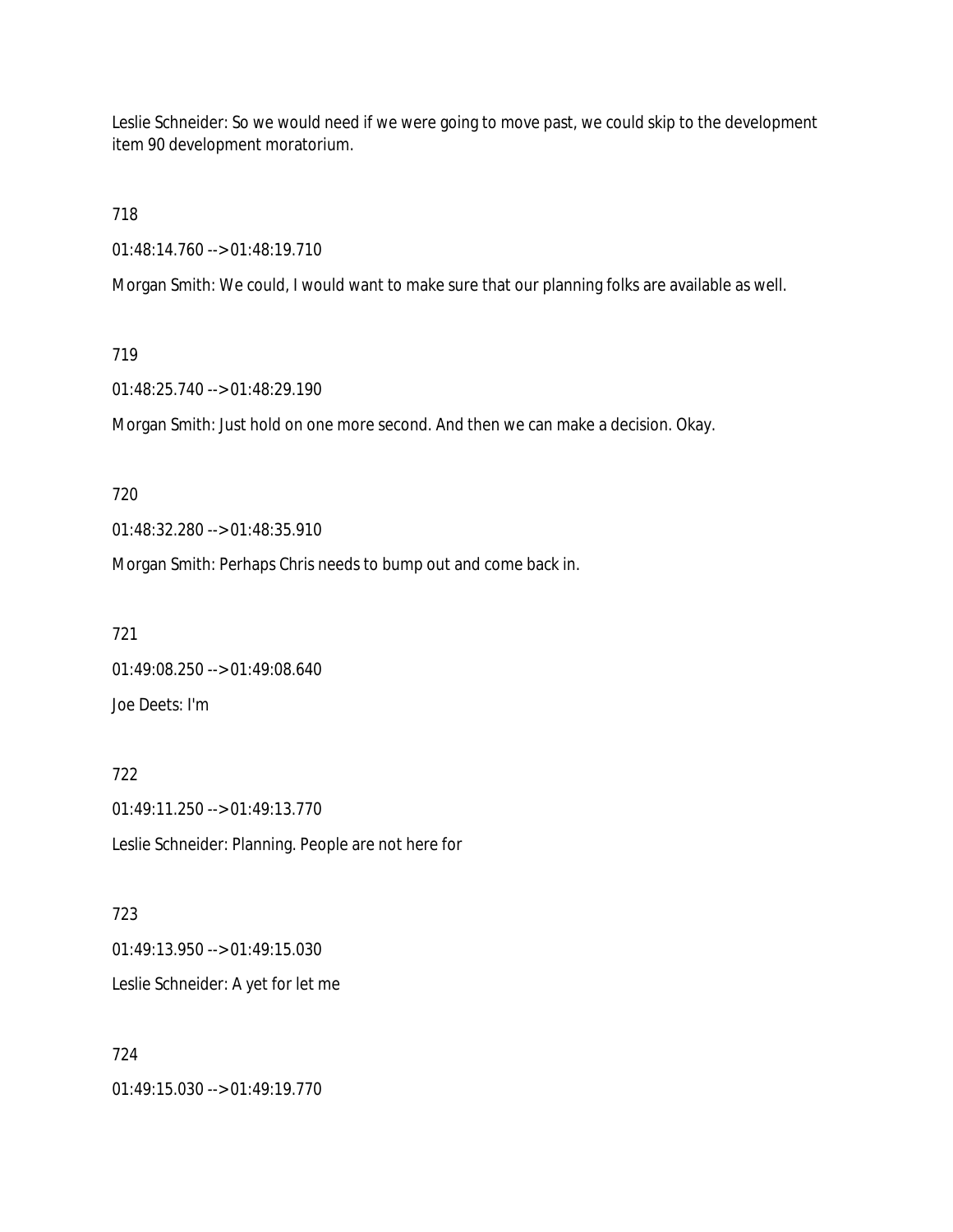Morgan Smith: Check in clerk. What do you, what can you tell us about what we're at where we're at.

725

01:49:22.500 --> 01:49:28.590

Christine Brown: I just noticed that Mark Epstein has has joined the list of attendees. So I'm going to promote him now.

726

01:49:29.040 --> 01:49:29.820

Okay.

727

01:49:31.860 --> 01:49:35.370

Morgan Smith: So we'll stay on sustainable transportation goals.

728

01:49:35.760 --> 01:49:41.370

Morgan Smith: And Mark will lead us through that and Chris will oh there's Chris see

729

01:49:42.660 --> 01:49:43.350

Morgan Smith: The trick.

730

01:49:43.770 --> 01:49:45.630

Leslie Schneider: As soon as we have had the backup.

731

01:49:48.210 --> 01:49:48.780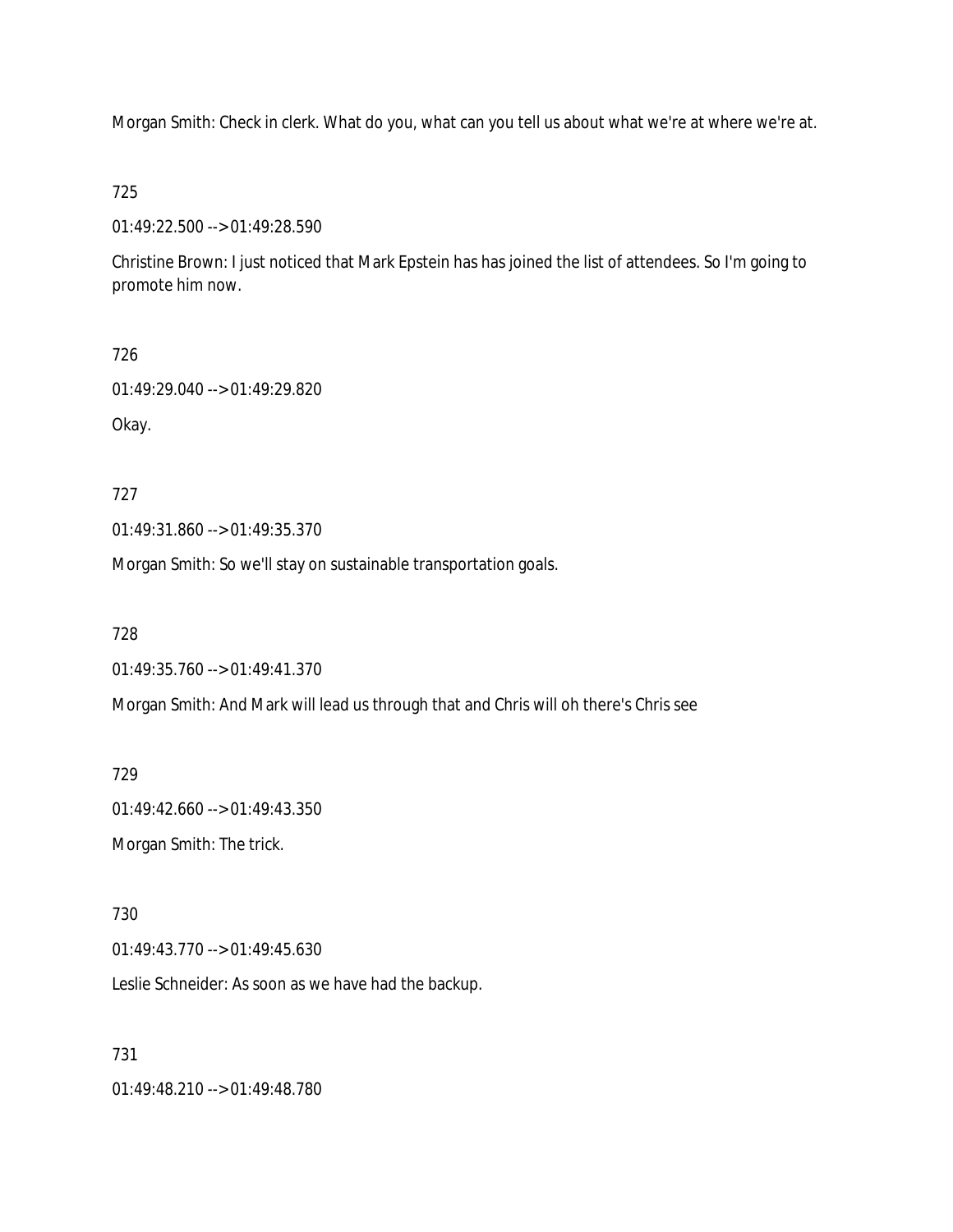Morgan Smith: That we have the

732

01:49:48.990 --> 01:49:49.380 Council.

733

01:49:51.300 --> 01:49:51.780

Leslie Schneider: Welcome back.

734

01:49:52.410 --> 01:49:55.740

Chris Wierzbicki: Though you went through those public hearing so quickly. I wasn't prepared for that. I apologize.

735

01:49:57.270 --> 01:50:10.440

Chris Wierzbicki: Okay, so we have two items for you this evening the sustainable transportation plan goals and objectives and I am going to briefly share my screen with you if I can find the item that

736

01:50:12.000 --> 01:50:13.170

Chris Wierzbicki: I want to talk about

## 737

01:50:15.360 --> 01:50:21.480

Chris Wierzbicki: You talked about these goals and objectives at your last meeting on the 20th and had a good conversation. And there are two updates.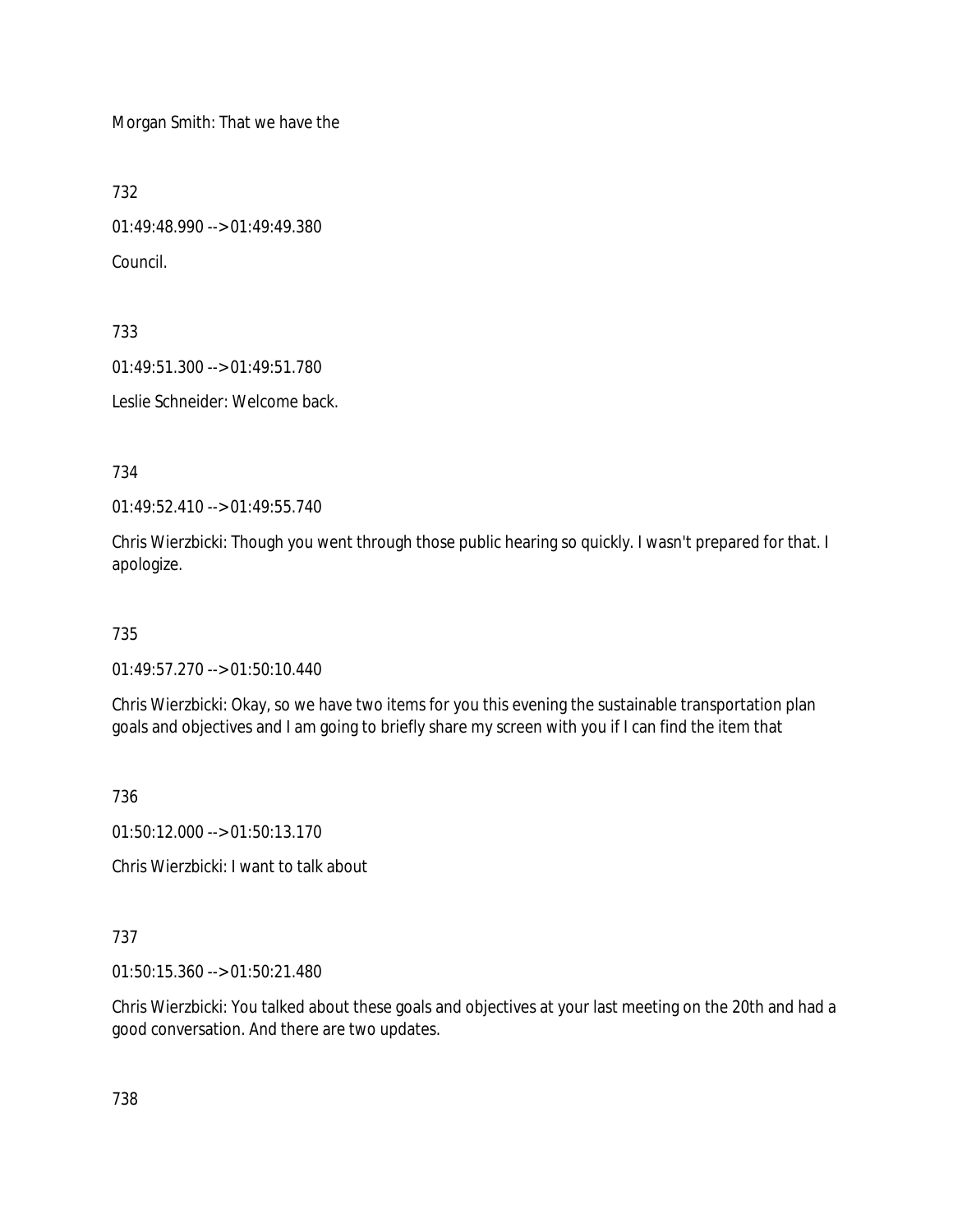01:50:22.050 --> 01:50:32.670

Chris Wierzbicki: That we made since you had that conversation as a result of comments made by council member car so I will find this item and share it with you see here it is.

## 739

01:50:35.250 --> 01:50:40.920

Chris Wierzbicki: Okay, it's a little bit small. So I'm not expecting you to read this but I just wanted to do too high. I want to highlight it for you.

740

01:50:42.360 --> 01:50:49.470

Chris Wierzbicki: The two things that we revise since the since last week. One is included in the natural systems and rural character goal.

### 741

01:50:50.310 --> 01:50:56.760

Chris Wierzbicki: That in the objective there including including enhancing the city's tree canopy.

#### 742

01:50:57.480 --> 01:51:04.020

Chris Wierzbicki: Which seems somewhat unrealistic for a sustainable transportation plan and we agree with COUNCILMEMBER cars recommendation there.

#### 743

01:51:04.290 --> 01:51:10.770

Chris Wierzbicki: To change the language to preserve the islands tree canopy and expand green stormwater infrastructure. So that's this item here.

#### 744

01:51:11.250 --> 01:51:20.910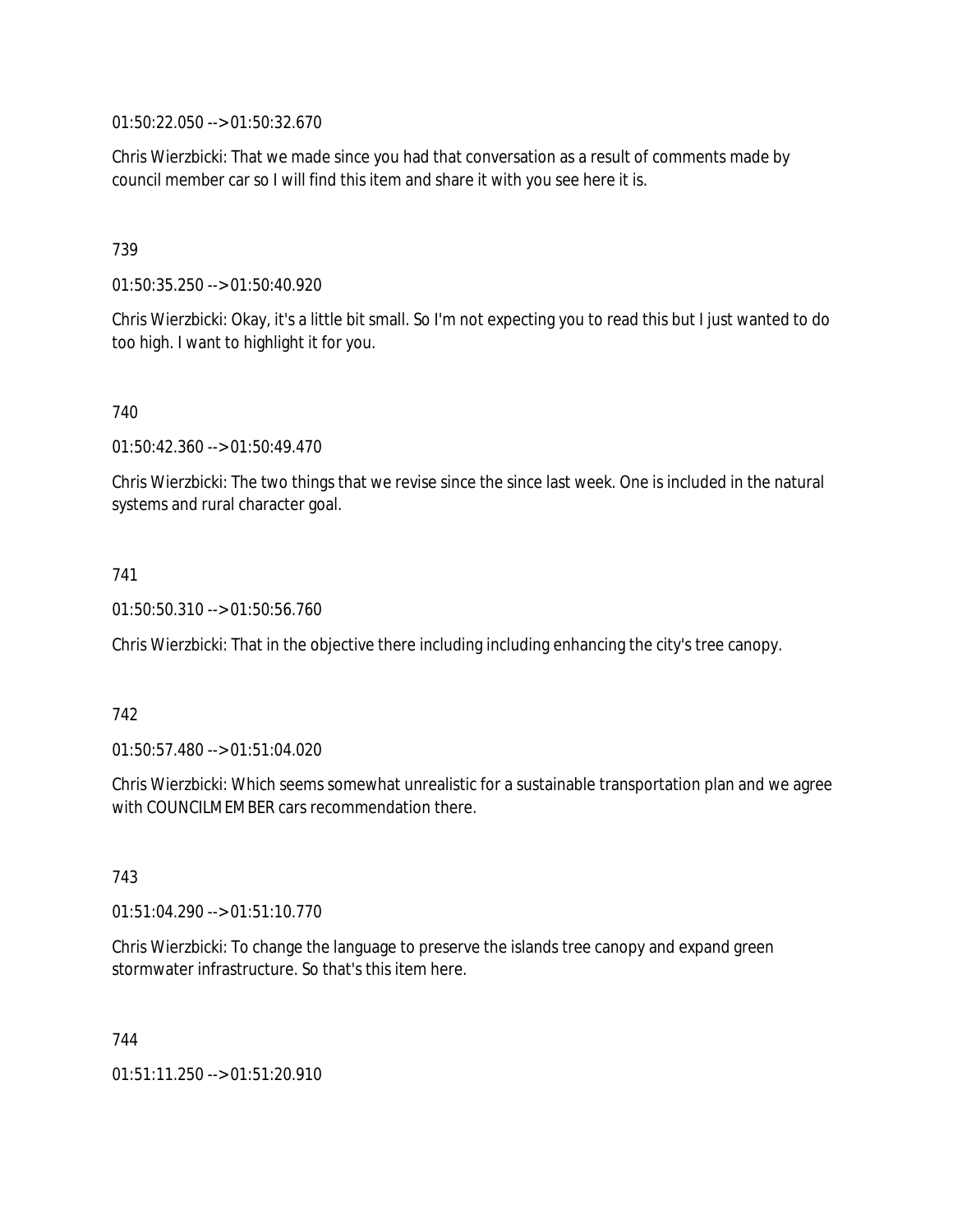Chris Wierzbicki: And the next one was under the safety and comfort goal. And one of the objectives there included in an age group by which we were targeting for

745

01:51:21.900 --> 01:51:33.150

Chris Wierzbicki: Safe Routes to School, rather than include an age group we instead included students attending first grade or higher. Since that seemed like a better benchmark for that objective.

# 746

01:51:34.290 --> 01:51:50.070

Chris Wierzbicki: So I'm going to stop sharing that screen. Those are the two items we changed. So I'm just going to recommend that if you in addition to any other comments or questions you have tonight. If you'd like to include those two changes in your motion. You could just revise the motion to

## 747

01:51:51.180 --> 01:51:58.710

Chris Wierzbicki: Say say that the goals and objectives as presented at the meeting tonight and we can make sure that those two changes get included so

### 748

01:51:59.850 --> 01:52:11.160

Chris Wierzbicki: Other than that, this item was primarily on your agenda so that you can hear from the public about this item, but also so that you could move forward with these goals and objectives and we could move forward to the next step of the project.

### 749

01:52:12.390 --> 01:52:18.840

Chris Wierzbicki: You'll be hearing from Jennifer and the team again. On November 17 we'll be discussing the

### 750

01:52:20.220 --> 01:52:23.760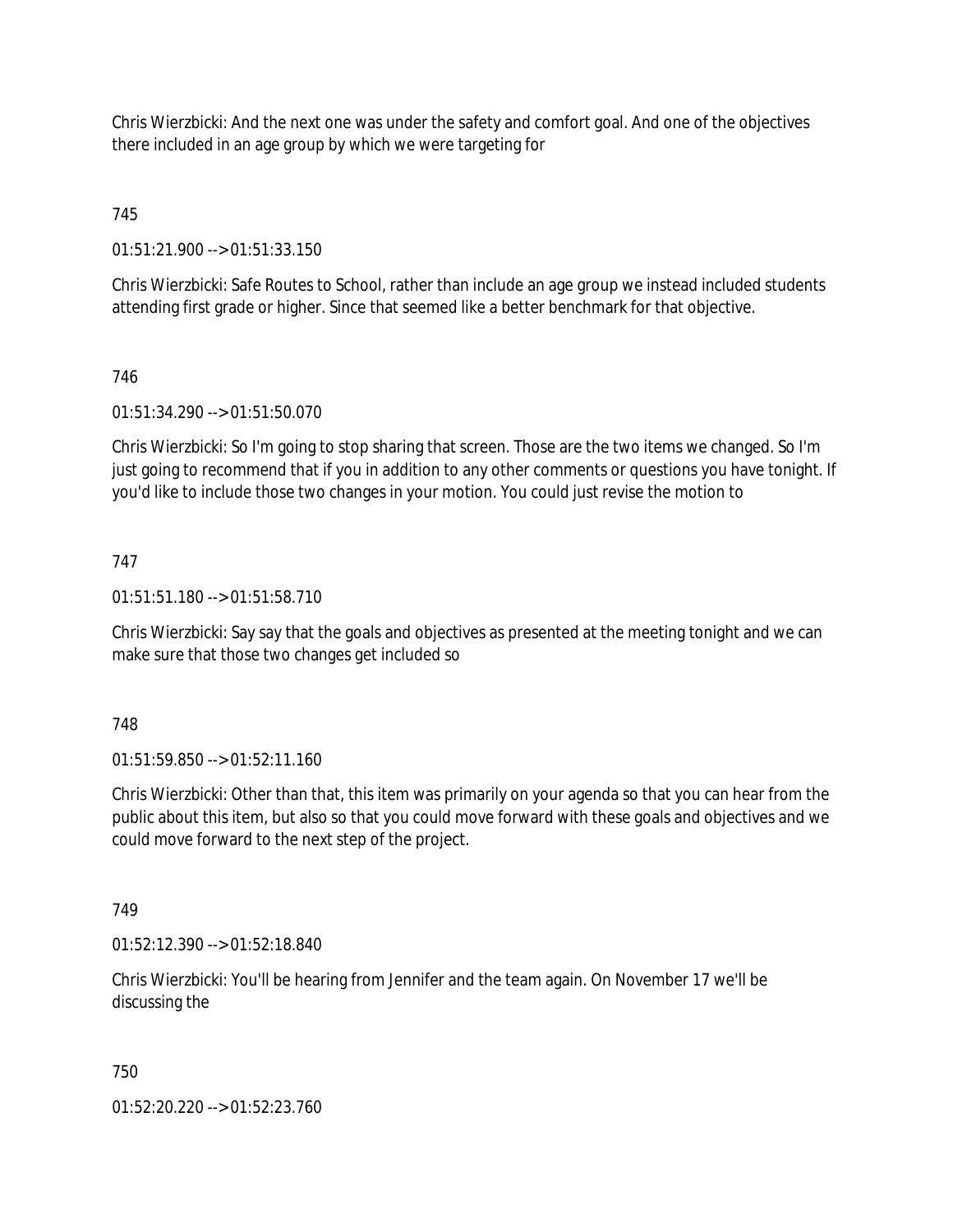Chris Wierzbicki: Decision making framework which will be another important discussion.

751

01:52:24.870 --> 01:52:28.590

Chris Wierzbicki: So I'm happy to answer any questions about the site and before we move on tonight.

752

01:52:30.360 --> 01:52:33.150

Leslie Schneider: Great, thank you very much. Councilmember Medina.

753

01:52:34.890 --> 01:52:40.470

Kol Medina: Thank you. So I missed the discussion of this item last week. So I don't know what the discussion was

754

01:52:42.690 --> 01:52:50.070

Kol Medina: So all I can comment on is how I feel about what's in front of me and I might be saying things that you guys are already talked about last week, but here goes.

755

01:52:52.020 --> 01:53:03.420

Kol Medina: I'm not going to vote for this. And the reason why is because from the beginning of this process we said that the overriding goal, the North Star is

756

01:53:03.900 --> 01:53:13.050

Kol Medina: That first bullet under Objective reduced transportation related emissions to help achieve island wide gold 90% greenhouse gas emissions reduction by 2045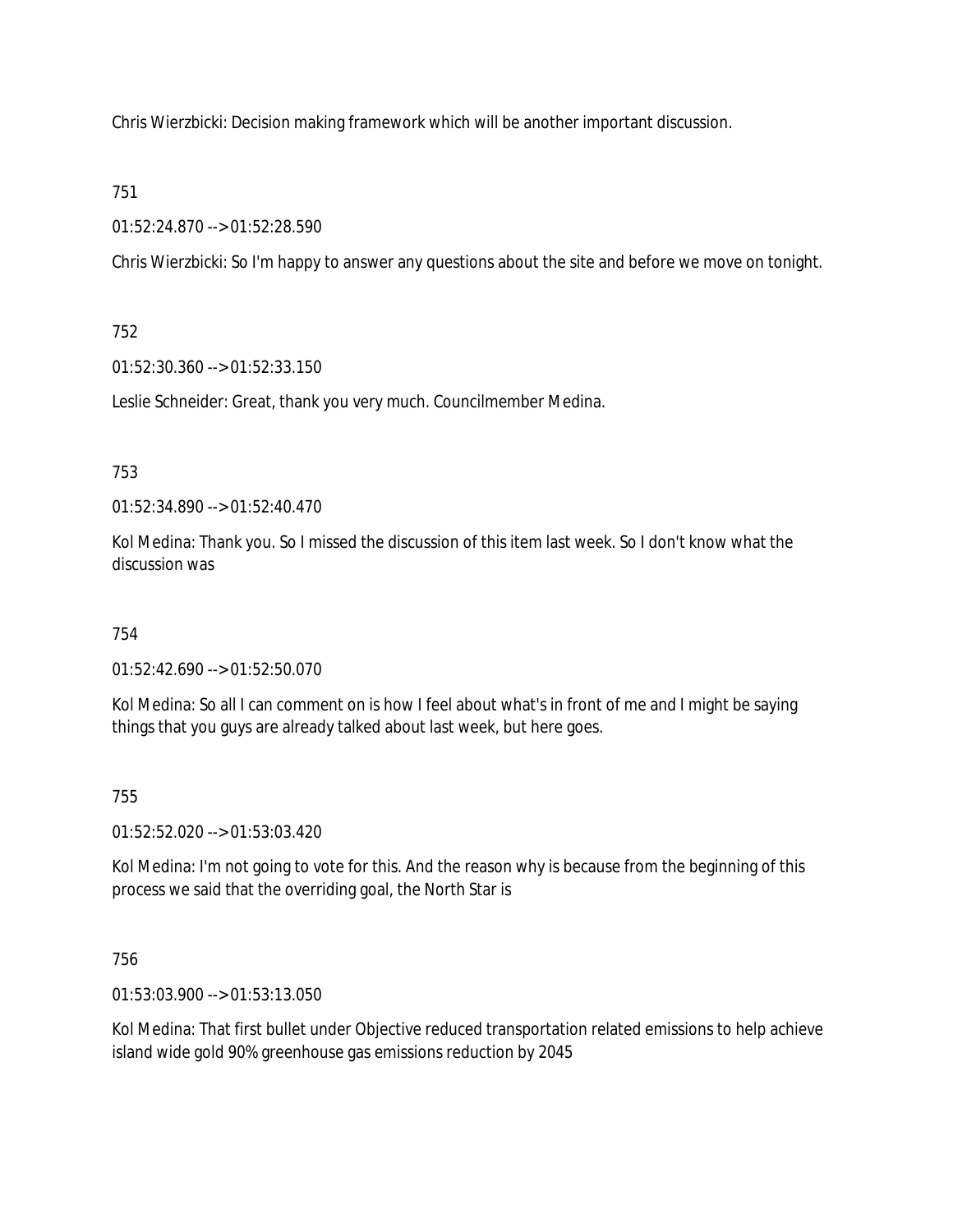01:53:13.830 --> 01:53:20.910

Kol Medina: We've sent that clearly every time we approve this as a Council, that is the single biggest overriding purpose of this

758

01:53:21.660 --> 01:53:29.310

Kol Medina: And now that overriding purpose is just one of many bullets and a big list and it's just kind of buried in there.

759

01:53:29.820 --> 01:53:38.220

Kol Medina: And what's at the top of the list. That's good. But it's still one bullet. And the way it's presented that bullet should be given equal weight as all the other bullets.

760

01:53:38.790 --> 01:53:54.540

Kol Medina: Which means is this goes through the process of setting priorities and making plans, they're going to be a bunch of trade offs, so that that goal is not achieved instead similar goals are achieved, and that's not what I agree, two years ago. And so I'm not going to support this.

# 761

01:53:55.710 --> 01:54:04.530

Kol Medina: Some of these other goals are great, but I think they should be subsumed to the overriding goal, the North Star, as we call it a approve this of climate change.

# 762

01:54:05.160 --> 01:54:16.110

Kol Medina: If it fits. If it makes if changes to the system, make it more safe and comfortable that will cause more people to use it and will therefore result in better climate change goals.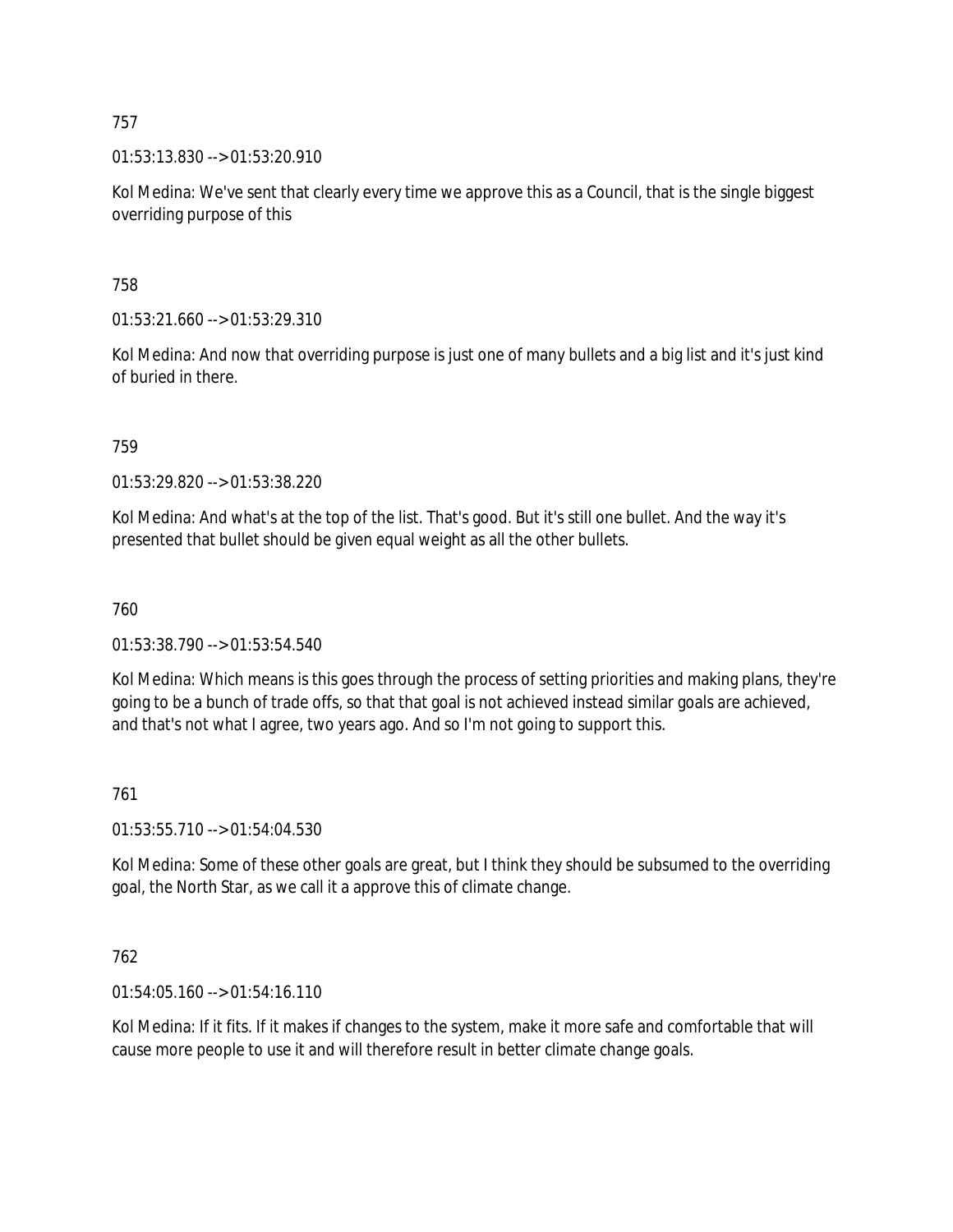01:54:16.860 --> 01:54:23.640

Kol Medina: If the system is more equitable accessible that will make more people use it and will result in achievement or climate change calls

764

01:54:24.090 --> 01:54:31.740

Kol Medina: Those things should be subsumed into the main goal. And that's what we've said from the beginning or last year's Council of seven again when they approve this

765

01:54:33.150 --> 01:54:43.050

Kol Medina: I think this really takes our eye off the ball if we approve it like this so i get i don't really get slack about last week, but I wanted to share that perspective and just say, I'm not gonna offer this the way it is.

766

01:54:47.310 --> 01:54:53.340

Leslie Schneider: Okay. Um, I, I have some things I could comment on that. But COUNCILMEMBER car here next

# 767

01:54:55.680 --> 01:55:07.650

Christy Carr: Thanks. I had a question that I thought of after I emailed you guys today, which was about the last goal and the first objective because objective say

### 768

01:55:09.270 --> 01:55:21.060

Christy Carr: Yeah, what must be accomplished and since we've been talking about budgeting, the objective is align investment decisions with STP plan as goals through the annual budgeting process.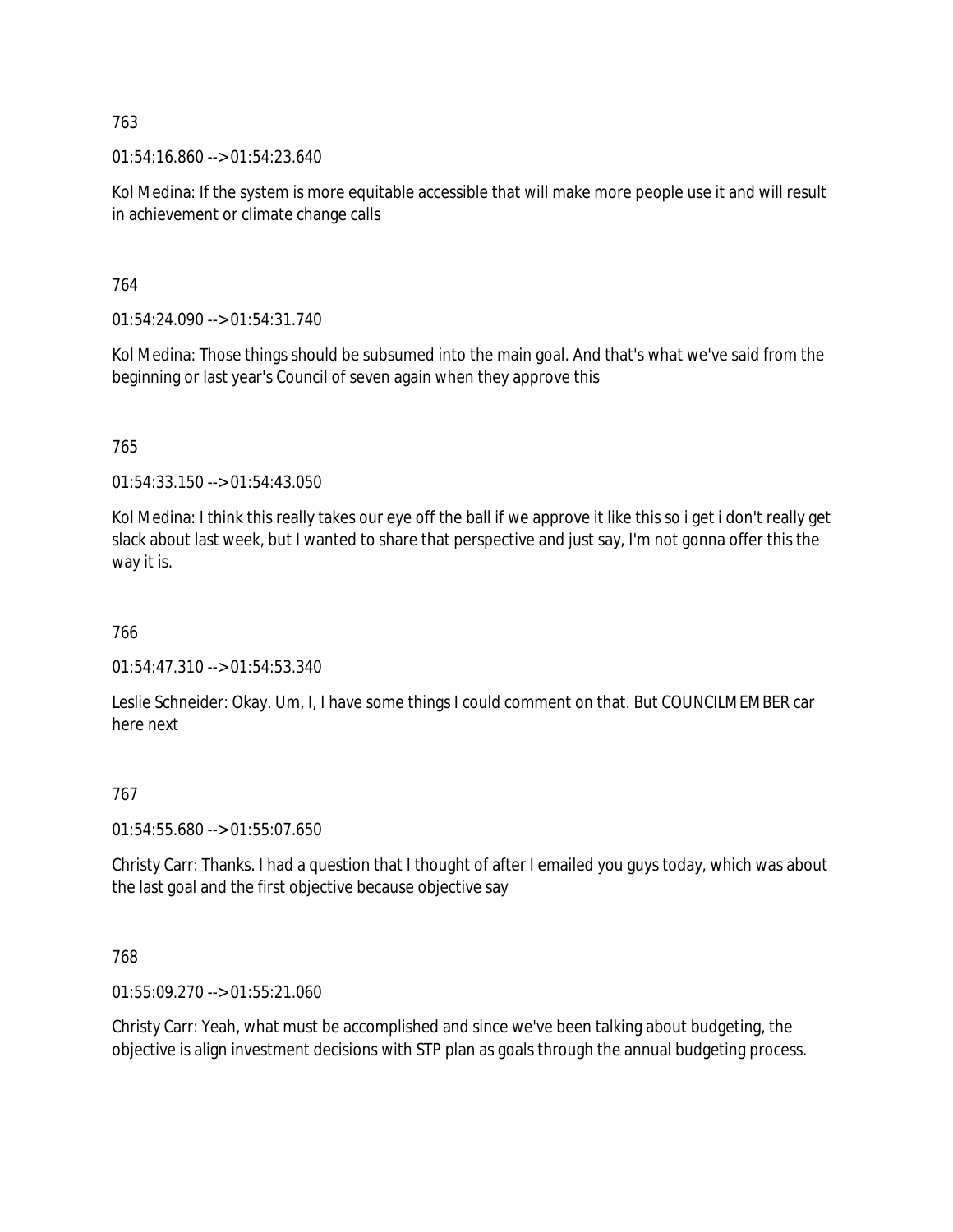01:55:21.900 --> 01:55:40.050

Christy Carr: I'm not clear if it's really an annual or biannual budgeting process, but I want to make sure that we are aligning citywide investment decisions and then we're not just talking about sustainable transportation plan investment decisions. I think it's an important clarification, I think.

770

01:55:41.100 --> 01:55:46.380

Christy Carr: Going back to some conversations we've had about this tip and and making our budget reflect

771

01:55:48.660 --> 01:55:55.170

Christy Carr: Our goals and values in transportation specifically. So I guess I would just

772

01:55:56.700 --> 01:56:04.440

Christy Carr: Request that city wide be inserted between a line and investment in that first objective of the last goal.

773

01:56:16.050 --> 01:56:17.730

Leslie Schneider: Okay, thank you for that.

774

01:56:19.380 --> 01:56:20.040

Leslie Schneider: Is

775

01:56:20.100 --> 01:56:20.610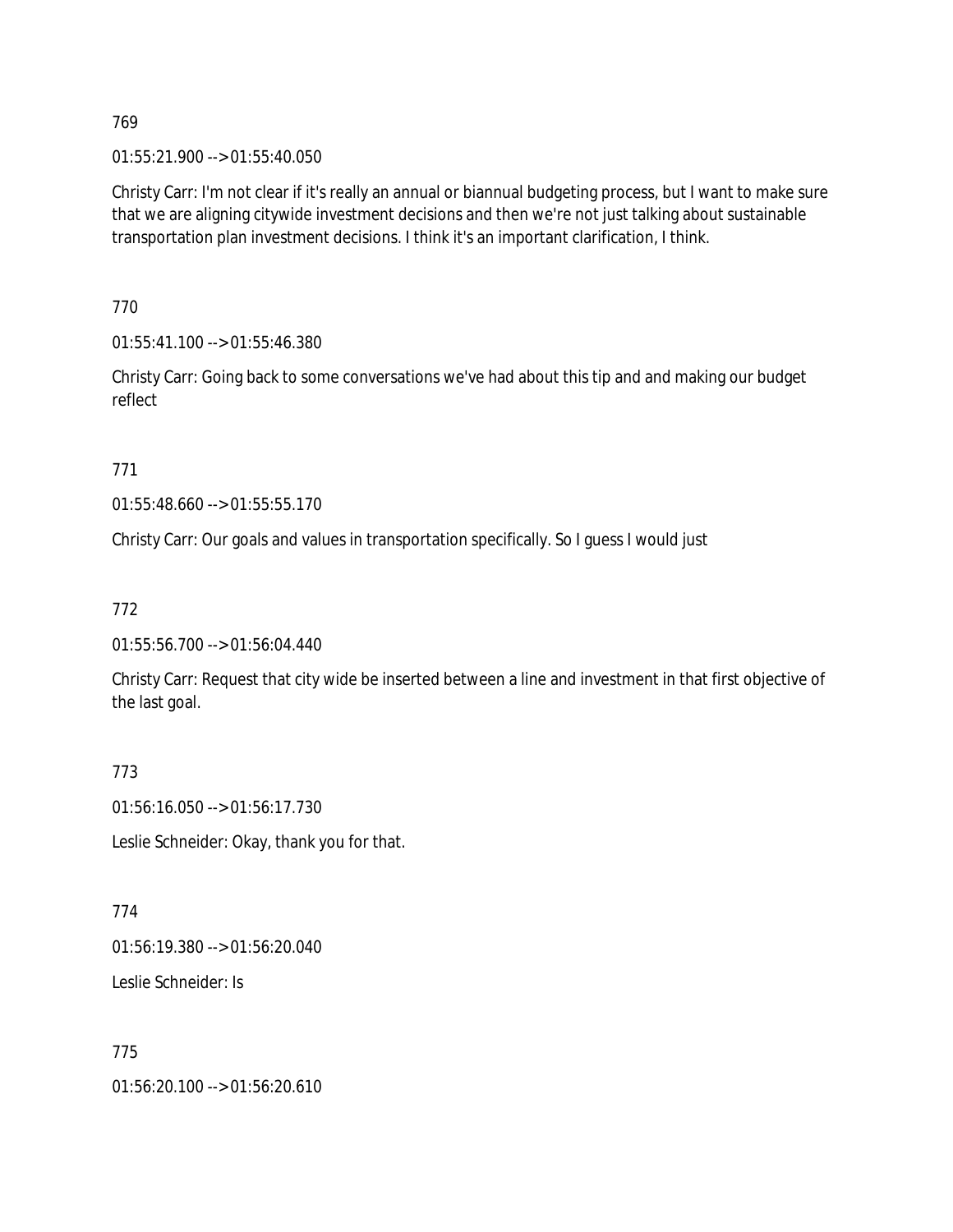Your

## 776

01:56:22.980 --> 01:56:30.990

Leslie Schneider: Maybe we'll continue with some discussion, get the questions out of the way and then I'll come back to you to make a motion on that. Does that sound like a reasonable plan.

# 777

01:56:33.360 --> 01:56:35.040

Leslie Schneider: All right. Councilmember nisar

# 778

01:56:37.470 --> 01:56:50.040

Rasham Nassar: Yeah, so I think you and I am I want to just, I want to say that I'm also not going to support this the way that it's presented tonight. I appreciate the work that's been put into it. And I know that this has been an amorphous and changing

# 779

01:56:51.120 --> 01:57:00.900

Rasham Nassar: Thing. So, um, I agree with COUNCILMEMBER Medina's points I specifically recall that study session where we

# 780

01:57:01.650 --> 01:57:13.140

Rasham Nassar: Elected the Council elected to define the broader scope and goals of the STP around climate change and reduction in missions that was supposed to be kind of the guiding principle, under which all the other goals and objectives.

# 781

01:57:14.160 --> 01:57:31.920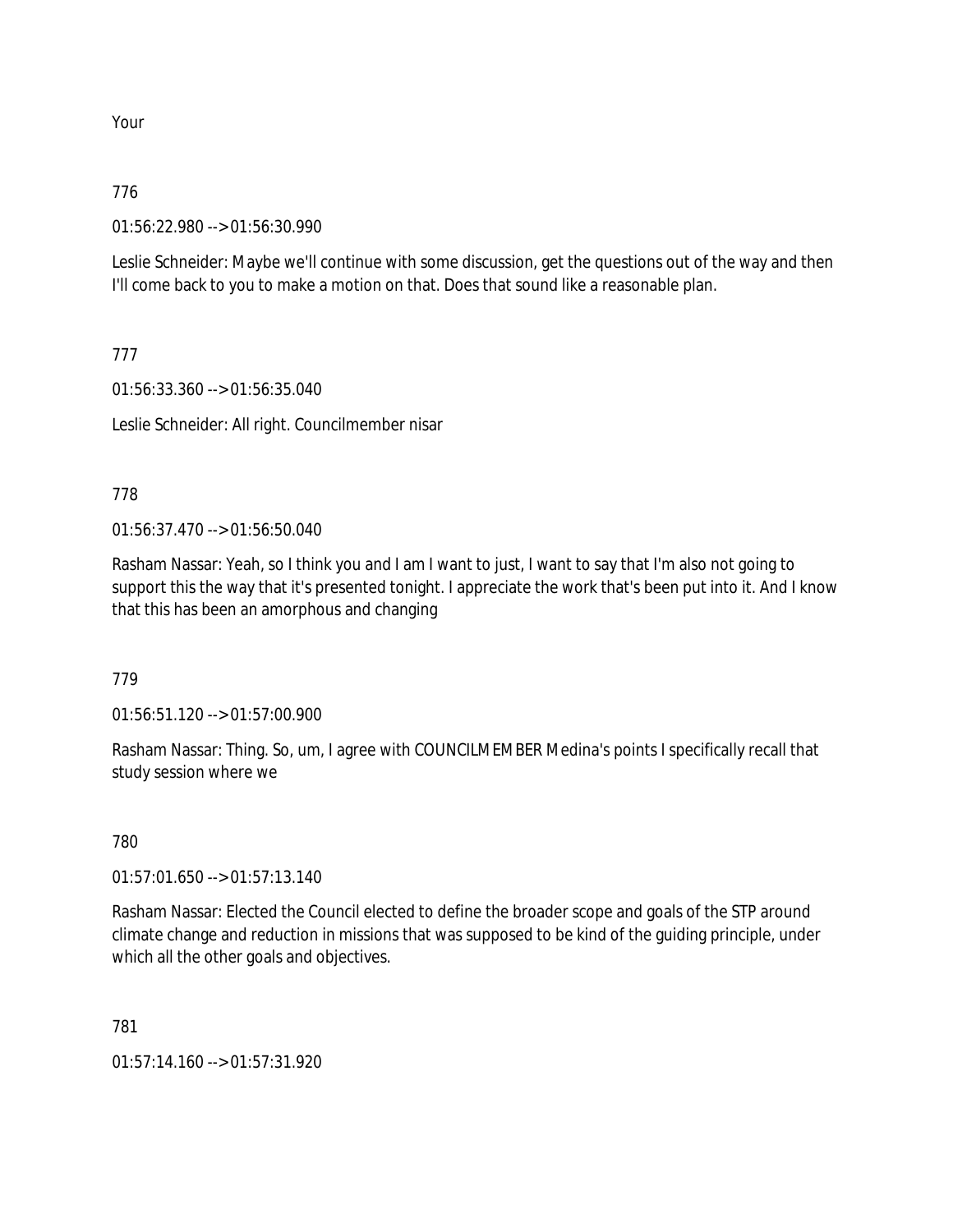Rasham Nassar: fell under and again like not to reiterate COUNCILMEMBER money is options but I agree that this reads as if it's just one bullet point in the context of many and there's no real emphasis on on this as a leading priority, under which the other priorities fall

782

01:57:32.970 --> 01:57:40.080

Rasham Nassar: I'm also interested in hearing more about COUNCILMEMBER cars proposed amendments, I didn't quite catch what you were getting at, but I

## 783

01:57:40.710 --> 01:57:52.560

Rasham Nassar: Think I agree, and I hear what you're saying. So I hope you circle back to council members car cars points. My reason for objecting with this has to do with our next agenda item levels of service.

### 784

01:57:53.820 --> 01:58:02.220

Rasham Nassar: And if you will. I just, I want to go back in time and recall the the genesis of our Council discussions, beginning in 2018 around levels of service.

### 785

01:58:02.940 --> 01:58:10.290

Rasham Nassar: Levels of service was actually a prior Council priority. I think it was an additional priority at the second part of that list that we hang up in City Hall.

### 786

01:58:11.070 --> 01:58:21.780

Rasham Nassar: In 2018 so the Council had committed at that time to looking at levels of service and taking a deep dive into potentially developing non motorized levels of service and recognizing the importance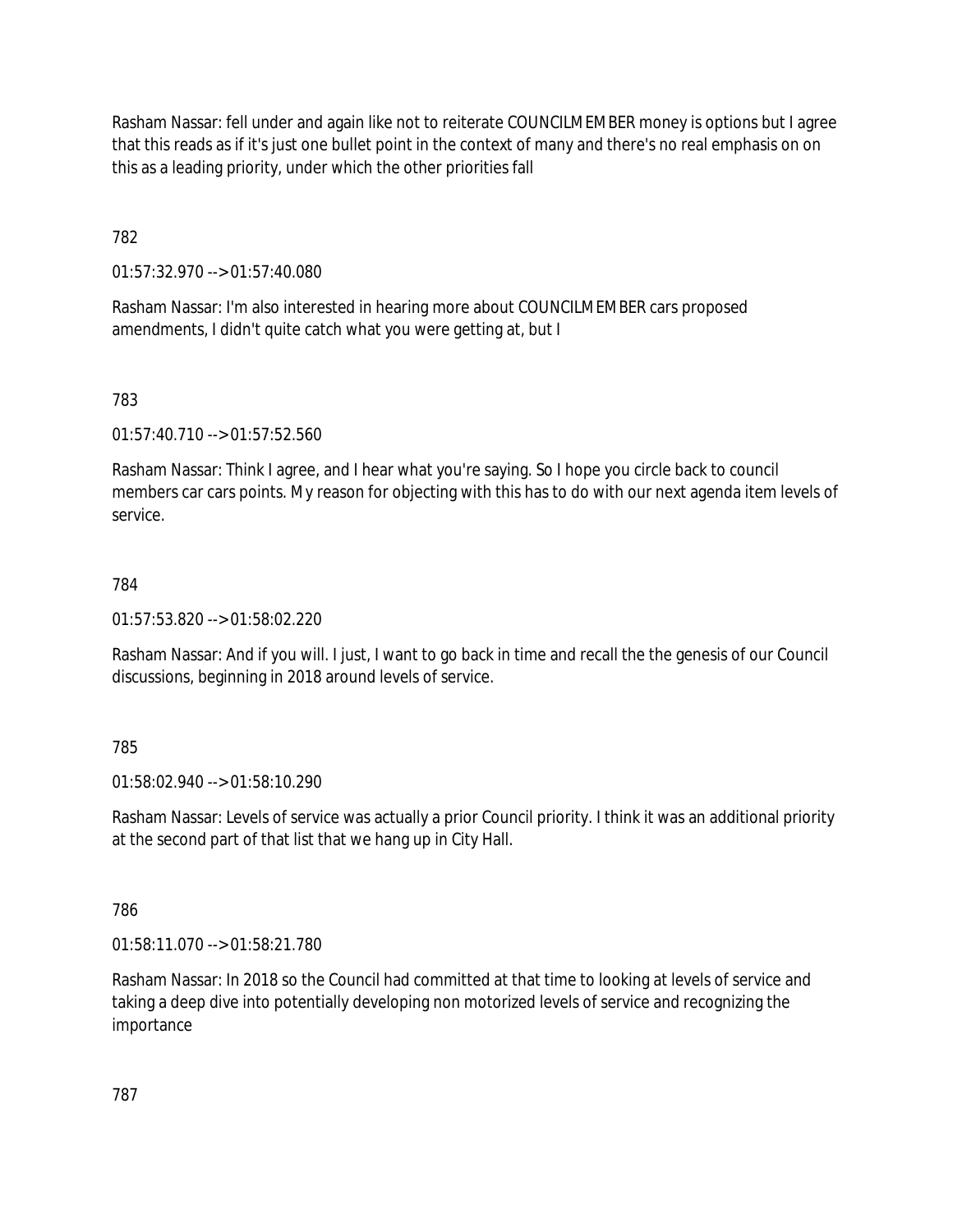01:58:22.200 --> 01:58:30.660

Rasham Nassar: Of that, especially as relates to concurrency with development and capturing not only municipal funds to allocate more of our

## 788

01:58:31.230 --> 01:58:42.030

Rasham Nassar: Funding dollars towards non motorized improvements, but also to try and capture some of those improvements within, within the context of new development such a require them as part of the concurrency.

789

01:58:43.680 --> 01:58:55.920

Rasham Nassar: Equation per the GMA after it didn't get discussed. I don't believe in 2018 the proposal for the sustainable transportation plan was born came started coming to fruition.

790

01:58:56.460 --> 01:59:04.050

Rasham Nassar: I remember, I don't know what council member, it was, but the mention of sustain of levels of service was raised again.

### 791

01:59:04.650 --> 01:59:09.270

Rasham Nassar: And I remember what we what we came to as an agreement with the Council was that

#### 792

01:59:09.570 --> 01:59:18.450

Rasham Nassar: Let's not take it outside of the context of the sustainable transportation plan we're talking about sustainable transportation plan levels of service fits right into that.

793

01:59:18.870 --> 01:59:31.770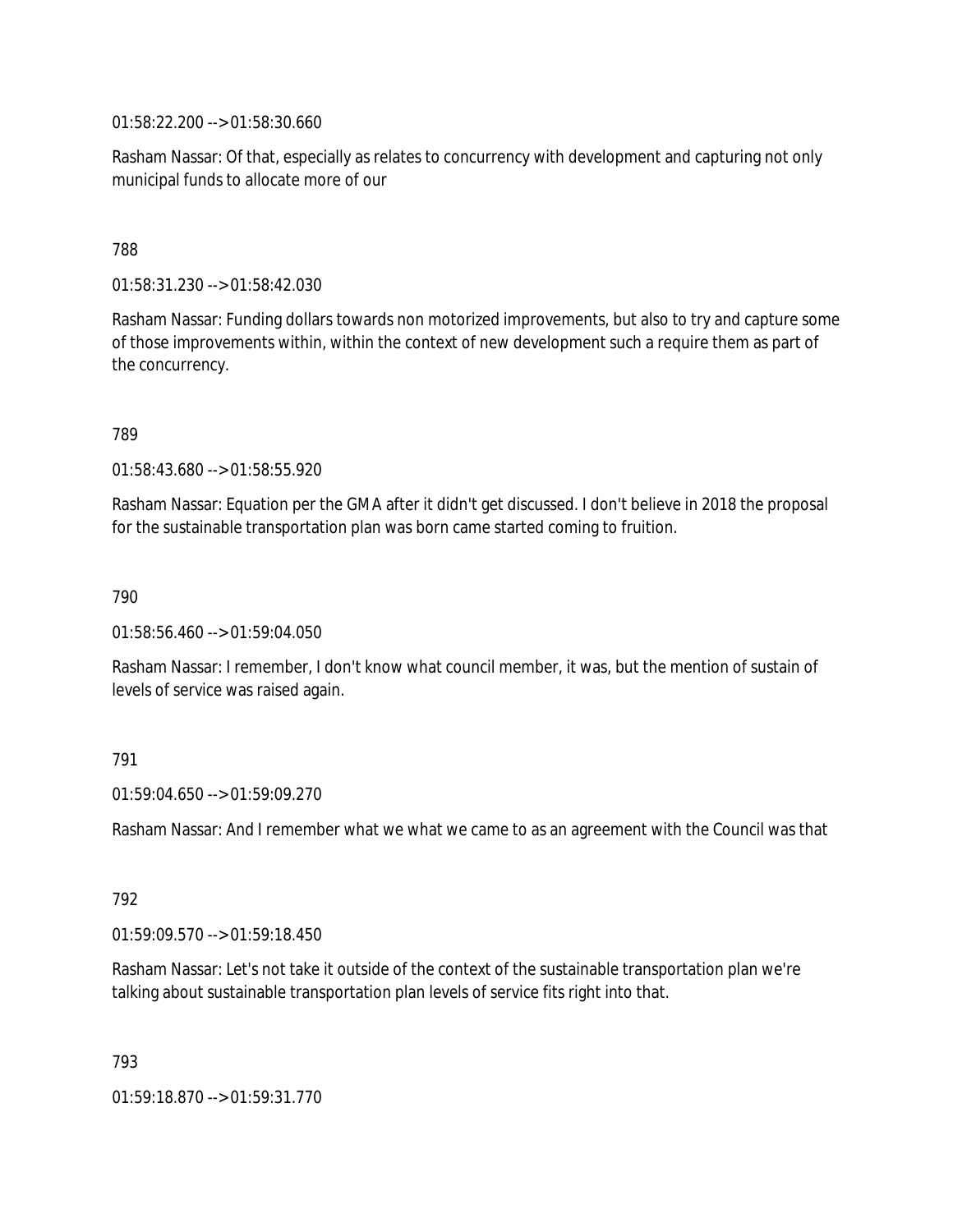Rasham Nassar: And so I noted that, and I said, Okay, we'll have some sort of guarantee that levels of service will be worked on a priority, if you will, can contain within the context or the Work Plan, the scope of the work plan of the sustainable transportation plan.

794

01:59:33.300 --> 01:59:42.210

Rasham Nassar: I don't see that reflected here tonight, and I certainly didn't take that away from our prior discussion last week on levels of service, the motion or the the discussion.

795

01:59:43.170 --> 01:59:47.970

Rasham Nassar: Agenda bill that attached to our levels of service discussion happening next

### 796

01:59:48.420 --> 01:59:56.490

Rasham Nassar: Suggests or infers that in fact levels of service will be just put aside until this is to SCP the single transportation plan is developed

### 797

01:59:56.760 --> 02:00:04.620

Rasham Nassar: And finalized. After which, in June of 2021 we can, if the Council elects to pick up discussion on levels of service again.

### 798

02:00:04.920 --> 02:00:12.450

Rasham Nassar: So again, it's being punted now from 2018 to 2021 that's three years we've had we've made no measurable progress on levels of service.

### 799

02:00:13.110 --> 02:00:20.970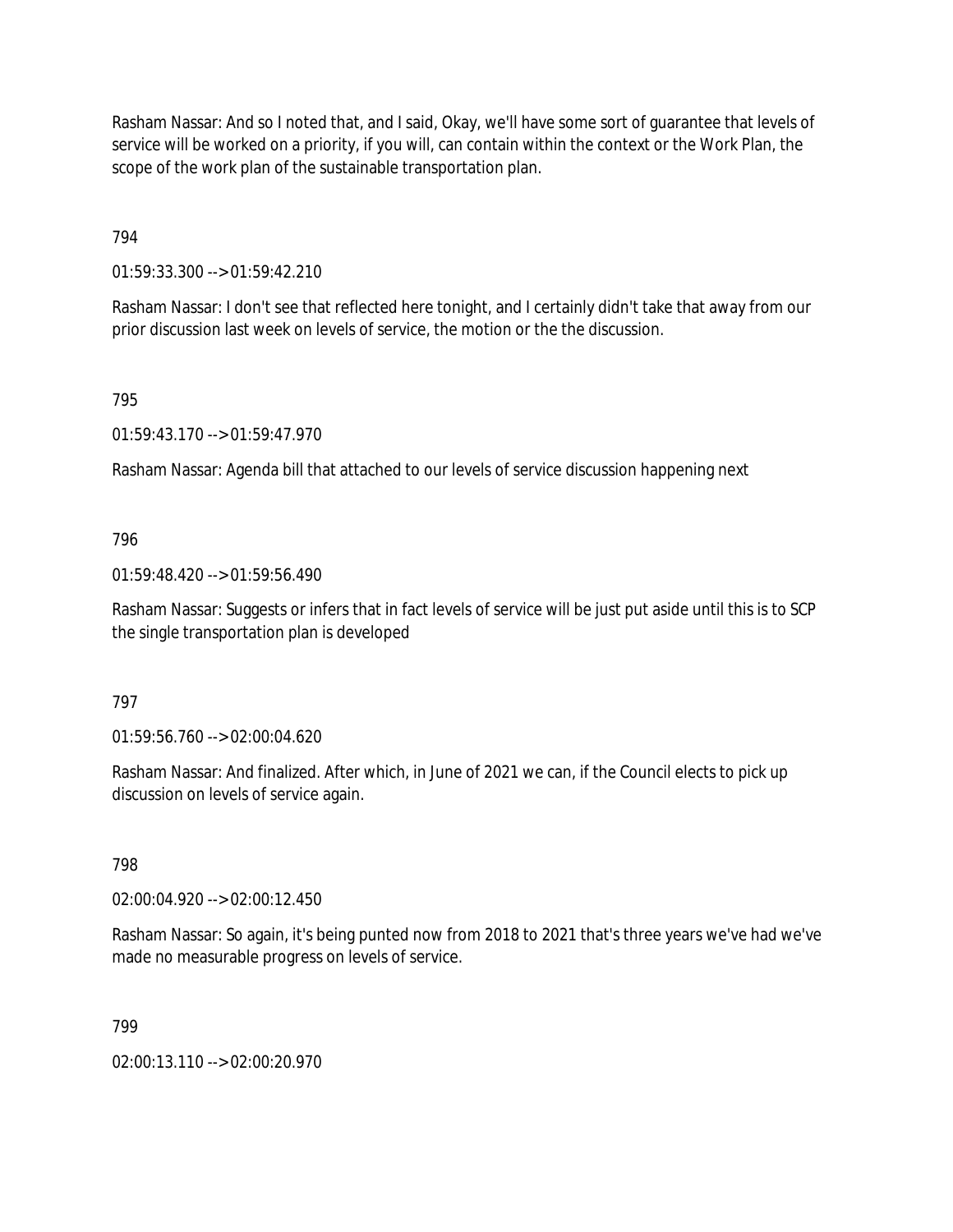Rasham Nassar: Levels of service is incredibly important. And I think we heard why after public works director is Vicki presented that I'm really great presentation that the Council last week.

800

02:00:22.380 --> 02:00:22.710

Rasham Nassar: It.

801

02:00:23.760 --> 02:00:33.630

Rasham Nassar: Actually can and in my understanding, it proposes to alleviate some of the financial constraints that we are going to face when the, when the STP is complete.

802

02:00:34.290 --> 02:00:38.940

Rasham Nassar: Funding is a big question mark at this point. How are we going to fund all these projects.

803

02:00:39.570 --> 02:00:51.390

Rasham Nassar: Once we have this plan. Well one of the ways that we can do that is by capturing them in in new development. And one of the ways that we can capture them in new development is to make them a permitting requirements through concurrency.

804

02:00:51.780 --> 02:01:03.600

Rasham Nassar: By developing a non motorized levels of service, we may be able to capture some of those some of our goals implementation of the of the of the goals of the sustainable transportation plan.

805

02:01:04.740 --> 02:01:09.690

Rasham Nassar: Within the within future development. So I think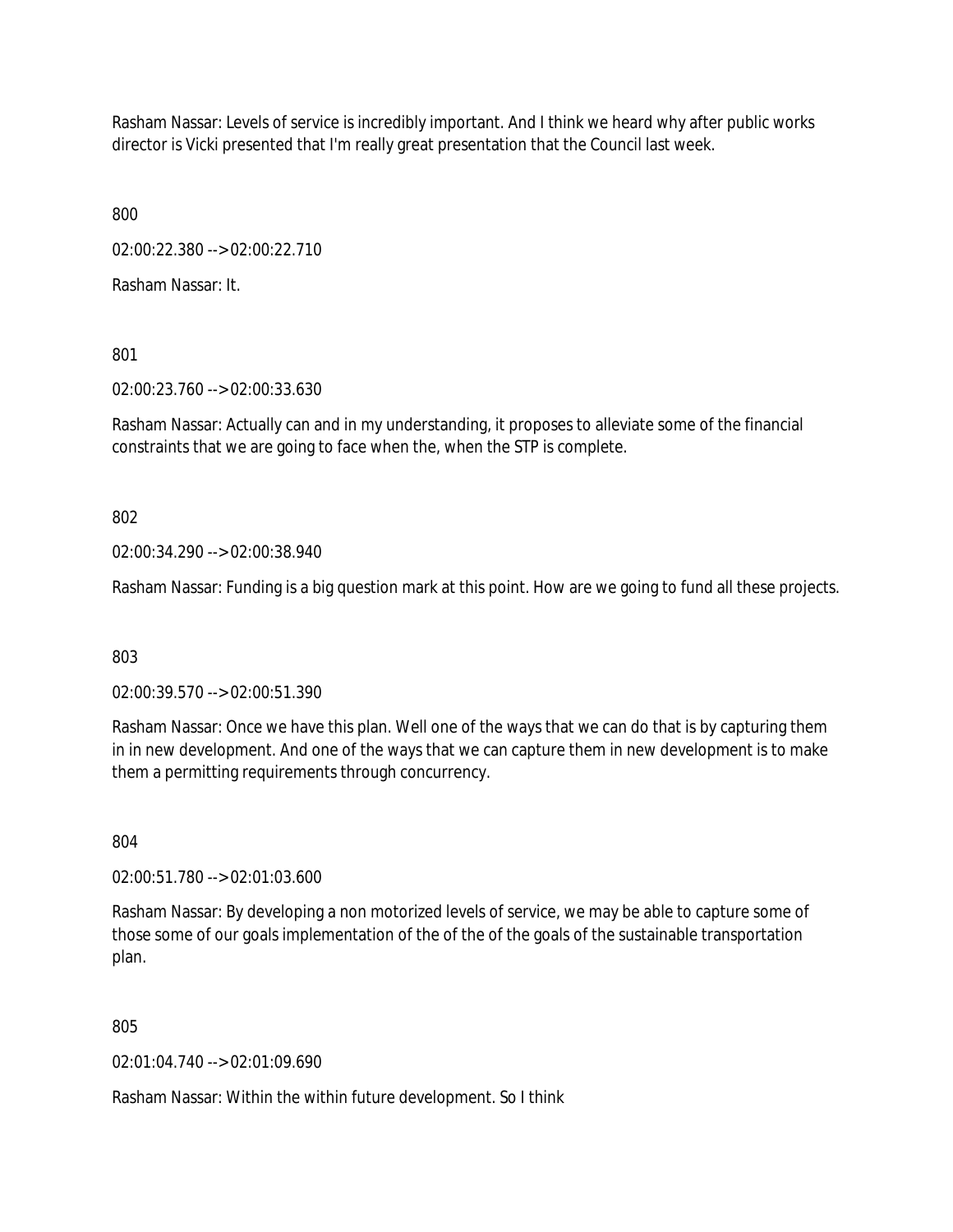02:01:11.130 --> 02:01:20.820

Rasham Nassar: That's why I'm not going to support this, I would like to see us talk seriously about including levels of service in the sustainable transportation plan if that means we have to increase the funding for the

807

02:01:22.200 --> 02:01:29.070

Rasham Nassar: Consultant services, I'd be okay with that. I know there's whites, there's broad community support for this. So I'm interested to hear what my colleagues.

808

02:01:30.510 --> 02:01:43.050

Rasham Nassar: feel or how they feel about levels of service, but I think the time is now. I think we need to we need to make a decision either it's within the STP, or it's not. And if it's not, then we all acknowledge and are aware that we're putting this discussion, you know, another year.

809

02:01:45.540 --> 02:01:47.550

Leslie Schneider: So thank you for that. Um,

810

02:01:48.660 --> 02:02:07.290

Leslie Schneider: So public works director it I what I remember you saying last week was that the projects that come out of the sustainable transportation program will be added to the list of projects that does impact the level of service. Could you elaborate on that a little bit to remind us

811

02:02:09.750 --> 02:02:10.800

Leslie Schneider: what that was all about.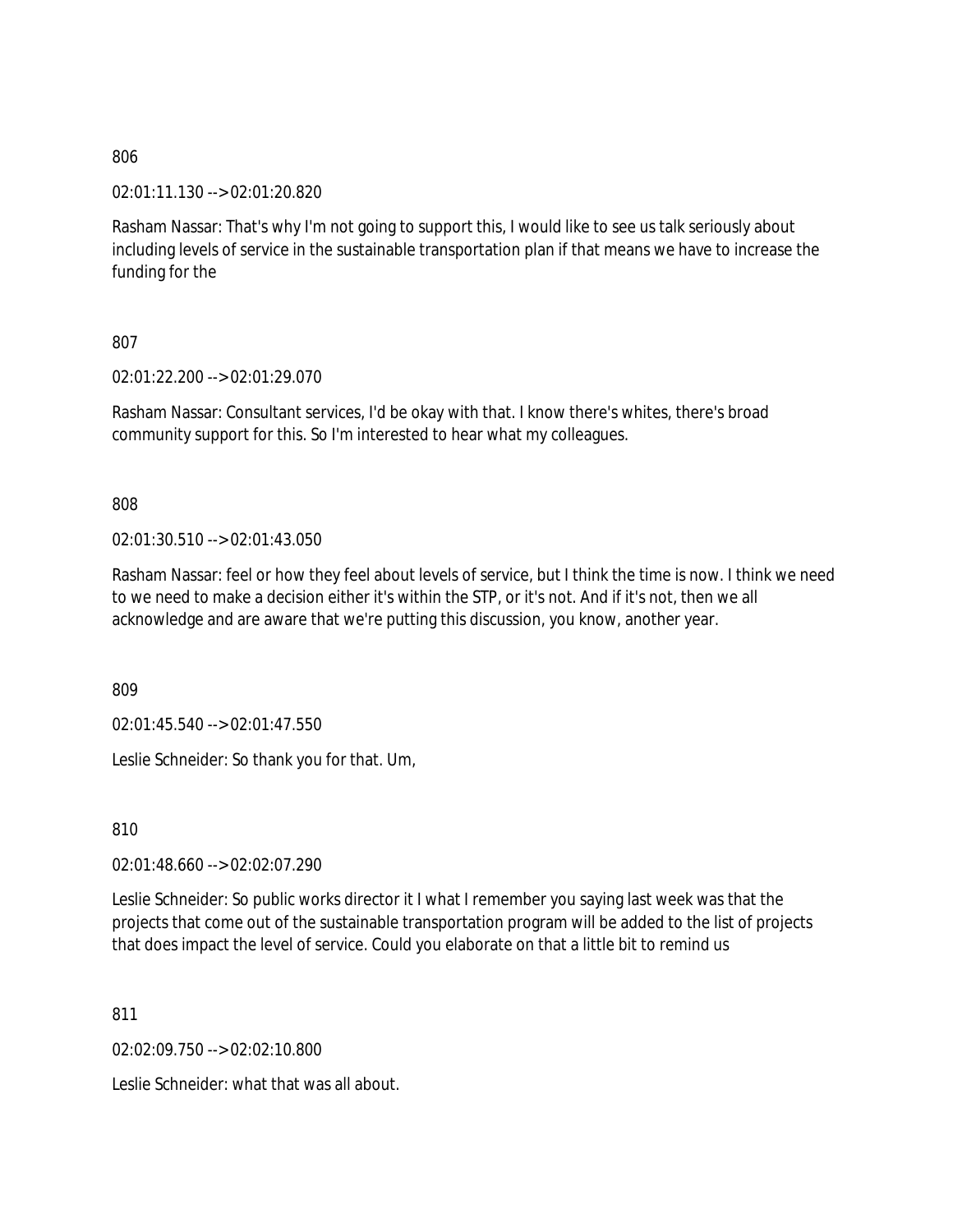02:02:11.970 --> 02:02:18.450

Chris Wierzbicki: Sure. And we have you know your next agenda item also has some time to discuss this, but I'm happy to talk about it now.

813

02:02:20.340 --> 02:02:27.060

Chris Wierzbicki: And just to be clear, you. I don't think we are in any way attempting to pump this item off.

# 814

02:02:27.900 --> 02:02:34.830

Chris Wierzbicki: Really what we're trying to do is ensure that we take all the pieces in the right word. And this sustainable transportation plan.

815

02:02:35.220 --> 02:02:44.190

Chris Wierzbicki: Is going to develop a prioritization and develop a set of projects using these goals and objectives and some other the framework theory and discuss next month.

816

02:02:45.420 --> 02:02:49.140

Chris Wierzbicki: To to develop this plan that we're going to want to achieve.

# 817

02:02:49.770 --> 02:02:57.360

Chris Wierzbicki: And then there's our tools that we're going to use to implement those projects and achieve all of those goals and get those projects completed and level of service, I think, is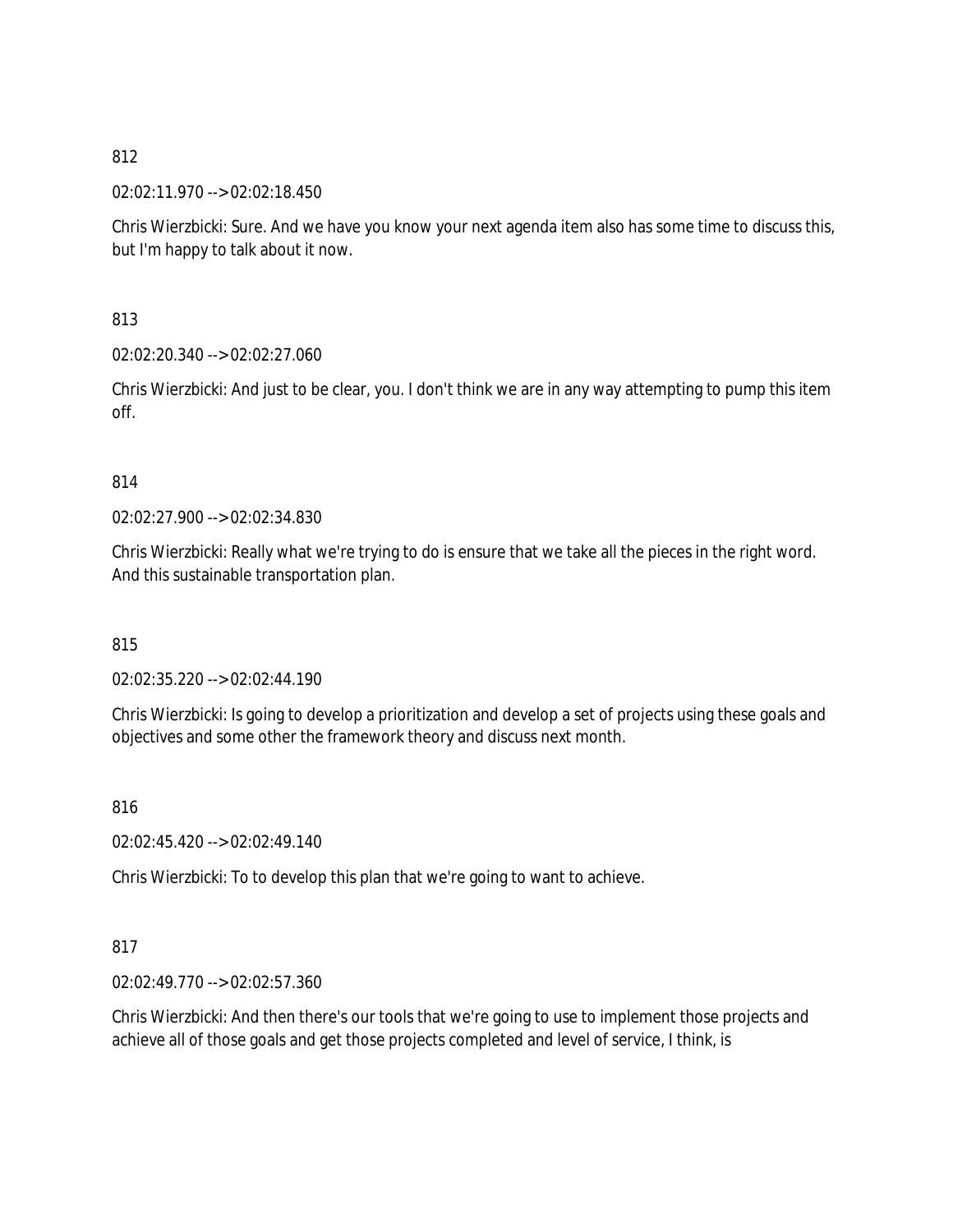02:02:57.660 --> 02:03:07.950

Chris Wierzbicki: And concurrency particular level services, just a measure really concurrency and the transportation impact P program are the tools that we're going to use to try to implement these projects so

819

02:03:08.790 --> 02:03:16.890

Chris Wierzbicki: I understand that there's interest in starting up that discussion sooner rather than later. And I, I can see why you'd be interested in doing that, however.

820

02:03:17.640 --> 02:03:25.410

Chris Wierzbicki: Regardless of when we start the conversation, I think, in order to get the full mechanics of the low level service and concurrency program up and running.

821

02:03:25.800 --> 02:03:32.550

Chris Wierzbicki: We have to finish this this sample transportation plan because those are the we can't otherwise we're putting the cart before the horse, a little bit.

### 822

02:03:33.660 --> 02:03:45.810

Chris Wierzbicki: If you want to blend these two things together and have additional, you know, professional help to create this program concurrently with love with this with the STP.

823

02:03:46.560 --> 02:04:02.400

Chris Wierzbicki: You know, I think we can do that, but I still think in terms of the overall timeframe. We're going to be, it's going to be next year after we've created this plan that will be moving with a program on level service that that is, you know, has all the parts that make sense.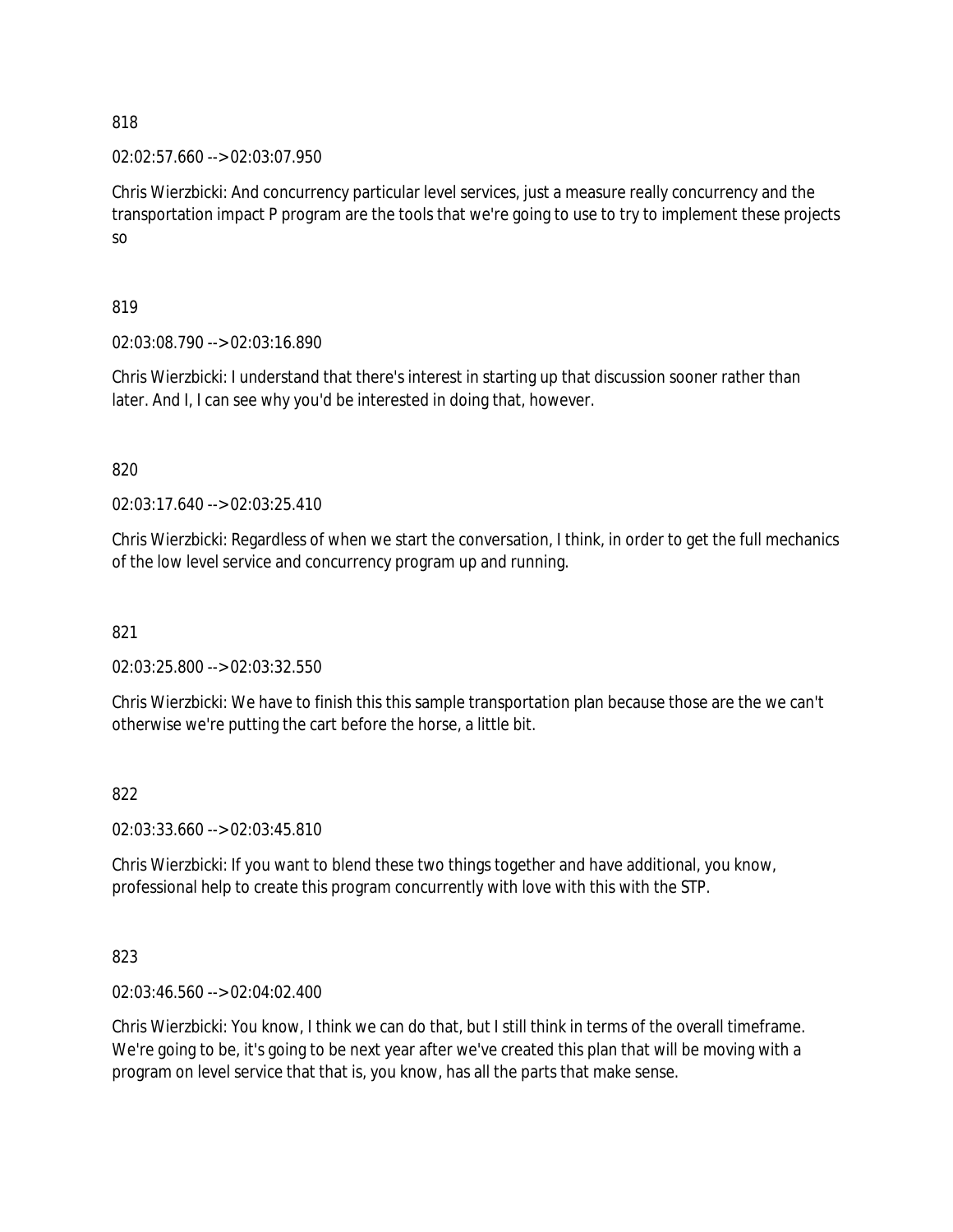02:04:04.740 --> 02:04:11.550

Leslie Schneider: Great, thank you. Um, before I start calling on new hands. I just want to throw out an idea which is that

825

02:04:11.610 --> 02:04:20.010

Leslie Schneider: Maybe we choose not to vote on this tonight and not put emotion on the floor. I just, I sort of feel that this is very important, and we should be

826

02:04:21.090 --> 02:04:29.520

Leslie Schneider: You know, there's not a whole lot of opportunity for this coming back to counsel and this is one of those major points. So in light of that, I'd like to continue this conversation.

## 827

02:04:31.470 --> 02:04:40.350

Leslie Schneider: But not have a close vote or something on on trying to get this past tonight, that's just for your consideration on Deputy Mayor deets.

828

02:04:41.760 --> 02:04:48.480

Joe Deets: Thank you Mary, you know I i'm I'm good with your suggestion, so. But anyway, I was just gonna say

829

02:04:49.650 --> 02:04:58.740

Joe Deets: Relating to, I think, Chris, I think you you answered customer service concerned. So, so I'm fine with that. I think relating to the climate change issue.

830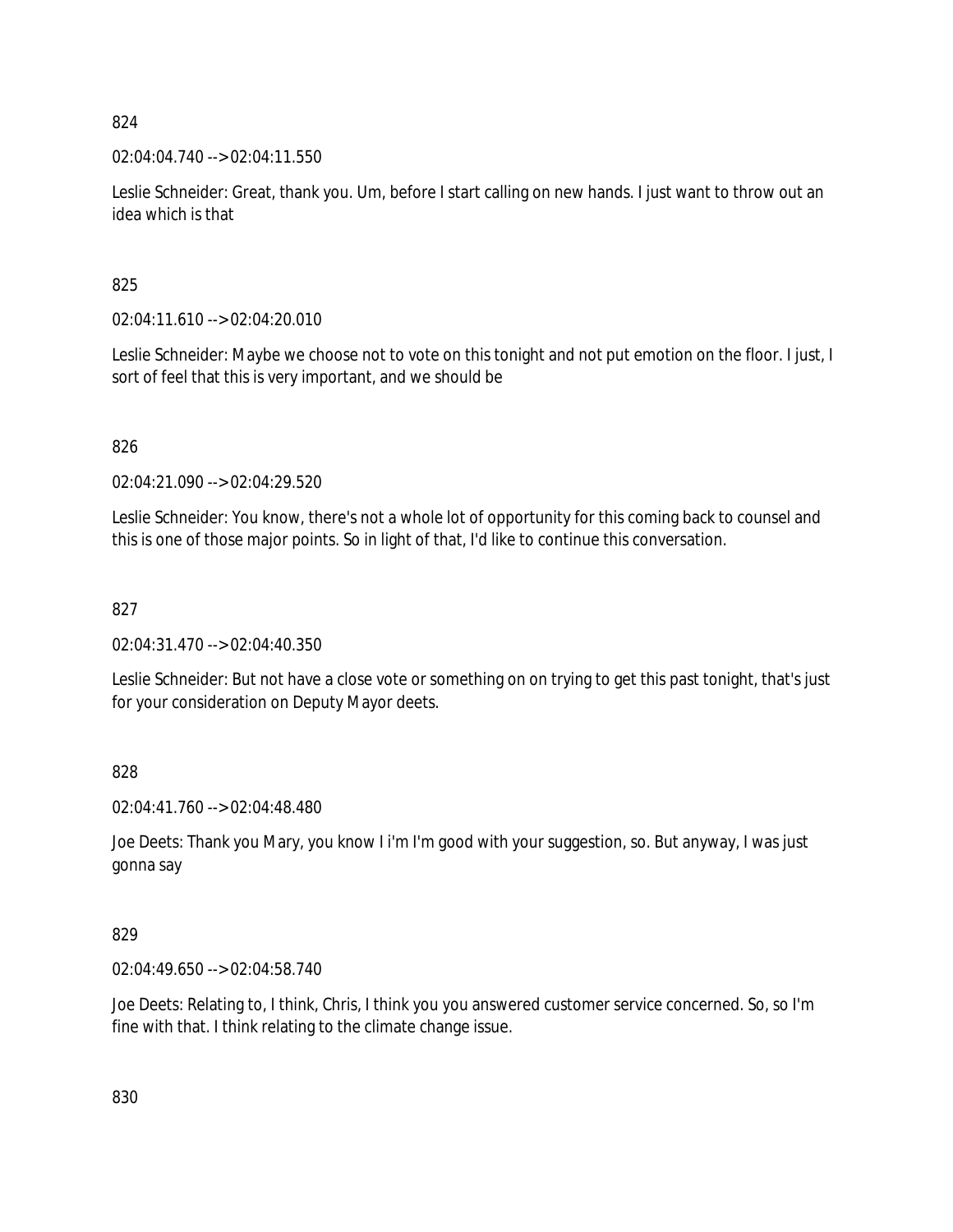02:04:59.760 --> 02:05:05.760

Joe Deets: I think we all know that's our number one priority. And we can just state that it's it's it's totally. This is very fixable.

## 831

02:05:07.260 --> 02:05:15.270

Joe Deets: I mean, if we're talking about putting I'd be worried about putting this right now. We've been working a long time with this, there's still a long ways to go.

### 832

02:05:15.780 --> 02:05:30.690

Joe Deets: There's if we want to tweak it and say, well, in any case, Climate Action resilience is goal number one fact that i thought i read mark or Chris, I tried to find it while we're sitting here. I thought it said that the goals, you know, no.

### 833

02:05:31.860 --> 02:05:42.570

Joe Deets: Priority has yet been given, but we can make that very clear that this goal is number one, I mean all the presentations. We've seen on the sustainable transportation plan has said that so

### 834

02:05:43.410 --> 02:05:59.160

Joe Deets: Let's just say, I'd like to move this forward and not pump this but be clear that, yes, I'm an action resilience is goal number one we've always known that and just move forward. But we don't have to vote on it tonight, but I just don't want to have much in the way of delays.

835

02:06:00.840 --> 02:06:01.680

Leslie Schneider: Great, thank you.

836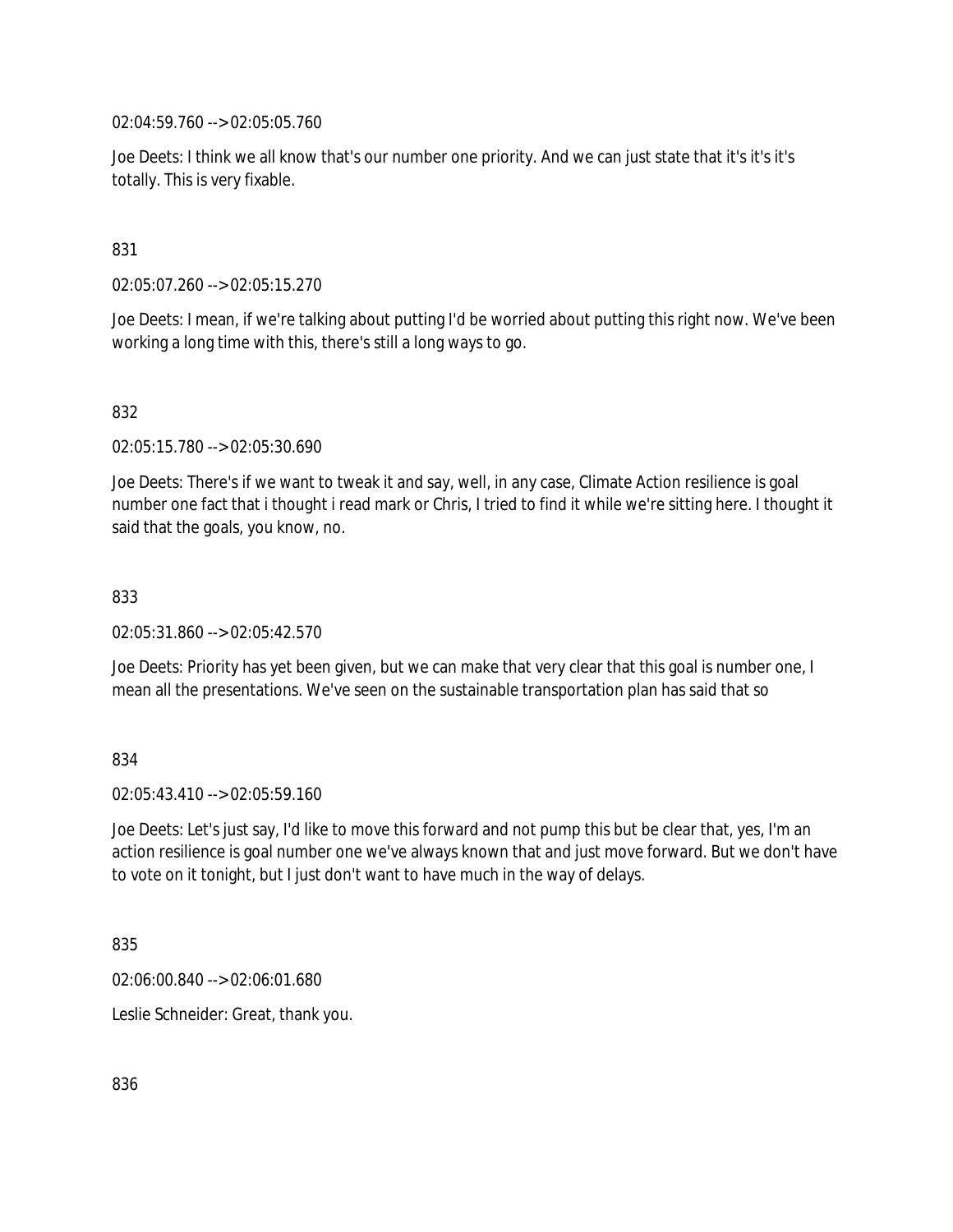02:06:01.740 --> 02:06:02.640

Leslie Schneider: COUNCILMEMBER pilot

837

02:06:05.670 --> 02:06:11.340

Michael Pollock: Right. Yeah, I wouldn't support this as it's currently written like

838

02:06:12.390 --> 02:06:12.840

Michael Pollock: What

839

02:06:14.610 --> 02:06:22.110

Michael Pollock: COUNCILMEMBER have to say about it other than it really is our North Star, it's not just an objective isn't just

840

02:06:23.310 --> 02:06:32.010

Michael Pollock: Sort of number one objective. It's really overarching objective within it within which everything else fits so

841

02:06:33.330 --> 02:06:42.030

Michael Pollock: You know, I think, I think we're more or less than agreement or maybe we could just say, you know, get some sort of sense that that we're in agreement on that and then

842

02:06:43.380 --> 02:06:49.560

Michael Pollock: Following the mirrors suggesting we could work on some language and have it ready to vote on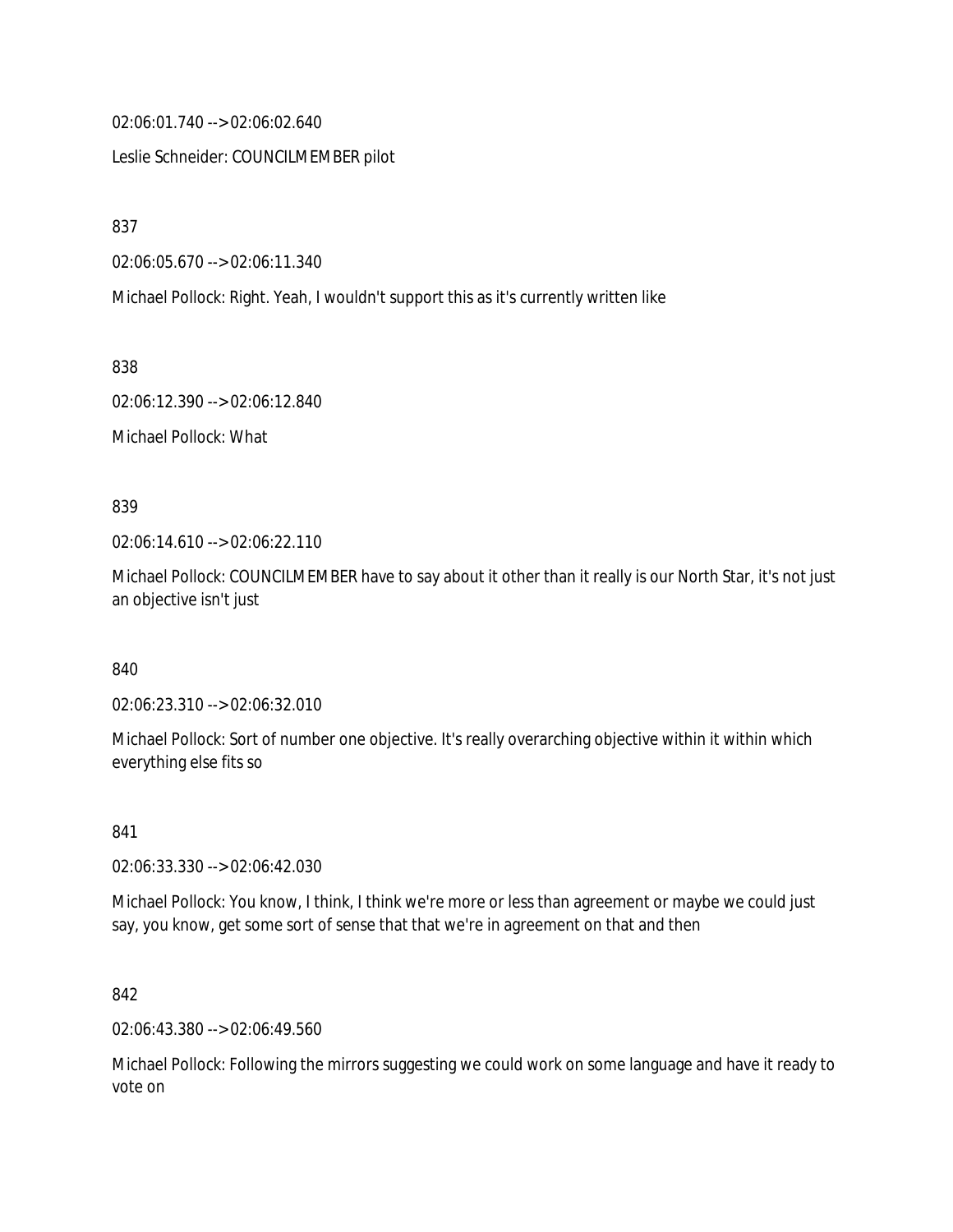02:06:50.580 --> 02:07:00.000

Michael Pollock: Next meeting I but rather than trying to wordsmith that so maybe we could get sort of a sense of, if there's a if there's general consensus on that appears to be

844

02:07:00.870 --> 02:07:17.490

Michael Pollock: Forward, I'd like to at least take the time to get the language, right, unless somebody really has some language, but I just feel like we're going to be works and otherwise. So, so those are my thoughts. Well you know I don't want for in its current form.

845

02:07:19.500 --> 02:07:20.640

Leslie Schneider: All right. Thank you.

846

02:07:21.120 --> 02:07:22.380

Leslie Schneider: I'm going to jump to

847

02:07:22.470 --> 02:07:24.000

Leslie Schneider: COUNCILMEMBER high top lists.

848

02:07:25.530 --> 02:07:36.270

Kirsten Hytopoulos: So I've a couple of thoughts. And my first reaction to what counts already said was to look at this and say, oh my god, I think maybe he's right. And I sat and I looked at it for a while.

849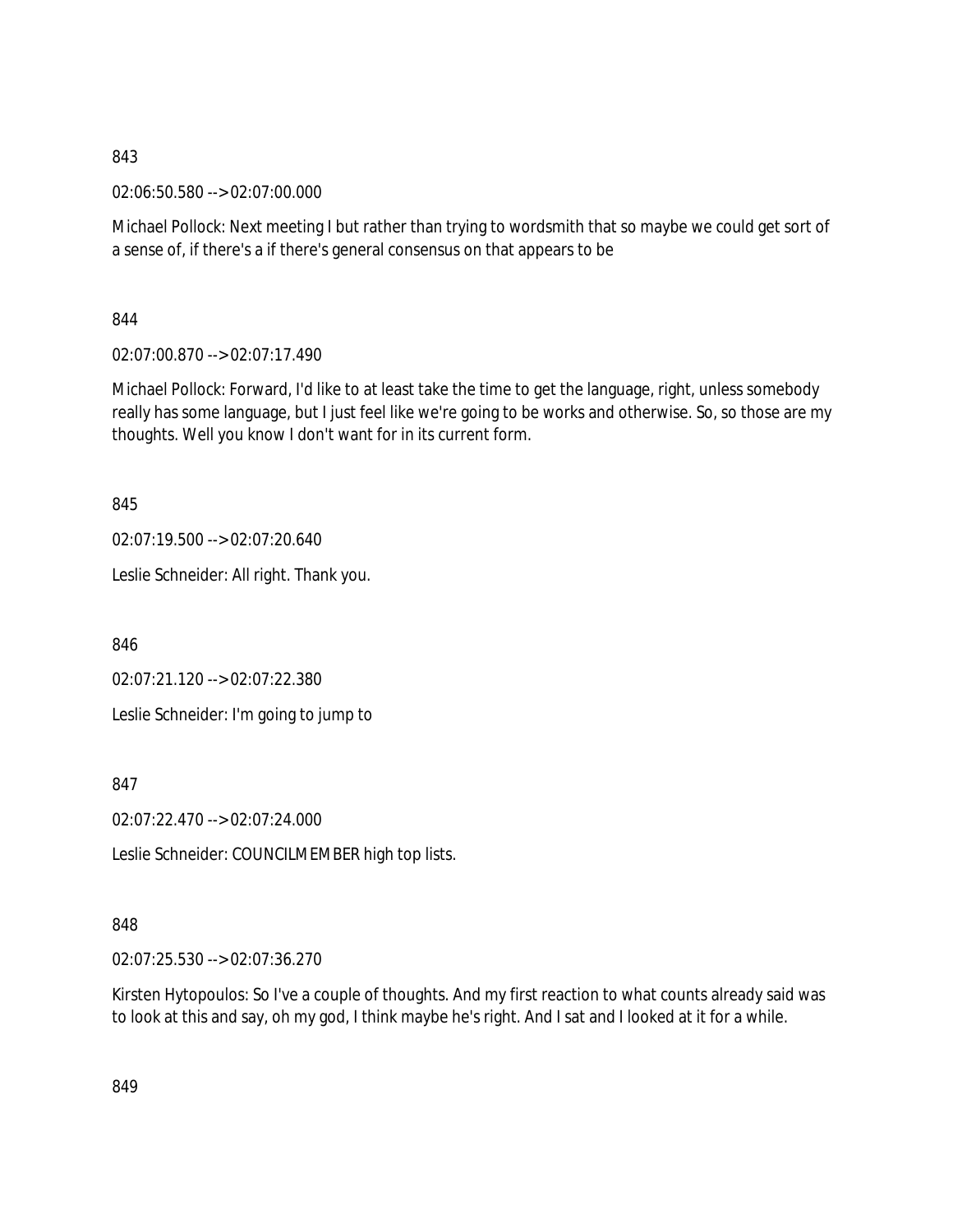02:07:36.810 --> 02:07:47.220

Kirsten Hytopoulos: And then I started thinking, well, you know, I think we, we know it's a fundamental truth that that is only through safe and and enticing right travel

### 850

02:07:48.300 --> 02:07:55.590

Kirsten Hytopoulos: That we're going to change behavior and that we're going to get. We're going to get the climate change, you know, the climate changes we need right

851

02:07:56.310 --> 02:08:06.510

Kirsten Hytopoulos: And then I'm thinking about the fact that every step of the way with this stuff that we're doing. This is a communication to the to the public. This is a selling of the of the of this program.

852

02:08:07.200 --> 02:08:15.030

Kirsten Hytopoulos: That was we do these projects is the selling the projects. It's inviting them it's involving them it's explaining to them that these are going to be safe.

#### 853

02:08:15.390 --> 02:08:21.060

Kirsten Hytopoulos: That we're going to be print that we're gonna be making the safer accessible that we're going to be protecting the island and the systems when we're doing them.

854

02:08:21.510 --> 02:08:34.650

Kirsten Hytopoulos: The most important thing is that what we're doing is actually affecting climate that the projects that we produce in the end will be effective in doing that, that we actually do reduce

855

02:08:36.240 --> 02:08:45.750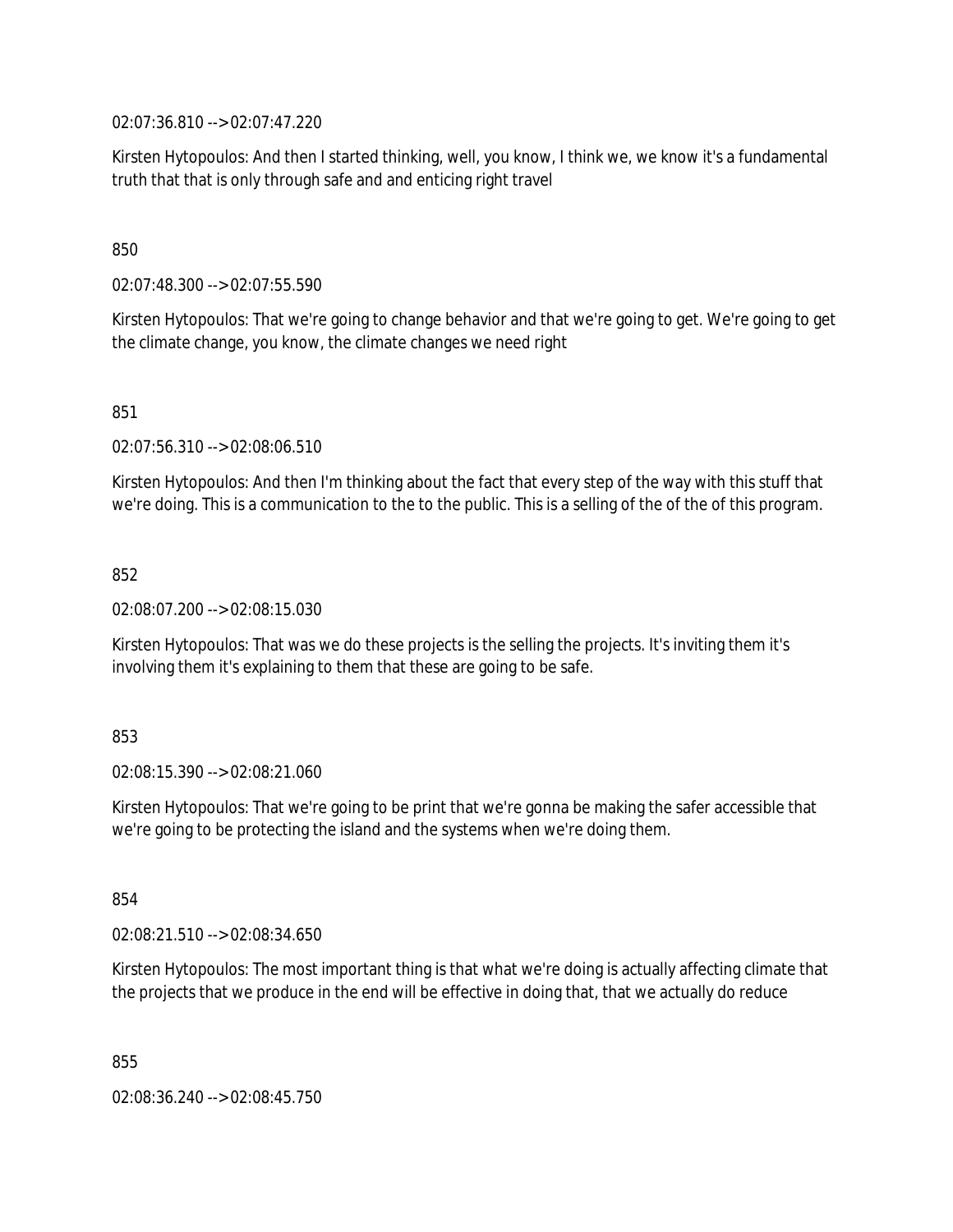Kirsten Hytopoulos: Reliance on cars that we are getting people right now on the buses and into, you know, into walking and onto onto bikes, etc. Right.

856

02:08:46.380 --> 02:08:55.560

Kirsten Hytopoulos: And so a couple of things I absolutely agree that it would be helpful for this to if somewhere on the top, it was very clear.

## 857

02:08:55.890 --> 02:09:09.330

Kirsten Hytopoulos: You know, just in the beginning that it was clear that that this is our primary goal and maybe even to explain in there that it is only through safe and etc and transportation that people are going to do this, but then

### 858

02:09:09.750 --> 02:09:21.420

Kirsten Hytopoulos: Then I'm not so sure. It's so bad that our goals are these things. So I'm not so sure that it's so bad that these goals are highlighted that all of these that these other subsidiary goals are also high goals.

### 859

02:09:22.020 --> 02:09:30.810

Kirsten Hytopoulos: And then I guess I would also say that, you know, we have a climate advisory committee meeting coming up, I think, was it two weeks from tomorrow.

### 860

02:09:31.620 --> 02:09:38.610

Kirsten Hytopoulos: Maybe we could ask them to give us an opinion, since a lot of them are dealing with this regularly in their lives and give them give us their

### 861

02:09:39.390 --> 02:09:45.060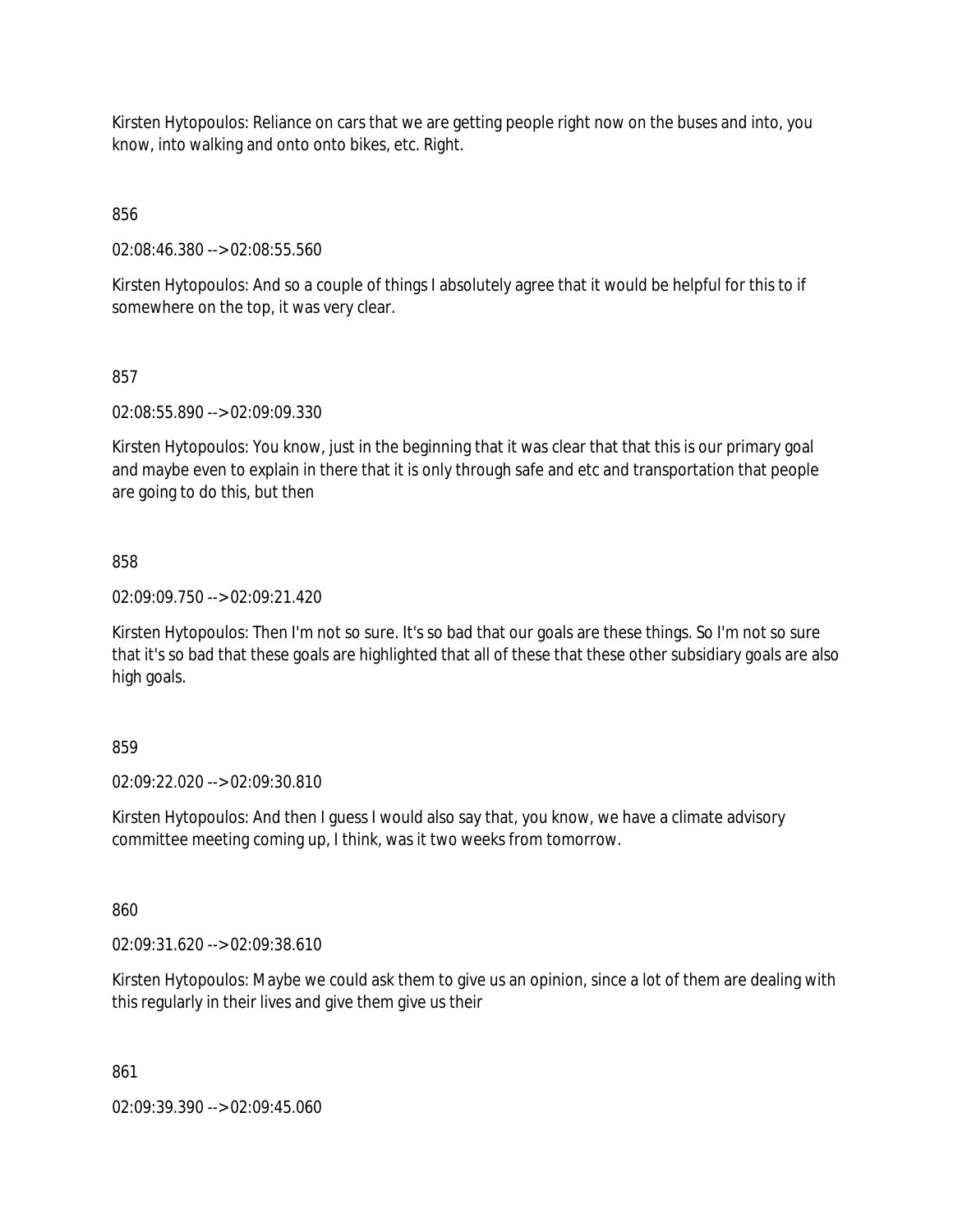Kirsten Hytopoulos: Feedback is this insane. Is this whatever I mean granted. They have admitted they don't have any marketing people right now.

862

02:09:45.390 --> 02:09:52.650

Kirsten Hytopoulos: On climate change on on the committee. So, but why not, maybe some information for us as well. If we're gonna if we're going to sit on this for

863

02:09:52.980 --> 02:10:05.010

Kirsten Hytopoulos: A little while, even just a week or two. So it's just a thought we could hear what they think about whether they should highlight more. Climate The climate aspect and we're whether we're bearing that with these other goals. Those are my thoughts.

864

02:10:05.640 --> 02:10:06.480

Leslie Schneider: Great, thank you.

865

02:10:07.650 --> 02:10:21.540

Leslie Schneider: COUNCILMEMBER agenda. Before I come to you if you wouldn't mind me jumping in here for a few minutes and maybe we, you know, maybe, in part, you could respond to what I might try to get across.

866

02:10:22.620 --> 02:10:28.590

Leslie Schneider: First of all, I just want to assure everyone that when we have had our sustainable transportation

867

02:10:28.950 --> 02:10:50.640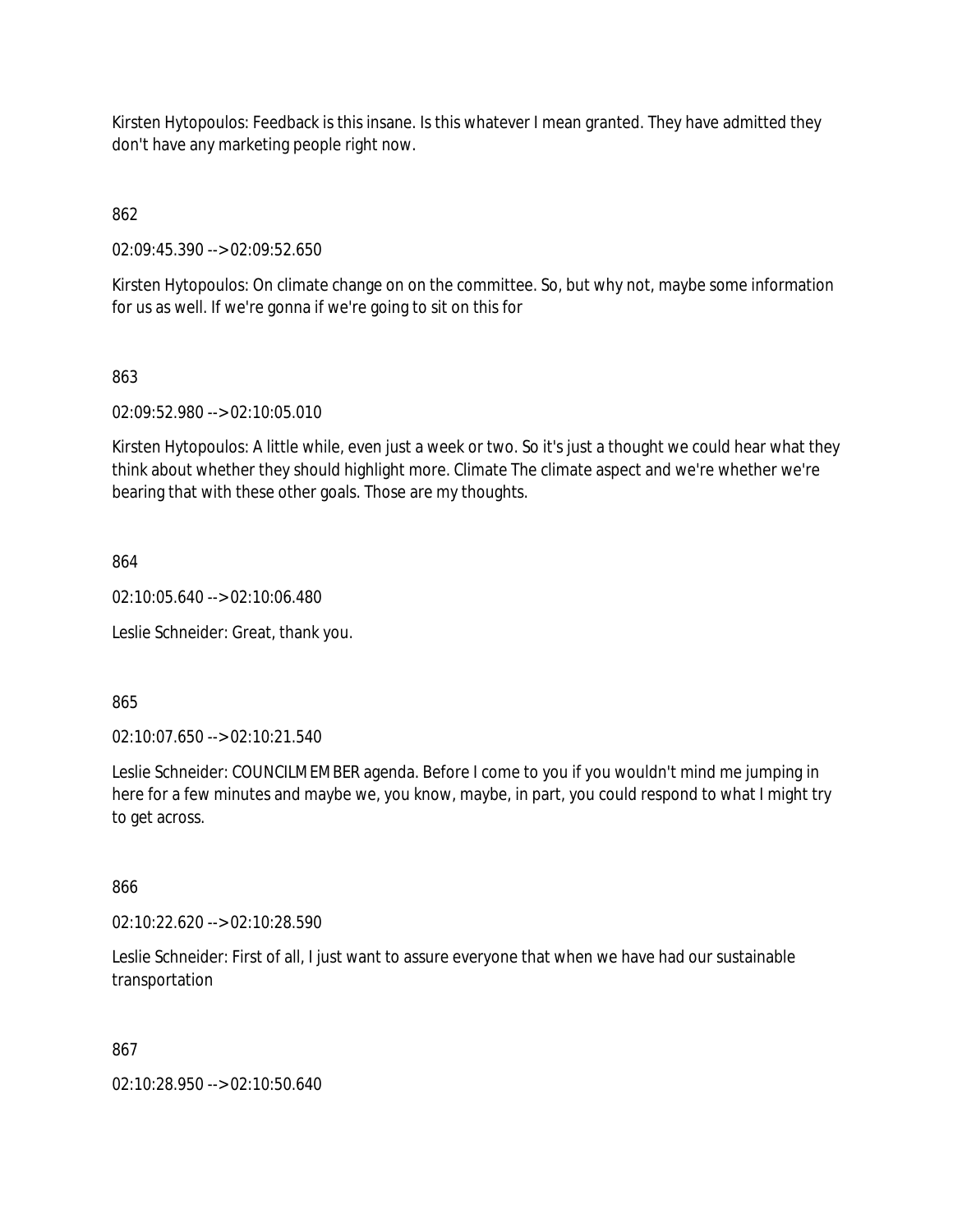Leslie Schneider: Task Force meetings. It has always been reiterated over and over and over again about our north star using those words, our North Star, you know, is the is climate change and getting to this you know island wide goal of 90% greenhouse gas emissions reduction by 2045. So I guess my

868

02:10:51.780 --> 02:11:06.060

Leslie Schneider: I don't think that in the task force there is any question about that. But your point is that this is what kind of is going out to the community. This is the face of it. So would it

### 869

02:11:07.290 --> 02:11:24.270

Leslie Schneider: I think another important piece of the way things are presented here is that each of these goals has objectives and then example strategies and so it does kind of point out how to measure how we get to this north star goal. So if it were just

### 870

02:11:25.740 --> 02:11:35.280

Leslie Schneider: Me. You may have your own suggestions for what would make this work for you, but if it were if it were separated separated. So you had this north star goal.

### 871

02:11:36.150 --> 02:11:47.460

Leslie Schneider: And then some white space and and and some statement about how all other goals would be measured towards reaching the top goal, you know,

### 872

02:11:48.840 --> 02:11:58.470

Leslie Schneider: Maybe, maybe. Would that work. So I'll let you speak for yourself now with the respond to what I'm suggesting, or not so

### 873

02:11:59.640 --> 02:12:07.050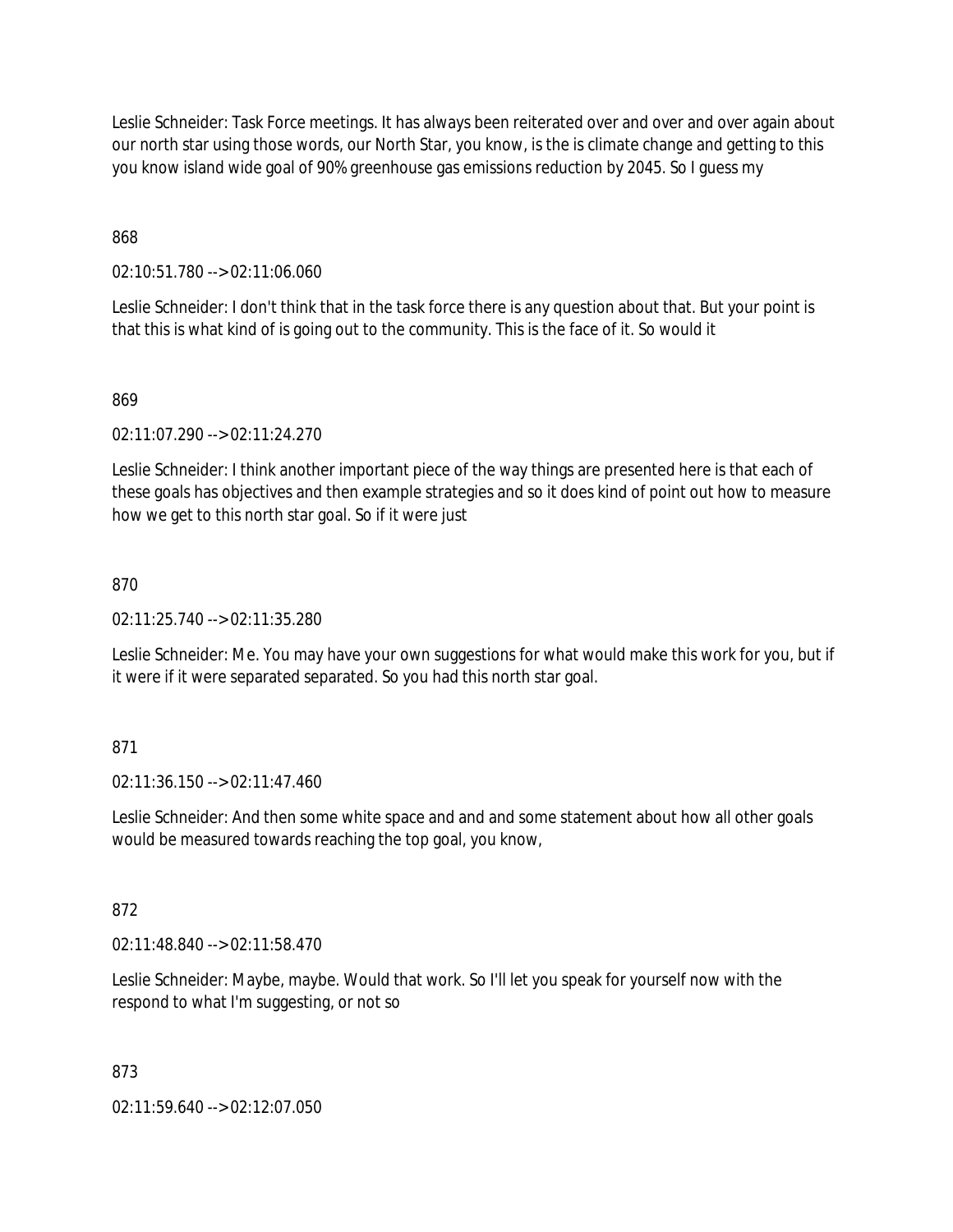Kol Medina: Sure, yeah. I think it would. I think we're pretty much all people who've spoken, we're pretty much on the same page.

# 874

02:12:07.860 --> 02:12:18.090

Kol Medina: It's just the way it's presented. Okay, if, if the top one were presented as the primary goal and yeah maybe then there's some white space. And then there are secondary goals or

# 875

02:12:18.480 --> 02:12:30.780

Kol Medina: Subsidiary goals or however, however you want to put it, but like just present it the way we actually talked about it because the way this is presented. Now, it is not the way we actually talked about it. So this would be misleading to anyone who sees it.

## 876

 $02:12:32.160 \rightarrow 02:12:41.610$ 

Kol Medina: So there's that. And I think that could happen pretty quickly. Someone just needs to go away and play around the table, but I agree with counselor Pollock that we probably shouldn't try to do it right here, right now.

# 877

02:12:42.630 --> 02:12:47.730

Kol Medina: And then I want to move back to, and I have my hand raised relate to move back to counselor and a source point

### 878

02:12:48.330 --> 02:12:58.140

Kol Medina: I absolutely agree with her memory of this of LM s in this plan and how those how we discussed those in the past and how we discussed doing them together.

### 879

02:12:59.070 --> 02:13:05.910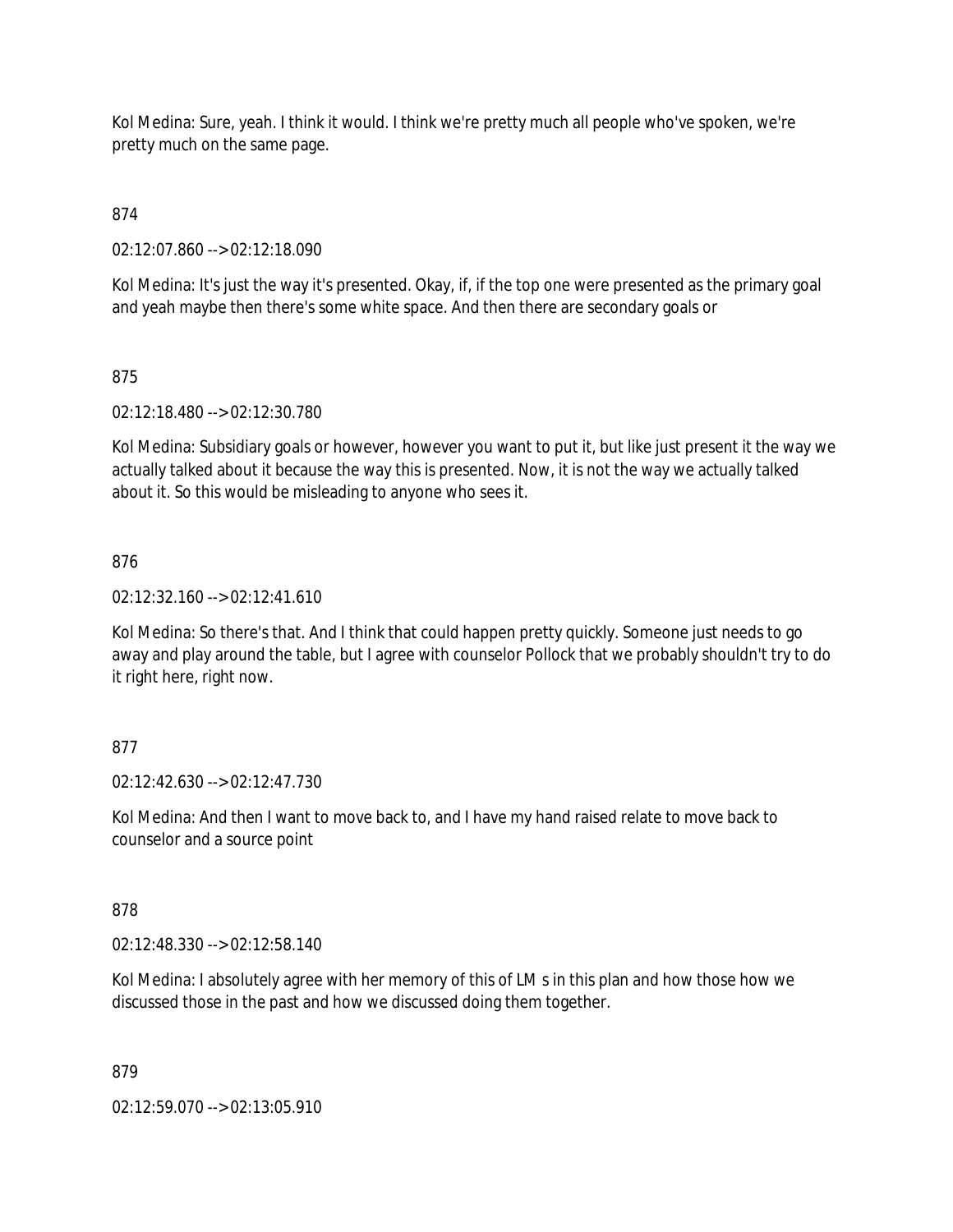Kol Medina: And that's that still makes sense to me. I still don't really understand why that couldn't happen.

880

02:13:06.480 --> 02:13:16.260

Kol Medina: Why we couldn't decide as part of the sustainable transportation plan that these are the levels of service, the non motorized levels of service. We want on the island.

881

02:13:17.070 --> 02:13:27.300

Kol Medina: And then build a plan that tries to achieve those, that's how we talked about it before, if I remember correctly, and I guess I still understand why we can't do that.

882

02:13:28.320 --> 02:13:35.280

Kol Medina: So I don't know if you want to speak to that, again, Chris and maybe explain it differently because I didn't, I didn't quite understand why we couldn't do that when you explain the last

883

02:13:36.480 --> 02:13:46.680

Leslie Schneider: Could before I go back to Chris on this. I'm wondering if maybe could we do have another agenda item that talks about the levels of service and

884

02:13:47.820 --> 02:13:59.880

Leslie Schneider: Would do you think that it makes sense to conclude on this particular agenda item, noting that we're not ready to vote on it. Is everybody in agreement that we can pass on voting on it for right now.

885

02:14:01.470 --> 02:14:03.330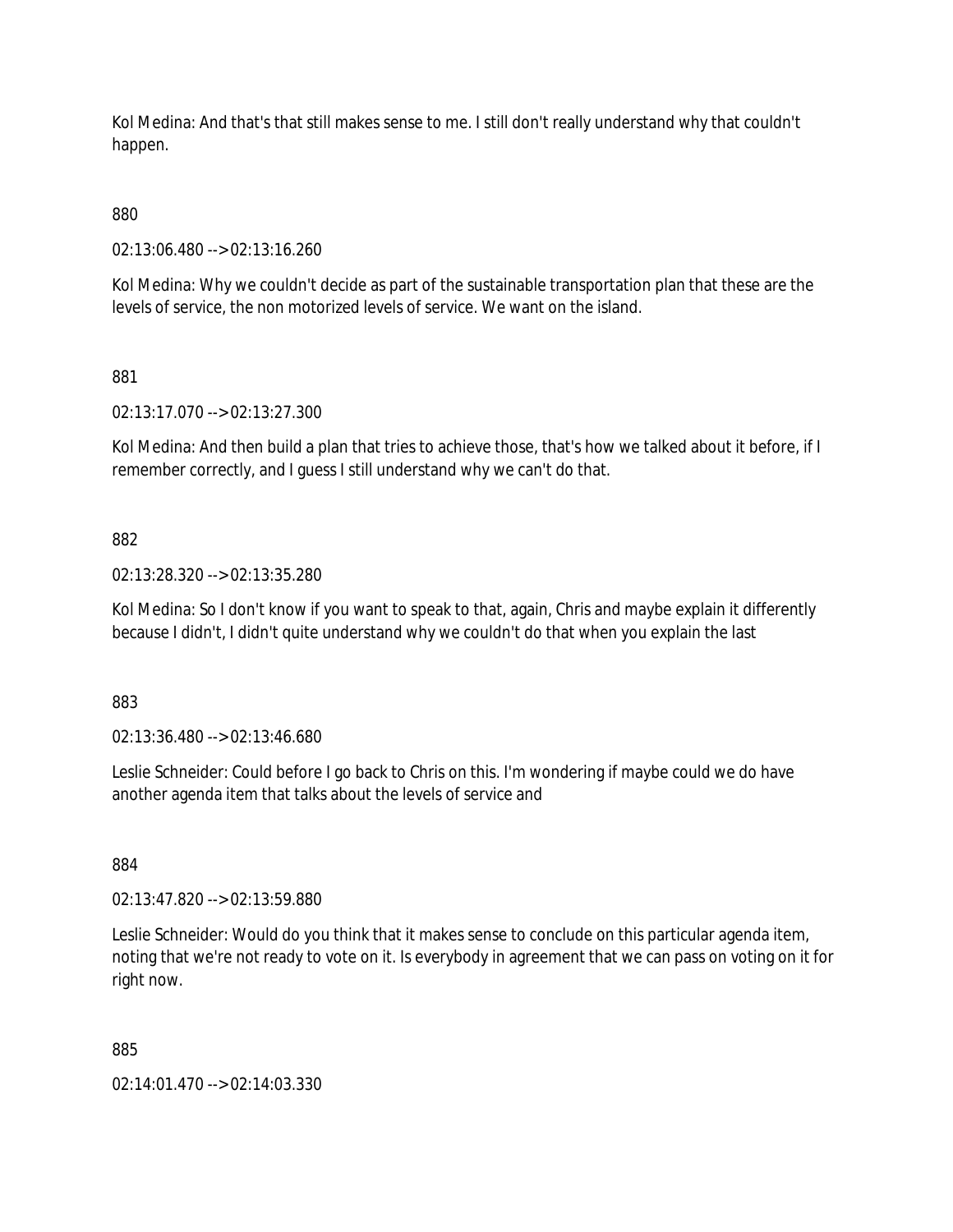Leslie Schneider: Um okay so

886

02:14:04.560 --> 02:14:13.740

Leslie Schneider: Are we also agreed that we can talk about levels of service in the next agenda item and and sort of come to some kind of a meeting of the minds on that.

# 887

02:14:14.490 --> 02:14:22.980

Leslie Schneider: Alright, so if there are no other comments on this particular one I guess maybe it would be good to have someone make a motion that this go

888

02:14:27.720 --> 02:14:30.390

Leslie Schneider: Chris, do you have a suggestion for what would be helpful.

889

02:14:30.540 --> 02:14:33.930

Chris Wierzbicki: Sure. I was actually, you know, it sounds like

890

02:14:35.490 --> 02:14:37.260

Chris Wierzbicki: Well, I forgot where to start with this.

### 891

02:14:38.850 --> 02:14:49.560

Chris Wierzbicki: From what I've heard from you this evening, I completely agree. I think you know the you've continually stated that the climate goal is that is the top goal. And I understand that.

892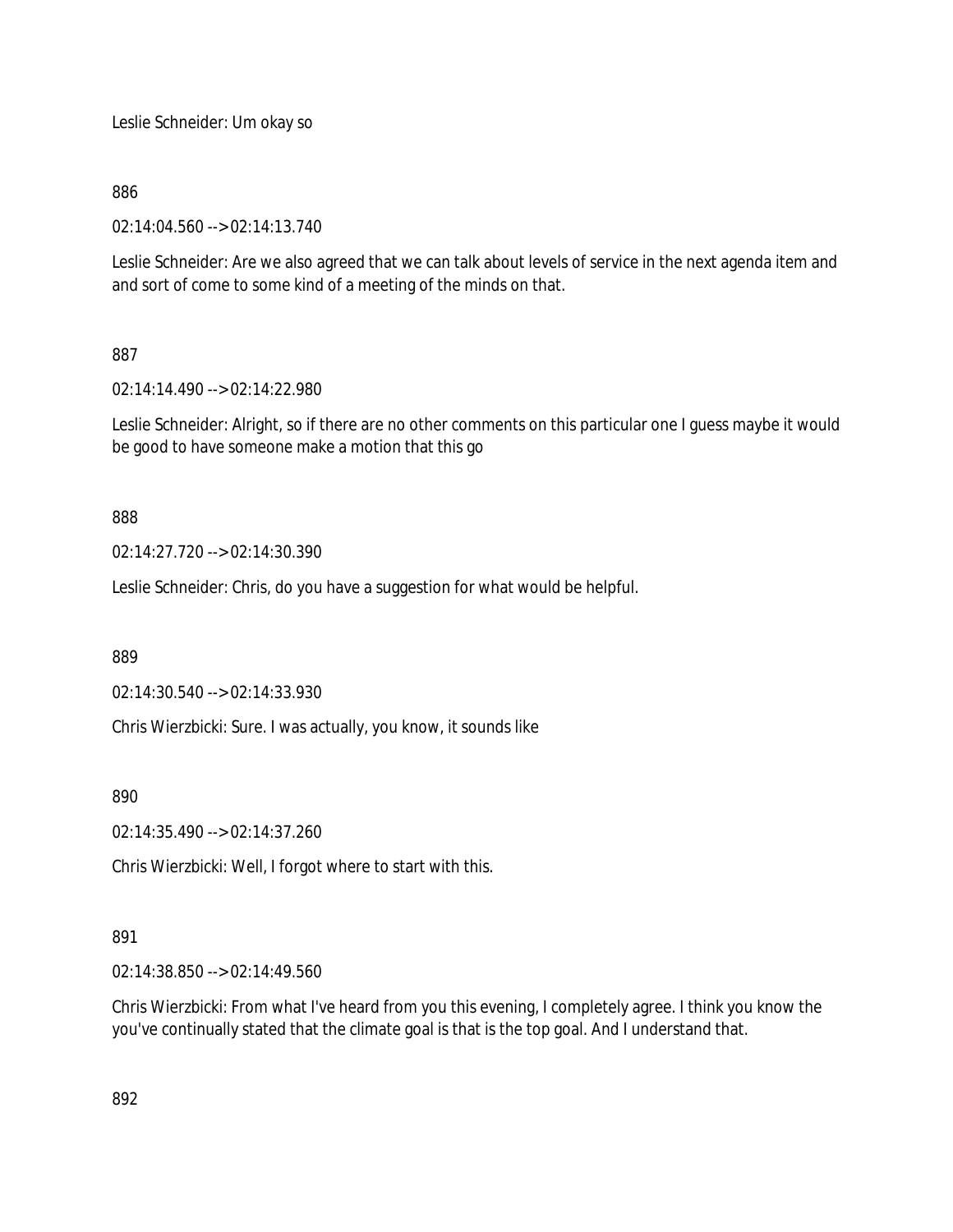02:14:51.930 --> 02:15:01.020

Chris Wierzbicki: I think the weekend. It sounds like we can present this in a way that would be a minute that would help clarify that both for you and for the public.

### 893

02:15:02.190 --> 02:15:19.980

Chris Wierzbicki: But I also want to remind you that what's really as important, if not more important about these goals and objectives is how we decide to use them. And that's the next part of this conversation, which is the decision making framework that we're going to talk about on November 17

#### 894

02:15:21.600 --> 02:15:34.050

Chris Wierzbicki: That is the place where we're we're taking we we didn't want to just include a single goal because we know all these other issues are going to come up. We know safety is going to come up. We know that, you know,

895

 $02.15:34.830 \rightarrow 02.15:41.160$ 

Chris Wierzbicki: tree canopy and those types of issues are also going to come up and we need a way to prioritize and sort through those issues.

### 896

02:15:41.610 --> 02:15:45.750

Chris Wierzbicki: Because all the projects are going to touch on on each of these goals and we need a way to prioritize them.

#### 897

02:15:46.350 --> 02:15:57.930

Chris Wierzbicki: So equally as important as recognizing which is your most important goal is making sure that you follow through on using that top goal to to develop the project lists that you want and the program.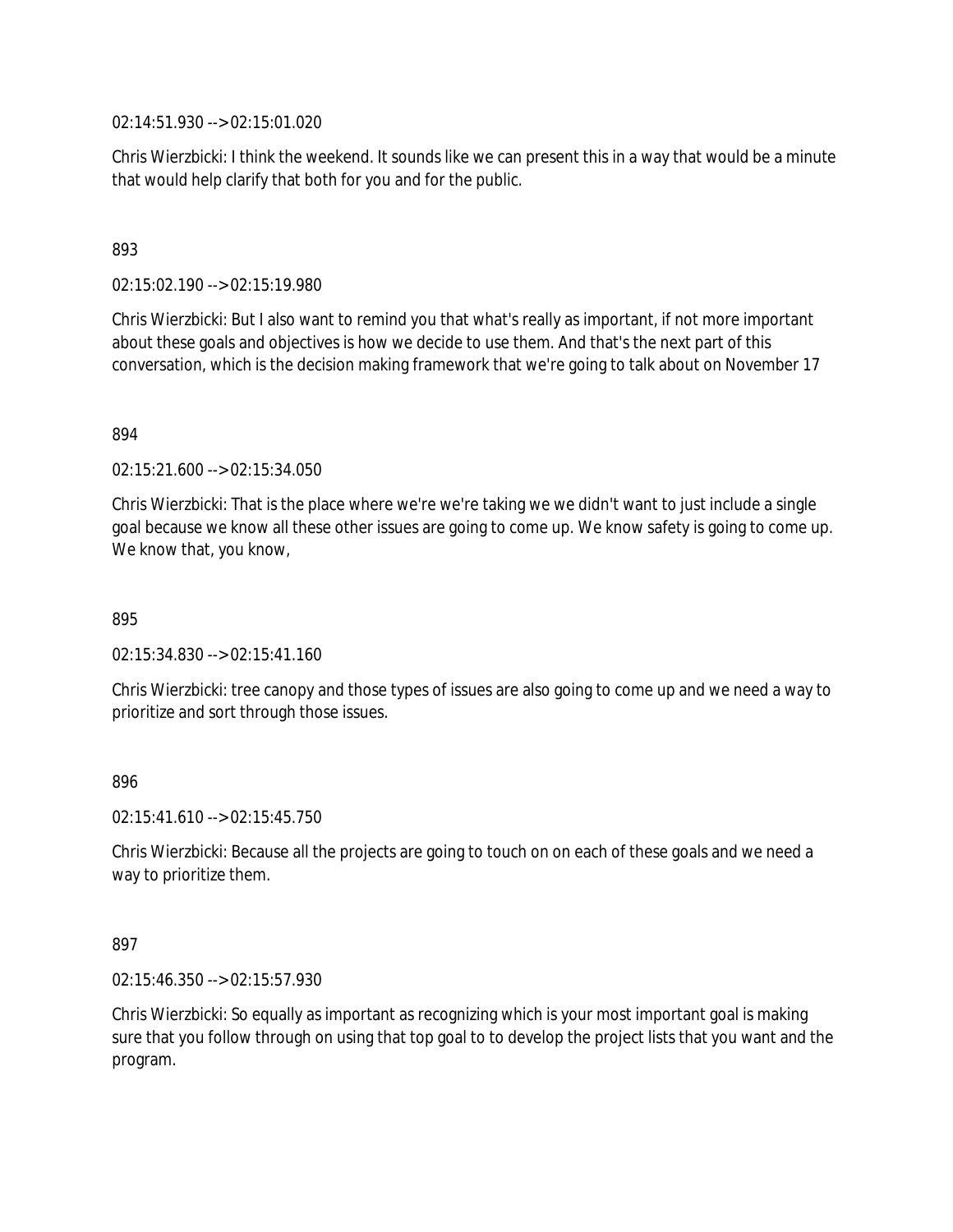02:15:58.650 --> 02:16:04.470

Chris Wierzbicki: Packages you want as we continue to move through this this project. So I don't want you to feel like

899

02:16:06.450 --> 02:16:09.630

Chris Wierzbicki: That we're moving away from what your primary goal was here.

900

02:16:10.860 --> 02:16:17.340

Chris Wierzbicki: And I understand clarifying that as a priority goal is important, but there's a lot more to go here still too.

901

02:16:17.940 --> 02:16:26.790

Chris Wierzbicki: And you've got a lot of opportunity to make decisions through this process highlighting climate and prioritizing climate Hello all along the way.

902

02:16:27.150 --> 02:16:38.430

Chris Wierzbicki: So please don't forget about that as well. But we're happy to bring this back to you in a kind of a revised format that highlights the climate goal as kind of the as the North Star goal as we've been talking about it.

903

02:16:39.450 --> 02:16:42.570

Chris Wierzbicki: And, you know, we're happy to do that. If that's if that's would be helpful.

904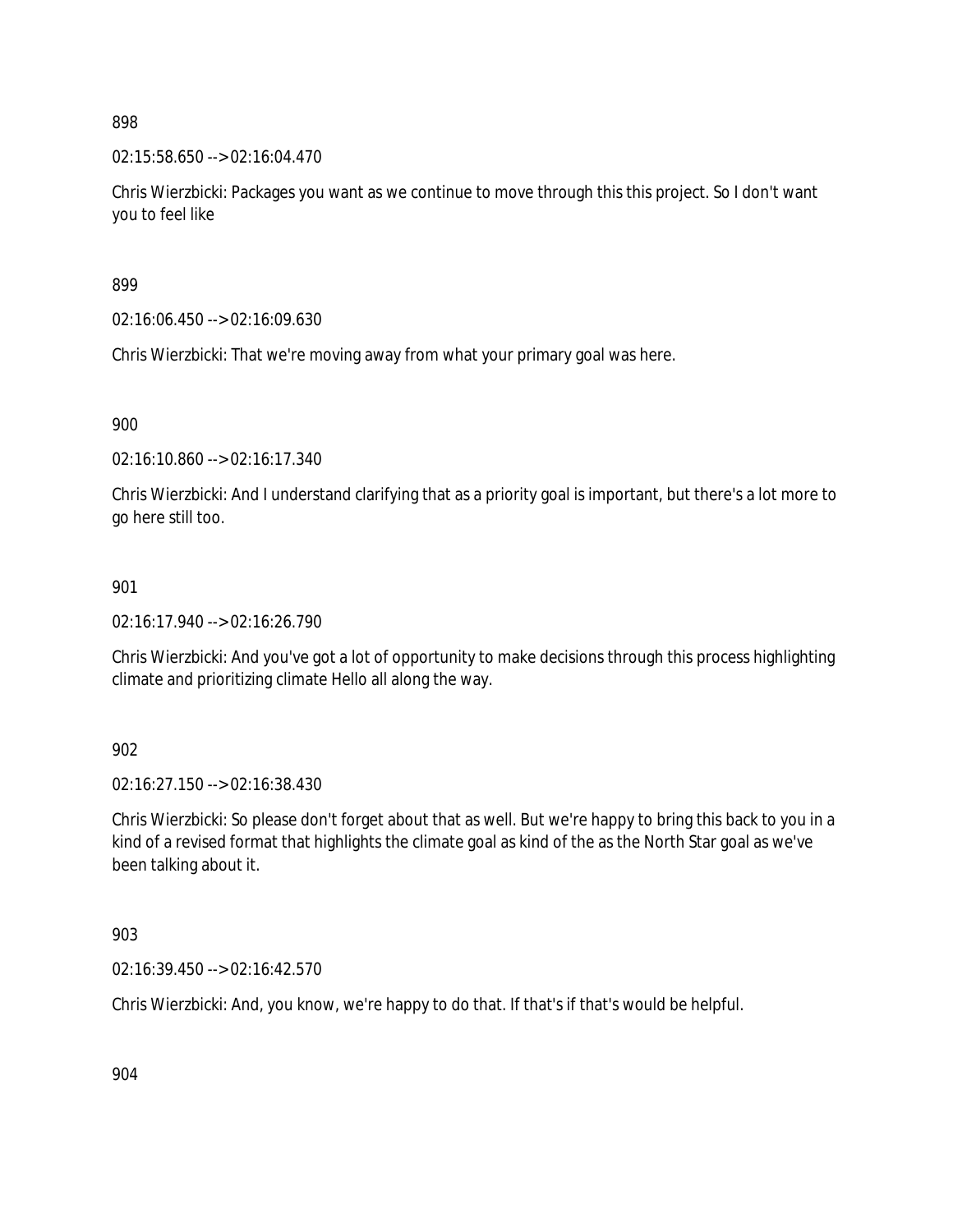02:16:43.830 --> 02:16:44.880

Leslie Schneider: Great. Thank you, Chris.

905

02:16:45.180 --> 02:16:46.440

Leslie Schneider: Mark, you've got your hand up.

906

02:16:47.910 --> 02:16:53.310

Mark Epstein: Yes, good evening counselor Mark Epstein engineering project manager and project manager for this plan.

## 907

02:16:54.060 --> 02:17:05.880

Mark Epstein: I just want to rethink everything like Christian said has been accurate and I've heard all the comments from council members. I just wanted to reiterate that this is really just a second step in our five part program.

908

02:17:07.110 --> 02:17:15.630

Mark Epstein: And that these goals and objectives came out of a pretty extensive community outreach engagement process.

909

02:17:16.080 --> 02:17:24.870

Mark Epstein: So while the Council goals are in here. We're also including other goals that we heard from the, from the community and that's why they're six of them.

910

02:17:25.410 --> 02:17:29.940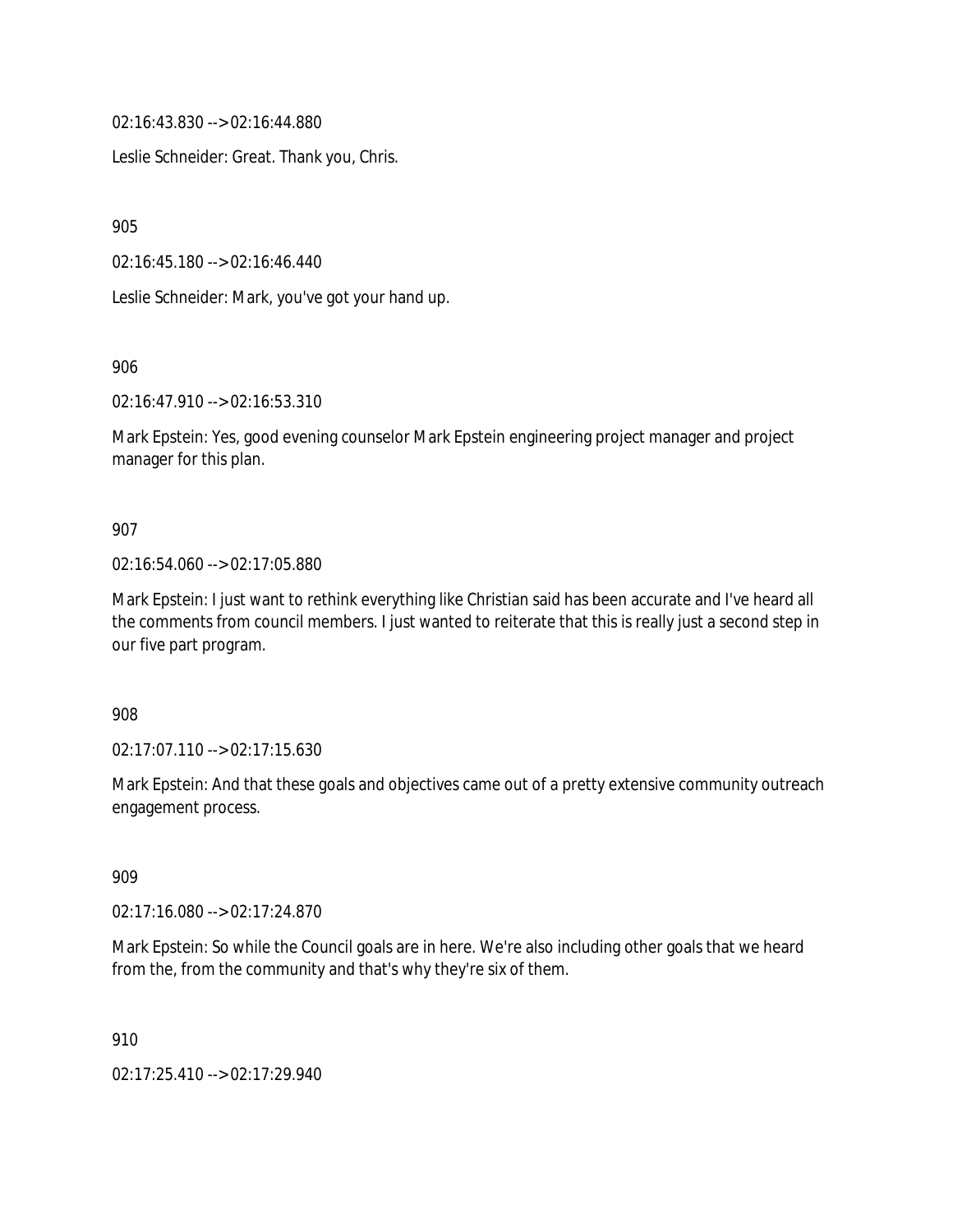Mark Epstein: We're going to use those goals as part of the evaluation framework that will bring back to you again tonight.

# 911

02:17:30.630 --> 02:17:41.520

Mark Epstein: But really doing the thing I I would suggest is, we brought this back to business meeting so we can have the opportunity to see can take public comment if you want it. I just wonder remind you of that process as well.

## 912

02:17:43.650 --> 02:17:46.950

Leslie Schneider: Well towards that. I think we were trying to get the public comment.

## 913

02:17:47.010 --> 02:17:55.740

Leslie Schneider: Happening at the beginning of the meeting. So, and we did get some public comment about sustainable transportation, so I

## 914

02:17:58.110 --> 02:18:04.470

Leslie Schneider: City Manager. I think we clarified that that we were going to be consistent with when and how he took public comment is that right

## 915

02:18:05.940 --> 02:18:15.630

Morgan Smith: Yes, I think maybe perhaps mark is not necessarily suggesting that public comment should happen again. Now, as he was just highlighting why this topic was on your agenda tonight.

## 916

02:18:15.690 --> 02:18:17.970

Morgan Smith: It was to receive into the Council's to request.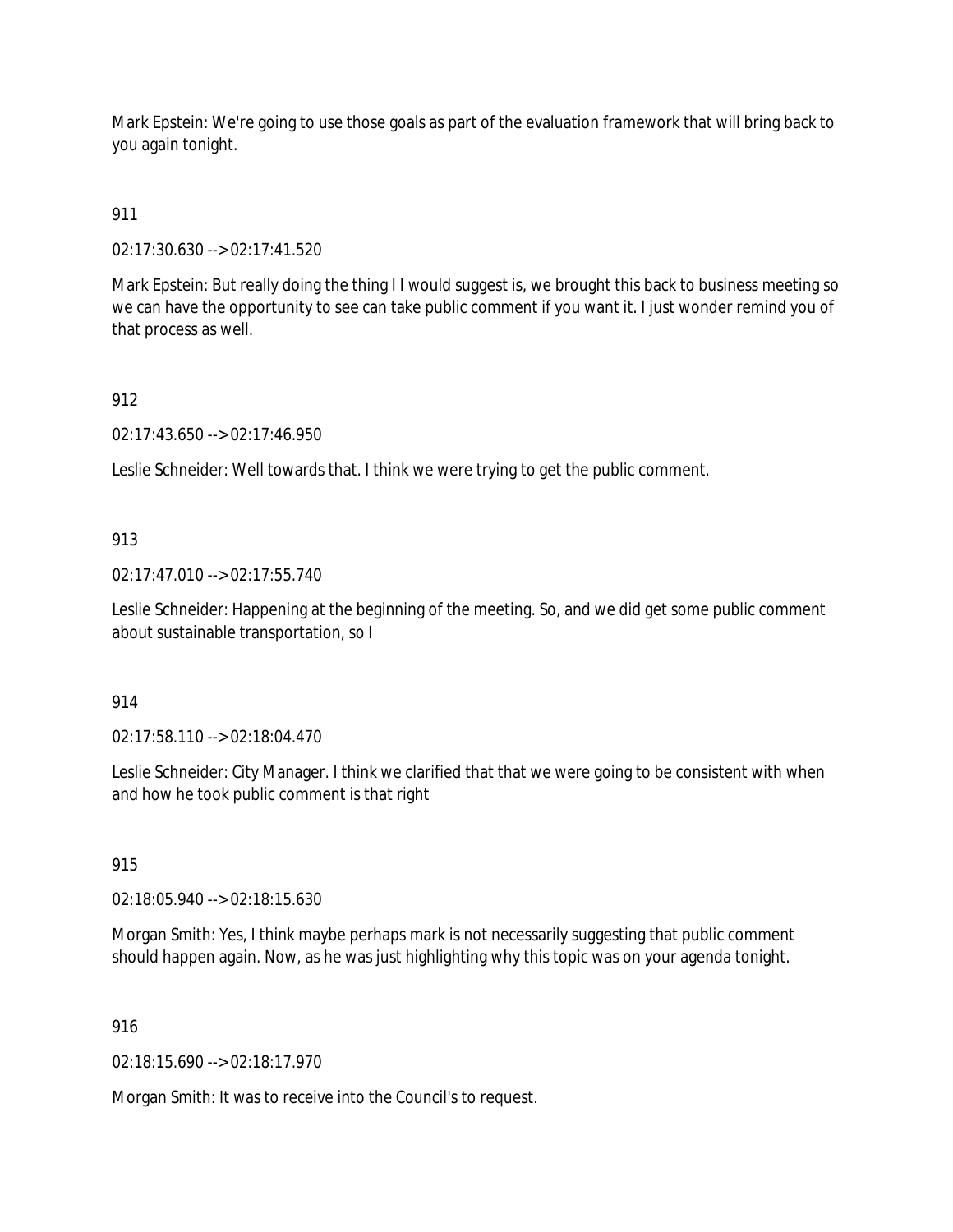02:18:18.300 --> 02:18:33.690

Morgan Smith: To after you've had a significant study session discussion to follow that with a business meeting place not placeholder, but a business meeting item so that you could prompt public comment as part of that stage of the project, right.

918

02:18:34.050 --> 02:18:34.740

Leslie Schneider: Okay, great.

919

02:18:34.770 --> 02:18:35.550

Leslie Schneider: Thank you for that.

920

02:18:37.230 --> 02:18:42.090

Leslie Schneider: So I think just to restate maybe what COUNCILMEMBER Medina's

## 921

02:18:44.070 --> 02:18:55.890

Leslie Schneider: Issue is so these goals are definitely coming from the community, but there is one goal that comes from council. And that's sort of a non negotiable is I think maybe a way to look at it. So, um,

## 922

02:18:57.480 --> 02:19:09.330

Leslie Schneider: You know that non negotiable goal is not coming from the public. It's coming from Council and I think that the interest here is to see that non negotiable goal.

923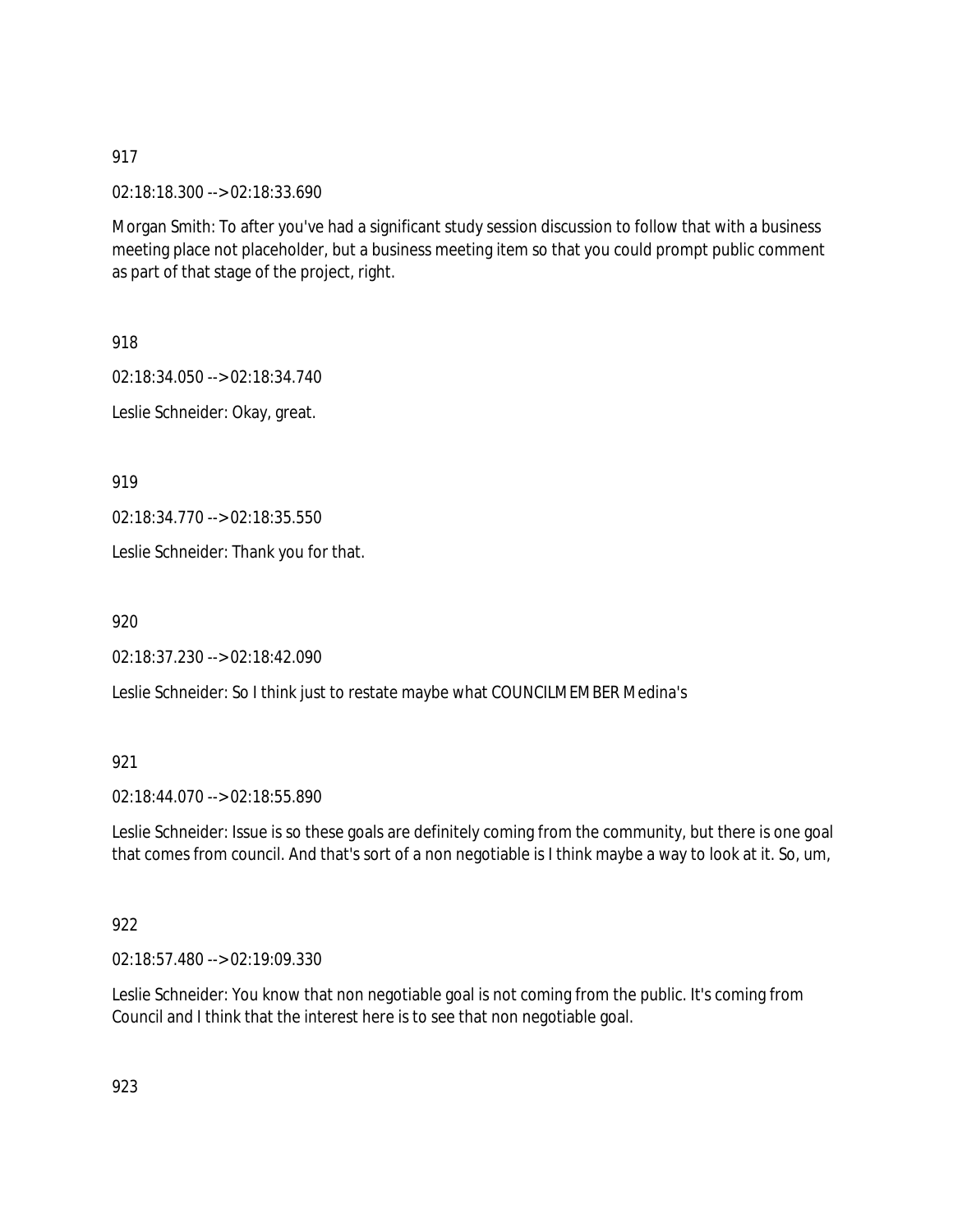02:19:11.460 --> 02:19:14.610

Leslie Schneider: In that context, council member routine. Is that a fair

924

02:19:15.930 --> 02:19:17.070

Leslie Schneider: way to put it.

925

02:19:17.940 --> 02:19:18.930

Leslie Schneider: So my question.

#### 926

02:19:20.070 --> 02:19:22.770

Leslie Schneider: Okay and COUNCILMEMBER into, sir.

927

02:19:25.470 --> 02:19:35.310

Rasham Nassar: Yeah, going back to what I'm public works director was Vicki said about the you were kind of explaining a little bit your reasoning around

#### 928

02:19:36.270 --> 02:19:46.350

Rasham Nassar: How these projects will be prioritized or reviewed from a climate perspective. And it occurred to me that we have the Climate Action Plan.

## 929

02:19:47.100 --> 02:20:00.060

Rasham Nassar: in or near adoption there. And within that we have the climate lens. And I wonder if that climate lens will just by virtue of it being adopted, will be automatically applied to all public works.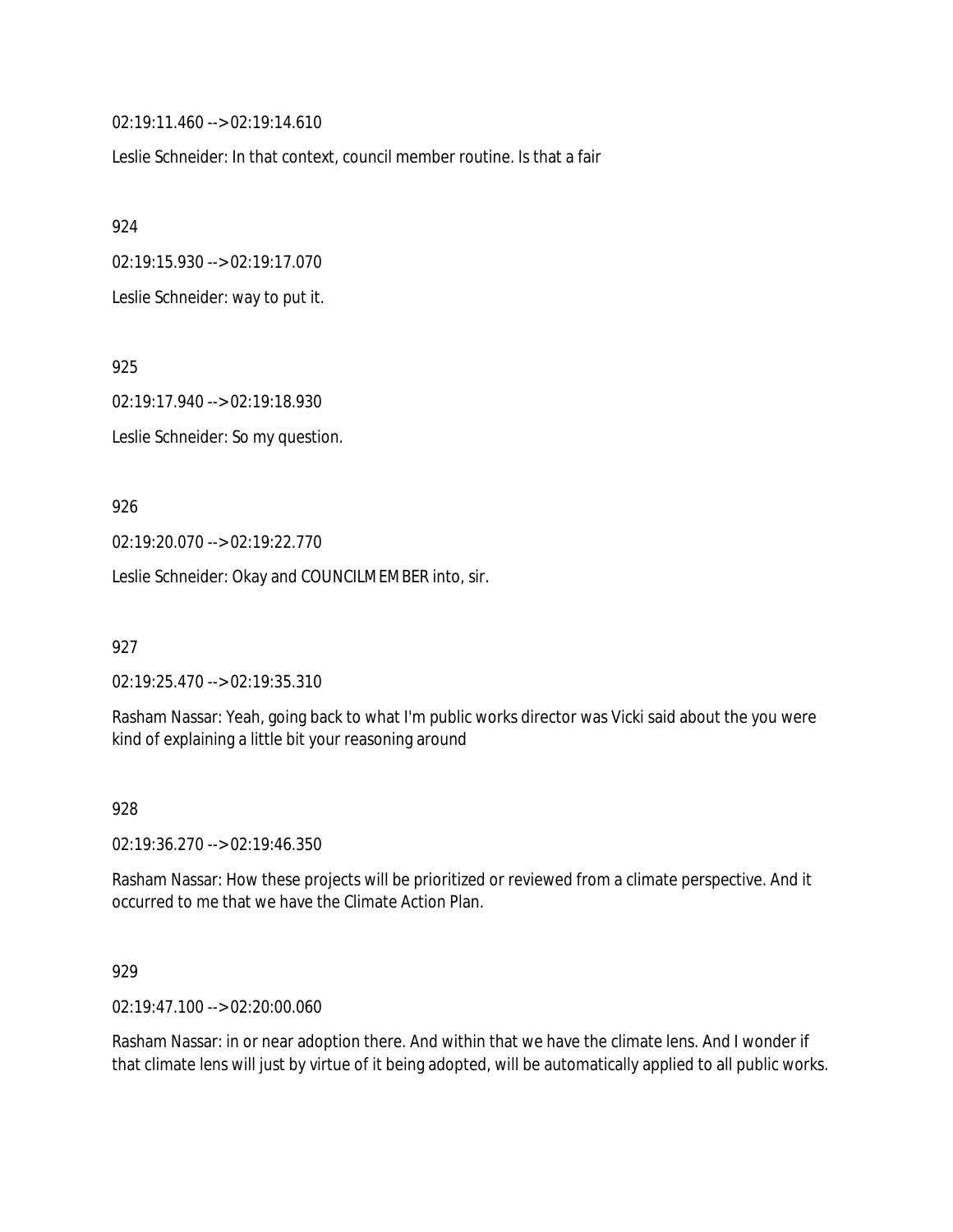02:20:00.540 --> 02:20:14.130

Rasham Nassar: Especially non motorized and motorized infrastructure projects and proposals but automatically reviewed under a climate lens or if that's something that the Council needs to consider and specifically pass emotion to adopt as part of that process.

931

02:20:16.260 --> 02:20:18.630

Chris Wierzbicki: I don't think we've formally thought through how we're going to

## 932

02:20:19.680 --> 02:20:26.370

Chris Wierzbicki: You know, mechanized all of the action items and the climate action plan. I think that's still on the table. Our going to do that.

## 933

02:20:27.150 --> 02:20:35.220

Chris Wierzbicki: But I do want to reiterate that the Climate Action Plan is informing the decisions that we're going to make in the sustainable sample transportation plan.

934

02:20:35.730 --> 02:20:43.740

Chris Wierzbicki: There's a lot of overlap there. We had the presentation to the task force just last Friday of the plan so that everyone's familiar with what's

935

02:20:44.370 --> 02:20:52.860

Chris Wierzbicki: You know how these two things are interrelated. And I think there's opportunities for us to continue to use that plan to shape the priorities and the projects that come out through this process.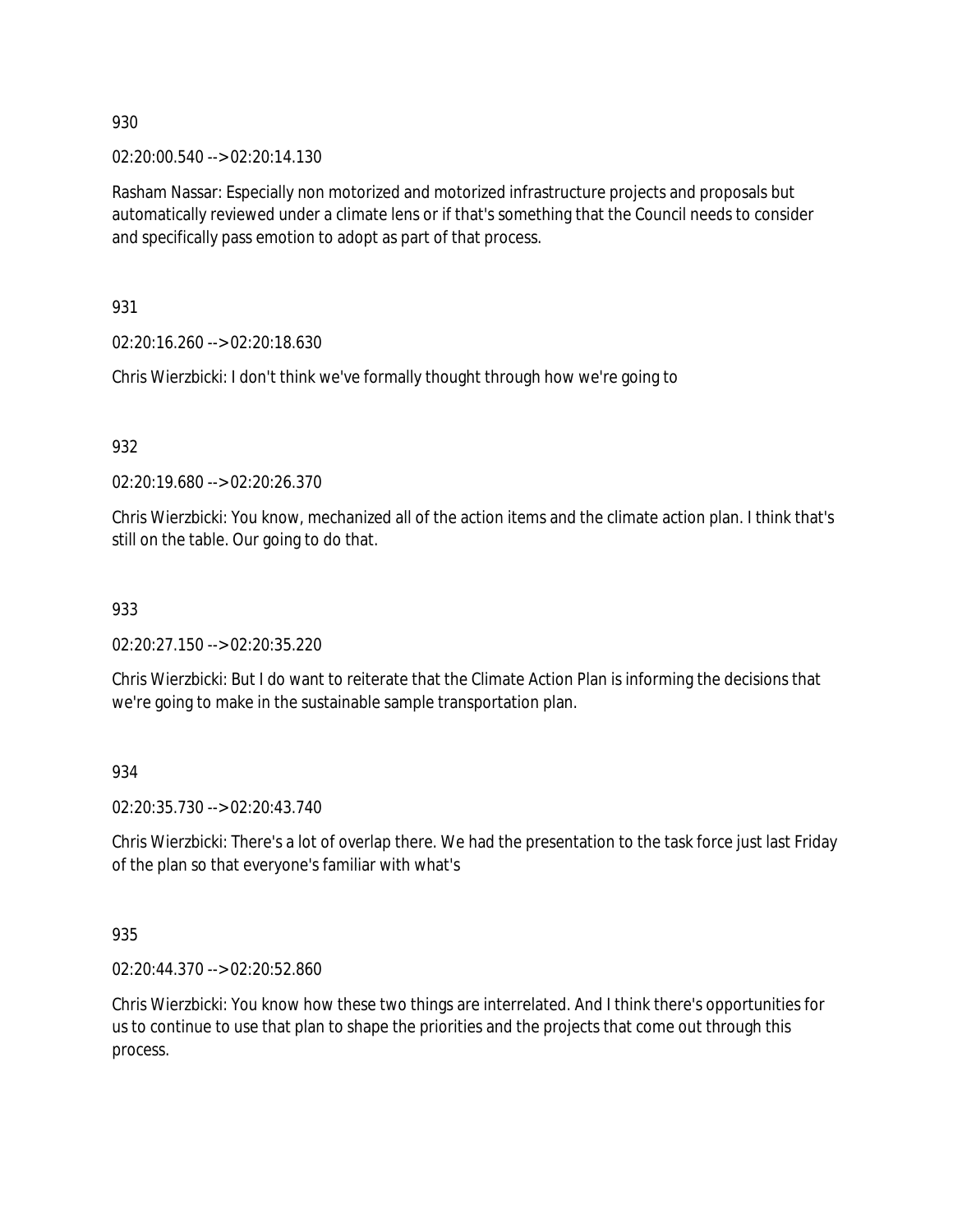## 02:20:53.370 --> 02:21:11.040

Rasham Nassar: And and really I was sorry but and I understand how the plan does that. More generally, and that's great to hear. But the climate lends itself. That's a very, I read it. So you have specific checklists that, you know, need to be checked if you're permitting, I think there's a

937

02:21:12.750 --> 02:21:19.320

Rasham Nassar: Pilot Project, and I think it's a development project for a residential unit or something to that effect.

## 938

02:21:20.100 --> 02:21:29.730

Rasham Nassar: My question is whether do we know whether or not that climate lens is being proposed by the climate change advisory committee apply to all public works projects as well to non motorized improvement.

## 939

02:21:30.210 --> 02:21:40.050

Rasham Nassar: Projects things of things of that nature, or is that something that is not currently contained within the scope of the climate lens and that we have to consider broadening. Do you know. Not off the top of your head.

940

02:21:40.710 --> 02:21:53.310

Chris Wierzbicki: I don't think I know enough about it to be able to comment on it, but it certainly sounds like a way to evaluate and prioritize public works projects using the Climate Action Plan. If it's a tool that we can use to do that.

941

02:21:54.060 --> 02:21:54.810

Chris Wierzbicki: Then I think the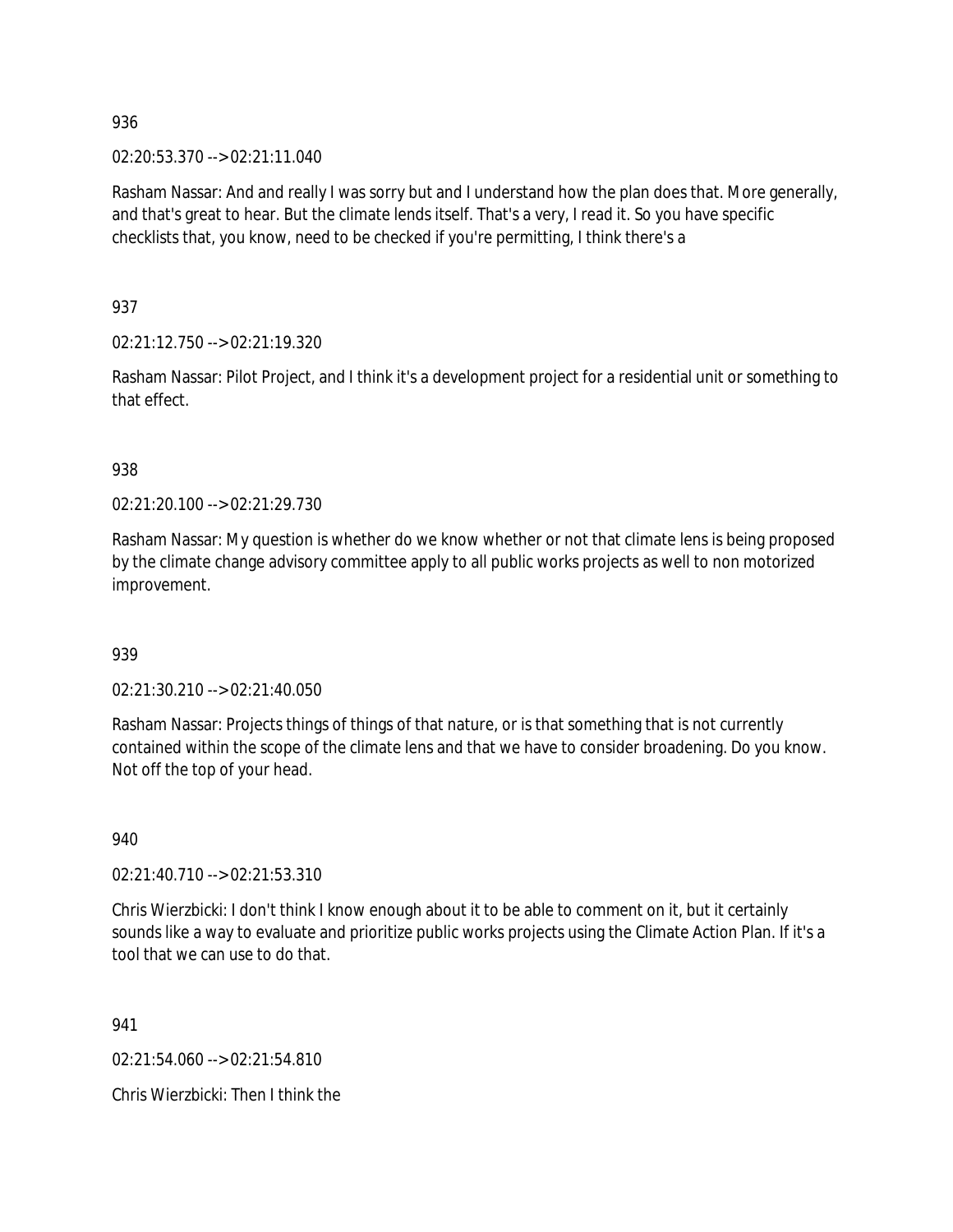02:21:55.350 --> 02:22:02.220

Chris Wierzbicki: Council will set some guidelines about how they expect us to do that going forward. But we tied feels like we haven't done quite done that yet.

943

02:22:06.210 --> 02:22:10.590

Leslie Schneider: Alright so I'm COUNCILMEMBER car, you have your hand up.

944

02:22:12.030 --> 02:22:13.890

Christy Carr: Yeah, thank you. Um,

945

02:22:15.300 --> 02:22:21.180

Christy Carr: I want to kind of just follow on to council member and Osiris comments and and others as well. But I think that

946

02:22:21.570 --> 02:22:37.500

Christy Carr: There's a lot of overlap like Chris said between the climate action plan and the sustainable transportation plan. I think that the sustainable transportation plan in many ways is implementing our climate action plan and i and i. And so I don't want to get too hung up on

947

02:22:38.520 --> 02:22:40.170

Christy Carr: Making climate climate. Climate

948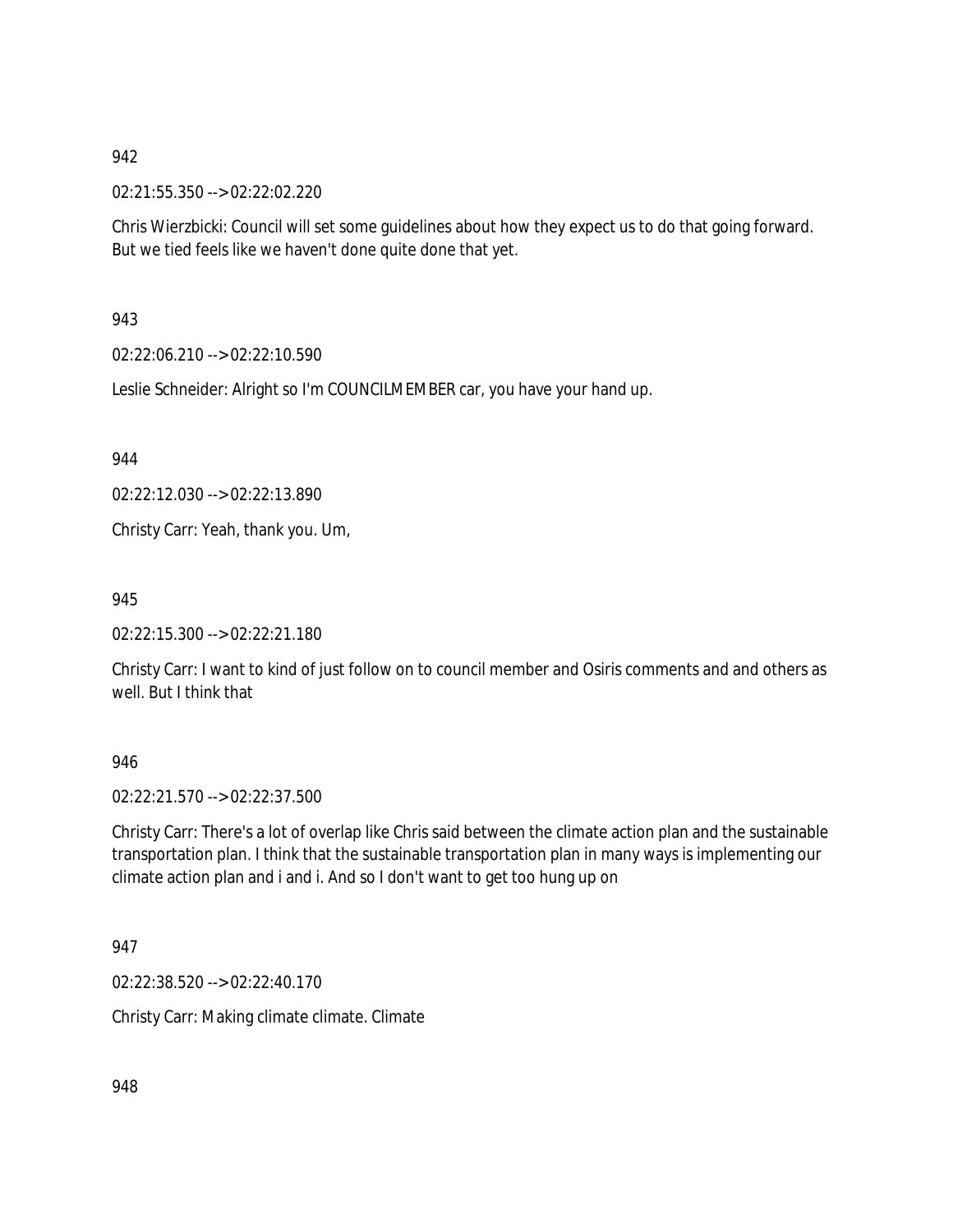02:22:41.610 --> 02:22:49.710

Christy Carr: Such a thing in our sustainable transportation plan. I understand that it has been our North Star, it has been presented that way to the community.

## 949

02:22:50.400 --> 02:23:03.600

Christy Carr: But I also know from participating in the task force that there has been a lot of community input and to Mark's point these goals have come from the community. And I think when we move forward and we develop a project list.

950

02:23:04.230 --> 02:23:14.310

Christy Carr: We're going to want community support for that. So I think that these goals, having come from the community as well as from the Council, it's important to remember that there has been community input.

951

02:23:15.030 --> 02:23:22.200

Christy Carr: And I think that we've looked at these goals, a number of times as a council and to kind of content at this point.

952

02:23:23.340 --> 02:23:27.870

Christy Carr: To me is a little disappointing, frankly, and of course we want to get it right.

953

02:23:28.260 --> 02:23:39.210

Christy Carr: I don't want to have a four three vote on our goals. We need to get behind the goals. So I'm happy to have a further discussion at a later date, but I do think we just need to keep in mind that

954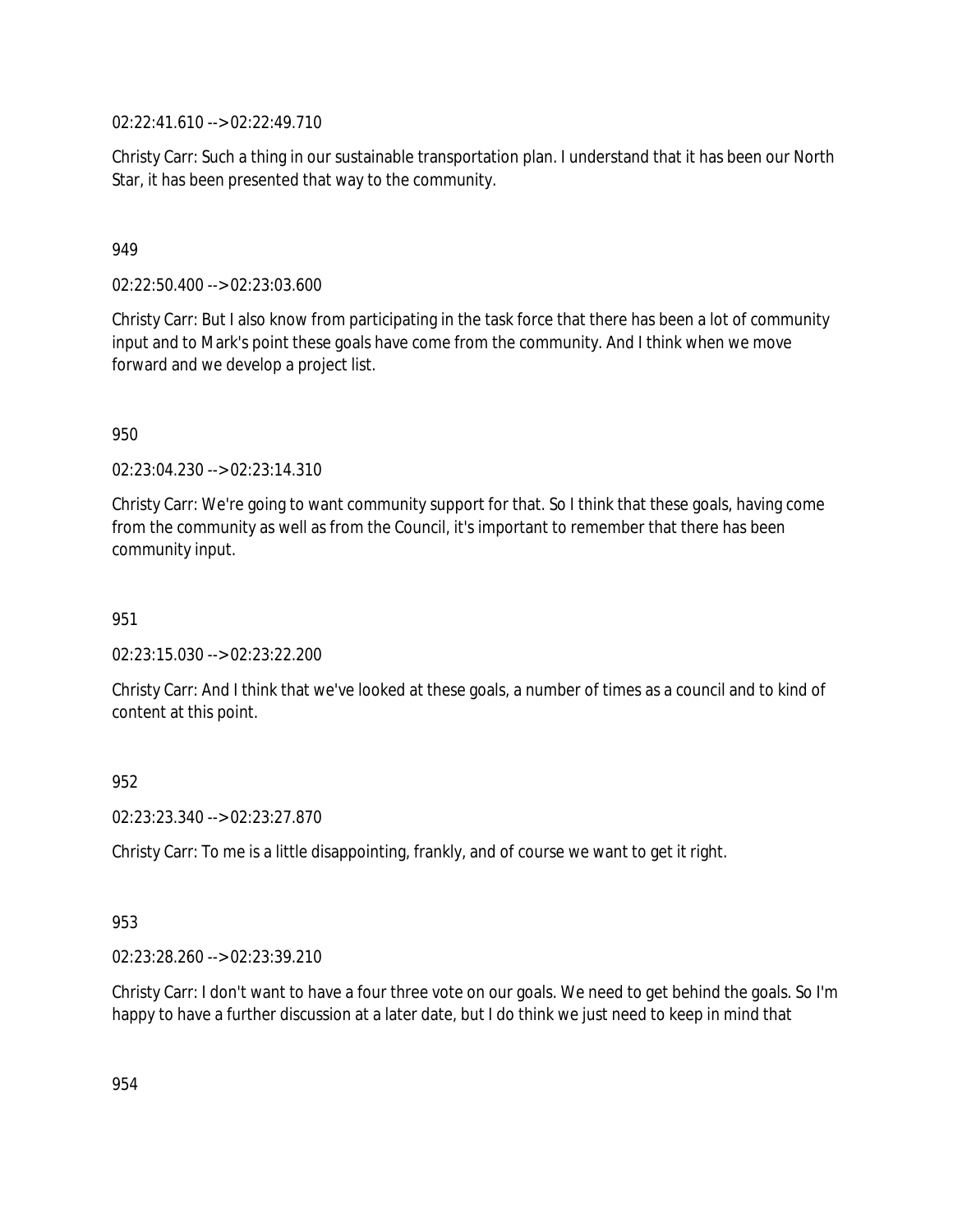02:23:40.170 --> 02:23:49.200

Christy Carr: We've got staff and community working really hard and consultants on this, and I think we just need to come to the table. Ready to to move this forward so

955

02:23:50.010 --> 02:24:00.450

Christy Carr: Again, I think just taking a closer look at the overlap or integration of those two plans and make sure that there's redundancy. Only when absolutely necessary is really important and just

956

02:24:01.620 --> 02:24:06.660

Christy Carr: Hopefully, just being a little bit more efficient and in moving through this stuff. So thanks.

957

02:24:08.100 --> 02:24:09.840 Leslie Schneider: Great, thank you. And I

958

02:24:09.900 --> 02:24:11.520

Leslie Schneider: You know, again, I think that

959

02:24:11.610 --> 02:24:21.000

Leslie Schneider: What COUNCILMEMBER Medina is bringing up is is mostly a presentation aspect of it you know that they're so COUNCILMEMBER Medina.

960

02:24:22.020 --> 02:24:39.780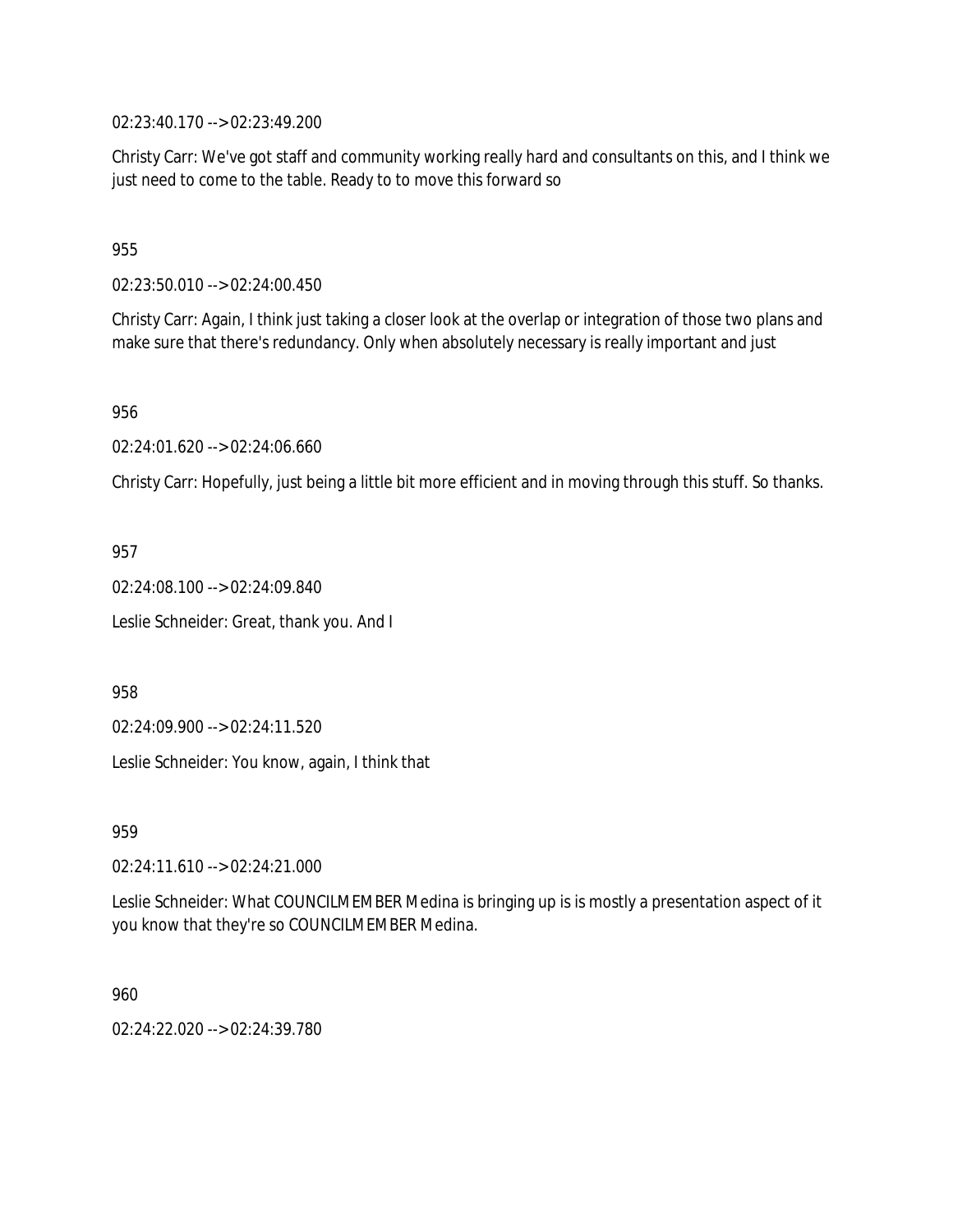Leslie Schneider: Do you want to say anything more about what, what would be useful to you, or would it be enough to say that we want to have this sort of Council mandated goal as just sort of visually separated from the goals that we got public engagement on

961

02:24:44.100 --> 02:24:50.820

Kol Medina: I don't know if that's the best way to change the presentation and I feel like our staff here have heard our comments and understand

## 962

02:24:51.960 --> 02:24:58.590

Kol Medina: What we're looking for. And one of them can go away and rearrange the presentation in the best way possible.

## 963

02:24:59.100 --> 02:25:09.120

Kol Medina: I guess I don't think we should present it as well. Here's this. Here's the Council goal. And here's what the public wants, because I don't think that's accurate. And I also think that's counterproductive.

964

02:25:11.250 --> 02:25:12.510

Kol Medina: So I guess I'll stop there.

965

02:25:13.620 --> 02:25:14.370

Leslie Schneider: Okay, well,

966

02:25:15.810 --> 02:25:16.200

Leslie Schneider: You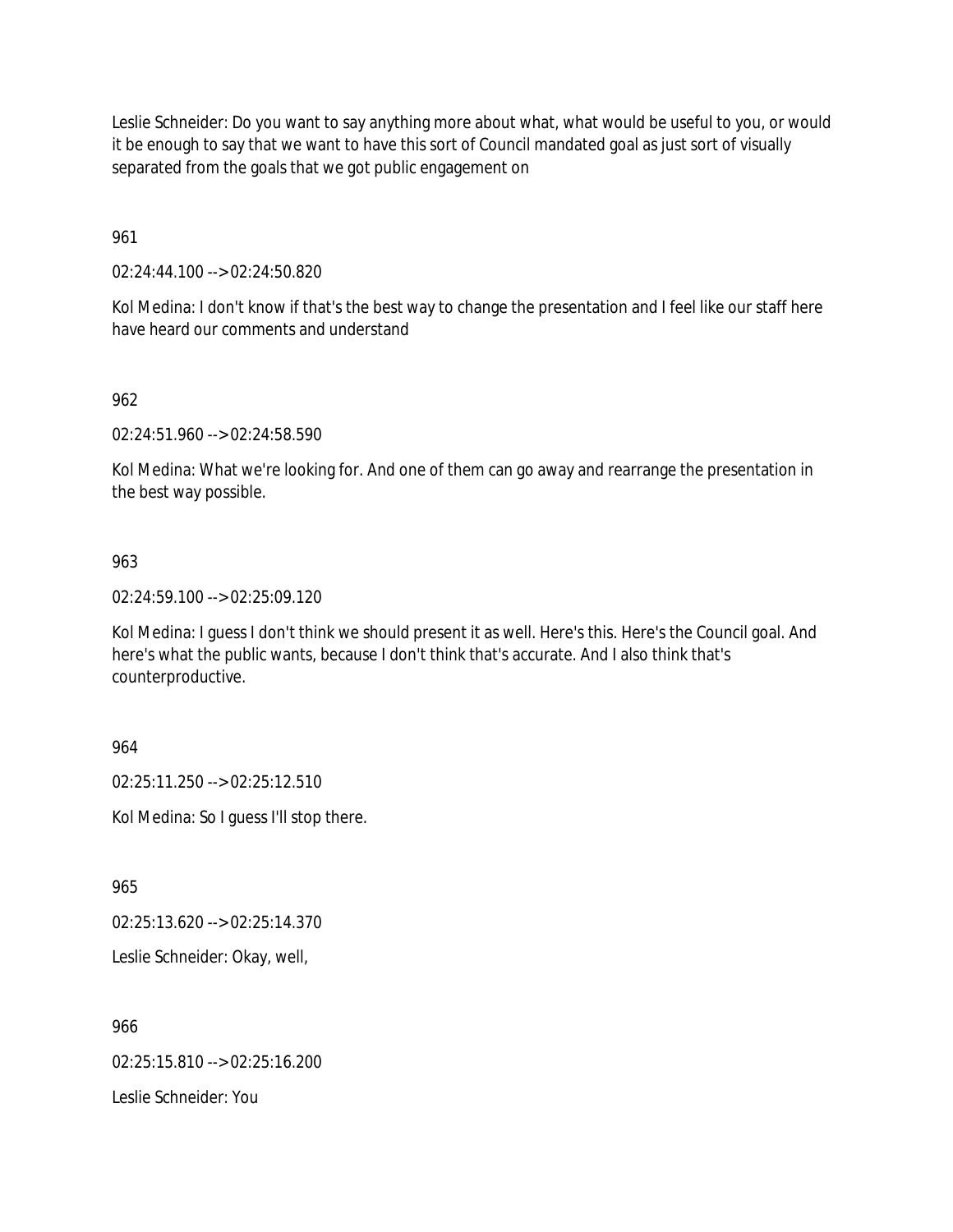02:25:17.220 --> 02:25:18.930

Leslie Schneider: You're with us for another week.

#### 968

02:25:20.220 --> 02:25:25.500

Leslie Schneider: Or a and a couple weeks and you are on the sustainable transportation

#### 969

02:25:28.140 --> 02:25:30.720

Leslie Schneider: So maybe if there's any questions.

#### 970

02:25:33.060 --> 02:25:39.780

Leslie Schneider: Mark you, we can just have a quick you know connection on this before the next meeting.

#### 971

02:25:40.920 --> 02:25:42.270

Leslie Schneider: Is that sound like a good plan.

972

02:25:44.160 --> 02:25:45.570

Mark Epstein: That'd be great. Thanks.

## 973

02:25:45.900 --> 02:25:54.630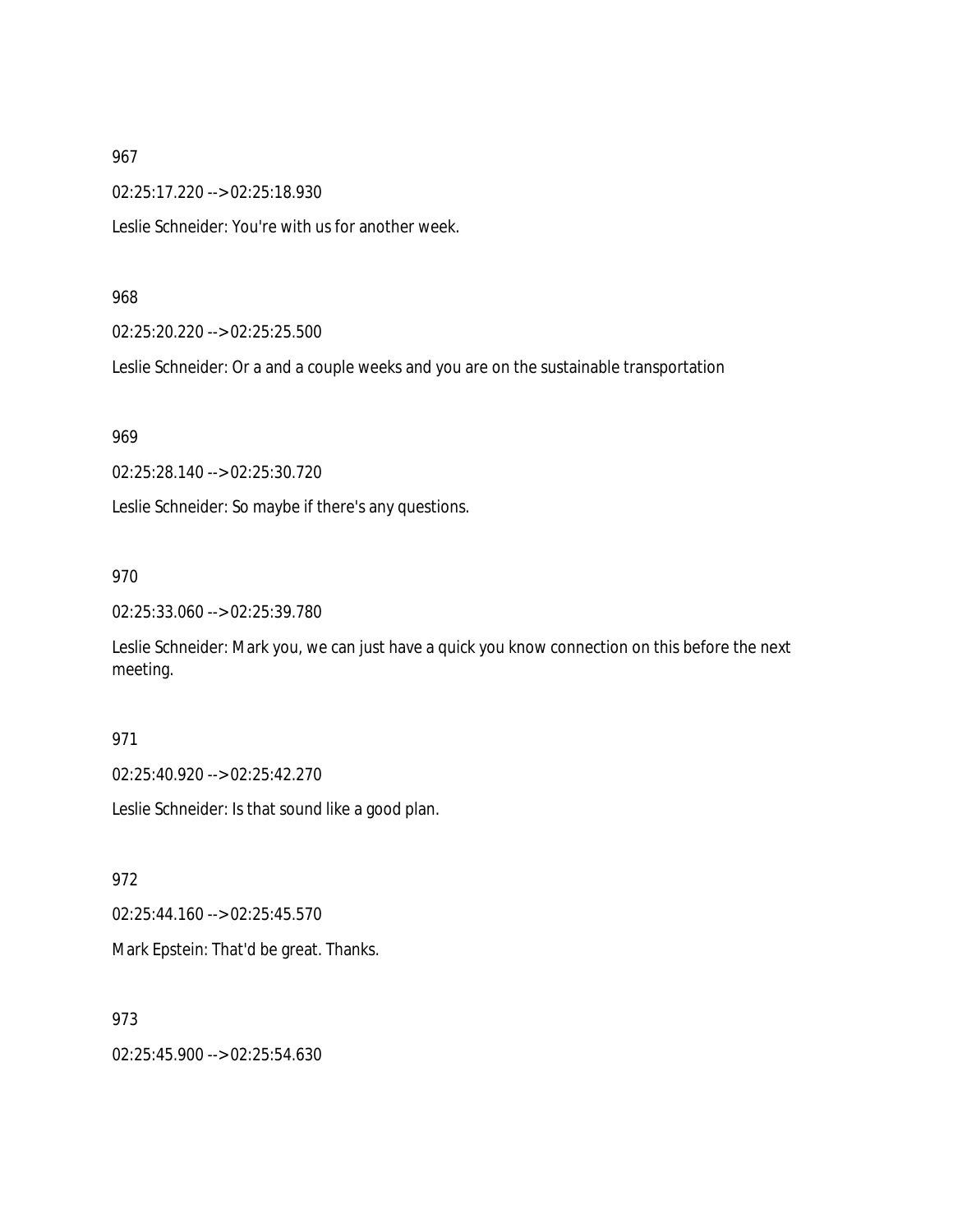Leslie Schneider: Okay. Alright, so we are going to move on to item nine, see which is transportation levels of service next steps.

974

02:25:55.410 --> 02:26:06.210

Morgan Smith: Sorry. Mayor, but in my role is just kind of making sure that we have clarity. Before we leave something so as its councils, understanding that will bring back these goals for an actual vote at a later date.

975

02:26:07.500 --> 02:26:09.360

Morgan Smith: Okay, just confirming. Thank you.

976

02:26:14.490 --> 02:26:22.110

Leslie Schneider: Okay. So Chris, are you leading us off on this nine see transportation levels of service next steps.

977

02:26:24.600 --> 02:26:27.780

Chris Wierzbicki: Yes, we've kind of already started diving into this topic.

978

02:26:29.070 --> 02:26:40.200

Chris Wierzbicki: And really we put it on your agenda, like we said earlier, so that you could take public comment on this item. We didn't necessarily have a plan for how you want to move forward with this. It's really up for discussion.

979

02:26:41.010 --> 02:26:53.760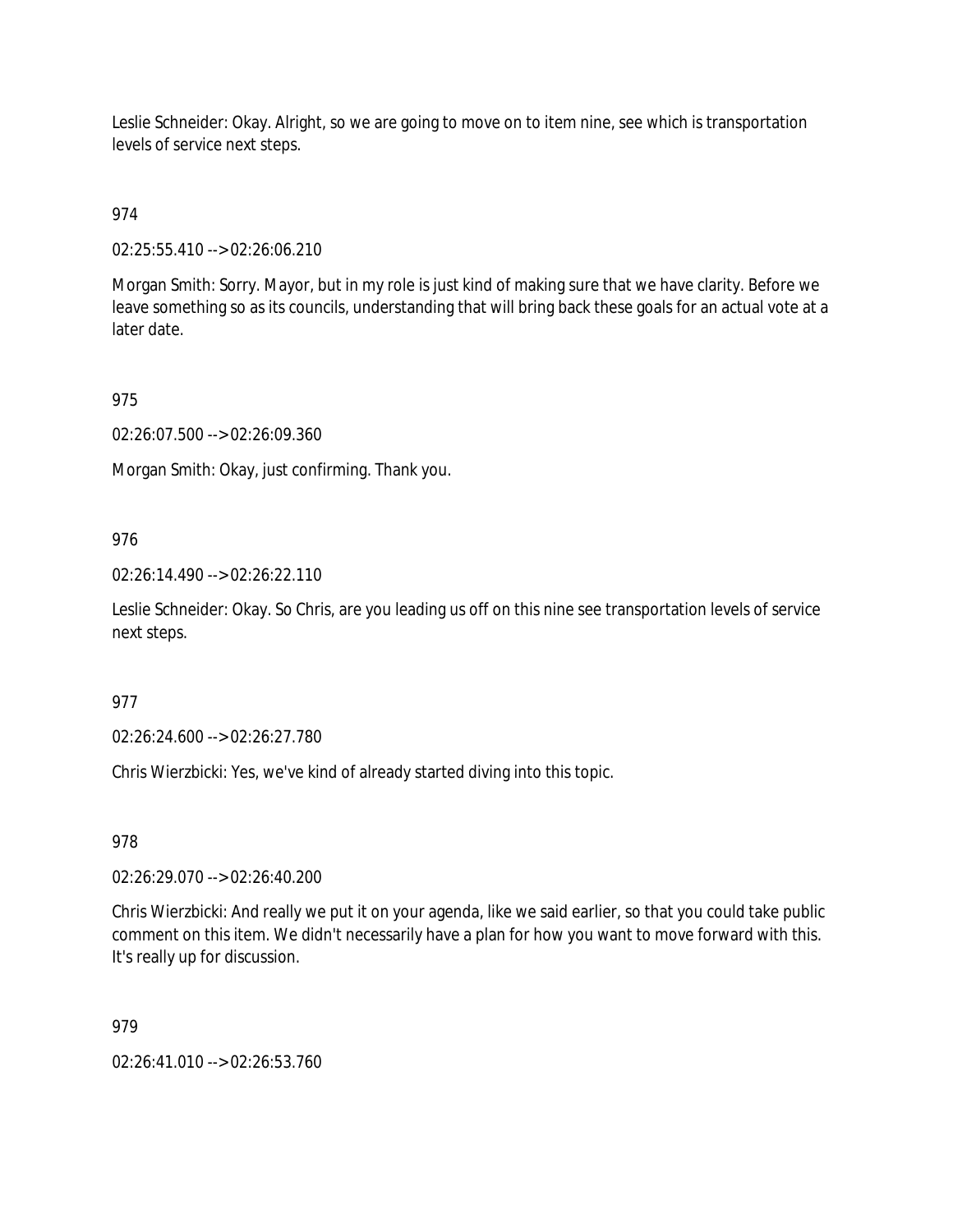Chris Wierzbicki: What I've heard so far though is that that maybe there's some interest in, you know, starting this process a little bit earlier. I do want to say that the sustainable transportation plan.

980

02:26:54.960 --> 02:26:59.340

Chris Wierzbicki: The foundations of this plan and the products that are going to come at the end of it.

981

02:27:00.960 --> 02:27:10.620

Chris Wierzbicki: are intended to set us up to create a level of service and a concurrency and transportation impact fee program.

982

02:27:11.550 --> 02:27:19.650

Chris Wierzbicki: That can align with however you would like to steer the level service conversation the this the STP.

983

02:27:20.040 --> 02:27:29.700

Chris Wierzbicki: Isn't going to create that pro those programs for us. Those are bodies of work that are fairly significant in terms of the analysis that's required and attention that needs to be put into creating them.

984

02:27:30.330 --> 02:27:42.510

Chris Wierzbicki: And when we were creating this STP contract, we are really trying to give you exactly, you know that what you wanted, in terms of, you know, identifying these goals and having projects and programs.

985

02:27:44.250 --> 02:27:49.380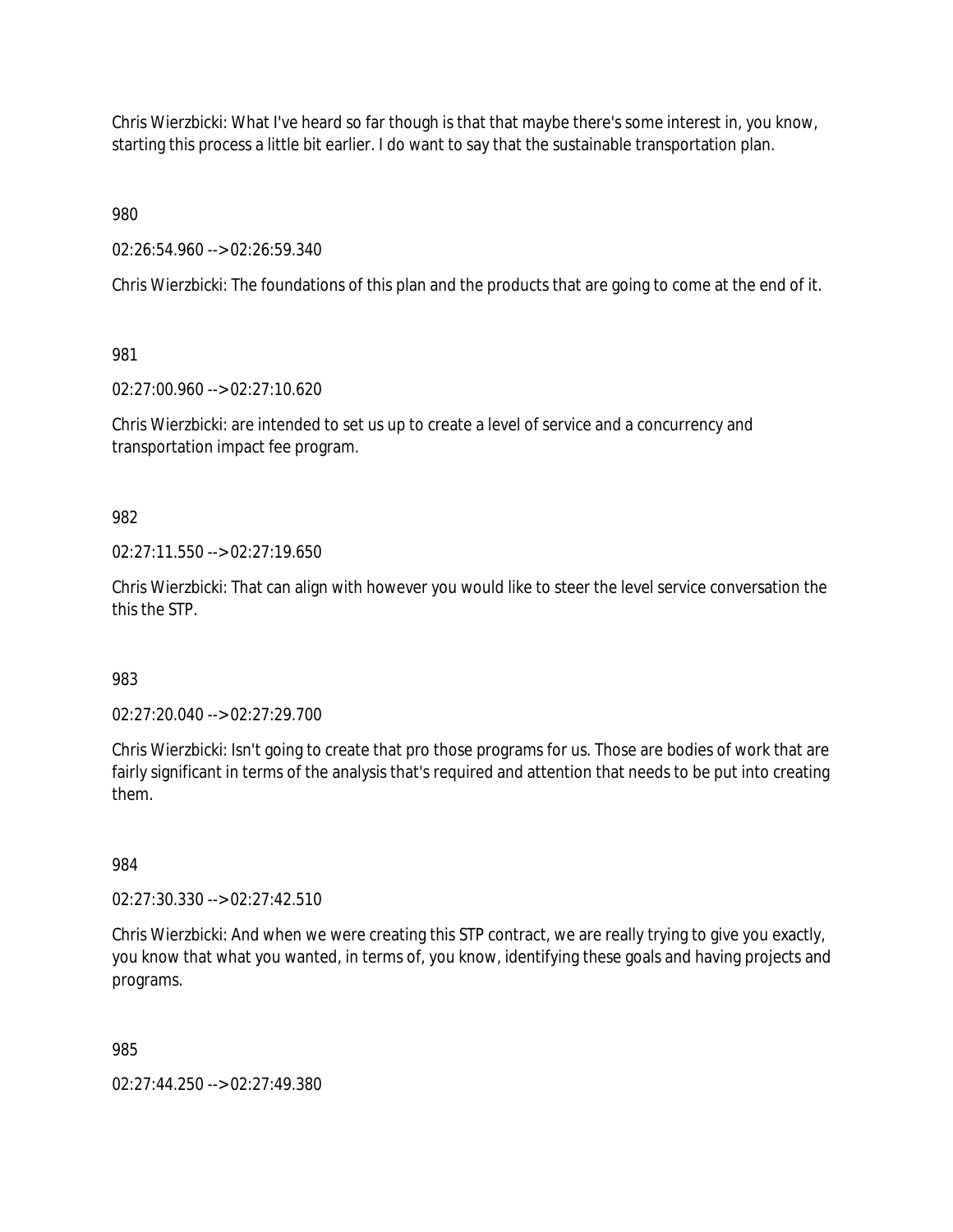Chris Wierzbicki: Not necessarily creating a level of service program or a new concurrency program so

## 986

02:27:49.890 --> 02:27:58.200

Chris Wierzbicki: Right now it's not you know those programs are not intended to be delivered as a part of one of the products of this plan, but they are very much

## 987

02:27:58.650 --> 02:28:09.360

Chris Wierzbicki: Like I said, creating the foundation for being able to jumpstart those projects upon their completion and if you'd like to start that earlier. There are probably some things we can do, but I think

## 988

02:28:10.410 --> 02:28:16.140

Chris Wierzbicki: There is a bit of an order of operations issue in my mind, in that we need to have some of

## 989

02:28:16.530 --> 02:28:29.580

Chris Wierzbicki: This prioritization identified first before we can build a program around it that helps us achieve it, whether that's through development and concurrency or through a pack fees. So that would be my recommendation, but I'm open to hearing your thoughts on it.

990

02:28:30.870 --> 02:28:31.260

**Carefully** 

991

02:28:34.230 --> 02:28:42.780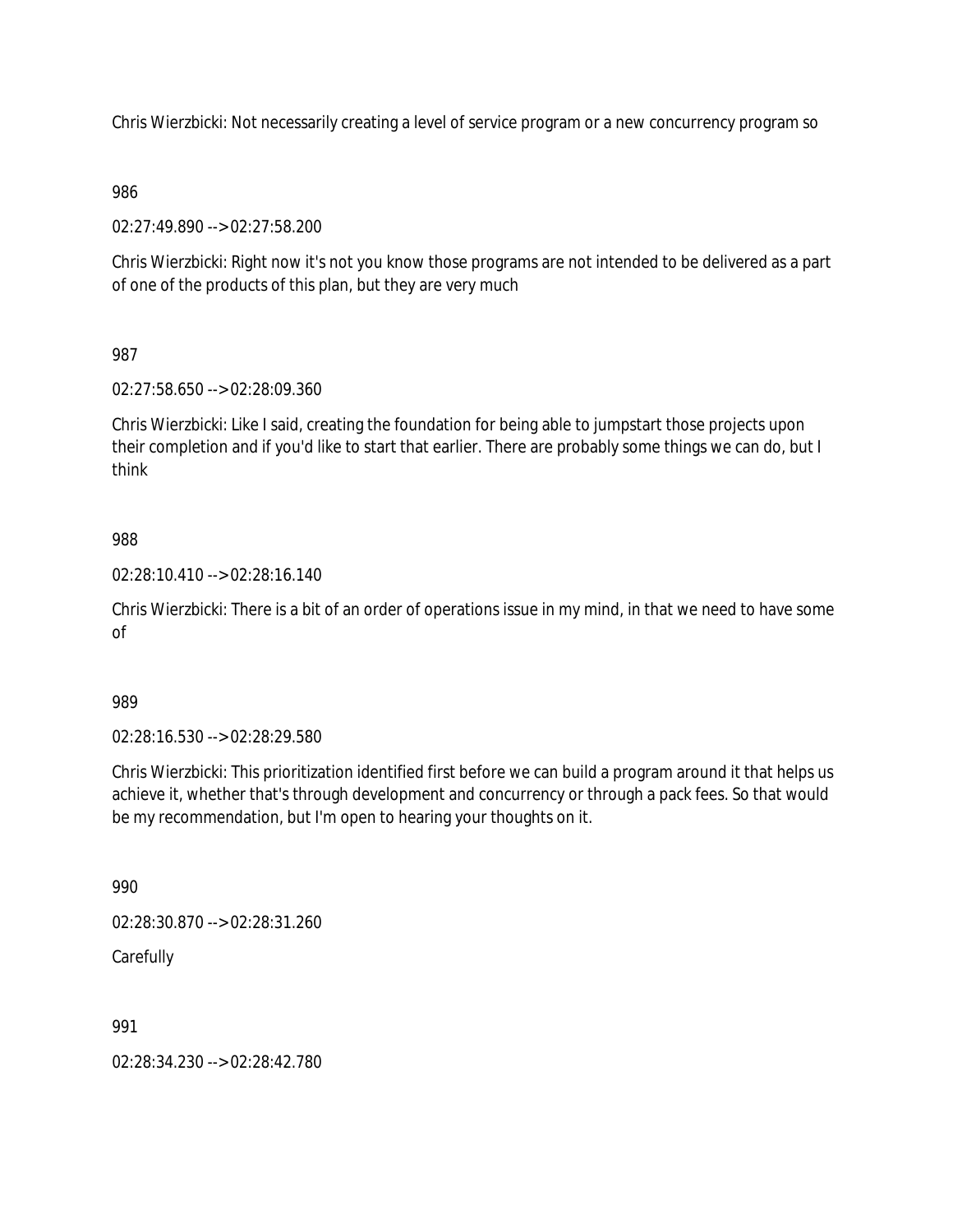Rasham Nassar: Yeah, so I'm gonna I'm gonna ask. I'm going to ask the question again public works director. Where's Vicki, because I heard you say that

992

02:28:43.350 --> 02:28:47.880

Rasham Nassar: The so the work on the of the STP will create the foundations.

993

02:28:48.540 --> 02:28:58.770

Rasham Nassar: Of a for lol potential non motorized LLS but it won't actually produce a plan for, you know, when actually produce the yellow. So what are these foundation

994

02:28:59.190 --> 02:29:15.750

Rasham Nassar: What, what is the benefit that you see that I can't see in waiting, because I don't see any benefit in waiting I see last opportunity. I see. I see a lot of missed opportunities. I don't see the benefit right now. So if you could just explain that a little more layman's appreciator

995

02:29:16.320 --> 02:29:22.830

Chris Wierzbicki: Been trying not to get too far down into the weeds on this worry but I'll give you an maybe an example would be helpful. So one of the

996

02:29:23.340 --> 02:29:28.710

Chris Wierzbicki: Types of level of service measures, we talked about last week was level of completion.

997

02:29:29.280 --> 02:29:45.240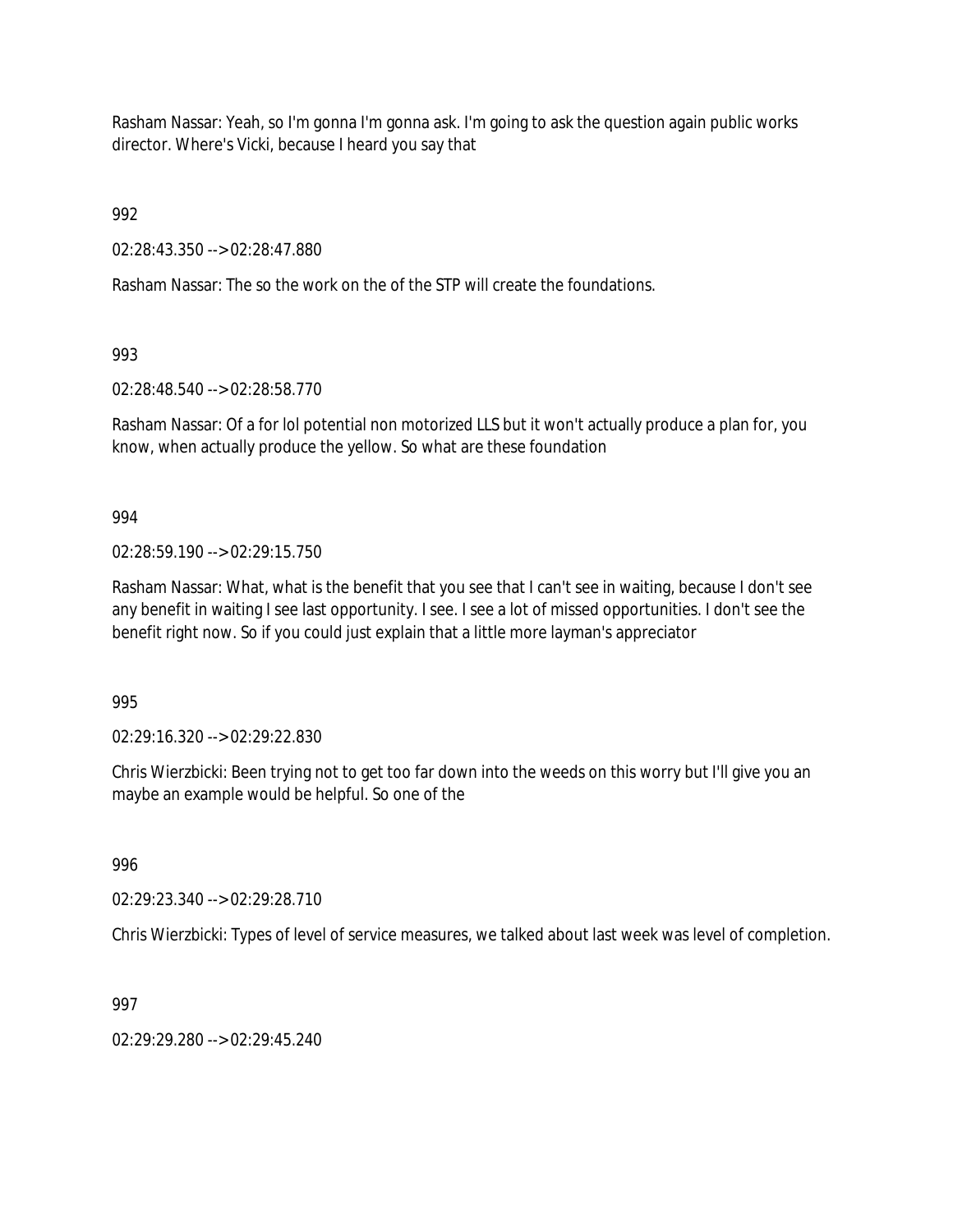Chris Wierzbicki: So I don't know that that's a measurement type that you would want to choose as our level service, but it's one option that's out there other communities are using level of system completion. As a level of service. That means you look at, and here's here's why I bring this up.

998

02:29:46.290 --> 02:29:57.780

Chris Wierzbicki: Because in order to do that kind of analysis, you have to break your city up into zones and identify all of the projects and programs that affect that particular zone.

#### 999

02:29:58.470 --> 02:30:06.030

Chris Wierzbicki: So that you can measure completion of the system within that zone against something and then have developers or transportation impact fees.

#### 1000

02:30:07.950 --> 02:30:10.890

Chris Wierzbicki: Interact with the system completion within that zone.

1001

02:30:12.210 --> 02:30:17.070

Chris Wierzbicki: So we don't have that right now we don't have a really clear.

1002

02:30:18.150 --> 02:30:29.100

Chris Wierzbicki: System whenever really clear map of what projects we want to do. They're not prioritized. We don't have them broken out by zones. We don't know what the completion in those with those particular zones are right now.

1003

02:30:29.640 --> 02:30:31.890

Chris Wierzbicki: That is all coming out of the stable transportation plan.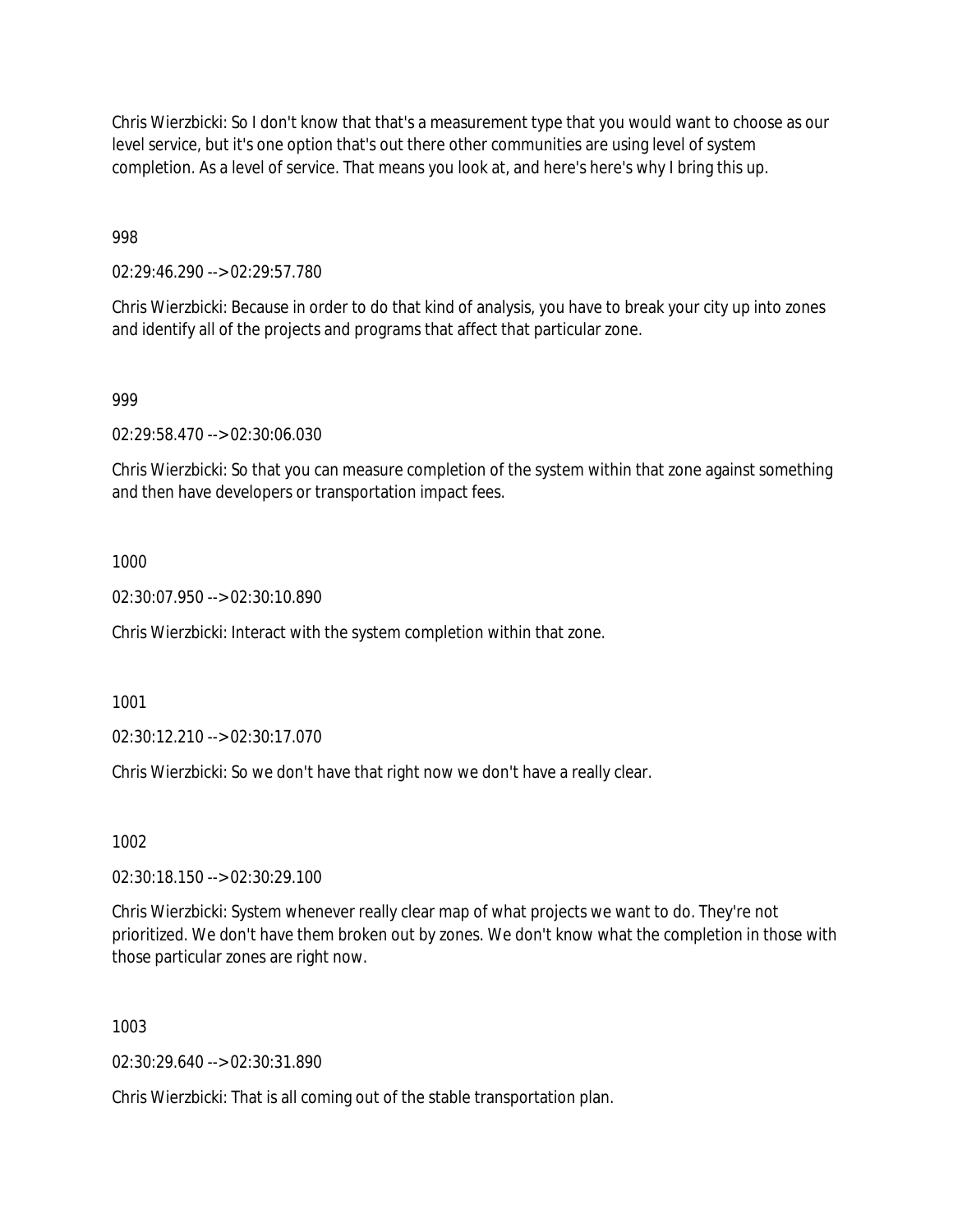02:30:32.460 --> 02:30:38.760

Chris Wierzbicki: So that's kind of what a one example of what I mean by foundation. So when we would finish this plan. We could potentially and we are

1005

02:30:39.060 --> 02:30:52.020

Chris Wierzbicki: steering the plan towards creating zones towards measuring how much of the completion is done in any ones that anyone area, understanding what projects are the priority to complete the system in what order in those zones.

1006

02:30:53.220 --> 02:30:57.600

Chris Wierzbicki: And that's just if you want to use that type of measurement. There's other types of measurement that we could use

1007

02:30:58.800 --> 02:31:00.570

Chris Wierzbicki: That would potentially you know

1008

02:31:01.590 --> 02:31:08.070

Chris Wierzbicki: We would need to respond to that differently and tweak the plan differently to have a different foundation. If you want to use a different system and measurement

1009

02:31:08.790 --> 02:31:15.780

Chris Wierzbicki: So I guess that's you know it's trying not to get too far down into the weeds on this, but that's that's an example of kind of what I'm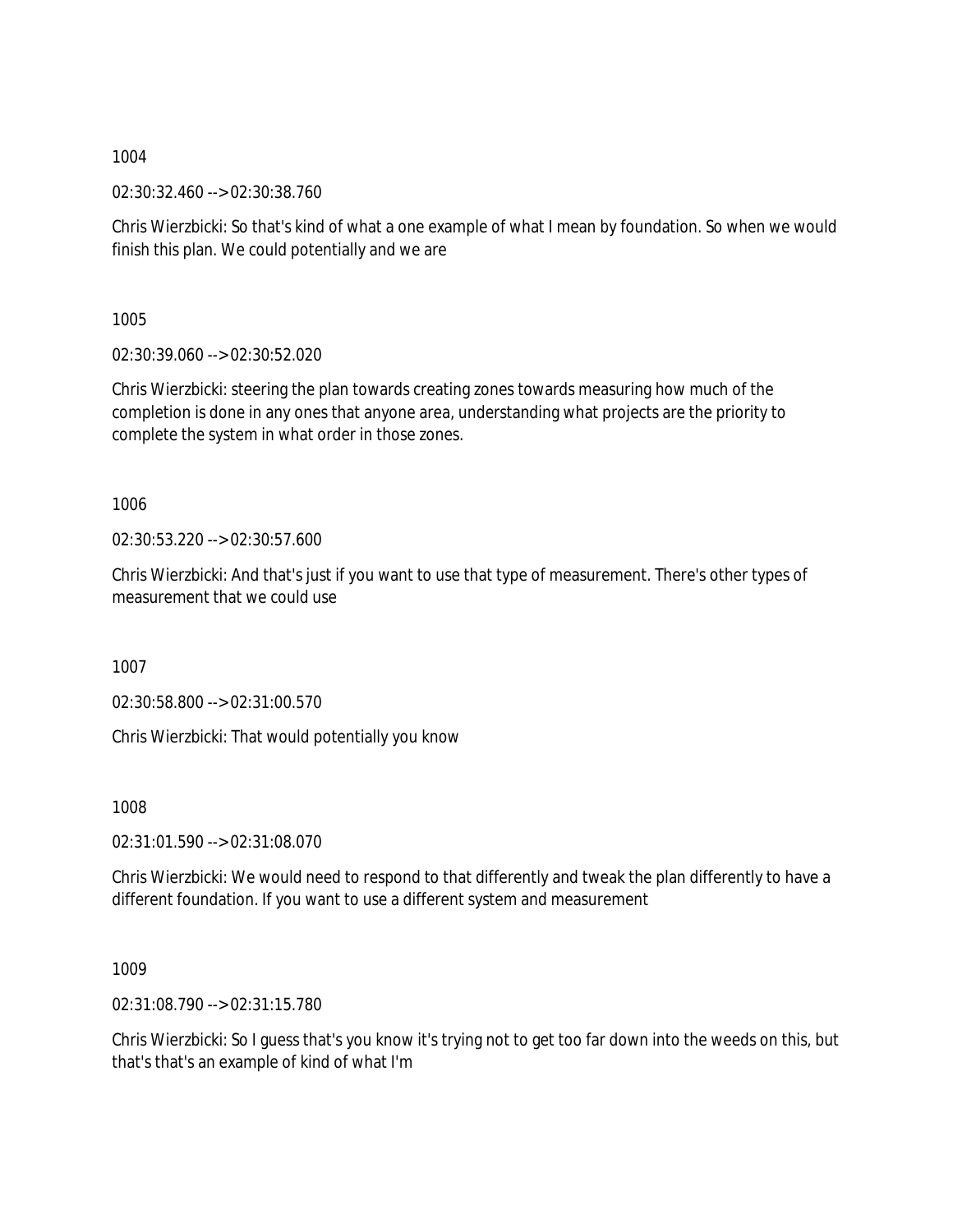02:31:17.070 --> 02:31:18.960

Chris Wierzbicki: What I'm talking about. I hope that's may be helpful.

1011

02:31:23.130 --> 02:31:26.910

Leslie Schneider: Did you want to do that help COUNCILMEMBER No, sir.

1012

02:31:27.420 --> 02:31:32.610

Rasham Nassar: Well, it, it is it is helpful. And I just want to thank you for in going down into the weeds.

## 1013

02:31:33.090 --> 02:31:37.860

Rasham Nassar: With me and for the benefit of the public. I mean, this is a really, it's like I said last time, it's really complicated.

## 1014

02:31:38.220 --> 02:31:44.760

Rasham Nassar: Stuff, but it's also really important because it does tie to development and it tries to permitting development.

## 1015

02:31:45.210 --> 02:31:56.790

Rasham Nassar: And it also if we pass on non motorized levels of service, it would it would literally require the city to increase its funding for non motorized transportation, because we would be required to meet

## 1016

02:31:57.300 --> 02:32:08.760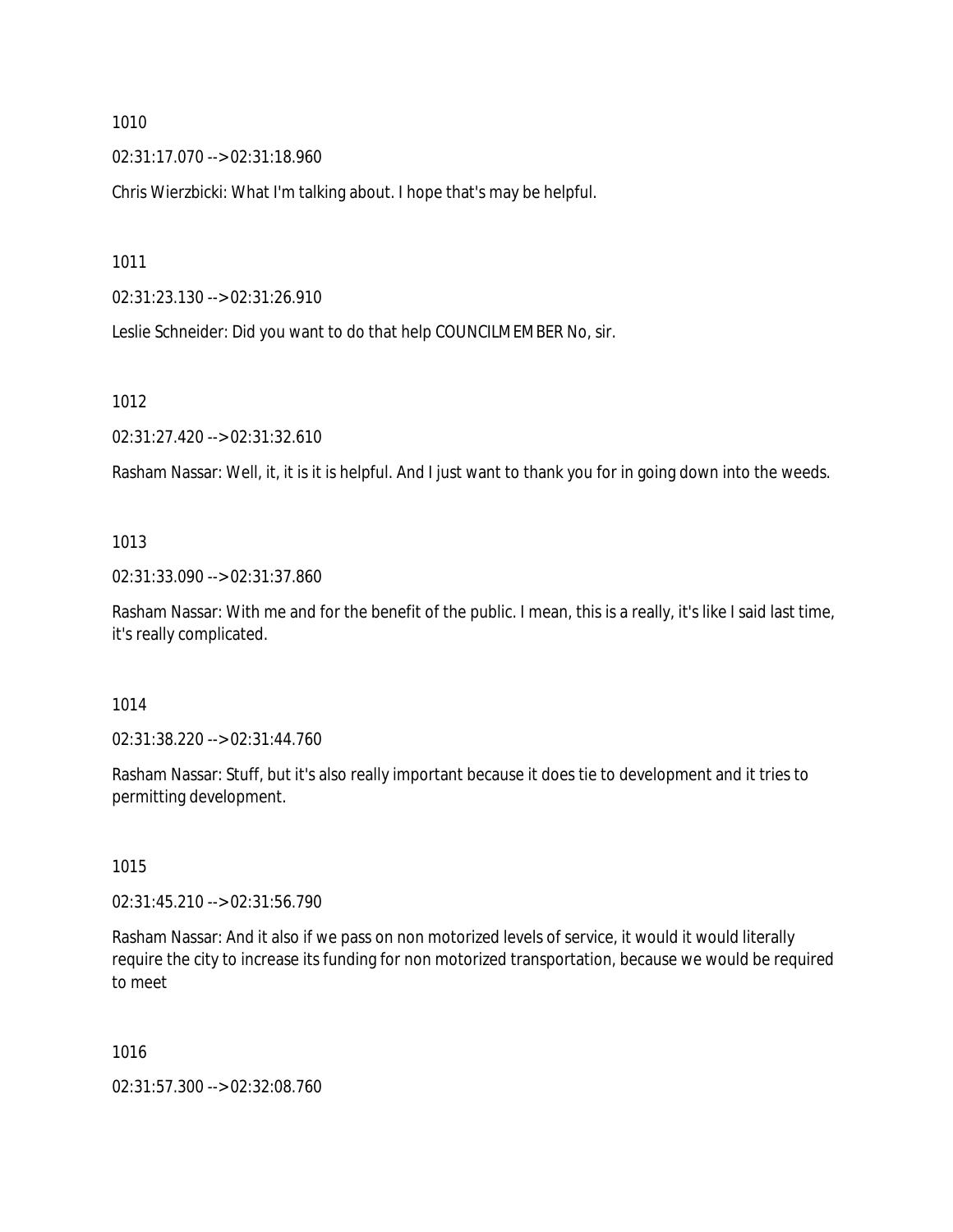Rasham Nassar: The lol standards for non motorized in order to permit development and meet that concurrency requirement by the growth Management Act. So that to me that that says, well, there's the funding. There's a portion

1017

02:32:09.330 --> 02:32:21.030

Rasham Nassar: Of the funding gap that we're missing to fund the STP right here within the body of work called lol for non motorized I get your point. Um, I don't know that it would be

1018

02:32:21.660 --> 02:32:30.840

Rasham Nassar: Prudent for us to wait until after the STP to start these discussions, I heard you offer a compromise which may be to start this at some point during

#### 1019

02:32:31.320 --> 02:32:38.700

Rasham Nassar: The STP discussions, I would be really happy to have the task is at the task force sustainable transportation task force.

1020

02:32:39.690 --> 02:32:51.480

Rasham Nassar: Add this to their work plan at a point at which it makes sense. But I think extracting it and waiting until completion and then picking this up at the end of the STP. That is what doesn't make sense to me.

1021

02:32:51.960 --> 02:33:01.230

Rasham Nassar: There's so intricately related. So I hope there's Council support for at least entertaining the notion of keeping this in our very in within view.

1022

02:33:01.590 --> 02:33:11.760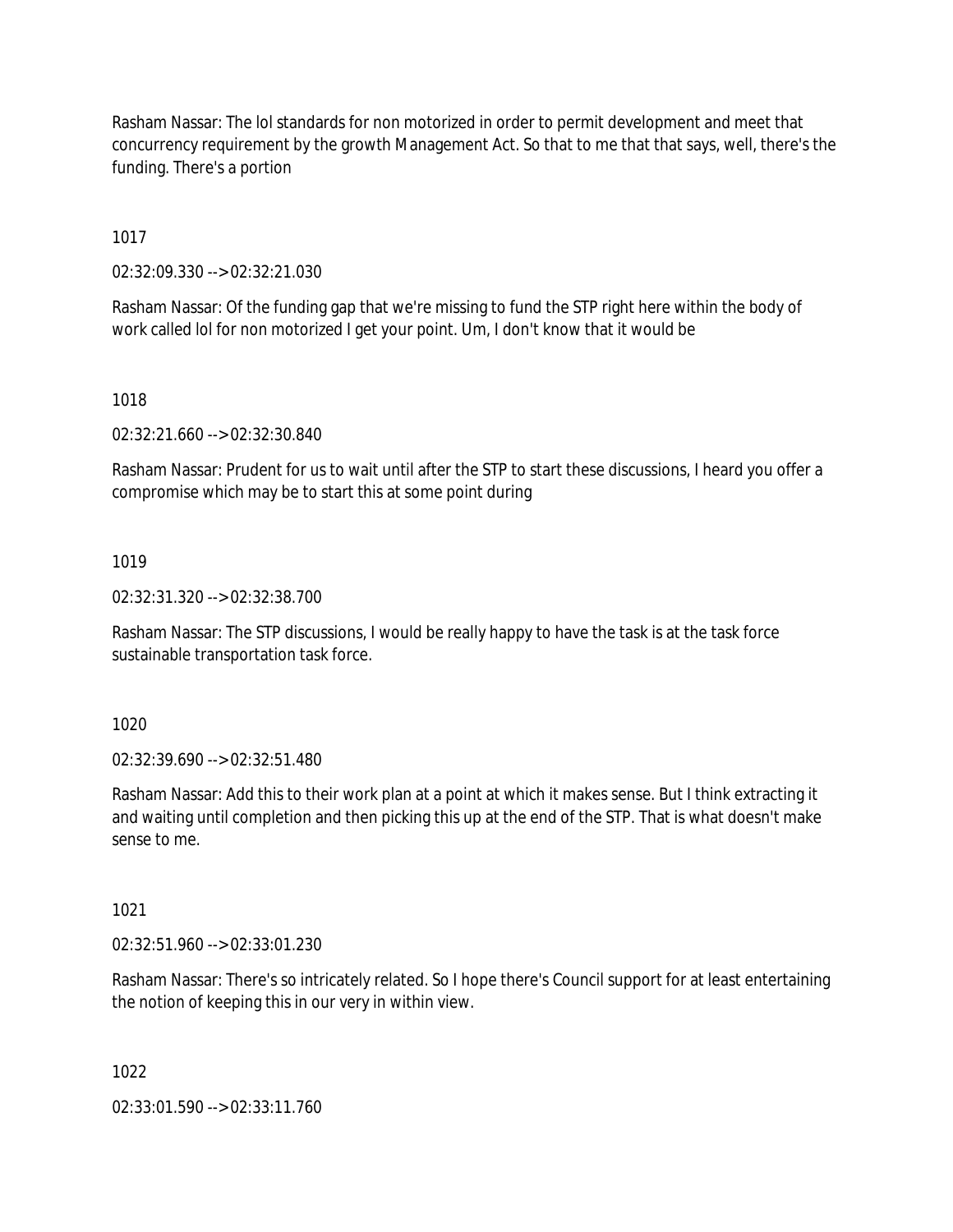Rasham Nassar: And adding it into the work of the STP either formally or informally adding it to the work plan of the task force as makes sense for them to start to dive into this material. So, at least when we complete the SDP

1023

02:33:12.030 --> 02:33:21.150

Rasham Nassar: We're ahead of the game. We don't have to take another six months learning the options and so forth. We're ready to go with proposals and we could start to implement this stuff as soon as possible.

1024

02:33:22.560 --> 02:33:25.470

Leslie Schneider: Thank you. So I think before I go on to the next.

1025

02:33:25.470 --> 02:33:28.290

Leslie Schneider: hand raised here. I think there may just be some kind of

1026

02:33:28.290 --> 02:33:31.470

Leslie Schneider: Confusion around definitions and so

1027

02:33:32.790 --> 02:33:47.730

Leslie Schneider: What what was going through my mind. Chris and we could talk offline about this is maybe sort of coming up with what, what are the what are the goals of level of service. And then what what needs to be in place to meet those goals so that we can kind of see where we are in the process.

1028

02:33:49.350 --> 02:33:49.860

Leslie Schneider: Anyway,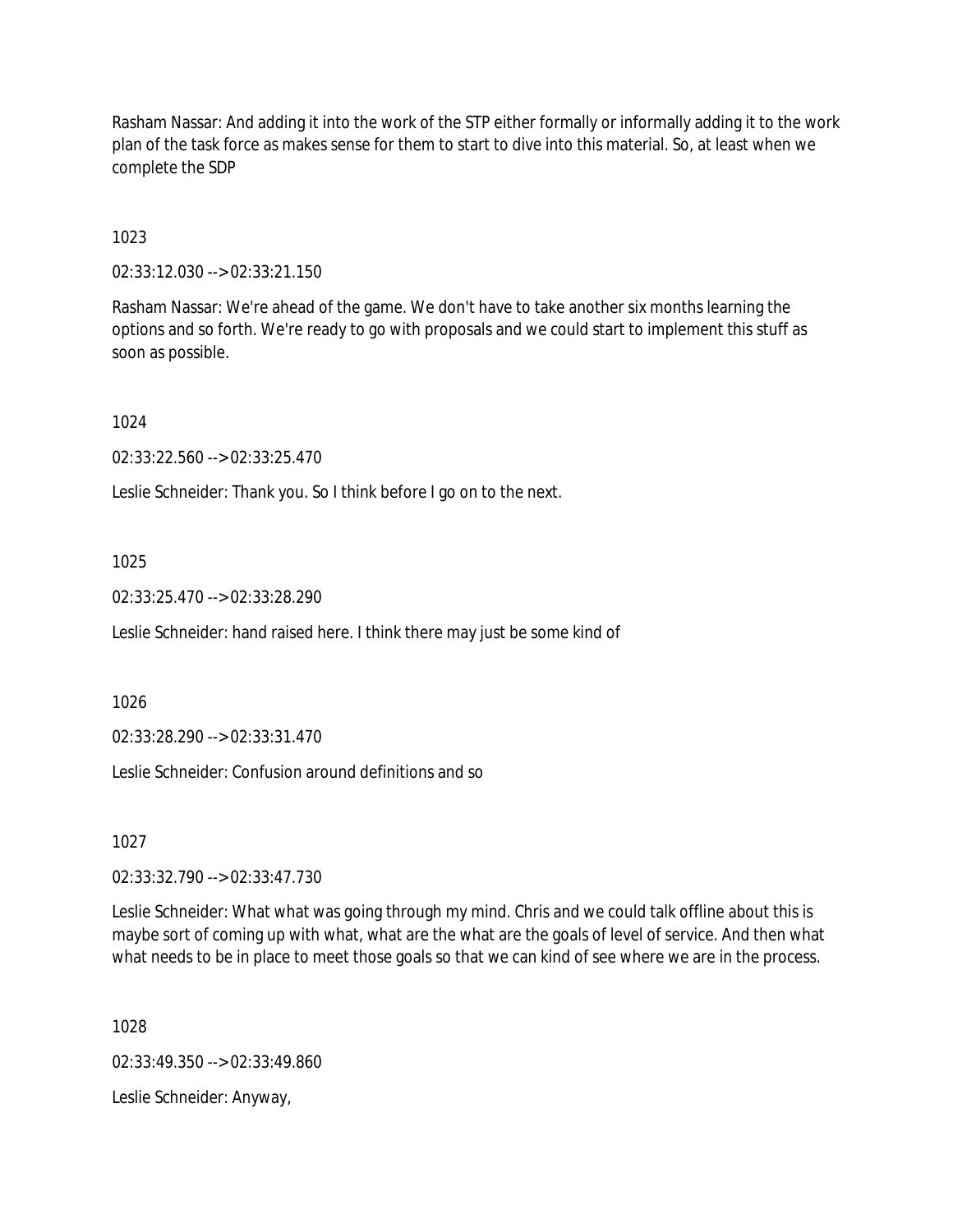02:33:51.480 --> 02:33:55.080

Leslie Schneider: I will be quiet now and call on COUNCILMEMBER card.

1030

02:33:57.180 --> 02:34:04.530

Christy Carr: Yeah, thank you. Um, I think, I think I agree with council member nisar that the

1031

02:34:05.490 --> 02:34:12.270

Christy Carr: That it shouldn't necessarily be sequential in terms of our work and I don't understand it completely. So I don't know if I

#### 1032

02:34:12.900 --> 02:34:27.240

Christy Carr: 100% agree with that, but I think I do. And it, I think. Councilmember Medina said something to the effect that can we develop at LLS that we want and build a plan around it. So that, to me, seems to make sense. And I think that

1033

02:34:29.010 --> 02:34:43.560

Christy Carr: It might be illustrated in our packet on on page 107 where you've shown our existing lol OS and and showed how it's worked in terms of when it's not being met. We get some sort of facility either internally.

1034

02:34:44.010 --> 02:35:00.360

Christy Carr: That the city builds it or externally through concurrency. But that's our existing lol so I I feel like if if we created that LLS that was a multi modal hello OS, we get something very different, both through internal and external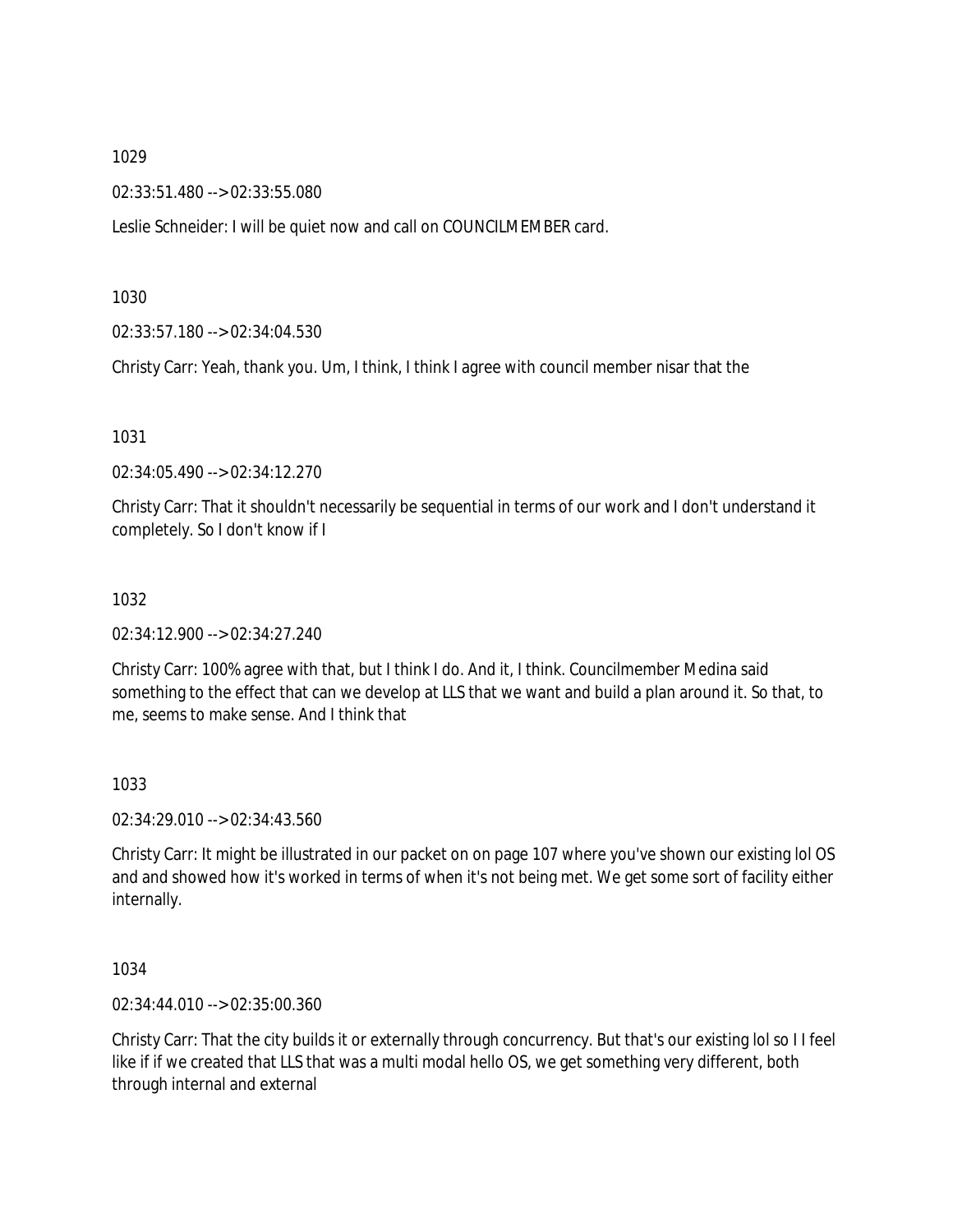02:35:01.770 --> 02:35:12.840

Christy Carr: Results. So that's my thinking of why I think it makes sense to have this be not sequential. I don't know where the appropriate time is to bring this in

1036

02:35:14.310 --> 02:35:17.430

Christy Carr: Or if the task forces the appropriate place for it to land.

1037

02:35:18.720 --> 02:35:22.440

Christy Carr: But I just wanted to share how I'm trying to think about this.

1038

02:35:23.700 --> 02:35:25.500

Leslie Schneider: Great, thank you. Councilmember Medina.

1039

02:35:27.900 --> 02:35:28.620

Kol Medina: Thanks.

1040

02:35:30.390 --> 02:35:32.970

Kol Medina: So I've always found lol concurrency.

1041

02:35:34.080 --> 02:35:46.590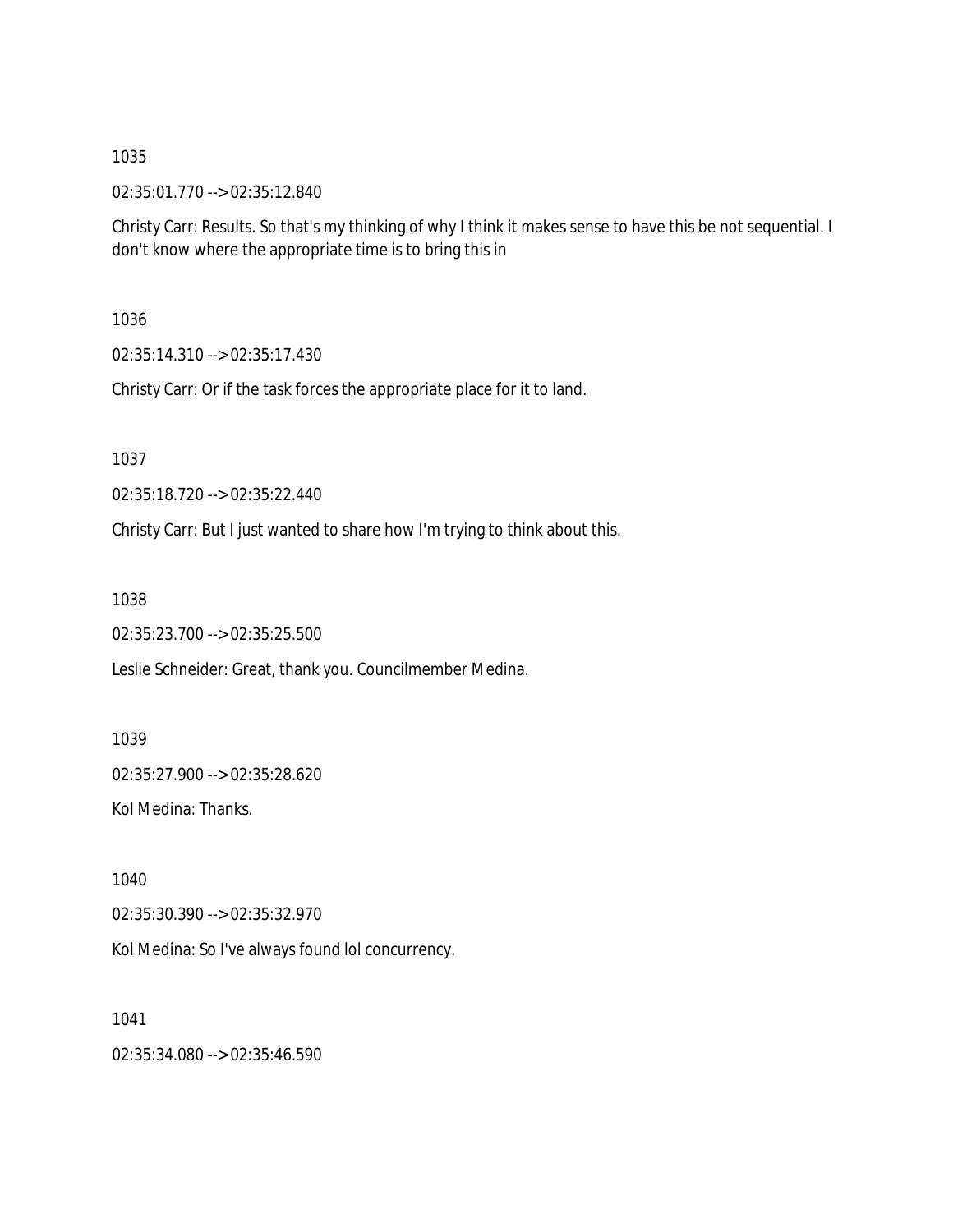Kol Medina: To be easily confusing to me. The cause me confusion and I might just show more my ignorance about it here. Chris, but I'm gonna take a stab at some of this again.

1042

02:35:48.300 --> 02:36:02.250

Kol Medina: And and maybe I'll start with what the mayor said, I wonder if we're just having some kind of terminology issues and I'm using the wrong terms or something. But what I'm thinking. And I'm not sure really how to say it is

## 1043

02:36:04.770 --> 02:36:13.890

Kol Medina: With with our motorized transportation. We have level of service standards or a policy. I'm not sure what the right words are, let's say, hey,

## 1044

02:36:14.820 --> 02:36:26.550

Kol Medina: We as a city want to maintain lol I don't know, whatever it is d or C or whatever we decided are better at all these intersections are on all these streets.

1045

02:36:27.540 --> 02:36:33.270

Kol Medina: And then we build concurrency plans around that whatever we decided we want the minimum lol to be

1046

02:36:34.200 --> 02:36:53.370

Kol Medina: So, couldn't we through the STP process if folks involved in that process. Agreed. Make a map of the city, like the one that council member car pointed out on page 107 that is like a an lol policy, it says, hey, our policy is we would like to have multimodal hello OS.

1047

02:36:54.690 --> 02:37:13.620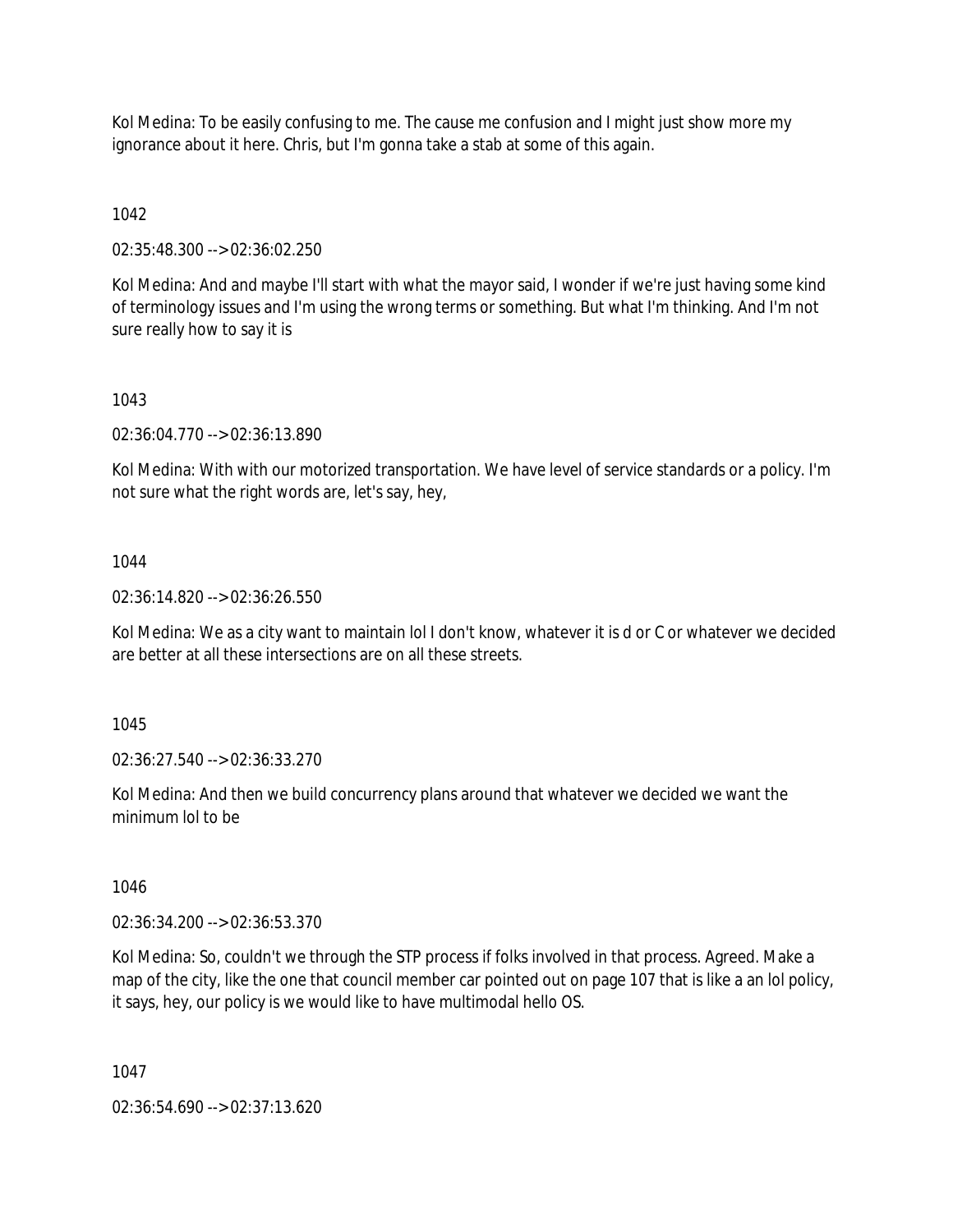Kol Medina: Level C or better on all of these streets are in downtown and they wouldn't be getting into the weeds of how concurrency will work exactly or building out the plan. It's just setting like policy or the ball for LM s and I'm probably showing my ignorance, but I just put that out there.

1048

02:37:18.090 --> 02:37:20.250

Chris Wierzbicki: That okay if I respond to that quickly. Yeah, please.

1049

02:37:22.710 --> 02:37:26.520

Chris Wierzbicki: I think you're right that there is some terminology

1050

02:37:29.070 --> 02:37:32.970

Chris Wierzbicki: Maybe distracting us a little bit from what our common goal is here.

1051

02:37:34.950 --> 02:37:45.240

Chris Wierzbicki: Because this sustainable transportation plan really is doing what you just described. It's creating a framework that we can understand so that we can understand and measure

1052

02:37:46.590 --> 02:37:56.280

Chris Wierzbicki: Our non motorized transportation system by all the goals that you just discussed, right. So we're creating a really qualitative analysis.

1053

02:37:56.790 --> 02:38:06.960

Chris Wierzbicki: Of our non motorized transportation system through the STP one in my mind that is more even potentially more valuable than a level of service because the level service.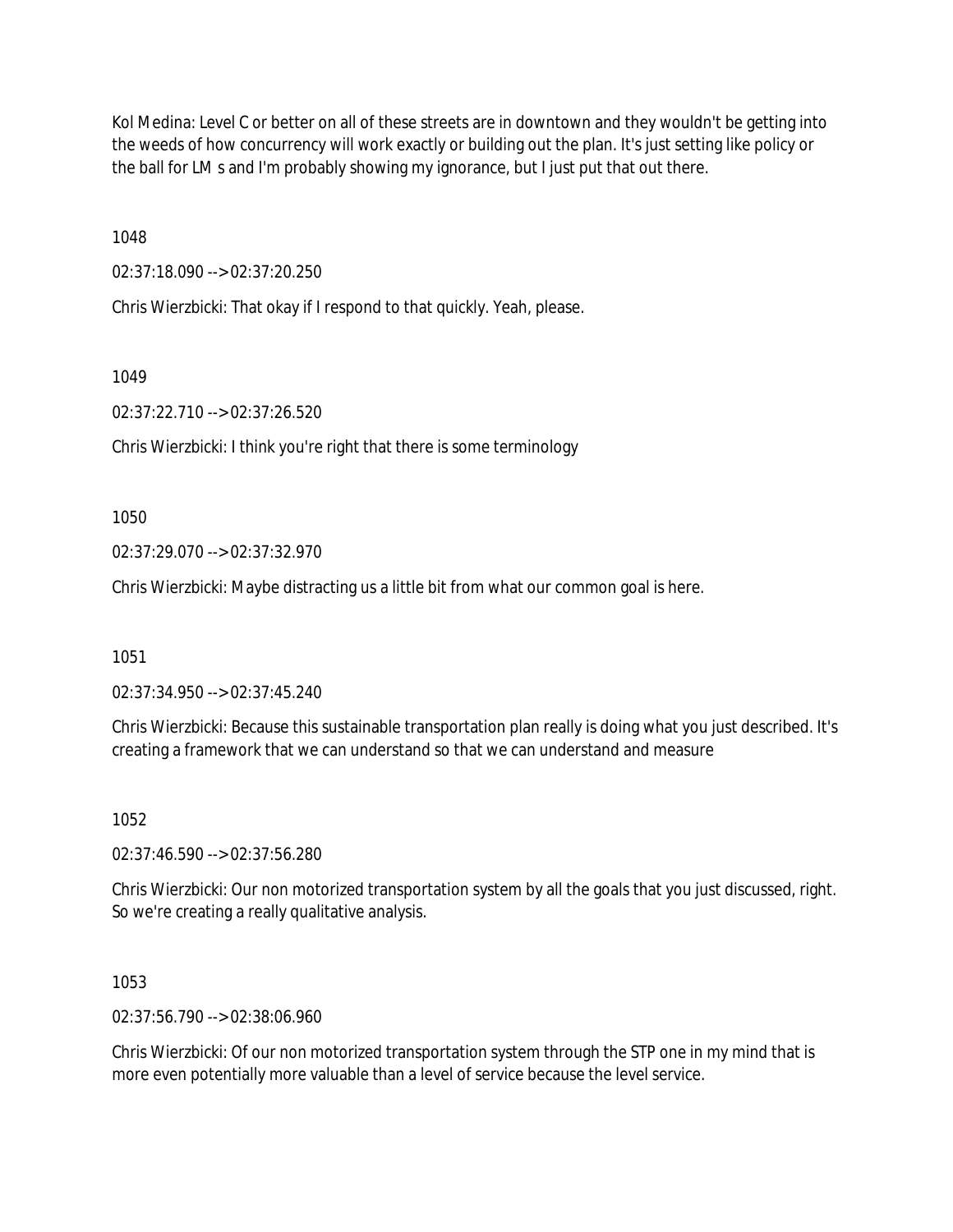02:38:07.950 --> 02:38:15.900

Chris Wierzbicki: Kind of is a is a kind of a blanket approach, it takes that you know it says, well, we should have bike lanes on every road that is this type of road.

1055

02:38:17.250 --> 02:38:26.820

Chris Wierzbicki: And that may not be the case. There may be places where we really don't want bike lanes on both sides of the road and these all these types of road and we want a more nuanced.

1056

02:38:27.150 --> 02:38:33.540

Chris Wierzbicki: Understanding and a more nuanced approach depending on you know where we are on the island and who's using it and for what

1057

02:38:34.230 --> 02:38:45.540

Chris Wierzbicki: And that's what we're getting out of the STP, so I don't want to lose sight of the fact that this plan is really giving us I think probably 75% of what we're talking about what the discussion is about

1058

02:38:47.190 --> 02:38:52.020

Chris Wierzbicki: And secondly, I also want to highlight for you and I can't say this enough. I tried to say it last week a couple times.

1059

02:38:53.100 --> 02:39:02.160

Chris Wierzbicki: The current concurrency program and which would use this level of service right to to measure how development impacts the system and how they need to mitigate for it.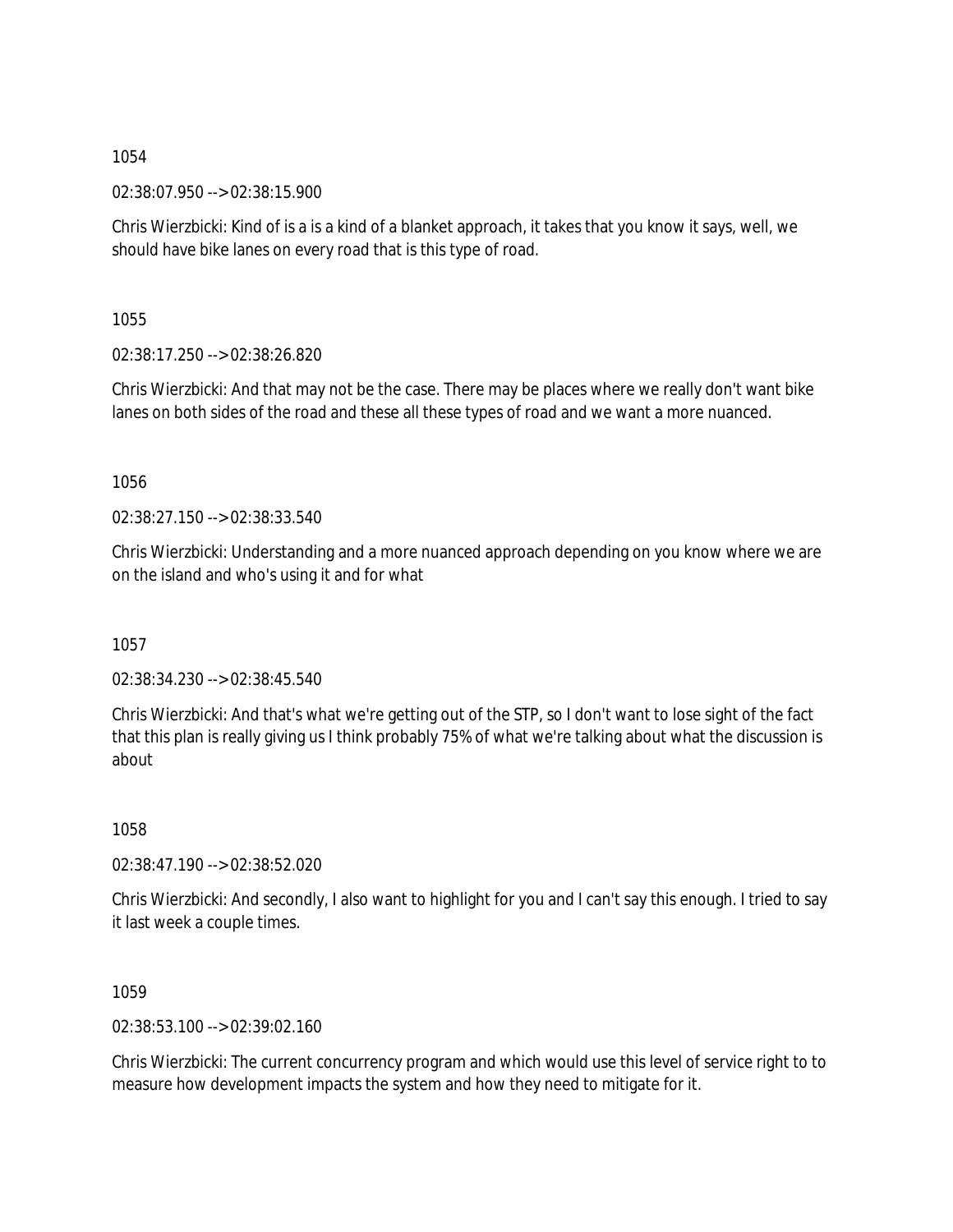02:39:02.970 --> 02:39:21.030

Chris Wierzbicki: Only can be used for future impacts you can't look back with LLS or with concurrency and our system has a lot of deficiencies today, which is why we are using the STP to help solve all those deficiency problems.

1061

02:39:22.140 --> 02:39:27.510

Chris Wierzbicki: And concurrency can, like I said, I can only look forward and try to solve problems that are coming in the future.

1062

02:39:28.740 --> 02:39:34.410

Chris Wierzbicki: And so that that's as much smaller piece of this problem that we're trying to solve. It's an important piece.

1063

02:39:35.010 --> 02:39:49.170

Chris Wierzbicki: But it's a smaller piece than the chunk that we're trying to bite off with STP, which is addressing all the things we know that are already out there. Their problem that development cancel for us because state law says it can't. So I know I hope that maybe helps

1064

02:39:52.920 --> 02:40:06.510

Leslie Schneider: I think that it does help me a little bit, and I still have some gaps personally just in connecting the dots. So maybe there's a way that in in each of our council updates.

1065

02:40:07.260 --> 02:40:11.400

Leslie Schneider: From Jennifer and so forth. We, you know, maybe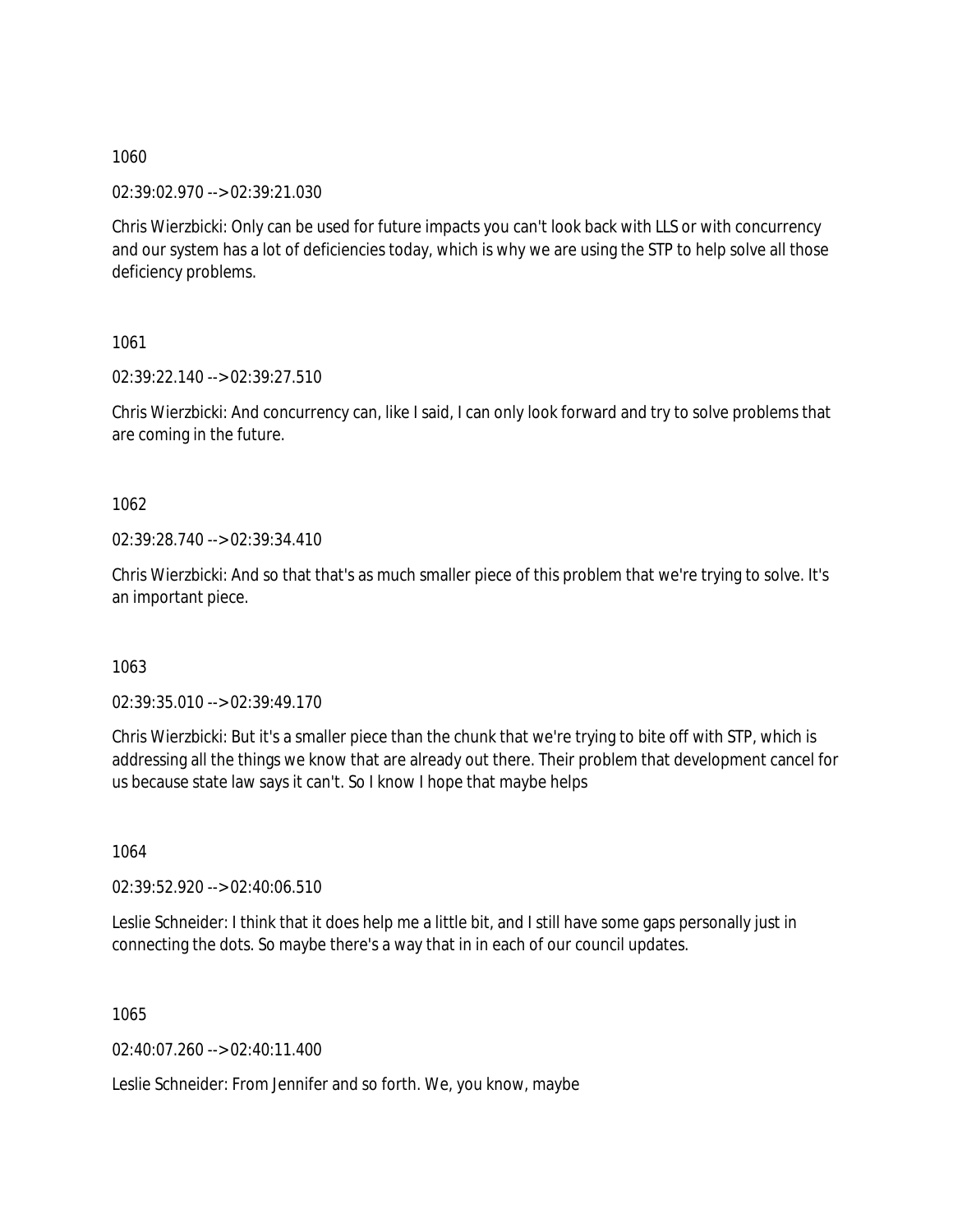02:40:12.360 --> 02:40:26.730

Leslie Schneider: You and mark and Jennifer kind of use that time to continually educate us and say, oh, by the way, here's something that relates to levels of service, let's parse this a little bit. Right. And so that we come out of this understanding

1067

02:40:27.630 --> 02:40:41.250

Leslie Schneider: The fact that no, we can't look back, we have to fix our own inadequacies first and then we can set up for what we want in the future. And in those cases development can

1068

02:40:41.760 --> 02:40:48.000

Leslie Schneider: You know, a developer, could I think we need examples, we need some stories here.

1069

02:40:48.570 --> 02:41:08.190

Leslie Schneider: To really help us understand the limits that you're dealing with. And that we don't quite understand yet. And I think with those stories and some clarity, we can then get back to being collaborative on on what we can get to. I don't know if that makes sense. Councilmember nisar

1070

02:41:10.170 --> 02:41:16.800

Rasham Nassar: Yeah, I appreciate that suggestion mayor Snyder. I certainly would support us just keeping this, you know, like I said, it's close.

1071

02:41:18.060 --> 02:41:31.740

Rasham Nassar: Really close and you know in our, in our, in our proximity, so that we can see it. It's an view and it doesn't fall off. So if they can, if they could somehow be even informally attached to updates from Jennifer or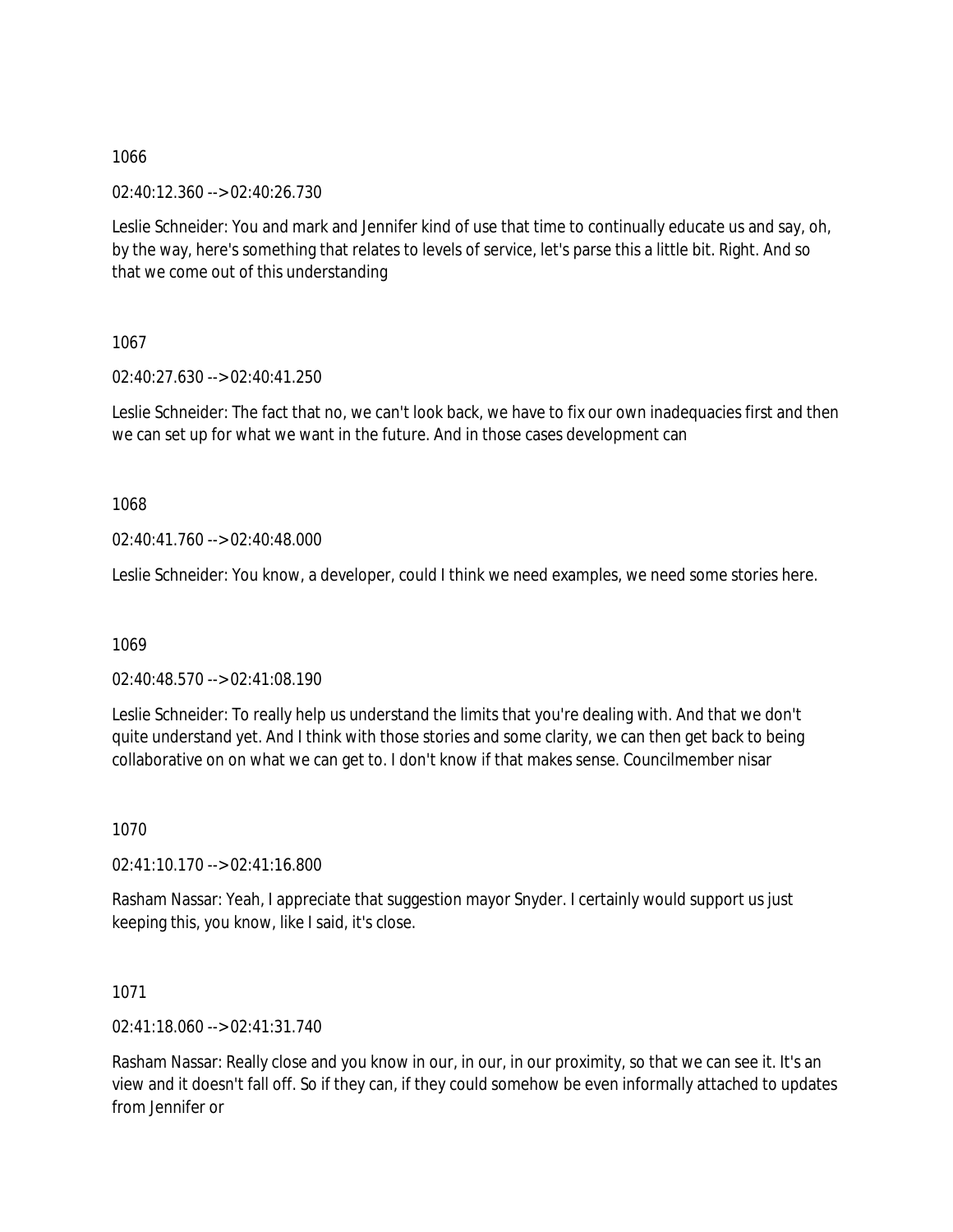02:41:33.060 --> 02:41:35.160

Rasham Nassar: From public works director. We're picky and

1073

02:41:36.390 --> 02:41:44.850

Rasham Nassar: At the time that we're talking about SEO transportation plan. I would appreciate that if anything comes up, that's an opportunity to discuss lol I think if the community the public would really appreciate that, as well.

1074

02:41:45.750 --> 02:41:48.540

Rasham Nassar: But my comments really are are again to something that

1075

02:41:49.230 --> 02:41:59.550

Rasham Nassar: public works director. Where's Becky said and I completely understand that through LLS and concurrency, your for your future looking forward looking, and that's exactly why it's important.

1076

02:41:59.970 --> 02:42:12.270

Rasham Nassar: Because we continue to permit projects we continue to permit new development Madison Winslow is slated for for a lot of new development in the coming years.

1077

02:42:13.020 --> 02:42:23.850

Rasham Nassar: That's going to be quite shocking to the community. We don't have LLS for non motorized right now. That means that none of that is attached in terms of concurrency to those development projects.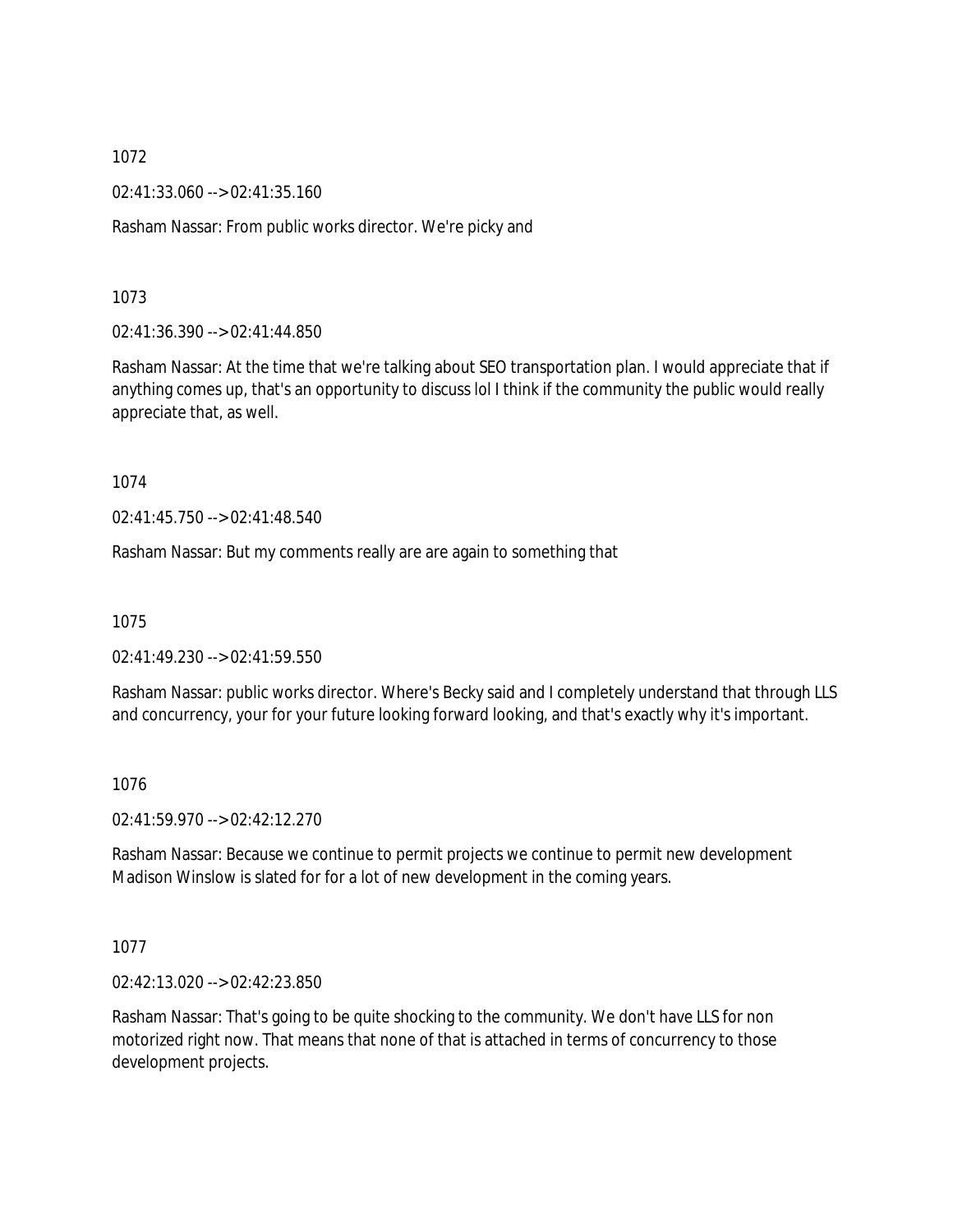02:42:24.360 --> 02:42:33.870

Rasham Nassar: Furthermore, because those prompt projects are not required to meet any lol standard for non motorized. The city has not allocated funding for non motorized in this tip.

1079

02:42:34.260 --> 02:42:37.590

Rasham Nassar: And I know that we do have it for some, you know, to some app to some degree.

1080

02:42:37.920 --> 02:42:46.650

Rasham Nassar: But the link between concurrency and non motorized lol. Is that a project cannot be permitted unless within six years, either. It's already built or the city's building it.

1081

02:42:47.010 --> 02:42:55.320

Rasham Nassar: Or it's an A, six. Six years tip that non motorized that the city has allocated funding towards providing for those non motorized

1082

02:42:55.590 --> 02:43:03.420

Rasham Nassar: Improvements that would allow that project to meet the lowest non motorized standard that we've set with our non motorized LLS

1083

02:43:03.810 --> 02:43:12.330

Rasham Nassar: So it's precisely because this is forward looking, and I mentioned last opportunities every development project that is permitted, especially the ones within the Winslow core

1084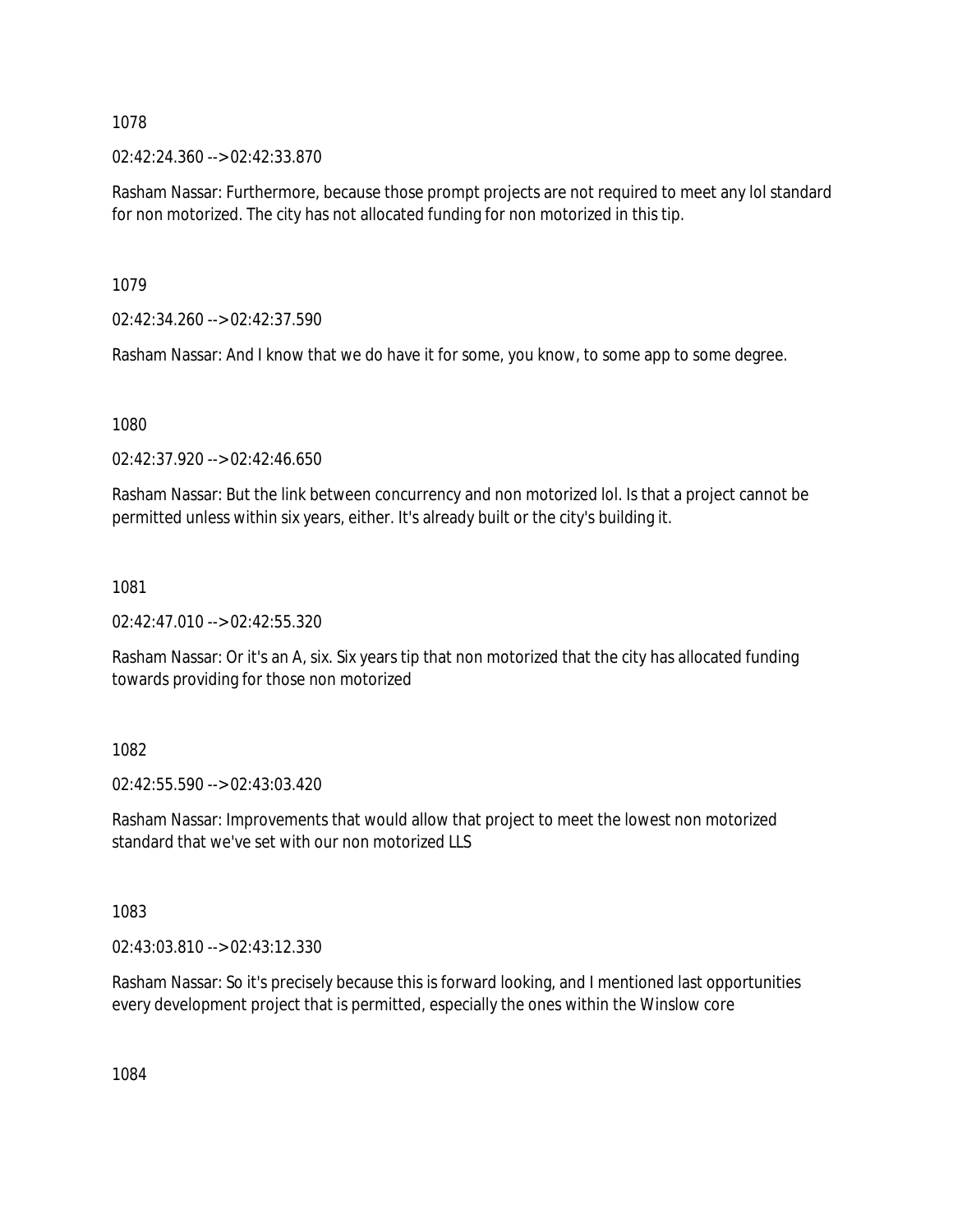02:43:13.170 --> 02:43:19.560

Rasham Nassar: That are permitted that are permitted without these lol non motorized standards in place is a lost opportunity.

1085

02:43:20.400 --> 02:43:35.160

Rasham Nassar: And so I'm, again, I'm just going to reiterate my undying wavering support for us to really push trying to get this done at some, in some way, in tandem with a sustainable transportation plan as soon as possible, as soon as it makes sense.

1086

02:43:38.010 --> 02:43:45.060

Leslie Schneider: Great, thank you. So, um, I think we are probably have COUNCILMEMBER Pollock, did you want to jump in.

1087

02:43:45.990 --> 02:43:48.060

Michael Pollock: So I just suddenly thing so

1088

02:43:49.320 --> 02:43:56.910

Michael Pollock: I think that council member in the service points really quite good that we do need to jump on it. It just occurred to me that

1089

02:43:57.870 --> 02:44:15.780

Michael Pollock: Most of the development is happening. And when slow. So maybe a starting point would be to focus on that area to establish non motorized levels of service in the area and that might be a way forward. Never deal with some other issues that were raised in terms of development.

1090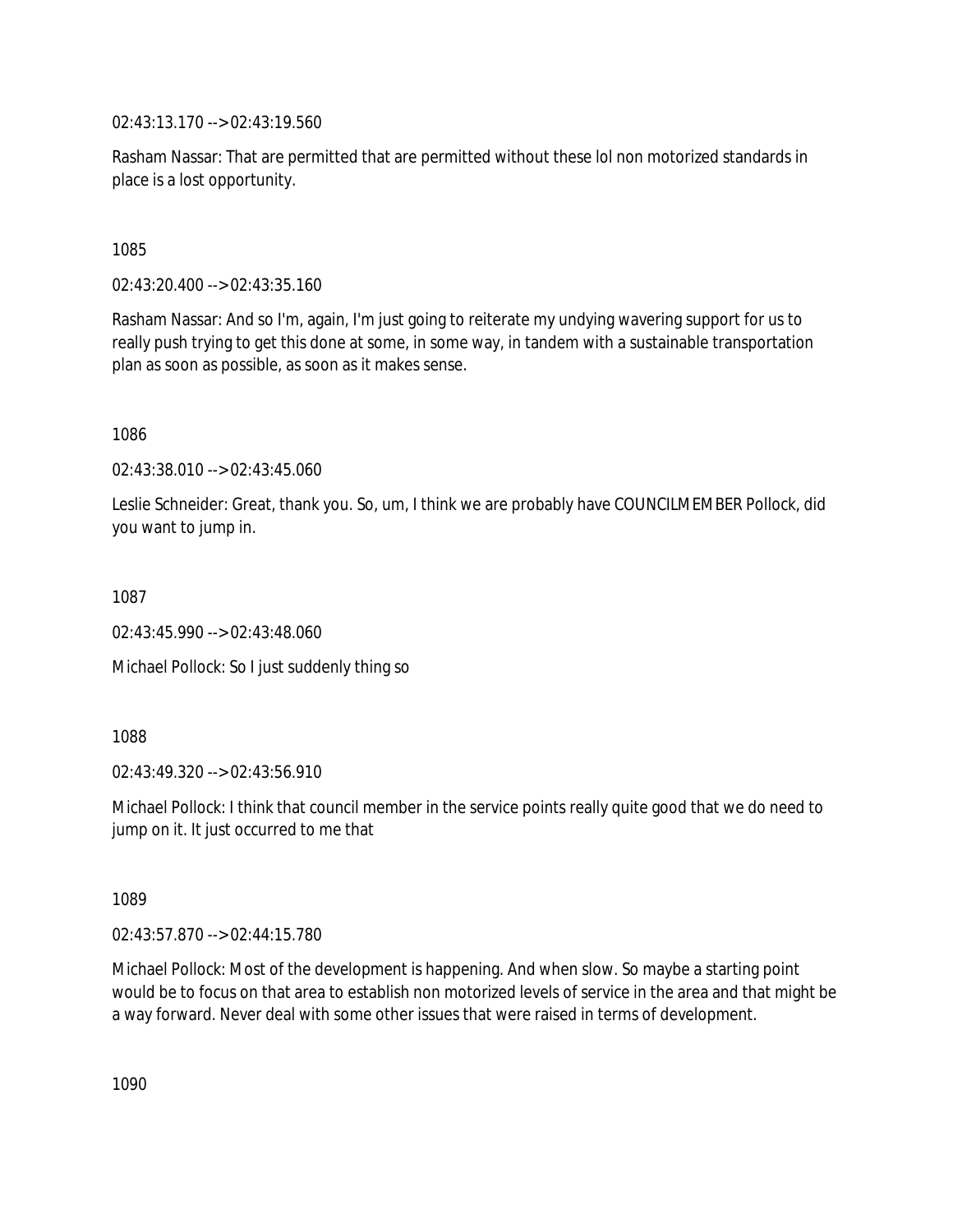02:44:16.800 --> 02:44:17.700

Michael Pollock: Upcoming develop

1091

02:44:19.260 --> 02:44:21.120

Michael Pollock: In particular,

1092

02:44:25.140 --> 02:44:38.160

Leslie Schneider: So, thank you. So Chris, maybe as part of the sustainable transportation of updates the regular updates, maybe each time we could include sort of a level of service.

#### 1093

02:44:38.550 --> 02:44:54.120

Leslie Schneider: aspect to that, like, what are we doing now with sustainable transportation that is informing our level of service. Where are we in that process and what are our goals. What are we shooting for in terms of level of service is that seem appropriate

1094

02:44:55.470 --> 02:44:59.280

Chris Wierzbicki: Yes, we're happy to do that. I also think that there

1095

02:45:00.270 --> 02:45:14.250

Chris Wierzbicki: As I mentioned earlier, there's a lot of different types of measurement. Right. One of them is system completion and one of them is person trips. So there's a lot of different ways to measure as we continue to get into the project if if it maybe we can find a way to

1096

02:45:15.330 --> 02:45:22.740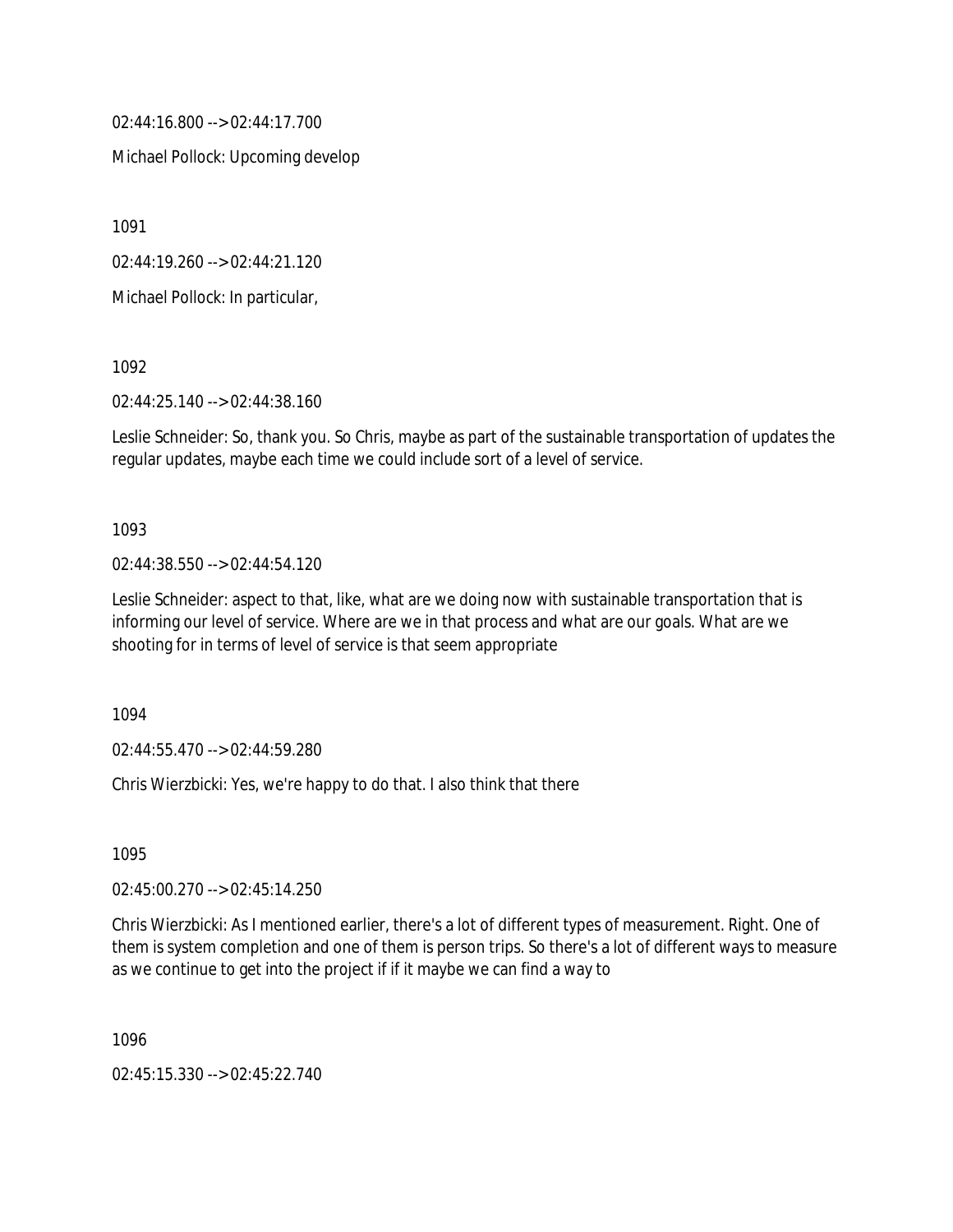Chris Wierzbicki: Bring back to the Council, some of those options with a little bit more refinement based on what we're learning as we get through the gap analysis and project.

1097

02:45:24.510 --> 02:45:34.320

Chris Wierzbicki: You know the outcome start to come into view, a little bit better. So then we can start presenting that conversation about well alright well here's some types of measurement that might make sense to start, you know, looking at

1098

02:45:35.400 --> 02:45:38.700

Chris Wierzbicki: It makes a lot of sense. And I also just want to quickly comment on that.

1099

02:45:39.900 --> 02:45:41.370

Chris Wierzbicki: The Winslow

1100

02:45:42.450 --> 02:45:43.530

Chris Wierzbicki: non motorized i mean

1101

02:45:44.640 --> 02:45:49.590

Chris Wierzbicki: I want to also be clear that the to the Council and the community that when development happens on Bainbridge Island.

1102

02:45:50.790 --> 02:45:56.550

Chris Wierzbicki: Those developments are providing most of them are providing some sort of non motorized facility.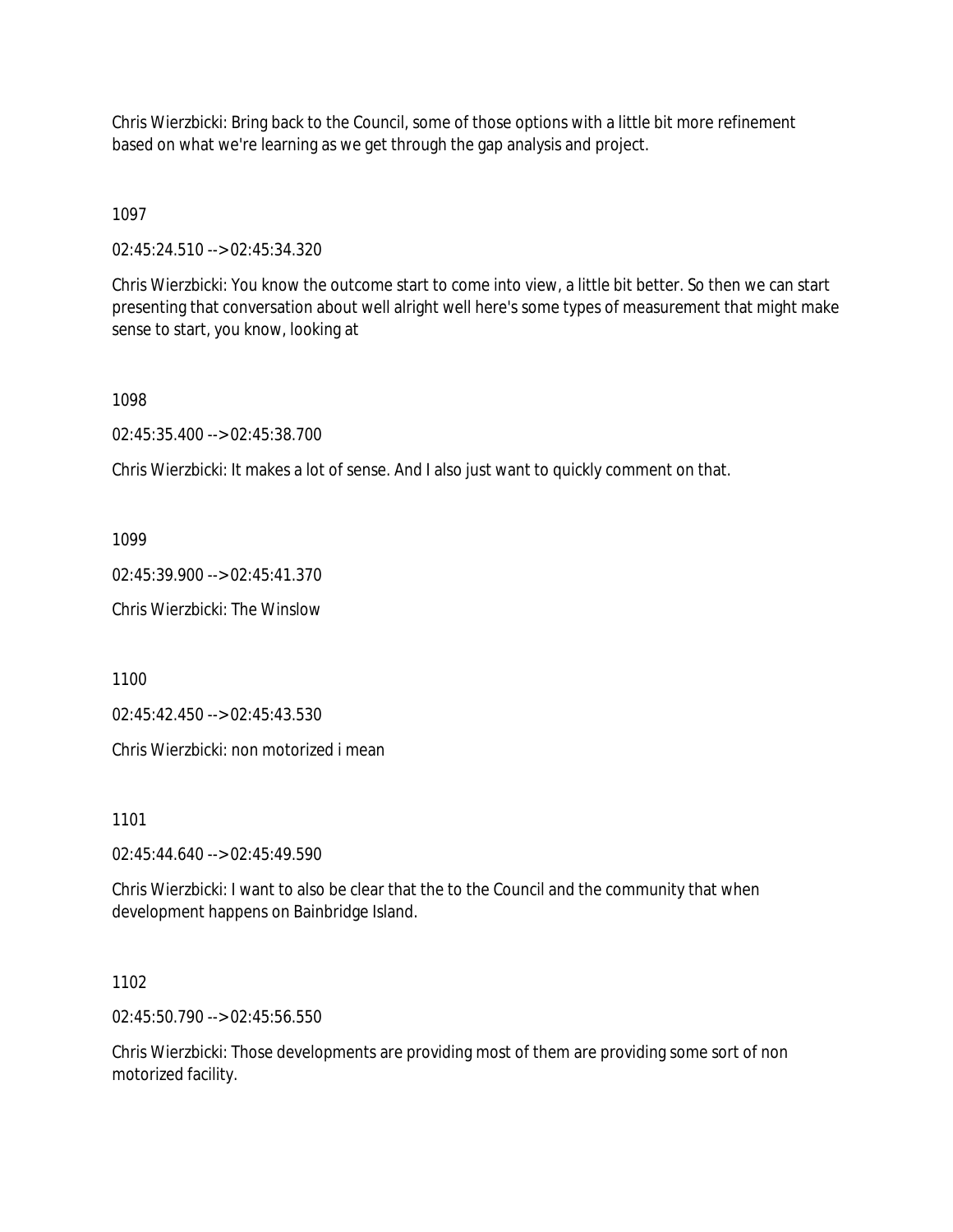02:45:57.330 --> 02:46:03.180

Chris Wierzbicki: We have a level of service type ology for non motorized facilities in our comp plan and we talked about last week.

1104

02:46:03.750 --> 02:46:09.840

Chris Wierzbicki: And as you look around the island, you'll see that there are bits of bike lane and bits of sidewalk going in as a result of those projects.

1105

 $02.46.10.350 -> 02.46.22.920$ 

Chris Wierzbicki: Trail connections as well. When we have a clear nexus for that. So I don't want folks to think that development is happening without any of that mitigation for non motorized occurring, it may not always be

1106

02:46:24.600 --> 02:46:31.380

Chris Wierzbicki: Consistent or connected to other facilities, because, like, like we're going to this gap analysis for a reason. We have a lot of gaps.

1107

02:46:32.490 --> 02:46:43.050

Chris Wierzbicki: And it's also very difficult to stretch the Nexus and proportionality from a project impacts to anything beyond its furniture or beyond the connections that the touch that individual property.

1108

02:46:43.440 --> 02:46:48.900

Chris Wierzbicki: That's going to be a real challenge. No matter what our level of service looks like no matter what our concurrency program looks like.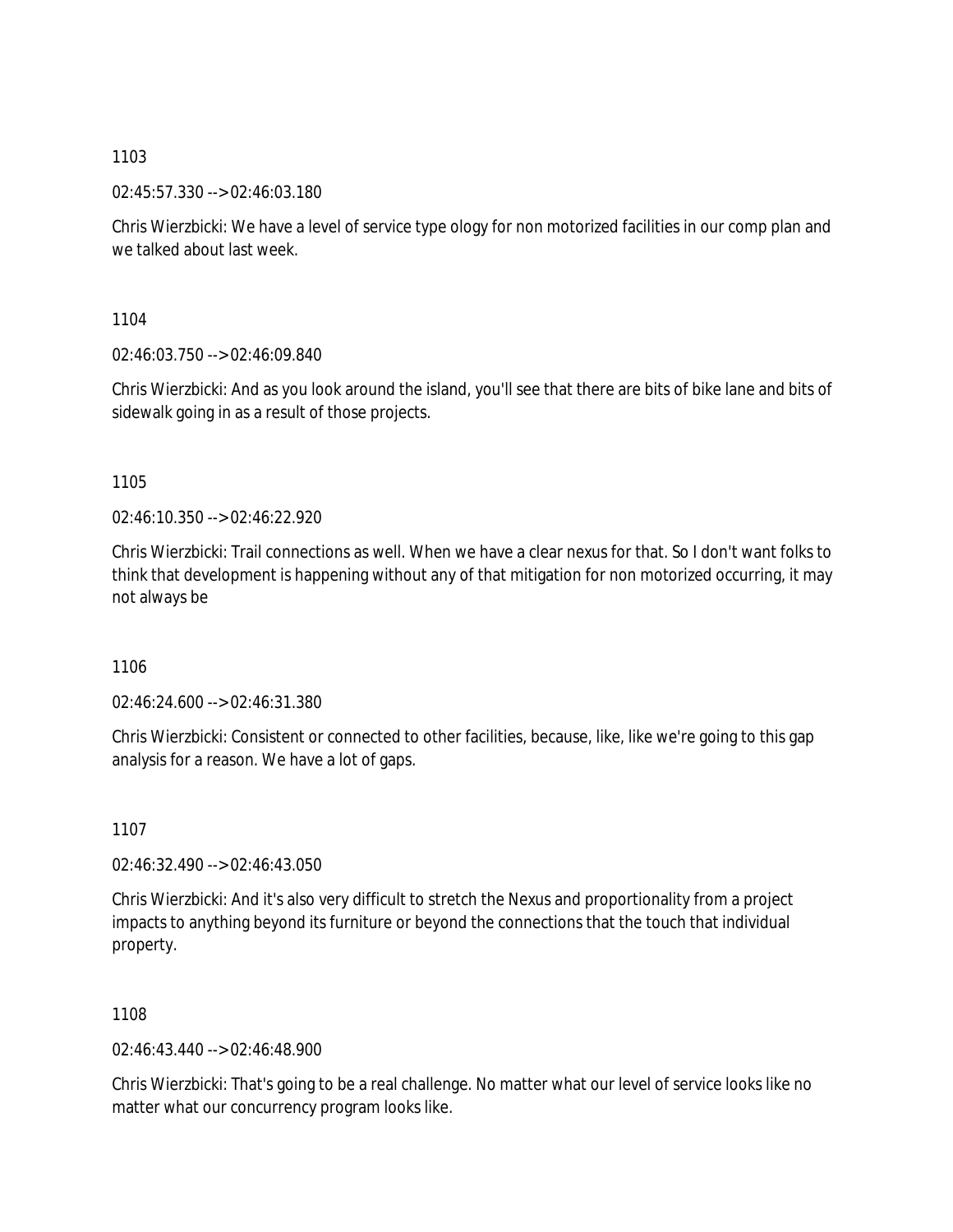02:46:49.170 --> 02:46:58.320

Chris Wierzbicki: That is always a challenge. And it's always in negotiation between the city and the developers to be able to to Bill have them build those those facilities for us.

1110

02:46:59.160 --> 02:47:01.860

Chris Wierzbicki: So I don't want you to go down this path, thinking that

1111

02:47:02.250 --> 02:47:09.390

Chris Wierzbicki: As we develop these programs we're going to be able to extract a lot more from the development community than what they're giving us. Now we may be able to get some more.

1112

02:47:09.720 --> 02:47:19.620

Chris Wierzbicki: And we may be able to get some different things than what we're getting right now but i don't i'm not anticipating that we're going to be getting a lot more facilities or a lot more build out of the system.

1113

02:47:20.310 --> 02:47:27.120

Chris Wierzbicki: From development because it's the rules are just really tight around that. So I just want to make sure we're setting expectations closely.

1114

02:47:27.900 --> 02:47:38.040

Chris Wierzbicki: But happy to discuss this more with you as we get into the project and touch on those items when when it makes sense. And we have some more clarity about what makes sense to talk to you about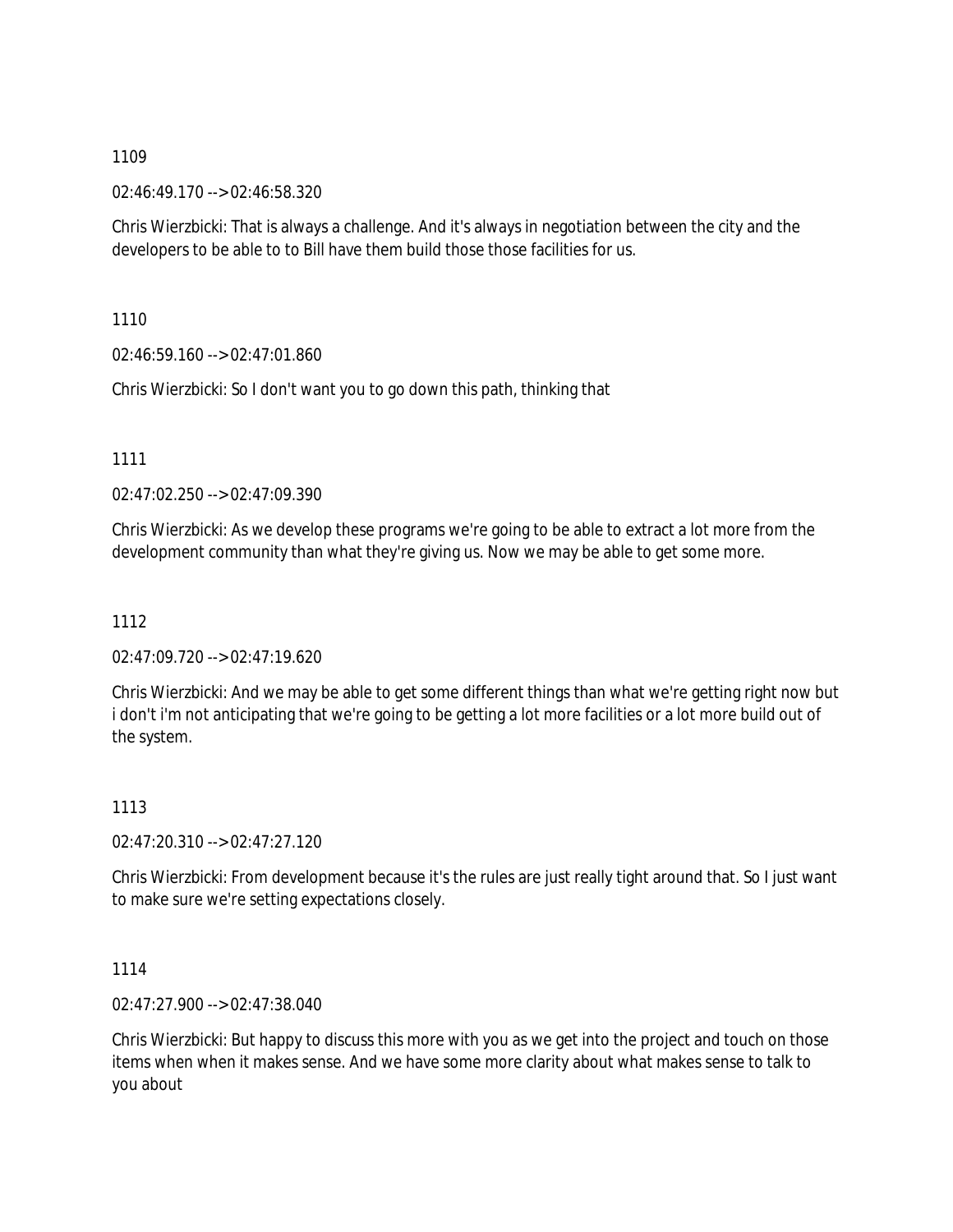02:47:39.390 --> 02:47:44.310

Leslie Schneider: Thank you so much, Chris, I really, really appreciate it. This is tough stuff and I'm looking forward to

1116

02:47:45.660 --> 02:47:47.160

Leslie Schneider: Having a much better handle on it.

# 1117

02:47:48.120 --> 02:47:54.990

Chris Wierzbicki: is tough. It can be, and we can all take a course on level of service that concurrency. I'm sure I probably only get to see right

1118

02:47:55.350 --> 02:47:57.960

Leslie Schneider: Well as you can tell, we're hungry for it. So, bring it on.

# 1119

02:47:59.760 --> 02:48:04.950

Leslie Schneider: Alright, sounds good. Um, I think we are ready now to move forward to Item nine D.

1120

02:48:05.400 --> 02:48:19.920

Leslie Schneider: And this is for the development moratorium ordinance number 2020 dash 29 further narrowing the moratorium to the shoreline properties in the Winslow masterplan study area and Heather right our planning director

1121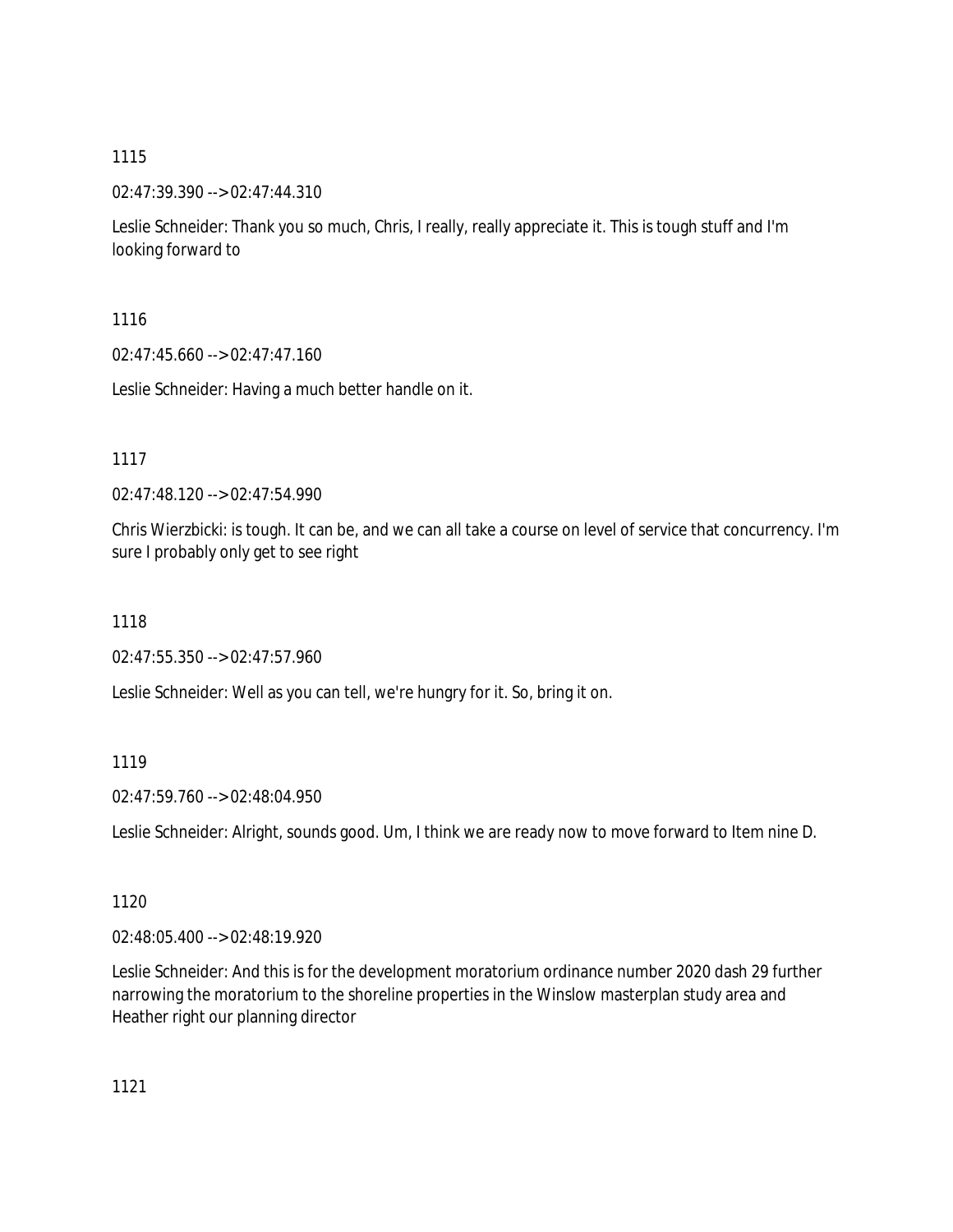02:48:20.460 --> 02:48:27.000

Heather Wright: Right, thank you. Good evening council. I'm hoping to bring you something that's not very tough after that difficult conversation.

1122

02:48:27.660 --> 02:48:40.050

Heather Wright: Tonight I'm satisfying your request to narrow the moratorium to the properties within the window master program with excuse me within the Winslow masterplan study area that are just for the shoreline properties.

1123

02:48:40.470 --> 02:48:44.040

Heather Wright: This request was made it our public hearing on sep tember 20 seconds.

1124

02:48:44.400 --> 02:48:59.790

Heather Wright: Because the only work item we have remaining is the integration of the critical areas ordinance into the shoreline master program, so only the shoreline properties are impacted by this remaining work item. And so we are asking to narrow the moratorium to only those properties.

1125

02:49:01.890 --> 02:49:03.720

Leslie Schneider: Thank you very much. Customer Renaissance

1126

02:49:04.620 --> 02:49:15.570

Rasham Nassar: And move to approve ordinance number 2020 dash two nine which will further narrow that development moratorium to only applied to the shoreline properties within the Winslow masterplan study area.

1127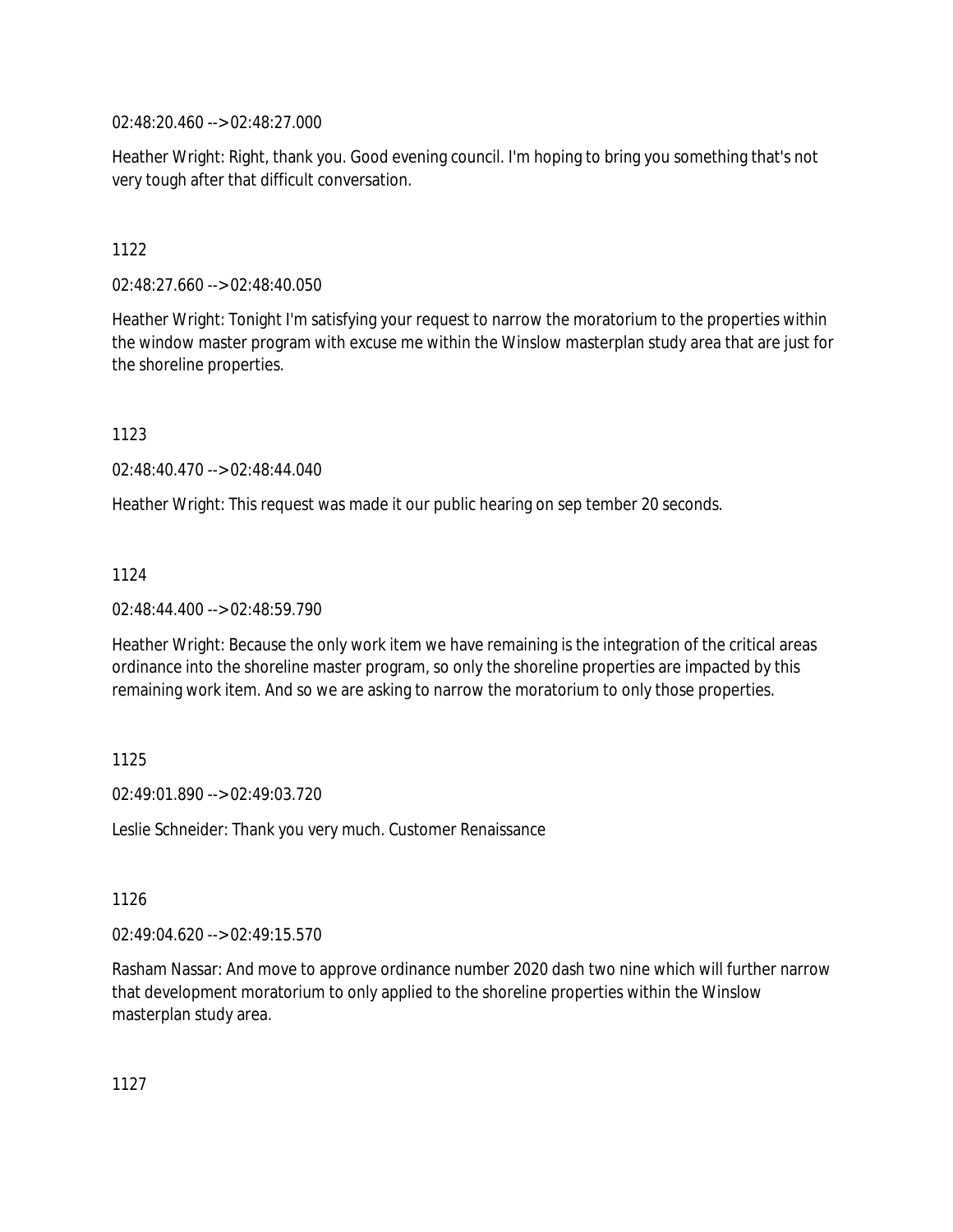02:49:16.980 --> 02:49:17.340

Kol Medina: Like a

1128

02:49:18.480 --> 02:49:20.340

Leslie Schneider: COUNCILMEMBER Medina, second to that.

1129

02:49:22.260 --> 02:49:23.250

Leslie Schneider: Council member card.

1130

02:49:25.170 --> 02:49:31.290

Christy Carr: Thanks. I have a question. Maybe it's for the city attorney on Exhibit B has referenced in the ordinance.

#### 1131

02:49:31.950 --> 02:49:46.320

Christy Carr: I think we're narrowing the moratorium to shoreline properties within the Winslow masterplan study area, but the map on Exhibit B shows shoreline highlights shrine properties outside the Winslow master plan study area. I'm not sure if that is

1132

02:49:48.060 --> 02:49:51.060

Christy Carr: enough of a reason to redo the map.

1133

02:49:52.830 --> 02:50:03.480

Christy Carr: I mean, I know what it says. But it's not really showing that on the map in Exhibit B. So I but I would defer to you city attorney on the importance of that.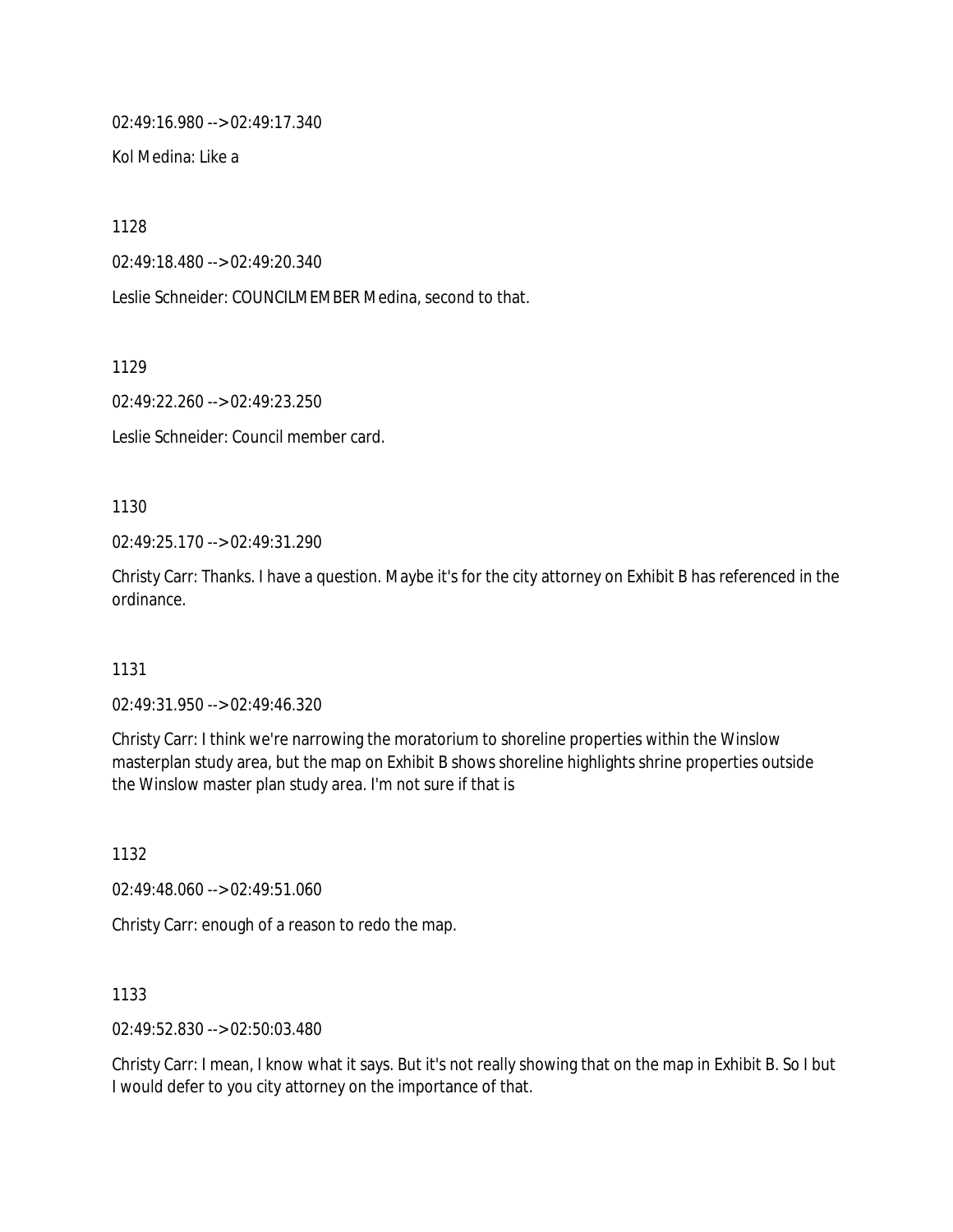### 02:50:04.680 --> 02:50:11.100

Joe Levan: I think it's clear enough because it's the the legend is showing the shoreline jurisdiction.

1135

02:50:11.850 --> 02:50:18.600

Joe Levan: And there's also the dotted line that shows where the Winslow masterplan study area is and you'll see some of those

1136

02:50:19.080 --> 02:50:29.550

Joe Levan: Cross diagonally over properties, so that the shoreline zone, that's outside the study area. The more time would not apply to those properties.

1137

02:50:30.060 --> 02:50:38.040

Joe Levan: So I think, you know, that guy see your point that it could be a little bit confusing, but it's clear that what this will do is narrow it just to the master plan.

1138

02:50:38.460 --> 02:50:50.280

Joe Levan: The ones will master plan study area which is the dotted line. So I think part of the part of the advantage of doing it the way it is, at least with respect to some of the properties that are that it's cut through kind of diagonally that it shows

1139

02:50:51.540 --> 02:51:02.970

Joe Levan: It was it's easier to, to, to show where that line would cross those properties. So I think it's I think it'd be clear enough for hopefully for the public and for staff to interpret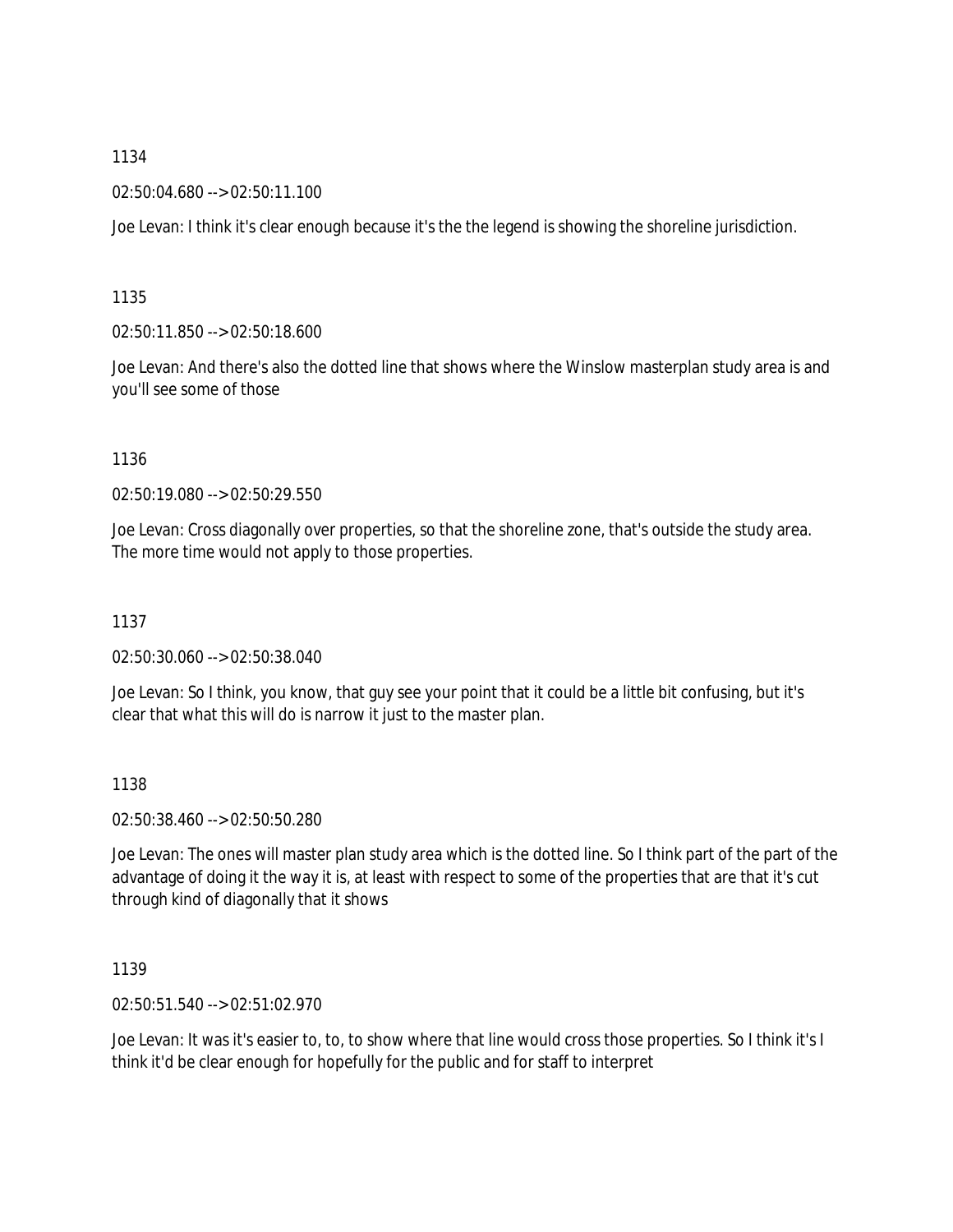02:51:03.780 --> 02:51:10.950

Joe Levan: How to Apply this and that's the most important thing is to make sure the public knows how to what it applies to and staff knows as well.

1141

02:51:12.870 --> 02:51:19.410

Christy Carr: Yeah, thanks. I know you pay pay attention to that detail. So I just wanted to get your opinion. Thank you.

1142

02:51:23.280 --> 02:51:24.060

Leslie Schneider: Alright.

1143

02:51:26.400 --> 02:51:34.890

Leslie Schneider: We have a motion and a second. If there is no further discussion, we can vote. All those in favor please say aye.

1144

02:51:35.580 --> 02:51:37.680

Leslie Schneider: Aye. Any opposed.

1145

02:51:38.880 --> 02:51:41.700

Leslie Schneider: That passes unanimously. Thank you.

1146

02:51:44.070 --> 02:51:52.770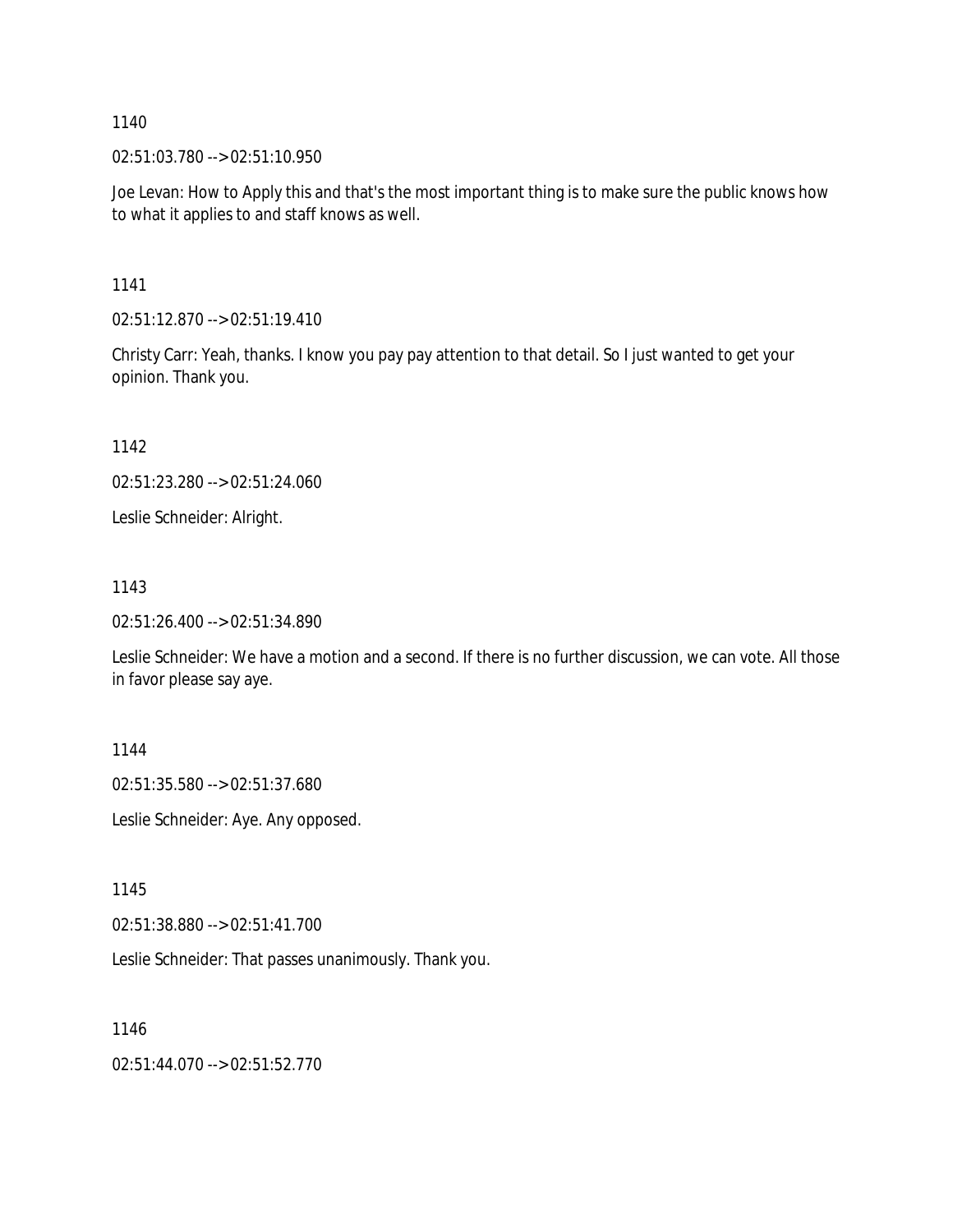Leslie Schneider: All right, I'm Heather, it looks like you're going to be with us here for another couple. So we're moving on to item nine, he

1147

02:51:53.940 --> 02:52:00.840

Leslie Schneider: Ordinance number 2020 dash 34 prohibiting new self service storage uses consider scheduling adoption.

# 1148

02:52:02.250 --> 02:52:11.160

Heather Wright: I think you counsel on September 8 you provided staff in the planning Commission's and very clear direction on what you wanted to sell service storage.

# 1149

02:52:11.460 --> 02:52:21.210

Heather Wright: Ordinance to look like in that direction was to prohibit self service storage as a use and to also allow limited expansion in the planning commission and began their work.

1150

02:52:21.660 --> 02:52:29.880

Heather Wright: I'm following your direction. They've had two meetings and this coming Thursday. They're going to have a public hearing on a draft ordinance.

1151

02:52:30.390 --> 02:52:41.700

Heather Wright: And we're racing towards the finish line of bringing that to you. But we also are aware of the moratorium expiring on November 26 so in order to meet that timeline.

1152

02:52:42.090 --> 02:52:53.670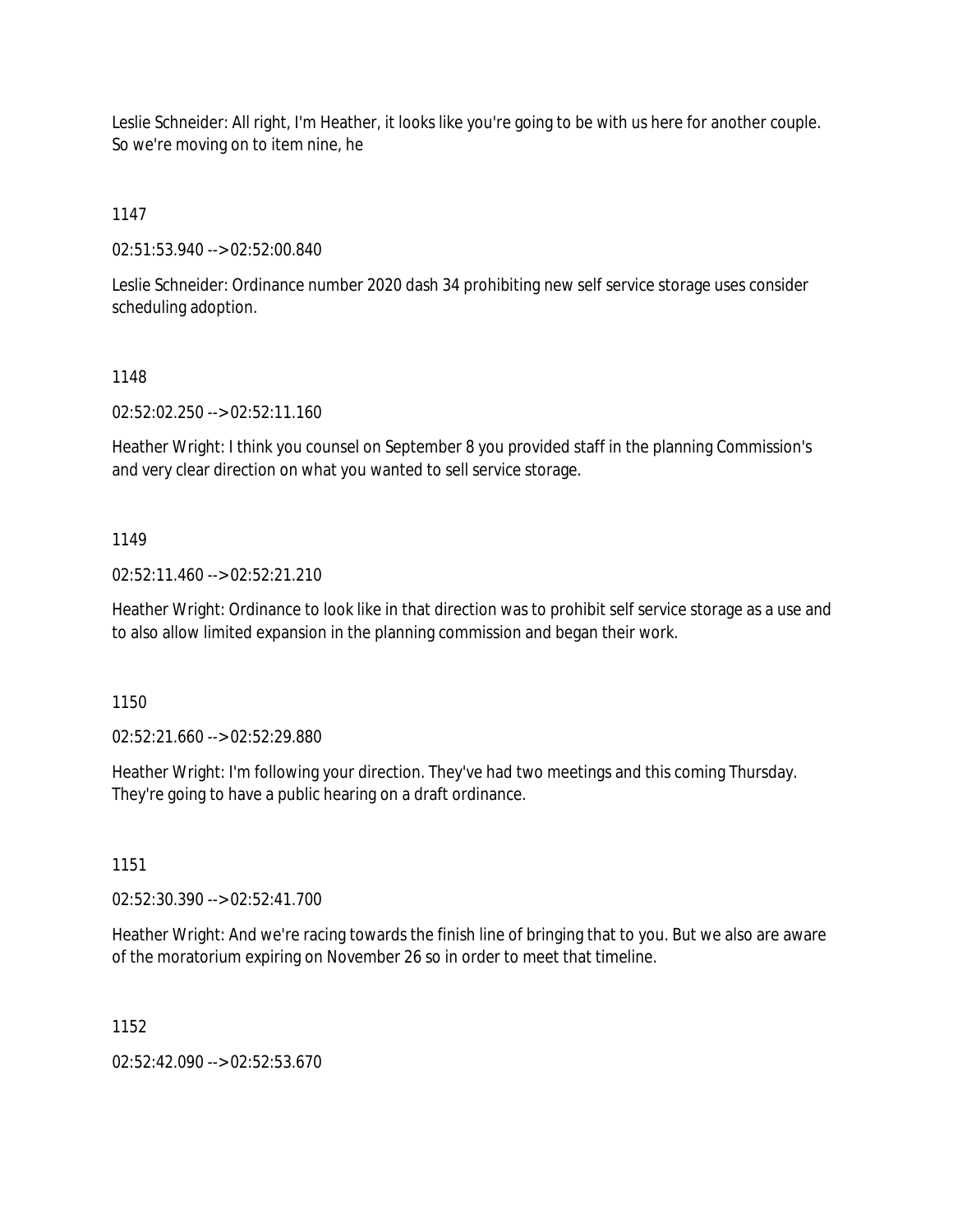Heather Wright: We are proposing to set the public hearing on excuse me to set adoption of this ordinance which the draft ordinance that Planning Commission considering is included in your package.

1153

02:52:54.120 --> 02:53:03.150

Heather Wright: And we're asking to schedule that adoption. On November the 10th, which would allow it to then become into effect before the moratorium expires.

#### 1154

02:53:03.780 --> 02:53:09.300

Heather Wright: And one of the things that you'll notice is that we are also my next agenda item is to also

#### 1155

02:53:09.840 --> 02:53:18.120

Heather Wright: Schedule the extension of the self service storage moratorium, because we don't know what's going to happen on Thursday evening. We do have a draft ordinance, but

1156

02:53:18.570 --> 02:53:28.230

Heather Wright: As we know it public comments. Some ordinance changes may occur. And so we are asking that you adopt it, but in the event. There are some significant changes.

1157

02:53:28.530 --> 02:53:37.530

Heather Wright: That occur this Thursday and we may also ask that we have a public hearing with you on the 10. So those are the items that were requesting under this morning.

1158

02:53:39.750 --> 02:53:41.670

Leslie Schneider: Thank you. Councilmember, sir.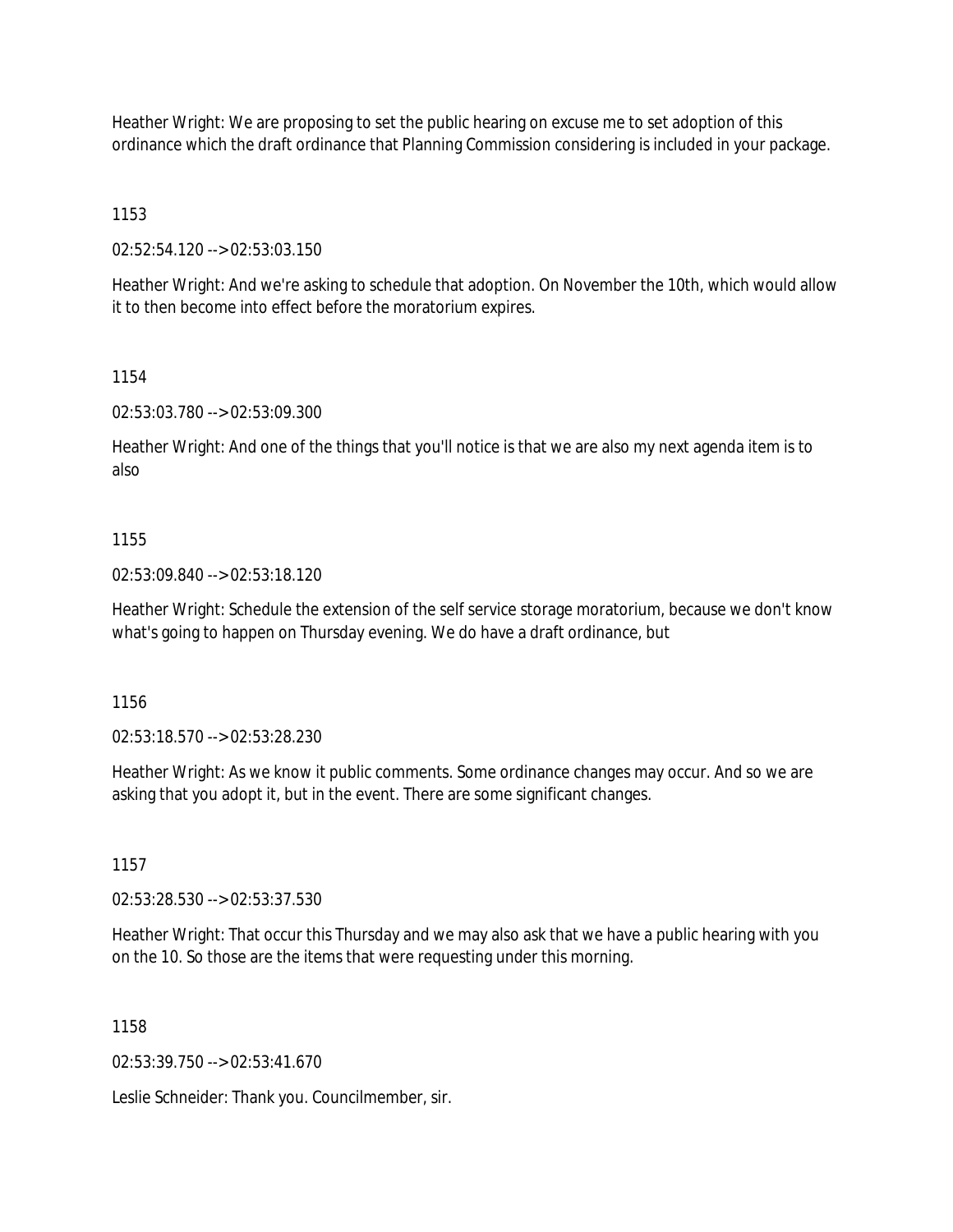02:53:42.660 --> 02:53:59.520

Rasham Nassar: Yeah, I have a couple questions. My first relates to the draft. It's in the packet and that's the draft for I think it's the draft for the public hearing. Right. And so I see exhibit at the table and I see that the

1160

02:54:00.840 --> 02:54:10.140

Rasham Nassar: Permitted use in the zone is strikes from the table, but when you go to the actual ordinance, the proposed hearing draft.

1161

02:54:10.950 --> 02:54:32.970

Rasham Nassar: The only in section in the sections portion of the ordinance section to only addresses in the the NC district striking it as a dozen the n NC district self storage facilities are permitted use. I don't see the bi zone addressed in here in the draft ordinance.

1162

02:54:34.740 --> 02:54:52.350

Heather Wright: That is that, thank you. That is the specific standard outline that it's a permitted years and the NC district. I'm only if it's not visible from a budding property. So that's the use specific standard that we have and we don't have a use specific standards for be, if that makes sense.

1163

02:54:53.850 --> 02:54:56.370

Heather Wright: So it's a standard for NC

1164

02:54:56.880 --> 02:55:00.570

Rasham Nassar: So, so the only change needed to capture the bi zone.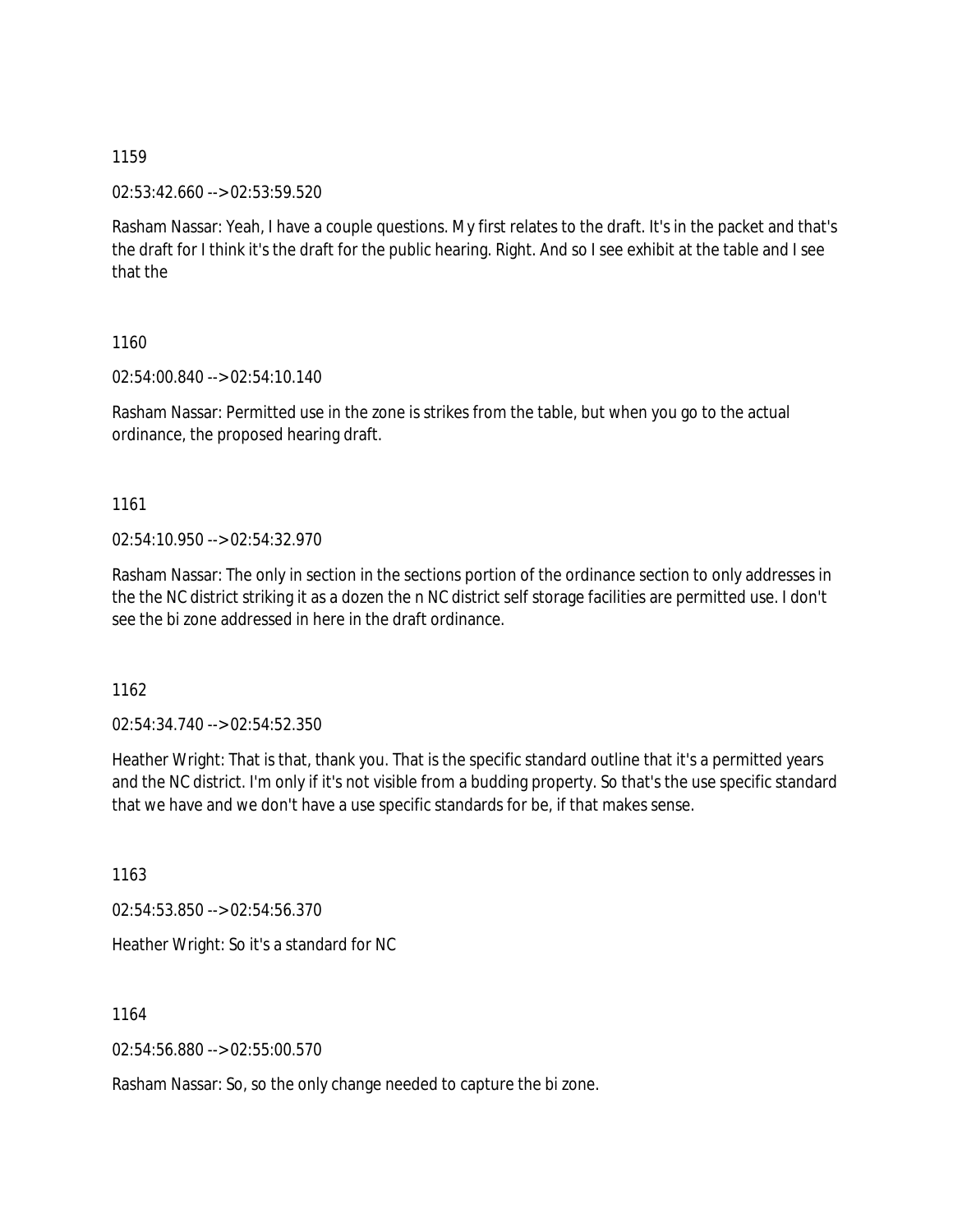02:55:01.590 --> 02:55:03.870

Rasham Nassar: Is the is the change in the table.

1166

02:55:04.290 --> 02:55:06.780

Rasham Nassar: That there's no there's no additional okay

1167

02:55:07.020 --> 02:55:10.050

Rasham Nassar: That's okay, great. Glad I go. Okay, thank you for that.

1168

02:55:11.550 --> 02:55:18.570

Rasham Nassar: And then, and then second about what you said about the substantial or two or check potential changes to the draft.

1169

02:55:19.680 --> 02:55:32.220

Rasham Nassar: At the Thursday's planning commission meeting those you're talking about potential for the planning commission to recommend changes to the draft which would then come back to the Council and, in which case, the Council would have to start a new public hearing

1170

02:55:34.800 --> 02:55:35.310

Heather Wright: You could make

1171

02:55:35.460 --> 02:55:46.260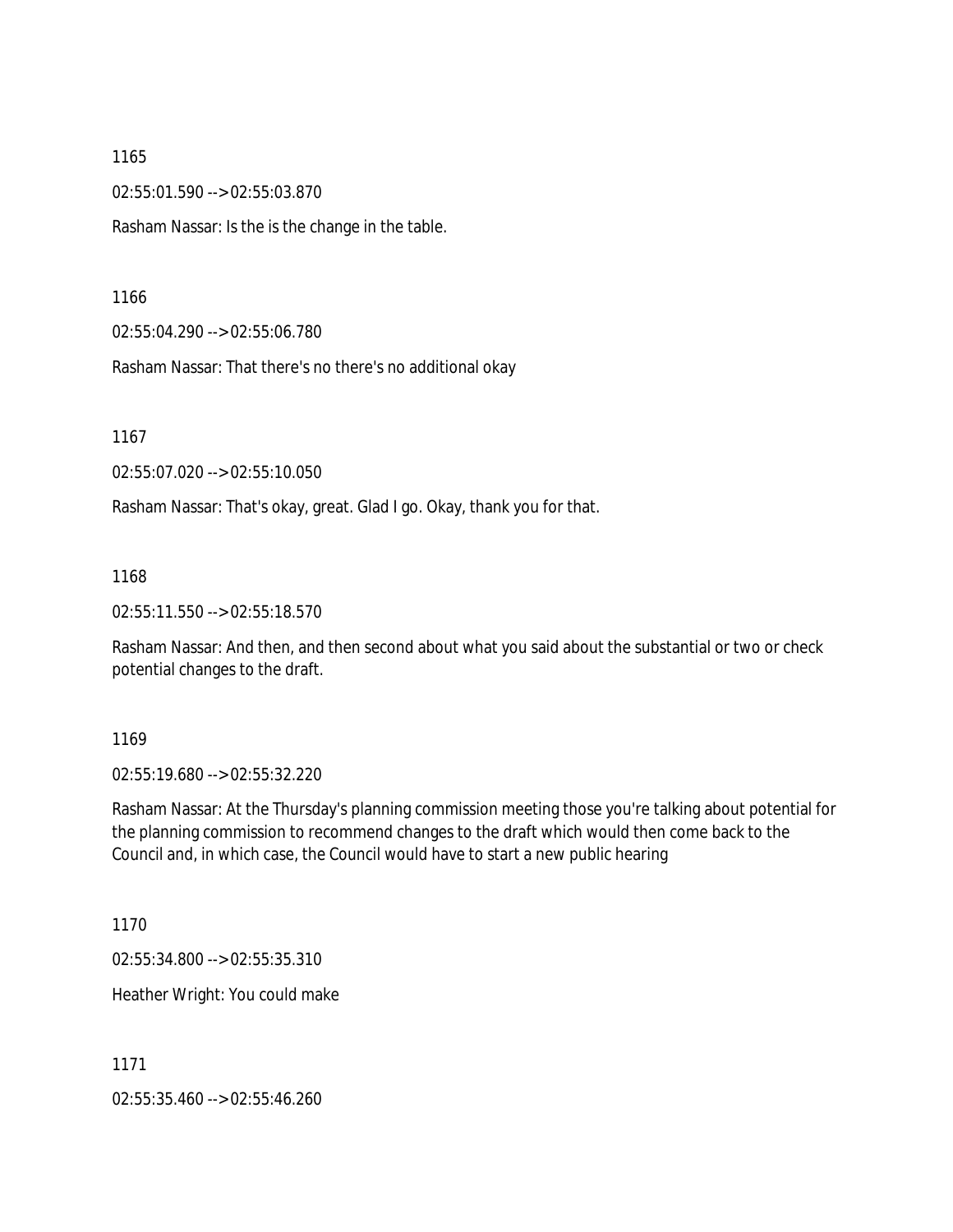Heather Wright: A decision so you can make that decision and and if you did, make that decision I. The next thing I'm going to ask for is for you all to set the public hearing to extend

1172

02:55:46.710 --> 02:56:06.120

Heather Wright: The cell to restore tomorrow. Tomorrow, so you could potentially have a public hearing on the 10th on a revision at the public hearing on the 10th for the 17 if there's substantial changes or you can just pursue the adoption of the draft ordinance that will be finalized by the 10 okay

1173

02:56:06.690 --> 02:56:07.110

Rasham Nassar: Thank you.

1174

02:56:10.950 --> 02:56:11.790

Leslie Schneider: COUNCILMEMBER car.

1175

02:56:13.200 --> 02:56:21.990

Christy Carr: Thanks. I had a quick question. Um. Does expansion of a conditional use usually require a conditional use permit, it depends.

1176

02:56:22.020 --> 02:56:31.380

Heather Wright: That's a great question. It depends on how much the expansion is so our code that does allow an exception if it's 25% or less from requiring a conditional use permit.

# 1177

02:56:33.240 --> 02:56:42.000

Christy Carr: So I'm wondering if the Planning Commission considered or if the Council would like to consider that proposed revision in section three of the ordinance.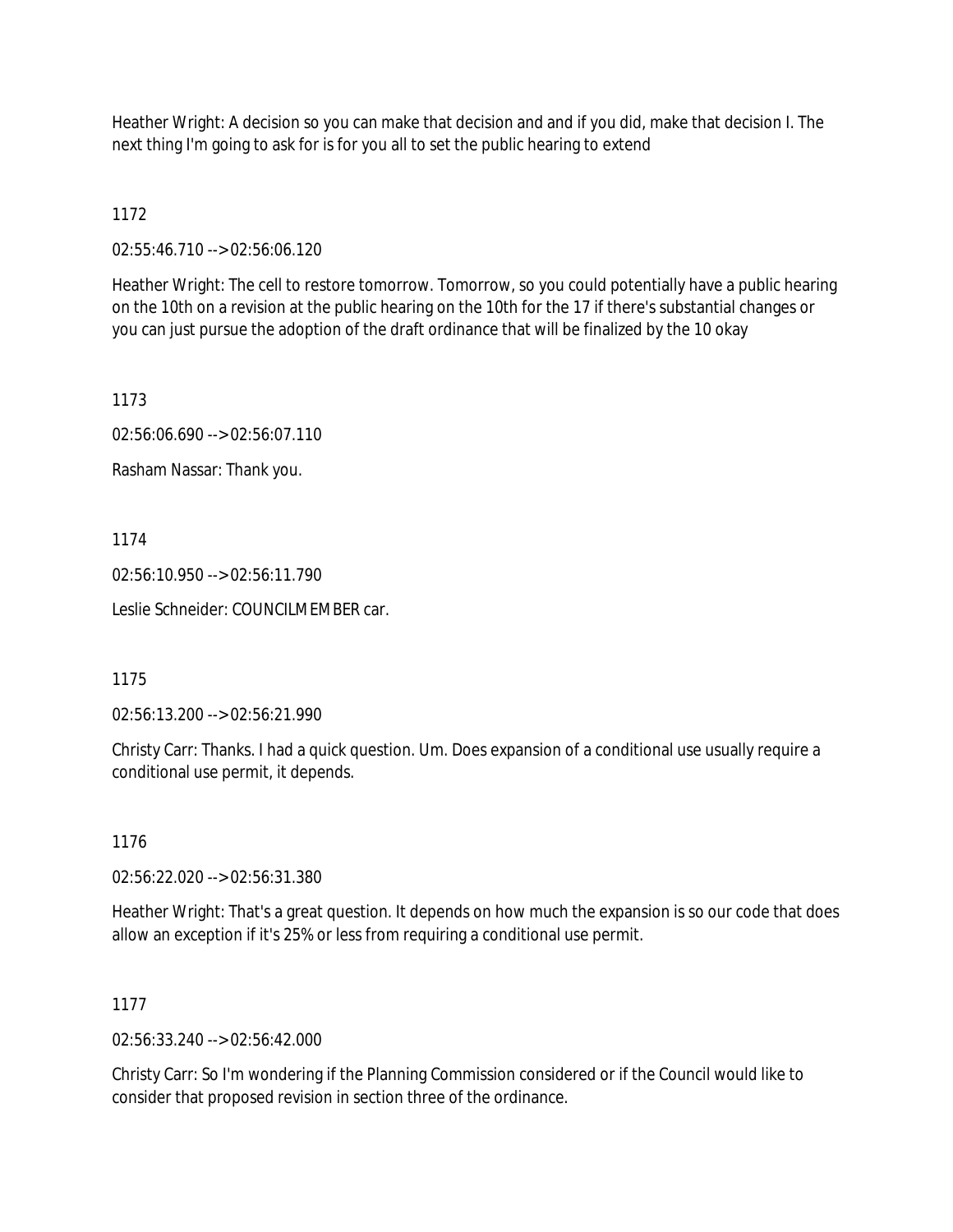02:56:44.070 --> 02:56:47.310

Christy Carr: Where it's exempting self service storage facilities.

#### 1179

02:56:49.920 --> 02:56:55.560

Christy Carr: That now are becoming non conforming from being enlarged and increased or extended

### 1180

02:56:56.880 --> 02:57:14.040

Christy Carr: It doesn't say that they would require a conditional use permit if they were an existing conditional use which I so that would be storage self storage facilities in neighborhood centers which I understand we have at least one. So if that one came in for

### 1181

02:57:15.360 --> 02:57:24.930

Christy Carr: Acknowledgement or all those other things, one of those other things did the Planning Commission consider whether or not a conditional use permit would be required for that.

### 1182

02:57:26.490 --> 02:57:37.470

Heather Wright: I can't recall if the planning commission specifically asked if it would require conditional years but that is something that Jennifer and I thought of. And so we left it kind of open ended. If you look

### 1183

02:57:38.400 --> 02:57:47.430

Heather Wright: At section three, which you are just referred to, we said that the expansion would be subject to all other required permits and standards of municipal code.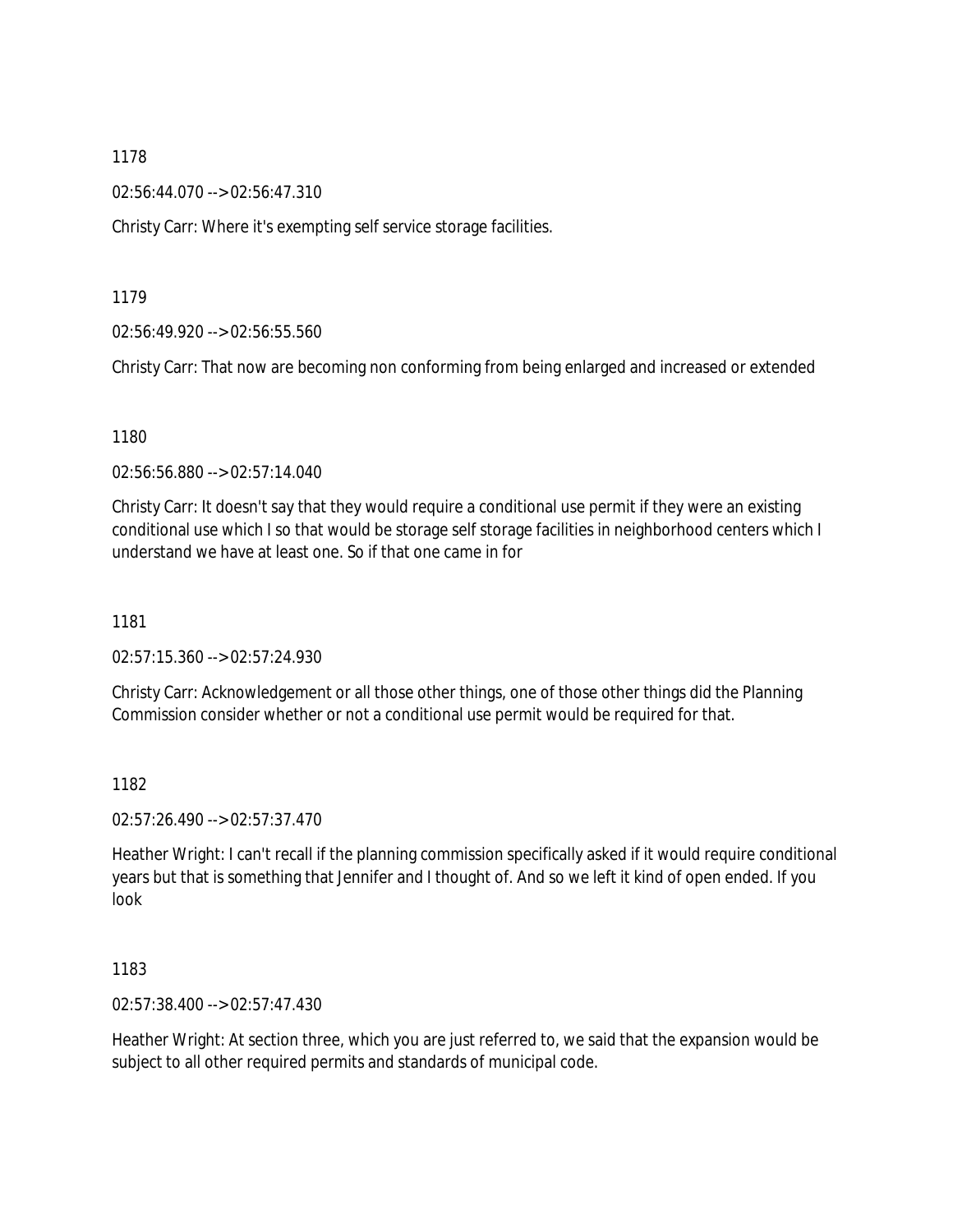02:57:47.730 --> 02:58:00.240

Heather Wright: And that would capture that would require conditional use our intent was to capture, at a minimum, but we need a site plan review on but it may also need to condition us, and if so, the way that it's written. We thought it still captured that

1185

02:58:02.700 --> 02:58:09.600

Christy Carr: Okay, that's not that wasn't clear to me. But if that's how that would be read that.

1186

02:58:11.190 --> 02:58:12.840 Christy Carr: Sounds good. Okay.

1187

02:58:13.680 --> 02:58:14.400

Heather Wright: Thank you.

1188

02:58:16.080 --> 02:58:18.990

Christy Carr: I actually just one other point, if I may.

1189

02:58:20.520 --> 02:58:37.620

Christy Carr: Or question. I think the Council discussed a reason or a rationale for prohibiting self storage units because it was inconsistent with our climate action plan and I'm not sure if we have a whereas is that

1190

02:58:38.970 --> 02:58:47.940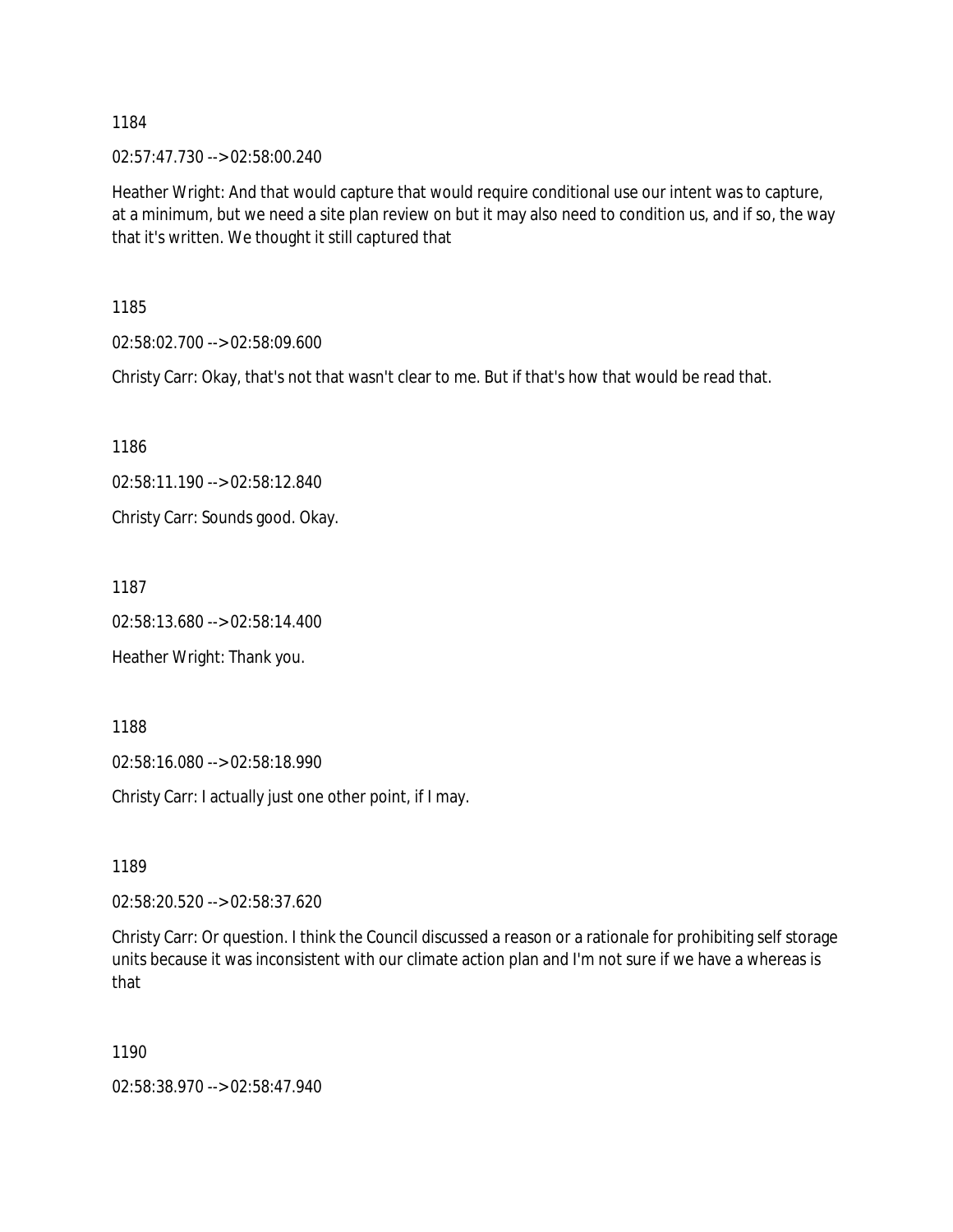Christy Carr: That really specifically capture that I know that the vision and the goals of the comp plan are referenced in the whereas is. But I think the Council did have

1191

02:58:48.720 --> 02:59:04.170

Christy Carr: Quite a bit of discussion about self storage as a not climate friendly use of our business industrial lands. So I'm wondering if the Council would like to consider adding aware as to the ordinance language to address that specifically

1192

02:59:13.740 --> 02:59:14.160

Christy Carr: And

1193

02:59:17.640 --> 02:59:27.900

Leslie Schneider: COUNCILMEMBER car, where would we get validation for that. Would that be coming from the is is it like a self evident thing or would it be coming from the Climate Action Committee or

1194

02:59:29.550 --> 02:59:31.590

Christy Carr: I'm not sure what you mean by validation

1195

02:59:32.850 --> 02:59:38.490

Christy Carr: Few meetings specific language. I, I could could leave it to staff to look at the Climate Action Plan and

1196

02:59:40.080 --> 02:59:42.840

Christy Carr: Listen to our comments tonight and in past meetings.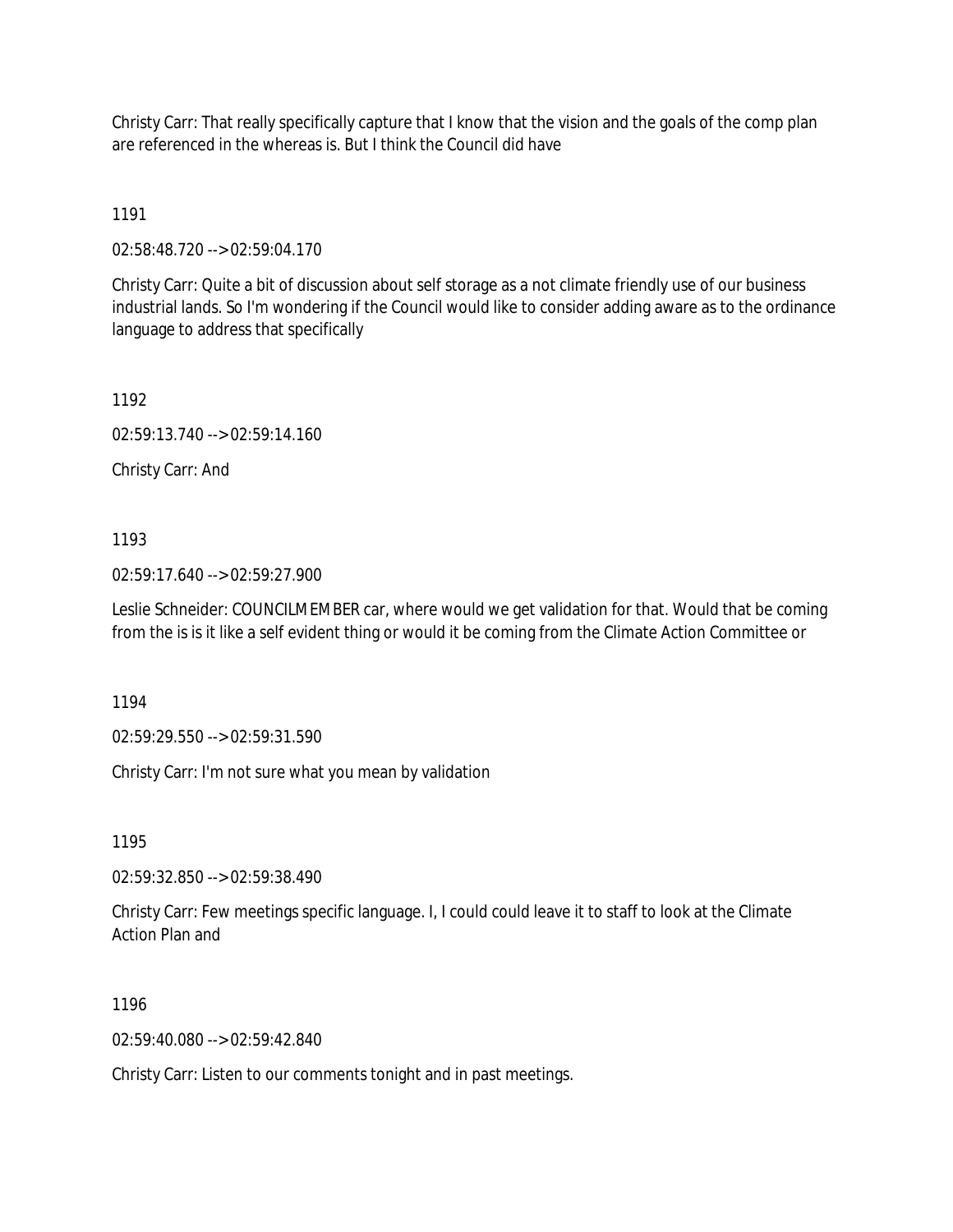1197 02:59:43.260 --> 02:59:43.740 Leslie Schneider: Are going to be

1198

02:59:43.800 --> 02:59:45.930

Christy Carr: Talking about validation. I don't, I don't know.

1199 02:59:48.630 --> 02:59:50.820 Christy Carr: I'm just suggesting aware added

1200 02:59:53.400 --> 02:59:53.850 Leslie Schneider: All right.

1201 02:59:55.650 --> 02:59:57.450 Leslie Schneider: Great, thank you. Councilmember Paula.

1202 02:59:59.010 --> 02:59:59.340 Michael Pollock: I'm

1203 03:00:02.040 --> 03:00:06.600

Michael Pollock: The explanation that director right game console number car.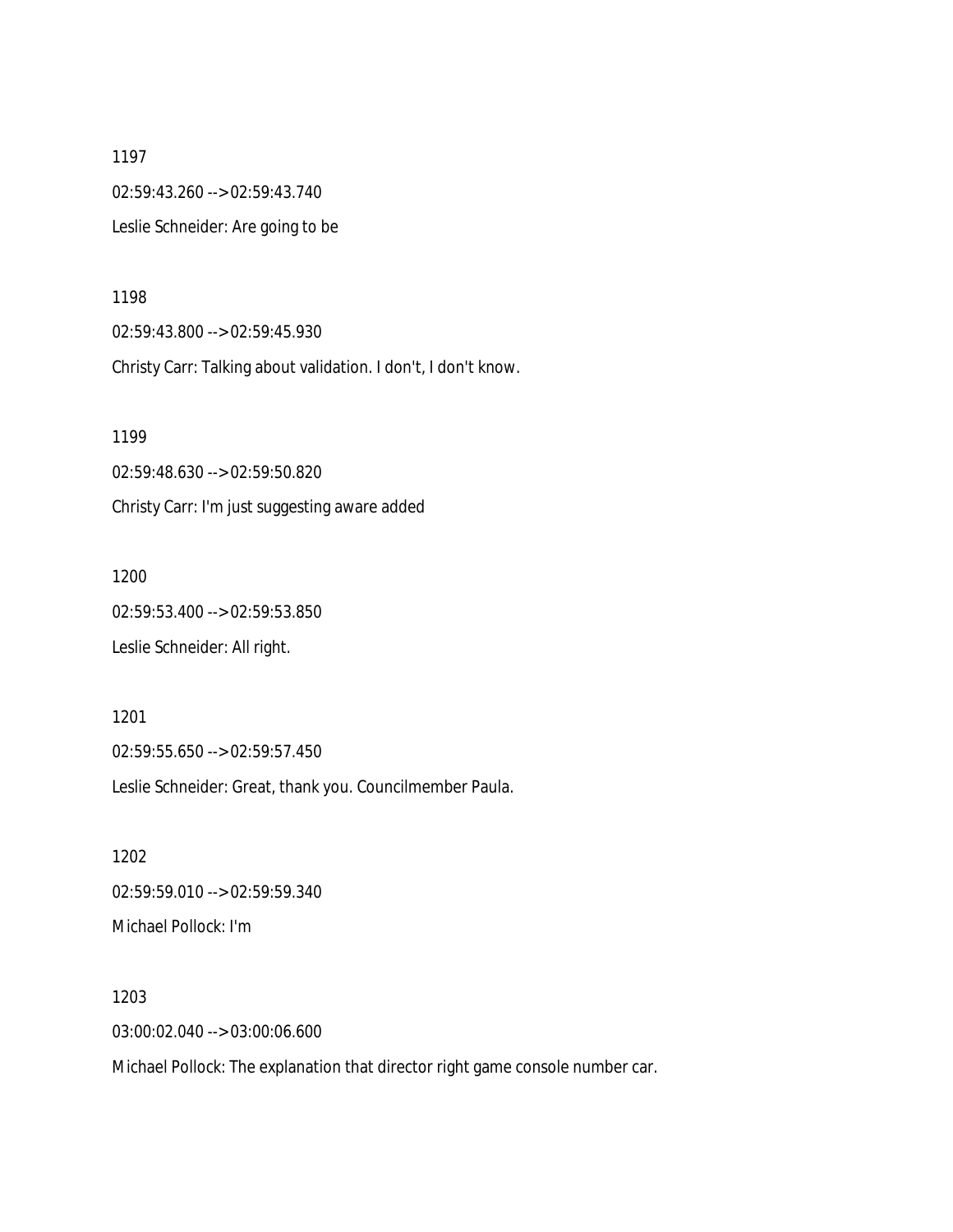03:00:07.710 --> 03:00:09.030

Michael Pollock: In terms of the

1205

03:00:11.250 --> 03:00:14.070

Michael Pollock: ferment for 25% loss.

1206

03:00:15.540 --> 03:00:27.750

Michael Pollock: Development, could you can you run through it wasn't clear to me either, and still not clear. So maybe COUNCILMEMBER corners, there has been, I was left a little confused by that conversation.

### 1207

03:00:28.500 --> 03:00:43.050

Heather Wright: Sure. I'm glad to help explain that. So within our existing code a conditional use permit has an exemption section. And if you are expanding if you're an existing facility and you're expanding up to 25%

### 1208

03:00:43.530 --> 03:00:51.840

Heather Wright: Then you're exempt from having to get a conditional use permit. So it's just one of the exemption causes that's allowed with our existing code.

### 1209

03:00:53.250 --> 03:01:03.120

Michael Pollock: Okay, but there was a second part to that. And then, to be clear, when you say 25% 25% of flood impervious surface or

1210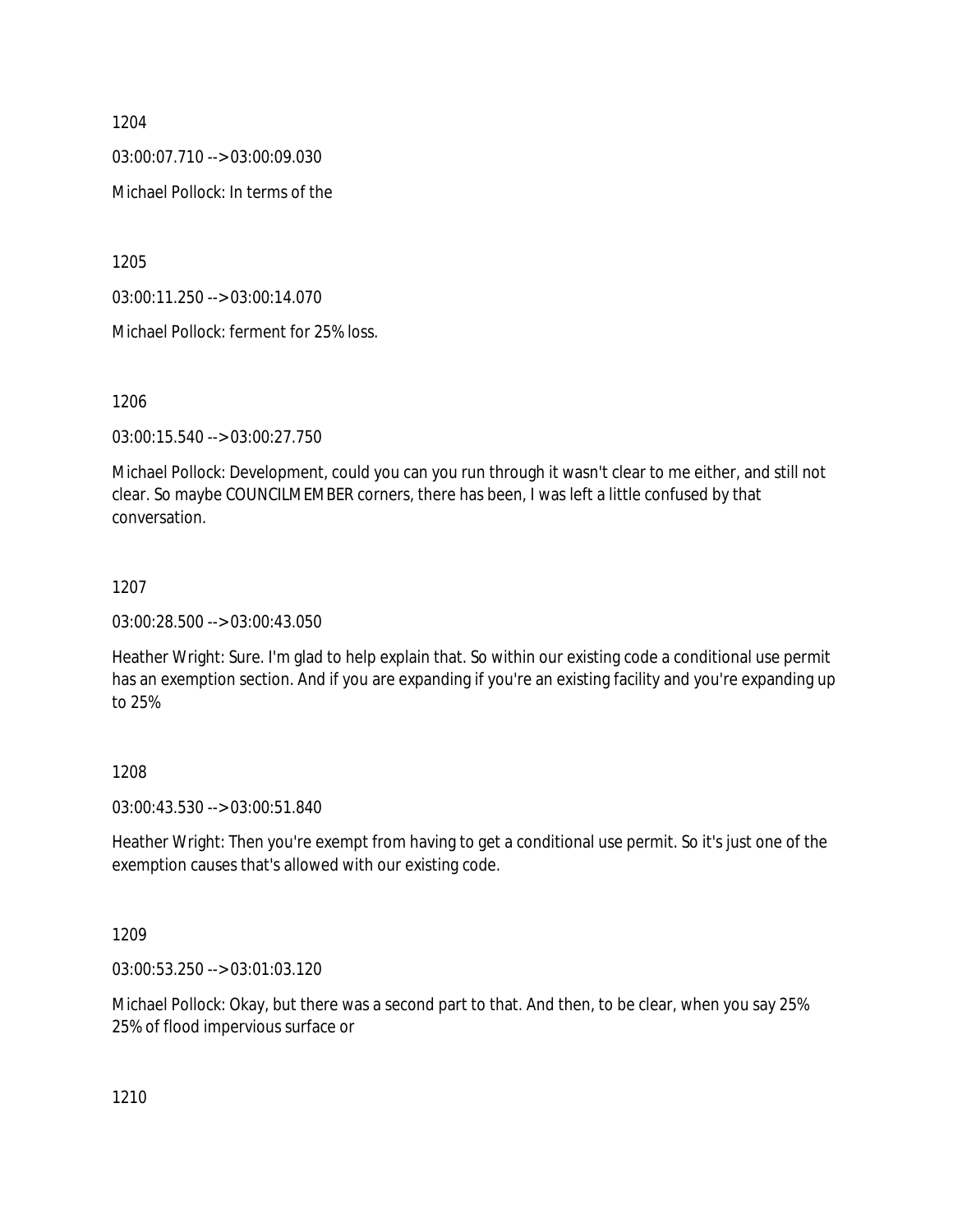03:01:04.170 --> 03:01:05.550

Michael Pollock: Building area or what

1211

03:01:06.660 --> 03:01:13.470

Heather Wright: Um, I would have to look that up. And I'm happy to provide that information as a follow up, I don't want to misquote it

1212

03:01:14.400 --> 03:01:20.760

Heather Wright: But what comes what I'm thinking. It says is that it's based on the existing lot, excuse me, the existing building footprints.

### 1213

03:01:21.330 --> 03:01:31.050

Heather Wright: But I want to clarify that for sure. And so there is an existing exemption for facilities to allow some expansion to occur without triggering a new conditional use permit.

1214

03:01:32.130 --> 03:01:39.540

Michael Pollock: Okay, and that is that a fixed number or, for example, could we do start to 10% if you wanted to.

1215

03:01:41.220 --> 03:01:42.720

Michael Pollock: For this particular

1216 03:01:43.770 --> 03:01:45.000 Michael Pollock: Use server that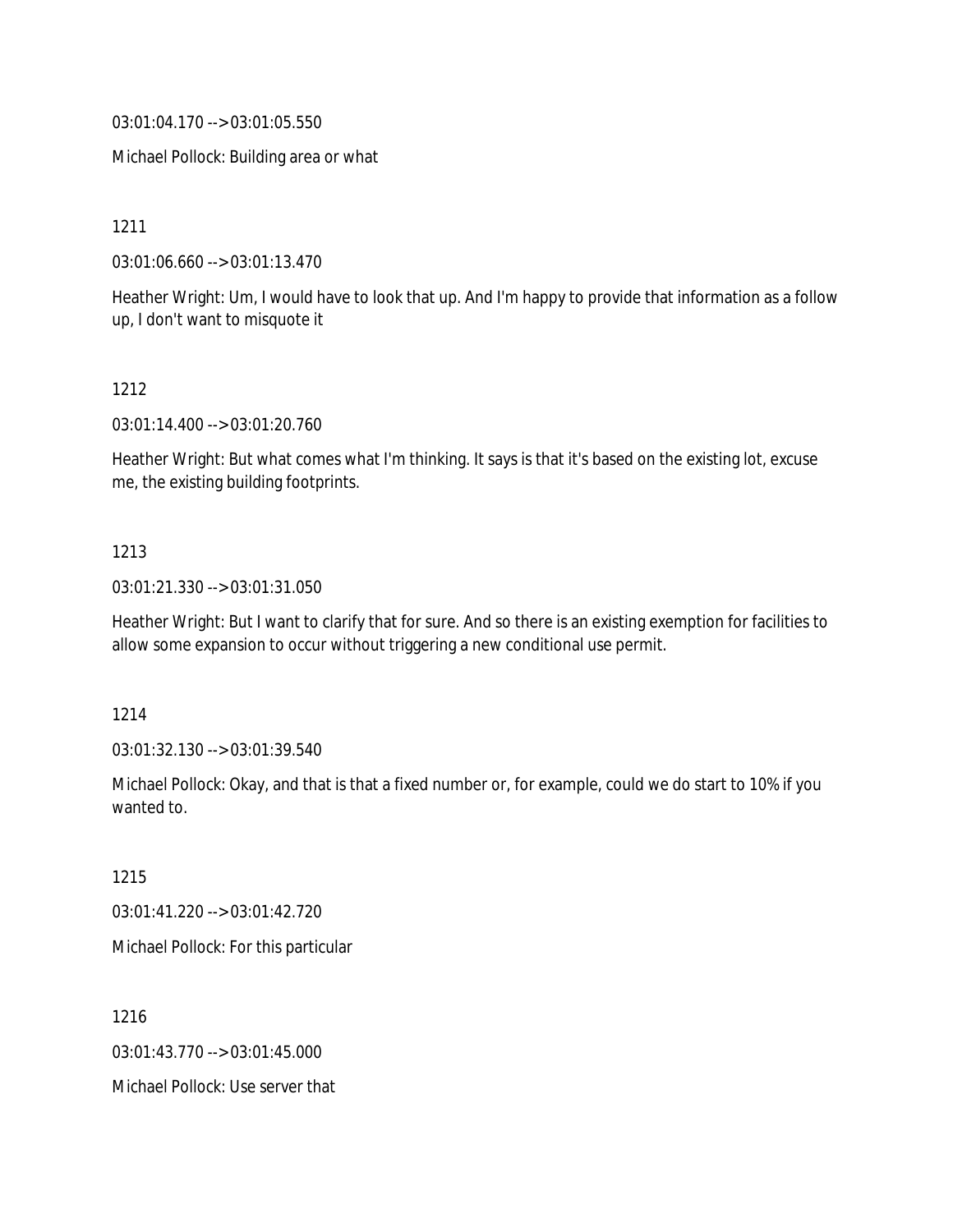03:01:46.470 --> 03:01:47.670

Michael Pollock: This this asking now.

1218

03:01:49.380 --> 03:01:59.220

Heather Wright: That is something that you could definitely contemplate, um, I would say that that wasn't something that the planning commission discuss they did discuss expansion.

1219

03:01:59.610 --> 03:02:08.670

Heather Wright: Um, you guys last that kind of open ended as to how much expansion. You wanted ALLOW EXISTING uses to allow for them to expand.

1220

03:02:09.210 --> 03:02:19.470

Heather Wright: On so you could propose that, but I do want to emphasize that it is highly likely that any facility that does expand would require our site plan review at a minimum.

1221

03:02:19.980 --> 03:02:24.270

Heather Wright: Which does provide a higher level of review would include

1222

03:02:24.930 --> 03:02:38.340

Heather Wright: The design review board and potentially the planning commission and not review. So I just I did want to. I know it may not require currently as a conditional use permit. But at a minimum, it would likely require a site plan and design review permit.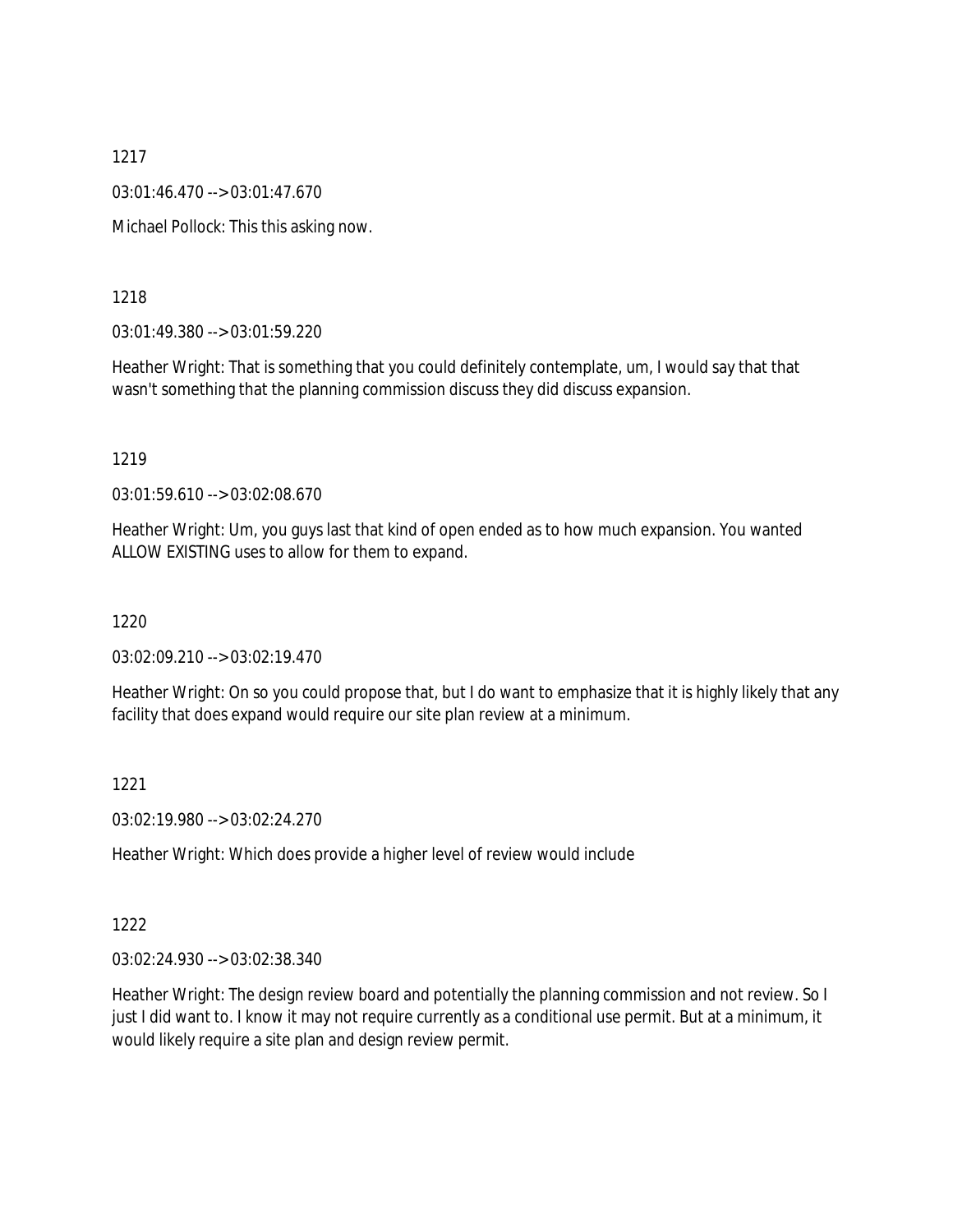03:02:39.120 --> 03:02:41.670

Michael Pollock: Worker earthly with those are those are

1224

03:02:44.130 --> 03:02:59.850

Michael Pollock: Yeah, yeah, we're having this interesting conversation about all this. I mean, I'm gonna sit down. Okay, so they go through the process. You know, the question in my mind is are they able to expand or not really at the end of the day, whatever the processes. So

1225

03:03:00.960 --> 03:03:15.930

Michael Pollock: Yeah, I just have to think about that in terms of what we want to allow in terms of its expansion that would be appropriate for different basically. And then the other part of that is, it's in a one time shot.

1226

03:03:18.630 --> 03:03:31.200

Michael Pollock: Let's say if you want to 25% is that they could only expand 25% let's just say this building, they could just do that one source up on an annual basis. They can expand 25% or more

#### 1227

03:03:33.810 --> 03:03:40.560

Heather Wright: You know the answer to that. That's a good question as well continent Republic, so I'm two things I wanted to address for you as far as

1228

03:03:40.920 --> 03:03:48.960

Heather Wright: Expansion. So the way the ordinances drafted right now is, is it would allow existing facilities to expand to their current lot coverage.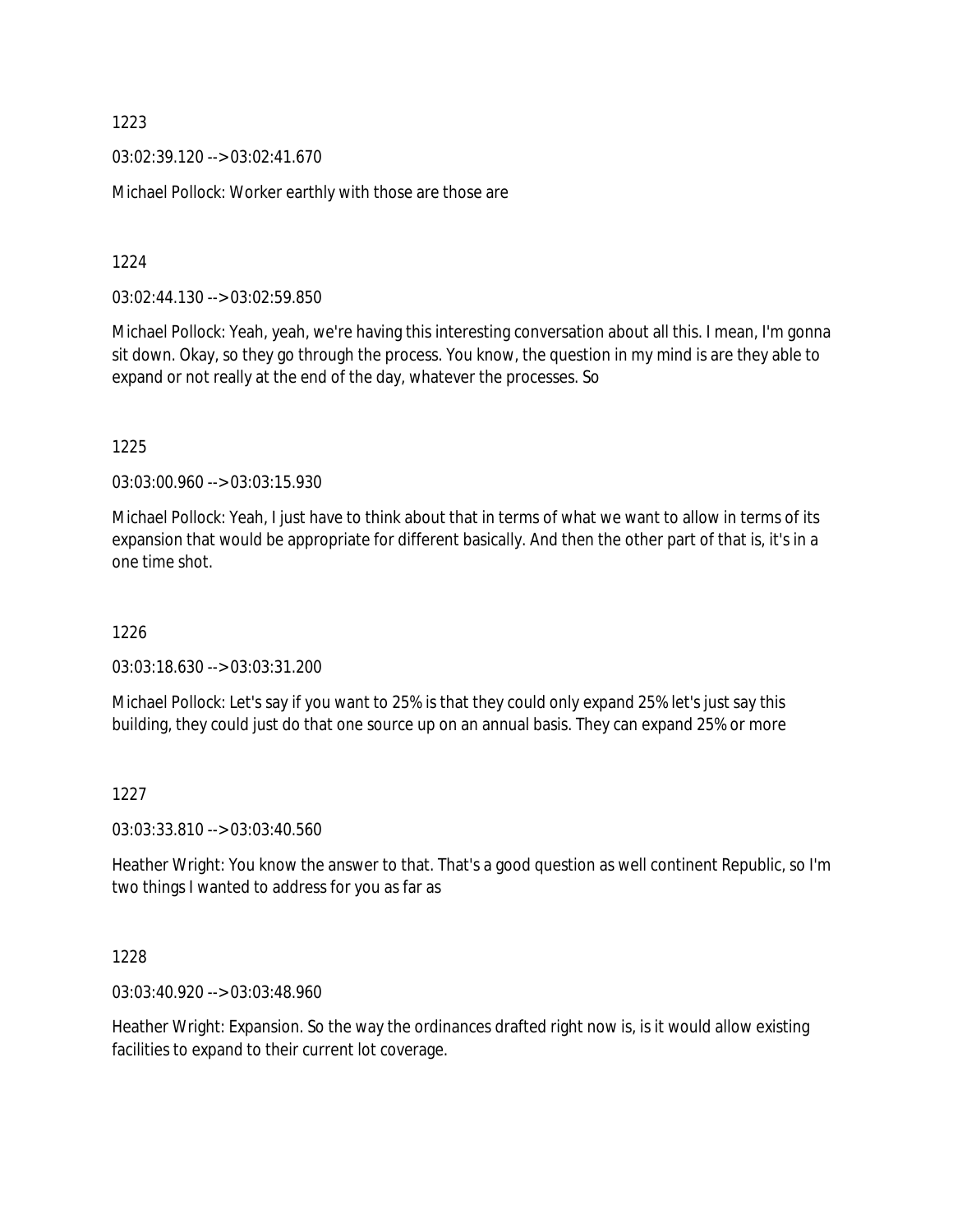03:03:49.320 --> 03:03:56.610

Heather Wright: So there is a control that's in place so they couldn't just that they would still be limited to how much they could expand

1230

03:03:57.150 --> 03:04:14.100

Heather Wright: And I've seen the conditional use permit criteria expansion is a one time expansion. Again, I want to follow up with you and I can send an email to the full council to clarify that. But I understand it to be a one time expansion based on the existing size of the facility.

1231

03:04:17.460 --> 03:04:21.930

Michael Pollock: All right, and we could, if we chose to saying well

1232

03:04:23.760 --> 03:04:25.110

Michael Pollock: Not so good.

1233

03:04:26.130 --> 03:04:32.940

Michael Pollock: As part of this prohibition. There's simply not allow any expansion of them, even if we're if we're ending

### 1234

03:04:35.340 --> 03:04:43.470

Michael Pollock: Up storage. We could also and their self storage that includes extension of existing facilities, if we chose

1235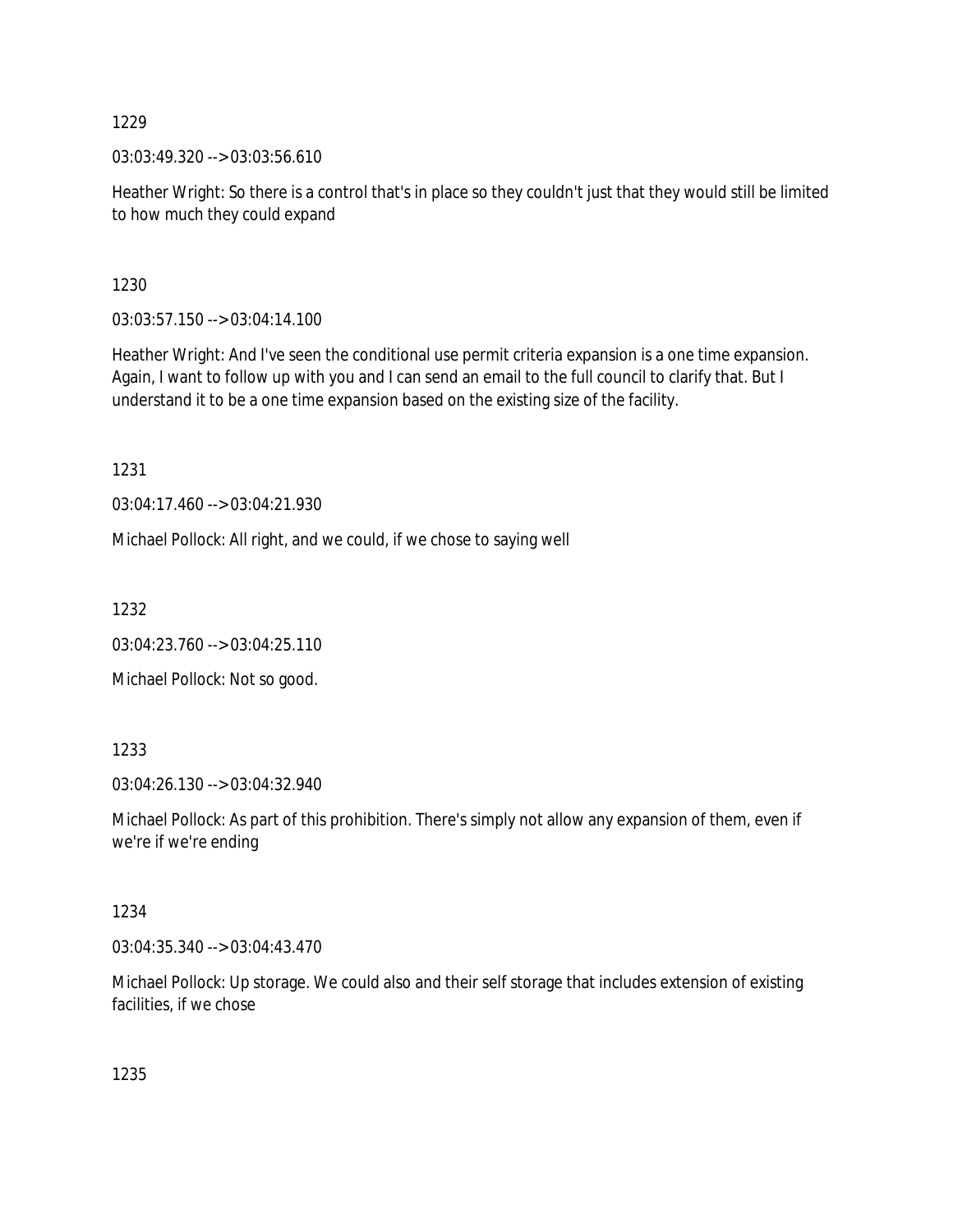03:04:45.270 --> 03:04:54.150

Heather Wright: That is the direction you could choose it is not the way that the ordinances doctor now but that's something that could be adjusted on when the ordinance comes back to you.

1236

03:04:56.700 --> 03:04:59.190

Michael Pollock: Okay, thank you so much, very helpful.

1237

03:04:59.580 --> 03:05:00.600

Heather Wright: You're very welcome.

1238

03:05:02.070 --> 03:05:02.700

Leslie Schneider: To the manager.

1239

03:05:05.460 --> 03:05:15.690

Morgan Smith: Yeah, I just want to highlight sort of the two timelines that are in front of you. One is that you are talking at this moment about an ordinance that

1240

03:05:16.350 --> 03:05:26.790

Morgan Smith: The action in front of us to consider whether to schedule a public hearing and we would want the ordinance that is part of that public hearing that's published ahead of that public hearing to be

1241

03:05:27.930 --> 03:05:32.820

Morgan Smith: established as the ordinance that you're interested in supporting so if you'd like to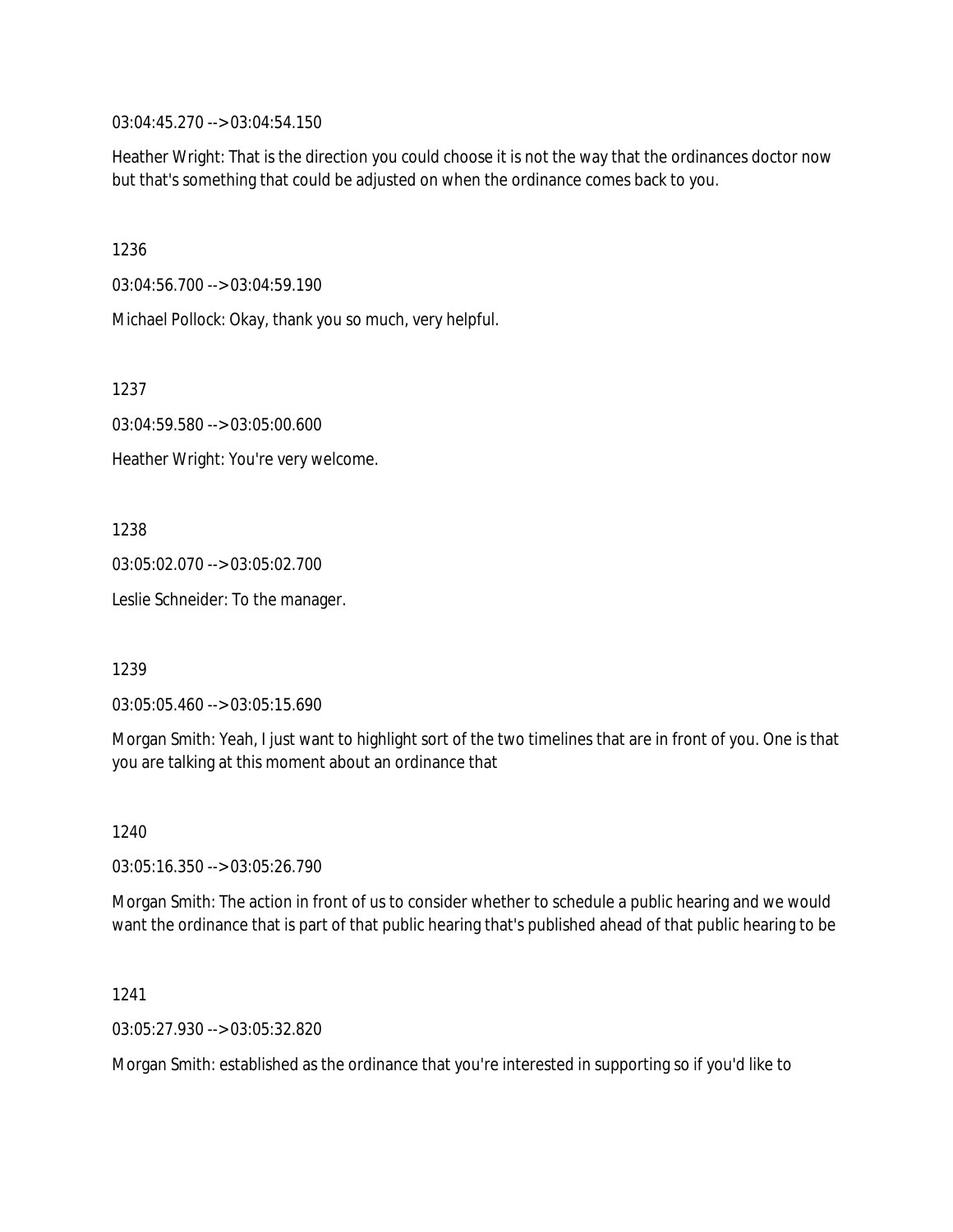03:05:33.300 --> 03:05:42.090

Morgan Smith: Add whereas clause, we should consider whether or not to make emotion around that. And if you'd like to have additional discussion about whether it's have the ordinance include

1243

03:05:42.480 --> 03:05:48.990

Morgan Smith: Limitations that preclude future expansion that might be worth taking some additional time to get that correct so that the

1244

03:05:50.160 --> 03:06:10.830

Morgan Smith: ordinance that is presented with a public hearing is as close to what you're aiming for as possible. And the reason is you are also tonight going to look at whether to extend the moratorium in some ways to allow you additional time to get this the way you want it to be so.

1245

03:06:12.210 --> 03:06:17.280

Morgan Smith: The two items are not unrelated. And if what you are discovering as part of your discussion tonight.

### 1246

03:06:17.640 --> 03:06:27.690

Morgan Smith: Is that you'd like to consider making a couple of tweaks to the ordinance or to even just for the very good reason, waiting to see how the planning commission includes its work.

1247

03:06:28.500 --> 03:06:41.730

Morgan Smith: You could do that at a future discussion and as a backstop move ahead with the action to extend the moratorium to allow for that extra time on the calendar, just trying to clarify that a little bit.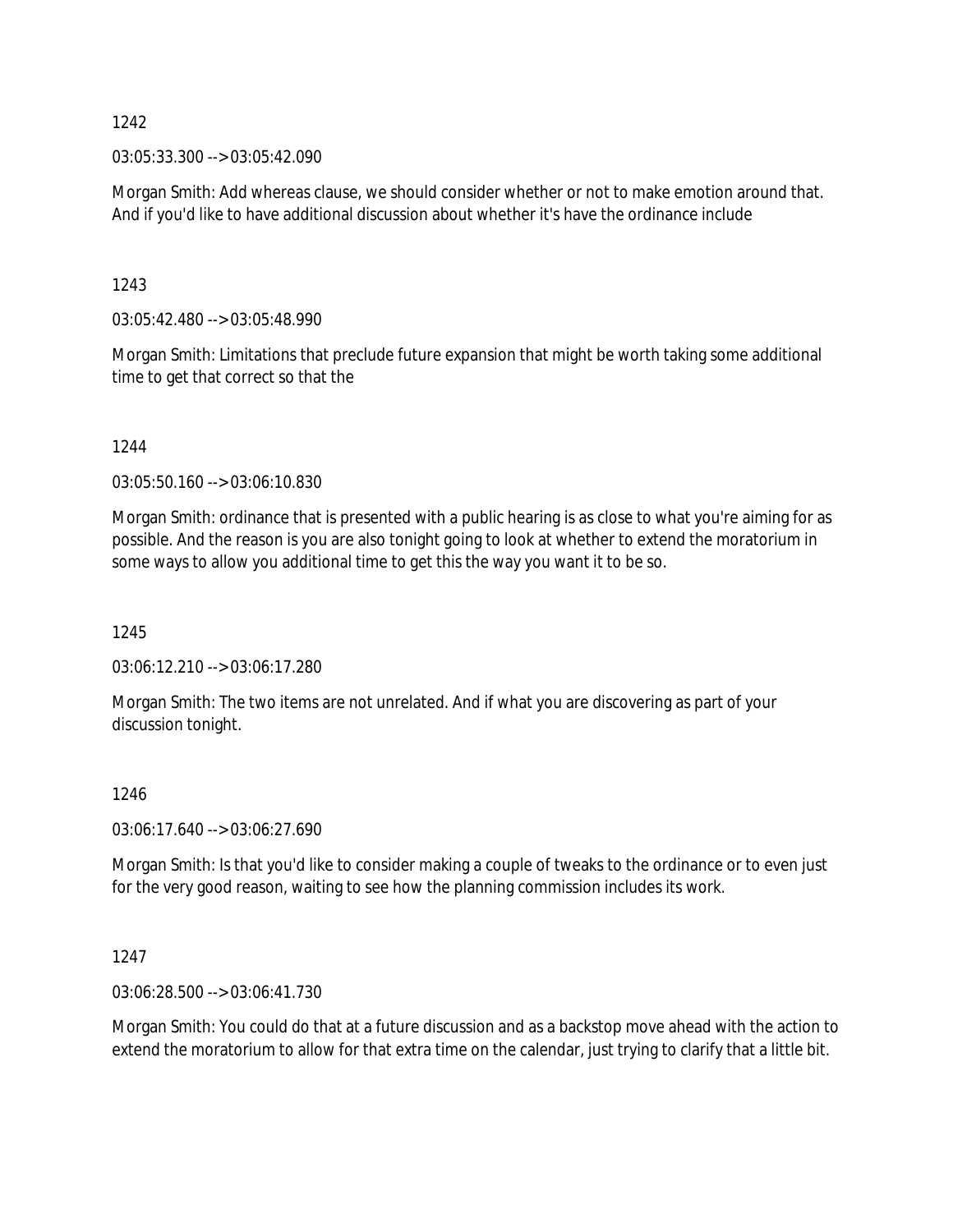03:06:42.720 --> 03:06:48.660

Joe Levan: And just further clarification on that. So what you have is the the planning Commission's public hearing draft.

1249

03:06:49.290 --> 03:06:56.340

Joe Levan: So at this point, that's the, that's the version that the planning commission is going to hear consider at their public hearings, that's not going to change.

1250

03:06:56.850 --> 03:07:06.720

Joe Levan: Although you could direct appointed Commission, for example, to add after they have the public hearing data, whereas clause or do other things before it comes back to you for consideration.

1251

03:07:07.710 --> 03:07:20.190

Joe Levan: But it's but the this is the public hearing draft for the for the planning commission, so it's not going to change before the public hearing but you could direct them to make some changes to it. Following the public hearing and they will come back to you.

1252

03:07:23.250 --> 03:07:24.960

Leslie Schneider: Alright, thank you. I'm

1253

03:07:26.010 --> 03:07:29.850

Leslie Schneider: COUNCILMEMBER nisar. Have you spoken yet. I think I can't remember.

1254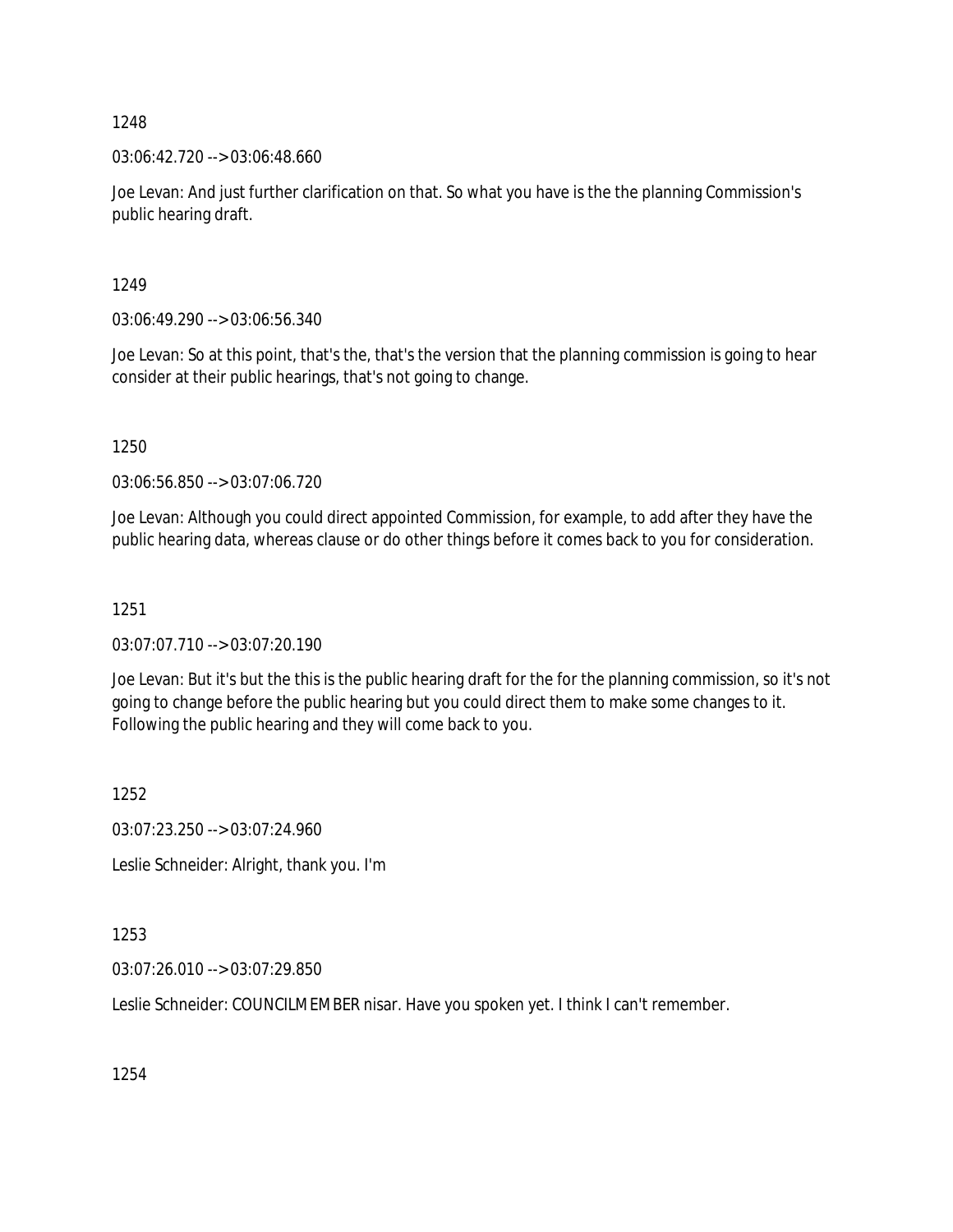03:07:31.590 --> 03:07:34.020

Leslie Schneider: All right, let's let me move to COUNCILMEMBER hi topless.

1255

03:07:35.610 --> 03:07:49.380

Kirsten Hytopoulos: I don't think this is really the best place for us to be making changes to an overall rule of law of the if there's a sense of the our code allows for expand an exception to expansions to

1256

03:07:51.450 --> 03:07:56.190

Kirsten Hytopoulos: Existing uses of 2014 to 20 under 25% as an exception.

#### 1257

03:07:56.760 --> 03:08:05.160

Kirsten Hytopoulos: That may be something we want to revisit let's revisit that as a as an overall change. I don't think I don't want to do that piecemeal, more importantly, I don't want to mess with

1258

03:08:05.370 --> 03:08:09.300

Kirsten Hytopoulos: This ordinance. I want to process this through. And I don't think we should be delaying this any further.

1259

03:08:09.900 --> 03:08:22.290

Kirsten Hytopoulos: I think we should be moving this forward, I wouldn't support modifying this any further, I think that the that the proposal to add the whereas clause is pretty minor. We could do that right now. And I would support COUNCILMEMBER

1260

03:08:22.890 --> 03:08:35.550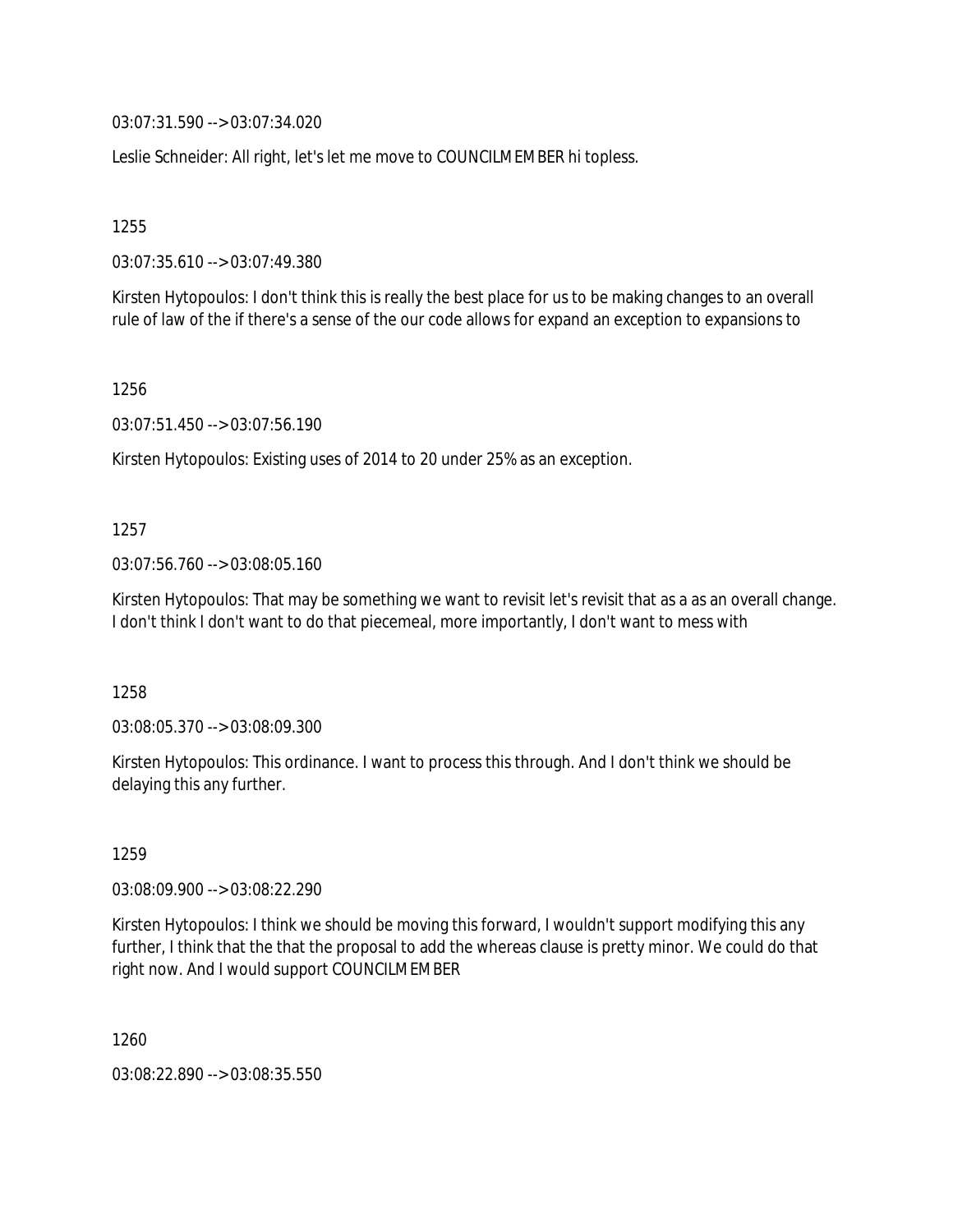Kirsten Hytopoulos: Cars motion to do that she'd like to make that motion. If she has some wording in mind, I think it probably is a self evident statement to answer the mayor and I hope that we'll just do that and move this forward to hearing

1261

03:08:38.340 --> 03:08:44.910

Leslie Schneider: Great, thank you. Councilmember Pollock. Did you have your hand up for another comment. No. Okay. Thanks.

1262

03:08:46.020 --> 03:08:47.280

Leslie Schneider: And city manager.

1263

03:08:50.040 --> 03:08:54.750

Morgan Smith: Yeah, so I think just respond, a little bit to council member high Thomas's perspective.

1264

03:08:55.500 --> 03:09:02.430

Morgan Smith: Again, if what you would like to do is, for example, I have a pretty straightforward motion. We don't i don't think in this case need

1265

03:09:02.820 --> 03:09:07.260

Morgan Smith: Wording for whereas clause, but the direction to add, whereas clause would be helpful.

1266

03:09:07.770 --> 03:09:15.030

Morgan Smith: And then we can do that and publish and be ready for a public hearing but if there's more work, you'd like to do to adjust this ordinance.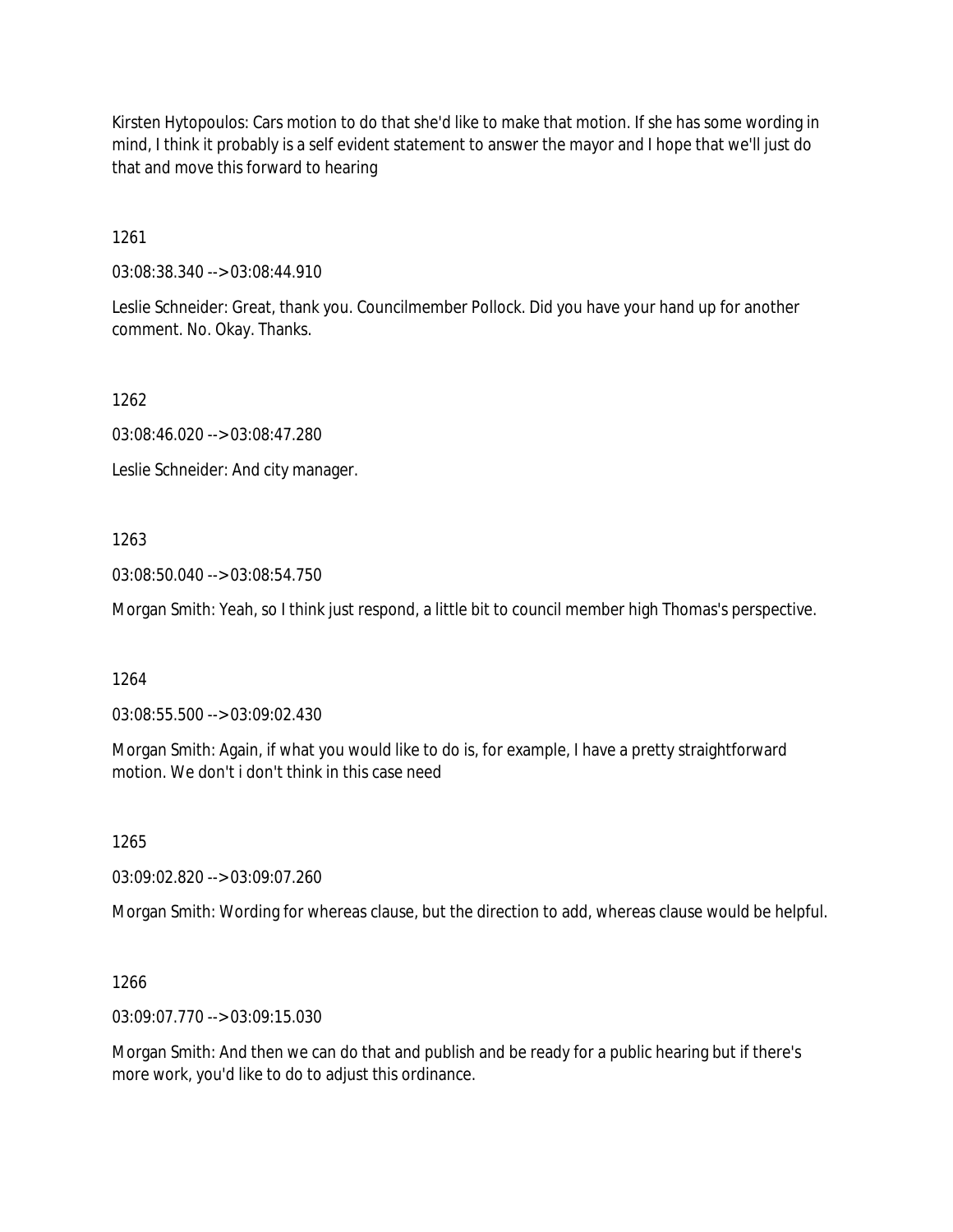03:09:15.420 --> 03:09:24.870

Morgan Smith: Then I'd suggest you give yourself the time to do that and extend the moratorium in order to allow for that. I think those are the two passes. Want to make sure that those are clear.

1268

03:09:28.080 --> 03:09:28.980

Leslie Schneider: COUNCILMEMBER into, sir.

1269

03:09:29.580 --> 03:09:33.840

Rasham Nassar: I moved forward ordinance number 2020 dash, three, four.

1270

03:09:35.850 --> 03:09:50.820

Rasham Nassar: As amended by COUNCILMEMBER car to include a where as clause related to climate change to the unfinished business section of the Council agenda on November 10 2020 to elaborate further consideration impossible adoption of the ordinance.

1271

03:09:55.560 --> 03:09:57.540

Leslie Schneider: Get the Deputy Mayor second stat.

1272

03:09:59.130 --> 03:10:01.440

Leslie Schneider: Nicely phrased. Councilmember in this our

1273

03:10:03.180 --> 03:10:04.170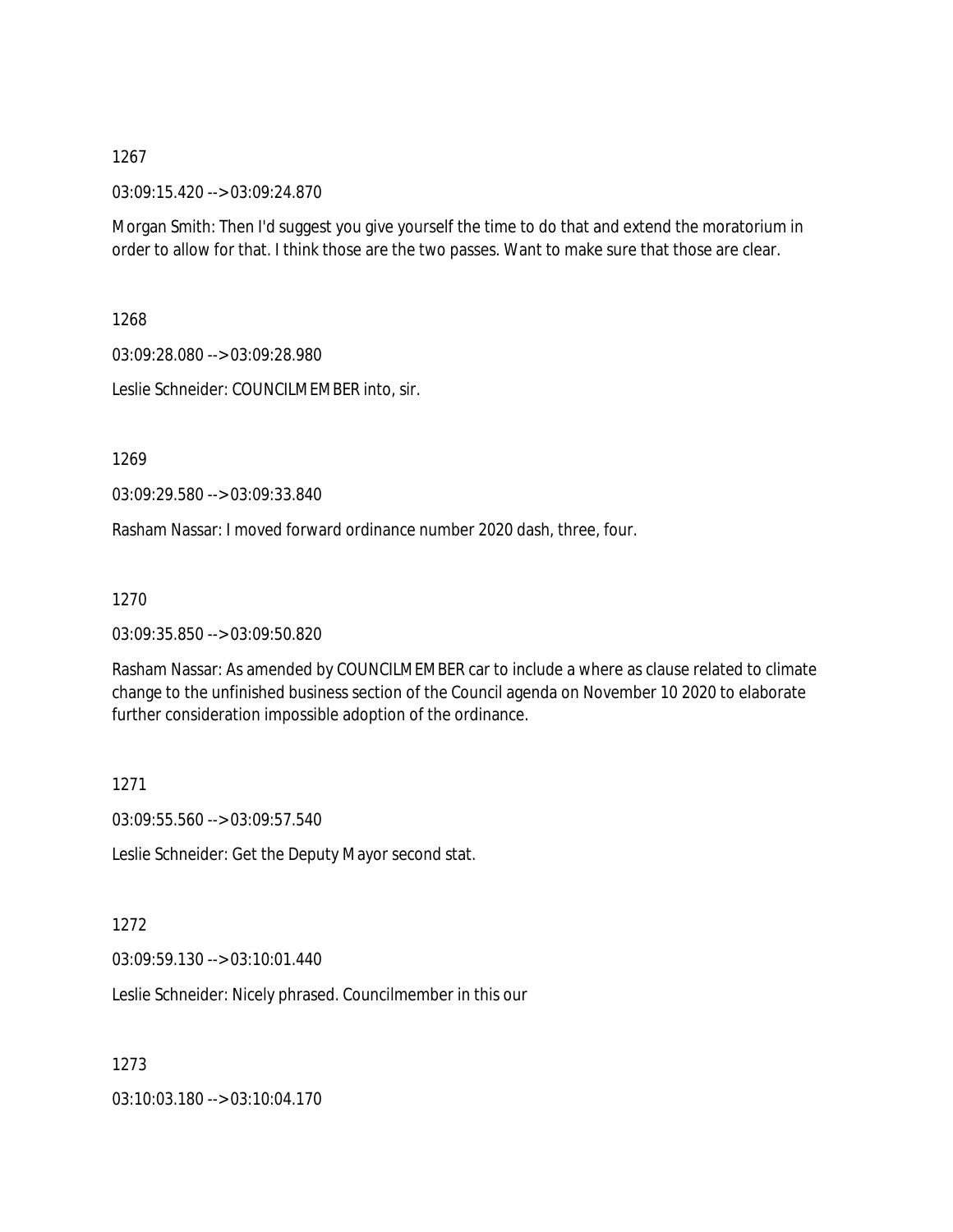Leslie Schneider: Council member Medina.

1274

03:10:06.300 --> 03:10:14.550

Kol Medina: Oh yeah, this is comment for the city clerk I dislike the Minutes, not that I'm abstaining from the discussion on this side of me on the next time.

# 1275

03:10:19.110 --> 03:10:21.060

Leslie Schneider: Thank you. Councilmember car.

# 1276

03:10:22.980 --> 03:10:31.110

Christy Carr: I support the motion. I just wanted to be clear that the emotion does not work, we're not going to have another motion to schedule a public hearing

1277

03:10:31.800 --> 03:10:39.210

Christy Carr: On this, on November 10 our next agenda item is to schedule a public hearing on November 10 to extend

# 1278

03:10:39.840 --> 03:10:45.570

Christy Carr: The interim control or moratorium, whatever it's called, in case we don't get this done.

# 1279

03:10:46.050 --> 03:10:57.780

Christy Carr: On the 10th, but the motion that was just made brings it back to unfinished business so that we can consider approving it which we can do without a public hearing, the Council has the option to have a public hearing, but we don't have to have one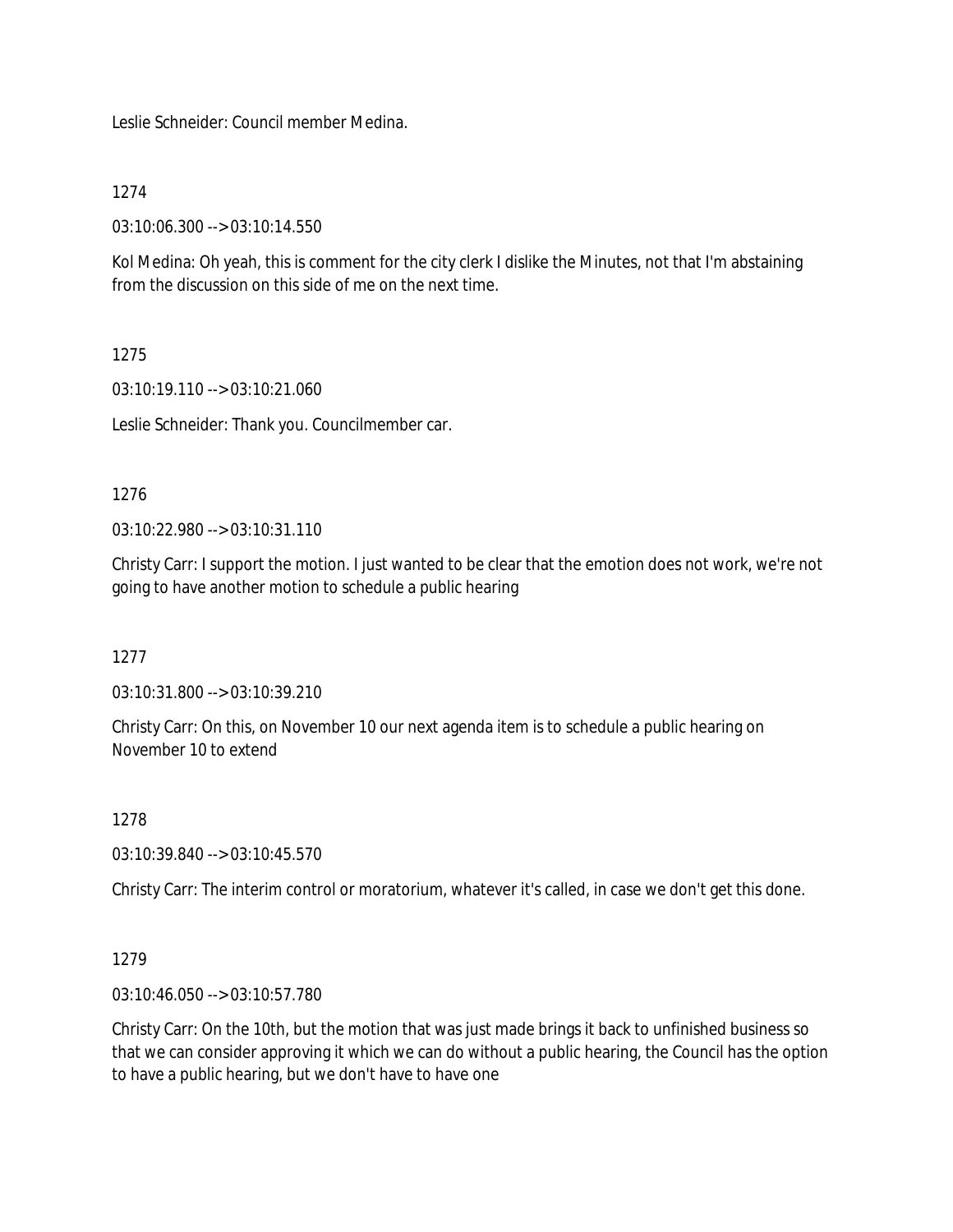03:10:58.110 --> 03:11:05.850

Christy Carr: But I'm just wanted. I want to be clear that that's what this motion is doing. So we're not scheduling a public hearing on this ordinance.

1281

03:11:07.740 --> 03:11:08.760

Christy Carr: We have via this nation.

1282

03:11:09.210 --> 03:11:11.370

Leslie Schneider: Thank you, city manager.

1283

03:11:11.790 --> 03:11:17.370

Morgan Smith: Yes. Thank you for clarifying. I misspoke. When I was referring to a public hearing for that. So I appreciate you clarifying it

### 1284

03:11:19.800 --> 03:11:34.470

Leslie Schneider: All right. We have a motion and a second. And we have one council member who will be not voting on this item. If there is no further discussion. All those in favor please say aye.

1285

03:11:35.580 --> 03:11:37.950

Leslie Schneider: Aye. And, any opposed.

1286

03:11:39.210 --> 03:11:46.200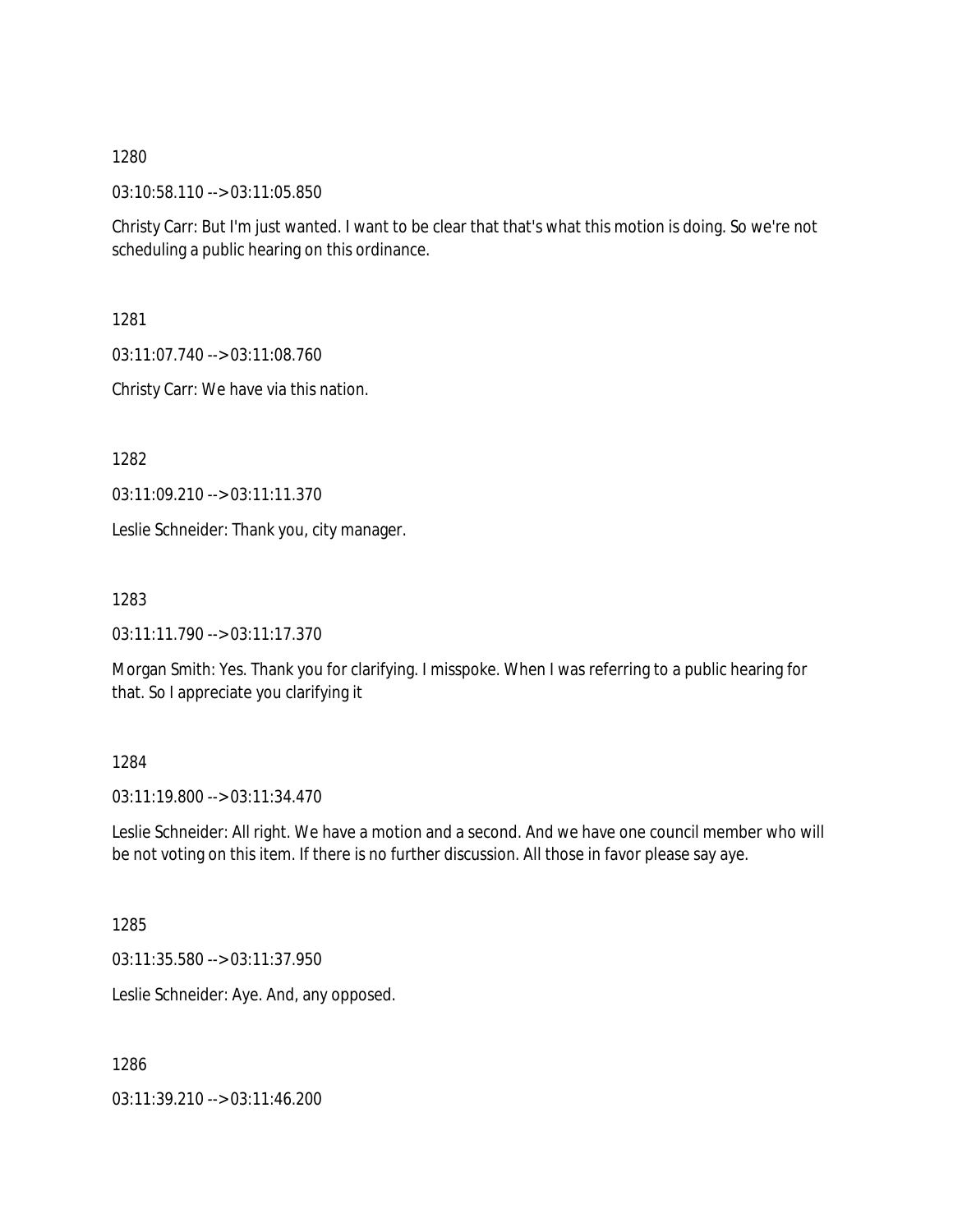Leslie Schneider: All right, that passes unanimously with one abstention, is that an okay thing to say or do.

1287

03:11:48.750 --> 03:11:52.290

Leslie Schneider: COUNCILMEMBER Medina did not vote on that motion.

1288

03:11:54.240 --> 03:12:05.640

Leslie Schneider: All right, thank you. So we are now moving to Item nine F ordinance number 20 2036 related to an extension of the self service storage moratorium.

1289

03:12:06.780 --> 03:12:07.980

Leslie Schneider: Set the public hearing

1290

03:12:09.960 --> 03:12:11.640

Leslie Schneider: And COUNCILMEMBER into, sir.

1291

03:12:13.590 --> 03:12:21.060

Rasham Nassar: I'm up to set the public hearing on ordinance number 2023 six for November 10 2020 to extend the moratorium related to self serve and storage facilities.

1292

03:12:23.400 --> 03:12:27.390

Leslie Schneider: The Deputy Mayor second set any further discussion.

1293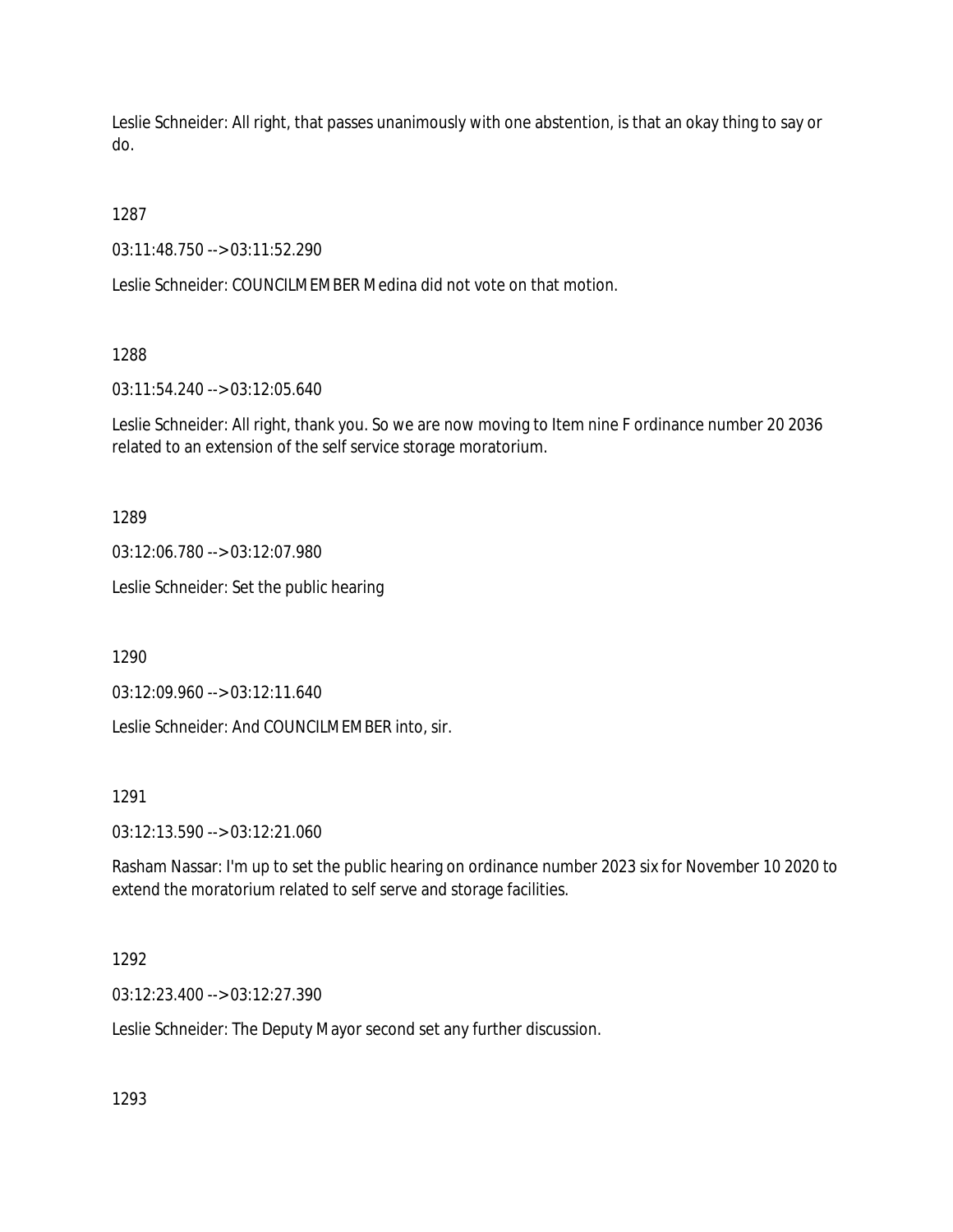03:12:28.680 --> 03:12:30.240

Leslie Schneider: All those in favor please say aye.

1294

03:12:31.140 --> 03:12:32.940

Leslie Schneider: Aye. Any opposed.

1295

03:12:34.110 --> 03:12:38.130

Leslie Schneider: Okay, that was unanimous with one abstention from COUNCILMEMBER Medina.

1296 03:12:39.780 --> 03:12:42.480 Leslie Schneider: Alright folks, we are at 912

1297

03:12:43.740 --> 03:12:54.120

Leslie Schneider: I think we need to take a five minute break. That's OK with everyone and then we will be coming back to Item nine G which is update on the ethics board operating rules.

1298

03:12:54.930 --> 03:13:07.710

Leslie Schneider: So if we're at 912 right now. Christina. I don't know if you're able to give us a countdown. That would be, that would be awesome. And we'll be back in five minutes.

1299

03:13:08.250 --> 03:13:08.940

Thank you all.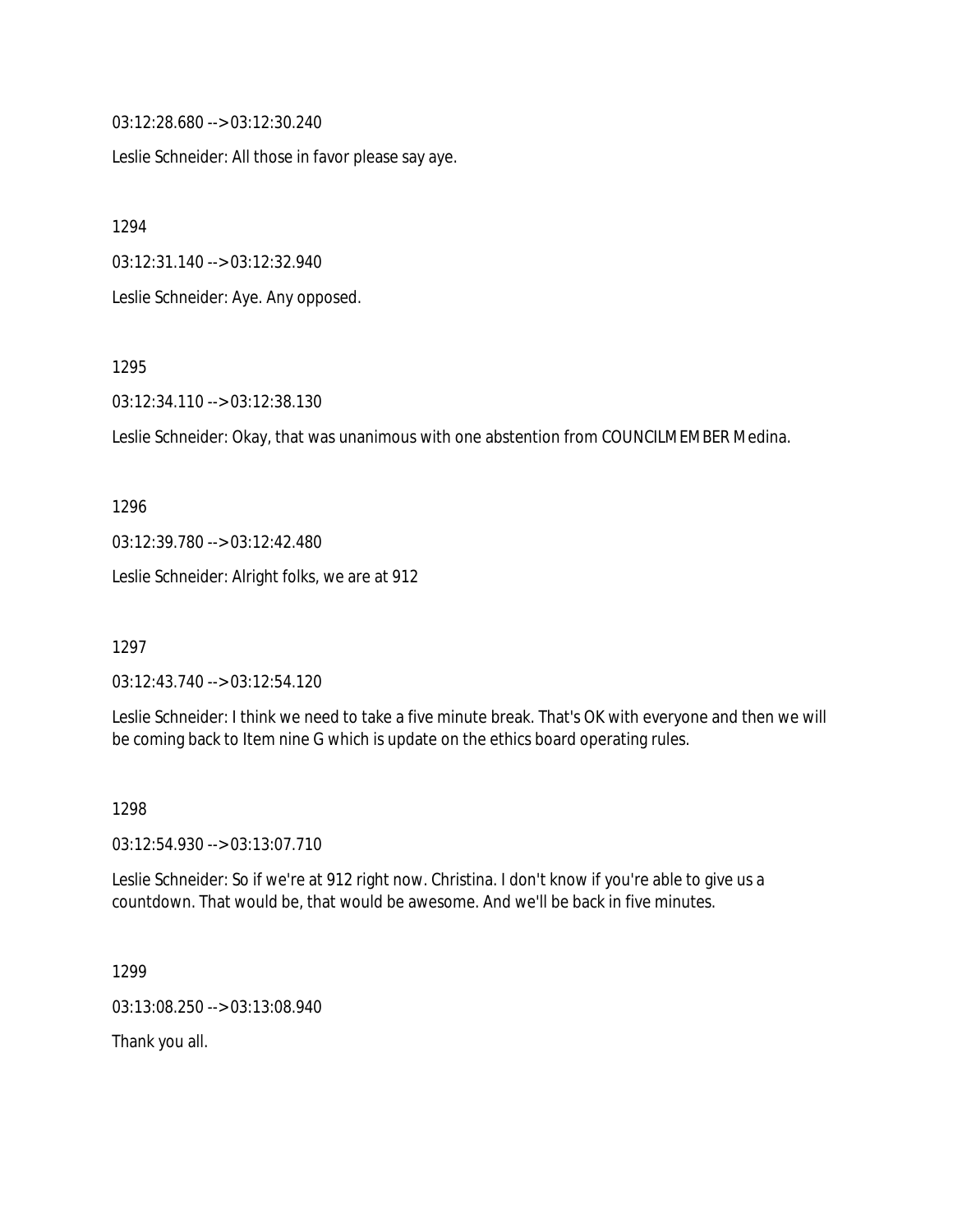03:18:41.730 --> 03:18:46.200

Leslie Schneider: Alright, it looks like we still have a couple council members, we're not quite back yet.

1301

03:18:47.970 --> 03:18:48.510

Leslie Schneider: Maybe three

1302

03:18:50.490 --> 03:18:51.960

Leslie Schneider: That was a very fast. Five minutes.

#### 1303

03:19:06.630 --> 03:19:18.870

Leslie Schneider: Alright, I believe we've all returned from break now. So, we will start up again we are currently on Item nine G update on ethics board operating rules.

1304

03:19:19.950 --> 03:19:21.570

Leslie Schneider: And Robbie is

1305

03:19:22.290 --> 03:19:23.790

Robbie Sepler: I'm here. Thank you, Mayor

1306

03:19:24.060 --> 03:19:25.470

Leslie Schneider: Perfect, thank you so much.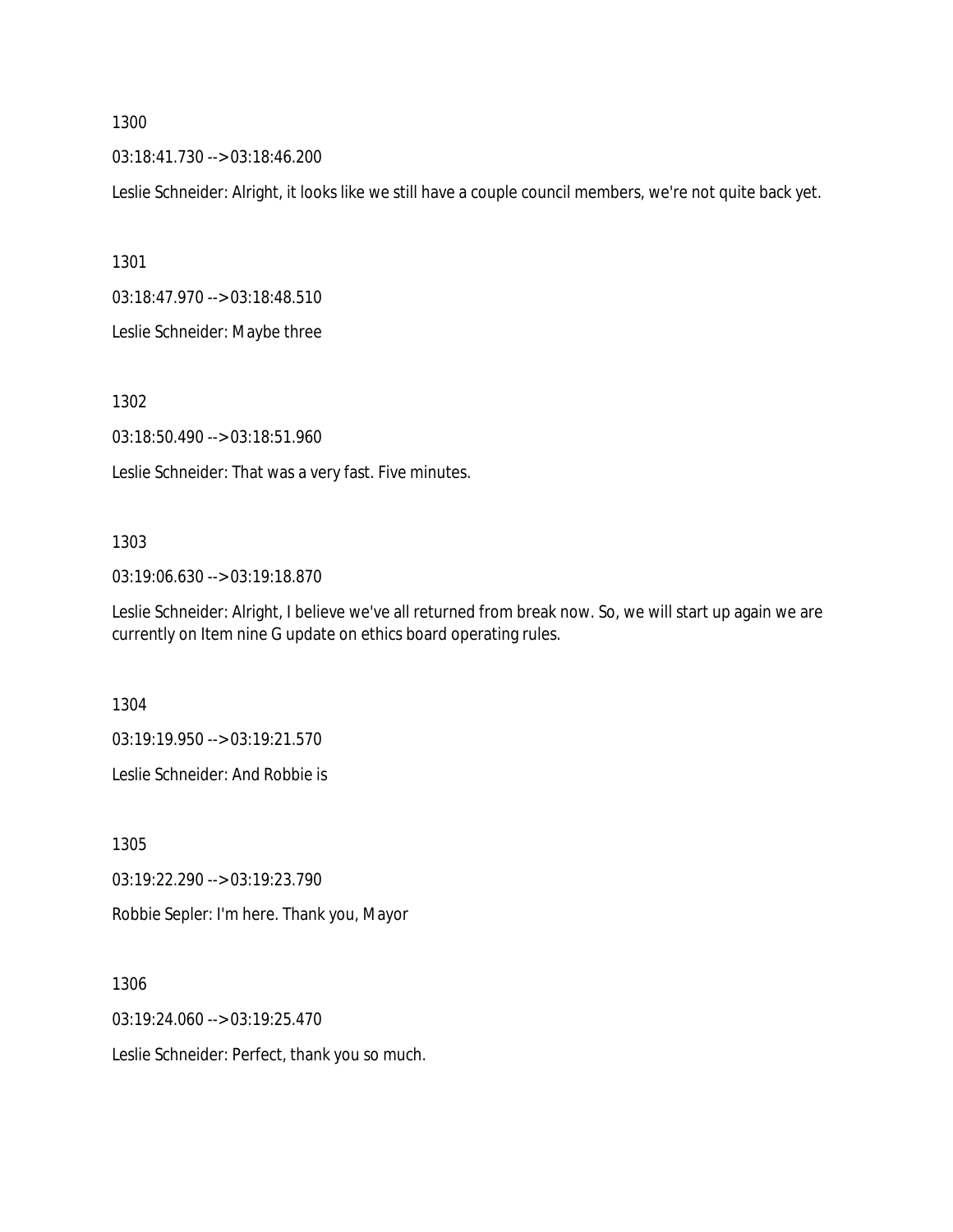03:19:26.100 --> 03:19:39.210

Robbie Sepler: Excellent. So in summary of this agenda item on October six, the Council requested that I attend a meeting here at the end of the month, to give you an update on the status of the operating rules.

1308

03:19:39.810 --> 03:19:52.800

Robbie Sepler: To be adopted by the ethics board and by way of summary on October 19 the ethics board adopted their operating rules and those final operating rules are in the packet for tonight's discussion.

1309

03:19:54.060 --> 03:20:03.690

Robbie Sepler: So to reference what the operating rules are, there's the Code of Conduct and Ethics program that was adopted by you city council.

1310

03:20:04.230 --> 03:20:14.790

Robbie Sepler: That lays out very specific requirements as to procedure as well as the, the basis for what would be a conflict of interest as well as a code of conduct for city officers to follow.

1311

03:20:15.630 --> 03:20:22.350

Robbie Sepler: The operating rules are left to the discretion of the ethics board to adopt and they are meant to

1312

03:20:23.280 --> 03:20:32.070

Robbie Sepler: Specify the procedures, through which members of the ethics board will go about their duties under the Code of Conduct and Ethics program.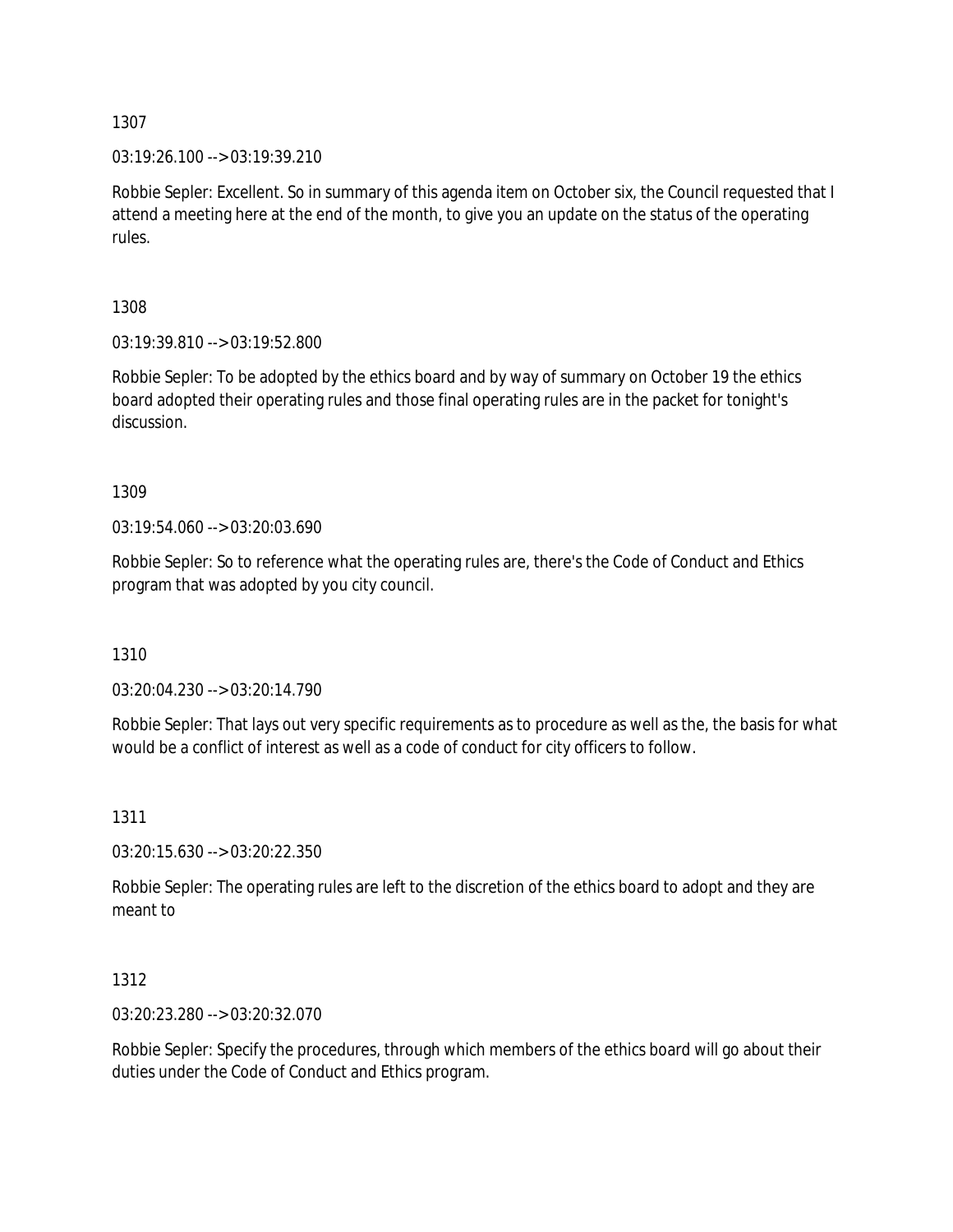03:20:32.910 --> 03:20:40.770

Robbie Sepler: So what these final operating rules do and I guess I should say to I'm using the word final just to signify that they've been adopted.

1314

03:20:41.190 --> 03:20:53.190

Robbie Sepler: Certainly they could be amended by further action of the ethics for going forward. But for purposes of what's in the packet. These are the rules that are currently in place and have been adopted by a majority of the ethics board.

1315

03:20:54.810 --> 03:20:57.720

Robbie Sepler: So these final rules that are in your packet

1316

03:20:59.010 --> 03:21:06.000

Robbie Sepler: Cover general housekeeping things like sending out the officers of the ethics board a chair and a deputy chair.

1317

03:21:06.540 --> 03:21:20.250

Robbie Sepler: The election of those officers how meetings are going to be run and probably have more interest to the Council, the procedures, through which the ethics board will consider complaints or request submitted to the ethics board.

1318

03:21:21.810 --> 03:21:22.320

Robbie Sepler: So,

1319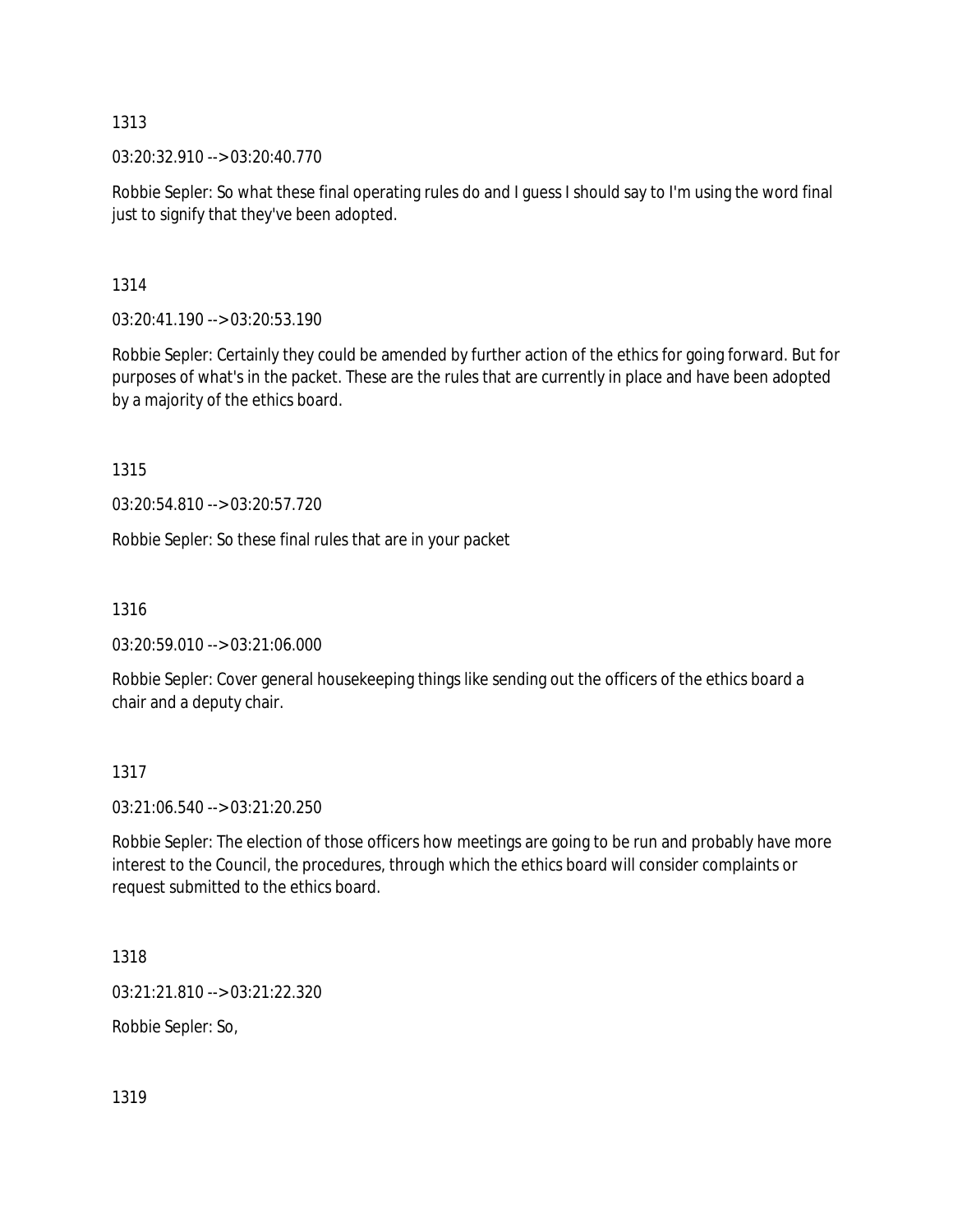03:21:23.520 --> 03:21:37.050

Robbie Sepler: To kind of dive in there. At this point I want to mention that the chair of the ethics board Jennifer Hodges is in the audience tonight and so would also be available, the Council has any questions specifically for her his chair.

1320

03:21:39.270 --> 03:21:46.680

Robbie Sepler: In terms of what the procedure is that the ethics board is specified in the operating rules for consideration of complaints and requests.

1321

03:21:47.160 --> 03:22:01.770

Robbie Sepler: I want to kind of first mentioned that if the procedure in the Code of Conduct and Ethics program that governors and what specified here in these operating roles is kind of how the ethics board is going to organize itself to follow that procedure.

1322

03:22:02.970 --> 03:22:03.630

Robbie Sepler: So,

1323

03:22:05.370 --> 03:22:17.340

Robbie Sepler: At this point, I would be happy to go further and describe in more detail what the review process is for Article one complaints Article two complaints.

1324

03:22:17.700 --> 03:22:29.340

Robbie Sepler: As well as request for advisory opinions or for waivers, or it also be happy to stop here and just let the Council will ask me questions about what may be of interest, specifically to you.

1325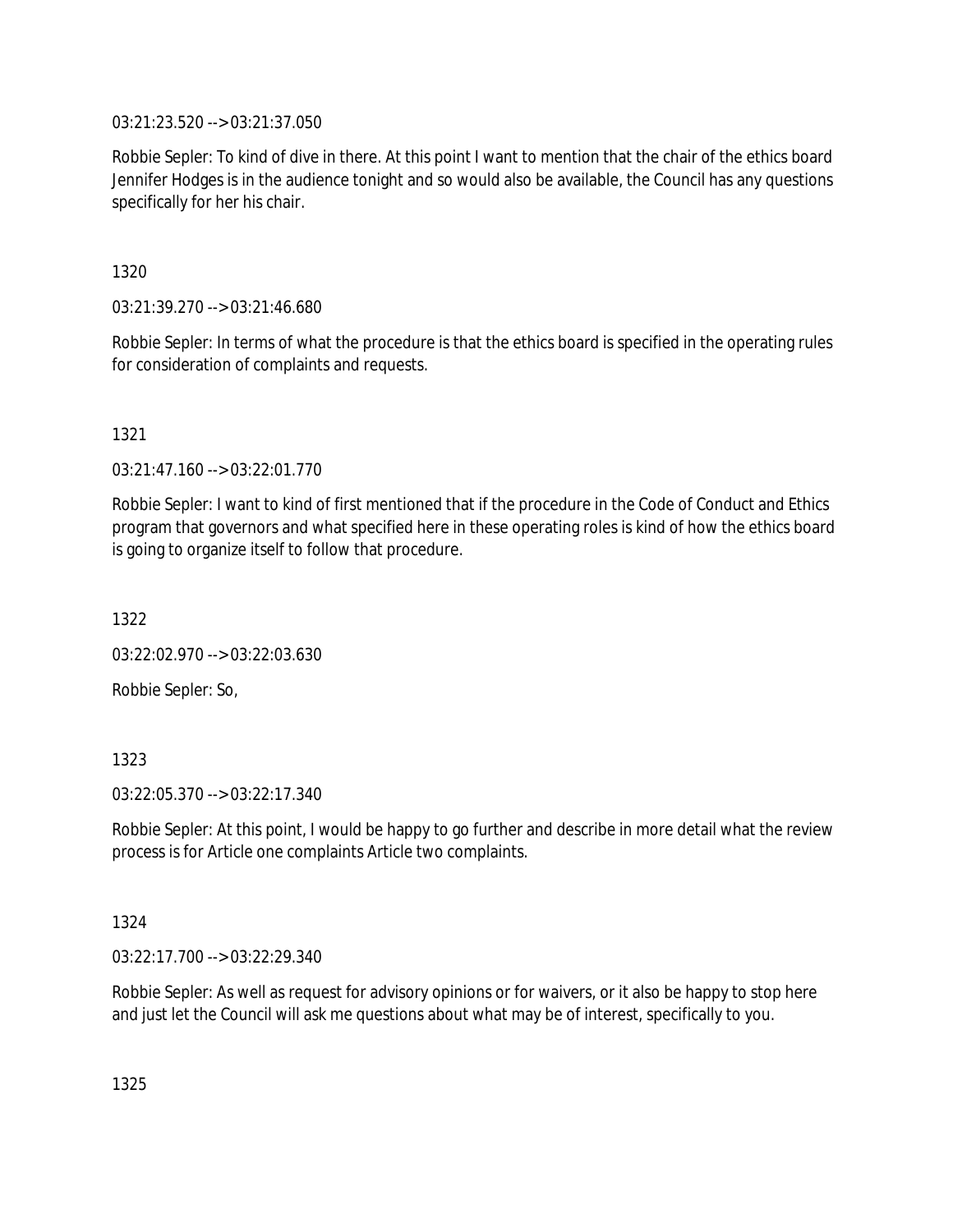03:22:31.680 --> 03:22:36.930

Robbie Sepler: Mary Marin Deputy Mayor, perhaps I could have some direction of what you think would be most most helpful for tanks discussion.

1326

03:22:38.580 --> 03:22:50.700

Leslie Schneider: Well, I'm happy to go down, you know, just respond to raise hands. So I think your suggestion of being responsive. Is that sounds good.

1327

03:22:52.290 --> 03:22:55.680

Leslie Schneider: So COUNCILMEMBER Medina, would you like to go next.

1328

03:22:56.340 --> 03:22:57.000

Kol Medina: Yeah, thanks.

1329

03:22:58.200 --> 03:23:05.160

Kol Medina: Thanks for being here tonight, Deputy city attorney and I'm happy with the option. The bear chose of just going to a discussion.

1330

03:23:08.850 --> 03:23:26.730

Kol Medina: So last year when we revise our ethics code or ethics program. It was largely because a whole fleet of ethics complaints were filed and through that process we became aware of lots of changes that we hope will improve the process.

1331

03:23:27.930 --> 03:23:34.440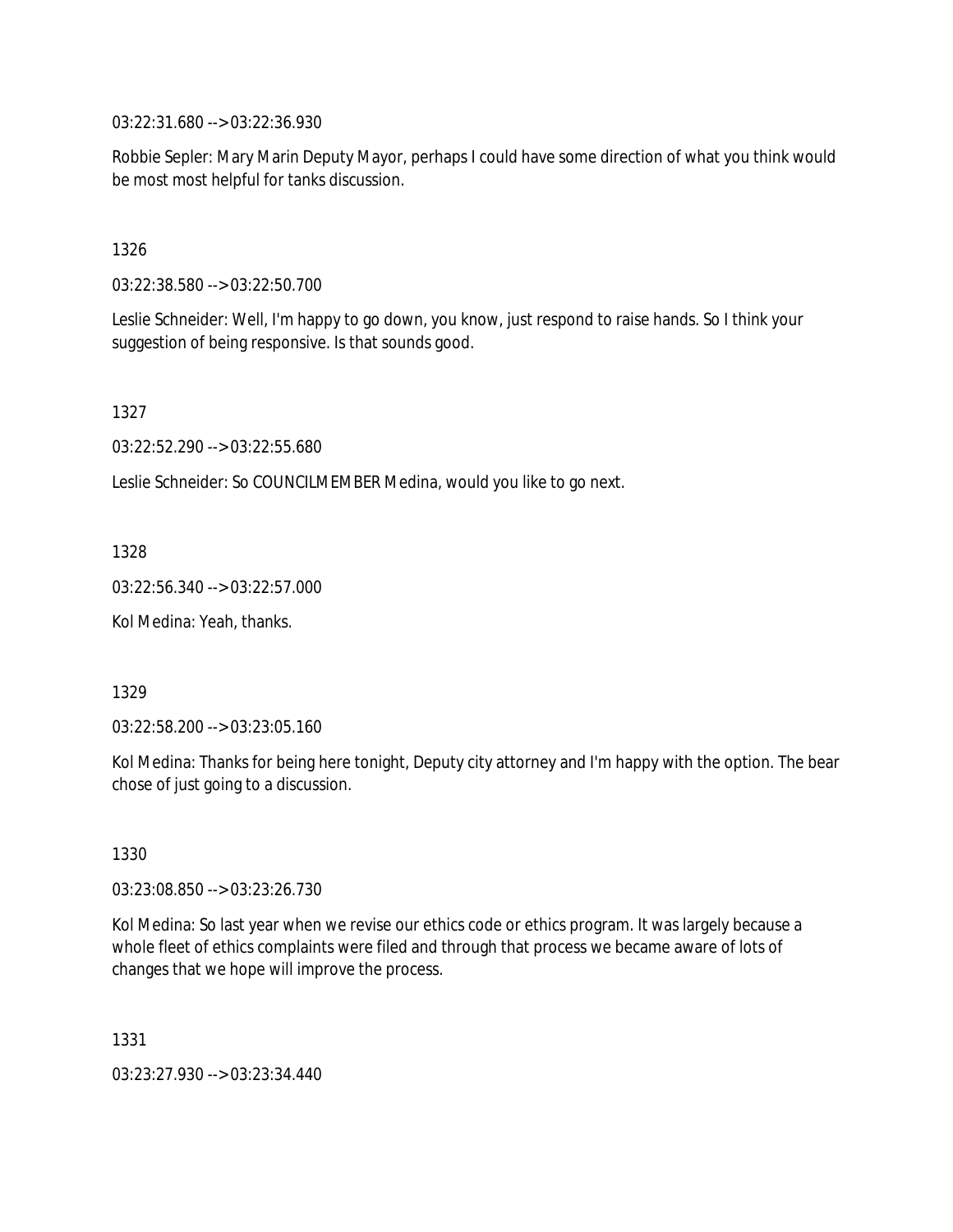Kol Medina: And some council members were the subject of those ethics complaints and frankly, they're

# 1332

03:23:35.220 --> 03:23:44.520

Kol Medina: They're being the subject of the complaints and having to go through that processes was helpful to the Council's processes we thought about how to change this. So they're kind of lived experience was helpful.

# 1333

03:23:45.780 --> 03:23:53.010

Kol Medina: And right now I have the pleasure of being a council member with to ethics complaints filed against him. So I'm going through that process right now.

# 1334

### 03:23:53.760 --> 03:24:06.000

Kol Medina: And that has brought to light for me some changes that I believe we need to make to these procedural rules and I'm going to suggest those changes tonight. I'm going to make some motions to make some changes to these rules.

1335

03:24:07.380 --> 03:24:08.820

Kol Medina: Before I jump into that.

1336

03:24:10.500 --> 03:24:12.810

Kol Medina: I'll just point out that in our ethics code.

1337

03:24:13.860 --> 03:24:24.960

Kol Medina: There's a section that says that the ethics board may adopt as it says here and return it reasonable operating rules, consistent with the ethics program. And so I'm glad that they are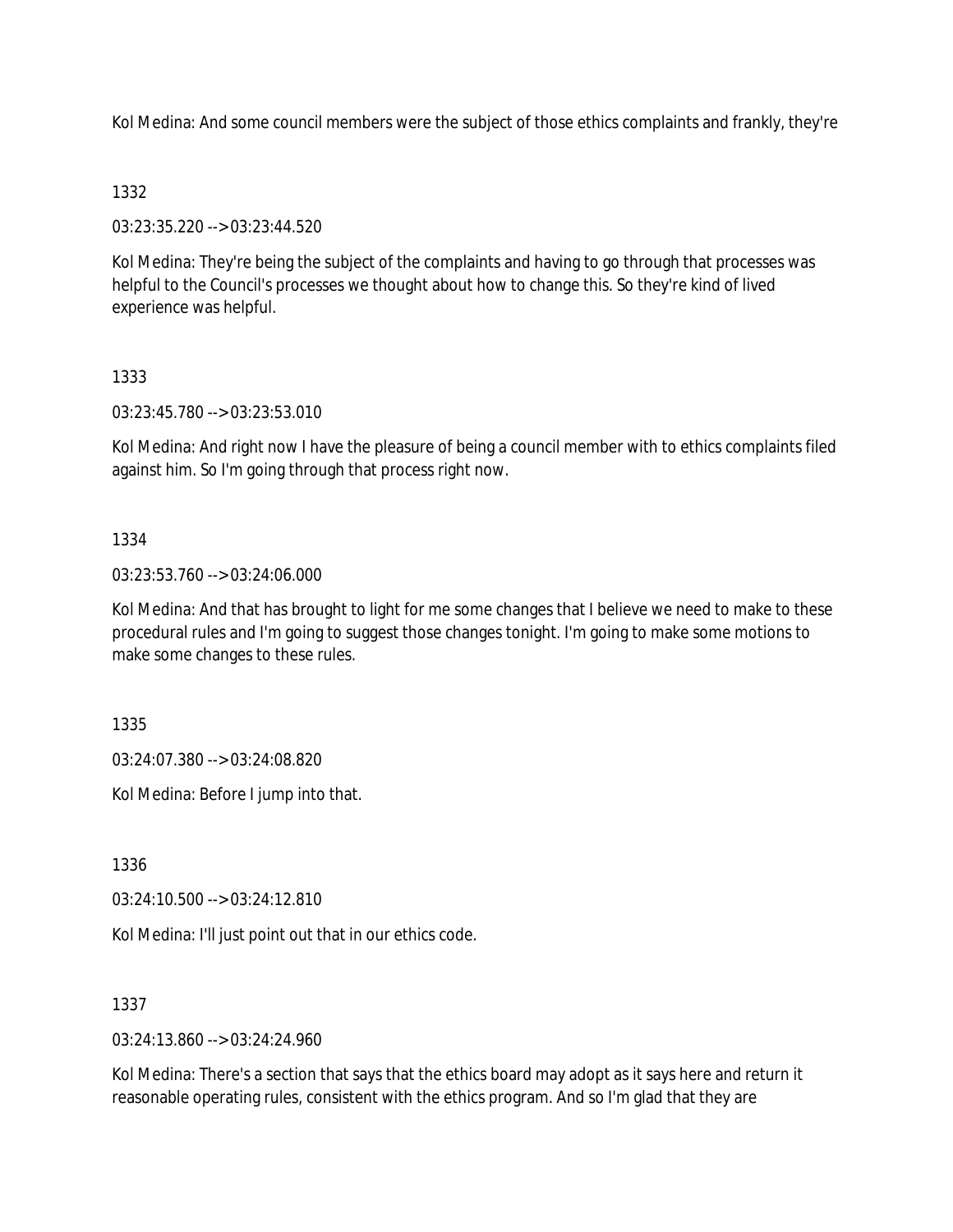03:24:25.650 --> 03:24:37.170

Kol Medina: And then the next sentence says that the city council reserves the right to modify such operating rules at its discretion. So I'm going to ask the Council tonight to use its discretion to modify these roles.

1339

03:24:38.460 --> 03:24:50.100

Kol Medina: So the first topic and I think most of these will be kind of no brainers and I'm guessing that this ethics board probably wouldn't disagree with these, but I don't have the opportunity to ask them that directly, I'd have to ask you.

1340

03:24:53.460 --> 03:25:00.750

Kol Medina: So, last Monday, a week ago Monday and the ethics board had a meeting, I wasn't watching it, but someone who was called a talk to me about it.

1341

03:25:01.800 --> 03:25:09.630

Kol Medina: And they told me that the ethics board was considering one of the complaints against me. And during that discussion and member of the ethics board said, Oh, well,

1342

03:25:10.080 --> 03:25:22.080

Kol Medina: I that ethics board member received an email from somebody in the public saying that maybe there's some common element amongst those two complaints against this council member. So maybe we should consider them in tandem.

1343

03:25:23.370 --> 03:25:36.750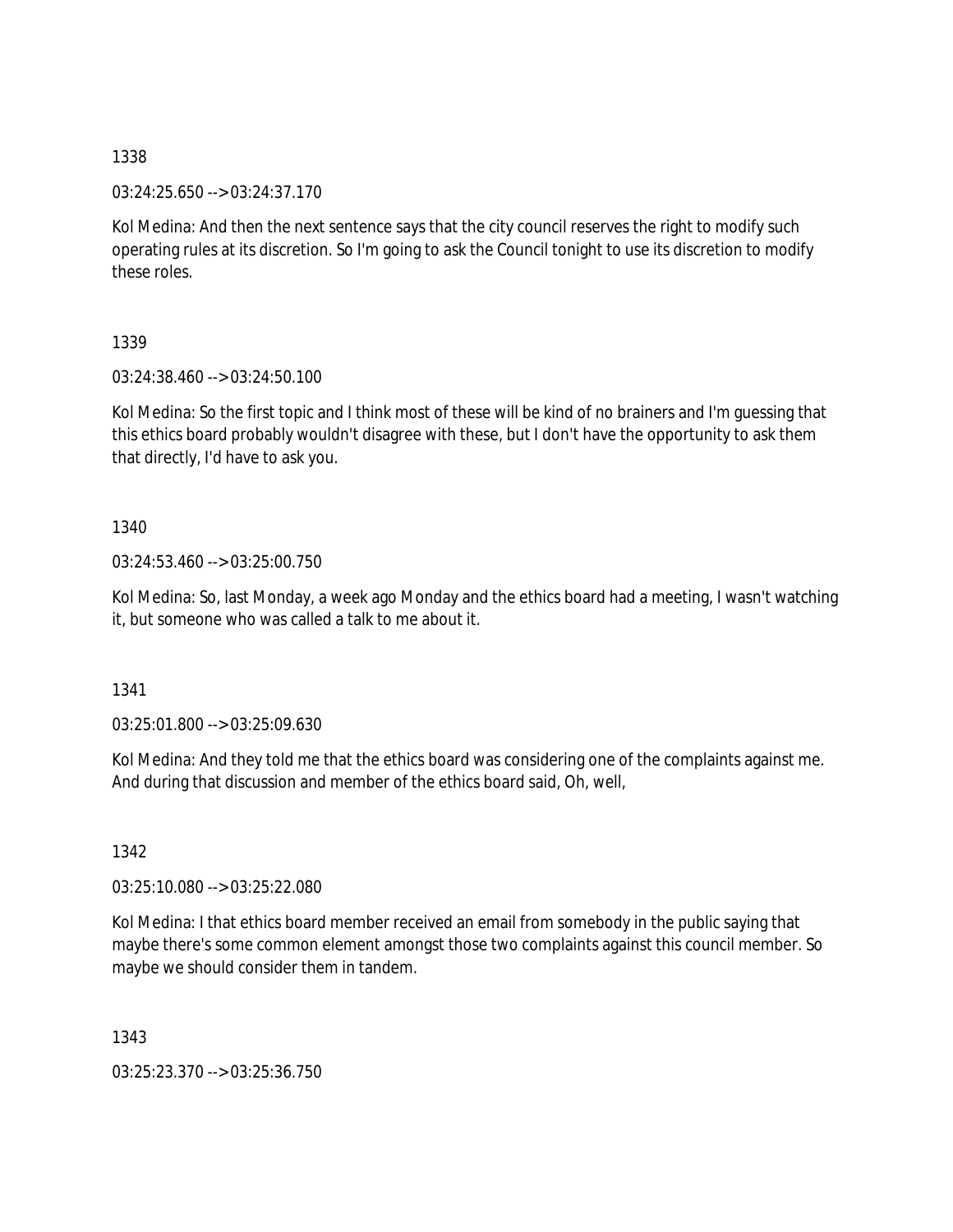Kol Medina: And I don't know about the common element or whether there's any substance to that. But what I do know is that said to be. Oh, wait a minute. I don't think it's proper for members of the ethics board to be receiving emails from the public that complaints, they have in front of them.

1344

03:25:38.040 --> 03:25:56.010

Kol Medina: Are ethics code says that when the export is considering a complaint, they get to consider the complaint itself that written document, they get to consider a response submitted by the respondent. And that's it. That's all they get to consider when they're considering a complaint.

1345

03:25:57.270 --> 03:26:01.380

Kol Medina: If we go to the ethics board com web page on our website.

### 1346

03:26:02.100 --> 03:26:08.730

Kol Medina: Which I went to look at, you will see that all of the ethics board members email addresses are listed there on the website.

1347

03:26:09.060 --> 03:26:20.070

Kol Medina: As if we are inviting the public to email the ethics board members individually about things in front of them and i don't think i think that goes against the intent of our ethics code. So I'm going to make a motion.

1348

03:26:21.240 --> 03:26:26.190

Kol Medina: And I have these written and I can send them to the city clerk afterwards. And if that would be helpful.

### 1349

03:26:27.390 --> 03:26:35.850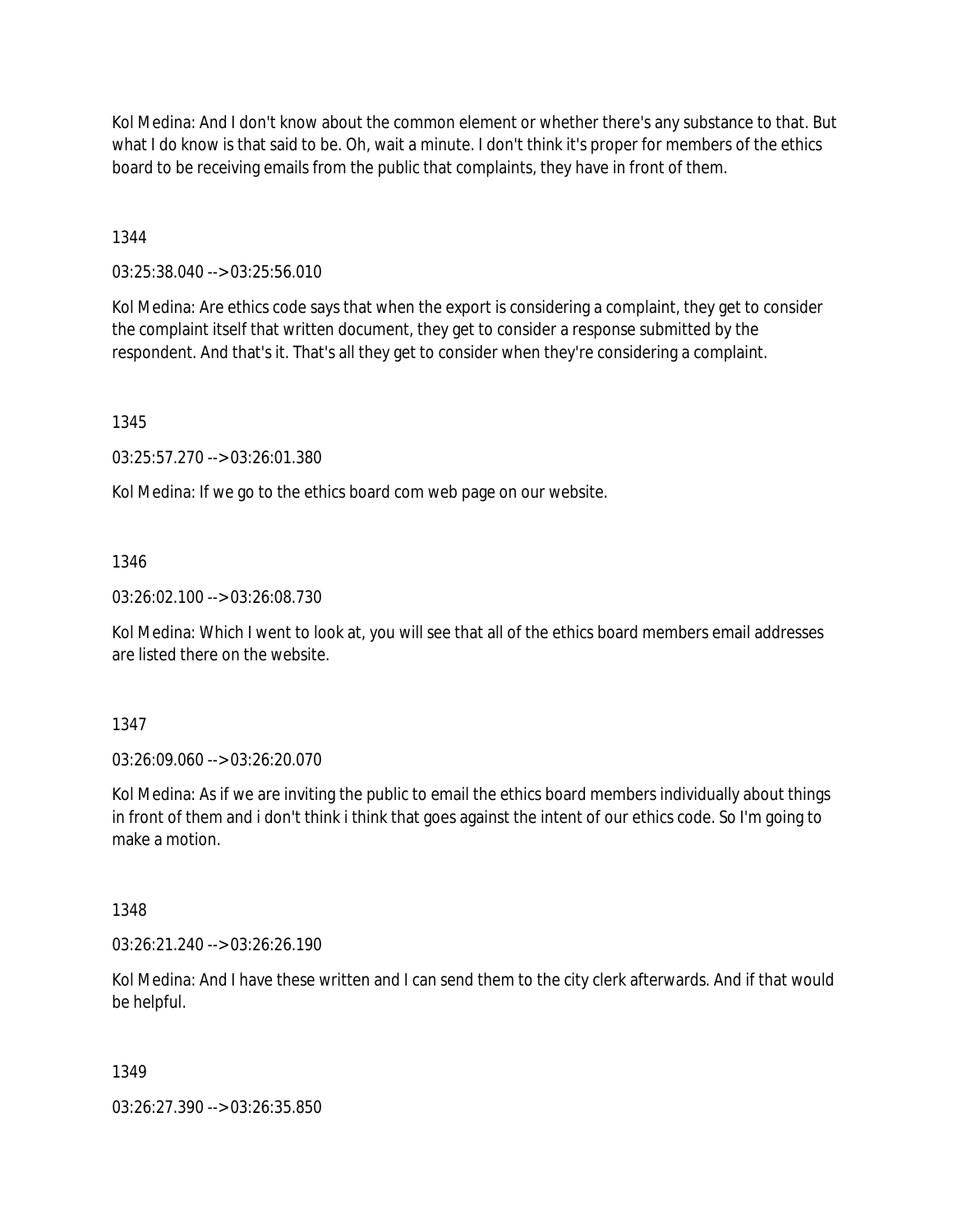Kol Medina: In order to help ensure so I'm move that the Council amend the operating rules to include at the end of

1350

03:26:37.110 --> 03:26:49.830

Kol Medina: Section two. He this additional language section two ways on page 180 of the packet right at the top. It's called it's the section that title communication with the public.

1351

03:26:50.760 --> 03:27:01.080

Kol Medina: So emotion is to include at the end of that paragraph. The following language in order to help ensure and I'll read it slowly. So everyone hearing can hear it.

1352

03:27:01.710 --> 03:27:14.340

Kol Medina: In order to help ensure that the ethics board is insulated from outside pressure or influence the email addresses of ethics board members shall not be posted on the website or in any other public location.

1353

03:27:15.660 --> 03:27:29.040

Kol Medina: Additionally, each ethics board members shall be required to sign a certification indicating that they will not read or respond to any emails regarding a complaint that is or will be considered by the ethics board.

1354

03:27:30.270 --> 03:27:33.780

Kol Medina: Except for emails from the parties to the complaint itself.

1355

03:27:34.920 --> 03:27:39.030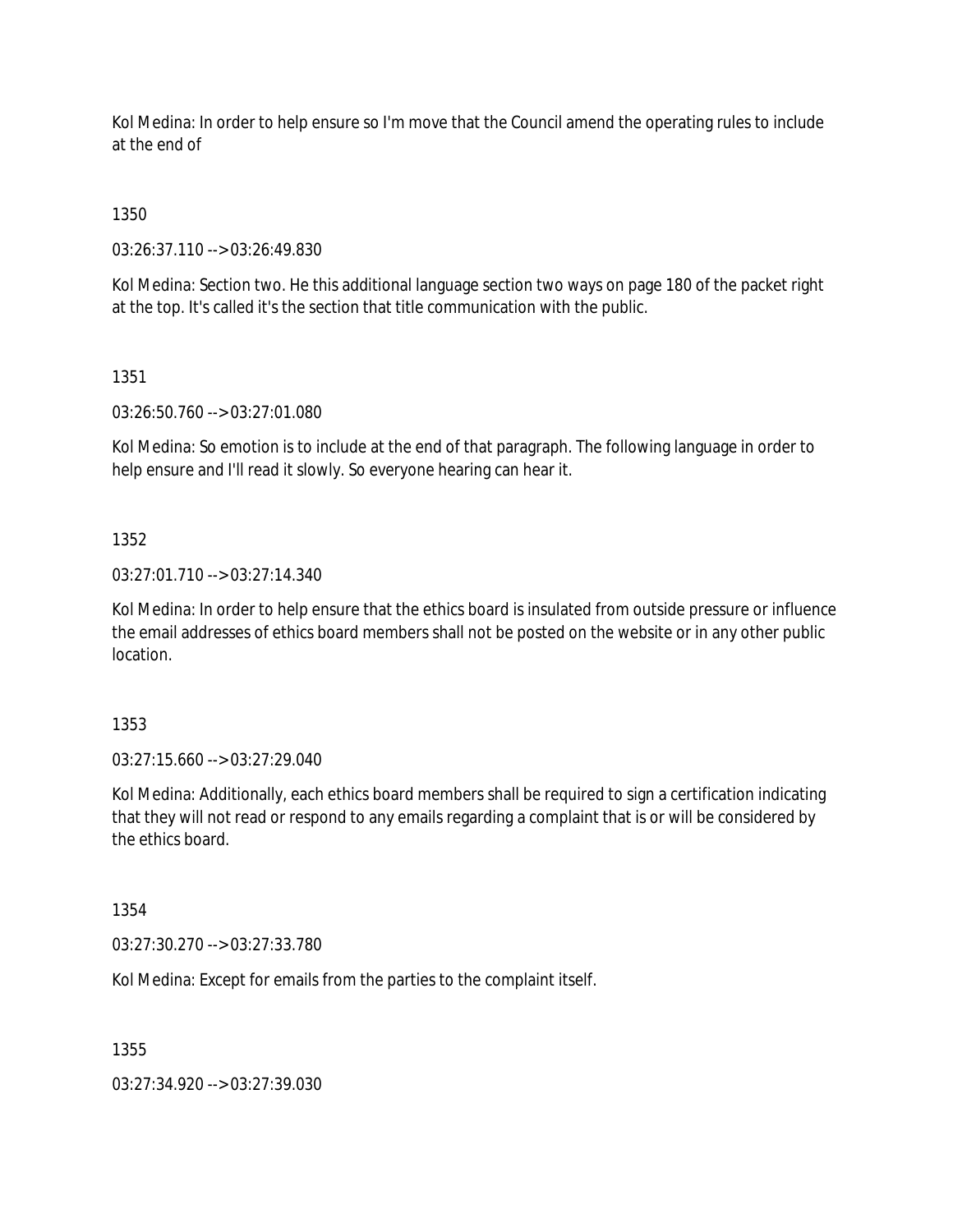Kol Medina: Other ethics board members or appropriate city staff.

1356

03:27:46.020 --> 03:27:47.820

Leslie Schneider: Accounts never had topless. Are you

1357

03:27:48.900 --> 03:27:50.340 Leslie Schneider: Is there a second

1358

03:27:52.260 --> 03:27:54.750

Leslie Schneider: Okay. Councilmember high topless. The second thing that

1359

03:27:56.340 --> 03:27:57.000

Leslie Schneider: And

1360

03:27:58.140 --> 03:28:02.700

Leslie Schneider: Deputy Mayor deeds are you. Is your hand up in regards to this or or should I

1361

03:28:03.270 --> 03:28:12.630

Joe Deets: I'm sorry about something else. So we can let COUNCILMEMBER Medina go through these motions and then I have a comment on something else.

1362

03:28:13.230 --> 03:28:18.570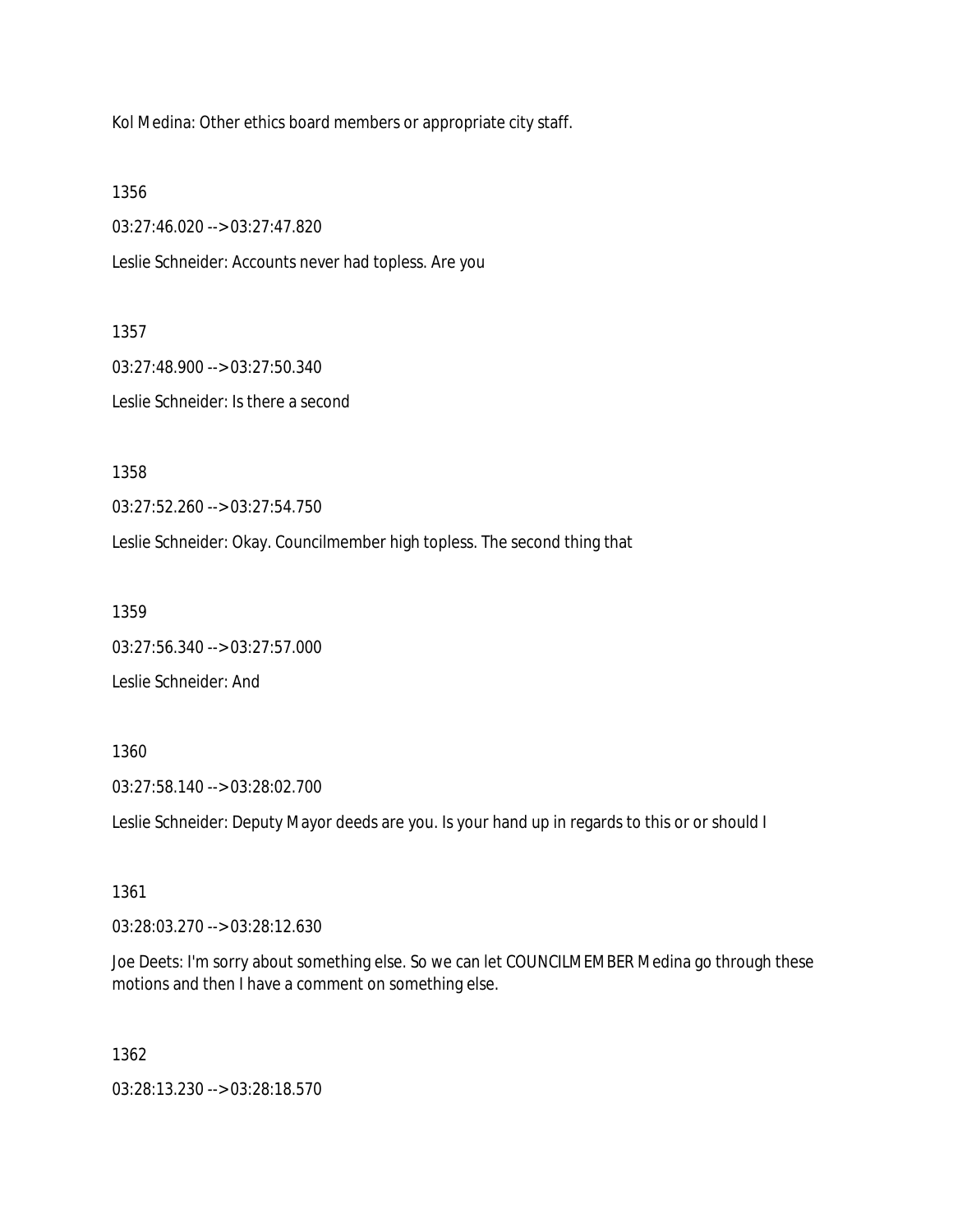Leslie Schneider: COUNCILMEMBER hi topless is this in response to council member Medina's motion.

## 1363

03:28:20.220 --> 03:28:33.810

Kirsten Hytopoulos: Well, yeah, so I support it. I'm just, I'm the process thoughts here. So I'm guessing. I'm going to support these these motions, I support this motion. Um, I want to be careful because

# 1364

03:28:35.490 --> 03:28:40.710

Kirsten Hytopoulos: You know, these, these are sensitive issues us changing the ethics program. So I want to think this through.

1365

03:28:42.120 --> 03:28:48.960

Kirsten Hytopoulos: You know, for a couple reasons because it's a sensitive issue, the Council touching the ethics programs always sensitive

1366

03:28:51.630 --> 03:29:01.080

Kirsten Hytopoulos: councilman Regina had more motivational look closer at this right now because he's experiencing what we all expect to ultimately happened to us, which I was always concerned what happened to me when I was on Council before

1367

03:29:01.740 --> 03:29:04.260

Kirsten Hytopoulos: Which is why I've always paid close attention to the program.

1368

 $03:29:04.740 \rightarrow 03:29:15.030$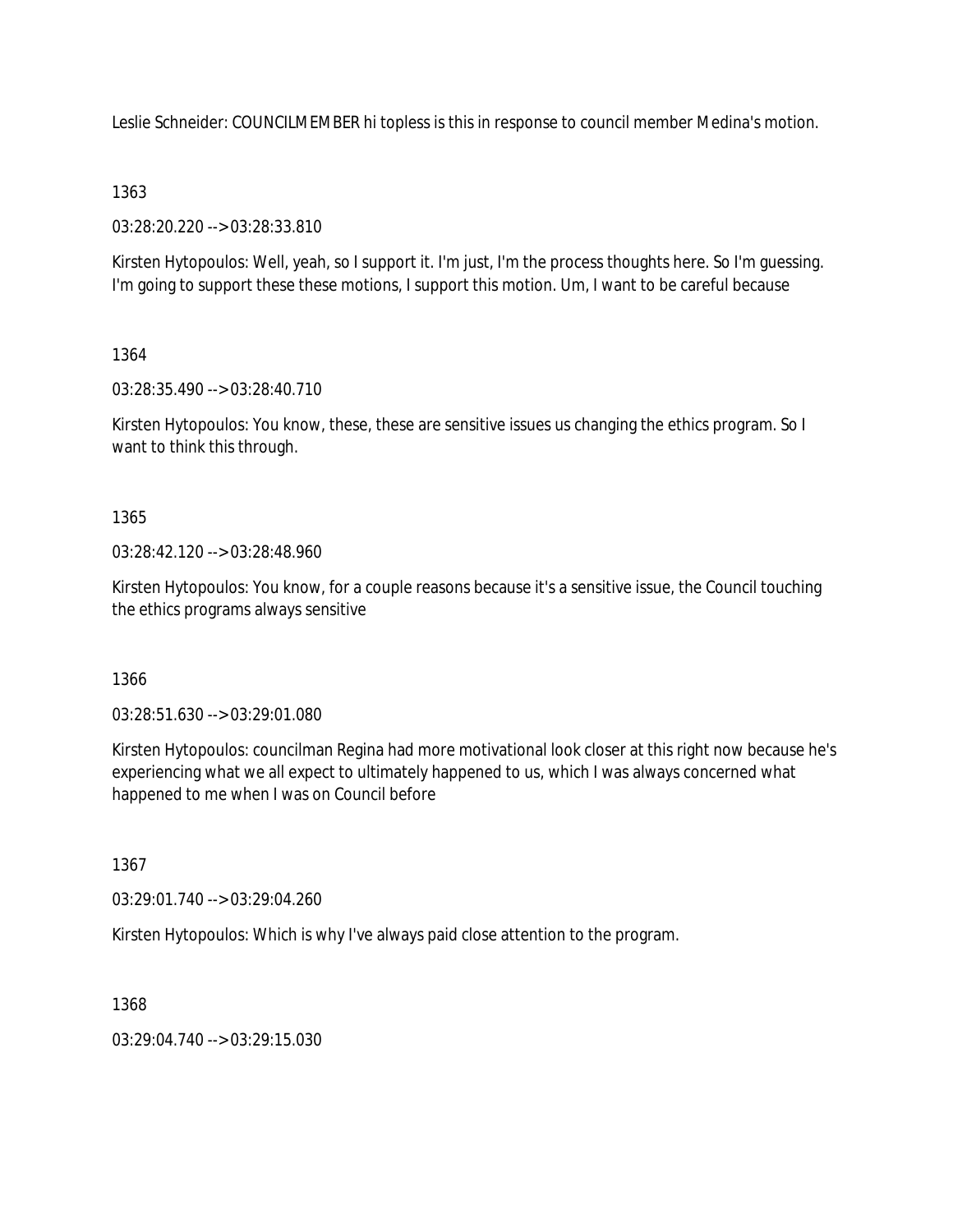Kirsten Hytopoulos: And so he look more closely at this than we did I might want to look more closely at these at these rules I may have other concerns. I don't want this to be our one shot looking at these rules I want

1369

03:29:15.390 --> 03:29:22.560

Kirsten Hytopoulos: The public to have a chance to think about it. So I'm wondering, even on, I'm guessing. I'm going to support everything he's about to say.

1370

03:29:23.250 --> 03:29:30.390

Kirsten Hytopoulos: I'm wondering, do we want to hear these out and then take them up at our next meeting.

### 1371

03:29:31.230 --> 03:29:36.540

Kirsten Hytopoulos: Does that make sense. I mean, because I feel like we could go through and we could, and I have a feeling we would. I would probably pass every one of them.

1372

03:29:37.350 --> 03:29:45.120

Kirsten Hytopoulos: And so it's tempting to go through them pass them and and and Kelsey already and I don't want to feel not supported because I'm very, very tempted to just go through and support these

1373

03:29:45.750 --> 03:29:52.860

Kirsten Hytopoulos: But could we go through and talk about them and just kind of line them up and then and then just have the discipline to come back and do them.

1374

03:29:53.820 --> 03:30:01.530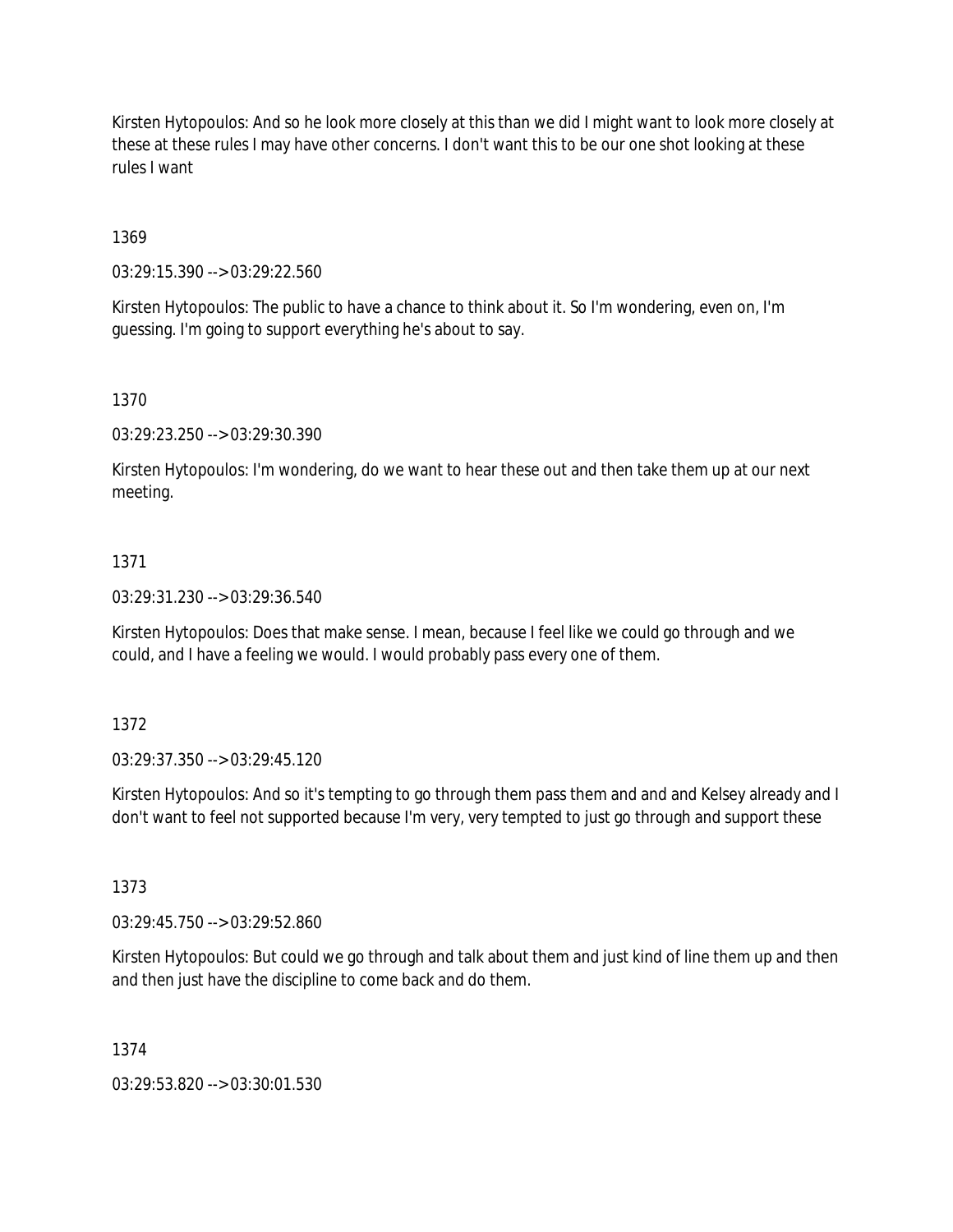Kirsten Hytopoulos: And then potentially we might just have this again on the agenda. Another agenda and then that also gives us the rest of us a chance, also to, I don't know how many of the rest of you.

1375

03:30:02.070 --> 03:30:13.470

Kirsten Hytopoulos: Read through these, but I actually didn't read through these. I was prepared mostly to let Robbie walk us through them. I had my own concerns, just from watching a meeting about some other issues.

1376

03:30:13.920 --> 03:30:22.800

Kirsten Hytopoulos: So anyway, I'm just going to throw that out there. And then when I know we have emotion on the table. We have to go from there. But I just want to throw that caution out there as much as I support this.

1377

03:30:24.450 --> 03:30:25.620

Leslie Schneider: Could, could I ask

1378

03:30:26.670 --> 03:30:36.360

Leslie Schneider: Either maybe deputy city attorney. What do you suggest, in terms of like if we were to pass we if we were to

1379

03:30:38.040 --> 03:30:38.700

Leslie Schneider: Forward.

1380

03:30:40.470 --> 03:30:51.840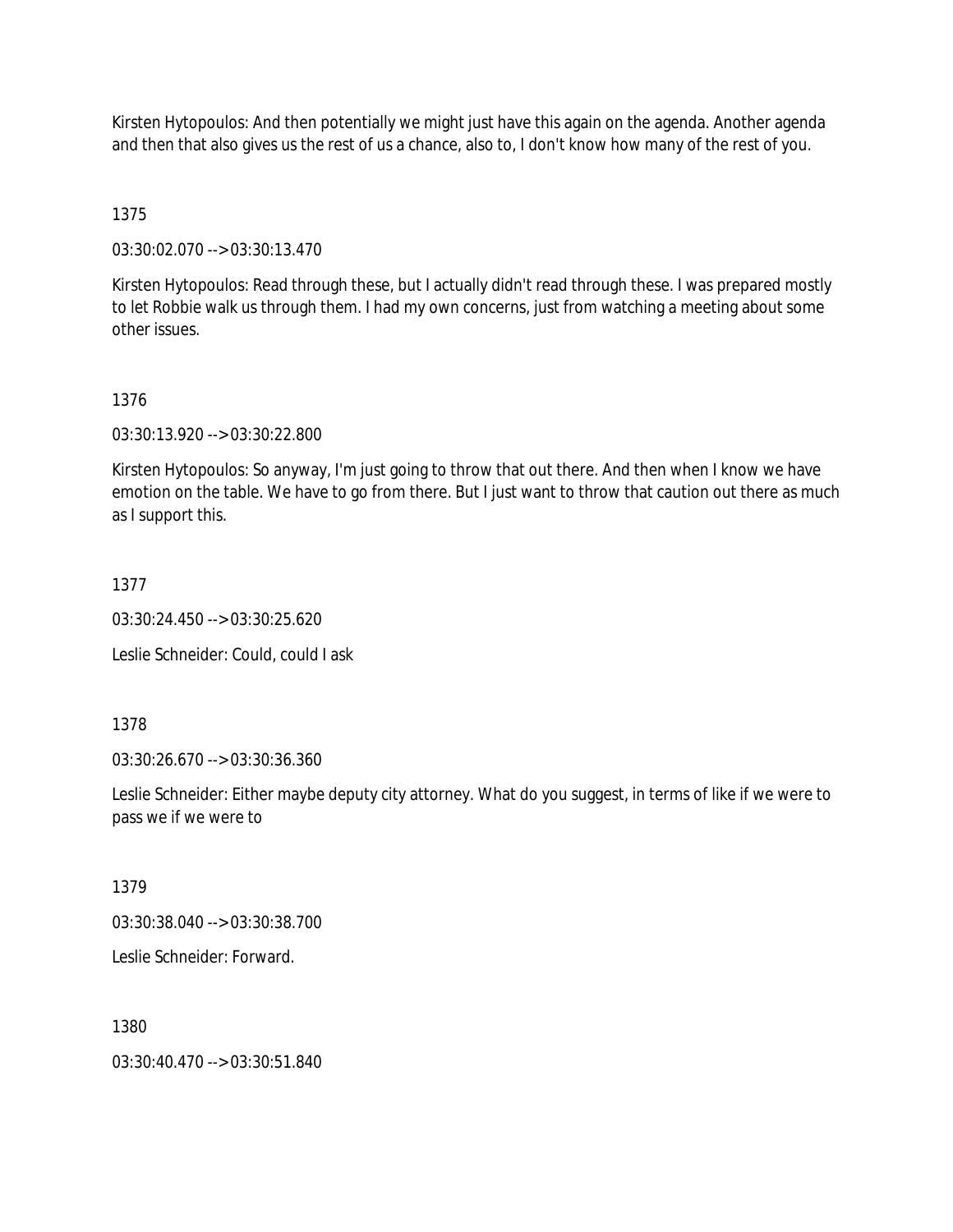Leslie Schneider: These amendments to the consent agenda or do you have some suggestion for a way that we could package them up and still allow the chance for some public comment or rethinking

1381

03:30:53.340 --> 03:31:06.840

Robbie Sepler: So all that would be required from the Council would be a simple motion and so that could be motion because before take them. The series emotions to the consent agenda for her future approval.

1382

03:31:07.290 --> 03:31:20.490

Robbie Sepler: There wouldn't be discussion built in. If it was included in the consent agenda that certainly will be a possibility there doesn't need to be formal drafting of the of the operating rules that could be done just based on the Council notion

1383

03:31:22.200 --> 03:31:32.340

Robbie Sepler: So in terms of a recommendation if you wanted to have further discussion on it or adding them to unfinished business at a future meeting agenda would provide opportunity for that.

1384

03:31:32.790 --> 03:31:39.990

Robbie Sepler: But if you want to just the opportunity for everyone to consider them again and then go to consent. That would be the other option.

1385

03:31:43.740 --> 03:31:52.800

Leslie Schneider: Okay, we've got a motion and a second on the floor. So we're in conversation about that motion right now. Councilmember Pollock.

1386

 $03:31:54.900 \rightarrow 03:31:56.610$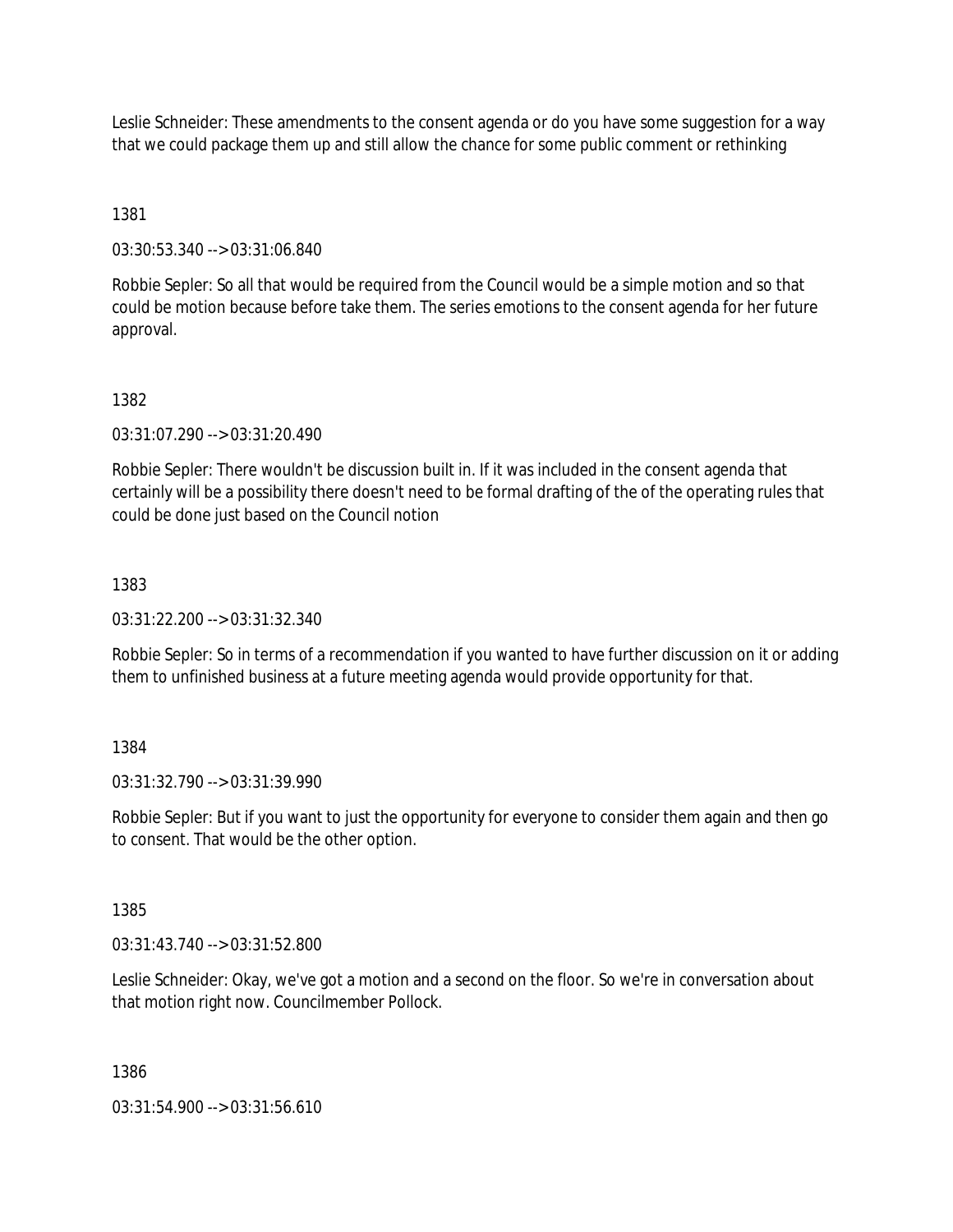Michael Pollock: Right yeah I

1387

03:31:58.140 --> 03:32:15.270

Michael Pollock: Um, yeah, I was just expecting to kind of get an overview of it. I think I guess I share the thoughts of COUNCILMEMBER hi topless that there's some motions of probably will make sense. But I would feel much better about having those

1388

03:32:16.440 --> 03:32:26.790

Michael Pollock: Put forward as I am for discussion at our next meeting and giving the public a chance to comment and think about on that it's, it seems a little

## 1389

03:32:27.300 --> 03:32:43.590

Michael Pollock: Rushed it just go from an emotion that's not even in the agenda package to people approve or not approve. So I guess I would feel more comfortable getting them out and agreeing to move them forward to the next.

1390

03:32:45.060 --> 03:32:49.710

Michael Pollock: Council meeting and Tiffany public comment and then and then debating about them.

1391

03:32:51.840 --> 03:32:58.020

Leslie Schneider: Okay, thank you. CITY MANAGER I wondering if we could treat these a little bit like we treat the

1392

03:32:58.800 --> 03:33:09.840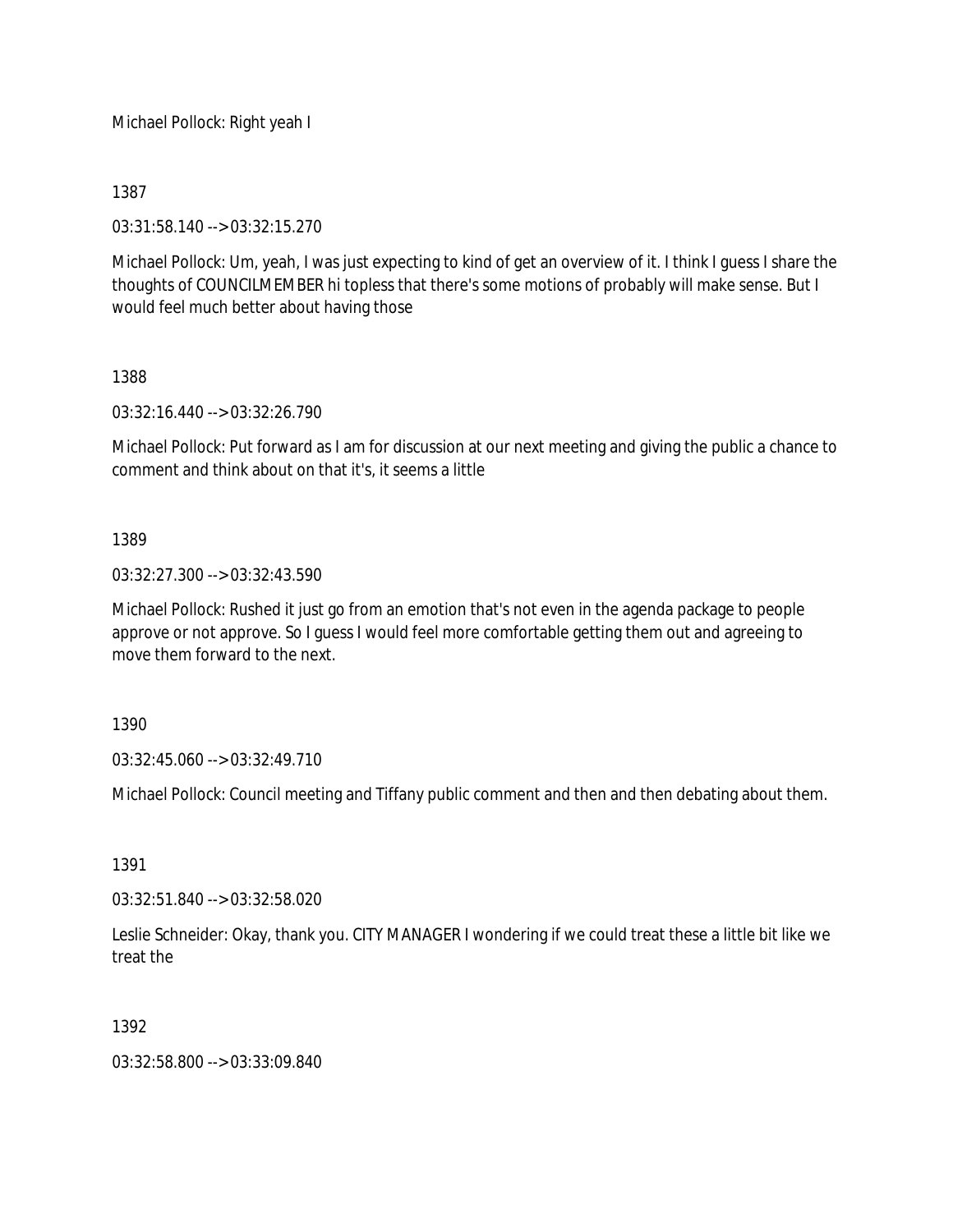Leslie Schneider: The, the budget amendments that we've been asking for where they're not final. They're suggested, and we we we pull them all together. Is there, is there an official way we can we can do that just to

1393

03:33:11.250 --> 03:33:12.300

Leslie Schneider: pull all of them.

1394

03:33:13.680 --> 03:33:20.190

Morgan Smith: Yeah, I think another important ingredient. Just, just trying to help contribute to the thinking about process.

#### 1395

03:33:20.610 --> 03:33:30.300

Morgan Smith: Is council member Hi topless suggests that there may be additional ideas or suggestions that other council members might want to bring forward in under the heading of

1396

03:33:30.810 --> 03:33:41.340

Morgan Smith: adjustments to the ethics program. So actually based just on my experience with counsel and how quickly that that can become a lengthy and

1397

03:33:41.910 --> 03:33:50.520

Morgan Smith: Dense topic and how you would also then wants to think through some of the unintended with connections and how it hangs together administratively

1398

03:33:51.210 --> 03:33:55.530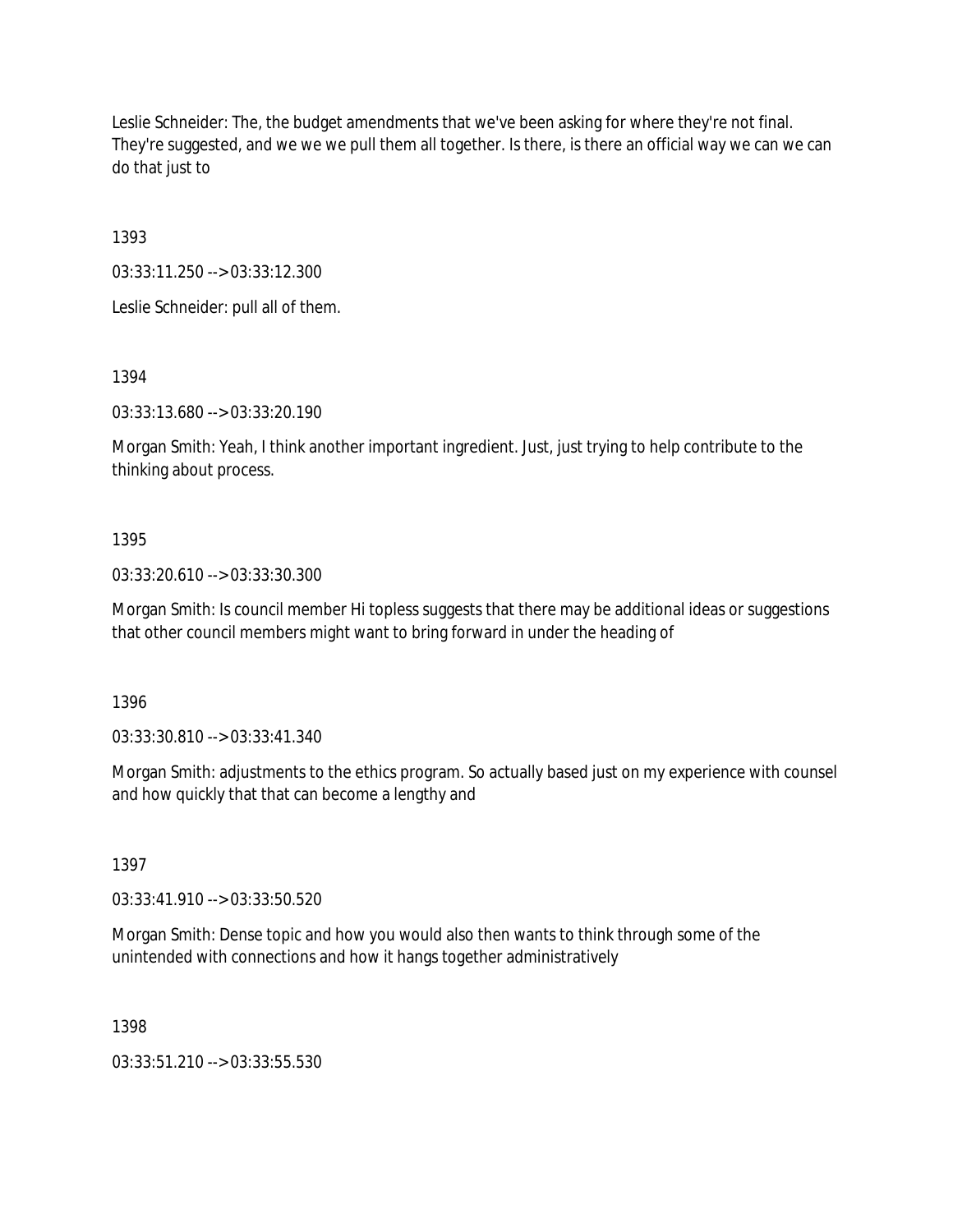Morgan Smith: I would actually not having the benefit of knowing what these particular motions are which is hearing

1399

03:33:55.920 --> 03:34:05.160

Morgan Smith: From the first one that it has to do with where email addresses are made public and rules about what you can and can't read. I would suggest the Council schedule a study session.

1400

03:34:05.730 --> 03:34:16.260

Morgan Smith: To kind of look together at the things you'd like to consider and then move the things that you have consensus around to a business meeting at that point. I think that's

1401

03:34:16.950 --> 03:34:25.410

Morgan Smith: Typically been a more productive use of time so that the thing that you're receiving public comments on is understood by the Council to be something that you're likely to move forward with

1402

03:34:26.610 --> 03:34:38.940

Leslie Schneider: And if we were to move this forward if we were to surface. The topics tonight and then move them to a study session. What do we have time in our next session to do that or we pretty booked.

1403

03:34:39.870 --> 03:34:45.960

Morgan Smith: Well the next study session would be the 17th and I think something that has worked well in the past is for council members when you have

1404

03:34:47.460 --> 03:34:53.220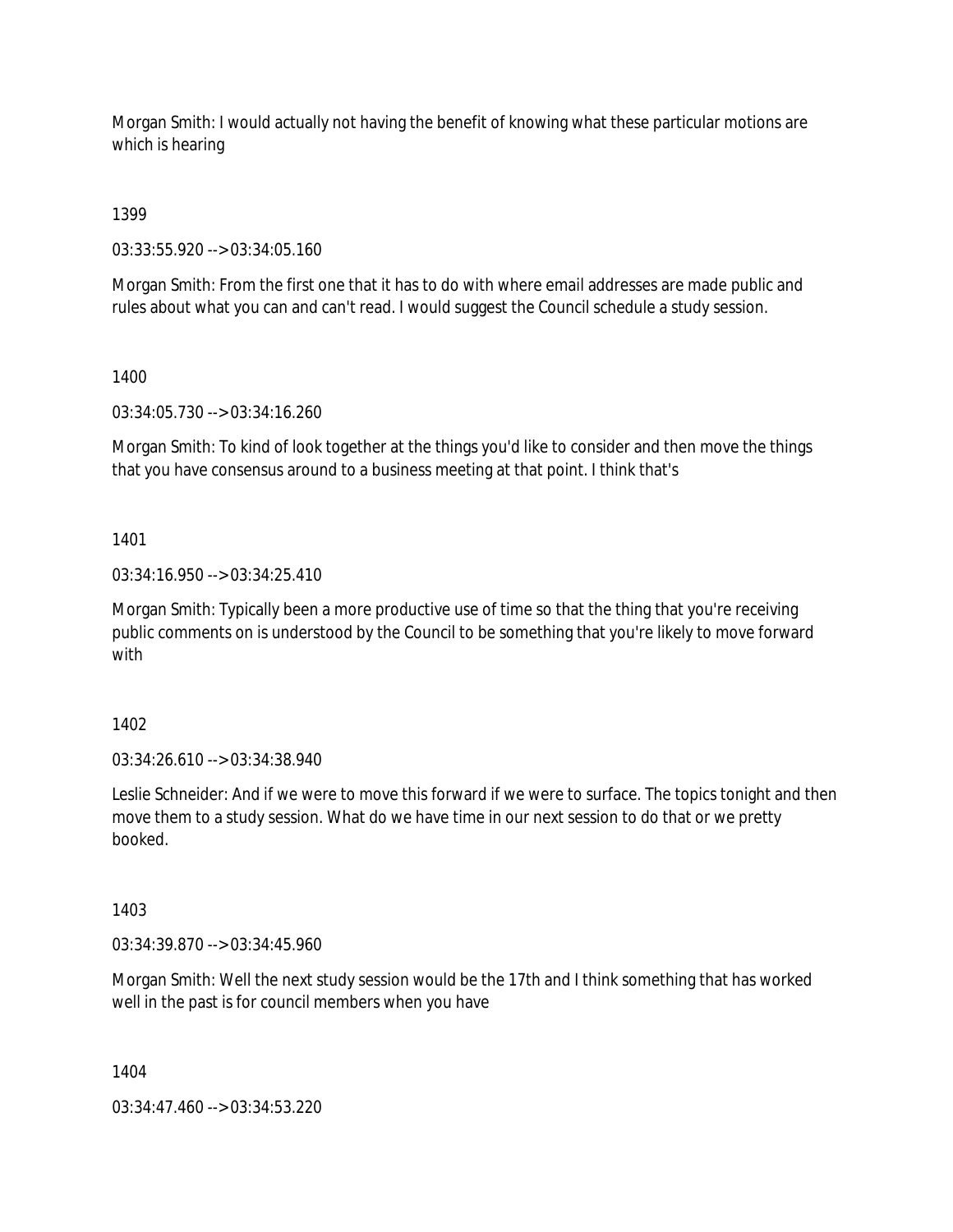Morgan Smith: An open ended topic, but a topic that you are working to craft some changes together and different people have different

1405

03:34:54.510 --> 03:35:05.250

Morgan Smith: Ideas. They want to share is for council members to submit their proposals and all of those go in the packet and whether there's just one council members list of suggestions or two or three

## 1406

03:35:05.670 --> 03:35:20.490

Morgan Smith: Than the full body in the community has the benefit of seeing those written up thinking about them in advance, you have a study session workshop dialogue together and then you move forward with the things that are ready to implement or likely to implement

## 1407

03:35:21.720 --> 03:35:24.030

Leslie Schneider: Okay, I apologize to all the hands that are

1408

03:35:24.030 --> 03:35:24.330

Morgan Smith: Up but I'm

1409

03:35:24.360 --> 03:35:28.350

Leslie Schneider: Just kind of working through this from a process perspective. Councilmember Medina.

### 1410

03:35:29.670 --> 03:35:43.110

Leslie Schneider: You will not be here on the 17th and I'm so I'm just wondering if you have any comments about timing that would impact our decision here about process.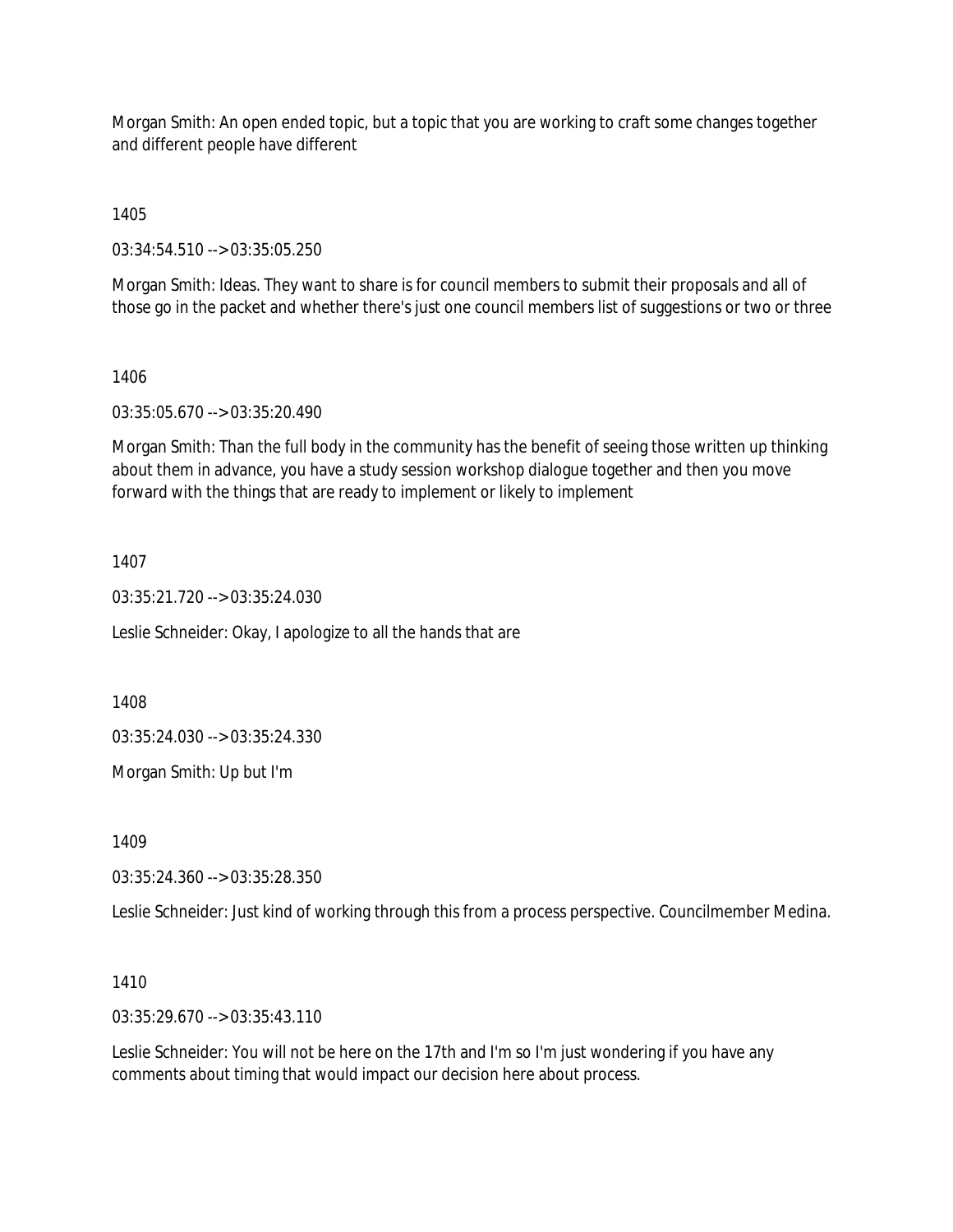03:35:48.330 --> 03:35:58.200

Kol Medina: Well, sure. First, there is a motion on the floor and the motion on the floor has to go to a menace. And so, I mean, that needs to be voted up or down.

1412

03:35:59.580 --> 03:36:04.590

Kol Medina: Unless I guess I get talked into amending the motion or someone makes emotion to them and the motion.

1413

03:36:07.710 --> 03:36:09.900

Kol Medina: Yeah, of course I think it would be good.

1414

03:36:11.040 --> 03:36:19.710

Kol Medina: To get through the motions that I want to make before I leave because I can't make them after I've gone so I don't know. I don't know what else to say that

1415

03:36:21.510 --> 03:36:24.780

Kol Medina: And I think this is suddenly getting way over complicated

1416

03:36:25.290 --> 03:36:39.480

Kol Medina: Um, it's pretty straightforward motion here like the motion is just, hey ethics board members shouldn't be talking to the public over email about complaints, they're listening. They're hearing. I don't think that's a big deal that needs to have a whole bunch of process.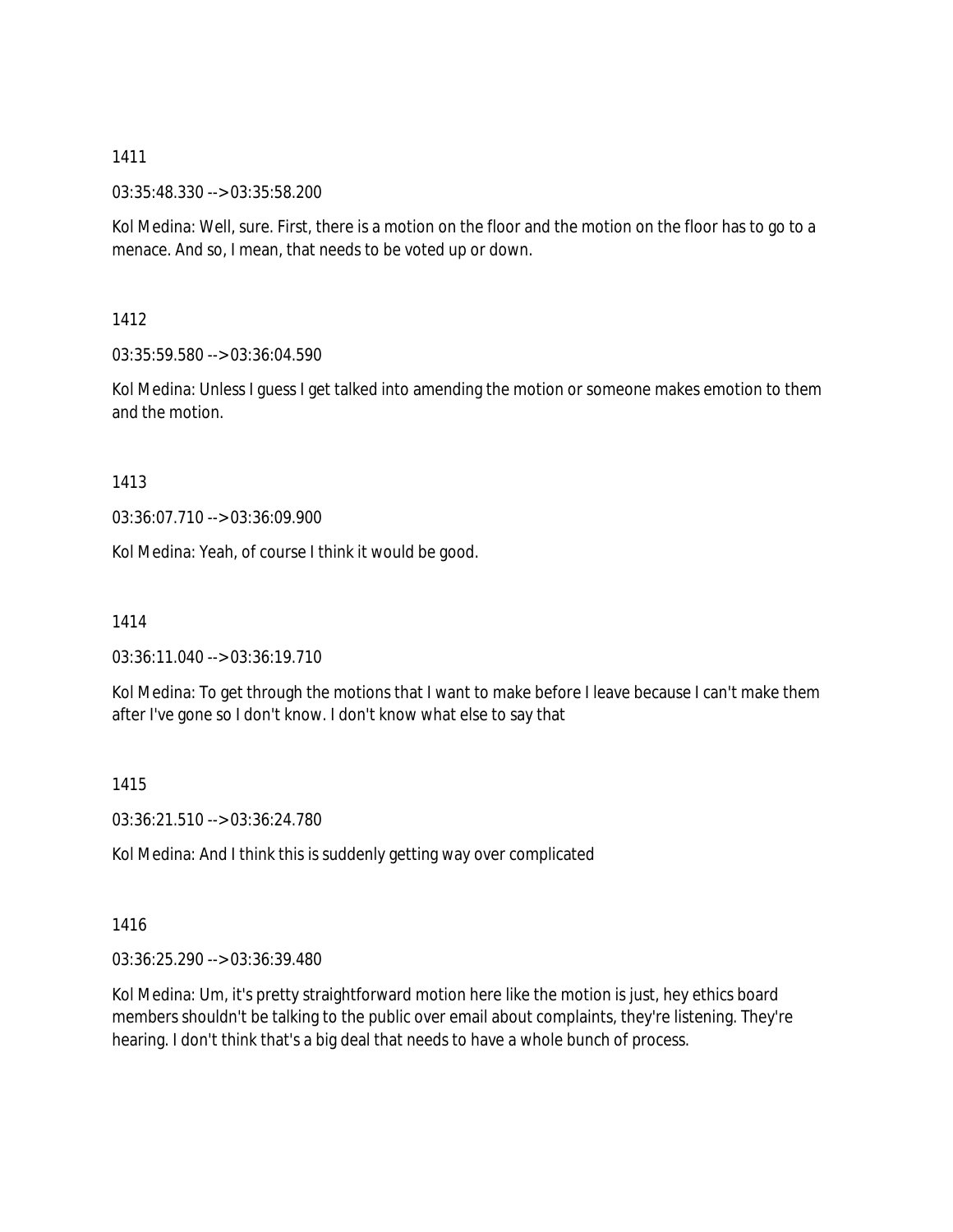03:36:40.590 --> 03:36:42.960

Kol Medina: So I just, I don't know why it's getting so complicated.

1418

03:36:45.270 --> 03:36:48.480

Leslie Schneider: Okay. Count Kelson overhead topless.

1419

03:36:50.700 --> 03:37:03.870

Kirsten Hytopoulos: Well, I think that because even though I started this. I mean, I'm not talking about reading the ethics program i i do think that needs to be done in about a year or so, but I'm not talking about that. So I don't want to scare the city manager to thinking I'm talking about that.

### 1420

03:37:04.260 --> 03:37:10.440

Kirsten Hytopoulos: I just meant like you know one one chance to take a look at this particular document.

### 1421

03:37:11.130 --> 03:37:24.090

Kirsten Hytopoulos: If that means that's going into the 17th and right closing a chance to actually get this stuff out, then I guess I would probably pull back on my concerns, I think. However, we do this, we do need to get through.

### 1422

03:37:25.170 --> 03:37:33.000

Kirsten Hytopoulos: The opportunity to get this whatever these immediate issues are out. So I was more interested when you start going down the path.

1423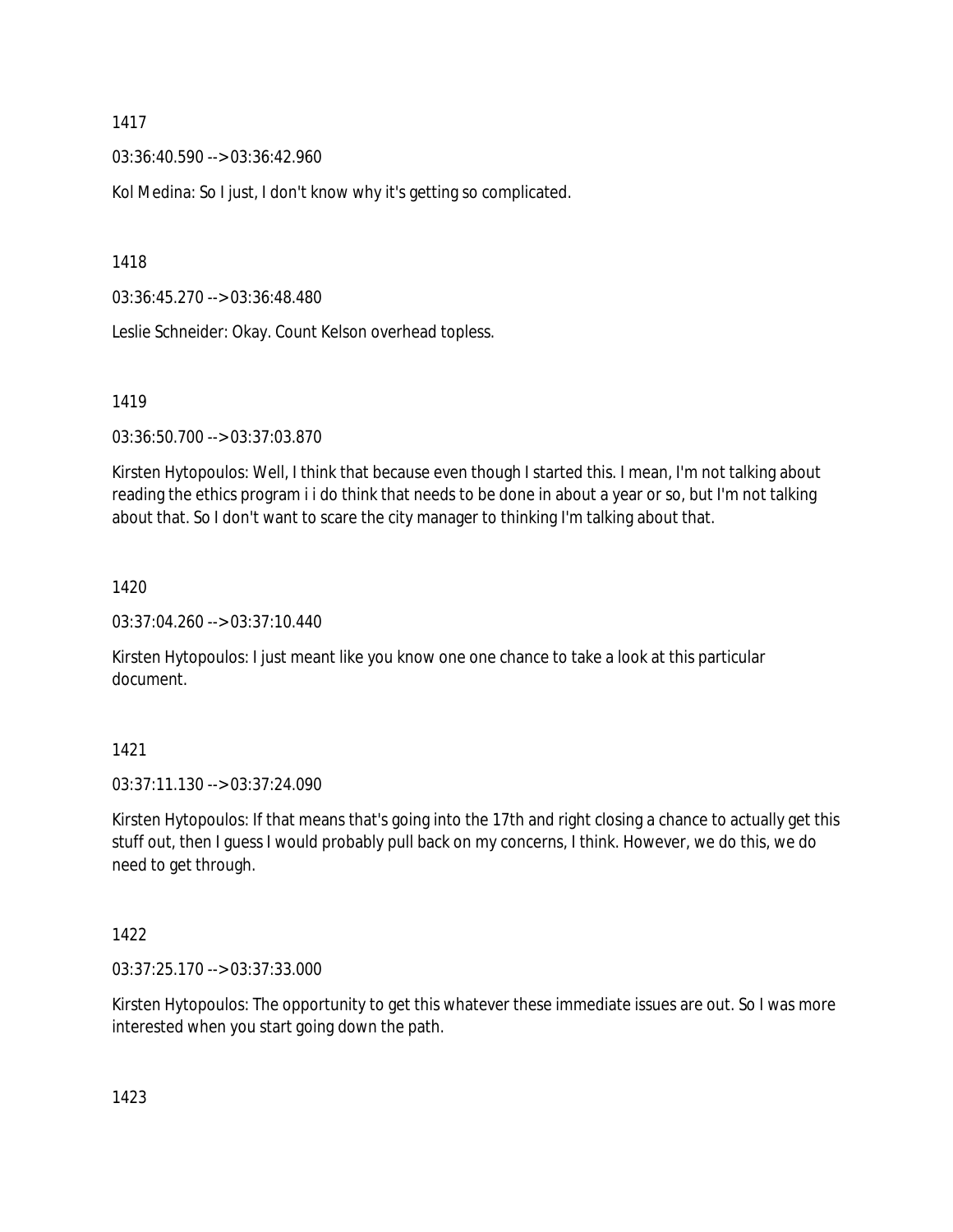03:37:34.320 --> 03:37:48.510

Kirsten Hytopoulos: Mayor of what if we did something like at least take the step of move it to the consent agenda. I'm trying to at least have a gesture of not rushing I'm trying to find a balance of not just doing this tonight, but maybe

1424

03:37:49.560 --> 03:37:56.250

Kirsten Hytopoulos: Doing these and putting them on the consent agenda. I'm just trying to find some balance between if that makes sense.

1425

03:37:57.060 --> 03:37:57.480

Kirsten Hytopoulos: I'm not sure.

1426

03:37:58.110 --> 03:37:59.940

Morgan Smith: I think as a

1427

03:38:00.270 --> 03:38:08.280

Morgan Smith: As a version of that. I guess I would advocate for unfinished business rather than the consent agenda, even just in this first motion which

1428

03:38:08.970 --> 03:38:15.960

Morgan Smith: I am assuming that our legal team has heard before, but I have not heard before. I'm just trying to think through the logistics of

1429

03:38:16.290 --> 03:38:25.290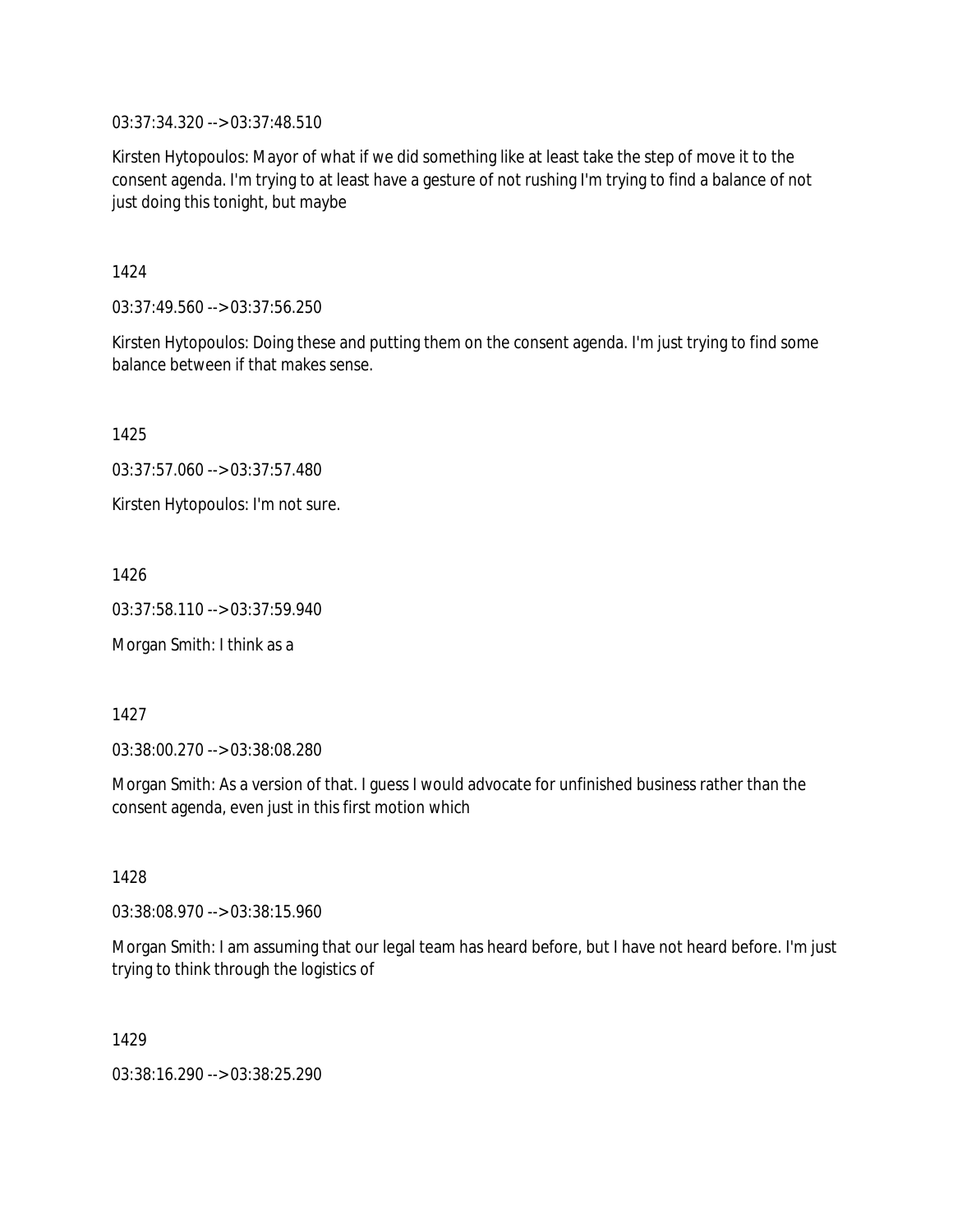Morgan Smith: Having advisory committee members who have email addresses that we don't make public and who we've created a rule that says you you should not read emails like x

1430

03:38:25.740 --> 03:38:37.200

Morgan Smith: And so how do we navigate that and articulate that and what are the repercussions. If they do, so it feels simple and straightforward. I understand the sense of urgency and wanting to move forward, but

1431

03:38:38.130 --> 03:38:44.370

Morgan Smith: If you're going to make these changes. I think we do want to have the benefit of some time to make sure we understand the changes that were enacting

1432

03:38:46.320 --> 03:38:49.080

Kol Medina: Can I just respond again since you'd asked me that question there.

1433

03:38:49.860 --> 03:38:51.660

Kol Medina: And I'm fine.

1434

03:38:53.760 --> 03:38:59.190

Kol Medina: Changing the motion and changing the format of any motion. My maker. Anyone else makes tonight.

1435

03:39:00.510 --> 03:39:17.550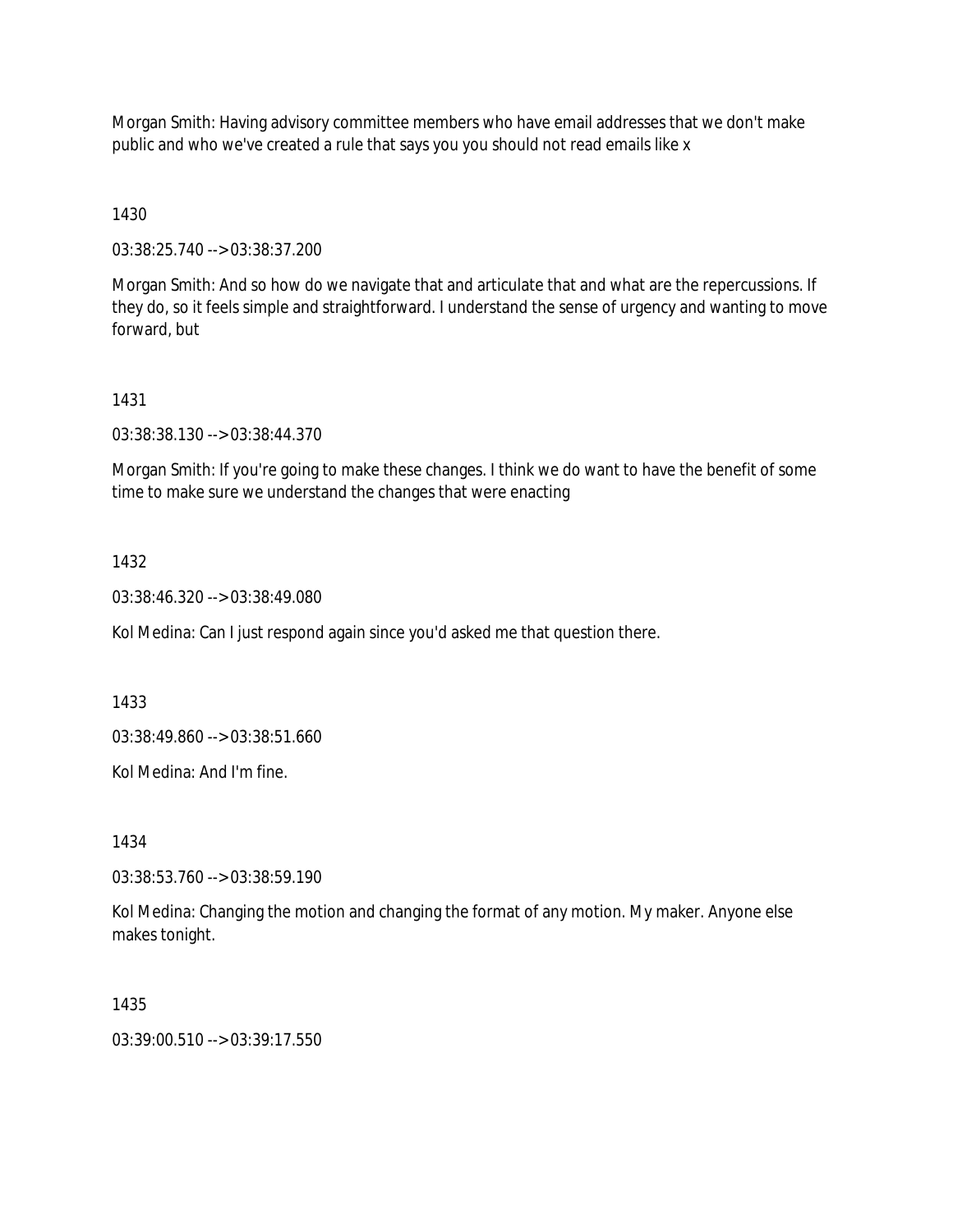Kol Medina: So that it is emotion to tentatively amend the operating roles subjects to potential final decision at the November 10 meeting as part of unfinished business. I think, I think that accomplishes counselor I populaces goal and city managers goal.

1436

03:39:21.240 --> 03:39:25.800

Leslie Schneider: That sounds, that sounds good to me. Um, let's see.

1437

03:39:27.420 --> 03:39:27.990

Leslie Schneider: So,

1438

03:39:29.430 --> 03:39:35.340

Leslie Schneider: Deputy Mayor deeds are you still hanging out there for years, or, or is this related to the current motion.

1439

03:39:37.170 --> 03:39:49.110

Joe Deets: No, I think, can we get through this motion because I emotion and most out and. And actually, I'll just say, be nice just to maybe here when all the motions are because I was the first I've heard of it. So,

1440

03:39:50.040 --> 03:39:56.280

Leslie Schneider: Well, that's sort of awkward. I'm not sure how we do that with process, normally when you have emotion, it's dealt with.

1441

03:39:58.080 --> 03:39:59.160

Leslie Schneider: COUNCILMEMBER No, sir.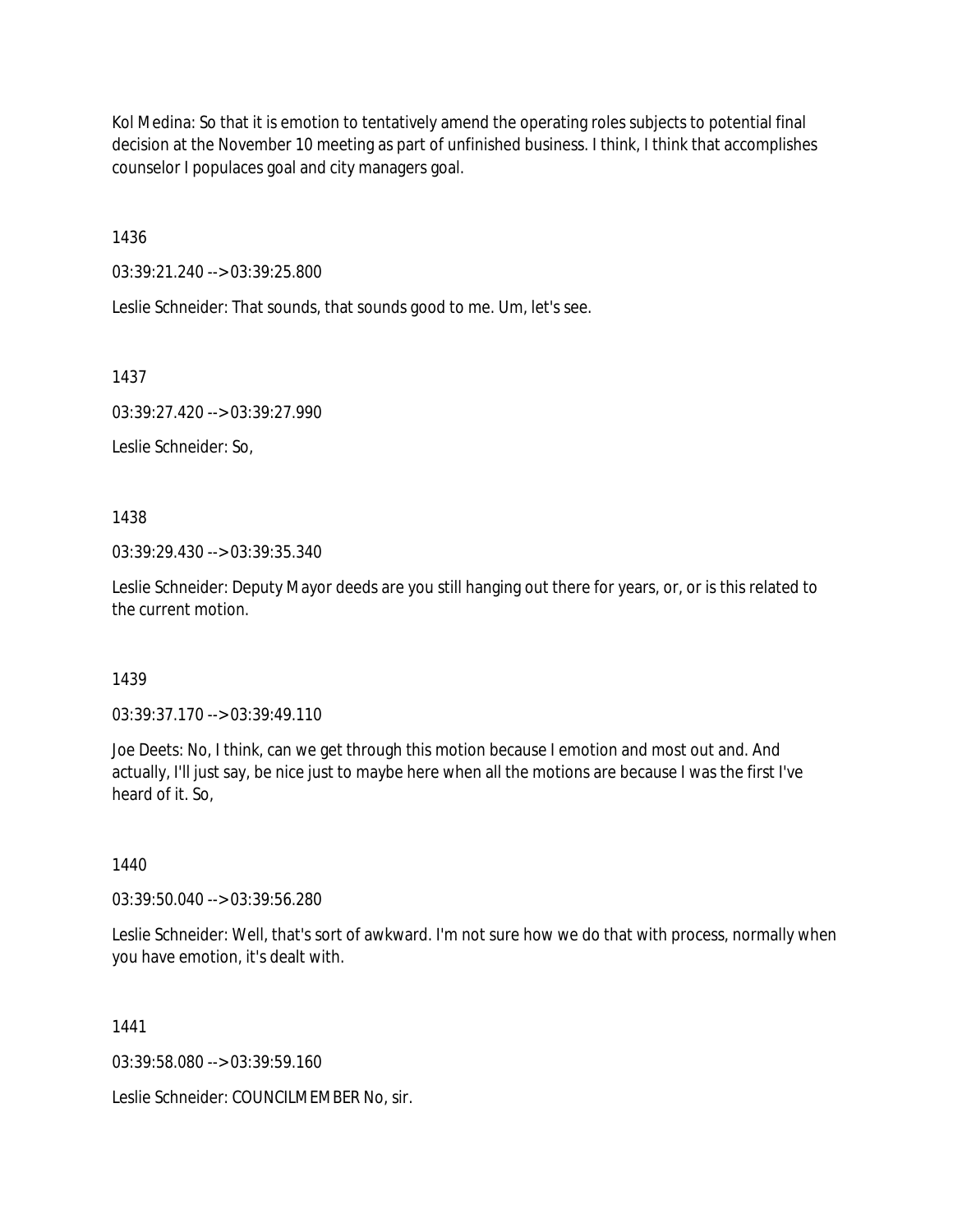03:39:59.550 --> 03:40:02.580

Rasham Nassar: Yeah, I was wondering if COUNCILMEMBER Medina would

1443

03:40:04.080 --> 03:40:09.570

Rasham Nassar: Please amend his motion to state that that motion and would be considered

1444

03:40:10.860 --> 03:40:13.470

Rasham Nassar: An unfinished business November 10 meeting.

1445

03:40:16.260 --> 03:40:19.650

Kol Medina: What would it be helpful fight as restated emotion.

1446

03:40:21.030 --> 03:40:22.200

Kol Medina: With that change.

1447

03:40:22.980 --> 03:40:27.450

Kol Medina: It were just withdraw my emotion and then restate it with that change. Thank you.

1448 03:40:29.610 --> 03:40:32.670 Kol Medina: So I move that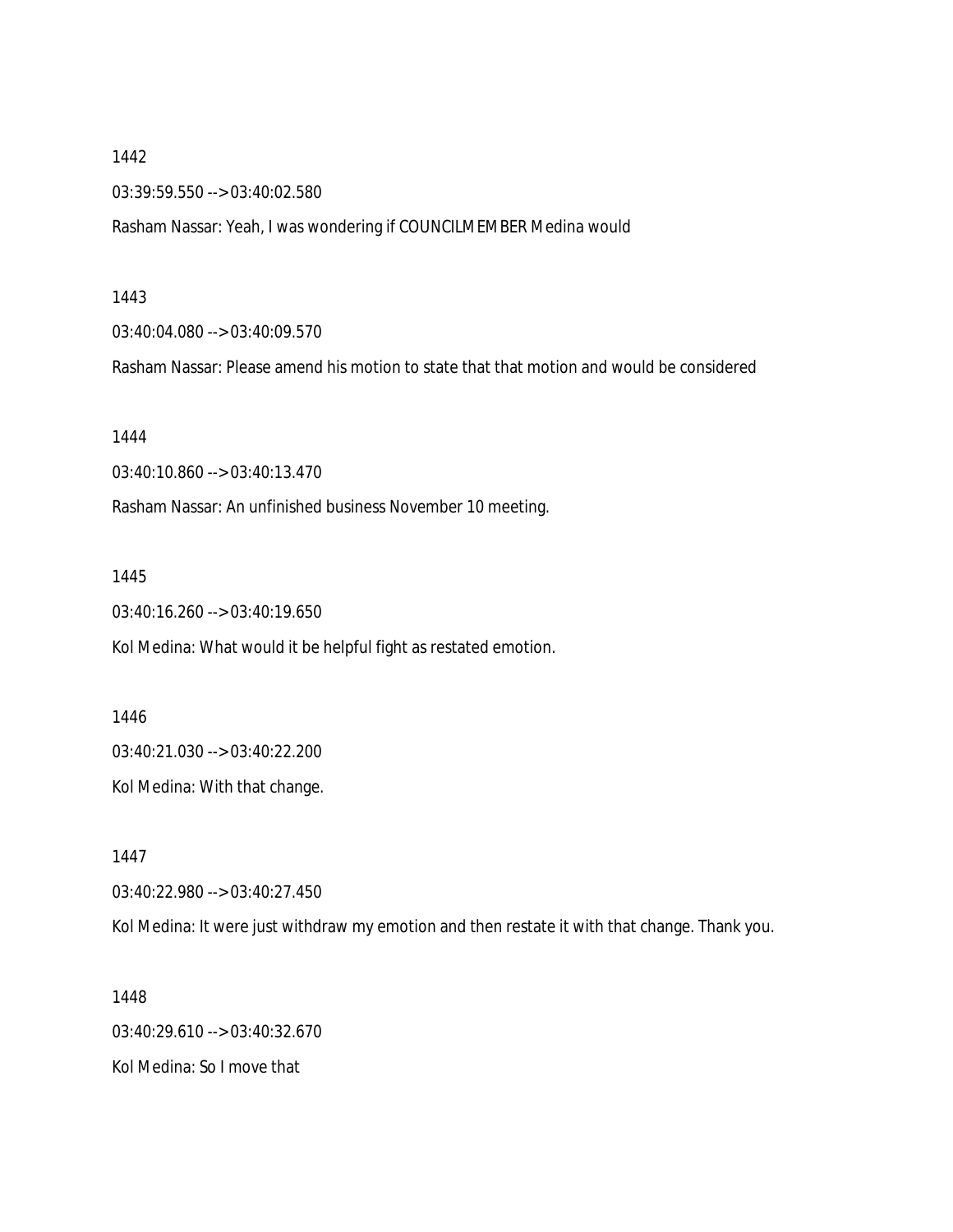03:40:36.480 --> 03:40:45.750

Kol Medina: The following text be added to Section two. He of the operating walls tentatively

1450

03:40:46.800 --> 03:40:55.410

Kol Medina: Comma subjects to final approval by the Council during unfinished business of the November 10 Council me

1451

03:40:56.940 --> 03:40:57.930

Kol Medina: And then I'll read the texting.

1452

03:41:01.800 --> 03:41:15.420

Kol Medina: In order to help ensure that the ethics board is insulated from outside pressure or influence the email addresses of ethics board members shall not be posted on the website or in any other public location.

### 1453

03:41:16.470 --> 03:41:27.420

Kol Medina: Additionally, each ethics board members shall be required to sign a certification indicating that they will not read or respond to any emails regarding a complaint.

1454

03:41:27.810 --> 03:41:46.440

Kol Medina: That is or will be considered by the ethics board, except for emails from the parties to the complaint other ethics board members or appropriate city staff and I'll just add because I think this motion still seconded counselor I topless.

1455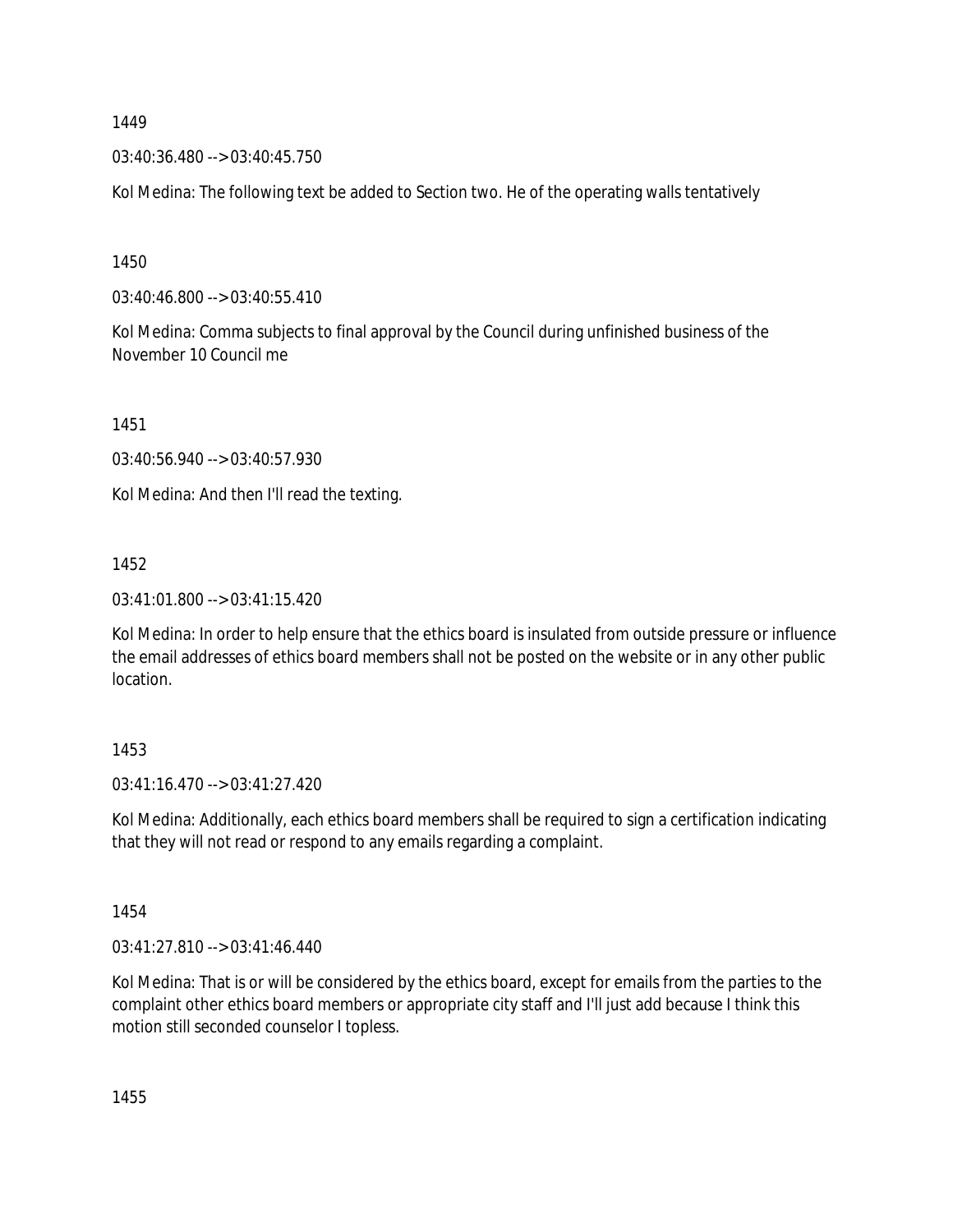03:41:47.490 --> 03:42:03.900

Kol Medina: That this is exactly the way it's handled in a court judge can have ex parte communications with people outside of the, the parties to its jury members can have ex parte communications people outside of the court. That's all I'm suggesting

1456

03:42:08.670 --> 03:42:16.560

Leslie Schneider: So do we need to get that second date. Again, it sounds like we don't it COUNCILMEMBER high top. Let's see. Are you willing to second that again just to

1457

03:42:18.810 --> 03:42:21.300

Leslie Schneider: Yes. Councilmember I topless.

1458

03:42:23.790 --> 03:42:27.630

Kirsten Hytopoulos: Wasn't there a second part about signing an affirmation. Did you say that

1459

03:42:28.140 --> 03:42:29.640

Kol Medina: Yeah, he said, I read that it was in

1460

03:42:29.910 --> 03:42:34.800

Kirsten Hytopoulos: Sorry, I'm sorry. Yeah. And I do. So it was still want to speak to this motion when we speak to it.

1461

03:42:35.430 --> 03:42:42.450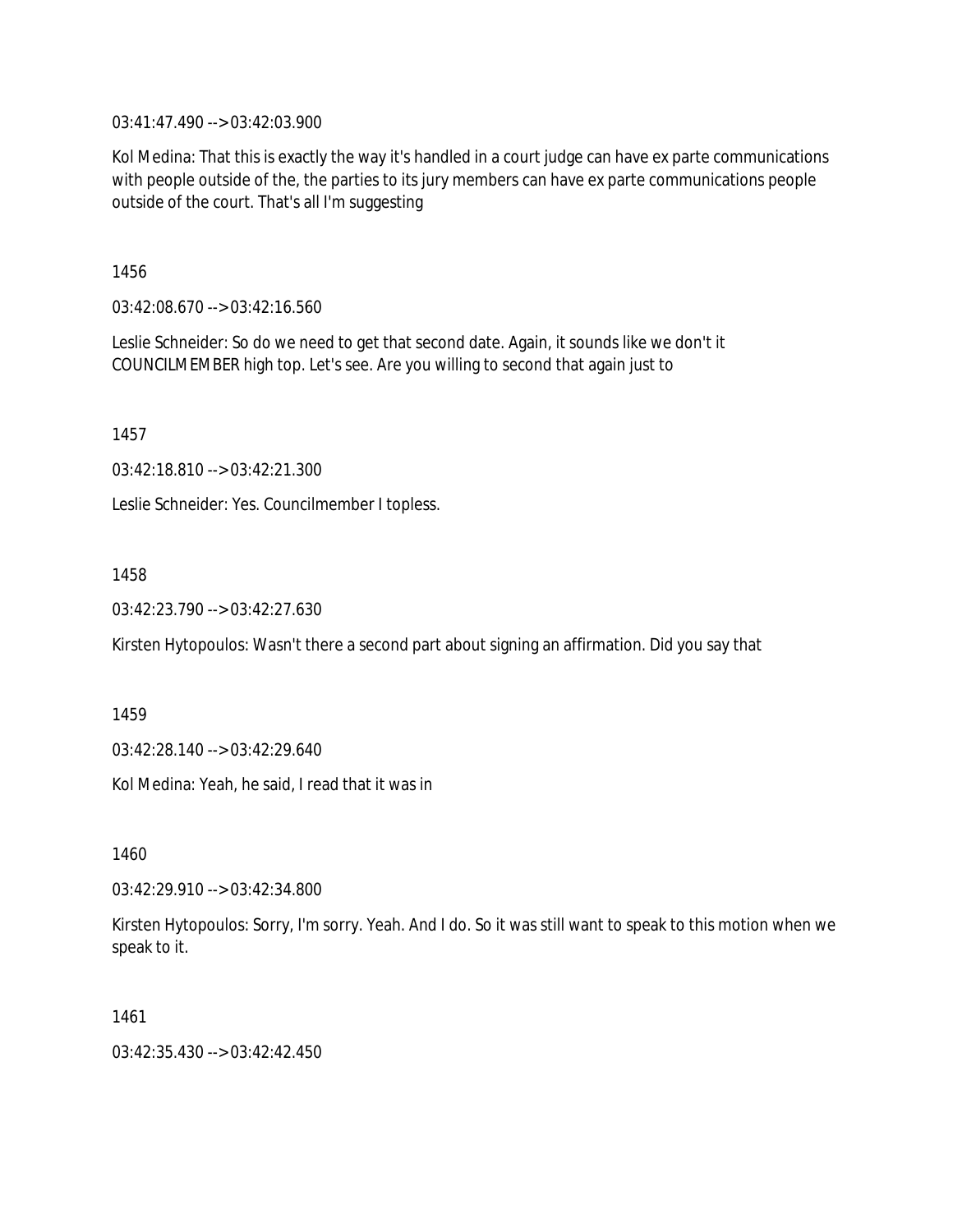Leslie Schneider: Okay, so there's emotion in a second and council member I topless. If you want to further the discussion.

1462

03:42:42.720 --> 03:42:45.210

Kirsten Hytopoulos: Yeah, I just wanted to reiterate what what what what

1463

03:42:46.020 --> 03:42:58.950

Kirsten Hytopoulos: What comes over to you just said about it is ironically akin to is akin to a jury right we don't we don't we advise jurors, not to go out and talk to witnesses and visit the scene, so forth. And I say ironic because

### 1464

03:42:59.490 --> 03:43:13.320

Kirsten Hytopoulos: I feel like in the past that that ethics board members have been advised. We don't want you to be. You're not a judge, you're not supposed to be conducting a trial and etc. So we're not supposed to be akin to a judge or a jury, but

1465

03:43:13.680 --> 03:43:22.530

Kirsten Hytopoulos: In all fairness, it's they're supposed to only be looking at the document or documents in front of them. And so it's not, you know, it seems pretty straightforward, that they should be

1466

03:43:22.830 --> 03:43:28.590

Kirsten Hytopoulos: Looking only at that and not be considering this additional evidence and so it seems straightforward to me.

# 1467

03:43:30.360 --> 03:43:32.100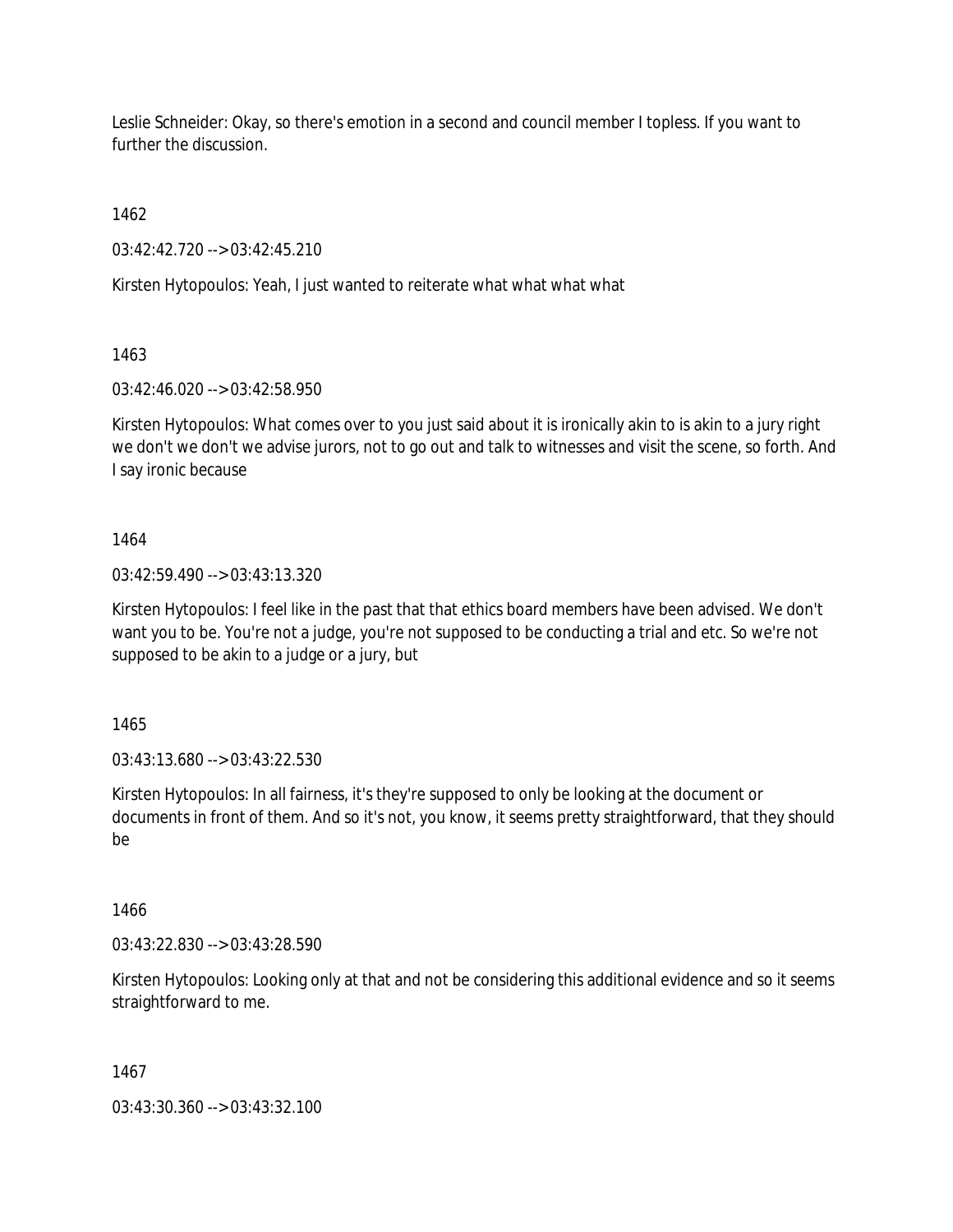Leslie Schneider: Great, thank you. Councilmember Pollock.

### 1468

03:43:33.000 --> 03:43:45.840

Michael Pollock: And Sarah when I agree with what's been said. I'm just wondering if there's a way to simplify it to something like ex parte communications, because in that and maybe I missed it, given the late hour, but

## 1469

03:43:47.160 --> 03:43:57.900

Michael Pollock: I think if it is working the wraps. I asked as my sports background that you wouldn't want the. Is it the complainant. The responded, who the person that the

## 1470

03:43:58.470 --> 03:44:12.930

Michael Pollock: complaint is filed against he wouldn't want them contacting the ethics for either of you. So you went, you just wouldn't want anybody associated with it, contacting them. So I guess I would I would support something that

### 1471

03:44:14.160 --> 03:44:27.240

Michael Pollock: They're just simplify that, and just said that all the all the parties involved in the talking to the to the jury. Watch it kind of it. So I'm in agreement with what's being stated, and I'm just trying to think of a simple way to put it.

# 1472

 $03:44:29.010 \rightarrow 03:44:31.650$ 

Leslie Schneider: So if you would like to

1473

03:44:32.940 --> 03:44:48.240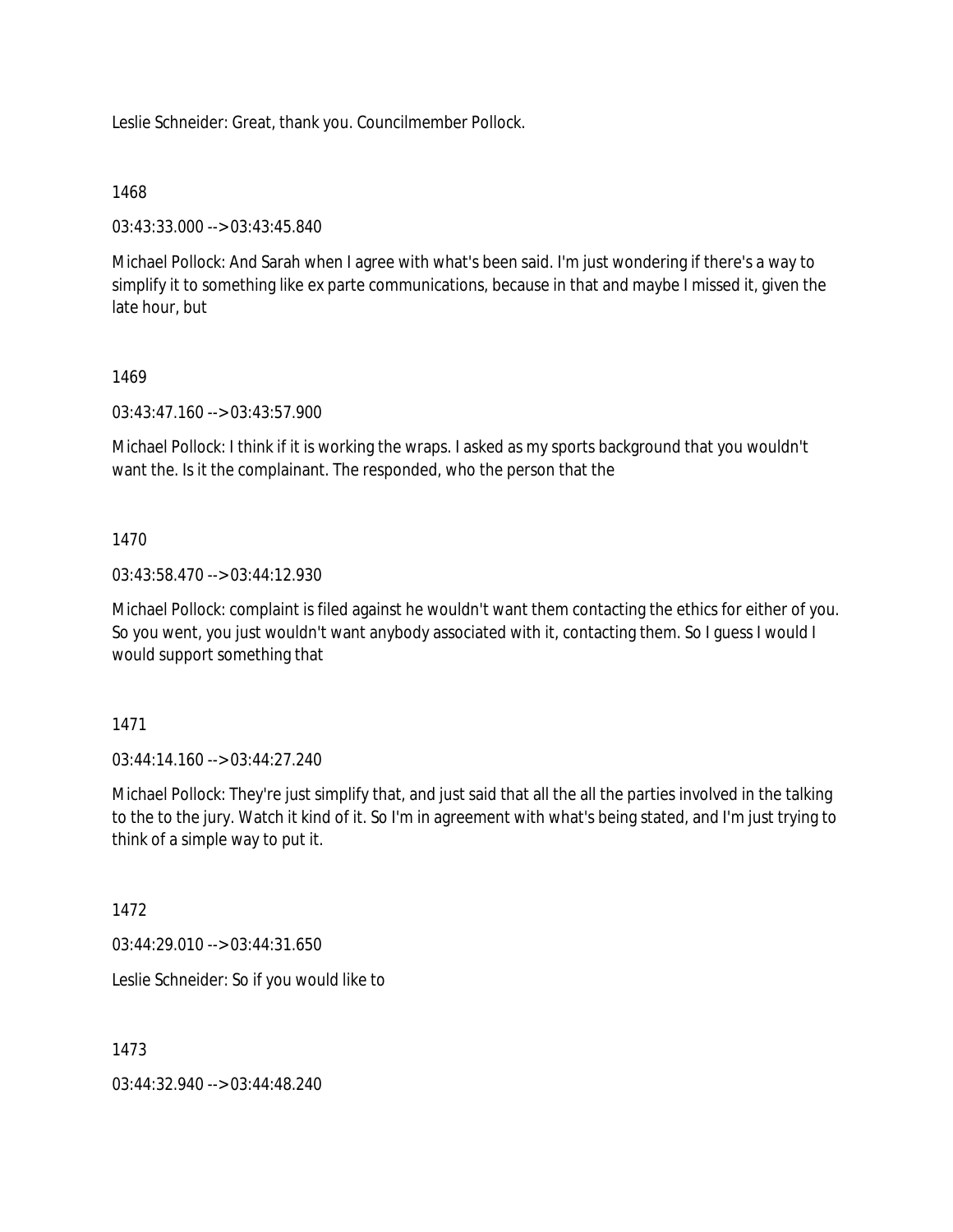Leslie Schneider: Create an amendment I invite you to do that. I just also want to caution us on all that, I think, because this is not final. We do get a chance to do some words meeting later. So I'm sort of hoping that we could move the process along. But if you'd like to propose an amendment.

1474

03:44:48.930 --> 03:44:58.740

Michael Pollock: You wouldn't I this is paying me for the first time. I'm trying to process it honestly I just be comfortable hearing them and forwarding them all for

1475

03:44:59.220 --> 03:45:11.400

Michael Pollock: Future consideration and not getting into a big long conversation. So I have time to think about it. And so staff has time to think about all these that's what I'd be comfortable with. So no, I do not want to make an amendment right now.

### 1476

03:45:12.870 --> 03:45:17.340

Leslie Schneider: Okay so kept some overhead topless. Did you need to speak again are you

# 1477

03:45:17.460 --> 03:45:25.110

Kirsten Hytopoulos: I just want to point up to counselor Pollock. It's not just the parties is kind of the point is, and that's what counselor. Everybody is talking about. It's the other members of

1478

03:45:25.530 --> 03:45:36.120

Kirsten Hytopoulos: The public and so forth, kept going and they're giving their versions and it's gossip, etc. It's just, it shouldn't be any other extraneous information. It's a complaint and potentially response. And that's it.

1479

03:45:36.990 --> 03:45:39.330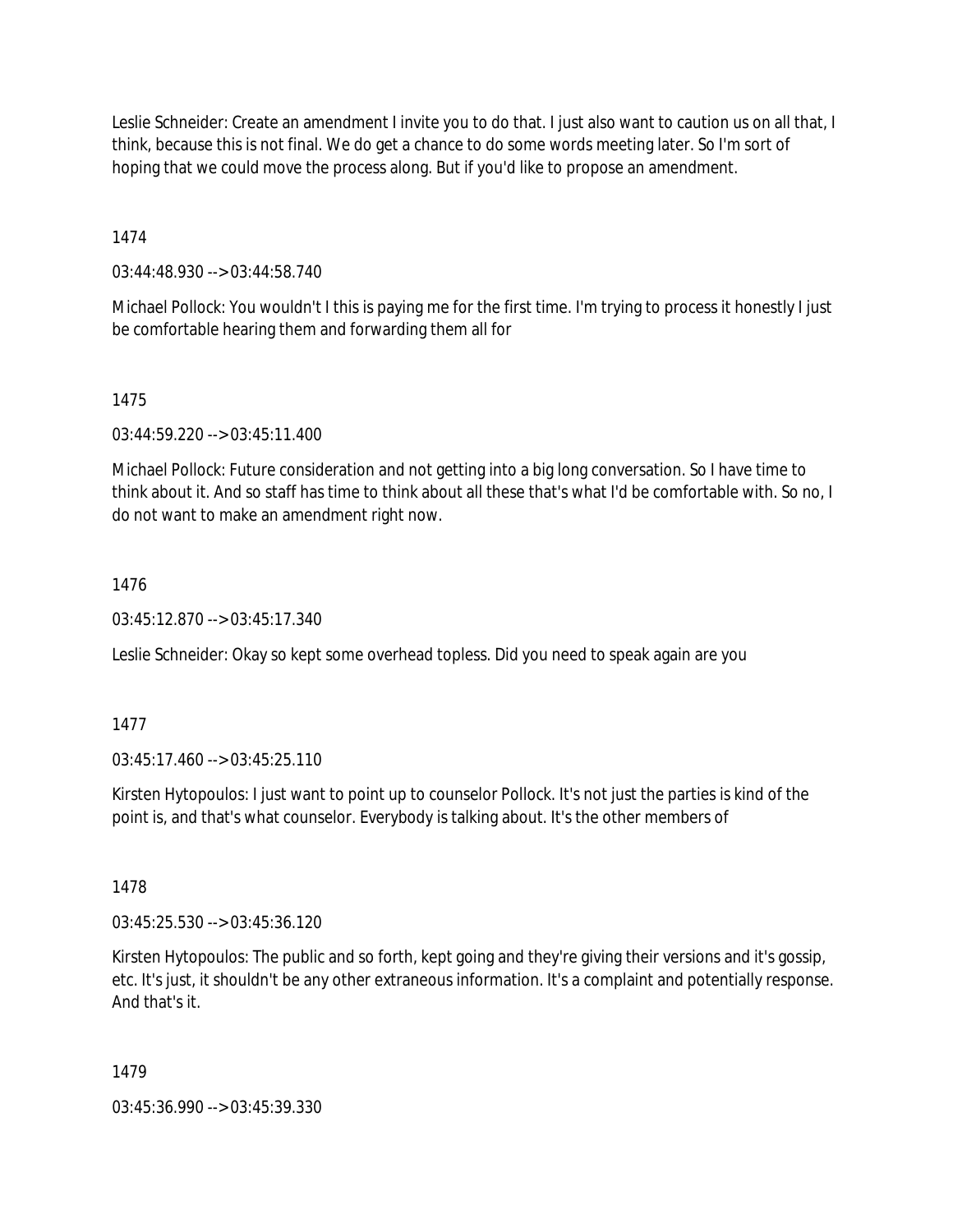Michael Pollock: So no, no agreement.

1480

03:45:40.770 --> 03:45:47.700

Leslie Schneider: Okay, so if there, if there's no other discussion on this item. Are we ready to take a vote.

### 1481

03:45:49.200 --> 03:45:58.950

Leslie Schneider: All those in favor of moving what was just said to unfinished business steps on the November 10 business meeting please say, Aye. All right.

1482

03:46:00.270 --> 03:46:02.100

Leslie Schneider: And any opposed.

1483

03:46:03.960 --> 03:46:09.540

Leslie Schneider: All right, great. Thank you, that passes unanimously I'm Deputy Mayor

1484

03:46:11.820 --> 03:46:12.870

Joe Deets: Thank you, Mayor

1485

03:46:13.710 --> 03:46:27.600

Joe Deets: I feel like I was gonna ask G. Councilmember immediate Medina would have been nice to actually have seen these motions earlier. So we could have had a chance to look at him. But, but then what am I doing I'm making a motion that no one's seen. So I'll just keep my mouth shut out there.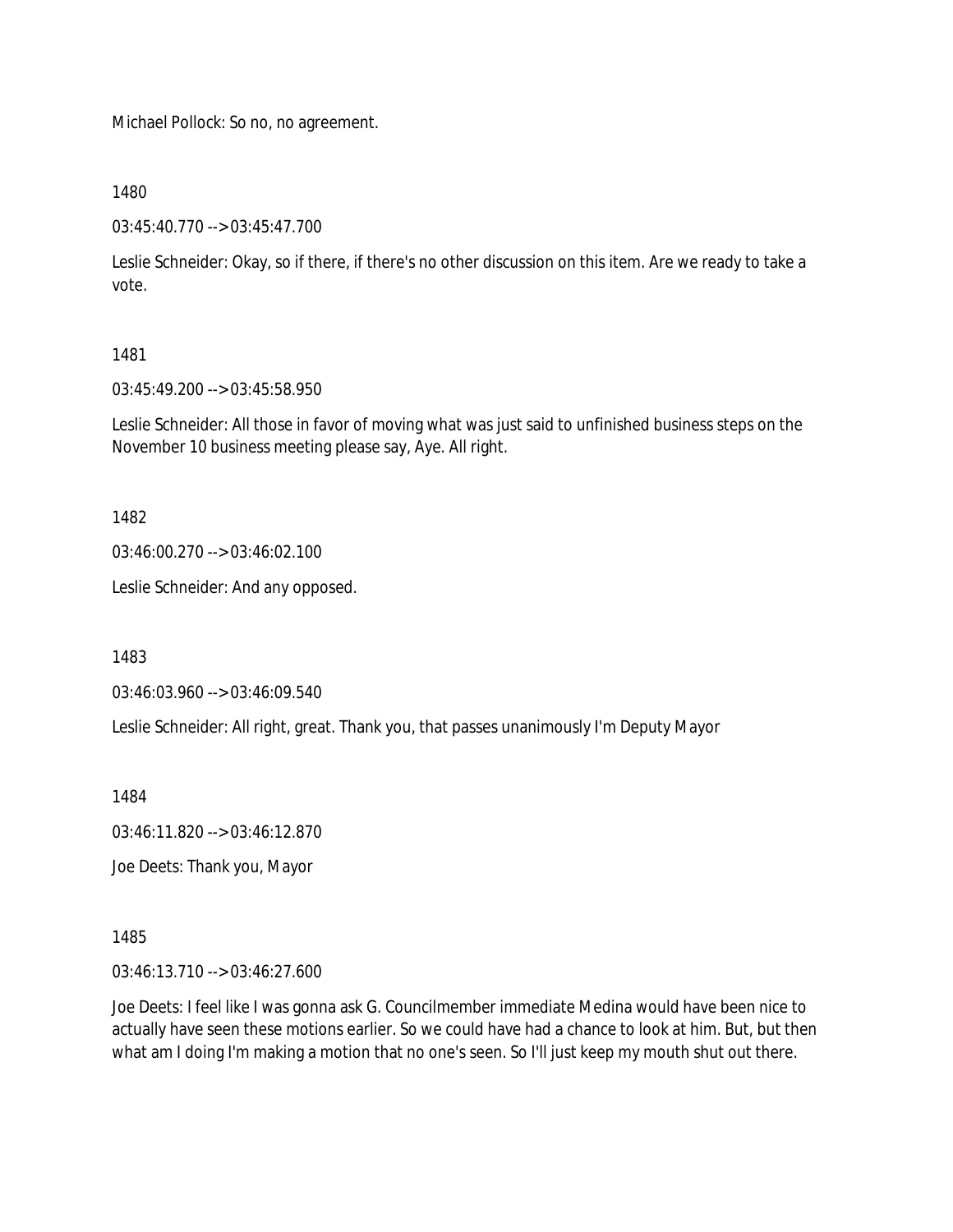03:46:29.070 --> 03:46:39.570

Joe Deets: Well, this is my suggested motion is actually I don't see that would fit in the operating rules, but there's an introduction of the ethics.

1487

03:46:39.930 --> 03:46:50.430

Joe Deets: The code of conduct and the ethics program. There's an introduction, with a half a dozen items of what it says. The purpose of this program is and there's six items.

1488

03:46:51.120 --> 03:46:59.130

Joe Deets: And I thought I'd like to add a seventh and and I'll just say it. And then I don't mind having a discussion. And then if there's

### 1489

 $03:46:59.970 \rightarrow 03:47:13.170$ 

Joe Deets: Interest. Then we'll make emotion of it, but so just imagine what we're looking at is the introduction to the ethics program and it has a half a dozen just sort of the bullet points and I'm adding bullet point number seven.

### 1490

03:47:14.700 --> 03:47:27.030

Joe Deets: So the purpose of this program is to accomplish the goals of this Code of Conduct and Ethics program principally through education, not through the seeking of punishment.

1491

03:47:29.280 --> 03:47:40.290

Joe Deets: So the purpose here is I, I just have a feeling, what we've experienced in the past with ethics program and what I'm kind of seeing presently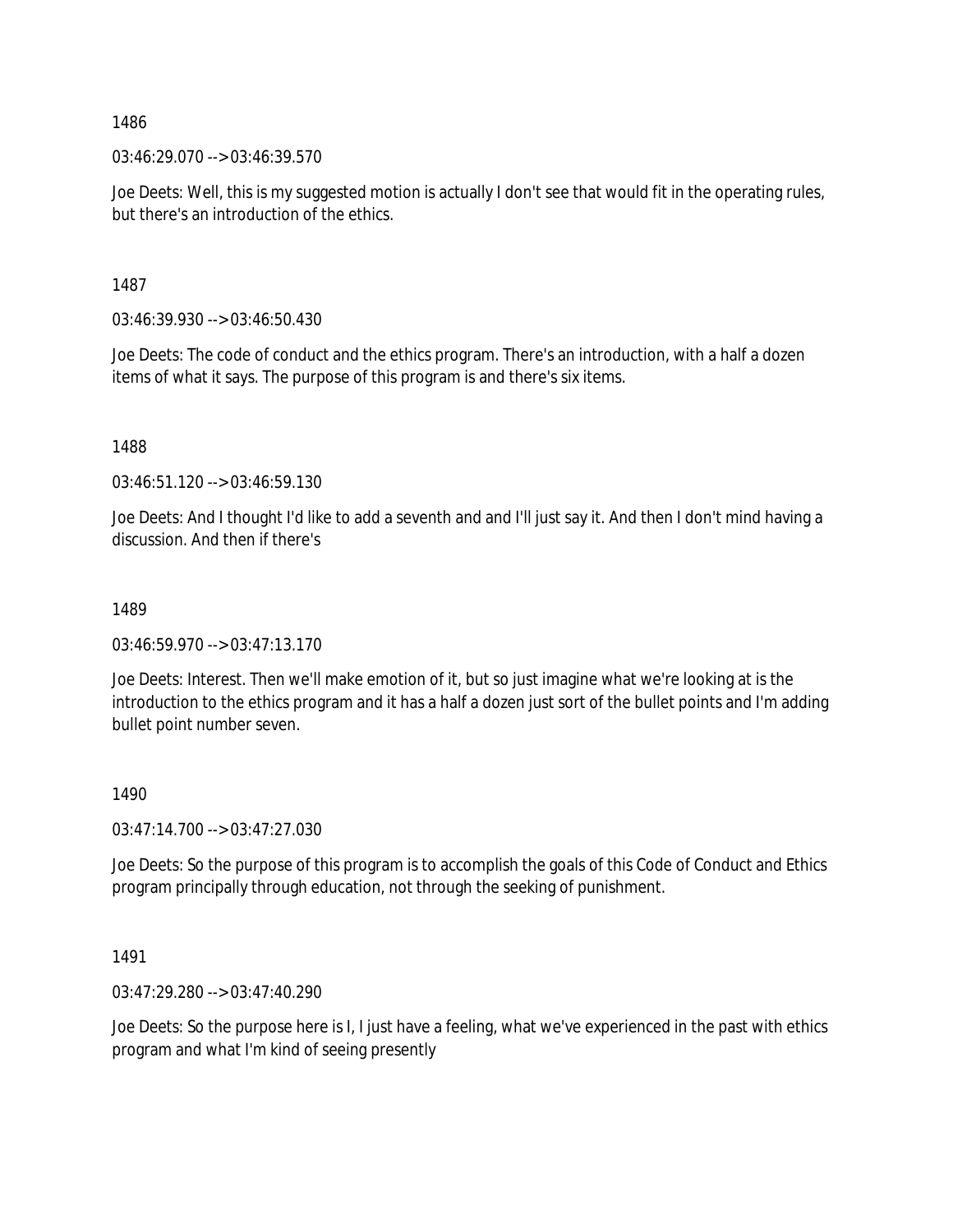03:47:40.980 --> 03:47:54.600

Joe Deets: Is there's a lot of talk about punishment. And I don't think that's really what we're after here and I like to have it explicit that we're really it's about education, principally, so I'll just throw that out there and welcome comments.

1493

03:47:56.460 --> 03:48:00.240

Leslie Schneider: Okay, so at the moment we don't have a motion on the floor yet or

1494

03:48:00.420 --> 03:48:00.990

Or

1495

03:48:02.130 --> 03:48:08.520

Joe Deets: You don't make emotion, but I actually, I just wanted to see if there's interest and I'll make a motion. If not, then I won't. How's that

1496

03:48:08.970 --> 03:48:12.210

Leslie Schneider: Okay. Councilmember Medina, did you want to respond to

1497

03:48:13.020 --> 03:48:22.350

Kol Medina: To this my can also raise my hand. Just so I can get some other emotions after this one. But if that if that were emotion I would

1498

03:48:22.830 --> 03:48:35.520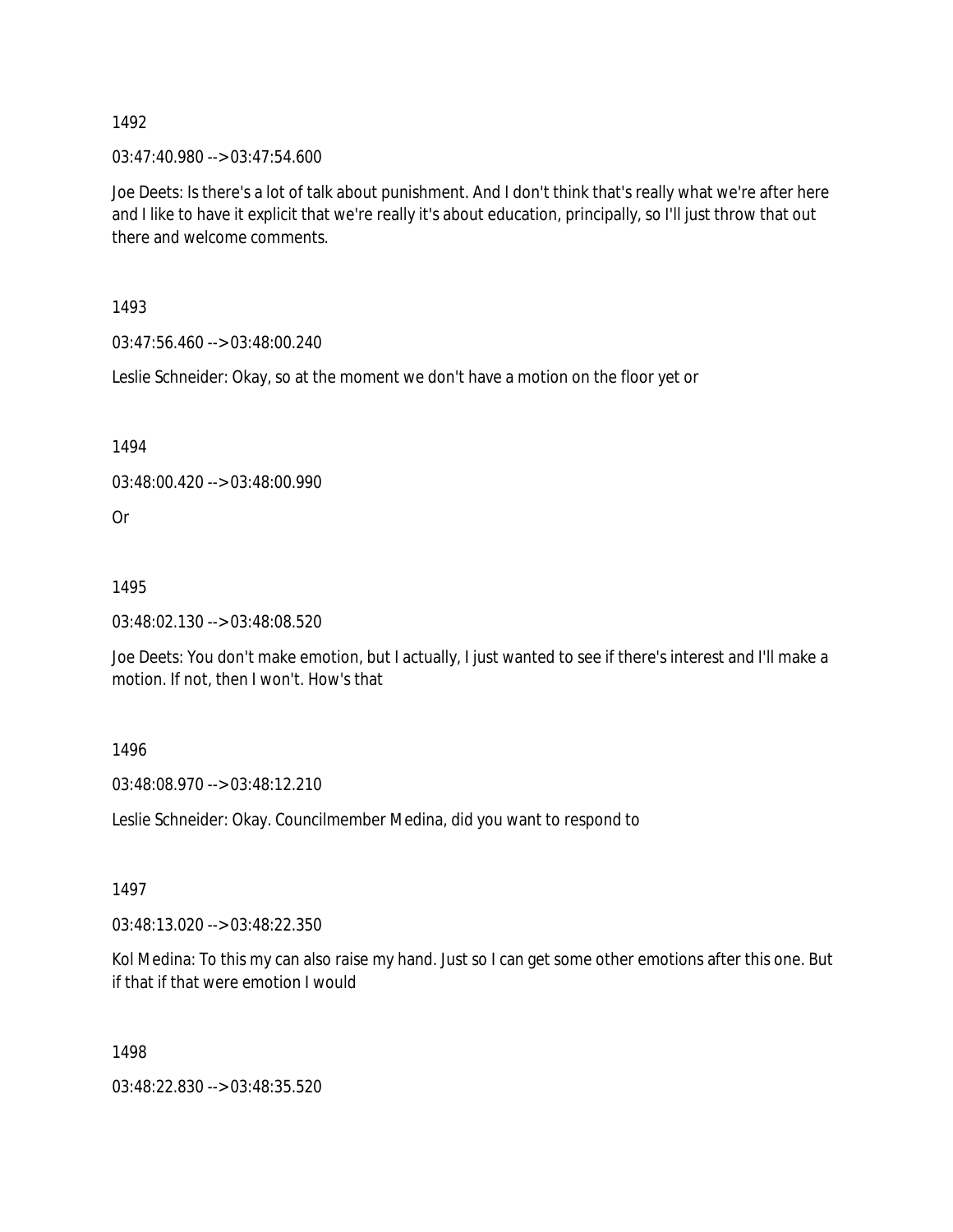Kol Medina: Second did last year we were revising that that sales last year was revising the ethics code at some point there was emotion somewhat like this on there and somehow it failed. I don't remember who voted for against it, but I would support it.

1499

03:48:38.130 --> 03:48:40.200

Kol Medina: And I just, that's also

1500

03:48:41.580 --> 03:48:42.780

Leslie Schneider: OK. And we'll come back to you.

1501

03:48:42.780 --> 03:48:43.620

Kol Medina: With. With.

1502

03:48:44.070 --> 03:48:46.200

Leslie Schneider: On another topic Council apprentice are

1503

03:48:46.800 --> 03:48:58.170

Rasham Nassar: Yeah I would support COUNCILMEMBER deets making that motion and framing it in the same language that COUNCILMEMBER Medina frame is it would be great if we could just attach that to the motions that are

1504

03:48:59.100 --> 03:49:06.510

Rasham Nassar: Planned to appear. The next time we discussed this on the 10th and just in the interest of keeping us moving along.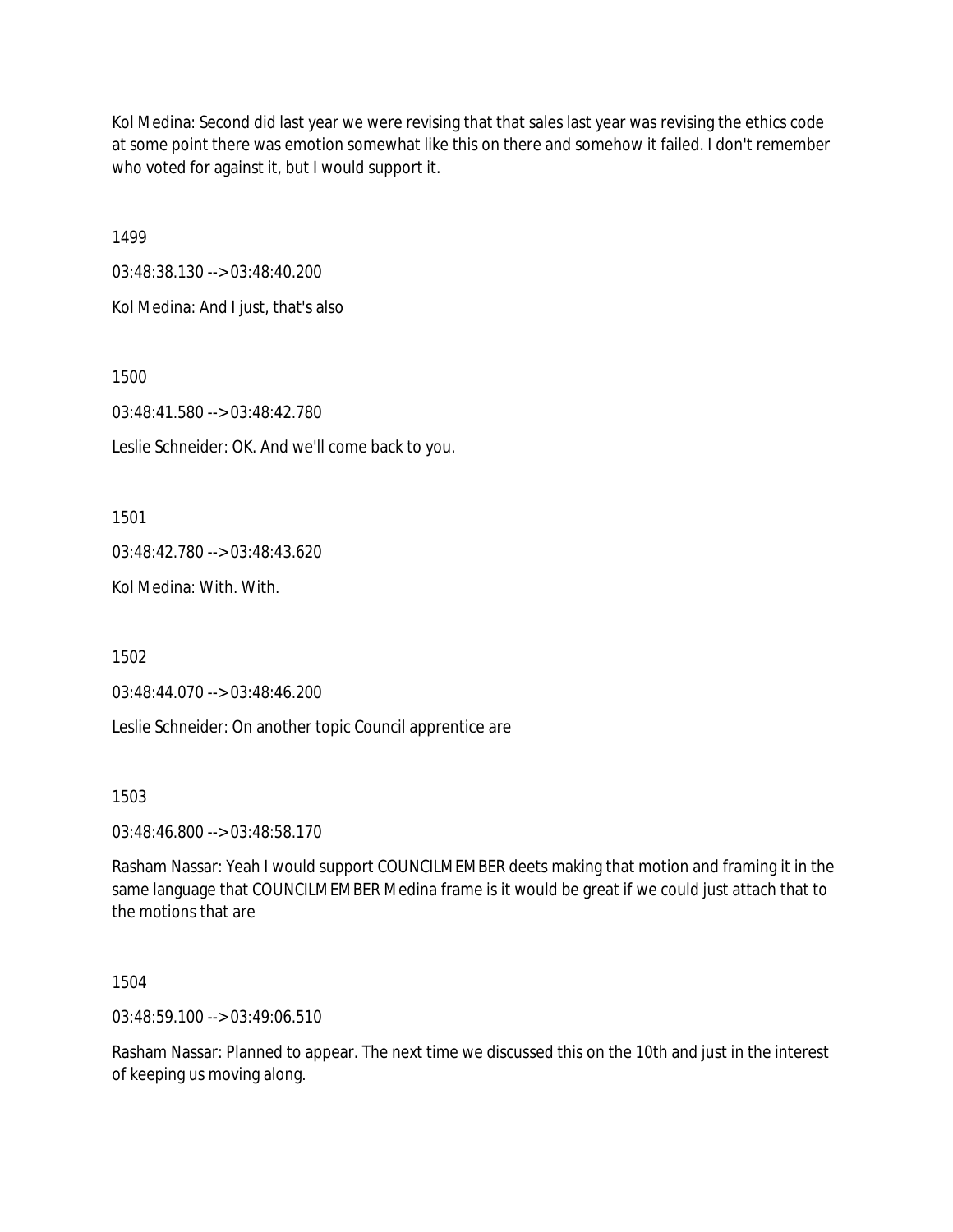1505 03:49:08.520 --> 03:49:09.540 Leslie Schneider: Great, thank you.

1506

03:49:09.990 --> 03:49:10.860

Leslie Schneider: COUNCILMEMBER car.

1507

03:49:14.160 --> 03:49:17.190

Leslie Schneider: No. All right. Councilmember hey topless.

1508

03:49:18.930 --> 03:49:23.850

Leslie Schneider: Wait. Councilmember car you your hand went away, but are you wanting to speak.

1509 03:49:24.000 --> 03:49:24.810 Christy Carr: I do, yes.

1510 03:49:24.840 --> 03:49:25.230 Leslie Schneider: Okay, I

1511 03:49:25.740 --> 03:49:39.600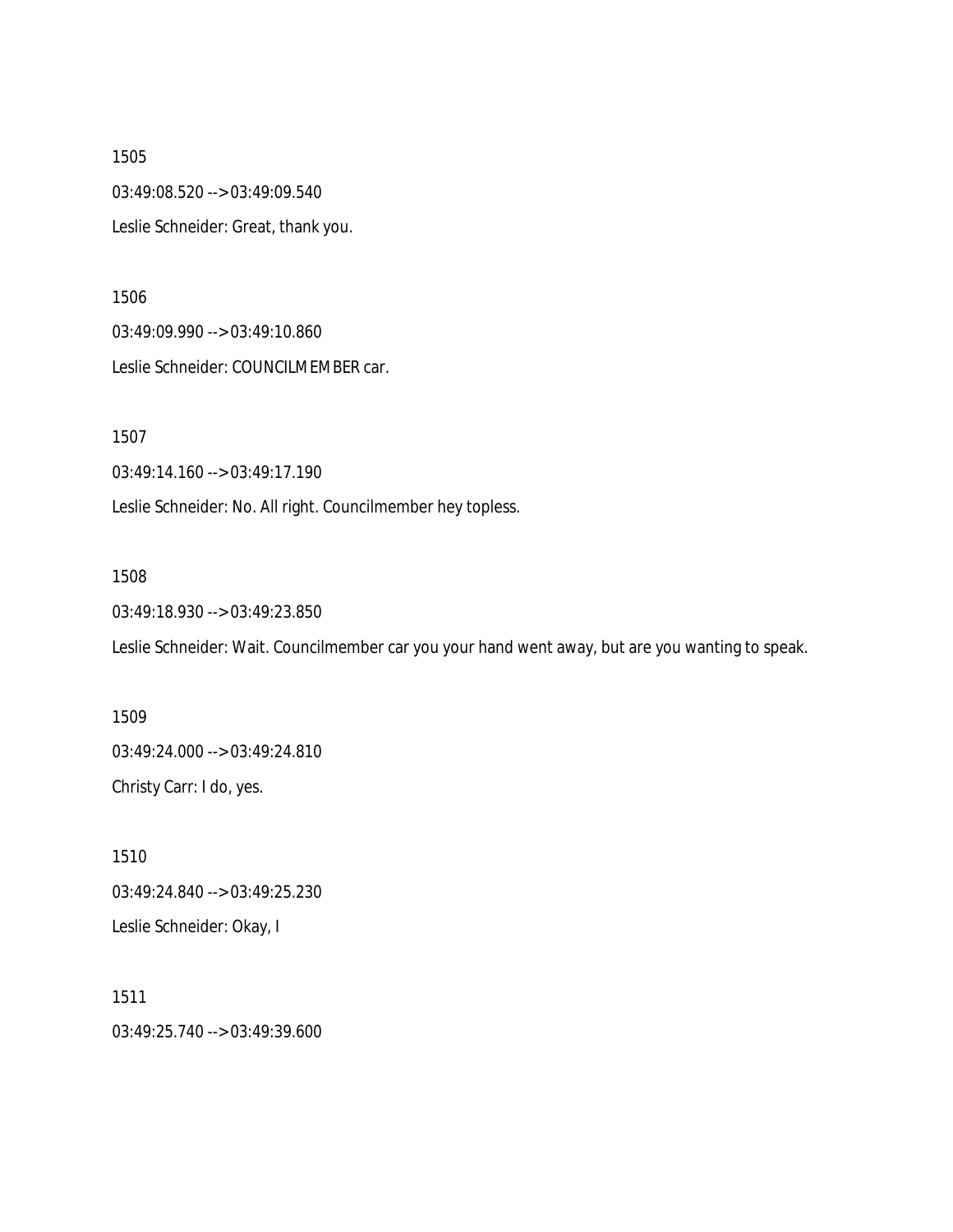Christy Carr: Think I'm unmuted. Thank you. I am so I'm not as familiar with the ethics program as everybody else. But I just had a, I guess, a process question. I think our agenda item is the ethics board that explored operating roles and

1512

03:49:40.380 --> 03:50:01.080

Christy Carr: councilman Deputy Mayor ditzes motion was not related to the operating rules. It was related to the ethics program. So I think that's not the top the topic of this agenda item I don't not support the motion, but I'm just trying to be clear on

1513

03:50:02.220 --> 03:50:11.610

Christy Carr: What when we can talk about what because I'm sure we would other other people would have ideas about changes to the ethics program, but that's not what's on the agenda so

1514

03:50:12.720 --> 03:50:14.310

Christy Carr: Could someone just please clarify.

1515

03:50:15.390 --> 03:50:20.580

Christy Carr: For me, if that's appropriate to have this motion related to this agenda topic.

1516

03:50:21.090 --> 03:50:28.440

Leslie Schneider: Could I make a friendly suggestion. So in these operating rules. Number one is purpose.

1517

03:50:28.920 --> 03:50:29.430 Leslie Schneider: Oh, and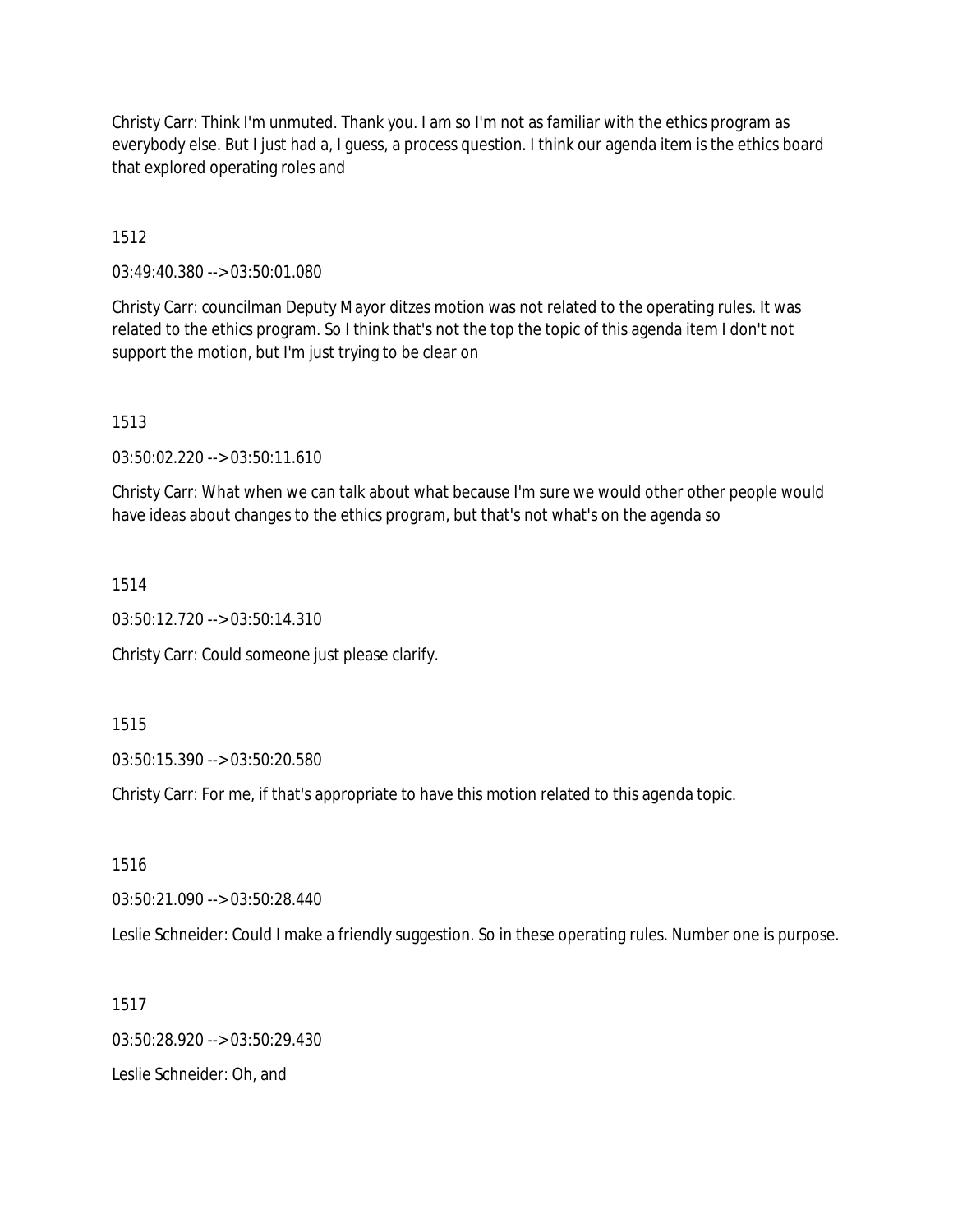03:50:29.610 --> 03:50:30.750

Christy Carr: Just totally missed that.

1519

03:50:30.810 --> 03:50:39.330

Leslie Schneider: Thank you know, um, Deputy Deputy Mayor Dietz did not propose it to go into purpose, but I'm just suggesting that maybe it could be

1520

03:50:43.050 --> 03:50:46.440

Christy Carr: I'm sorry, I thought he was referring to the epics program.

1521

03:50:46.620 --> 03:50:49.740 Leslie Schneider: He was so I'm

1522

03:50:49.830 --> 03:50:50.310

So,

1523

03:50:51.720 --> 03:51:03.060

Leslie Schneider: Deputy Mayor deets. Are you agreed that maybe proposing your amendment would fit in the number one under purpose for the ethics board operating rules.

1524

03:51:03.660 --> 03:51:19.260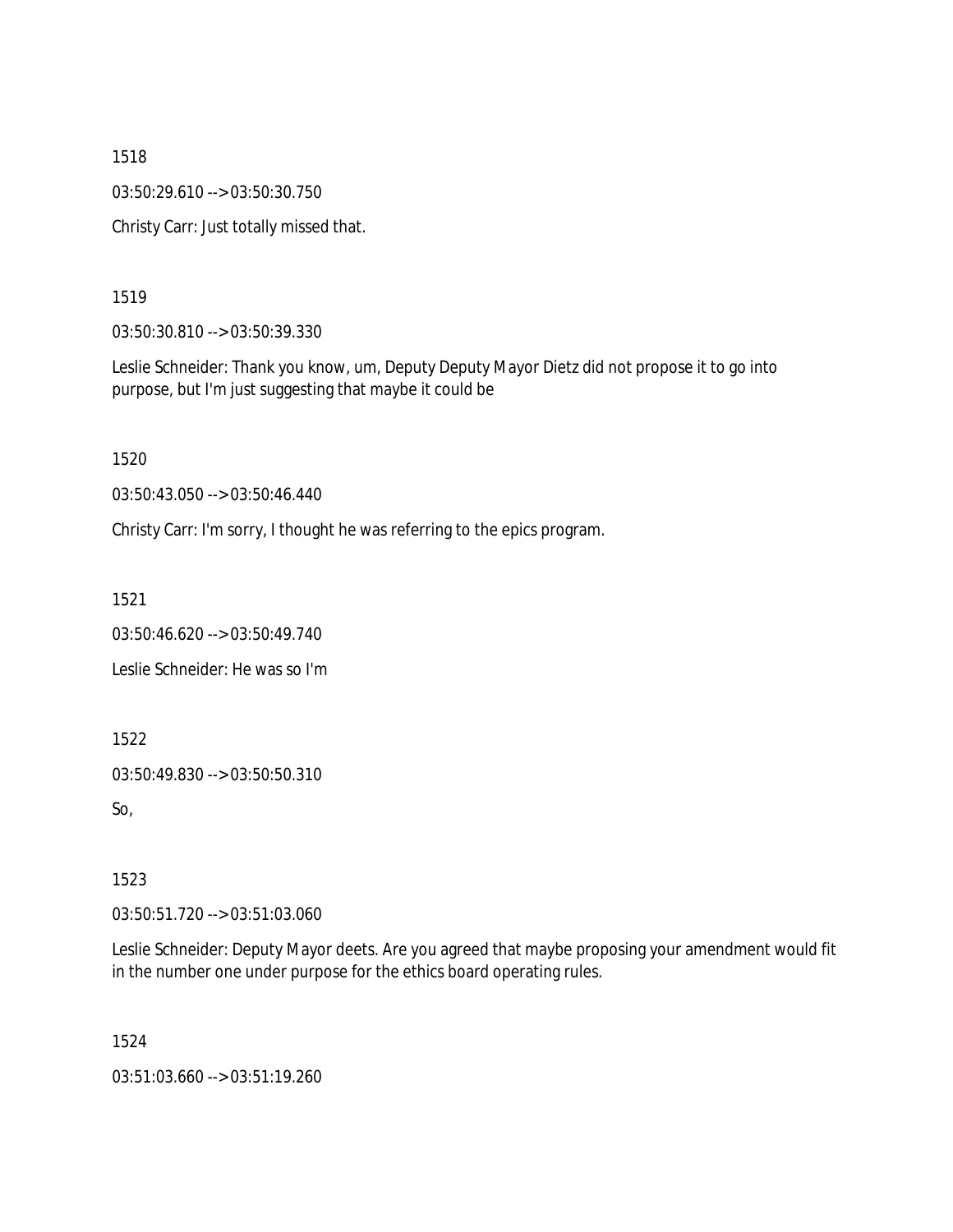Joe Deets: Well yeah, I looked at that and honestly I don't think it fits, otherwise I would have done that and I take COUNCILMEMBER cars point. I was wondering about this because no this is not the the agenda topic wasn't the code of, you know, the code of conduct in the ethics board.

1525

03:51:20.310 --> 03:51:23.700

Joe Deets: Program. But that's where I think it's appropriate to be

1526

03:51:24.840 --> 03:51:30.720

Joe Deets: So I can, I guess I would maybe look at rob the deputy

1527

03:51:31.500 --> 03:51:40.530

Joe Deets: Attorney is would it be appropriate to make a motion for something that's or maybe the city attorney to make emotion that's something that this is actually no, we were not talking about the

1528

03:51:41.040 --> 03:51:52.650

Joe Deets: Program itself. We're talking about the operating rules, but I do feel that the operative it is more appropriate to put this clause in where I described in the program so

1529

03:51:53.730 --> 03:51:56.790

Joe Deets: I'm happy to be corrected by that's where I think it where it belongs.

1530

03:51:57.750 --> 03:52:05.340

Joe Levan: To them, they are just as a matter of parliamentary procedure and process, so it's it's a good point that customer car made but also it's just a matter of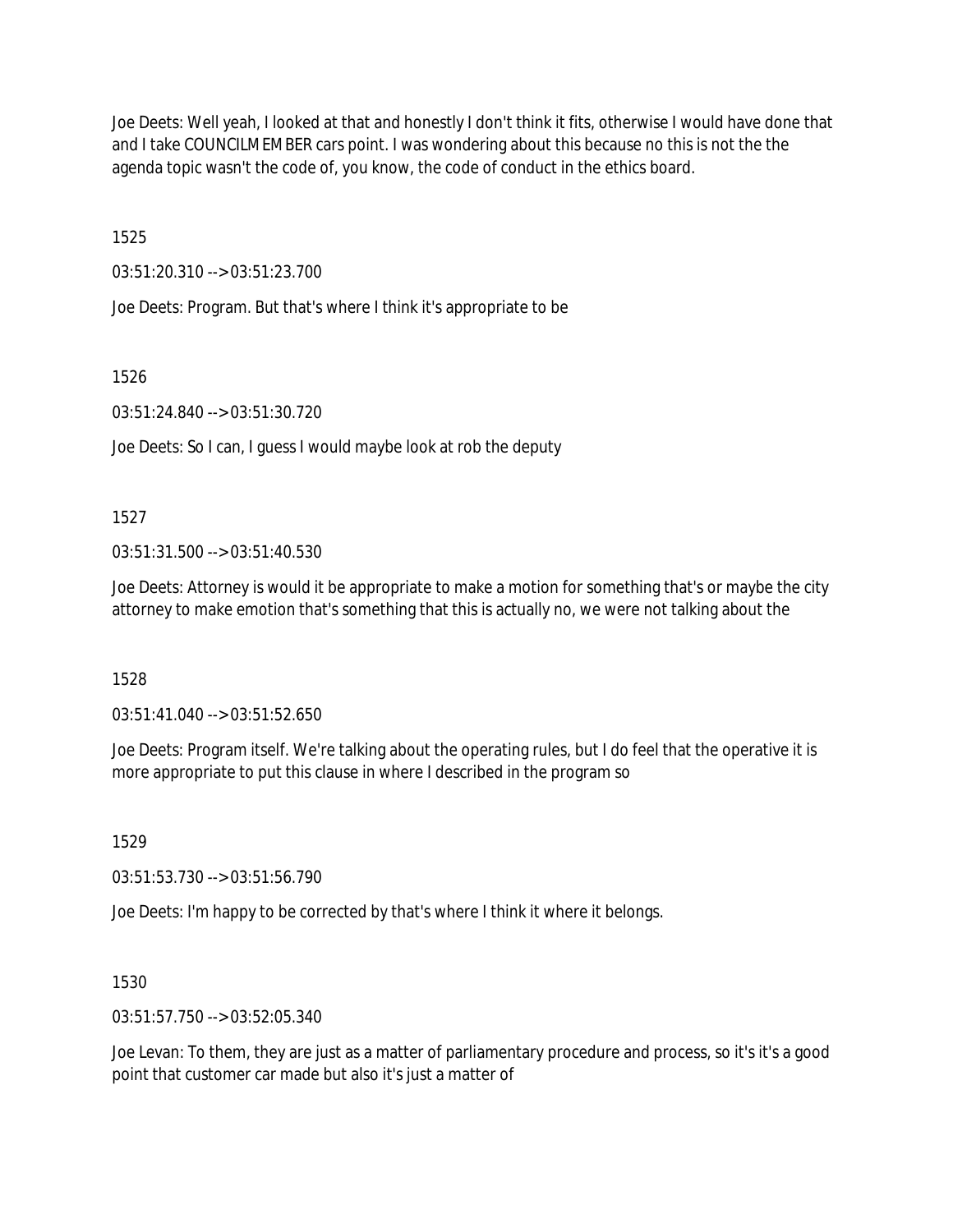03:52:05.820 --> 03:52:11.700

Joe Levan: Someone objected that it's not your main then you could have that motion. And you could decide it's not your main or you could decide

1532

03:52:12.300 --> 03:52:22.290

Joe Levan: That even though it's not explicitly within the parameters of what the words and on the agenda that it's still something that Council wants to consider as part of this package, which is to move

1533

03:52:22.740 --> 03:52:30.300

Joe Levan: These items for discussion at the next meeting. So if the Council wanted to do that. You could do that just depends on what you all agree to do

1534

03:52:31.200 --> 03:52:35.850

Leslie Schneider: Okay, well. So in that case, I'm going to say that it is germane enough

1535

03:52:36.960 --> 03:52:45.990

Leslie Schneider: Because we're, we're not you know we're not making final decisions here, I just want to try to move as quickly through this, because we've got a really long meeting ahead of us. So, um,

1536

03:52:48.720 --> 03:52:50.550

Leslie Schneider: Let's see, what else do we have up here.

1537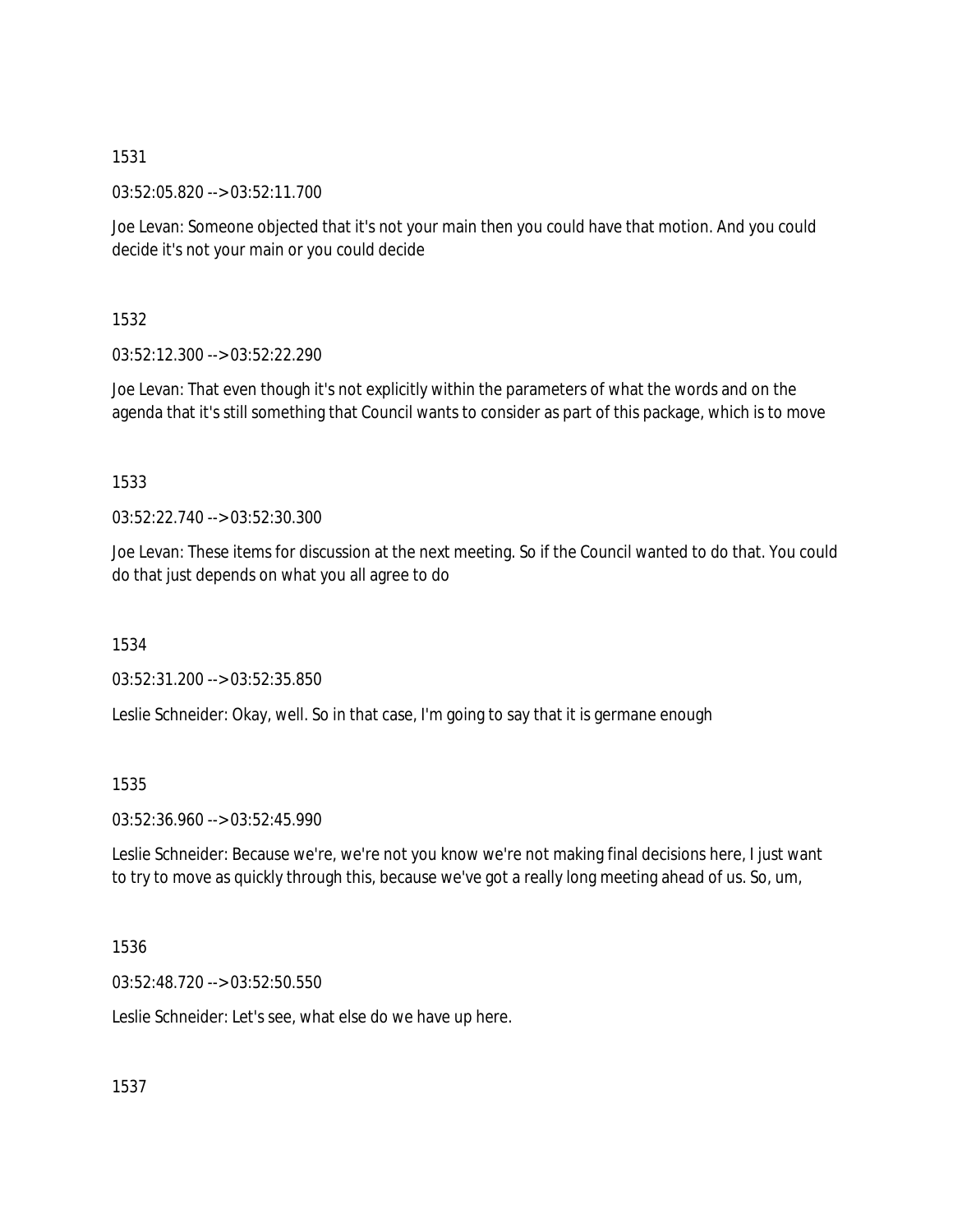03:52:52.710 --> 03:52:58.470

Leslie Schneider: COUNCILMEMBER Medina, you're at the top, but I have a feeling. No. Okay. Councilmember high topless.

## 1538

03:52:59.640 --> 03:53:09.840

Kirsten Hytopoulos: Okay, so I don't think this is a good idea. I think that the fact that people are really excited about making that motion. I sure hope we don't put it into their process rules.

## 1539

03:53:10.650 --> 03:53:22.680

Kirsten Hytopoulos: Is just further evidence that, of course, the program is still not in great shape and we need to give them some space, right. The, the board just started. They haven't even we've got a whole new board and they barely gotten started

### 1540

03:53:23.220 --> 03:53:29.520

Kirsten Hytopoulos: And you know, I think that this board of course knows right that this is about education and not punishment.

### 1541

 $03:53:29.970 \rightarrow 03:53:37.110$ 

Kirsten Hytopoulos: And we're worried that very reasonably so that that these that the program is going to be used for punishment and not

### 1542

03:53:37.770 --> 03:53:52.320

Kirsten Hytopoulos: And not education and and so I think we just, I just want us all to be really careful. It's a delicate again it's a delicate business for us to to to to do these motions that I think are going to be important to deal with these these rules that belong to the board.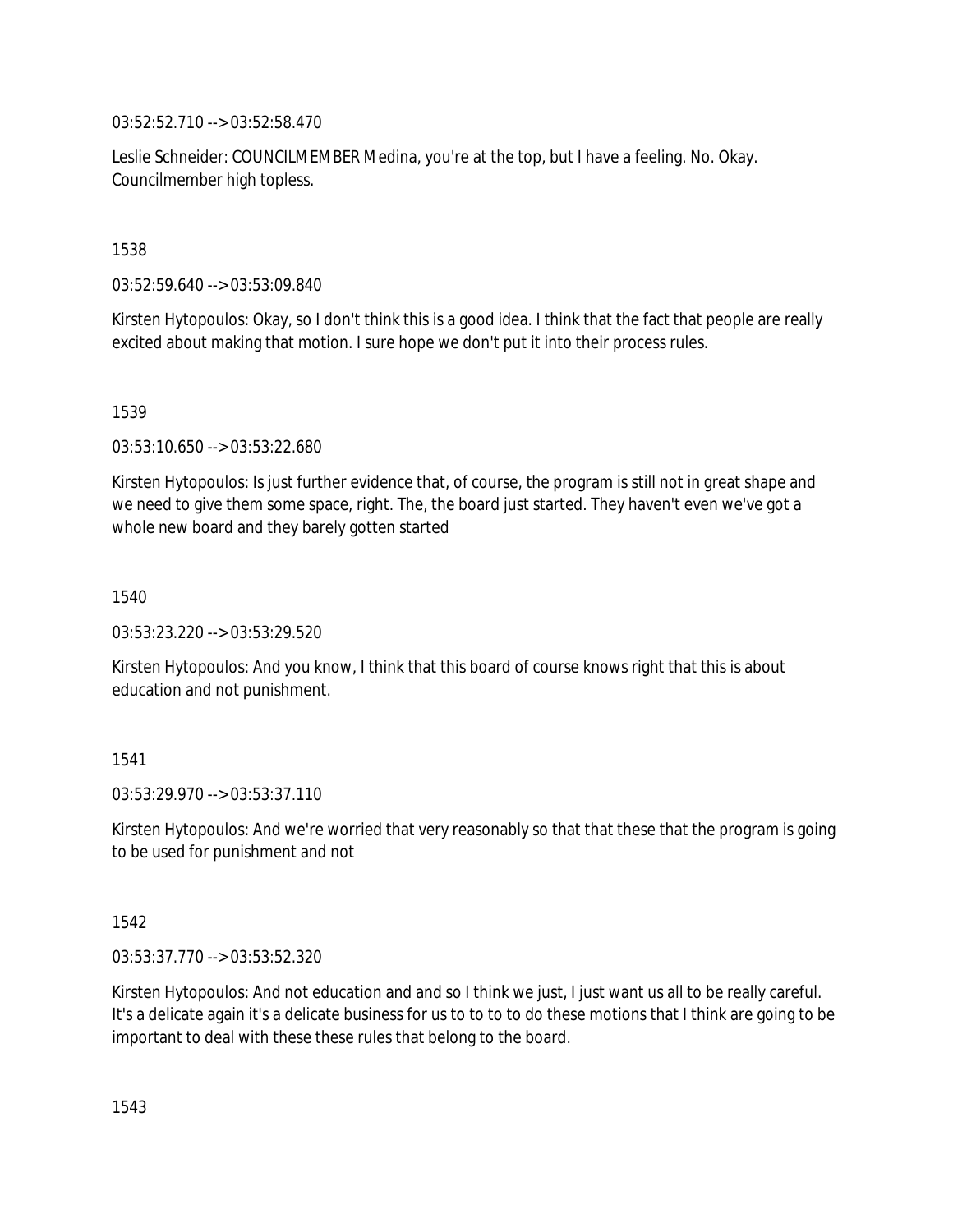03:53:53.640 --> 03:54:06.600

Kirsten Hytopoulos: And I sure I'm going to support them. But I think for us to start talking about putting in sort of an obvious statement into the program right at this moment that the program is about

1544

03:54:07.380 --> 03:54:14.040

Kirsten Hytopoulos: Education not punishment. It doesn't feel like a good thing to do right now I just want to say, I think we just need to remember that when we passed.

1545

03:54:14.340 --> 03:54:27.570

Kirsten Hytopoulos: The little reforms we made to the program in February we all said we weren't fixing the program. The program still needs a total reboot at some point we were trying to get it in as good a shape as possible to keep going.

1546

03:54:28.440 --> 03:54:38.430

Kirsten Hytopoulos: And I just want to put that out there. I think we all know that it's still red. It's still right for abuse. Unfortunately not, of course, by the people who are

1547

 $03:54:38.790 \rightarrow 03:54:46.710$ 

Kirsten Hytopoulos: Going to be our volunteers running the program. And so I just want put it out there. I totally support the sentiment behind your motion, Joe.

1548

03:54:47.220 --> 03:54:55.020

Kirsten Hytopoulos: I would have a hard time supporting doing that right now. I think we just need to be careful. Its focus on carefully asking to make these changes to

1549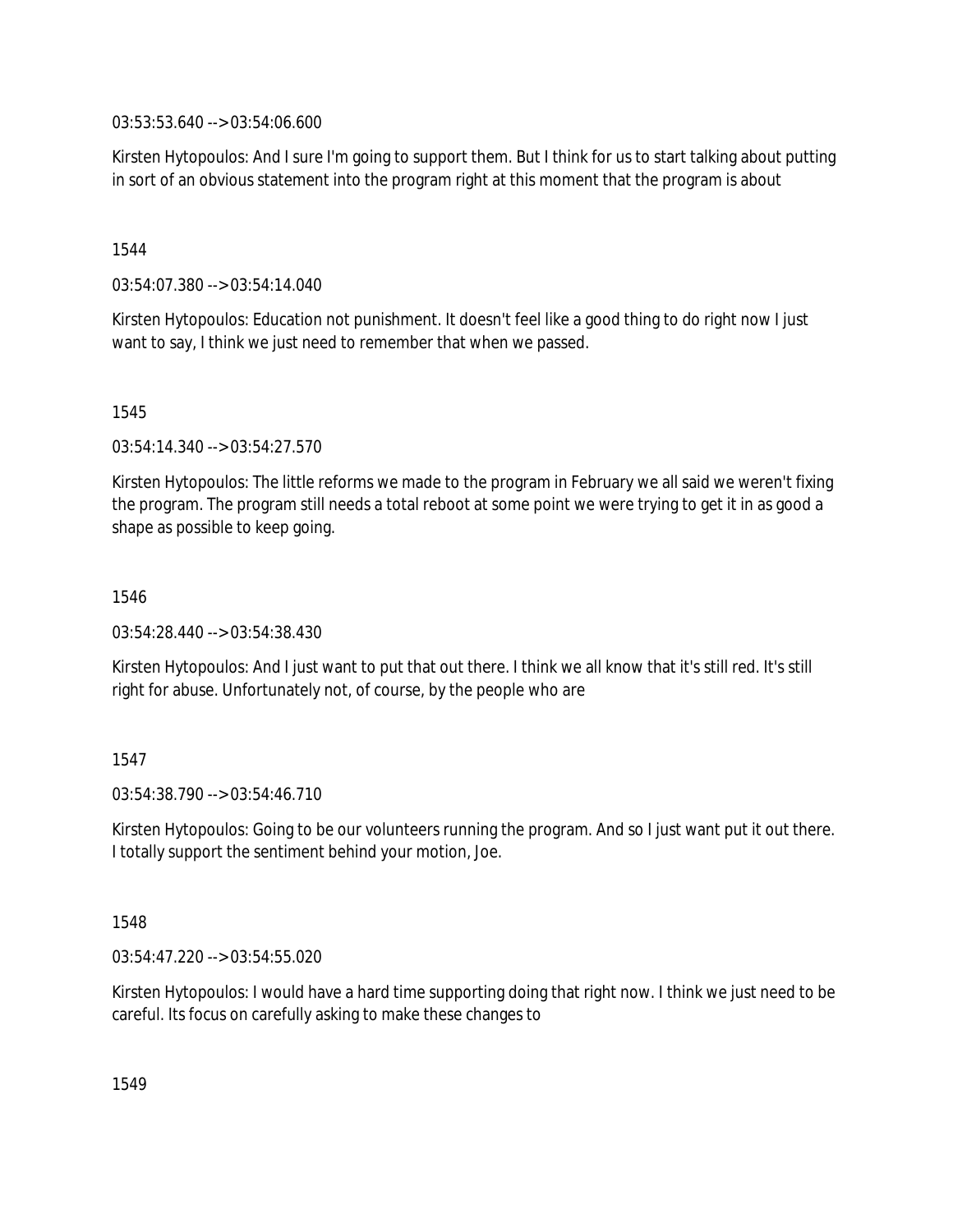03:54:55.380 --> 03:54:59.940

Kirsten Hytopoulos: Be the rules, you know, proposed these changes the rules, making these changes to the rules.

1550

03:55:00.900 --> 03:55:08.070

Kirsten Hytopoulos: And like then sending forth this board to do the best they can with this program that the way we've we've got it set up and then look forward

1551

03:55:08.400 --> 03:55:20.010

Kirsten Hytopoulos: To some big changes to the program, you know, maybe get in our work plan. Maybe about a year from now and and then try to deal with these issues and we'll see how it unfolds in the, in the meantime, and learn from it. I just want to throw that out there.

1552

03:55:21.210 --> 03:55:34.080

Leslie Schneider: So if, if you all could bear with me here for a second. I'm going to consider what council member had topless said as an appeal to the ruling that I made, where it was Jermaine enough so could wait. Could we please put that to a quick vote of the group.

1553

03:55:35.190 --> 03:55:37.980

Leslie Schneider: Where we're deciding whether

1554

03:55:40.740 --> 03:55:44.310

Leslie Schneider: It you you want to sustain

1555

03:55:45.570 --> 03:55:49.110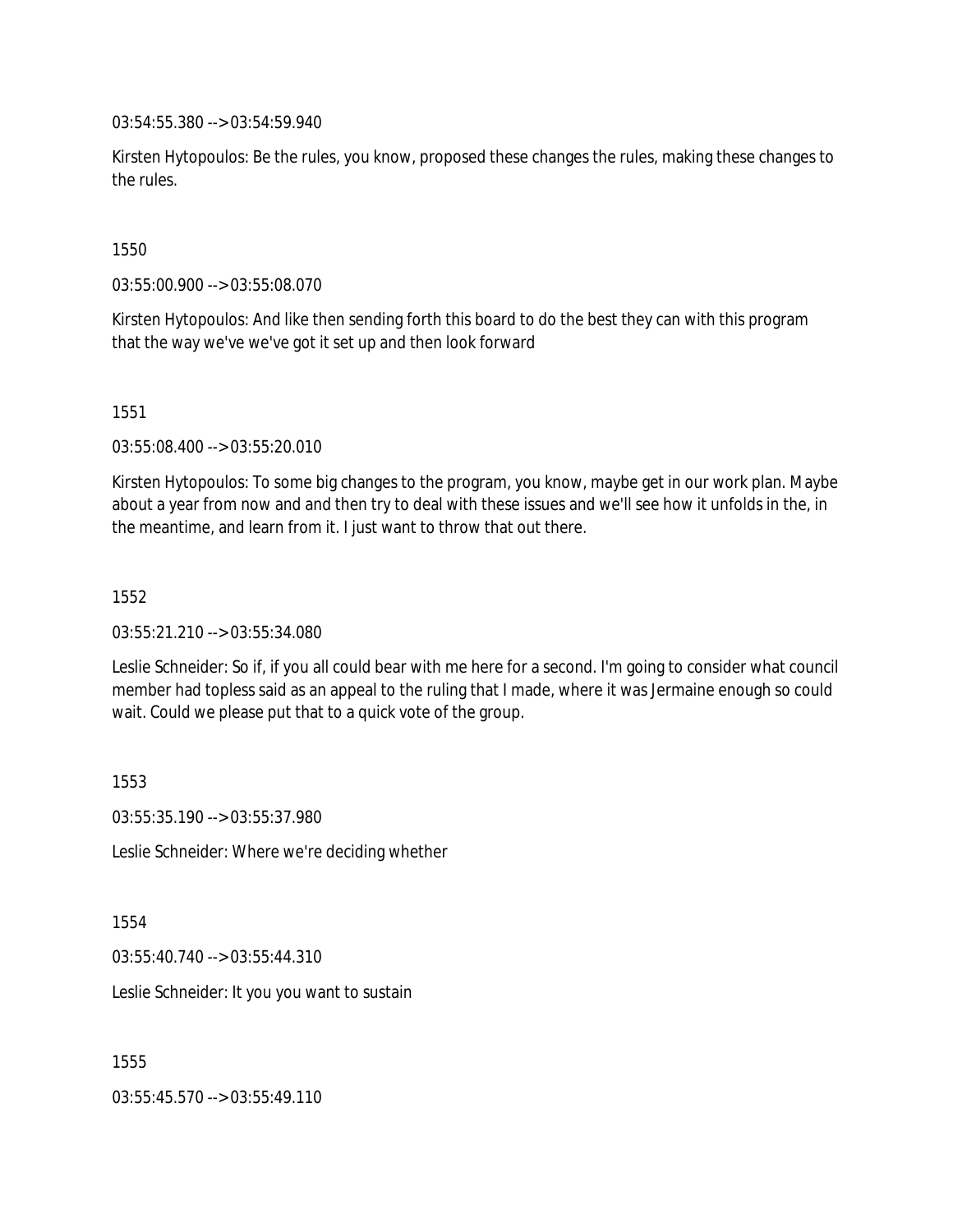Leslie Schneider: You would vote yes to sustain my ruling and you would vote.

1556

03:55:50.340 --> 03:55:53.340

Leslie Schneider: No for the appeal.

### 1557

03:55:57.330 --> 03:56:03.750

Leslie Schneider: So, and we just need to do this quickly. There is no more discussion. It's unless

1558

03:56:04.230 --> 03:56:06.810

Kirsten Hytopoulos: There's no more. There's no motion on the table, though.

1559

03:56:09.480 --> 03:56:19.950

Leslie Schneider: I made I made a ruling about it being Jermaine enough so COUNCILMEMBER car brought up the point that it was this was Deputy Mayor deeds is

1560

03:56:20.490 --> 03:56:35.610

Leslie Schneider: Discussion germane to our topic and I ruled Jermaine enough and then COUNCILMEMBER high topless more or less appealed it. So if you would like to not have that considered as an appeal. That's fine. We don't need to vote on it.

1561

03:56:36.510 --> 03:56:40.200

Leslie Schneider: But I'm just, I'm trying to take us through parliamentary procedure here.

1562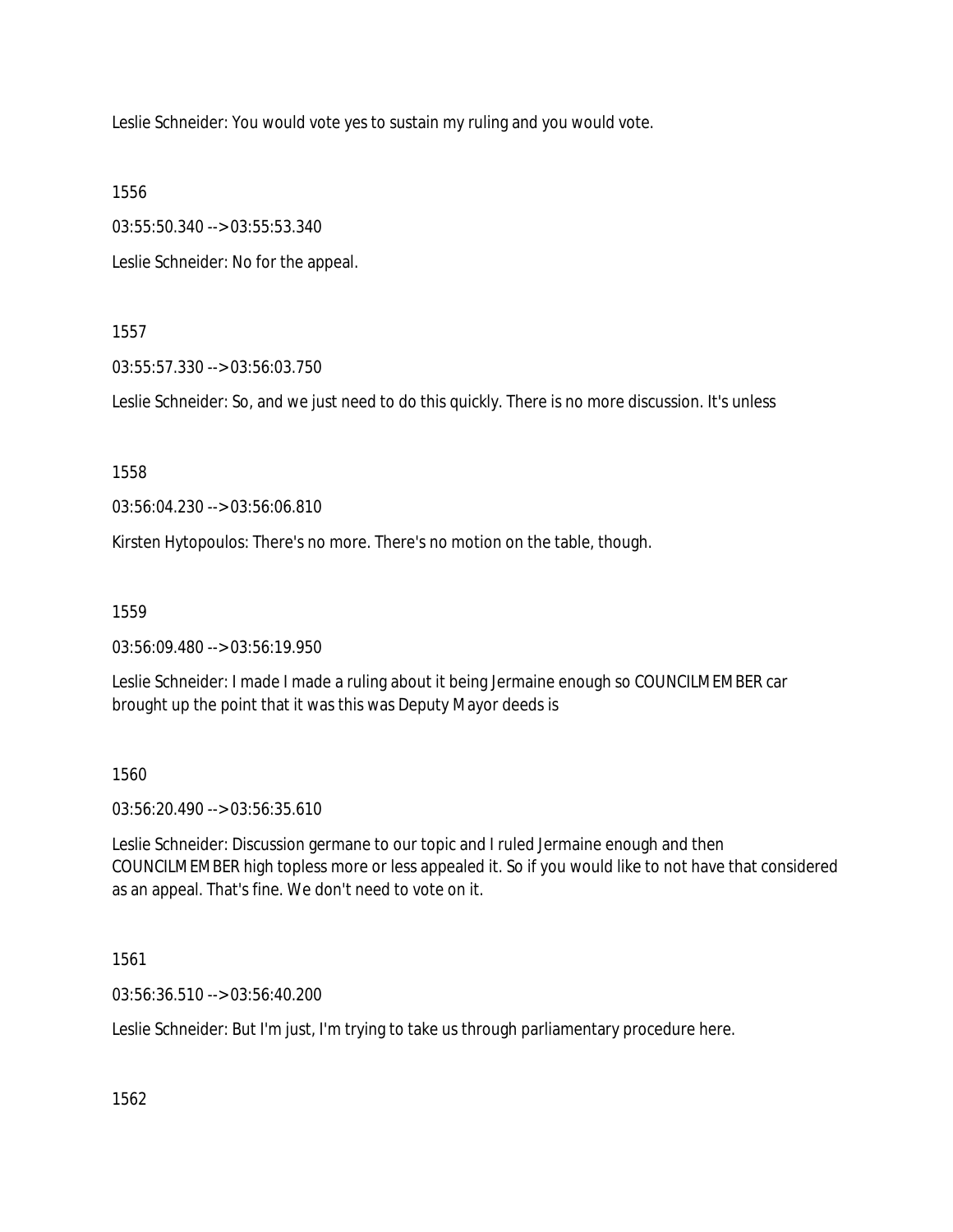03:56:45.030 --> 03:56:48.960

Leslie Schneider: So COUNCILMEMBER hi topless. Did you want to

1563

03:56:50.070 --> 03:56:55.950

Leslie Schneider: Sort of consider your discussion as an appeal to whether it's germane

1564

03:56:56.400 --> 03:57:07.650

Kirsten Hytopoulos: I guess I I would ask COUNCILMEMBER deeds to consider not making the motion, I can simply say that and move us back towards the series emotions to be made by COUNCILMEMBER Medina.

1565

03:57:09.450 --> 03:57:10.350

Leslie Schneider: Okay, so

1566

03:57:11.490 --> 03:57:14.430

Leslie Schneider: Deputy Mayor deeps are, how do you

1567

03:57:15.660 --> 03:57:16.890

Leslie Schneider: Where would you like to take your

1568

03:57:16.890 --> 03:57:26.940

Leslie Schneider: Comment you you did not put emotion on the floor and you said that you would be willing to pull it back if there wasn't a lot of agreement that's kind of where we are right now. Are you going to make emotion.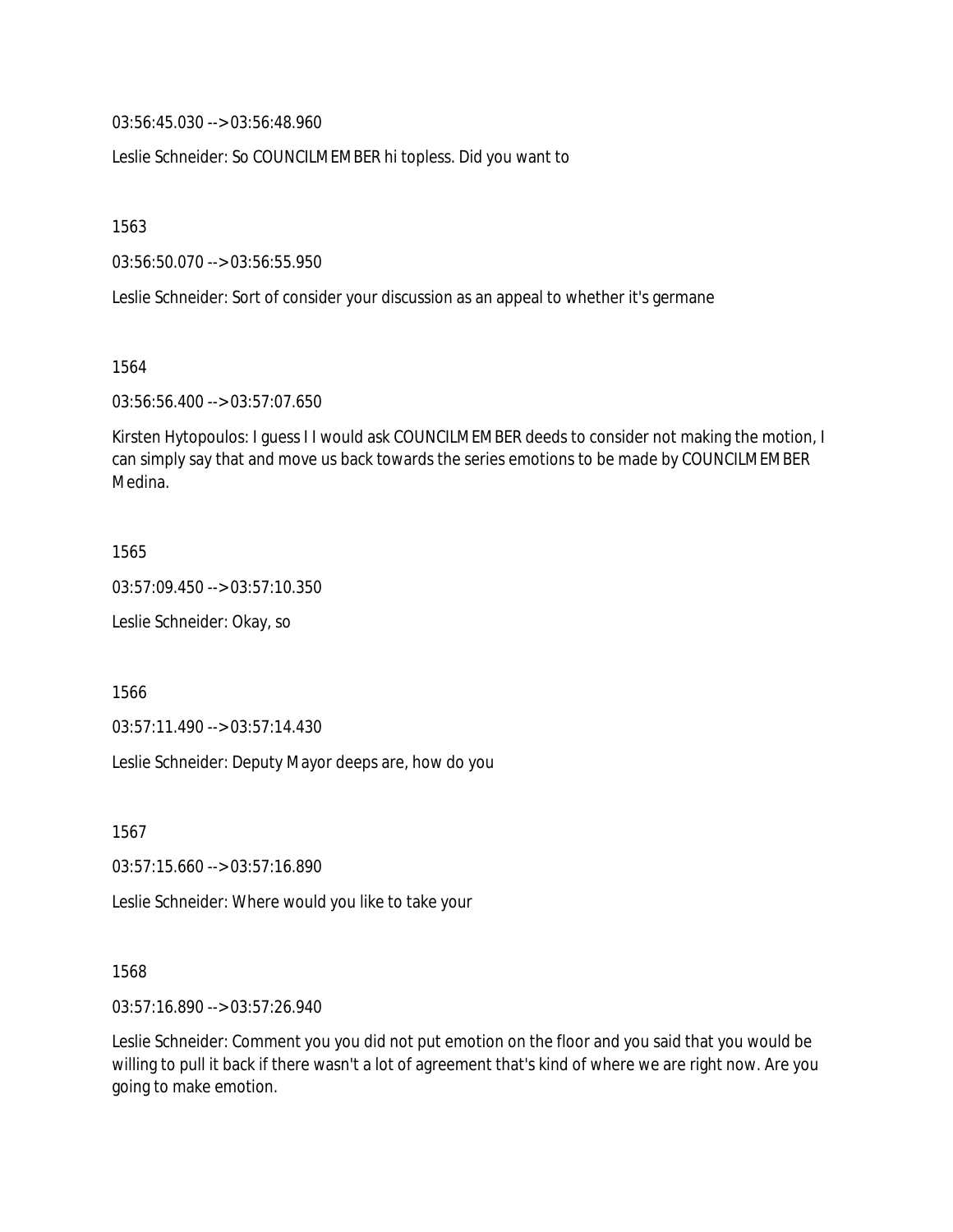03:57:27.330 --> 03:57:40.050

Joe Deets: Yeah, I think I'll hold on this, but I also want to say, I'd like to introduce this or some version of it as we learn more at the earliest opportunity. So I'll just say that so

1570

03:57:41.310 --> 03:57:41.760

Joe Deets: Just

1571

03:57:43.290 --> 03:57:50.850

Joe Deets: Because I I want everyone to feel like, yes, this is what we want to do. And by the way, I do see Jennifer Hodges has her hand up. So

1572

03:57:53.760 --> 03:58:02.640

Leslie Schneider: Okay, um, would we like to invite Jennifer into this conversation. It's just a quick a quick show of hands.

1573

03:58:04.590 --> 03:58:05.010

Leslie Schneider: Okay.

1574

03:58:06.420 --> 03:58:07.920

Leslie Schneider: Christine, if you could invite

1575

03:58:08.160 --> 03:58:09.060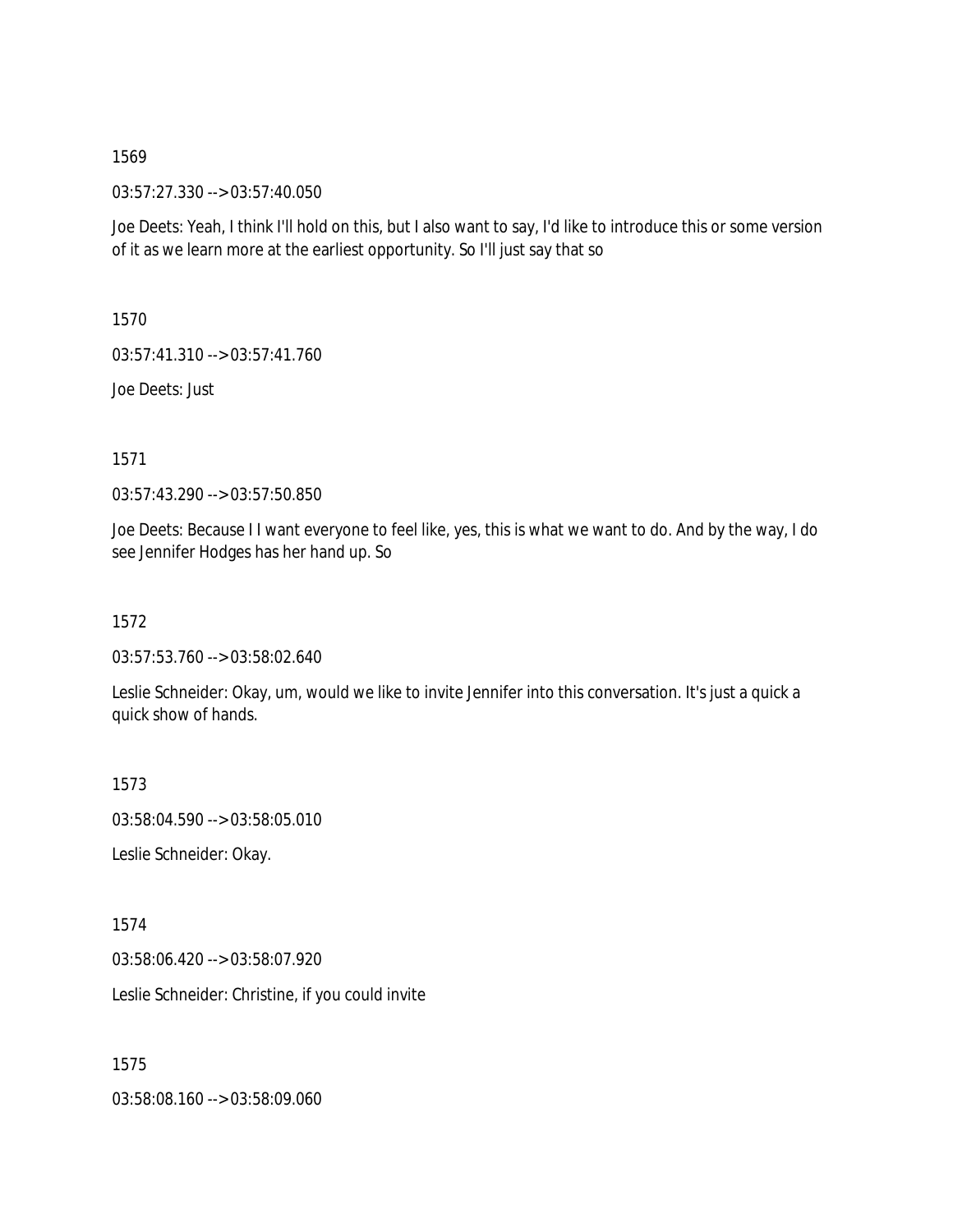Leslie Schneider: Jennifer in

1576

03:58:18.210 --> 03:58:20.880

Leslie Schneider: There she is. Hello Jennifer.

1577

03:58:23.670 --> 03:58:36.060

Jennifer Hodges: unmute my audio. Hi. Thank you for having me in. And I just want to say thank you for considering this right away our operating rules are new to us as well as as the entire board. And so I just wanted to say thank you.

1578

03:58:36.480 --> 03:58:47.970

Jennifer Hodges: To council member had topless for saying what I was wanting to say I'm raising my hand, guys, which we do need to work through the process a little bit so that we can see what's working and not

1579

03:58:49.200 --> 03:58:55.770

Jennifer Hodges: And I appreciate you saying that, and I appreciate that people are looking and interested in what the ethics board is doing.

1580

03:58:56.430 --> 03:59:03.780

Jennifer Hodges: We will need to be fixing things. And I also wanted to thank COUNCILMEMBER Medina for raising the email issue.

1581

03:59:04.500 --> 03:59:14.220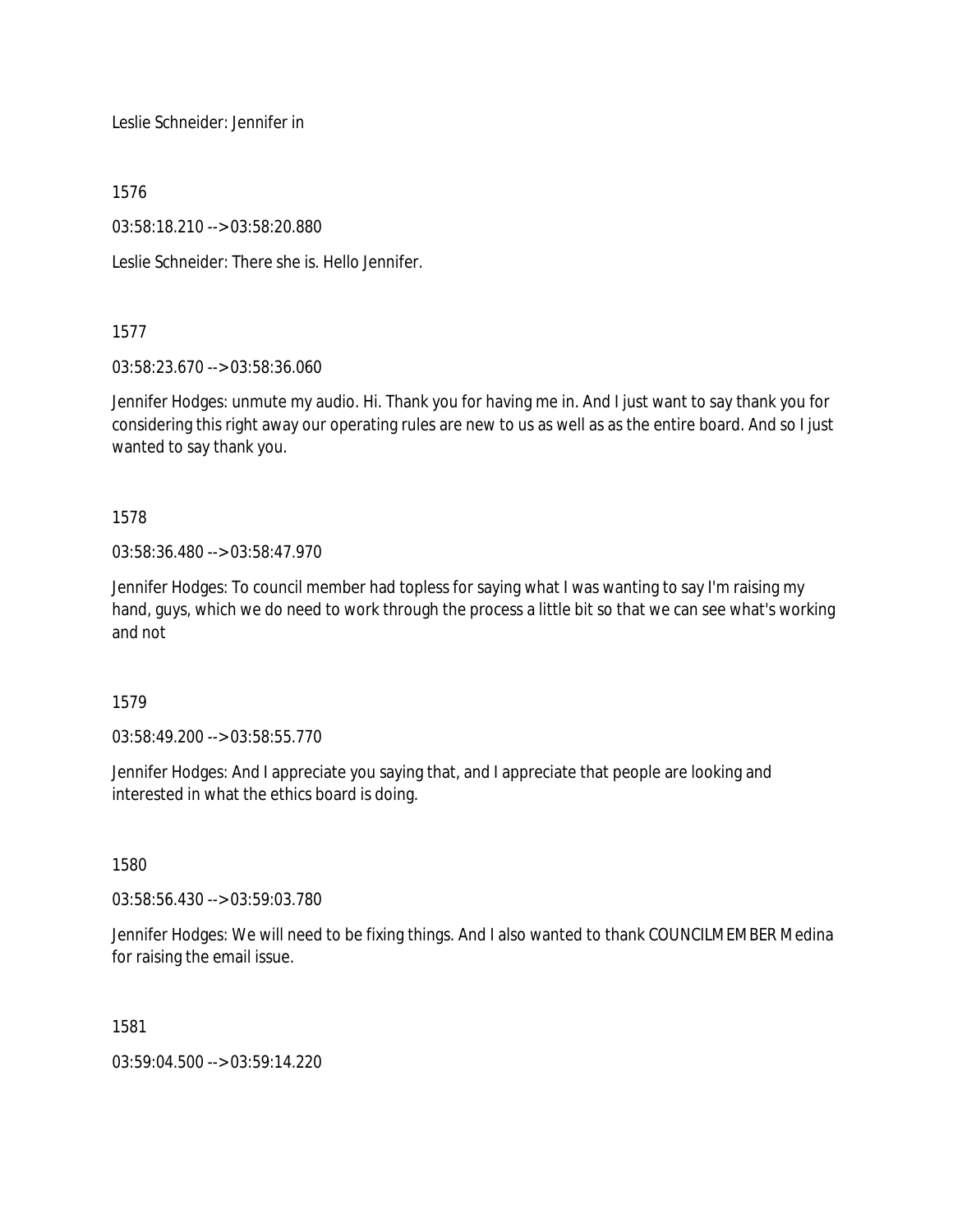Jennifer Hodges: Just to the extent that it helps next time I absolutely support that idea. We had a member of the public send an email to the entire ethics board before

1582

03:59:15.150 --> 03:59:27.480

Jennifer Hodges: A meeting at which we were you know we had an agenda and wanting to force us to consider it whether it is in you know for good reasons or not. I don't know. But, um, that shouldn't happen.

### 1583

03:59:28.950 --> 03:59:40.350

Jennifer Hodges: It shouldn't happen and I don't know if it would help for the motion that was already off, but it would help one suggestion I have is, instead of having every single ethics word

### 1584

03:59:41.040 --> 03:59:49.110

Jennifer Hodges: Members email address on the website, perhaps just to the chair and the deputy chair might be one way to get that problem because

1585

03:59:50.610 --> 03:59:59.700

Jennifer Hodges: I was I was appalled that that could happen. And it was really we shouldn't have people sending the ethics board anything to review right before a meeting.

1586

04:00:02.040 --> 04:00:12.690

Leslie Schneider: Great. Thank you, Jennifer. And, you know, why don't you just go ahead and stay here for a little bit. We'll try to move through this as quickly as we can, um,

1587

04:00:15.210 --> 04:00:24.570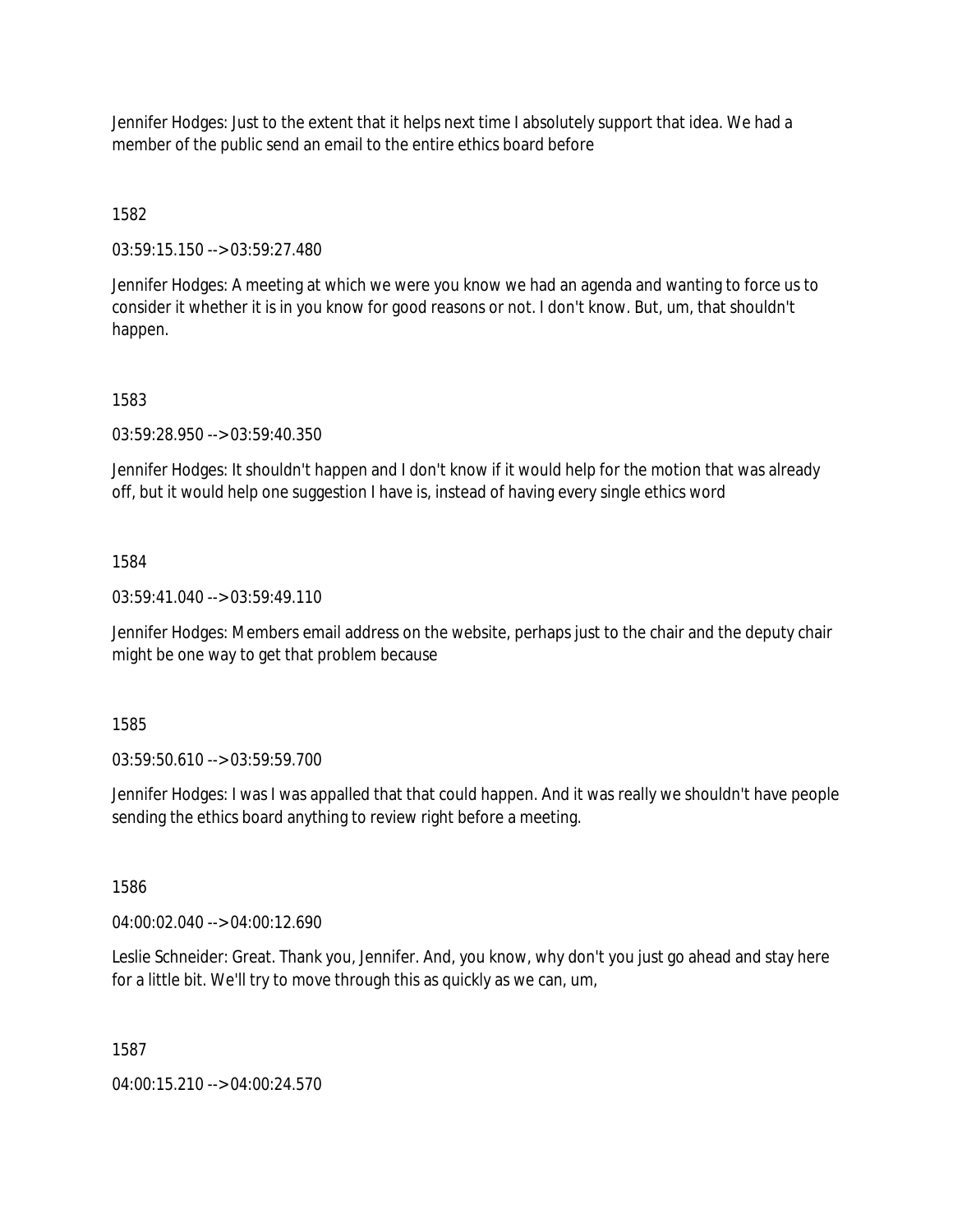Leslie Schneider: Alright, so we are putting that issue aside and Michael COUNCILMEMBER Pollock, you're at the top of my list. I'm calling on you.

1588

04:00:26.460 --> 04:00:36.750

Michael Pollock: I'll try to be quick. I mean, I just want to recognize that we're four hours into a meeting and we're having a extended conversation about this, that wasn't really scheduled

1589

04:00:38.520 --> 04:00:46.920

Michael Pollock: It sounded like you were going to be talking about this, but it's an important issue and, at the same time, I feel like

# 1590

04:00:47.970 --> 04:01:00.300

Michael Pollock: The point that the ethics board has had one meeting, they're going to go through the process. They're going to have some ideas and recommendations were all kind of learning about this and it just seems like

1591

04:01:01.590 --> 04:01:11.430

Michael Pollock: Statement and we've heard from two people. Now let's let the process play out seems seems wise that we do this and then we see what worked and what didn't work.

1592

04:01:11.760 --> 04:01:30.000

Michael Pollock: And we we move forward with some suggested changes and and it sounds like we ought to have a workshop at some time in the in the near future. After the ethics board. I don't know how many ethics complaints are on the docket but but after there's been a few that have gone through and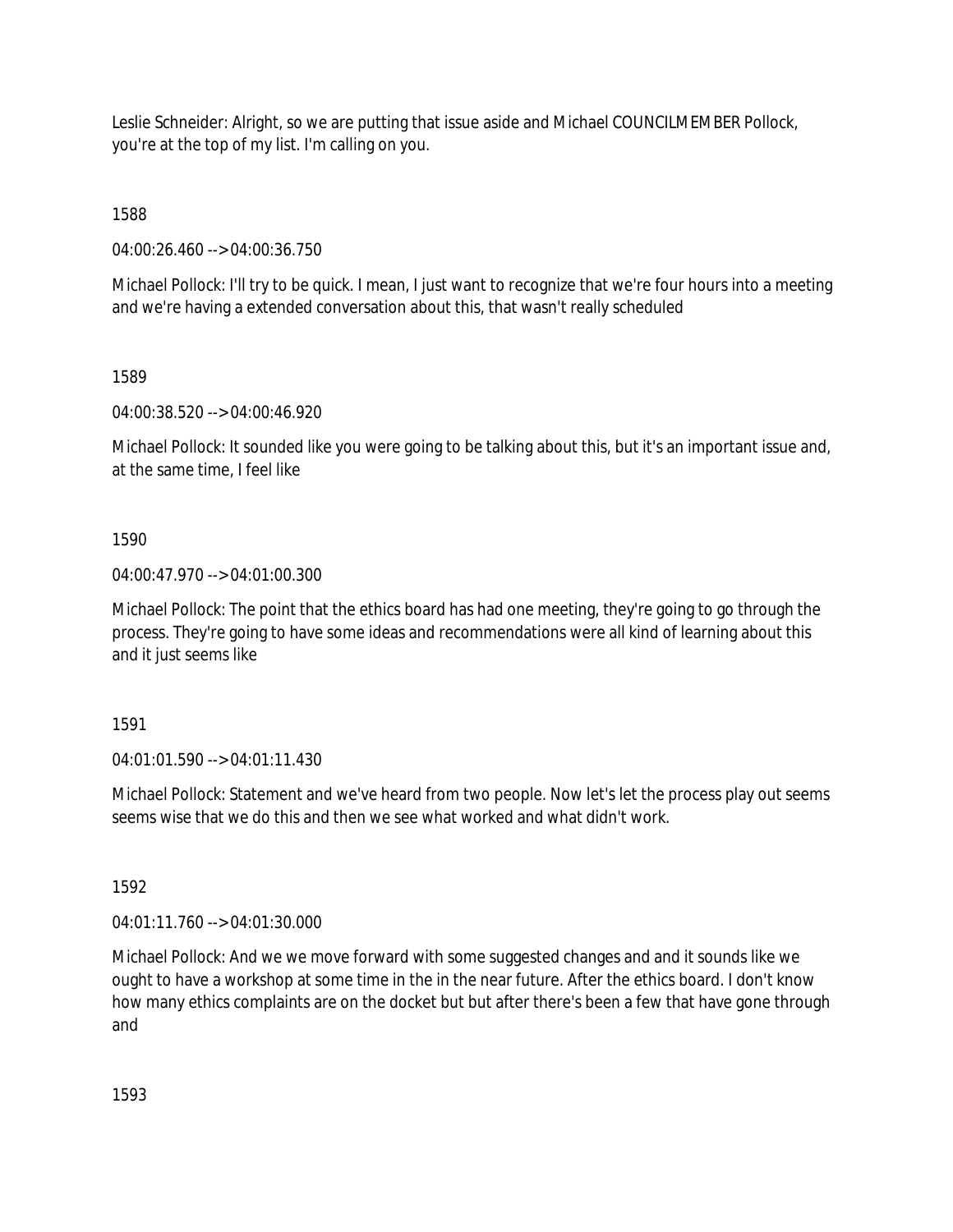04:01:31.020 --> 04:01:39.300

Michael Pollock: And then we come up with. We kind of have a thoughtful and reasoned approach to making changes and not

1594

04:01:40.290 --> 04:01:52.920

Michael Pollock: Just simply make some changes because somebody feel strongly about something right now. So I guess I would like to get some feedback from the ethics board on on some of the proposed changes and the really let them.

1595

04:01:54.870 --> 04:02:07.140

Michael Pollock: Let them go through and think and figure out what works and what doesn't work and and you know I would just say to to come some number deeds comment. I mean, of course, this is educational and

1596

04:02:08.280 --> 04:02:16.920

Michael Pollock: Ultimately, the Council is the I believe the final sort of decision maker in terms of what to do and so

1597

04:02:17.520 --> 04:02:30.120

Michael Pollock: It's really up to the Council to decide whether it wants to be punitive or educational in its nature, I think in terms of the ethics program. So I would just add that consideration of your

1598

04:02:31.110 --> 04:02:45.120

Michael Pollock: Concern. But anyway, I would like to hear what what COUNCILMEMBER muddiness say Justin has changes. And I think it's sort of really relevant because he is leaving and because he is the recipient of some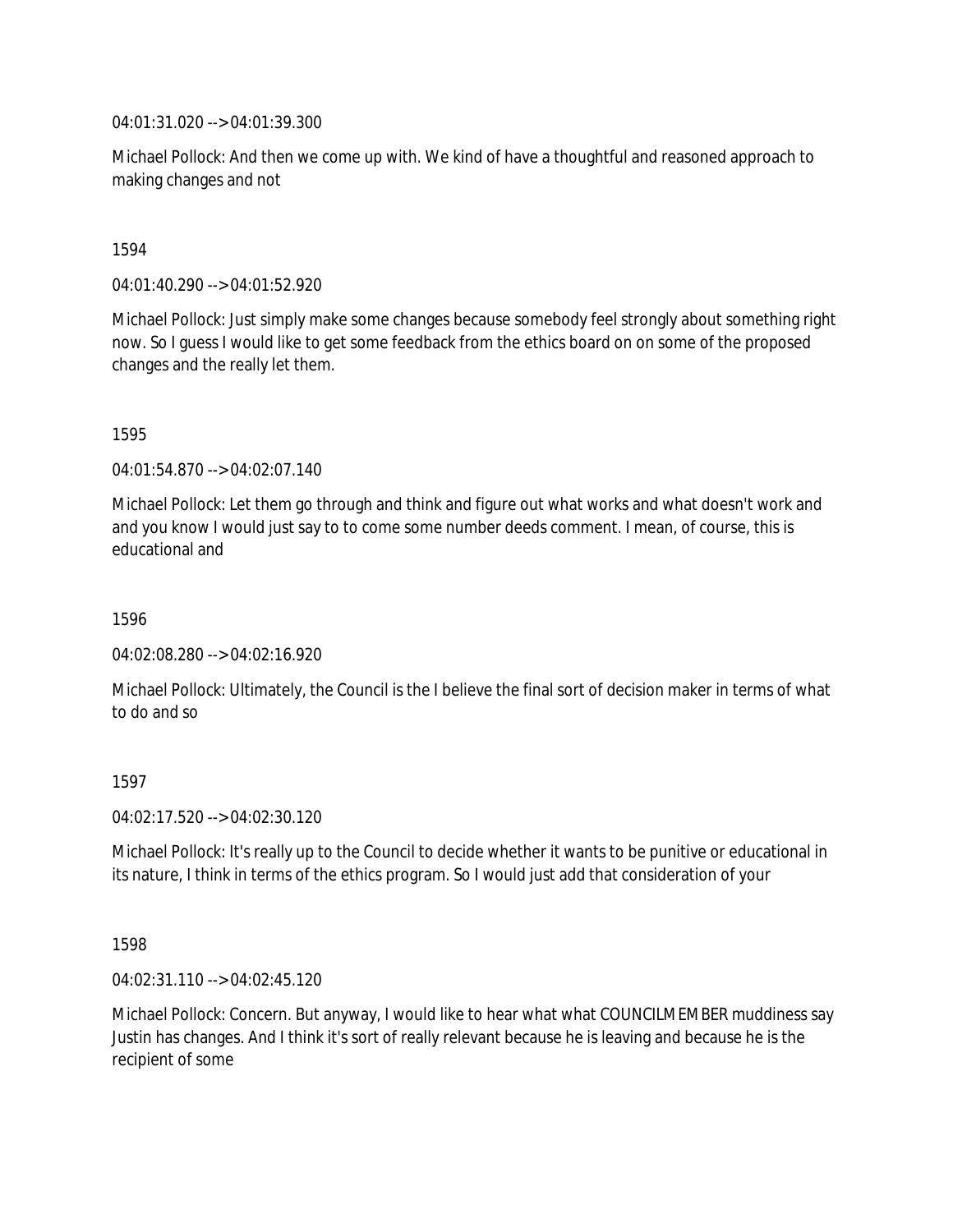04:02:46.920 --> 04:02:51.270

Michael Pollock: Compliant he goes. And so, so I would like to hear those but

1600

04:02:53.070 --> 04:03:09.780

Michael Pollock: I'm just this process, in and of itself is troubling to me that that we're just kind of ad hoc in this discussion. And so I guess I would like to hear and then maybe we could just hear them and then forward it on for a further discussion.

1601

04:03:11.130 --> 04:03:16.860

Michael Pollock: And in particular, the ones I guess I'd asked COUNCILMEMBER and Dina, which of these you fill it really important

1602

04:03:18.090 --> 04:03:22.950

Michael Pollock: For you to weigh in on or how many of these could we simply tackle as a as a

1603

04:03:24.480 --> 04:03:28.680

Michael Pollock: Council and as an ethics board in a more sort of delivered a fashion.

1604

04:03:29.790 --> 04:03:37.680

Leslie Schneider: Well, I think that is the process that we're in right now. So I'm just, I'm just going to go down through the hands here so COUNCILMEMBER nisar

1605

04:03:40.710 --> 04:03:42.450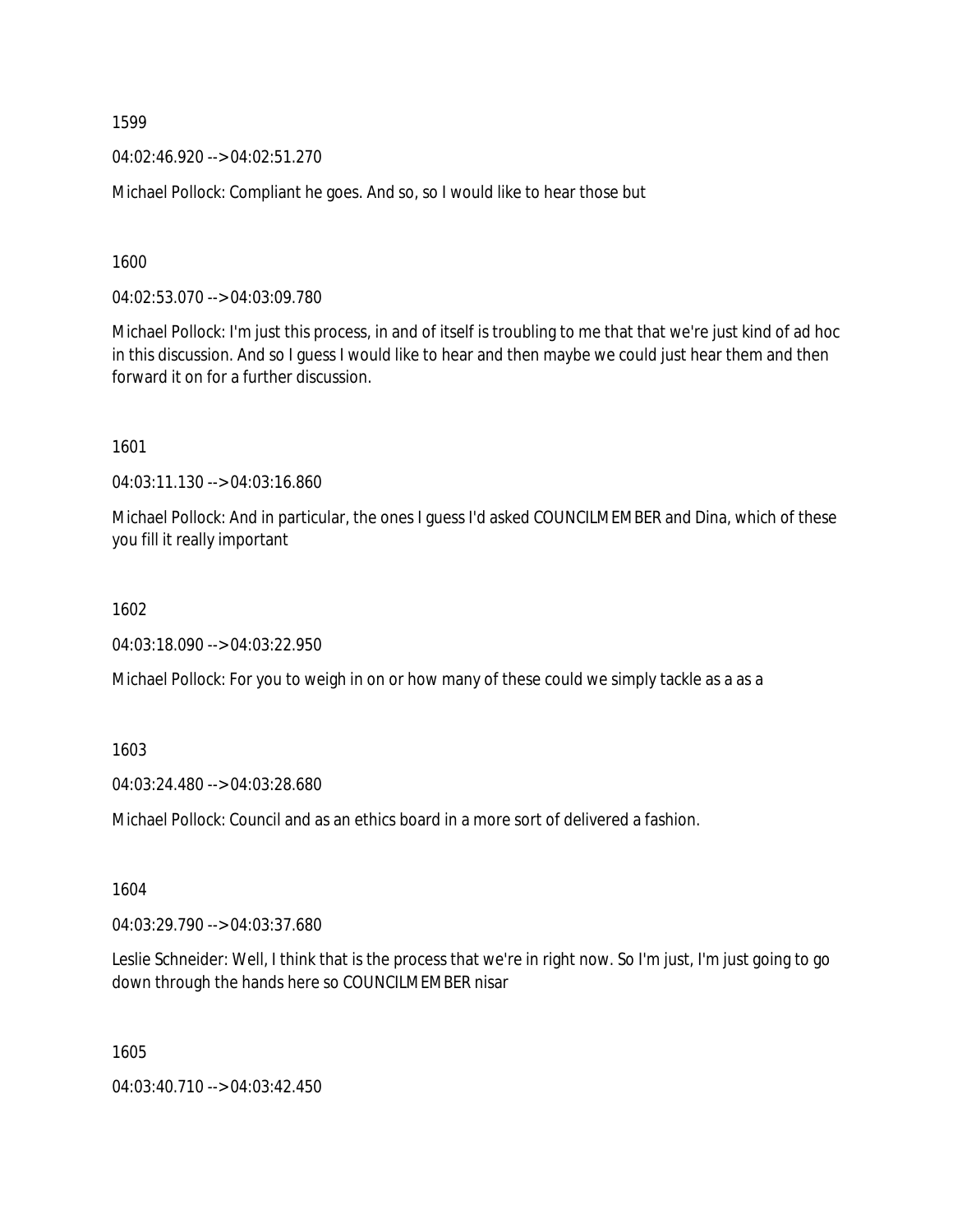Rasham Nassar: I was just gonna say as a

1606

04:03:43.560 --> 04:03:59.130

Rasham Nassar: As a path forward for COUNCILMEMBER deets that I fully support him bringing forward any councilmember bringing forward and he suggested changes. I would like that to happen with the presence of some members of the ethics board as we have entertained in the past.

### 1607

04:04:00.300 --> 04:04:19.470

Rasham Nassar: Thanks for being here tonight. Jennifer and and if, if that is the plan on the tense and if and if councils okay with that. Then the agenda item reflect that. It's a discussion of the ethics program, more broadly, and not just on the ethics board operating rules.

## 1608

04:04:23.850 --> 04:04:29.940

Leslie Schneider: That sounded like a suggestion that was similar to what Deputy Mayor Dietz was suggesting

1609

04:04:31.470 --> 04:04:35.490

Leslie Schneider: My sense is that we can make it so I'm

1610

04:04:36.630 --> 04:04:38.100

Leslie Schneider: Council member Hi topless.

1611

04:04:38.700 --> 04:04:47.820

Kirsten Hytopoulos: I just was a response to a counselor Pollock that we they've actually had three meetings they know they're just starting to to to review complaints, but they have had three meetings.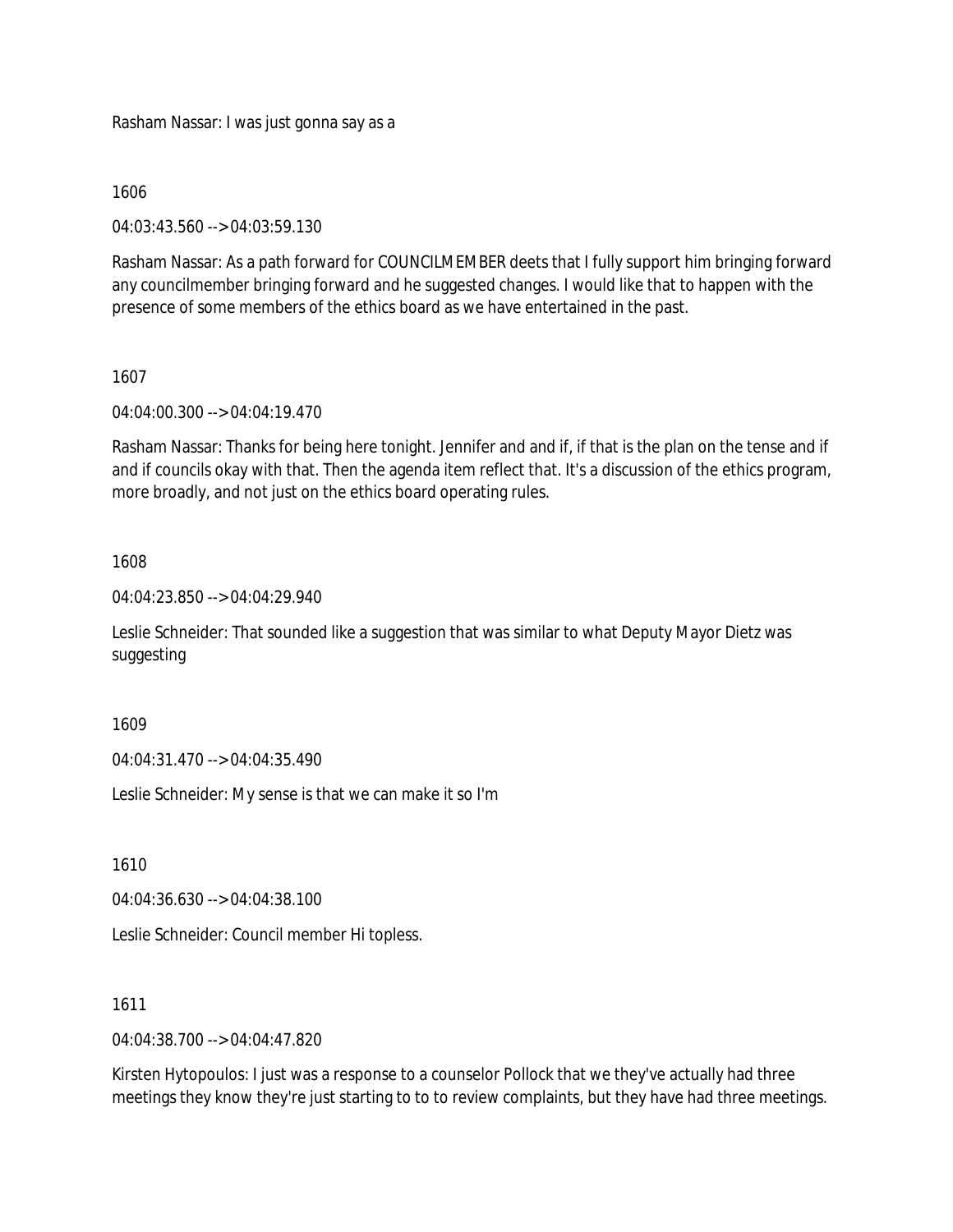04:04:48.360 --> 04:05:05.340

Kirsten Hytopoulos: And so, and I think that we're going to hear that there are some concerns that that um that we need to think about immediately. So anyway, I think counselor Medina is up next, I hope. And so let's get on with what we said we would do. And let's consider whether you want to take some action.

1613

04:05:06.150 --> 04:05:08.220

Leslie Schneider: COUNCILMEMBER Medina, we're back to you.

1614

04:05:08.730 --> 04:05:09.450

Kol Medina: Thank you.

1615

04:05:11.370 --> 04:05:27.300

Kol Medina: I support what consumers are just said about November 10 agenda item indicating specifically that it could include motion, such as COUNCILMEMBER deeds is motion. And I think I've heard a majority of council members say they'd support that. So I hope that will happen.

1616

04:05:28.410 --> 04:05:29.790

Kol Medina: Back to what I'm talking about. And

1617

04:05:30.900 --> 04:05:33.750

Kol Medina: share ideas. I'm glad you're here because I'd love to hear your input on these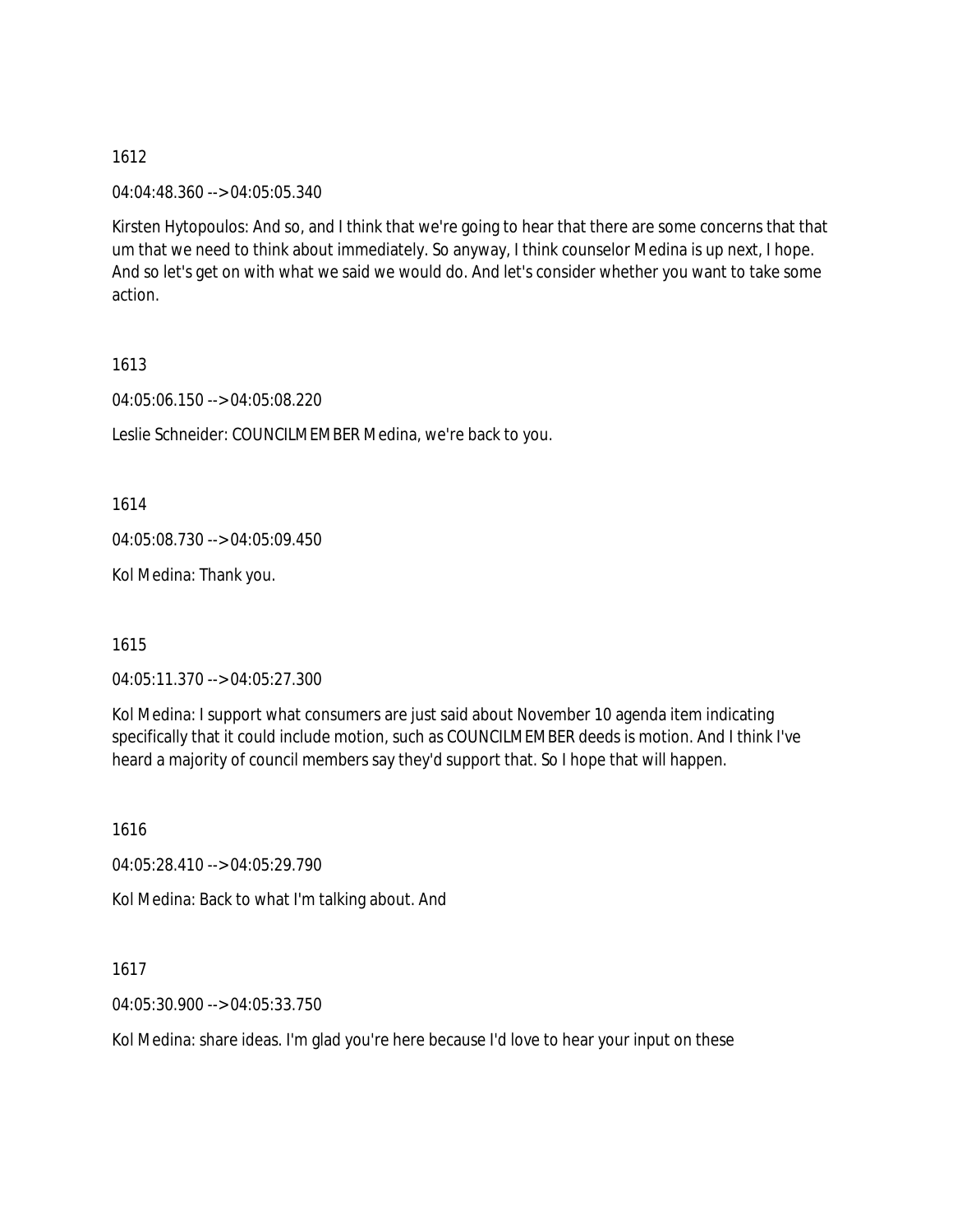04:05:37.290 --> 04:05:51.930

Kol Medina: So the next one relates to deputy city attorney's departure. So we changed the ethics code last year, so that there was no longer a city council liaison to the ethics board, but instead

1619

04:05:52.860 --> 04:06:05.610

Kol Medina: Our intention was that there would be a city attorney liaison to the ethics board so that the ethics board at every meeting would have the City Attorney there, or as being the deputy City Attorney there.

1620

04:06:07.200 --> 04:06:14.160

Kol Medina: So that was our intention. The ethics code doesn't actually quite say that what the ethics code says is

1621

04:06:15.120 --> 04:06:23.940

Kol Medina: The ethics board as a representative of the city attorney's office shall attend ethics board meetings and serve as the liaison to the ethics board.

1622

04:06:24.780 --> 04:06:30.630

Kol Medina: I'm concerned with Deputy city attorney's departure, that there won't be

1623

04:06:31.500 --> 04:06:41.220

Kol Medina: A city attorney representative at ethics board meetings until there's a new deputy city attorney. And I don't think that's what we would want or frankly I think what the ethics board want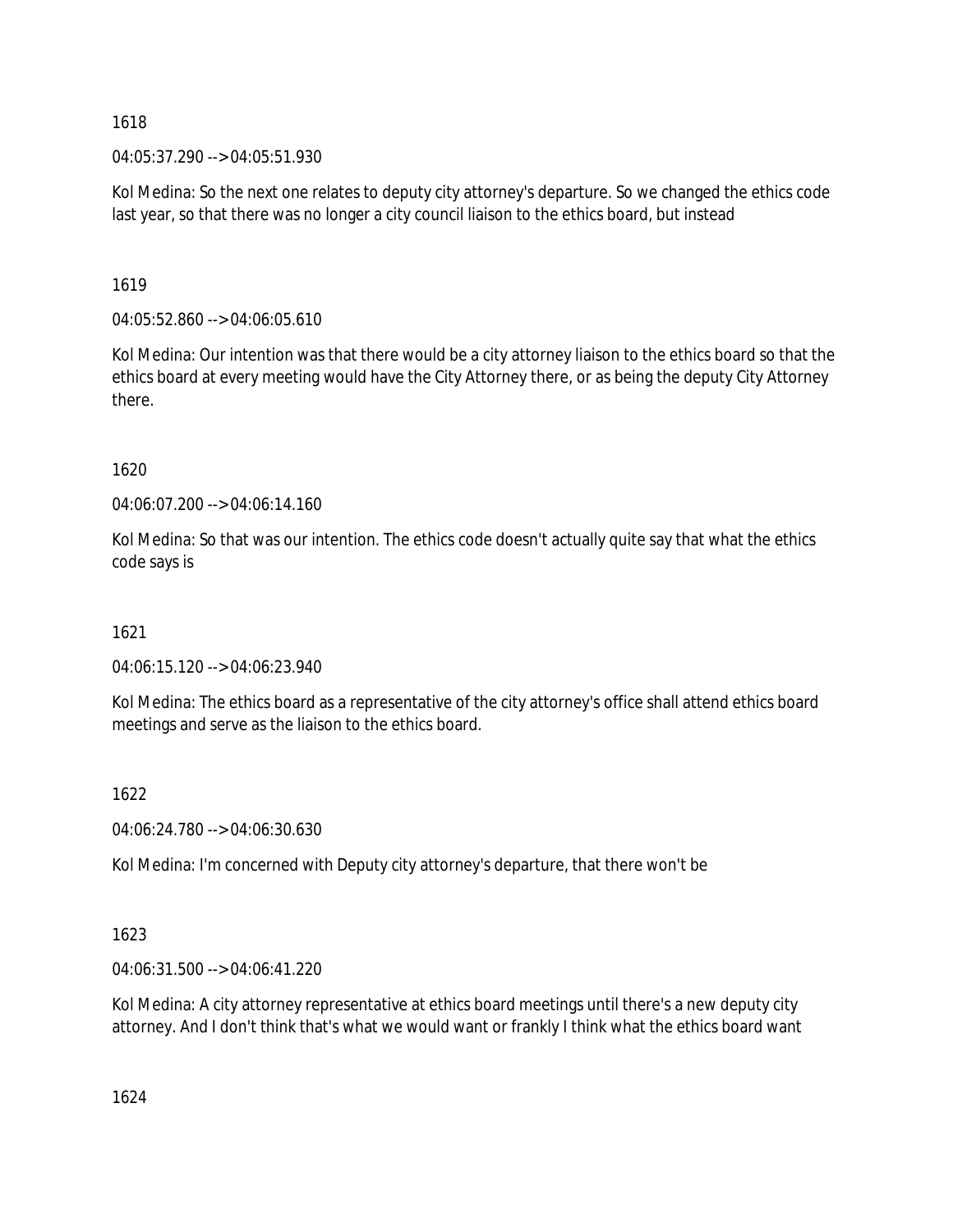04:06:41.790 --> 04:06:58.650

Kol Medina: So I'm going to propose emotion and see how it goes. And the motion is this I moved to amend the procedural rules are operating rules I guess is what they're called. To add a new section to AF titled city attorney.

1625

04:07:00.300 --> 04:07:01.770

Kol Medina: And that

1626

04:07:03.180 --> 04:07:20.790

Kol Medina: Amendment would be tentative subject to final adoption by the Council in November 10 meeting and would consist of adding this language in the new section. The ethics board shall not conducted any meetings, without the presence of legal counsel provided by the city attorney's office.

1627

04:07:24.840 --> 04:07:28.980

Leslie Schneider: COUNCILMEMBER Pollock. Second to that and the city attorney has his hand up.

1628

04:07:30.360 --> 04:07:33.420

Joe Levan: Too quick note on this front.

1629

04:07:34.470 --> 04:07:43.410

Joe Levan: One thing or one consideration. Previously, the Council talked about and what we work through in the city attorney's office is to also have kind of a separation of roles.

1630

04:07:43.800 --> 04:07:55.860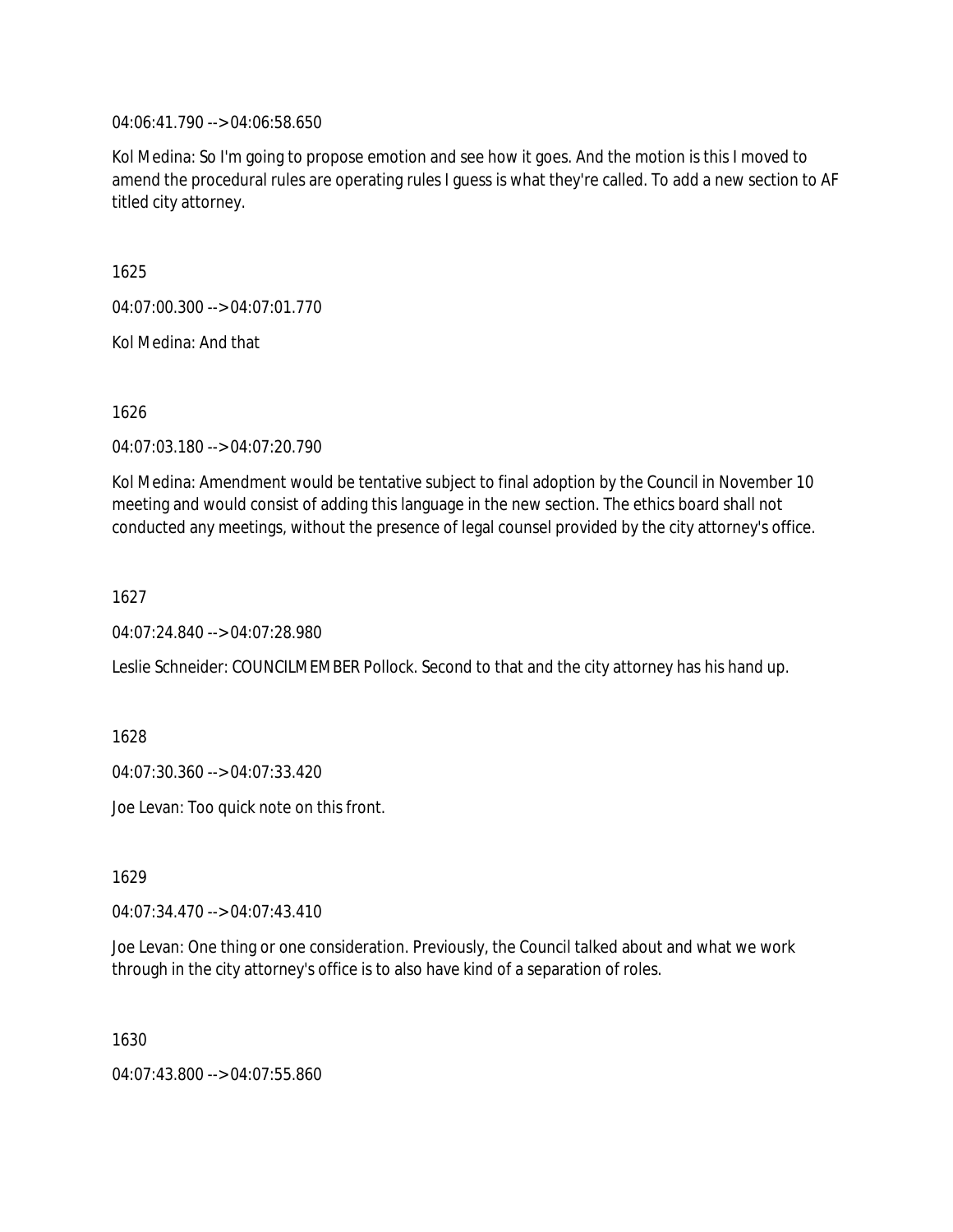Joe Levan: So the city attorney represents the entity, the city as an entity and have the deputy city attorney represent be legal advisor to the board because sometimes those those to keep kind of a separation of roles and in a way

1631

04:07:57.270 --> 04:08:06.630

Joe Levan: On that front. Also, I've already worked with the deputy city attorney and and the firm that we do a lot of work with Murphy Wallace to retain

1632

04:08:07.020 --> 04:08:14.940

Joe Levan: Outside counsel that's particularly as someone with a lot of experience in municipal law. We've already set up now to provide this function.

### 1633

04:08:15.330 --> 04:08:26.970

Joe Levan: So that the ethics board at this point is covered as soon as Robbie leaves at the end of the month, we would, we do have somebody a good person experienced attorney that will serve that role as an advisor.

1634

04:08:32.130 --> 04:08:32.970

Robbie Sepler: With just the

1635

04:08:33.060 --> 04:08:39.180

Robbie Sepler: The addition Joe Right. That would be a temporary until deputy city attorney will be appointed. That's right.

1636

04:08:40.410 --> 04:08:40.740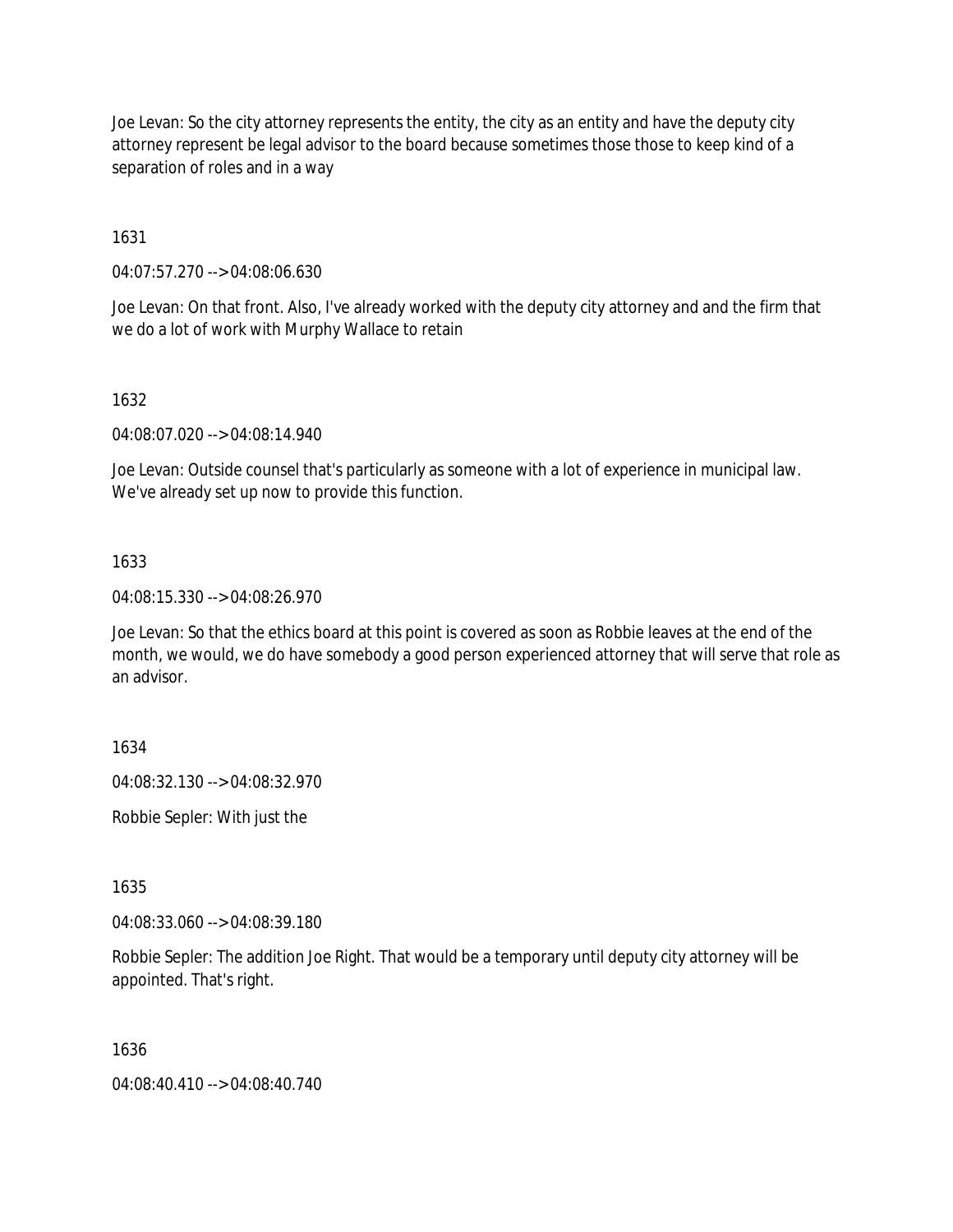Thank you.

1637

04:08:43.470 --> 04:08:44.460

Leslie Schneider: COUNCILMEMBER Medina.

#### 1638

04:08:46.770 --> 04:08:51.750

Kol Medina: I'm just waiting to make my next motion. There's no discussion on this like guests. Just take a vote.

1639

04:08:54.750 --> 04:08:58.200

Leslie Schneider: Okay, all those in favor of the

1640

04:09:00.120 --> 04:09:02.460

Leslie Schneider: Motion on the floor, please say aye.

1641 04:09:03.270 --> 04:09:03.600

Aye.

1642 04:09:04.860 --> 04:09:05.820 Leslie Schneider: Any opposed.

1643 04:09:07.170 --> 04:09:09.300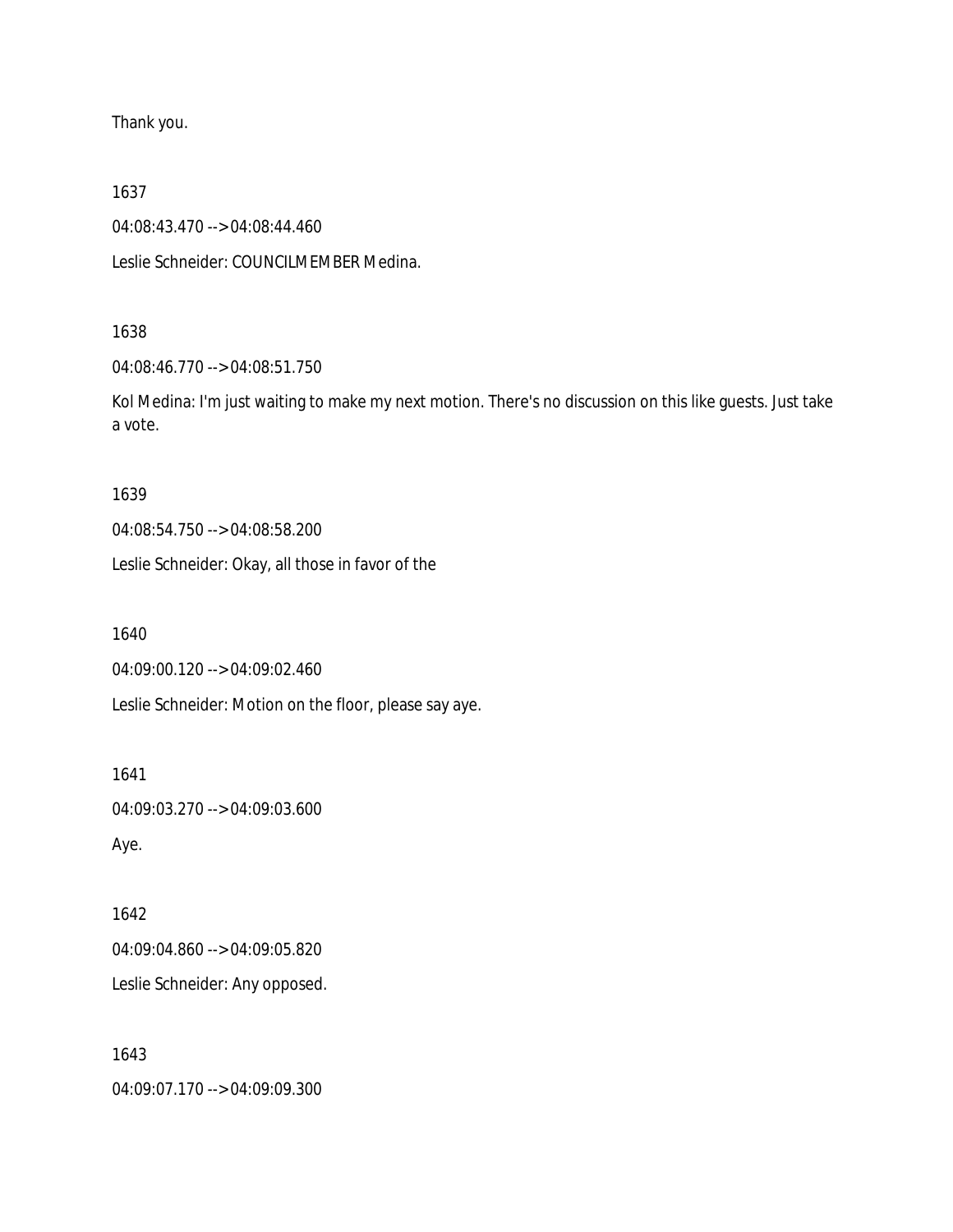Leslie Schneider: All right, thank you that passes unanimously.

1644

04:09:10.920 --> 04:09:12.300

Leslie Schneider: Back to you. Councilmember Medina.

### 1645

04:09:13.110 --> 04:09:17.160

Kol Medina: Thank you all for bearing with me. There are a ton of these there are only two more.

1646

04:09:19.710 --> 04:09:20.910

Kol Medina: So our ethics code.

1647

04:09:23.130 --> 04:09:35.370

Kol Medina: Requires or states that an individual may submit a complaint and then it states that the complaint the complainant must include their name and address in the complaint.

1648

04:09:38.250 --> 04:09:45.960

Kol Medina: And then if you look here at the operating rules it repeat some of that. So an article in section for a

1649

04:09:46.980 --> 04:09:55.440

Kol Medina: Roman numeral two submission. It says any individual may submit to the city clerk or complain alleging violations of the Code of Conduct Arnold, etc.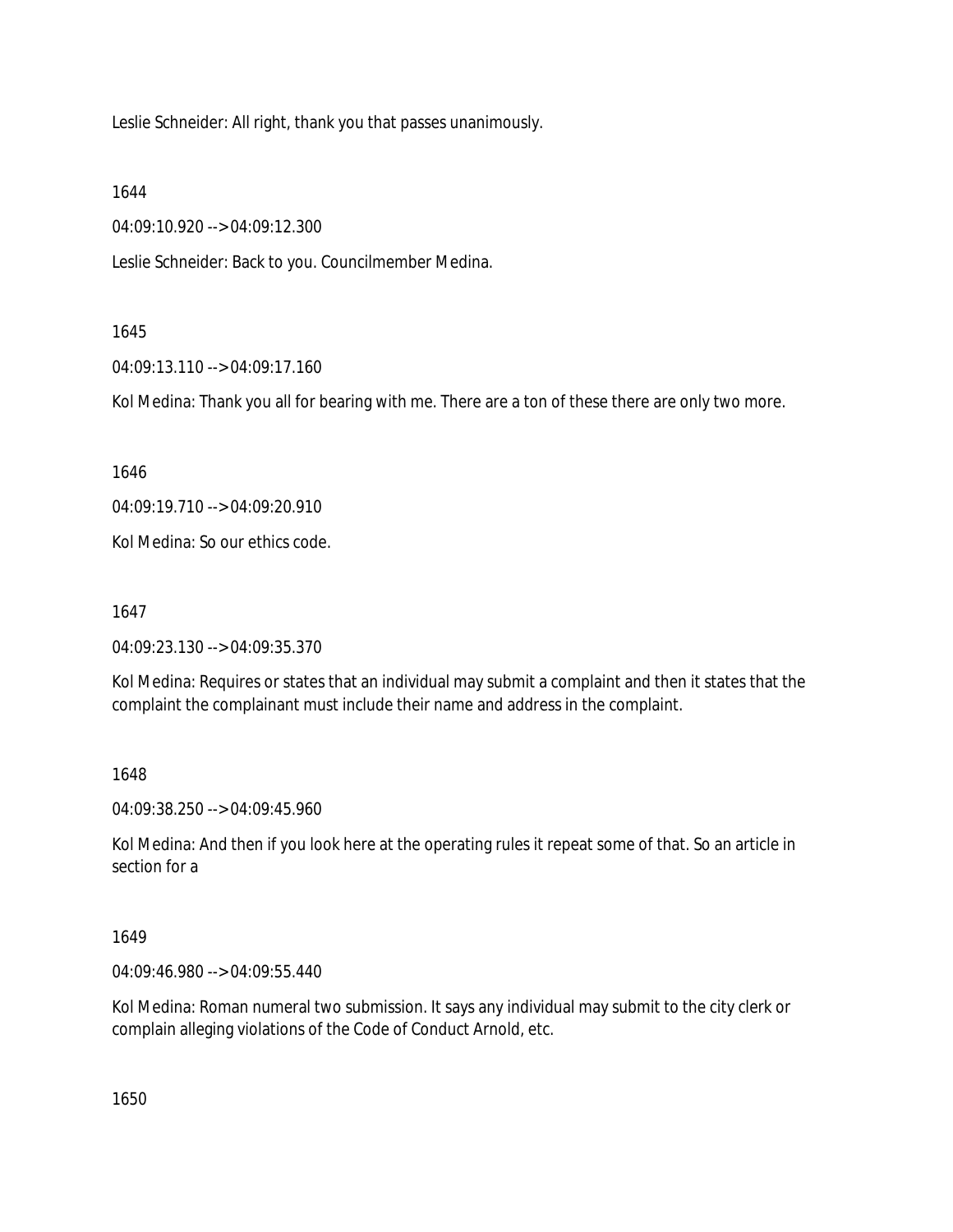04:09:59.250 --> 04:10:10.290

Kol Medina: I want to the motion that I will make will be to add language here that says very specifically that the city clerk will not accept any complaint that does not provide the name and address of the complainant

1651

04:10:11.070 --> 04:10:19.170

Kol Medina: Our code already requires that the complainant provide their name and address, but it does not say what the remedy is if it's not provided.

1652

04:10:19.590 --> 04:10:33.420

Kol Medina: AND SO THIS WOULD SAY THE CITY CLERK will not accept it. If their name and address is not provided. And then also I will be including language in the motion that says the complaints made by third party.

1653

04:10:34.470 --> 04:10:45.780

Kol Medina: On behalf of a complaint. It may not be accepted by the city clerk basically that same anonymous complaints made by one person on behalf of some anonymous person.

1654

04:10:46.380 --> 04:10:55.230

Kol Medina: Won't be accepted by the city clerk and I'm making this will make this motion because that is what one of the complaints against me is

1655

04:10:55.890 --> 04:11:00.840

Kol Medina: It's a complaint by an anonymous person submitted by a law firm.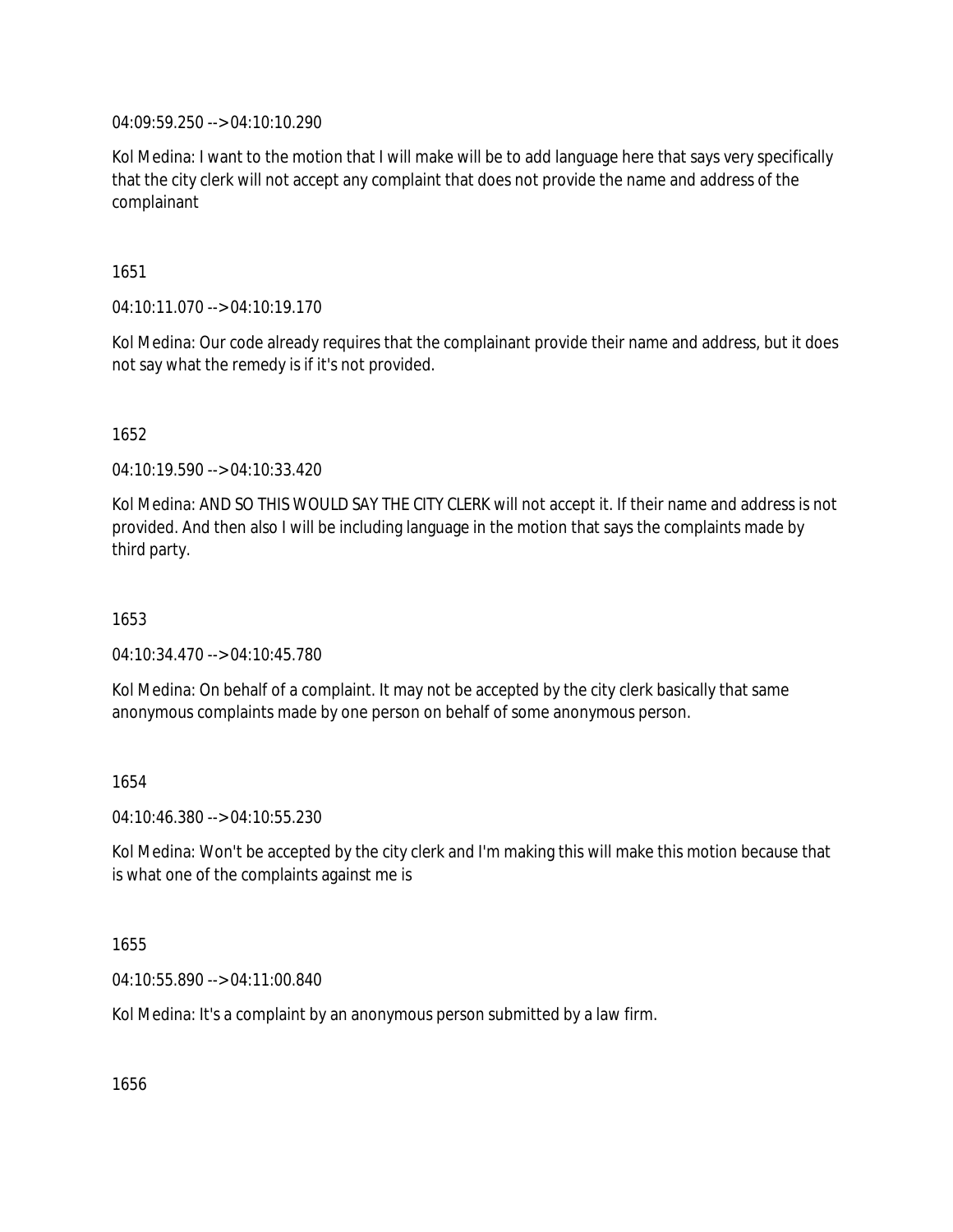04:11:01.800 --> 04:11:07.140

Kol Medina: The complainant. The person actually doing the complaining is not named in the complaint, nor is their address,

1657

04:11:07.530 --> 04:11:13.440

Kol Medina: Even though our ethics code very specifically says that the complainant has his name themselves and their address,

1658

04:11:14.070 --> 04:11:24.510

Kol Medina: Yet this complaint was accepted by the city and it's under review in the ethics for when I think it clearly violates the letter and certainly the spirit of our

1659

04:11:25.020 --> 04:11:44.190

Kol Medina: ethics code. So I want to take the opportunity to put language in the operating roles that makes it clear that that's not allowable in our ethics code, so I move that we amend the operating roles with the following language attitude section for a

1660

04:11:45.420 --> 04:11:52.620

Kol Medina: Two subject to tentatively subject to final approval by the Council on the November 10 meeting.

1661

04:11:53.400 --> 04:12:07.950

Kol Medina: The languages. The city clerk shall not accept any complaint that does not provide the name and address of the complainant complaints made by a third party, on behalf of the complainant may not be accepted by the city clerk.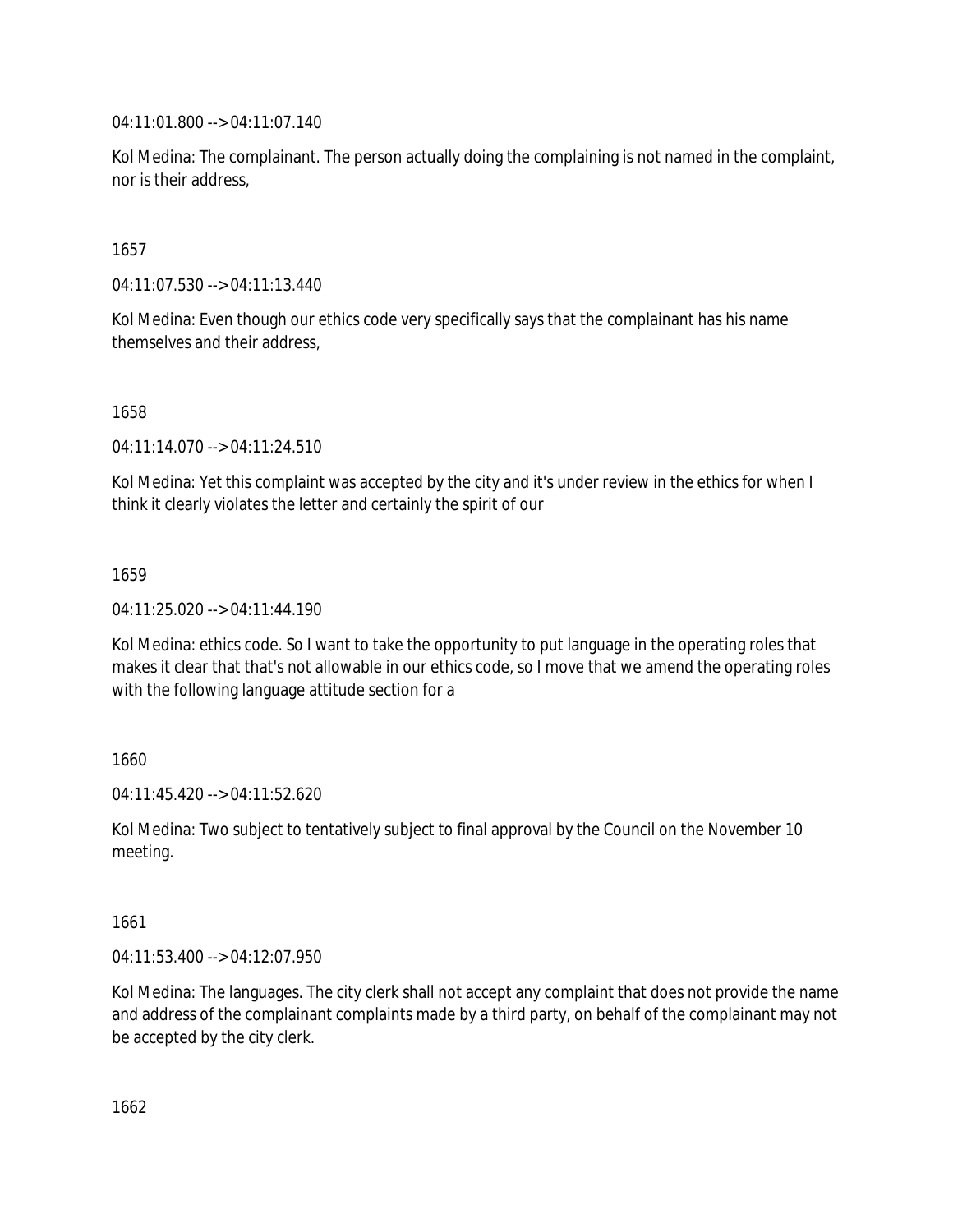04:12:11.340 --> 04:12:13.080

Leslie Schneider: COUNCILMEMBER high topless. Second to that.

1663

04:12:14.670 --> 04:12:20.760

Leslie Schneider: Is there any any further discussion counselor I topless, did you want to speak to that.

1664

04:12:21.780 --> 04:12:22.200

Leslie Schneider: Yeah.

1665

04:12:22.410 --> 04:12:32.760

Kirsten Hytopoulos: Um, this is an allowed in a criminal court or, as far as I am aware, and any civil court. You can't bring you have to be a corporation individual you can anonymously.

1666

04:12:33.600 --> 04:12:50.280

Kirsten Hytopoulos: Sue or or bring charges against somebody so there's no reason that we would pretty sure its constitutional to constitutional right. So that, why would we allow this in our, in our ethics program. So it's pretty straightforward. Doesn't seem like it should be very controversial.

1667 04:12:52.170 --> 04:12:53.520

Leslie Schneider: Thank you. Councilmember Pollock.

1668

04:12:54.780 --> 04:12:58.860

Michael Pollock: Yeah, I get that there is a little bit of concern.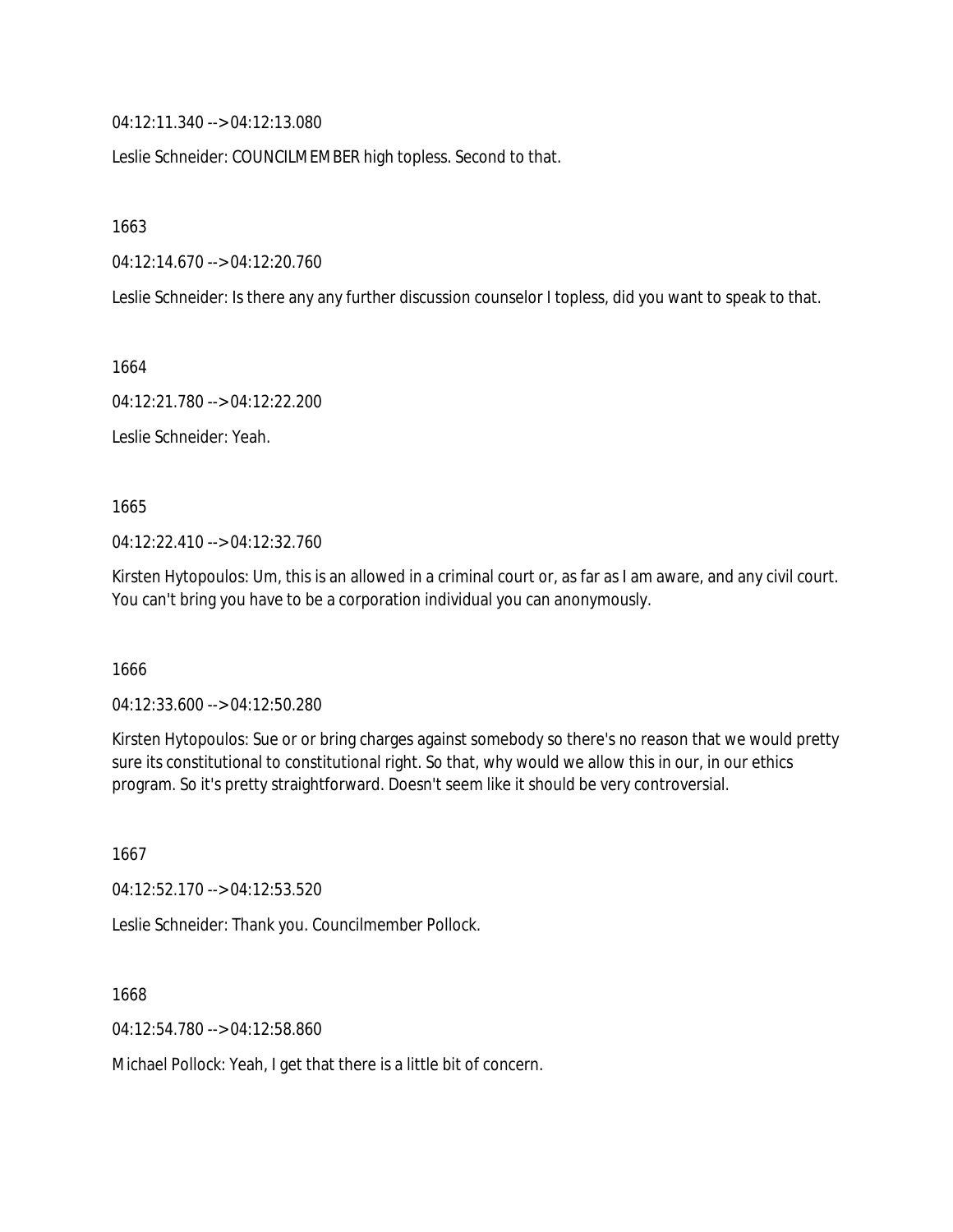04:13:00.330 --> 04:13:04.770

Michael Pollock: And a double standard. I think that the city applies, which is if you go to the

1670

04:13:05.820 --> 04:13:08.100

Michael Pollock: Click it, fix it, whatever that

1671

04:13:09.390 --> 04:13:15.870

Michael Pollock: Thing is called you can submit anonymous complaints there. So neighbors can kind of complain against their neighbors.

## 1672

04:13:16.980 --> 04:13:22.710

Michael Pollock: For for code violations. And so, and then here we have

### 1673

04:13:23.820 --> 04:13:41.700

Michael Pollock: These and this come find someone that was concerned about retaliation by out by one of us, which were the most powerful people and not think of ourselves like that. But the most powerful people in in the city. And so I think that

1674

04:13:42.750 --> 04:13:50.760

Michael Pollock: Given the sort of unequal power structure that's something to consider. But I think more importantly, that if we don't want

1675

04:13:51.210 --> 04:14:02.910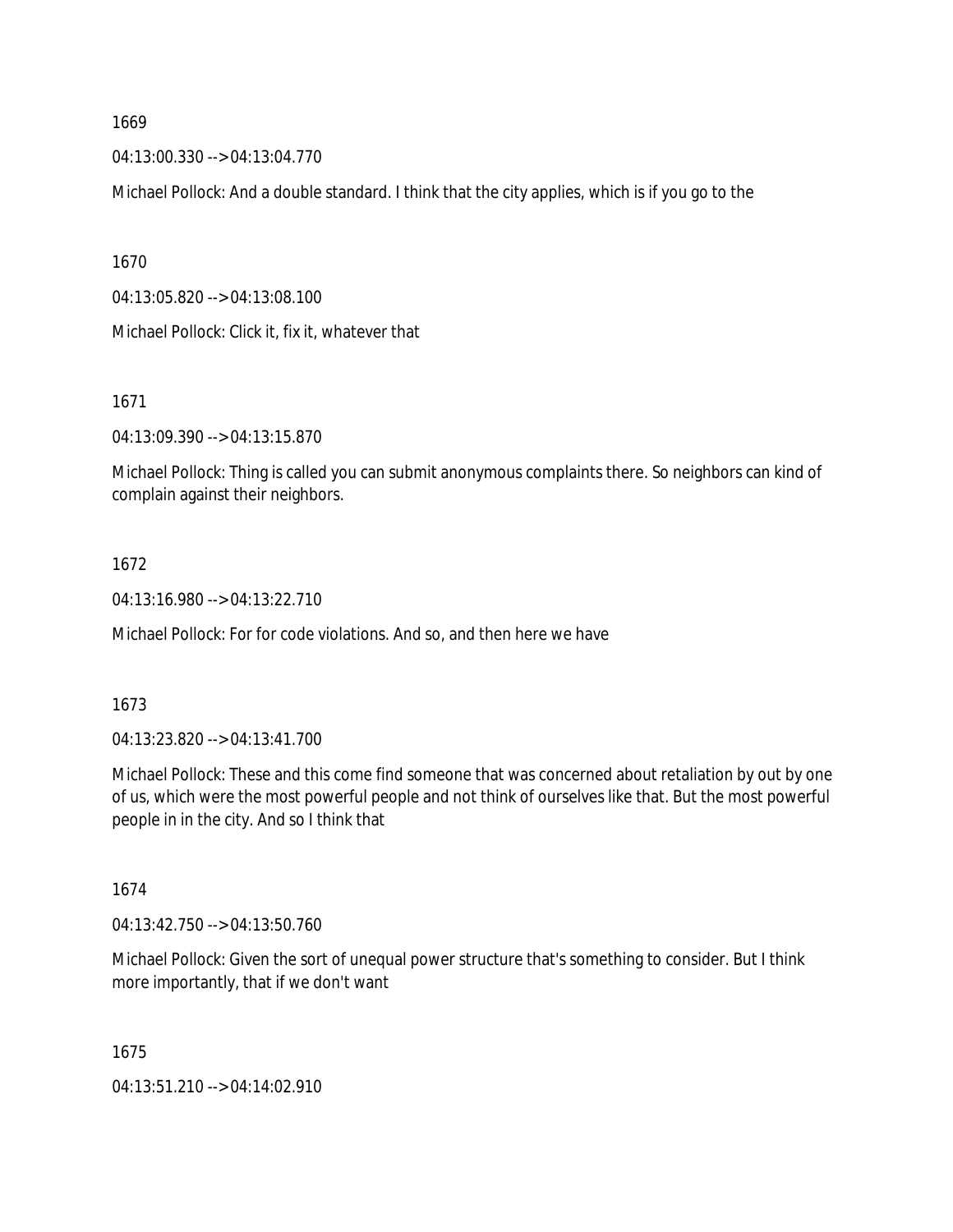Michael Pollock: Anonymous complaints here that we wouldn't want anonymous complaints anywhere in our system. So I don't know. I'm certainly willing to discuss this and think about it, but I do think

1676

04:14:04.020 --> 04:14:15.000

Michael Pollock: That it raises the question of what what do you do when a citizen fear of retaliation. Let's say somebody fears retaliation from me.

### 1677

04:14:16.890 --> 04:14:27.240

Michael Pollock: If I complain because I'm in a position to maybe do do them harm, given my position as a council number. So I don't know what the answer is. But I think it's worth

### 1678

04:14:27.840 --> 04:14:40.440

Michael Pollock: Giving some thoughtful deliberation about that when there's an unequal or asymmetry in power balance on these things. So I'm now happy to move it for for discussion, but I not

1679

04:14:42.390 --> 04:14:55.920

Michael Pollock: Need to think about those two issues a cemetery issue. And then the consistency issue in terms of young I'm sorry I'm blanking on. So what's it called Click it. Click it, fix it or something sort of

1680 04:14:57.090 --> 04:14:57.840 Michael Pollock: Anyone, I think.

1681

04:14:58.380 --> 04:14:59.430

Joe Levan: The quick fix.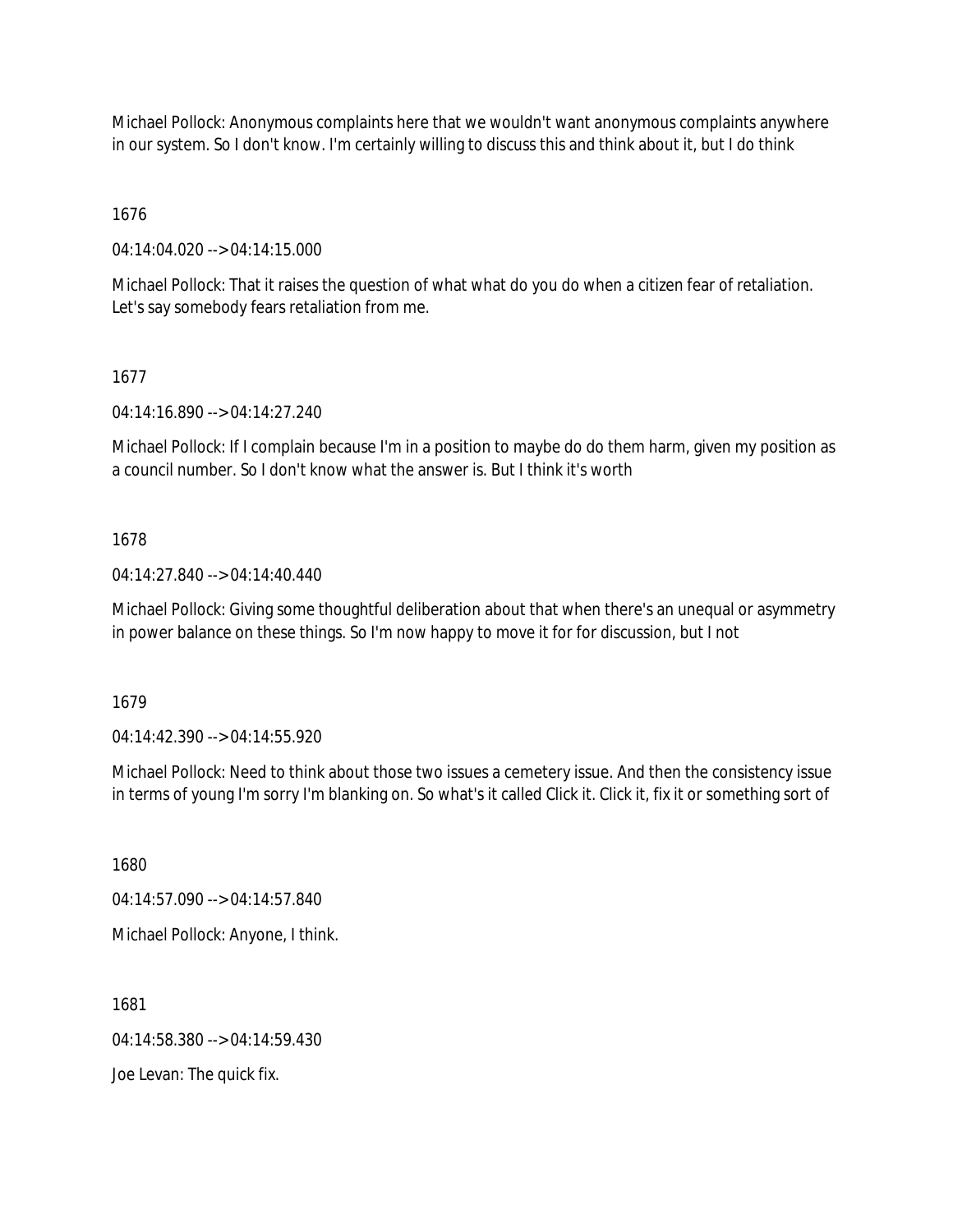04:14:59.610 --> 04:15:04.200

Michael Pollock: See, click fix. Yeah. So that's kind of the route on your neighbor. So

#### 1683

04:15:05.220 --> 04:15:07.530

Michael Pollock: Honestly. So those are my thoughts.

1684

04:15:08.280 --> 04:15:09.090

Leslie Schneider: All right. Thank you.

### 1685

04:15:10.110 --> 04:15:15.690

Leslie Schneider: Jennifer. I saw your actual hand going up. Did you want to chime in quickly here.

### 1686

04:15:16.050 --> 04:15:25.140

Jennifer Hodges: Yeah, I just wanted to say to keep it simple. The other four really could use clarity, because it relates to a matter that will be coming before us.

1687

04:15:25.620 --> 04:15:44.820

Jennifer Hodges: As to whether the Council would like it to be considered anonymous submission or not an anonymous submission when it the complainant wishes to remain anonymous. But he's an attorney to file a complaint. We would love to know what the answer to that is, should be for us from you guys.

1688

04:15:45.810 --> 04:15:54.060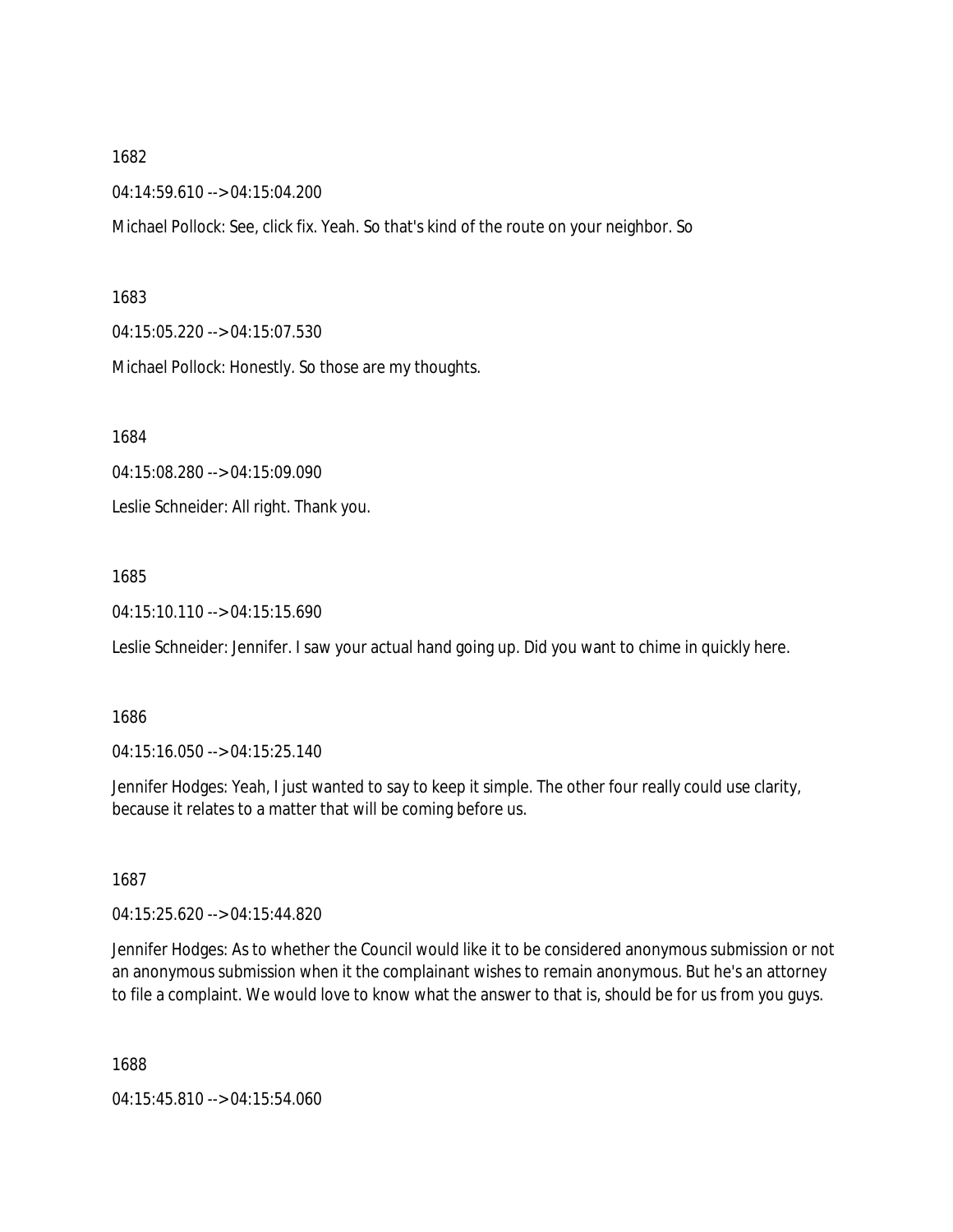Leslie Schneider: Well, let me just ask you, Jennifer, what, what did COUNCILMEMBER Medina not make it clear, or are you just saying that it would be good to have that question answer.

1689

04:15:54.060 --> 04:15:55.680

Jennifer Hodges: We would like to have the question answered.

## 1690

04:15:55.920 --> 04:16:00.060

Leslie Schneider: Okay, yeah. Great. All right. Councilmember hey topless.

## 1691

04:16:03.240 --> 04:16:12.060

Kirsten Hytopoulos: I just want to point out that it, you know, at least from my perspective, this what has always been the big the biggest concern, going back to

1692

04:16:12.570 --> 04:16:21.150

Kirsten Hytopoulos: You know, a Joe was talking about that this program is not meant for punishment, you know, the biggest punishment of this program is to use this program.

## 1693

04:16:21.480 --> 04:16:26.250

Kirsten Hytopoulos: To destroy people's reputations, particularly with baseless complaints.

## 1694

04:16:26.640 --> 04:16:35.760

Kirsten Hytopoulos: Right, because the power that is wielded by people through this program is to is to launch his lodge complaints that go into the press.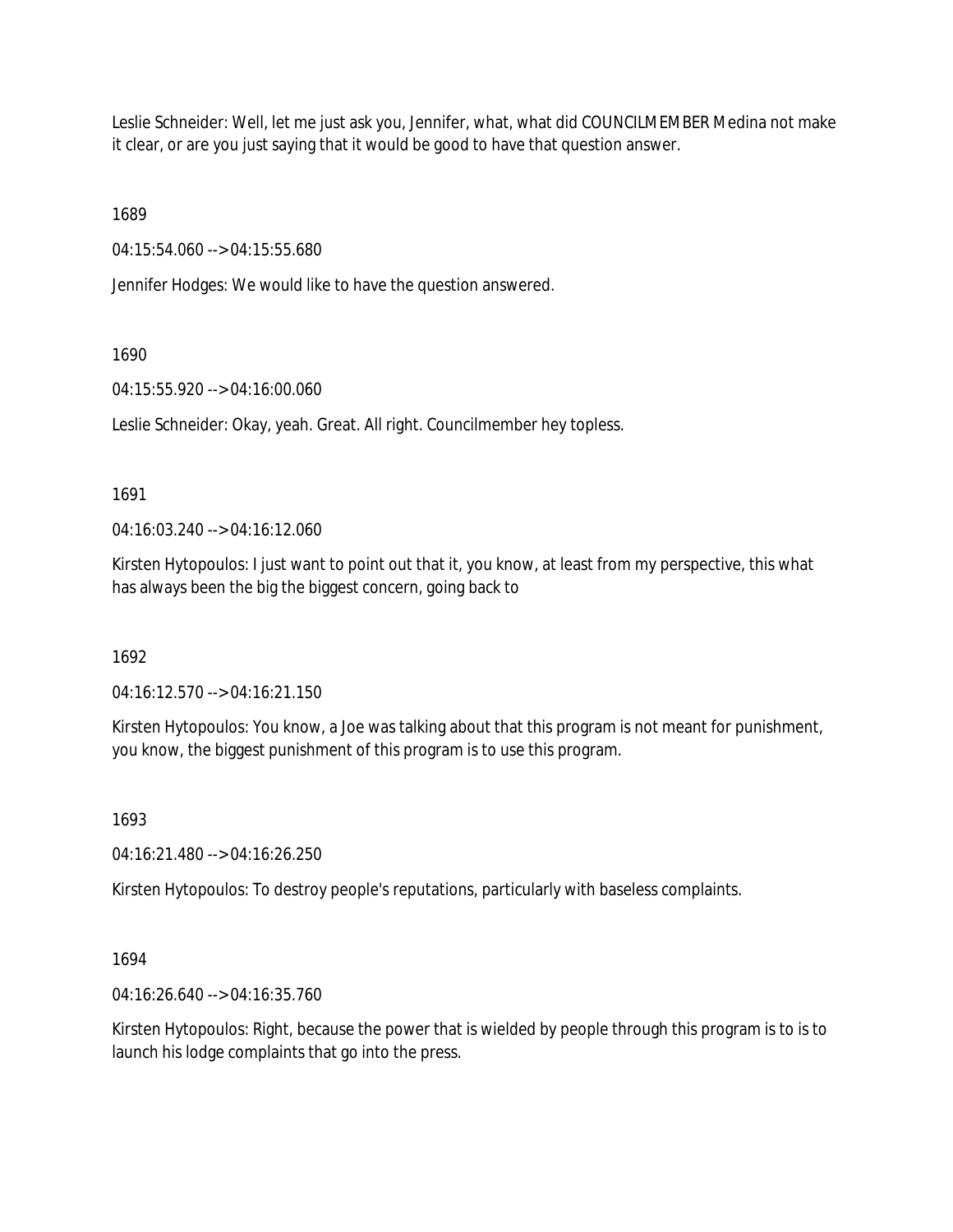04:16:36.090 --> 04:16:42.030

Kirsten Hytopoulos: Right, or just out in social media that go on to our website that live forever through Google

1696

04:16:42.420 --> 04:16:52.920

Kirsten Hytopoulos: Okay, so to give that to give people the power to do that and not require them to put their name on those complaints that is what is at stake.

1697

04:16:53.580 --> 04:17:08.310

Kirsten Hytopoulos: As opposed to see click fix, right. So, as it is even with people having to use their name and address. It's a concern. So let's just be a mechanism we all need to think about, you know, it's sort of like, you know,

1698

04:17:09.930 --> 04:17:20.280

Kirsten Hytopoulos: I don't know, just think through all the possibilities, because even with even with again, even with even with that we've seen what can happen so

1699

04:17:20.820 --> 04:17:29.970

Leslie Schneider: So I'm just trying to guard our time here. We've got another half an hour of business of five minute items. But there's a lot of them and

1700

04:17:31.200 --> 04:17:45.570

Leslie Schneider: I'm just wondering, since we're going to be moving this off for discussion at another time. Is there anyone who would be willing to not comment on this issue such that we could move it forward and then get through the process and I do see that both the city manager.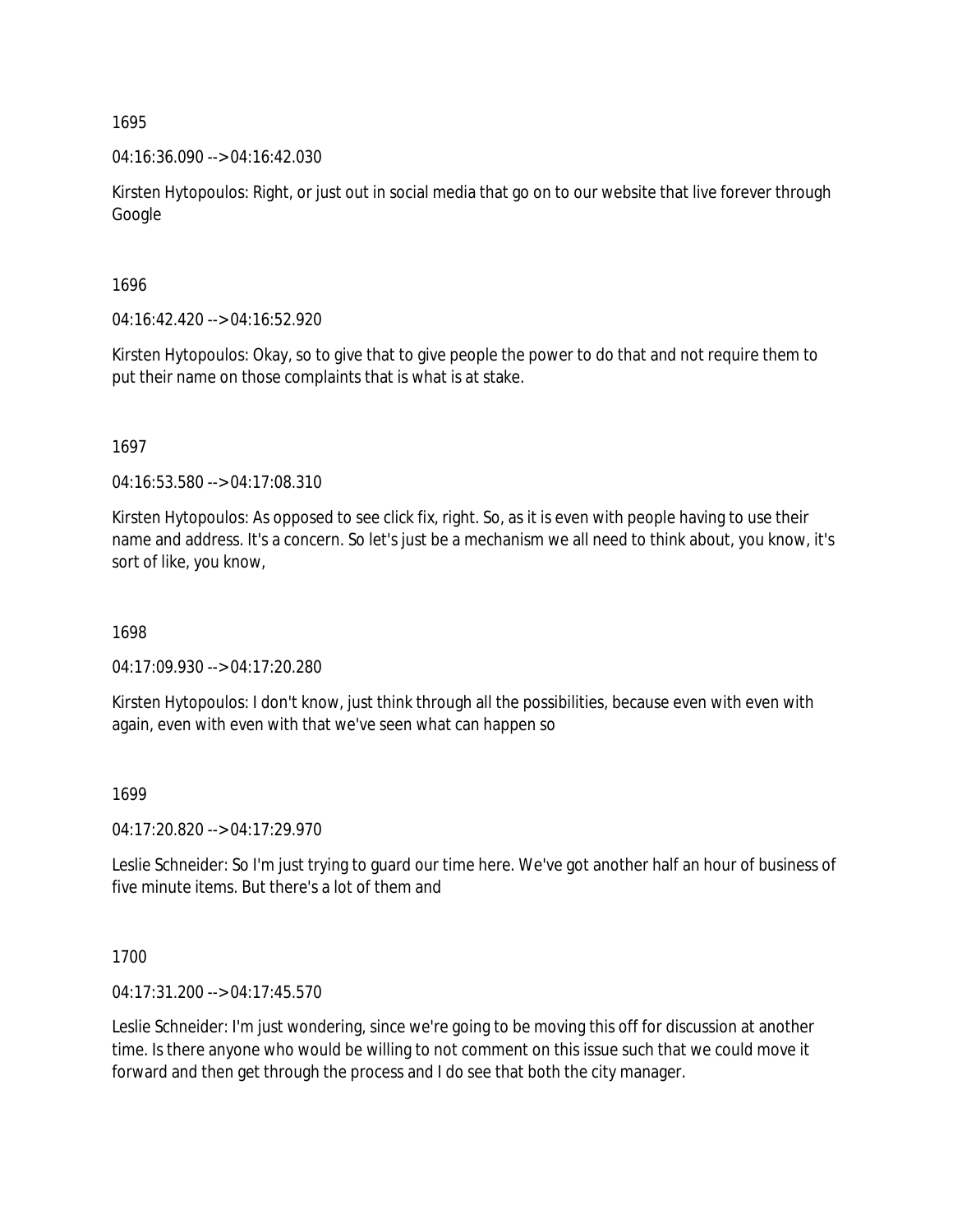04:17:46.710 --> 04:17:53.280

Leslie Schneider: Well, I guess just the city manager has her hand up as well. So I'm going to, I'm going to jump to the city manager for a minute.

1702

04:17:56.130 --> 04:18:06.360

Morgan Smith: Just quickly, first of all, I want to point out that for code enforcement were required to provide an anonymous opportunity for people to report. So just keep that in mind. It is somewhat different.

1703

04:18:07.530 --> 04:18:20.490

Morgan Smith: And also, I guess just to tag onto the mayor's comments we have eight new business items that are supported by city staff and we have not spent an hour on this item. I understand the urgency given COUNCILMEMBER Medina's

1704

04:18:21.300 --> 04:18:31.500

Morgan Smith: Timing but it'd be great if we could have clarification on whether you want those four or five staff members to wait and you still intend to do that work tonight or whether you'll be putting that off for a different night.

1705

04:18:37.200 --> 04:18:52.410

Leslie Schneider: I would my personal preference as the cherries that we get through our meeting and we get through the work that we have set out in front of us. So if somebody would like to make a motion to the contrary, that's fine. Councilmember nisar

1706

04:18:53.250 --> 04:18:57.090

Rasham Nassar: Yeah, I mean, I'd be happy to support the motion.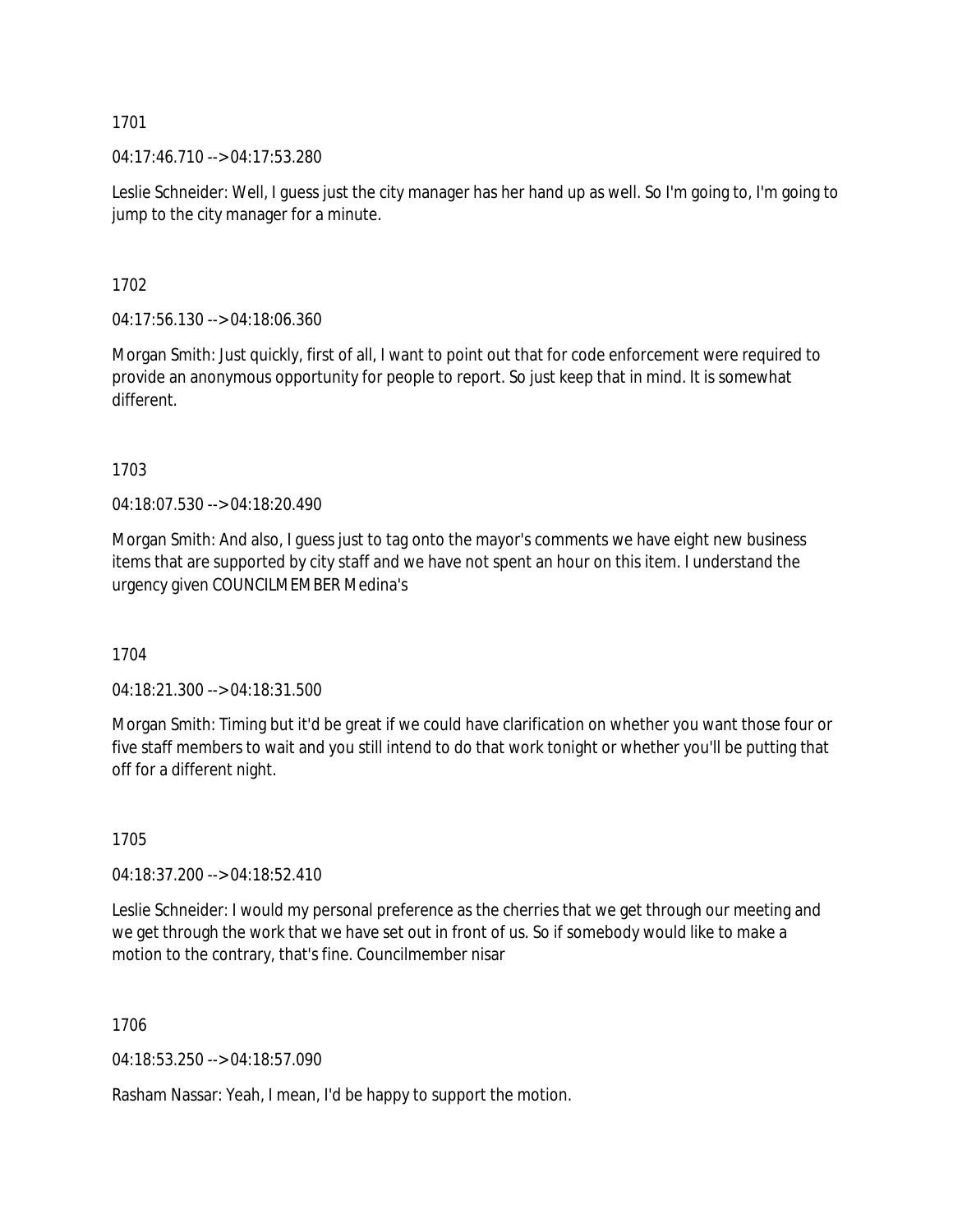04:18:58.320 --> 04:19:01.860

Rasham Nassar: At as it's been stated, for it to appear.

1708

04:19:02.910 --> 04:19:16.500

Rasham Nassar: On the 10th for further discussion. I think it warrants for the discussion. My recollection of the anonymity disc discussion and potential need for it was surrounded surrounded primarily Article one complaints.

#### 1709

 $04.19.17.760 -> 04.19.24.540$ 

Rasham Nassar: I don't recall having the discussion about disclosure of complainants in the context of article to

### 1710

04:19:26.190 --> 04:19:35.550

Rasham Nassar: I also heard the chair Hodges say that there that it and I could have misunderstood. But I'll stated as I understood from from your statement.

### 1711

04:19:36.240 --> 04:19:47.070

Rasham Nassar: That until they received direction on council, they will not be taking up the complaints that are pending with the ethics sport. And so I wonder procedurally

### 1712

04:19:47.520 --> 04:20:01.770

Rasham Nassar: If that's correct or not the ethics. If the ethics program does not require disclosure and in terms of it being a procedurally accepted by the clerk and then handled by the ethics board.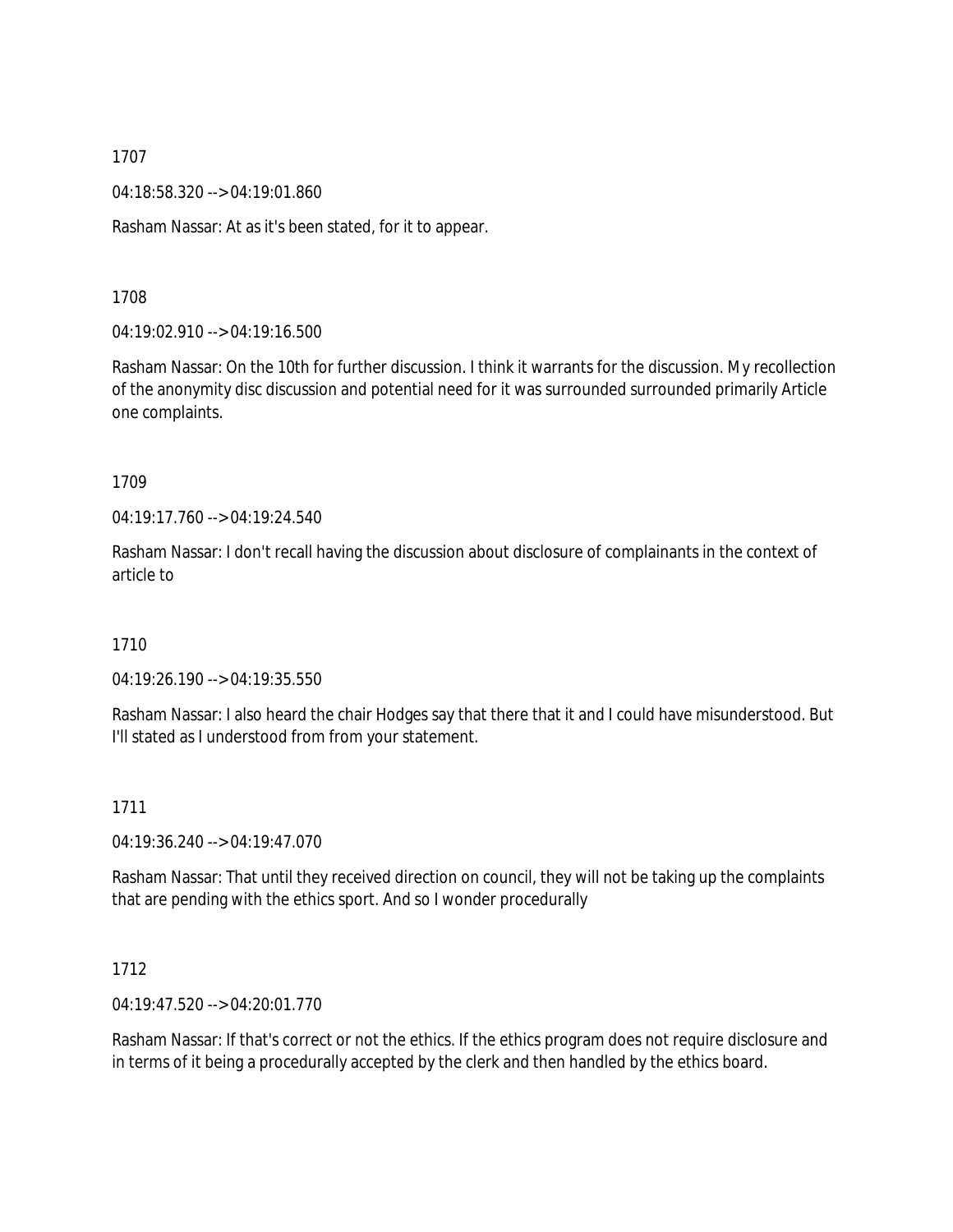04:20:04.320 --> 04:20:13.350

Rasham Nassar: Is, is this really a point that the Council needs to clarify before the board can continue its work is that, did I understood. I understand that correctly.

1714

04:20:15.630 --> 04:20:16.920

Jennifer Hodges: Not necessarily.

1715

04:20:19.080 --> 04:20:29.760

Jennifer Hodges: It would be good to have guidance from the Council if you would like to us to wait and not consider any of the things before us while we saw resolve these issues and just wait till the 10th.

### 1716

04:20:34.380 --> 04:20:41.850

Jennifer Hodges: I mean, we can go visit all these issues and address what's before us and let it play out in the Council can observe and see what the effect looks like.

### 1717

04:20:42.660 --> 04:20:53.580

Jennifer Hodges: Would be another option, but it certainly if the Council is feeling like you want us to wait until we take a look at, you know, these issues, then we would be more than happy to do that. I think that's a good idea.

### 1718

04:20:56.340 --> 04:20:58.800

Leslie Schneider: All right. Councilmember Medina.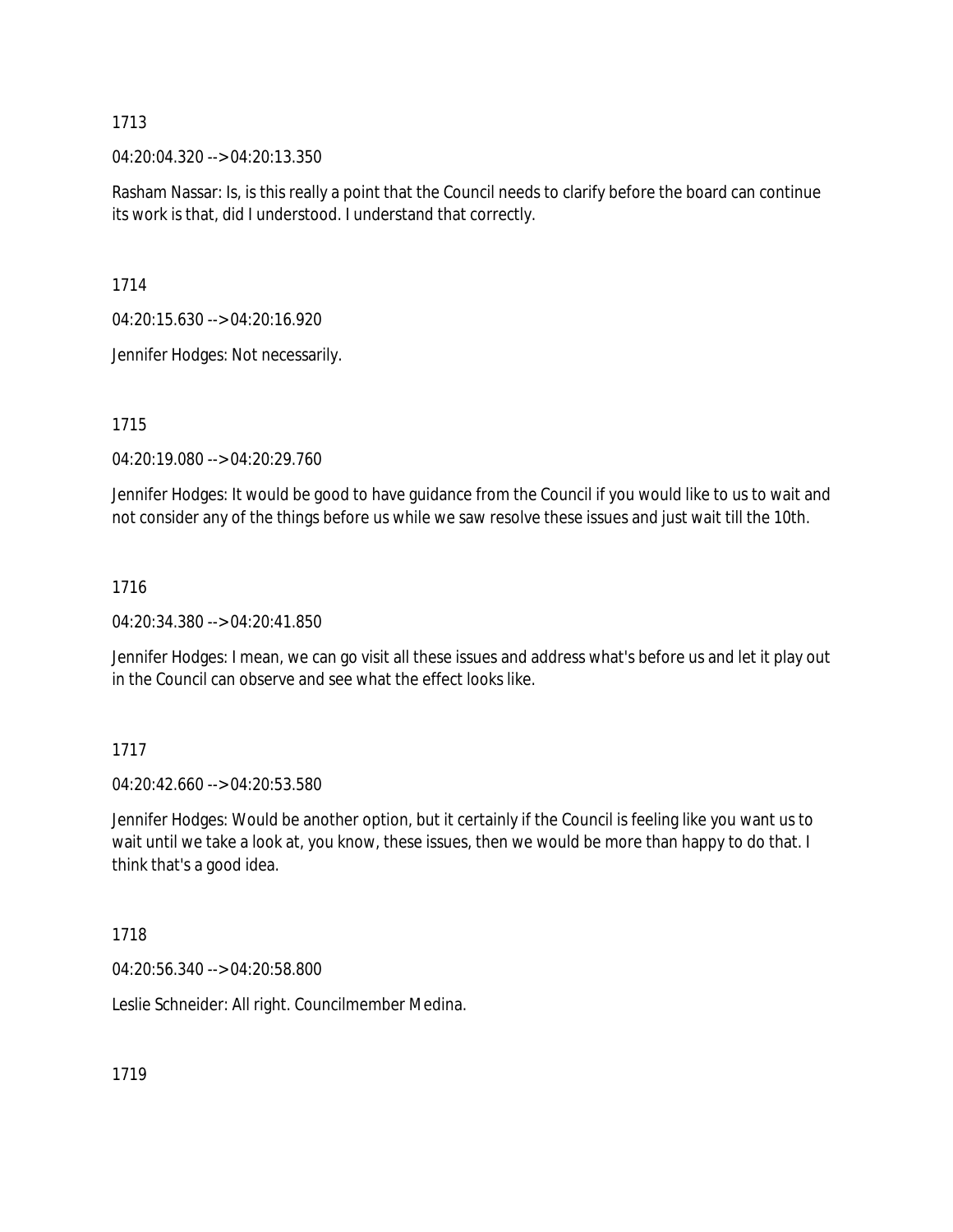04:21:00.450 --> 04:21:01.410

Kol Medina: Yeah, I just want to

1720

04:21:01.890 --> 04:21:05.340

Kol Medina: remind everyone, and it'll be my last comment on this motion.

1721

04:21:08.400 --> 04:21:21.900

Kol Medina: Our code already says that the complainant has to name themselves in their address, that's what it says and yet our city has accepted a complaint that does not do that.

#### 1722

04:21:23.250 --> 04:21:32.850

Kol Medina: The, the name written in there is the name of an attorney with apparent theoretical that says, on behalf of anonymous complaint or something to that effect.

1723

04:21:33.690 --> 04:21:44.160

Kol Medina: So like it were that complaint is not comply with their ethics code as it is. I don't think we should. I think the ethics board should need to wait for some clarification from us about that.

1724

04:21:45.000 --> 04:21:51.870

Kol Medina: The ethics goes pretty clear but it appears that we need to provide some further guidance on that. And so that's why I'm making this motion.

#### 1725

04:21:55.020 --> 04:21:58.920

Leslie Schneider: Okay folks, I would really like us to be able to vote on this, but there's more hands up.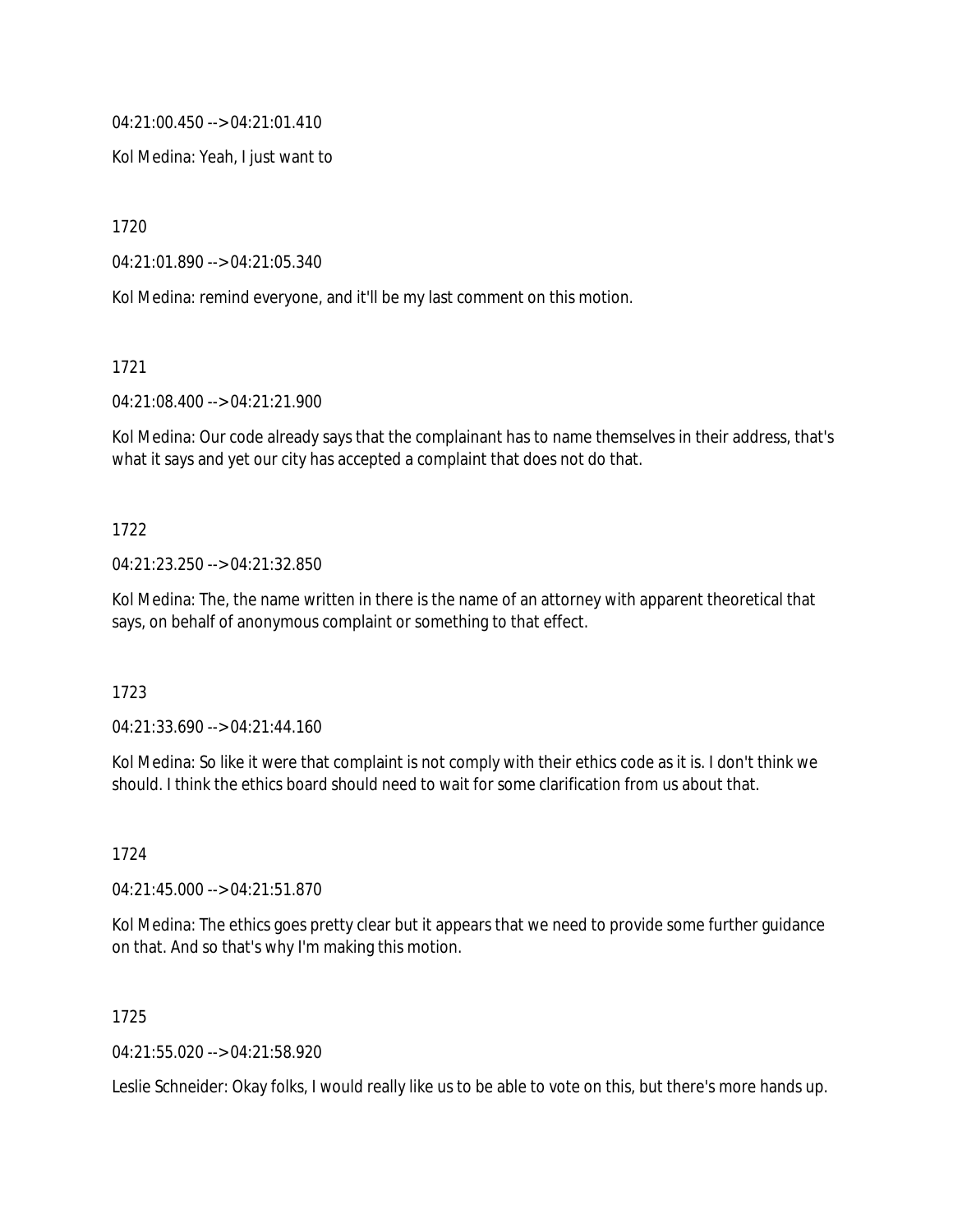04:22:00.060 --> 04:22:01.380

Leslie Schneider: COUNCILMEMBER hi topless.

1727

04:22:04.230 --> 04:22:19.290

Kirsten Hytopoulos: Yeah, no, I'm happy to vote on this, but I do not want to not address this pending issue with regards to the pending complaints. So let's please vote on this, but please let's not not address the fact that we have a pending complaint that violates our existing code or perfect

1728

04:22:20.490 --> 04:22:23.490

Leslie Schneider: Alright, thank you for that. Councilmember into, sir.

1729

04:22:27.360 --> 04:22:33.360

Rasham Nassar: Yeah, I just I you know I hear I hear a lot of assumptions in terms of violations of code.

1730

04:22:34.380 --> 04:22:48.180

Rasham Nassar: Good. These are questions and we have not exhausted the discussion, I think. Councilmember Pollock raised, you know, an important point which is when we have complainer's that fear retaliation. I remember certainly talking about this during

1731

04:22:49.410 --> 04:22:57.990

Rasham Nassar: How do we, how do we resolve for that. How do we guarantee some level of protection to citizens that would like to file complaints, um,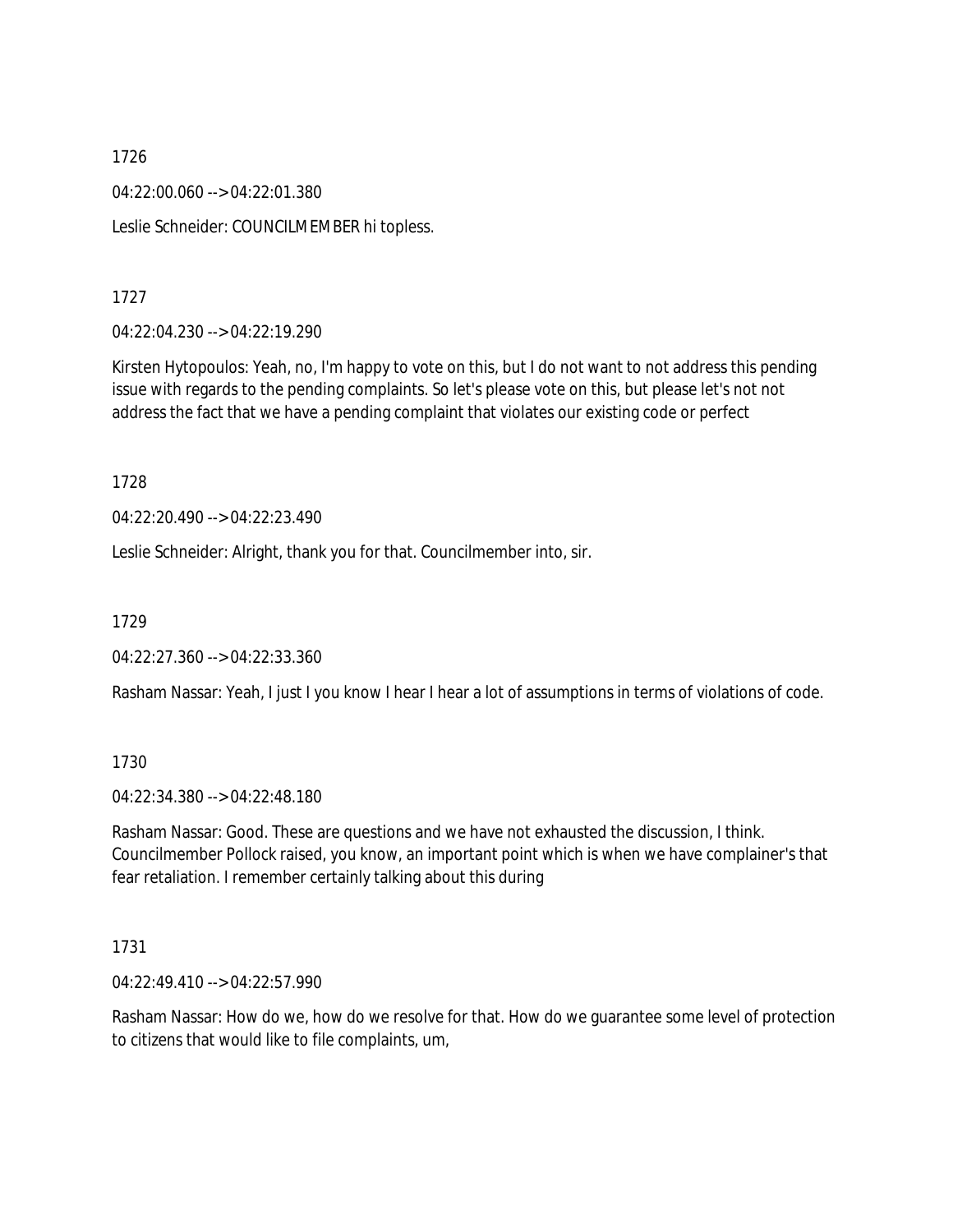04:22:58.830 --> 04:23:03.150

Rasham Nassar: So it's I think it's I think it's a bigger discussion it deserves to be discussed on the 10th.

1733

04:23:03.570 --> 04:23:16.950

Rasham Nassar: I don't know that I would agree that the that the complaint, as is has been filed as violate constitutes a violation of our code of conduct, or should not be heard. I'm happy to have that discussion on the 10th, but I just want to, you know, I just wanted to put put that out.

1734

04:23:18.180 --> 04:23:22.950

Rasham Nassar: That until we have that conversation. A lot of these assumptions are just assumptions there and unresolved.

1735

04:23:25.380 --> 04:23:26.370

Leslie Schneider: Tiffany city attorney.

1736

04:23:28.680 --> 04:23:38.340

Robbie Sepler: Thank you. Mirror. I understand this discussion is going along. So keep my comment brief but just for the benefit of counsel. I wanted to share my thoughts as they won't be with you on November 10

## 1737

04:23:39.360 --> 04:23:47.940

Robbie Sepler: With respect to this issue Article three states that any individual could submit an article on or our I should say an article to complain.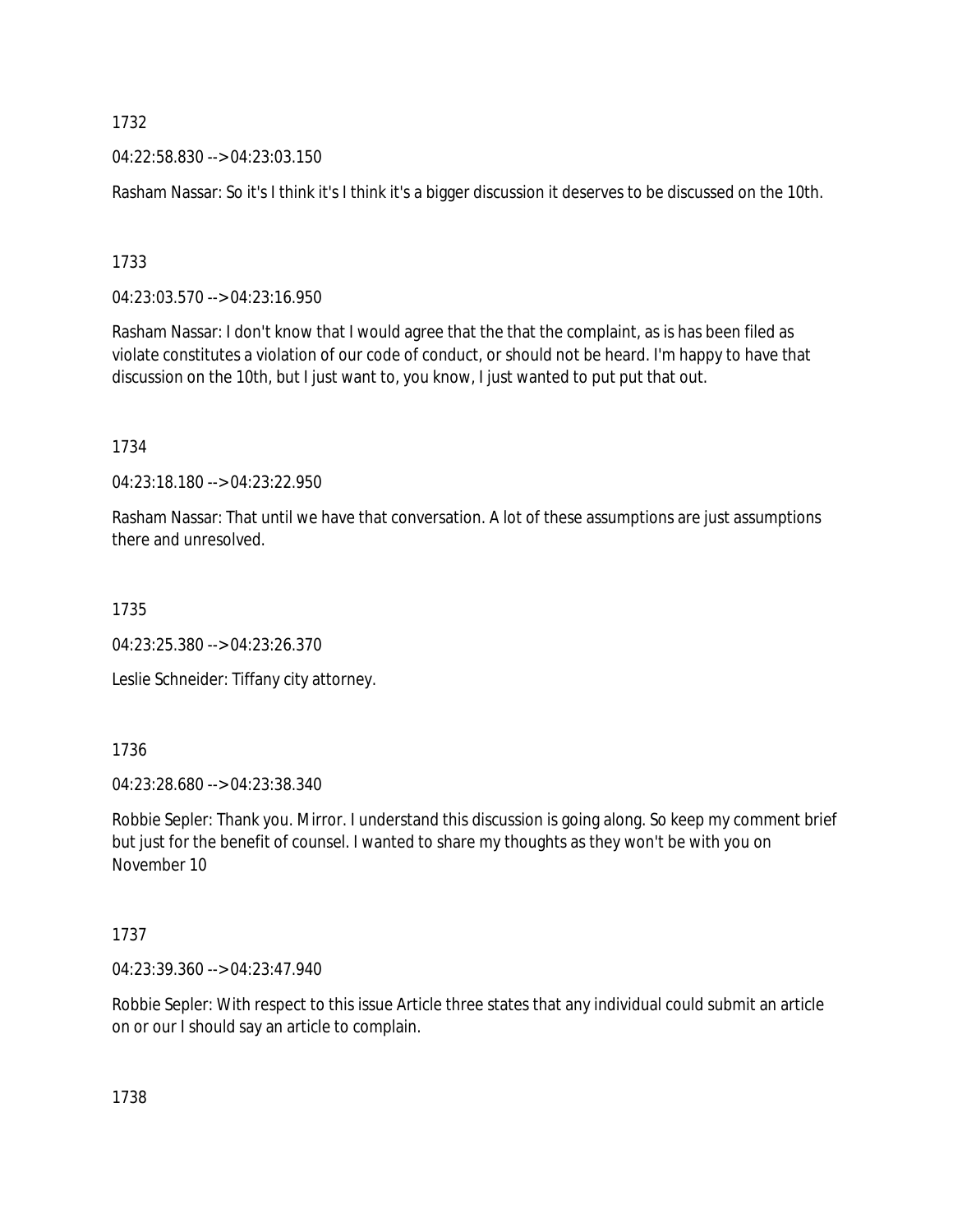04:23:48.900 --> 04:23:57.030

Robbie Sepler: And the individual. So any individual could be a complaint, if they're in the case here. There was an attorney submitting a part of a client.

1739

04:23:57.870 --> 04:24:14.130

Robbie Sepler: That wasn't named there would be nothing stopping an attorney anywhere just submitting a complaint period, just by themselves, just for counsel consideration someone in crafting wording to try to address the concern that's raised please keep that in mind.

1740

04:24:18.690 --> 04:24:28.140

Leslie Schneider: All right, thank you. So, Seeing no other hands, we're ready to move forward with a vote here. So, all in favor of moving forward. Councilmember Medina's

1741

04:24:30.120 --> 04:24:31.920

Leslie Schneider: Motion on the floor, please say aye.

1742

04:24:32.610 --> 04:24:33.030

Aye.

1743

04:24:34.410 --> 04:24:35.400

Leslie Schneider: Any opposed.

1744

04:24:36.810 --> 04:24:40.920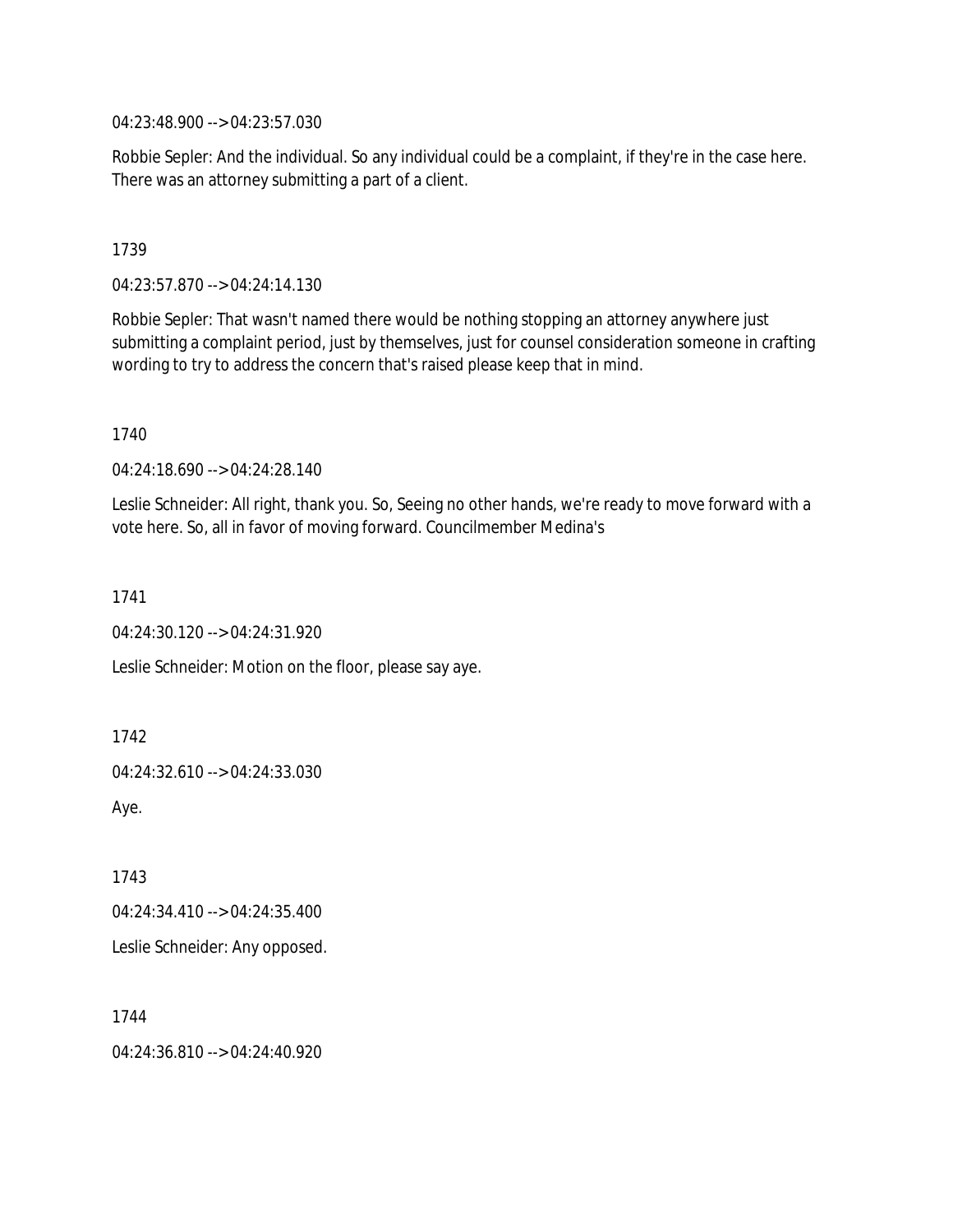Leslie Schneider: Okay, great. Thank you. And counselor, where we Dina, you said you had another one right

1745

04:24:42.480 --> 04:24:43.200

Kol Medina: Yeah.

1746

04:24:44.700 --> 04:24:51.390

Kol Medina: Whether they're actually two of these, because we have to if we had to cancel the size to make that change that change has been made it to places.

1747

04:24:51.900 --> 04:25:10.170

Kol Medina: Because the procedures have identical procedures for Article one for article to so that language was just to put to be put in here in regards to Article one complaints. So then we need the same motion to be put in here with regards to article to complaints. So it's the same motion.

1748

04:25:11.190 --> 04:25:12.150

Kol Medina: I move that the

1749

04:25:13.980 --> 04:25:15.090

Kol Medina: Operating Rules.

1750

04:25:16.500 --> 04:25:30.300

Kol Medina: Be amended tentatively subject to approval of the November 10 meeting by adding the same language and the previous motion to section for be too.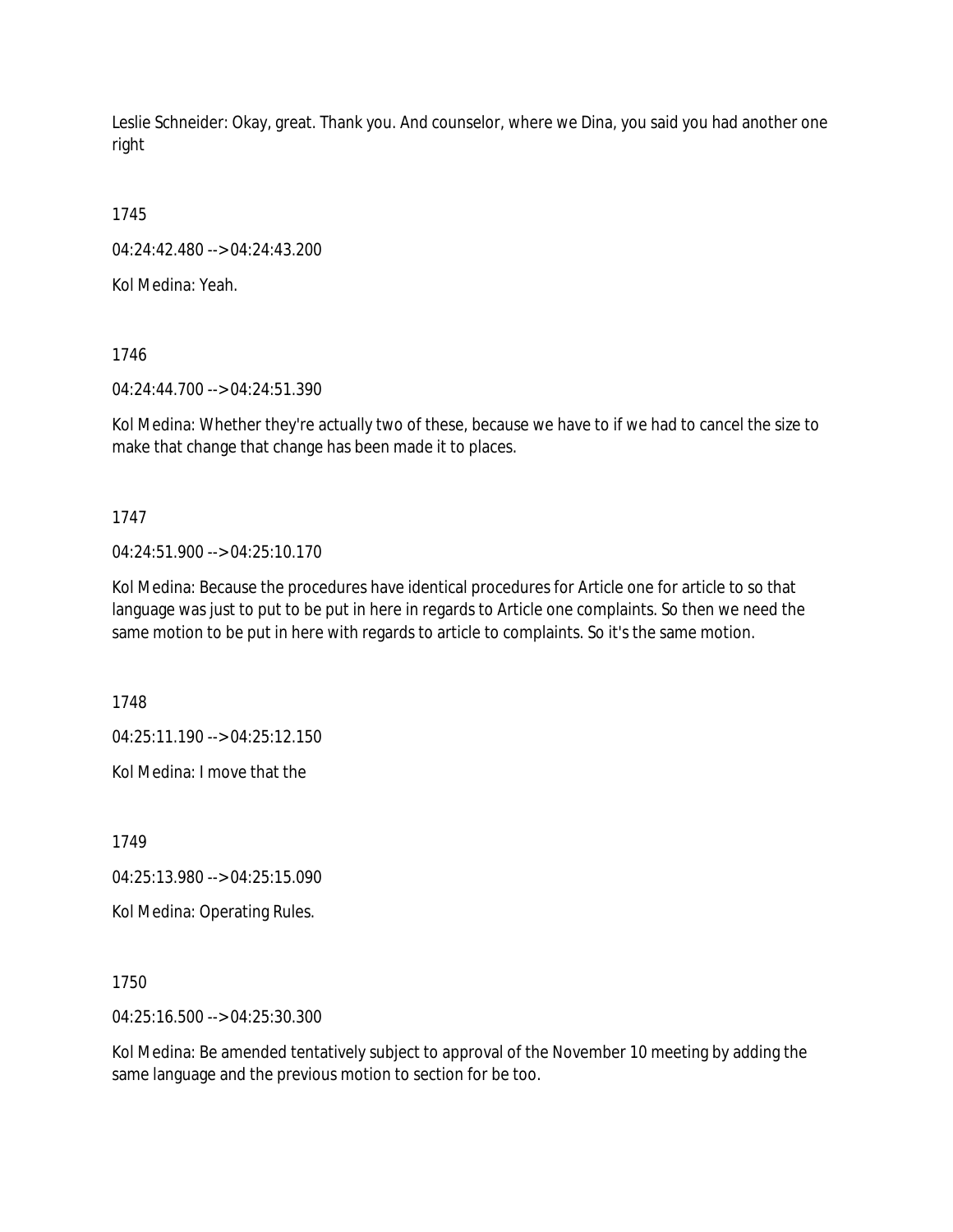04:25:33.660 --> 04:25:37.140

Leslie Schneider: Alright and a second from COUNCILMEMBER hi topless. Thank you.

#### 1752

04:25:38.760 --> 04:25:44.460

Leslie Schneider: They're not being any further discussion. Let's all those in favor please say aye.

1753 04:25:45.720 --> 04:25:46.080 Kol Medina: Aye.

1754 04:25:46.830 --> 04:25:47.850 Any opposed.

1755 04:25:51.090 --> 04:25:54.990

Leslie Schneider: COUNCILMEMBER hi topless. That was not in a post right you okay

1756 04:25:57.780 --> 04:25:58.860 Leslie Schneider: All right. Okay. Oh.

1757 04:25:59.490 --> 04:26:00.060 Kol Medina: Here we go.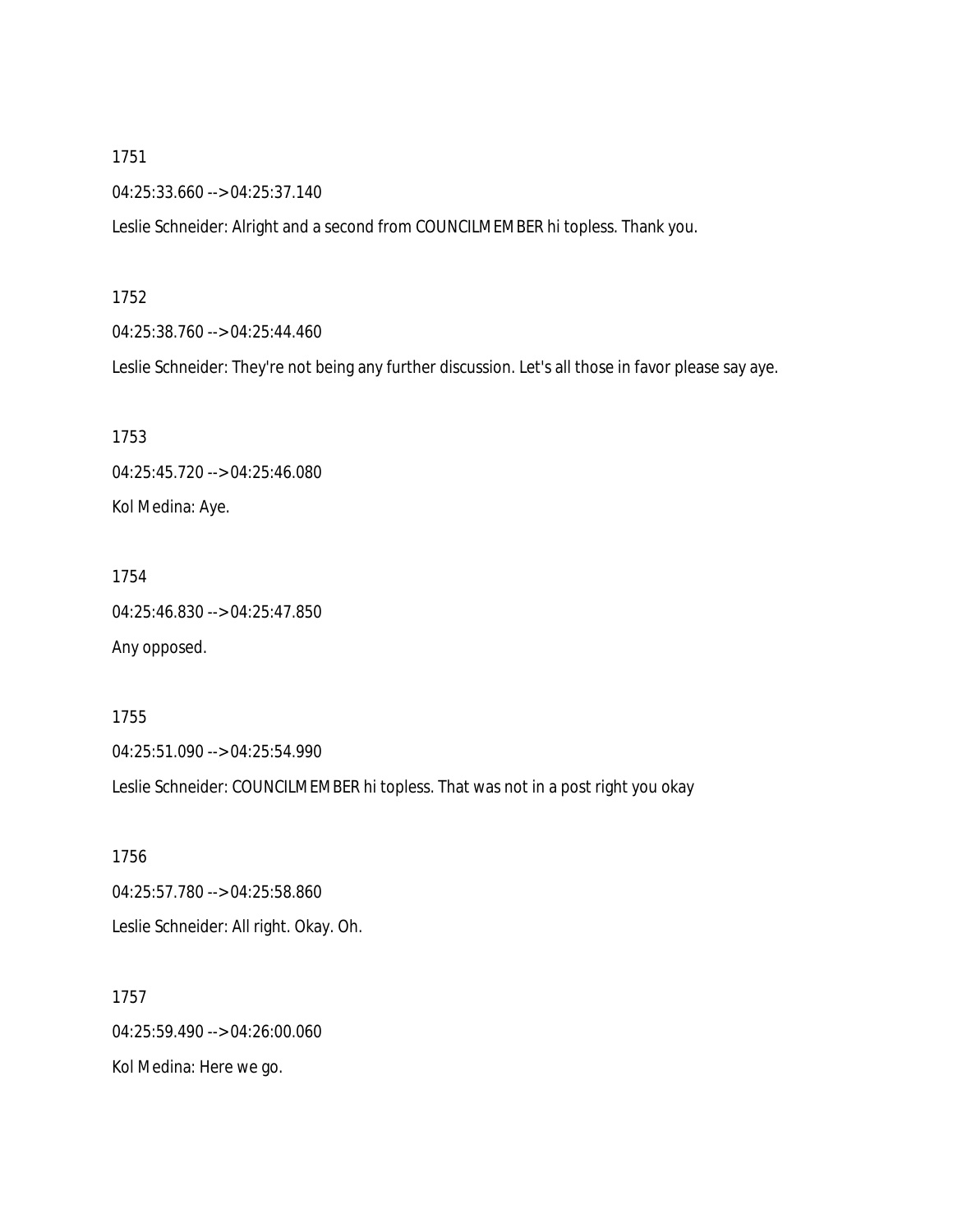04:26:02.130 --> 04:26:03.540

Kol Medina: I'm sorry there's what there was one more.

1759

04:26:05.460 --> 04:26:08.610

Leslie Schneider: Okay, um. Please proceed.

1760

04:26:10.170 --> 04:26:10.800

Kol Medina: Okay.

### 1761

04:26:12.630 --> 04:26:24.600

Kol Medina: So this would be in. And again, if the Council wants to move this language forward, it would need to be in two places for the Article one, and for the article, too. So in section for a

1762

04:26:26.310 --> 04:26:30.720

Kol Medina: Five. A so that is on Page 181 of the packet

1763

04:26:33.180 --> 04:26:34.620

Kol Medina: This relates to

1764 04:26:35.850 --> 04:26:36.600 Kol Medina: The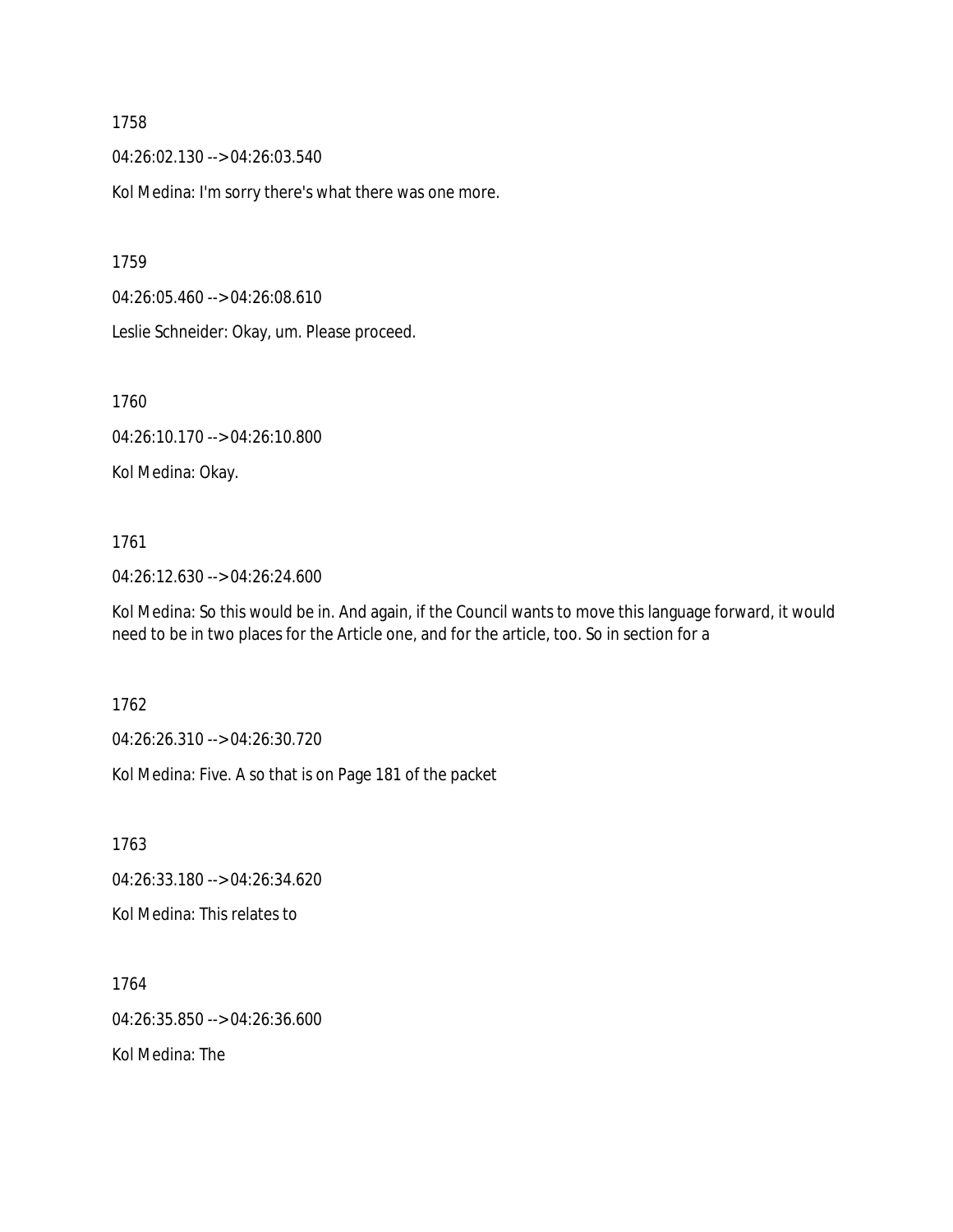04:26:38.010 --> 04:26:39.450

Kol Medina: Chair of the epic for

1766

04:26:41.220 --> 04:26:45.390

Kol Medina: Inviting the responded to submit a response.

1767

04:26:47.130 --> 04:26:48.810

Kol Medina: So this is what happened to me.

## 1768

04:26:49.890 --> 04:26:58.800

Kol Medina: I'm the chair of the ethics board sent me emails inviting me to some better response to one of these complaints.

### 1769

04:27:00.180 --> 04:27:09.330

Kol Medina: I didn't realize that that complaint was being taken up, I didn't understand that was something that was going on. I did not see her emails.

1770

04:27:10.200 --> 04:27:24.720

Kol Medina: And then the ethics board met and I was reported that I hadn't responded. I haven't provided a response. And I'm not sure if it was just assume then that I was ignoring it did want to provide a response.

### 1771

04:27:25.200 --> 04:27:38.400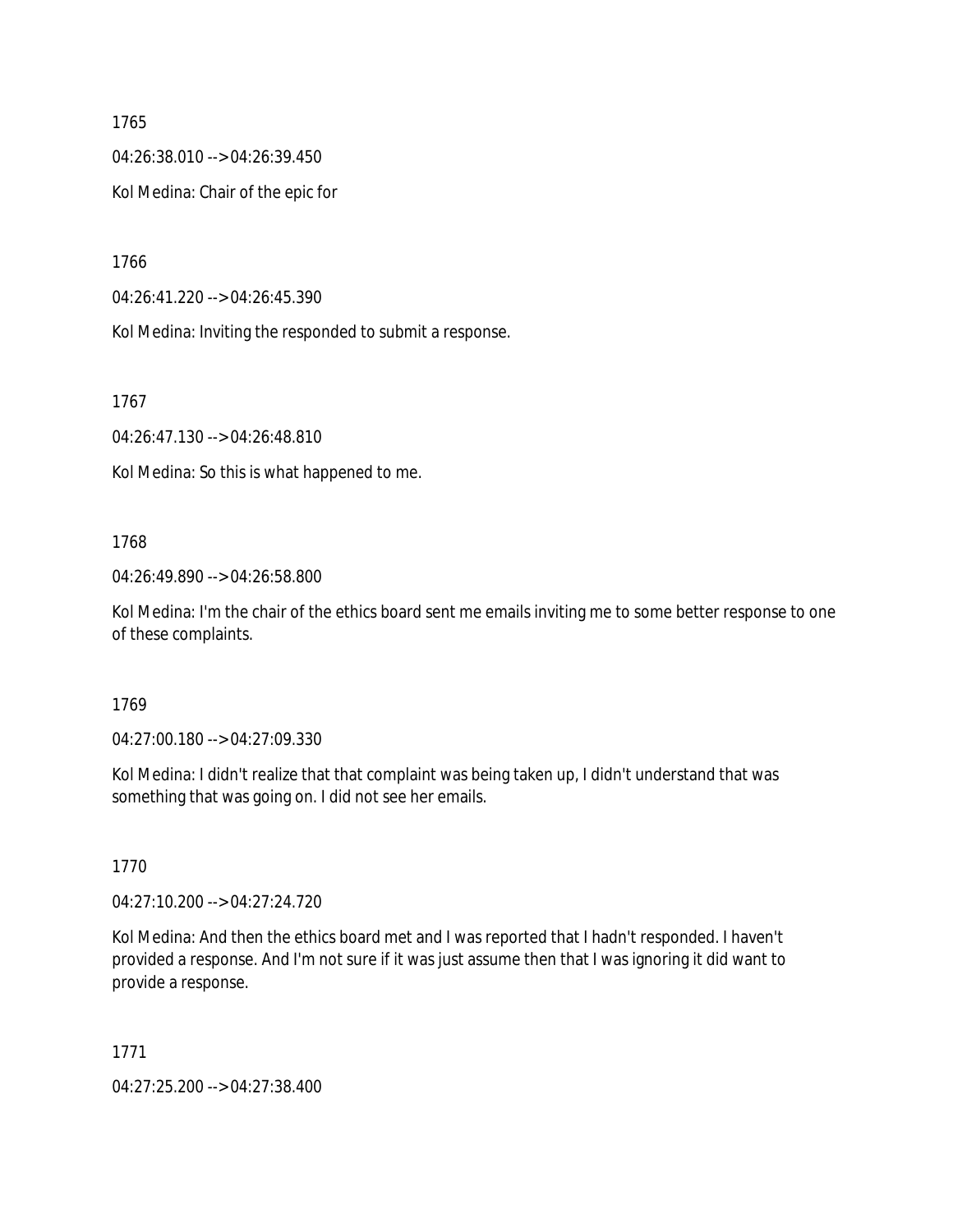Kol Medina: Or not. But the ethics board from what I understand, proceeded proceeded to start considering the complaint without a response from me without a response from the responded and granted it's my fault. I didn't see the emails.

1772

04:27:39.810 --> 04:27:45.240

Kol Medina: That's on me because I didn't monitor my email closely enough to look for emails from shareholders.

1773

04:27:46.350 --> 04:28:07.290

Kol Medina: But I do think it creates a highlights a flaw in the system. I think our system should require that the ethics board confirm that when the responded is invited to submit a response, the response and actually saw that invitation and there are easy ways to do that.

1774

04:28:08.400 --> 04:28:20.370

Kol Medina: Such as if you haven't received that response to the email, give them a call or send them certified mail so you have proof, they actually got it so

1775

04:28:21.480 --> 04:28:25.440

Kol Medina: I would make a motion to that effect.

1776

04:28:26.610 --> 04:28:38.670

Kol Medina: So I move that we have in the operating rules by adding the following language tentatively subject to approval of the Council on November 10 a section for a

1777

04:28:39.750 --> 04:28:40.500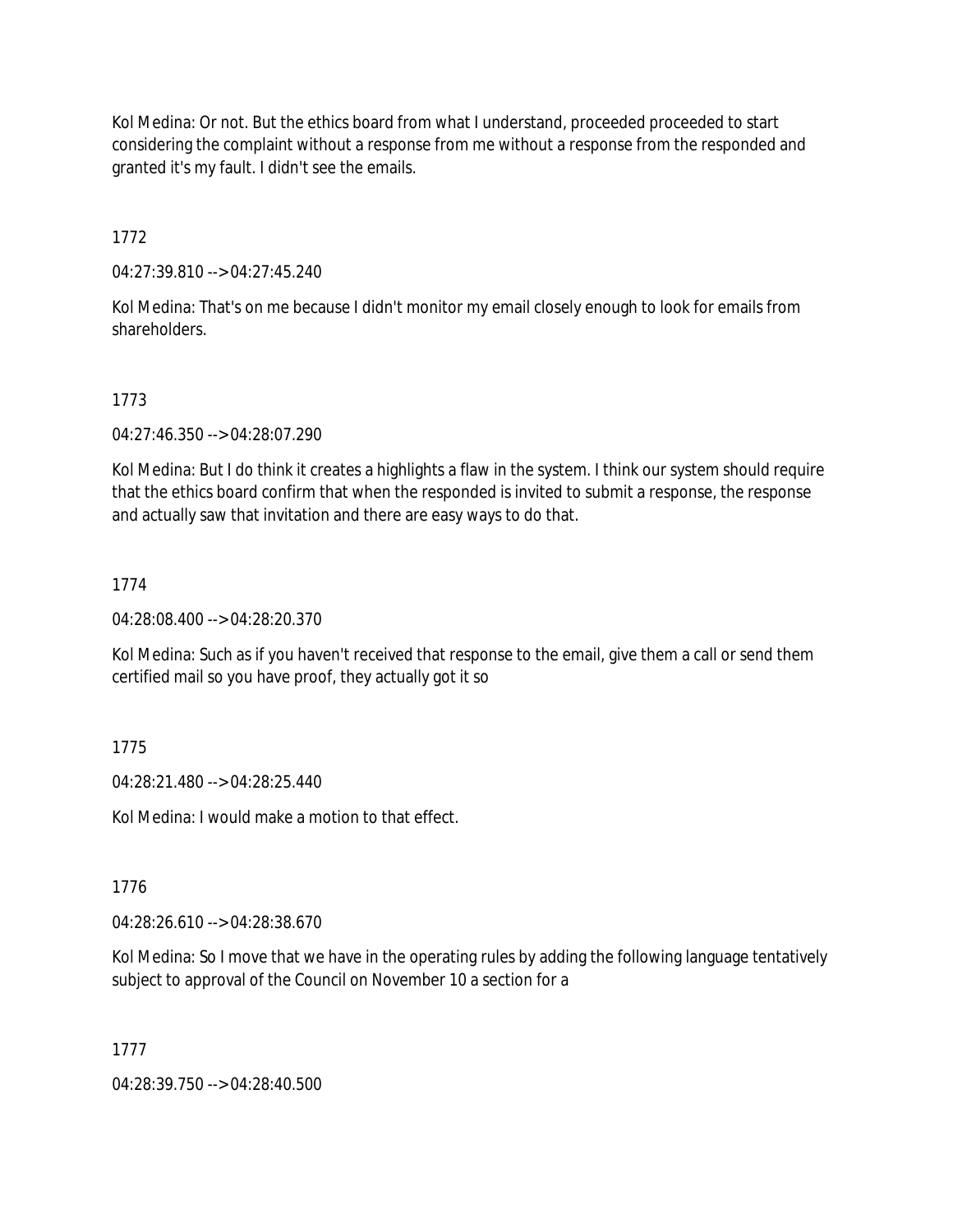Kol Medina: Five.

1778

04:28:41.700 --> 04:28:48.630

Kol Medina: A to add this language before proceeding with consideration of the complaint.

1779

04:28:49.650 --> 04:28:56.220

Kol Medina: The chair must received confirmation from the respondent that the respondent receive the chairs invitation to submit a response.

1780

04:28:57.150 --> 04:29:07.800

Kol Medina: Confirmation can be in the form of indirect communication from the responded to the chair or in the form of the city park mailing the invitation to respond to the responded using certified mail.

1781

04:29:10.740 --> 04:29:14.250

Leslie Schneider: Remember high topless your second thing that. Great. Thank you.

1782

04:29:16.080 --> 04:29:19.380

Leslie Schneider: All right, is there any very fast discussion.

1783

04:29:22.230 --> 04:29:22.740

Leslie Schneider: All right.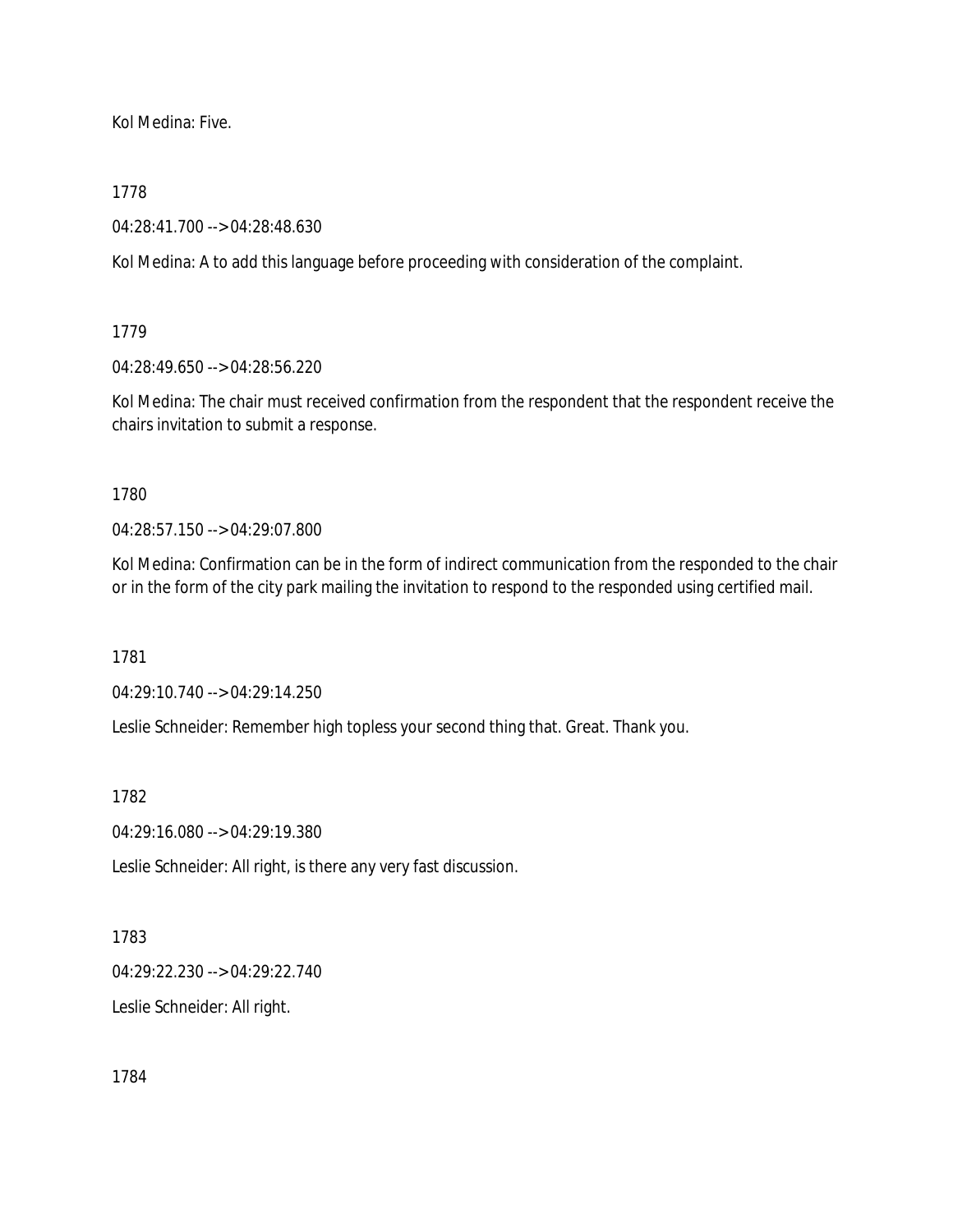04:29:23.640 --> 04:29:29.400

Kol Medina: Or whatever it's worth, I'd be happy to hear. I'm starting my my hand up. If that's okay, but one chair Hodges thinks about this.

1785

04:29:31.050 --> 04:29:37.920

Jennifer Hodges: I think we do need clarity about what constitutes a notice so that we can be consistent, we're aiming for consistency always and

1786

04:29:39.480 --> 04:29:48.390

Jennifer Hodges: The code as it's written right now is silent as to what happens when you don't get a response. And it's even silent as to what the notice should be. It doesn't tell us to send an email.

1787

04:29:49.740 --> 04:29:58.920

Jennifer Hodges: So from the ethics board perspective, I think that would be clarity that would be very, very useful to all complaints going forward is what constitutes proper notice

1788

04:30:01.140 --> 04:30:04.410

Leslie Schneider: Thank you for that. Councilmember I topless. Your hand is that

1789

04:30:05.220 --> 04:30:16.260

Kirsten Hytopoulos: I'm going to hope that there's this is an easy win. And the same thing. I'm going to say that I that I really hope that we're all going to vote for this. We're there's a there's a lot at stake for the person being complained against they deserve the right to receive notice

1790

04:30:18.120 --> 04:30:19.020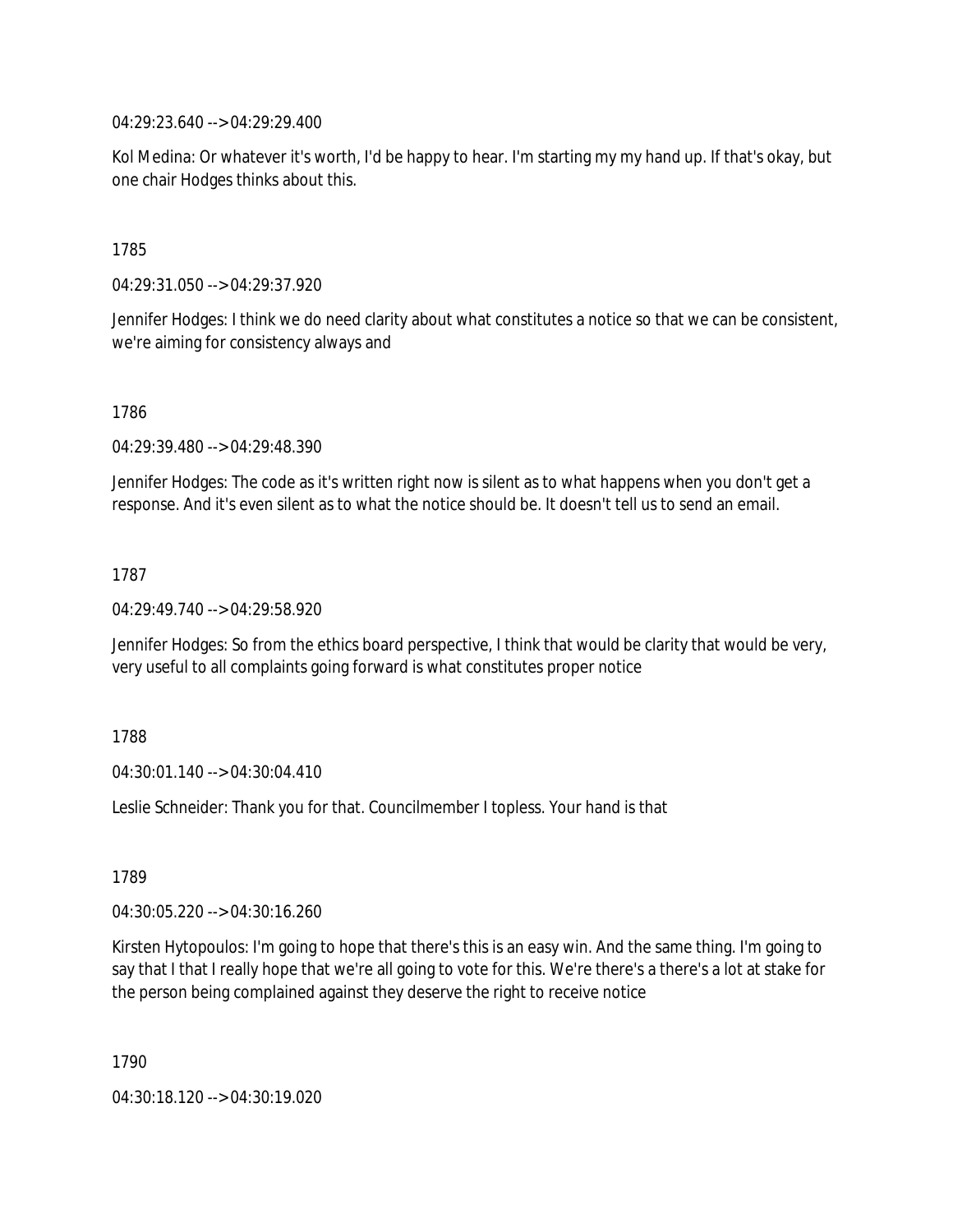Leslie Schneider: Great, thank you.

1791

04:30:20.640 --> 04:30:24.420

Leslie Schneider: All right. We have a motion and a second. All those in favor please say aye.

1792 04:30:25.530 --> 04:30:25.860 Christy Carr: Aye.

1793

04:30:25.950 --> 04:30:27.720

Leslie Schneider: Aye. Any opposed.

1794

04:30:29.130 --> 04:30:30.930

Leslie Schneider: That passes unanimously. Thank you.

1795 04:30:32.820 --> 04:30:34.740 Leslie Schneider: All right. Um,

1796

04:30:34.800 --> 04:30:38.610

Kol Medina: I guess the last one. Mayor, I just, we have to do that in the second section as well.

1797

04:30:38.700 --> 04:30:44.910

Kol Medina: Okay, so I'm sorry to keep going on but I move that the Council.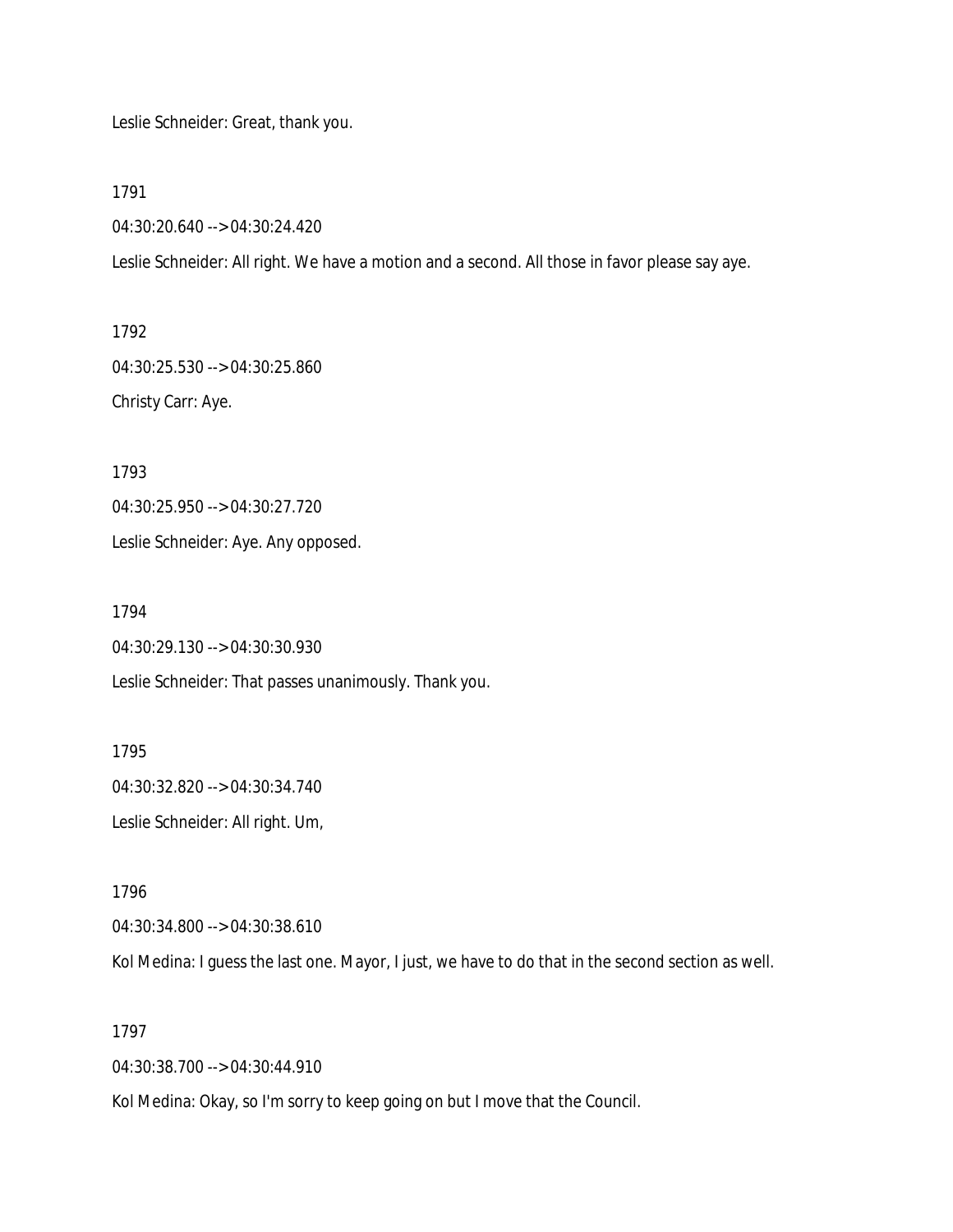04:30:46.860 --> 04:30:53.700

Kol Medina: Amend subjects at men tend to delay, subject to final approval on November 10 section for

#### 1799

04:30:56.700 --> 04:31:02.760

Kol Medina: Be for a to include the same language as the previous motion.

1800

04:31:04.950 --> 04:31:07.020

Leslie Schneider: COUNCILMEMBER I topless. Second tip that

1801

04:31:08.880 --> 04:31:10.410

Leslie Schneider: Any further discussion.

1802

04:31:11.550 --> 04:31:13.170

Leslie Schneider: All those in favor please say aye.

1803

04:31:13.980 --> 04:31:18.300

Leslie Schneider: Aye. Any opposed, that passes unanimously. Thank you.

1804

04:31:19.470 --> 04:31:21.750

Leslie Schneider: Okay. Councilmember hi topless. It's back to you.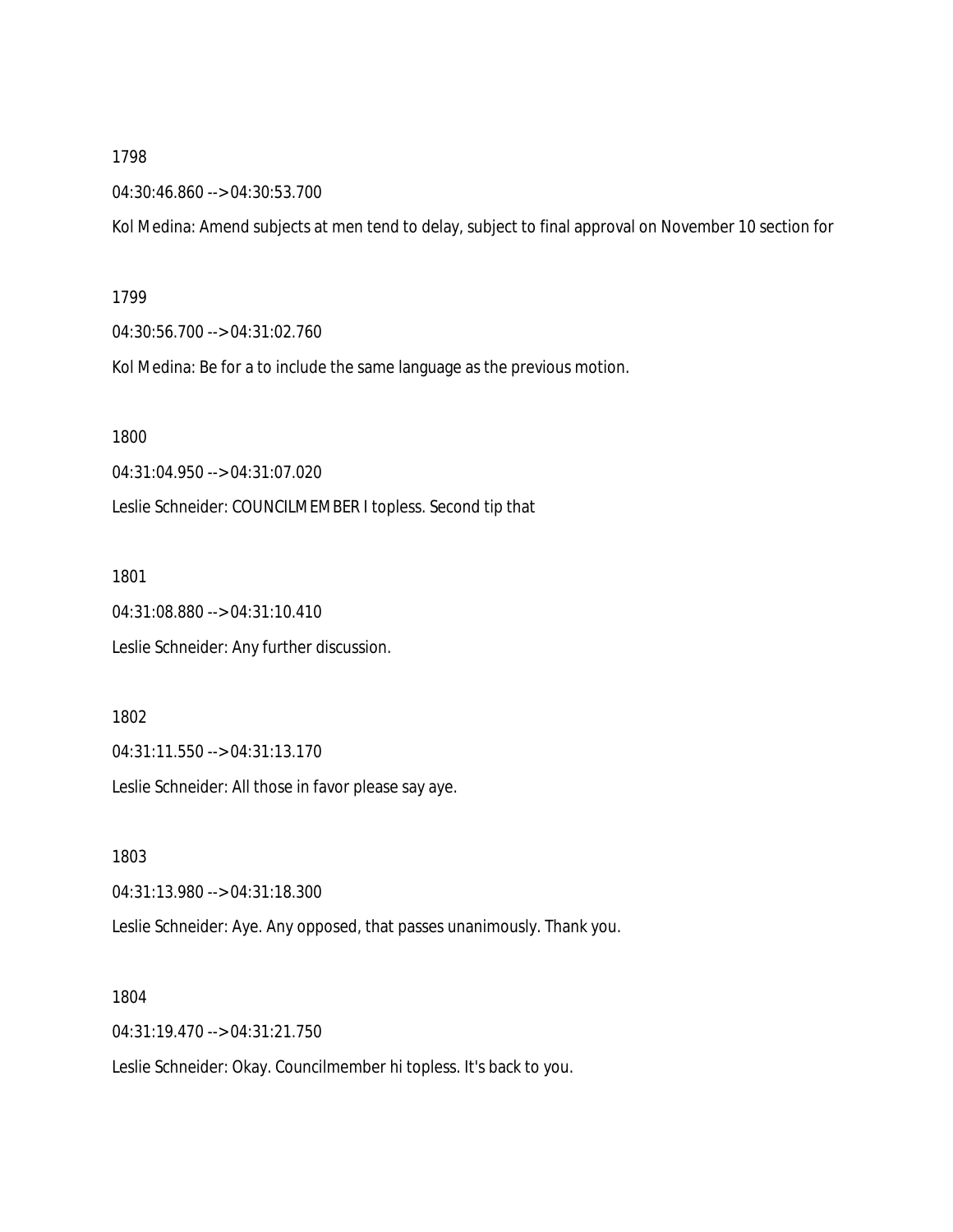04:31:22.260 --> 04:31:27.330

Kirsten Hytopoulos: Sorry, I'm sorry to have to do is I'll be really quick. This was actually my original request from Robbie

1806

04:31:27.870 --> 04:31:36.240

Kirsten Hytopoulos: And so I won't try to talk about today, but I do have to say that I need to ask to I will be asking to bring this back again, and unfortunately that Robbie at some point.

1807

04:31:37.020 --> 04:31:45.210

Kirsten Hytopoulos: Is because when I first watched the the ethics board start to talk about issues, I realized that we had failed in our attempts

1808

04:31:45.600 --> 04:31:53.520

Kirsten Hytopoulos: In February to create the anonymity. We were looking for in our attempts to process our article one complaints.

1809

04:31:53.940 --> 04:32:03.480

Kirsten Hytopoulos: And what was going to happen is that when complaints come forward, they're going to take the complaints, they're going to discuss them an open session as they decide whether to kick them out.

1810

04:32:04.020 --> 04:32:15.270

Kirsten Hytopoulos: And so the most specious complaints complaints that are brought maliciously complaints any complaints at all. They're going to talk about. They're going to talk. They may watch videos about them, everything will be processed publicly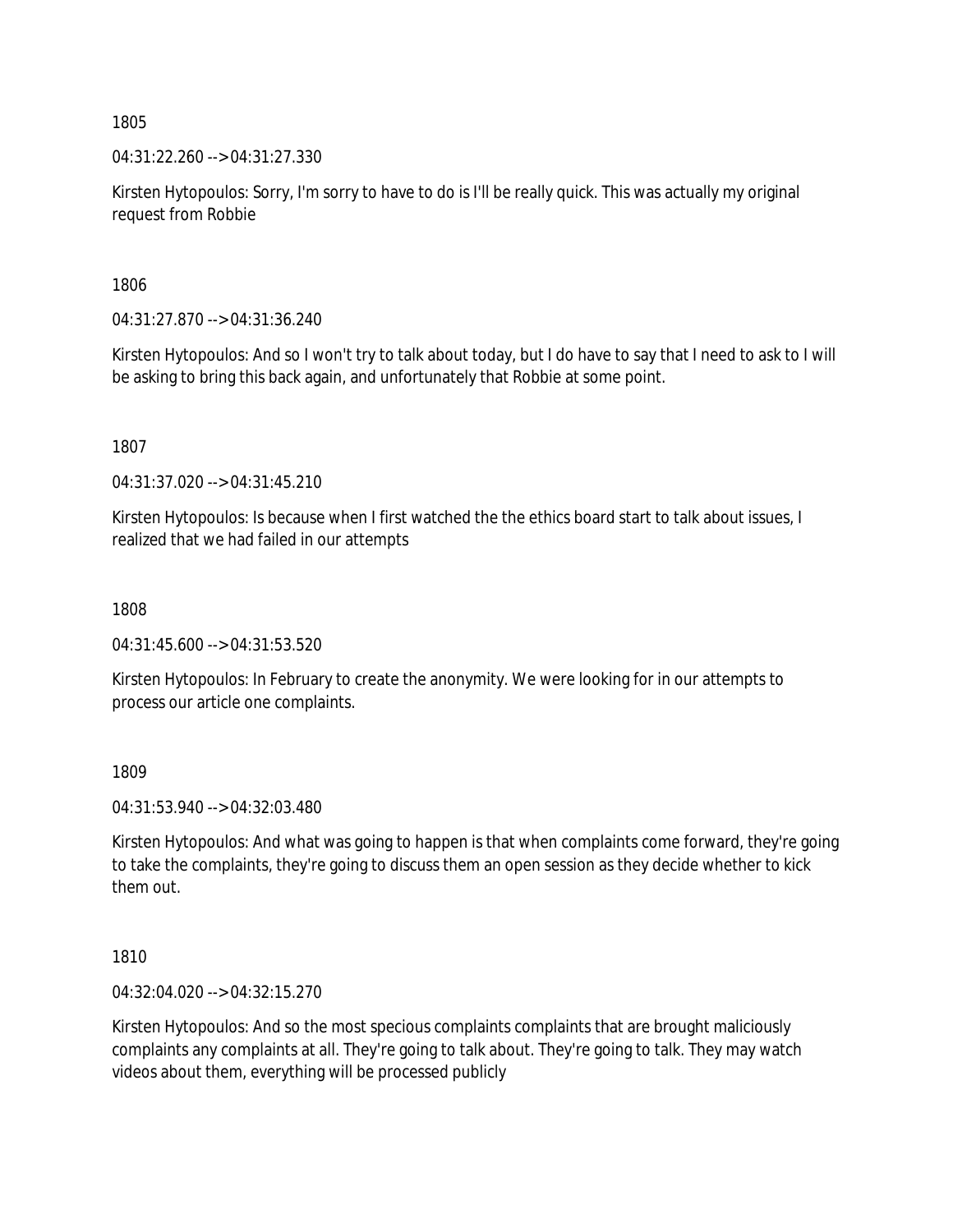04:32:15.720 --> 04:32:19.740

Kirsten Hytopoulos: And so the whole idea that they'll ever get ultimately to an anonymous

1812

04:32:20.670 --> 04:32:28.950

Kirsten Hytopoulos: You know whether they'll go to mediation or they go to an anonymous advisory opinion, the way it's actually going to play out all of the damage that we were hoping to avoid

1813

04:32:29.250 --> 04:32:34.200

Kirsten Hytopoulos: Is actually going to be in the public records. So, I hate to be completely blunt, but that's exactly the way it's going to

#### 1814

04:32:35.010 --> 04:32:41.850

Kirsten Hytopoulos: Play out. And so I'd imagine we would actually use this time to do the to talk that through with Robbie and talk about what, what are we going to do about that.

1815

04:32:42.360 --> 04:32:52.170

Kirsten Hytopoulos: So there you go. Everybody, and I didn't want to avoid mentioning that now because I didn't want it then say bring that up in like a you know month or something and then seem like we're just peppering

1816

04:32:52.530 --> 04:32:58.320

Kirsten Hytopoulos: The ethics board with stuff we do kind of have a problem. We didn't quite hit it right or something.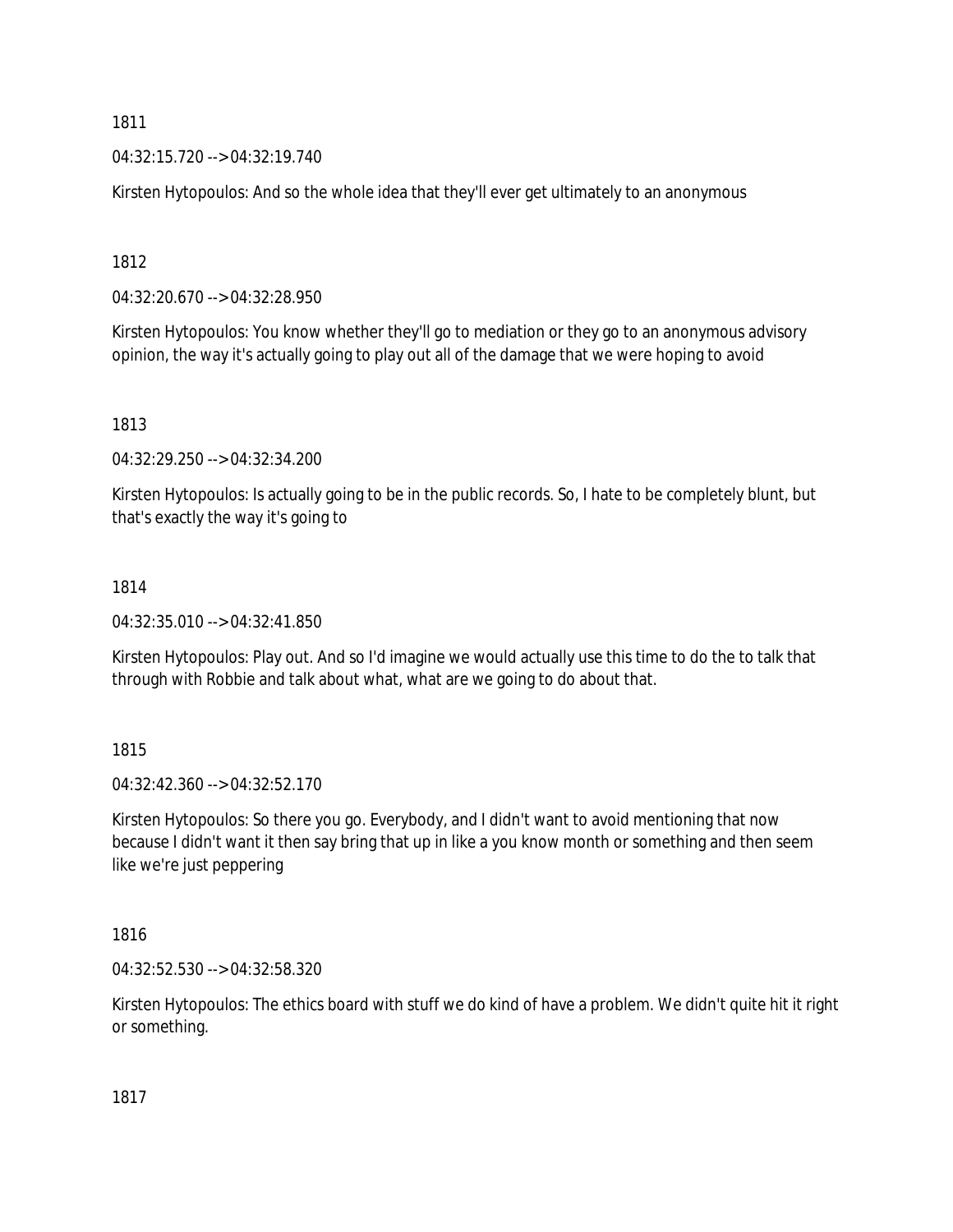04:32:59.070 --> 04:33:06.510

Kirsten Hytopoulos: It may be that we want to do is just forget about it. An empty because the reality is any way to yank that at the end because the what we've set it up now.

### 1818

04:33:06.810 --> 04:33:21.960

Kirsten Hytopoulos: Is that it couldn't be that if something comes in and it gets all air, you know, gets all publicly discussed and then it goes for an advisory opinion. We don't even get the benefit of a good advisory opinion. So that's all I'm gonna say I'm to be discussed later. Thanks.

1819

04:33:23.880 --> 04:33:25.620

Leslie Schneider: All right. Thank you all.

1820

04:33:27.720 --> 04:33:45.900

Leslie Schneider: We got through it and we will be revisiting it before its final. So we are now going to move on to new business item 10 a contract amendment 100% cost recovery fee study PCB and this is Heather are planning director right

1821

04:33:46.290 --> 04:33:48.000

Heather Wright: Yes. Thank you, Mayor signer

1822

04:33:49.260 --> 04:33:58.260

Heather Wright: I'm requesting this evening for a budget amendment of \$14,000 to complete to have the tasks under contract to complete the work for our fee study

1823

04:33:58.680 --> 04:34:06.120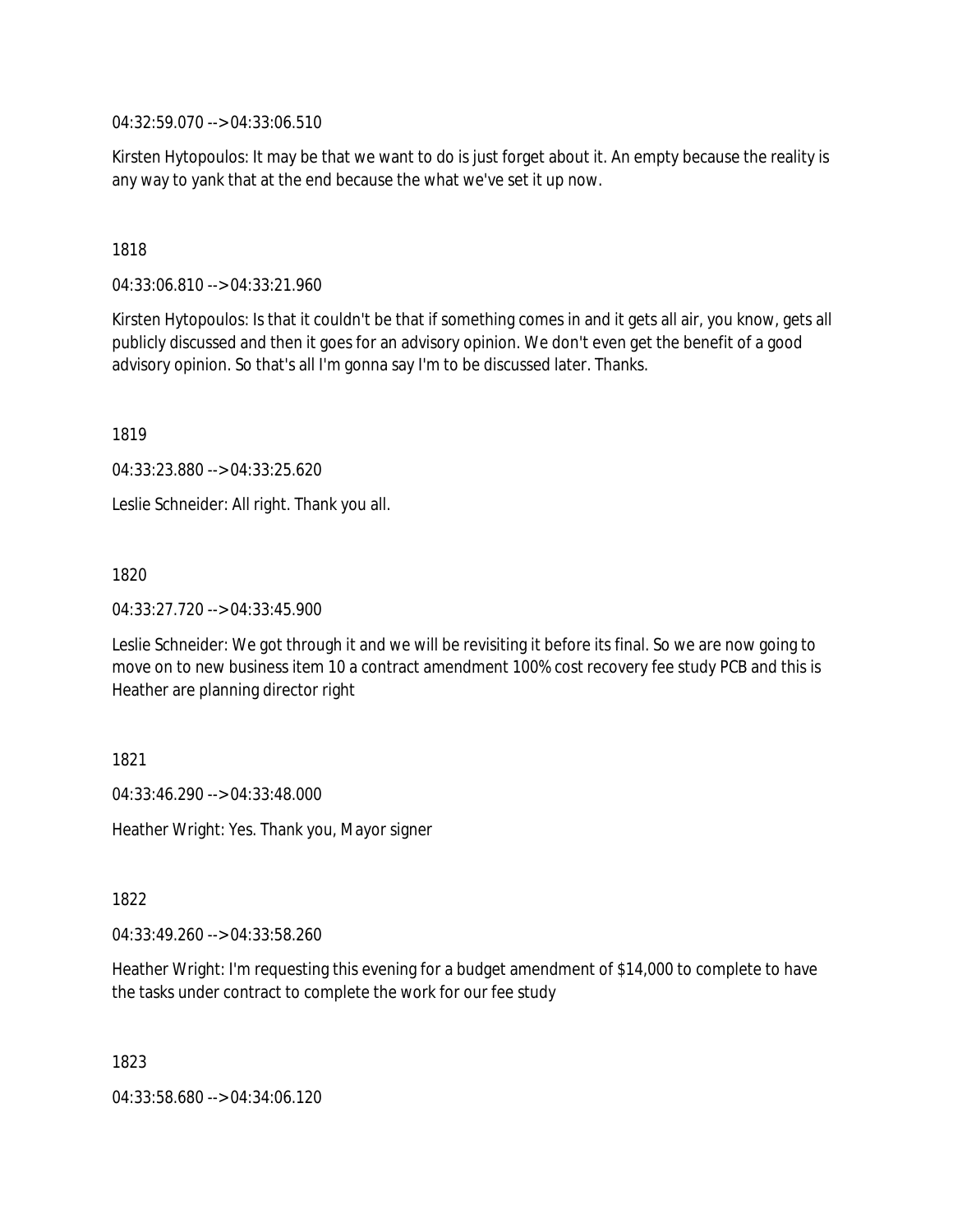Heather Wright: And the contract was awarded and December of 2019 and we anticipate bringing the results of the study, to the Council.

1824

04:34:06.540 --> 04:34:20.310

Heather Wright: Next month and this additional money would be to cover two of the tasks and then this would be able to come out of our existing budget, it wouldn't require a BUDGET AMENDMENT AND I'M REQUESTING THAT IS move to consent agenda at our next meeting.

1825

04:34:22.260 --> 04:34:24.030

Leslie Schneider: Great, thank you. Councilmember No, sir.

#### 1826

04:34:24.900 --> 04:34:32.100

Rasham Nassar: I moved to fourth amendment number one to the agreement with FCS for approval with a November 10 2020 consent agenda.

1827

04:34:34.290 --> 04:34:39.840

Leslie Schneider: Deputy Mayor seconds that any discussion. All those in favor please say aye.

1828

04:34:41.400 --> 04:34:42.210

Leslie Schneider: Any opposed.

1829

04:34:43.410 --> 04:34:46.560

Leslie Schneider: All right, that passes unanimously. Thank you. Thank you.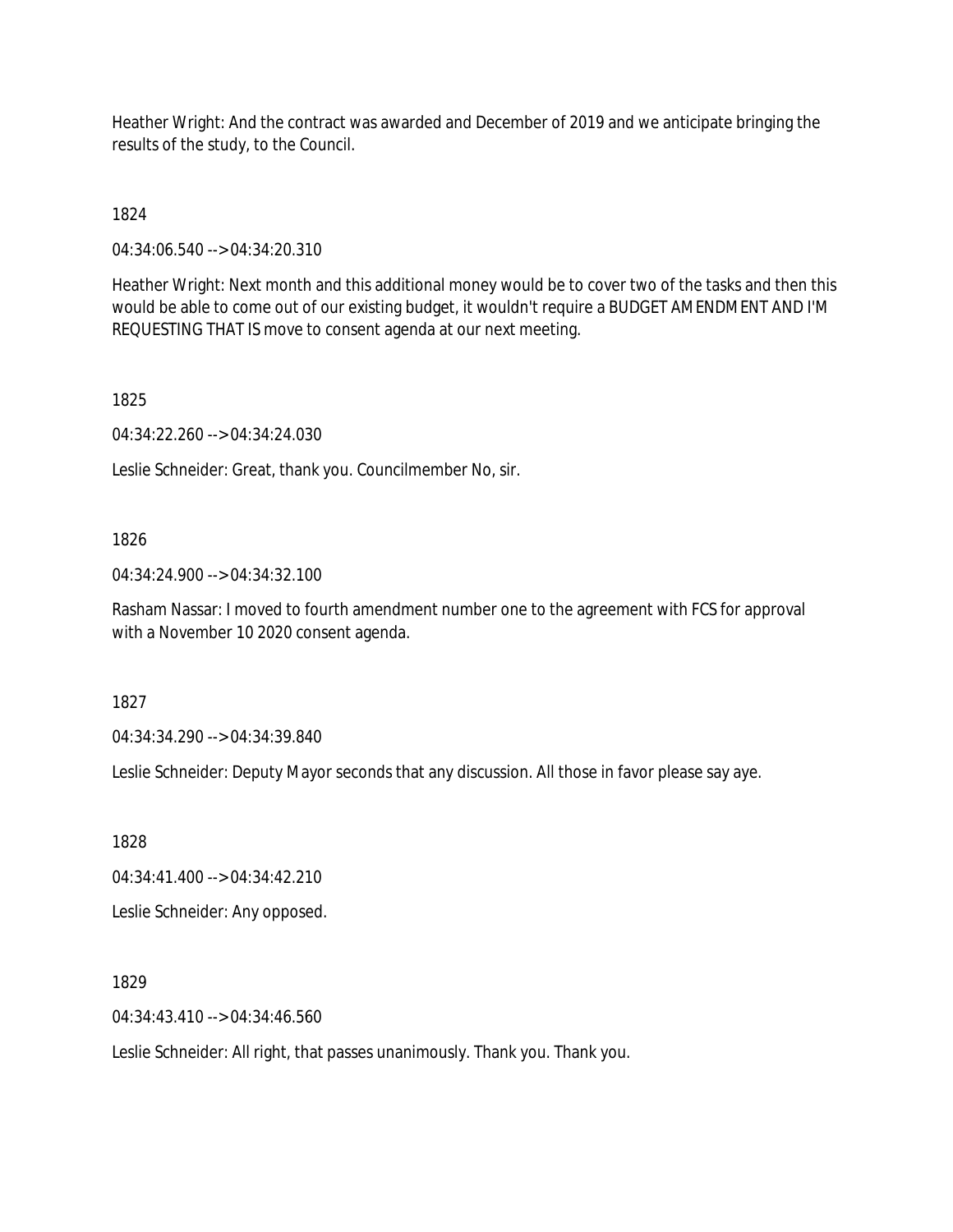04:34:47.730 --> 04:34:55.890

Leslie Schneider: Item 10 be is resolution number 20 2017 Old Mill Road Speed limit change public works.

1831

04:35:00.240 --> 04:35:17.220

Rasham Nassar: Mayor, if I may well public works director was Vicki's connecting. I'm going to have to sign off in the next few minutes. So I just wanted to announce that publicly. So, for the record, it will reflect that I will be absent after this agenda item to the annotating. Thank you.

1832

04:35:19.260 --> 04:35:19.710

Leslie Schneider: All right.

1833

04:35:21.060 --> 04:35:23.400

Chris Wierzbicki: Really Council which, which works Rector

1834

04:35:24.960 --> 04:35:33.240

Chris Wierzbicki: Before you this evening is a resolution to change the speed limit on Old Mill Road from from 30 miles an hour to 25 miles an hour.

1835

04:35:34.950 --> 04:35:42.570

Chris Wierzbicki: This request came as a result from a number of residents along the old mill quarter who reached out to the public works department about this change.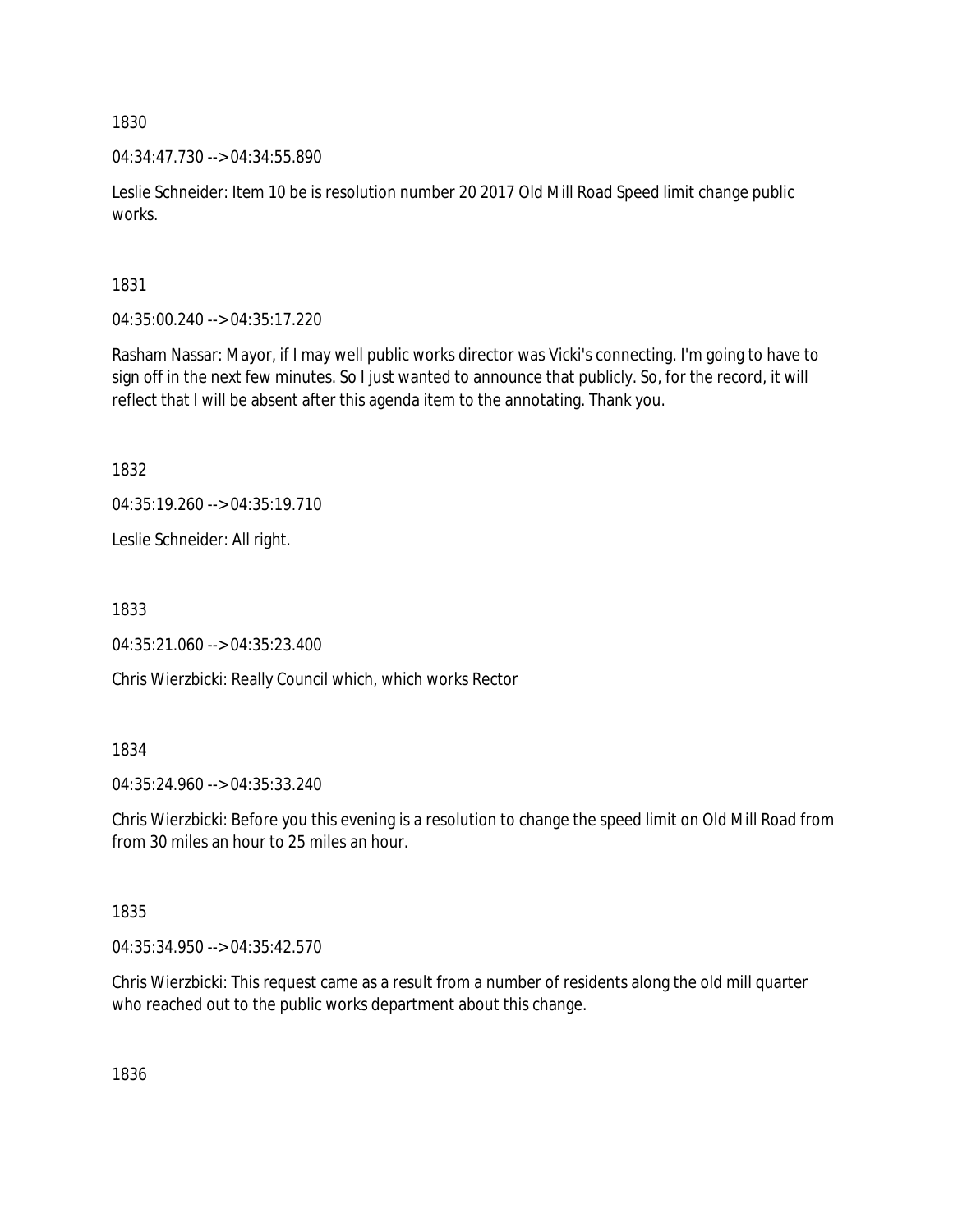04:35:43.110 --> 04:35:55.920

Chris Wierzbicki: We heard from about 20 individuals along the quarter majority of whom are in favor of making this change, and I can't say that speed limit changes are always going to be easy, but this one.

1837

04:35:57.060 --> 04:36:04.140

Chris Wierzbicki: There the stars aligned for this particular change for a couple of reasons that I'll highlight quickly. One is because

1838

04:36:04.830 --> 04:36:09.480

Chris Wierzbicki: A portion of the road is already 25 miles an hour, where there's limited slight distance

### 1839

04:36:09.930 --> 04:36:17.940

Chris Wierzbicki: There are kind of limited facilities for non motorized users on majority of the quarter, except in one section, whether it's a separate a trail.

1840

04:36:18.630 --> 04:36:25.620

Chris Wierzbicki: And the 85th percentile speed on the road, which is essentially the speed that most people derive on the road.

1841

04:36:26.370 --> 04:36:32.070

Chris Wierzbicki: Is was highlighted in our speed study last year at 29.4 miles an hour, which is

1842

04:36:32.610 --> 04:36:39.840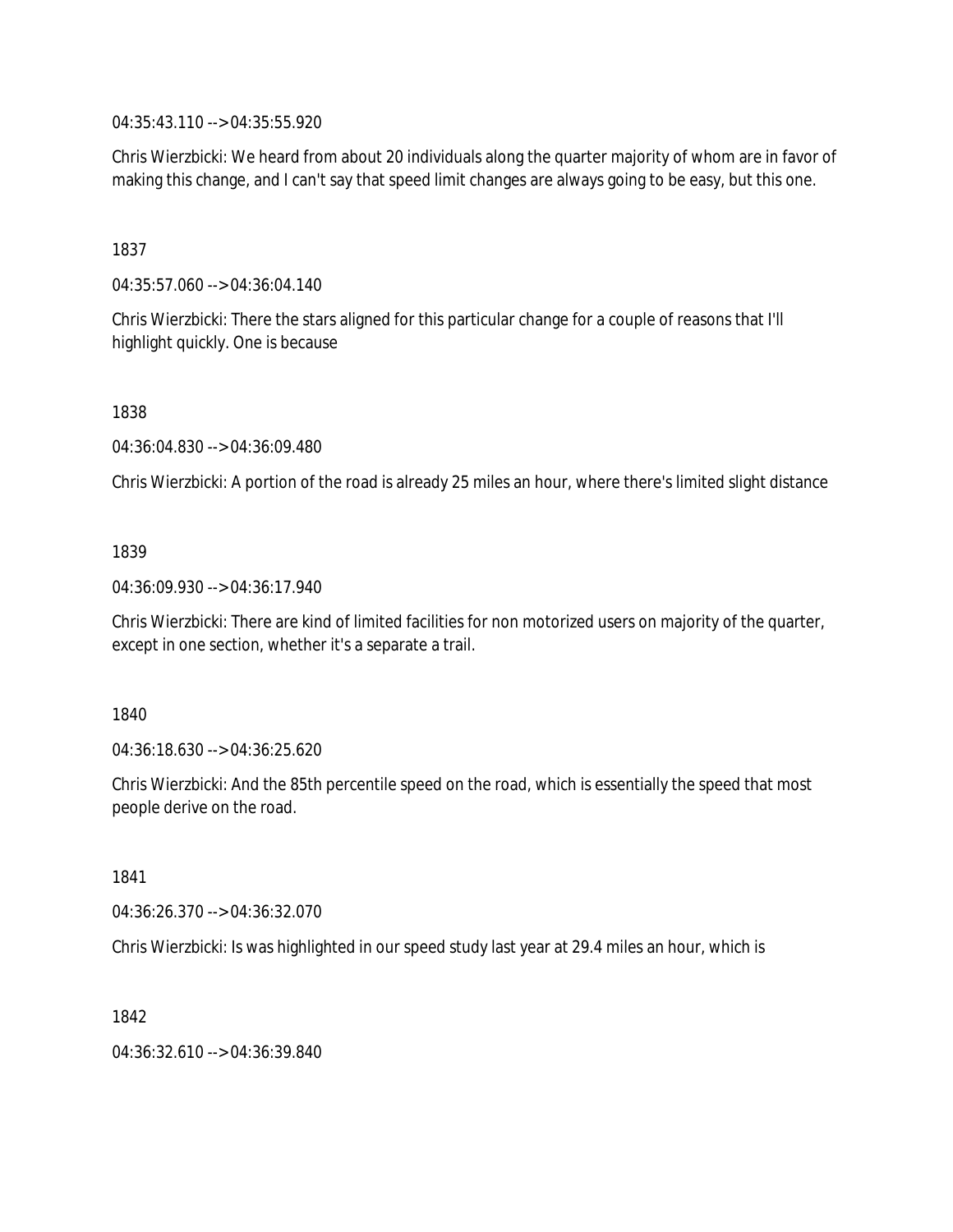Chris Wierzbicki: Within five miles an hour of the change that we would like to make. And that's one of the engineering guidance criteria for making a speed limit change.

1843

04:36:40.500 --> 04:36:55.380

Chris Wierzbicki: So before you is this resolution to make this change. And if you move it forward to your next meeting in November, we will have a signage happen sometime before the end of the month in November. So happy to answer any questions about that.

1844

04:36:56.640 --> 04:36:59.130

Leslie Schneider: Thank you so much. All right. How's my Renaissance

1845

04:36:59.700 --> 04:37:07.290

Rasham Nassar: I moved forward. Resolution number 2020 17 Old Mill Road Speed limit CHANGE THE NOVEMBER 10 2020 consent agenda.

1846

04:37:08.250 --> 04:37:10.050

Leslie Schneider: COUNCILMEMBER Pollock. Second to that.

1847

04:37:10.110 --> 04:37:12.360

Leslie Schneider: Any discussion. Councilmember Carson

1848

04:37:14.070 --> 04:37:23.130

Christy Carr: Thank you have a question when public works makes a speed limit changes their corresponding coordination with police department to enforce it. And what's that look like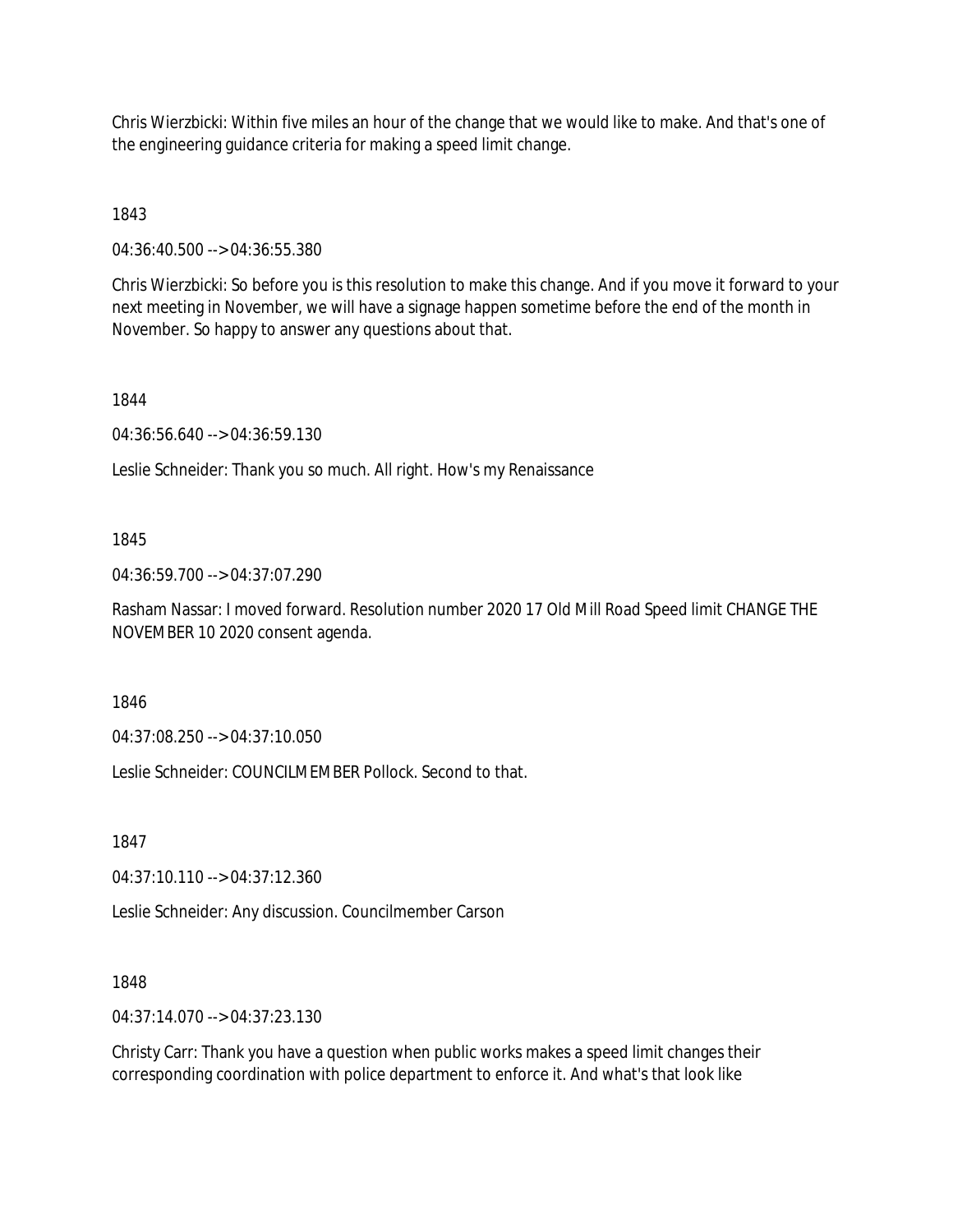04:37:24.540 --> 04:37:27.360

Chris Wierzbicki: Yes, we've talked to the police department about

1850

04:37:28.110 --> 04:37:35.970

Chris Wierzbicki: This the change that's going to happen here. I think that police chief has already reached out to some residents along the quarter to talk about what they've experienced out there.

1851

04:37:36.450 --> 04:37:45.960

Chris Wierzbicki: I wouldn't say we necessarily have an enforcement plan in place just yet, but we are in contact with the police department about the change and will likely encourage them to

1852

04:37:47.070 --> 04:37:56.010

Chris Wierzbicki: Keep an eye on this particular area after we make the change to see if we can observe what driver behaviors like after we've placed a new science. Oh.

1853

04:37:59.310 --> 04:38:00.210

Leslie Schneider: Great, thank you.

1854

04:38:00.300 --> 04:38:03.480

Leslie Schneider: All right. We have a motion and a second. Any further discussion.

1855

04:38:04.230 --> 04:38:05.820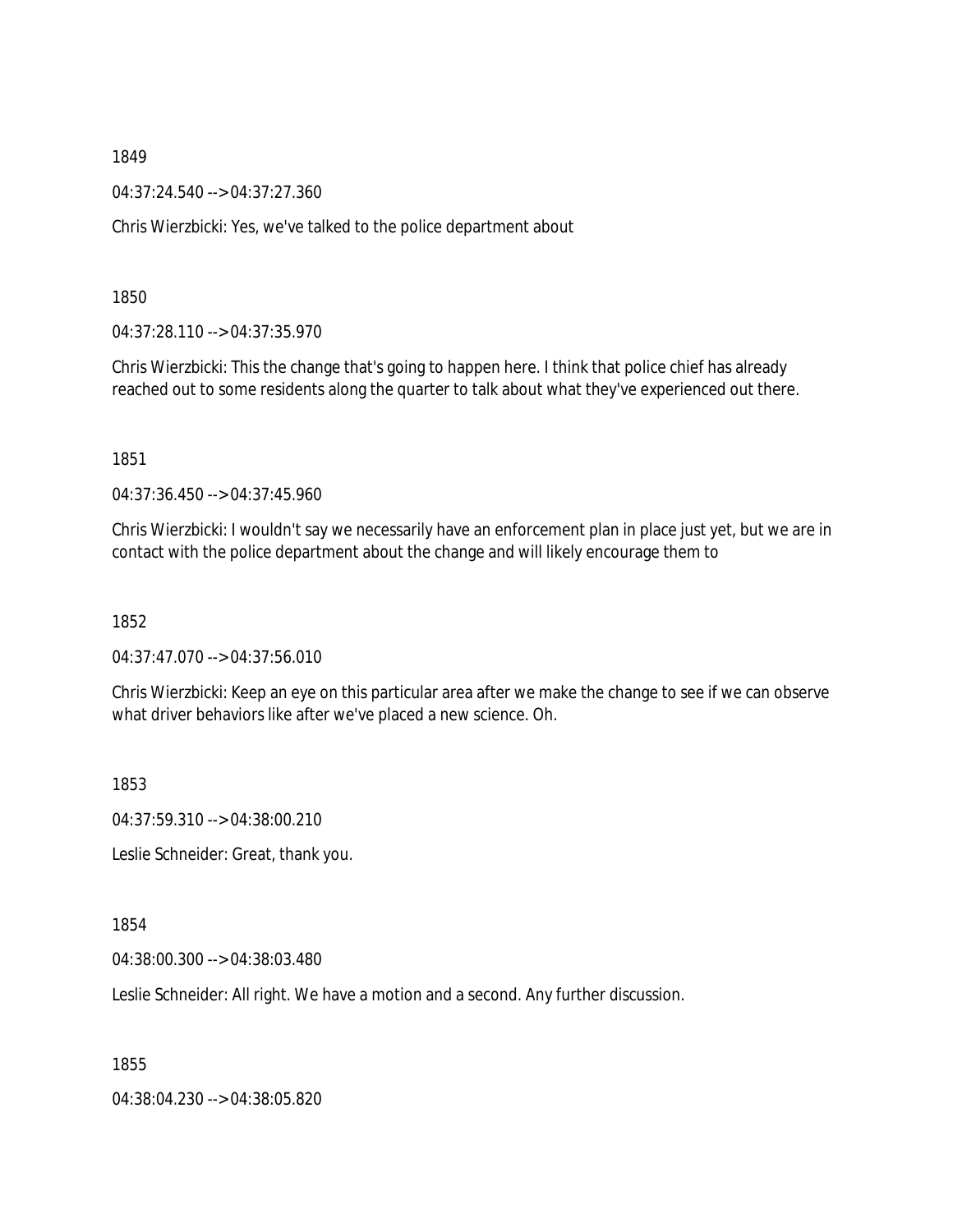Leslie Schneider: All those in favor please say aye.

1856

04:38:06.630 --> 04:38:08.820 Leslie Schneider: Right. And, any opposed.

#### 1857

04:38:09.930 --> 04:38:11.430 Leslie Schneider: That passes unanimously.

1858

04:38:12.660 --> 04:38:15.090

Leslie Schneider: Alright so COUNCILMEMBER nisar you're out.

1859

04:38:16.260 --> 04:38:16.770

Leslie Schneider: All right.

#### 1860

04:38:18.120 --> 04:38:29.520

Leslie Schneider: I'm sure our clerk is noting that and we're on to item 10 SEE THE CITY HALL Solar System acquisition

#### 1861

04:38:29.550 --> 04:38:32.940

Joe Deets: For with public parks. I'm sorry, madam, Mayor

#### 1862

04:38:34.200 --> 04:38:37.110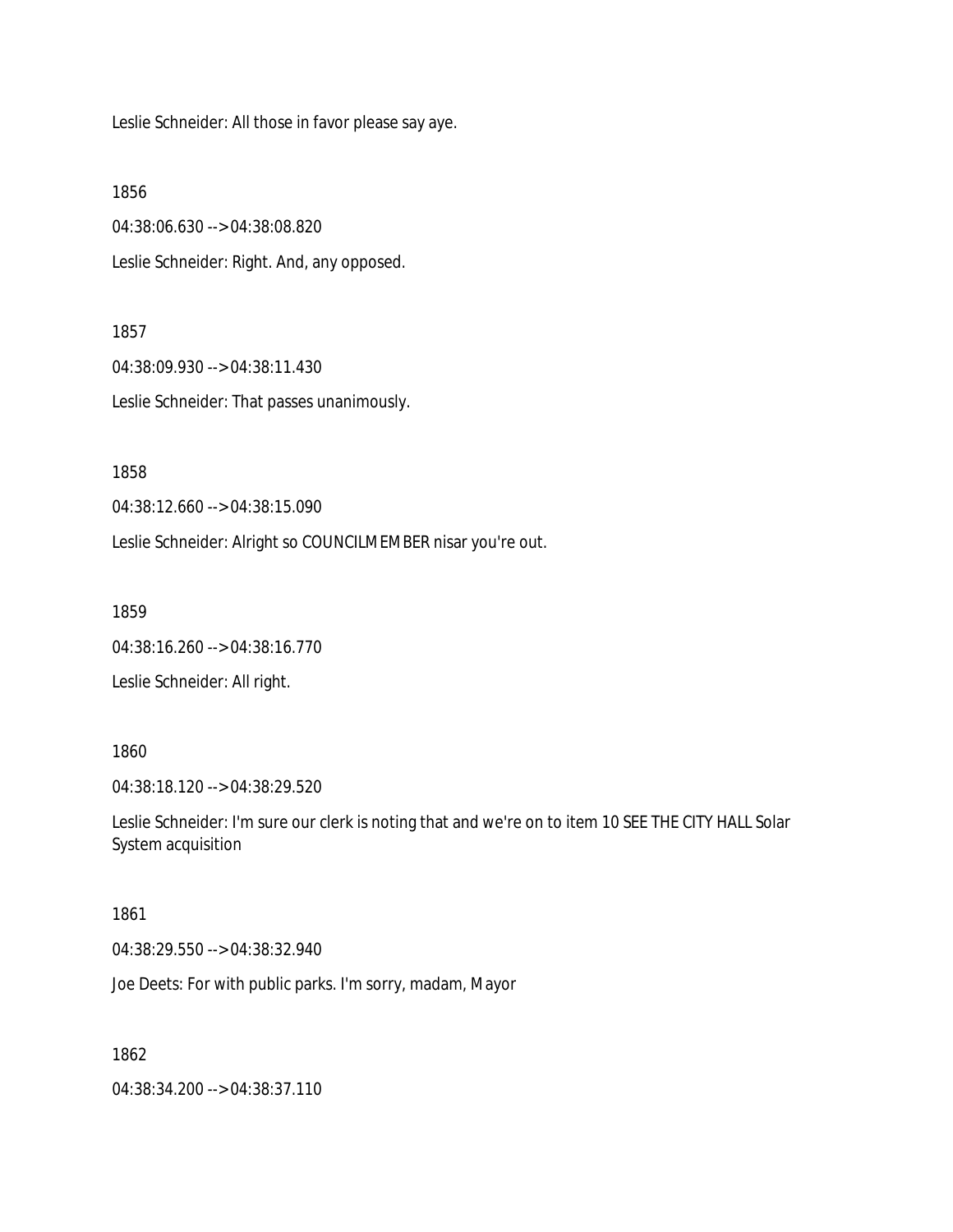Joe Deets: As I said, I'm gonna I'm gonna exit myself.

1863

04:38:40.620 --> 04:38:45.330

Joe Deets: Sorry I muted myself I'm leaving the meeting. And I'll just wait to be asked to come back.

1864 04:38:46.470 --> 04:38:47.070 Joe Deets: Thank you.

1865 04:38:47.520 --> 04:38:48.480

Joe Levan: That's nobody's going to

1866

```
04:38:48.630 --> 04:38:51.480
```
Joe Levan: recuse himself for these next two items and then it'll come back.

1867 04:38:51.960 --> 04:38:52.350 Okay.

1868 04:38:55.050 --> 04:38:56.130 Leslie Schneider: Alright, so

1869

04:38:59.970 --> 04:39:17.610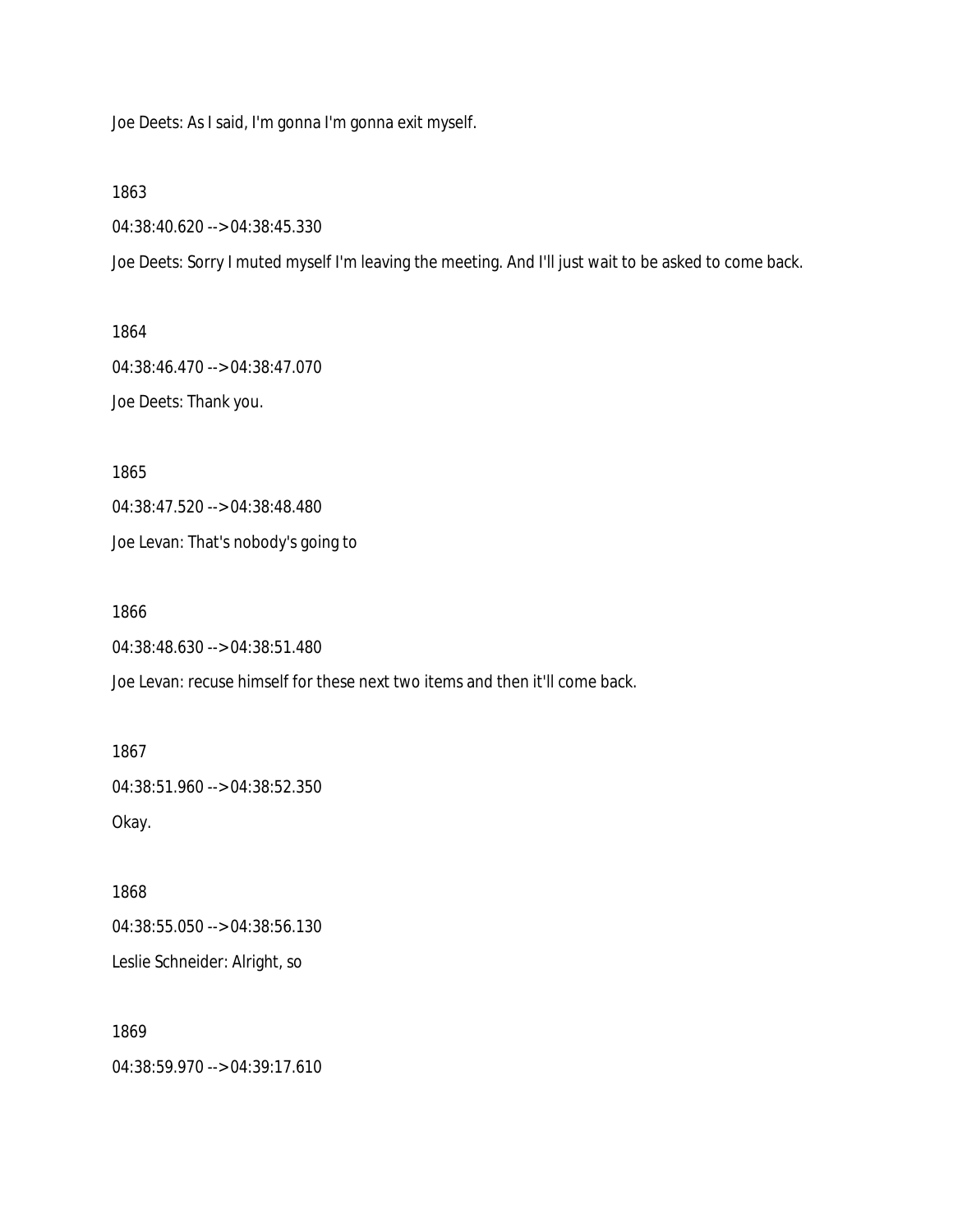Chris Wierzbicki: This is listed as a public works item, the purchase of this Solar City Hall Solar System facility that is on City Hall building, but we have been working closely with the city's city attorney's office on this arrangement to purchase this facility and we have

1870

04:39:19.980 --> 04:39:27.090

Chris Wierzbicki: City Attorney Joe van and our outside counsel Adams Snyder here as well to answer any questions about the lease agreement that you might have.

1871

04:39:28.260 --> 04:39:49.020

Chris Wierzbicki: I'll just mention quickly that we, the public works department did review the appraisal the fair market appraisal of this facility we agreed with their analysis of the of the value of the system, which as you can see, if you looked ahead. Your next agenda item was about \$26,000

1872

04:39:50.250 --> 04:39:54.360

Chris Wierzbicki: There are costs associated with their actual business.

1873

04:39:54.870 --> 04:40:04.890

Chris Wierzbicki: There are benefits to the system as a whole in terms of receiving solar electricity but they're also obviously costs associated with the system as well in terms of repair and maintenance and

1874

04:40:05.610 --> 04:40:12.240

Chris Wierzbicki: disposal costs at the end of this facility is useful life, but it did appear based on the fair market analysis that

1875

04:40:13.500 --> 04:40:20.160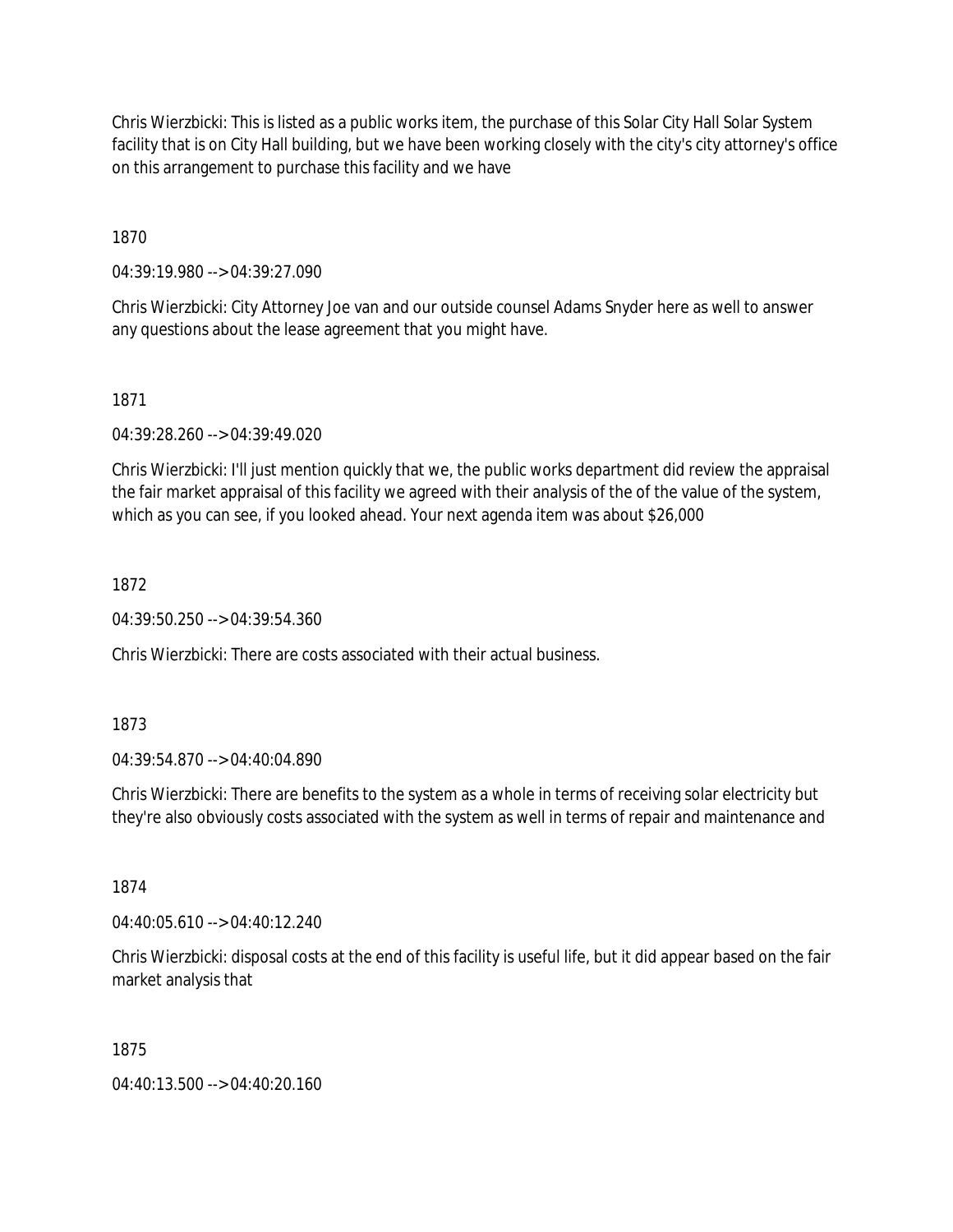Chris Wierzbicki: The city would at least break even on maintaining this facility purchasing it and keeping it in service.

1876

04:40:20.880 --> 04:40:31.080

Chris Wierzbicki: So we're like I said, we have some other folks here to help answer questions about this item and we have a budget amendment plan for your next item so that if you choose to purchase a facility.

# 1877

04:40:31.650 --> 04:40:39.630

Chris Wierzbicki: You can make an amendment to the budget to to include those funds which which are not currently program. And so I'm going to leave it at that and open it up to questions.

### 1878

 $04:40:40.200 \rightarrow 04:40:42.210$ 

Leslie Schneider: Great, thank you. Councilmember Pollock.

### 1879

04:40:43.440 --> 04:40:51.690

Michael Pollock: I'm I'm moved forward for approval with the number 10 2020 CONSENT AGENDA authorization for the city manager to actually keep the necessary documents.

1880

04:40:52.170 --> 04:41:04.500

Michael Pollock: And substantially performance through that with this agenda is to acquire the existing to the whole solar system for an amount of approximately \$26,015 and 60 cents.

1881

04:41:06.360 --> 04:41:11.130

Leslie Schneider: COUNCILMEMBER high top Alyssa second did that. And is there any further discussion.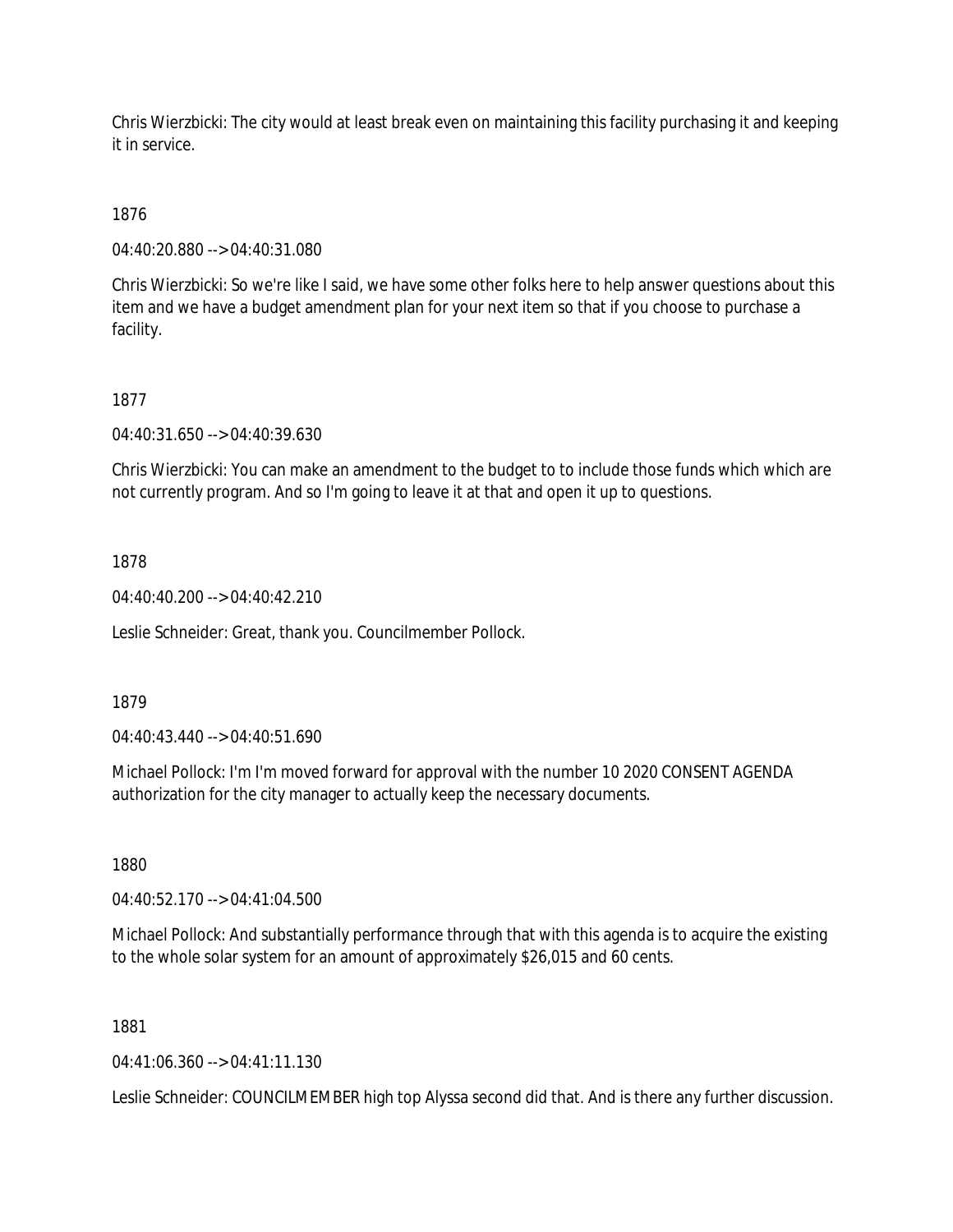04:41:12.930 --> 04:41:16.530

Leslie Schneider: All right, seeing none, we can vote. All those in favor please say aye.

1883

04:41:17.400 --> 04:41:17.760

Aye.

1884

04:41:18.870 --> 04:41:19.800 Leslie Schneider: Any opposed.

1885

04:41:21.420 --> 04:41:24.510

Leslie Schneider: All right, that passes unanimously with one council member

1886

04:41:25.710 --> 04:41:27.060

Leslie Schneider: Not here for that boat.

1887

04:41:28.560 --> 04:41:36.030

Leslie Schneider: And we can move on to item 10 D City Hall solar facility budget adjustment how it works.

1888

04:41:36.510 --> 04:41:43.560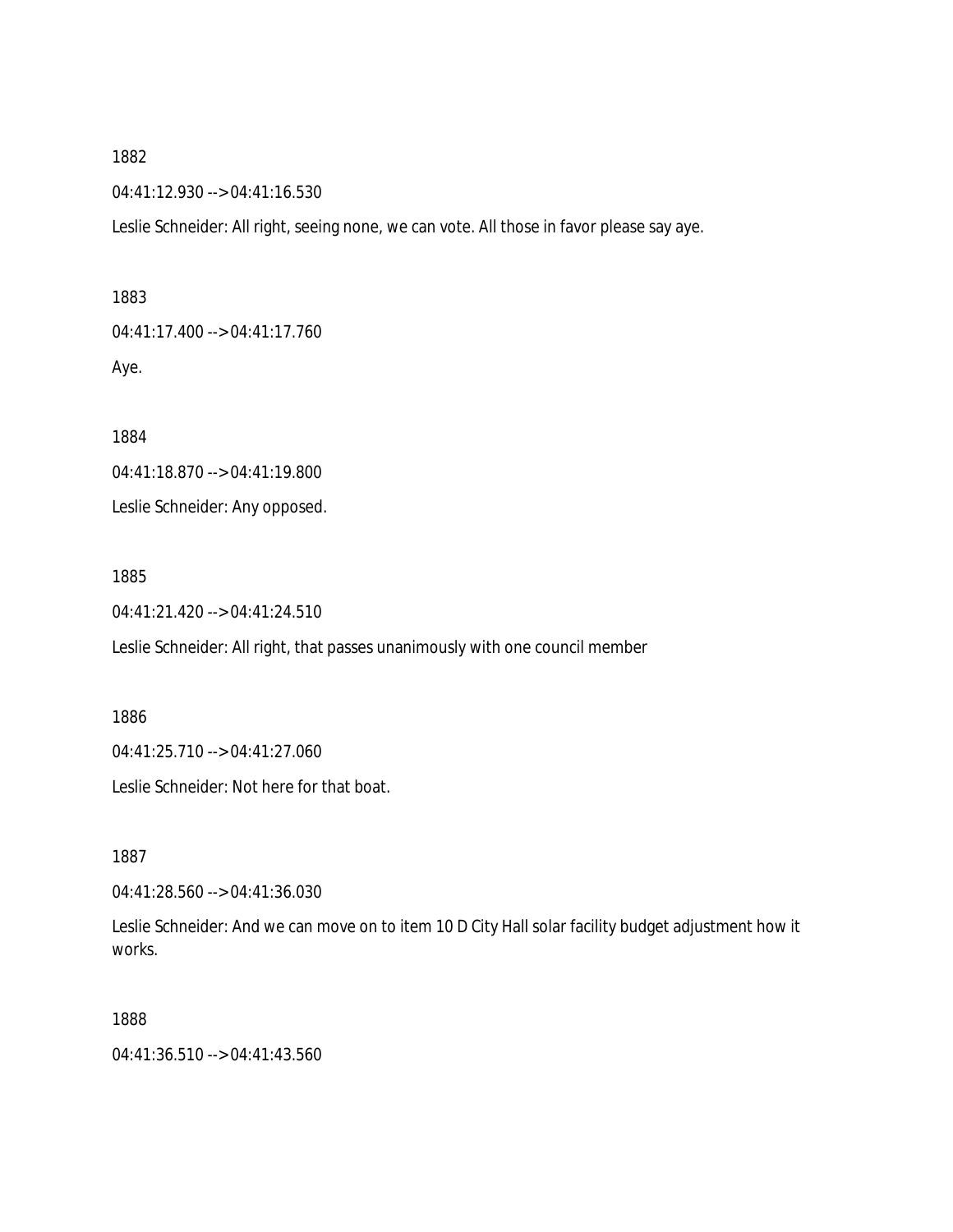Chris Wierzbicki: Yeah, as I mentioned, the city's budget does not include any funds for the purchase of this facility, nor the maintenance.

1889

04:41:43.920 --> 04:41:53.760

Chris Wierzbicki: So we have included here an amendment for you to include the \$26,000 for the purchase plus \$10,000 for the beginning of a maintenance agreement.

1890

04:41:54.120 --> 04:41:59.610

Chris Wierzbicki: We have yet to put that maintenance agreement together. So we're not exactly sure how

### 1891

04:42:00.390 --> 04:42:13.050

Chris Wierzbicki: How many years of repair maintenance, we will be able to maintain it \$10,000 but we figured that's a good place to start. We haven't a number of contractors who are interested in doing that work for us.

1892

04:42:14.370 --> 04:42:22.380

Chris Wierzbicki: So if you now that you've agreed to purchase that this is a budget amendment that will help you do that. So happy answering questions. Thank you so much.

1893

04:42:22.650 --> 04:42:23.580

Leslie Schneider: Calcium ever apologize.

1894

04:42:24.300 --> 04:42:39.450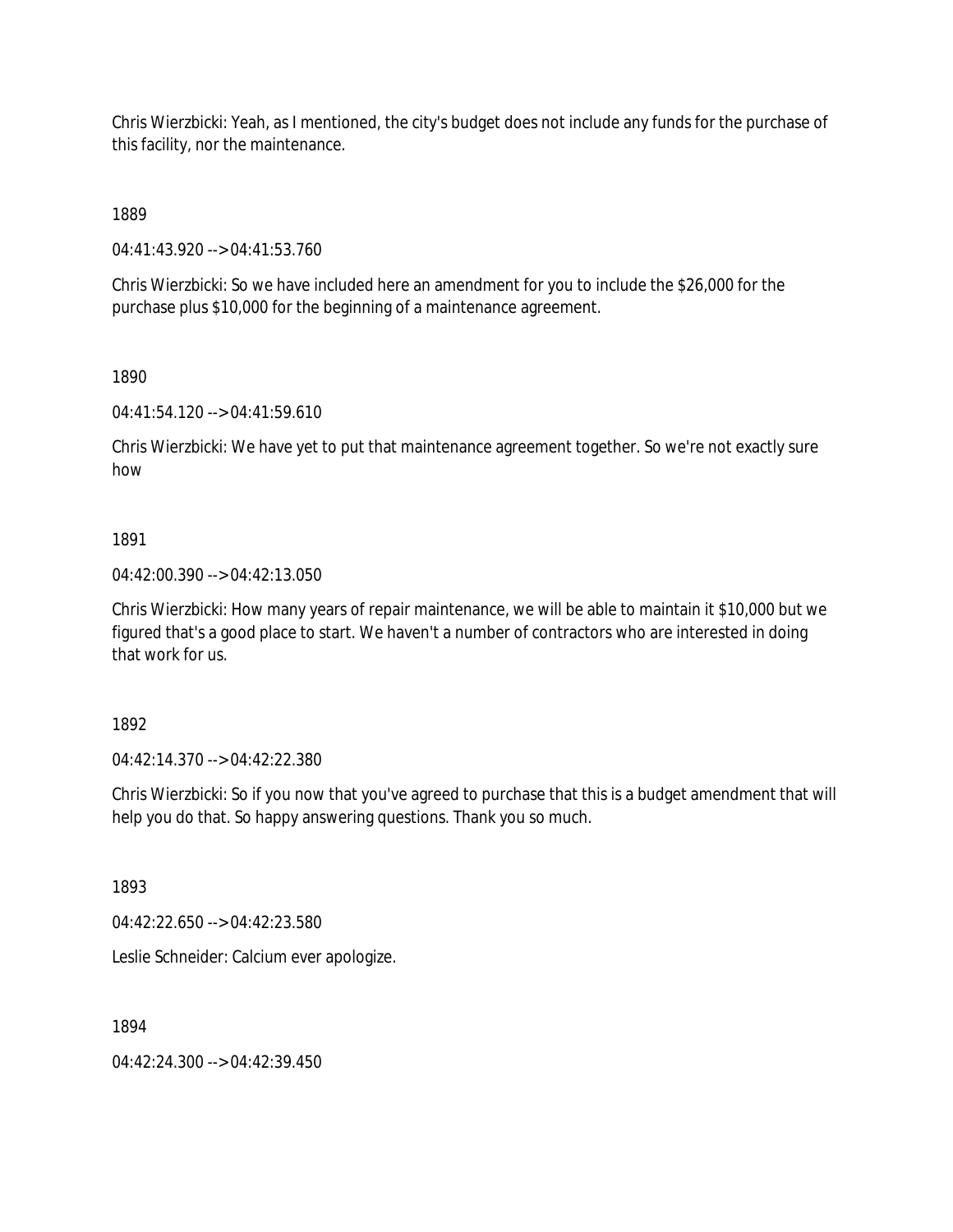Michael Pollock: I'm going to forward for approval with the November 10 2020 CONSENT AGENDA budget adjustment and the amount of \$36 36 and 15.6 \$2 or \$36,000 and 62 cents.

1895

04:42:40.380 --> 04:42:45.000

Michael Pollock: Becca related to the acquisition and maintenance of the City Hall solar facility.

# 1896

04:42:46.230 --> 04:42:49.410

Leslie Schneider: Council Medina, second to that. Is there any further discussion.

1897

04:42:50.580 --> 04:42:52.080

Leslie Schneider: All those in favor please say aye.

1898

04:42:52.950 --> 04:42:54.870

Leslie Schneider: Aye. Any opposed.

### 1899

04:42:55.980 --> 04:43:05.280

Leslie Schneider: Passes unanimously with one council member refusing. All right. Thank you very much, Chris sure appreciate it and

# 1900

04:43:06.600 --> 04:43:10.710

Joe Levan: I'll email. Councilmember teeth right now to get them back in the meeting.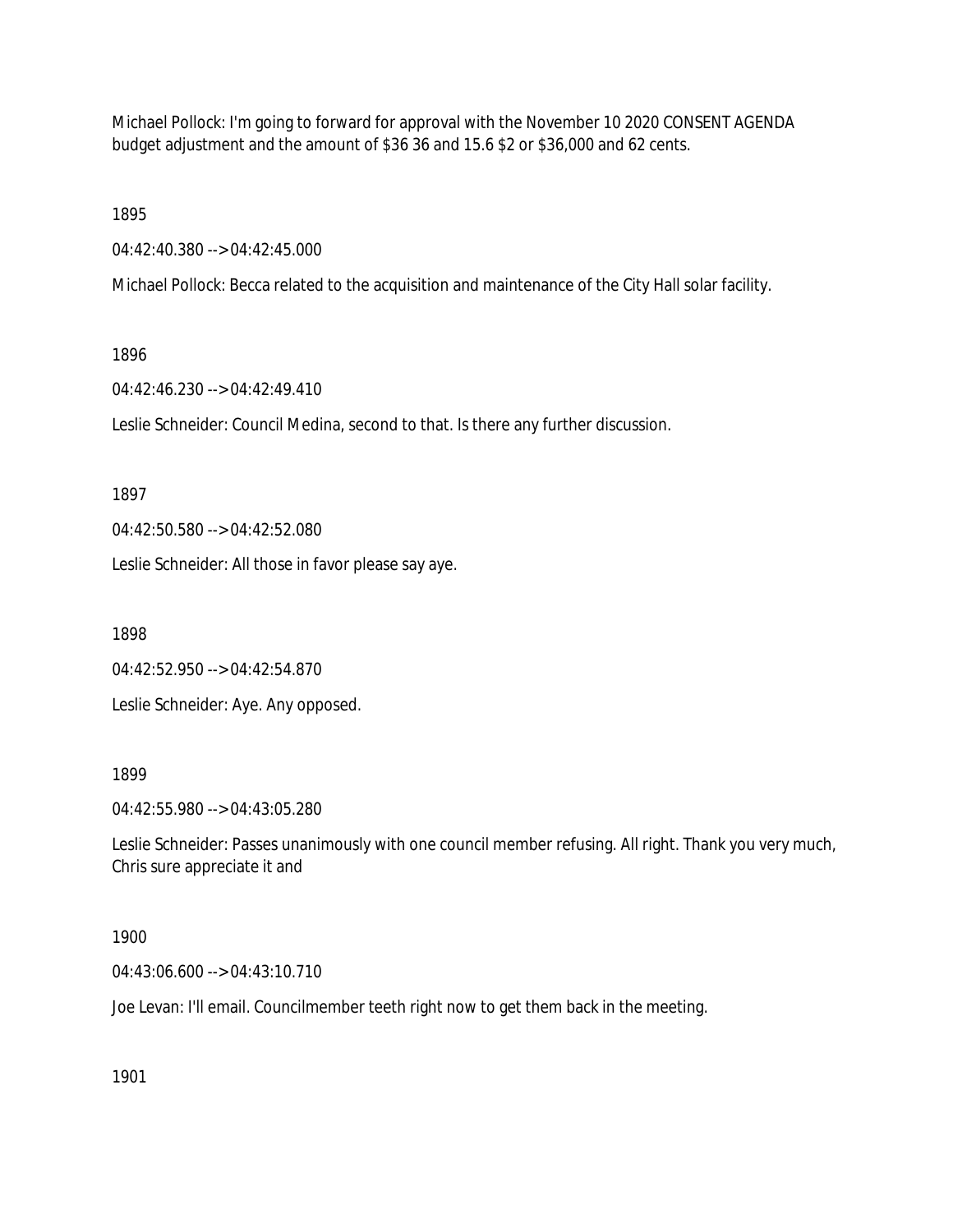04:43:11.220 --> 04:43:11.550

Right.

1902

04:43:15.570 --> 04:43:17.070

Leslie Schneider: Okay, and

1903

04:43:19.050 --> 04:43:29.370

Leslie Schneider: Hopefully he'll pop in here pretty quickly. We're on item 10 he the 2020 road preservation project change order number two public works.

### 1904

04:43:30.660 --> 04:43:40.470

Chris Wierzbicki: Yes. So if you remember back in summer, I believe it was June you approved a contract for our annual road preservation project.

1905

04:43:42.000 --> 04:43:56.640

Chris Wierzbicki: Last this particular year, the bitter who were working with for this work was is granted construction and they have been doing a really great job for us. They've both been on time and under budget.

1906

04:43:57.390 --> 04:44:04.920

Chris Wierzbicki: So much so that we determined that it would make sense to try and get a couple of other pieces of the road network.

1907

04:44:05.670 --> 04:44:17.250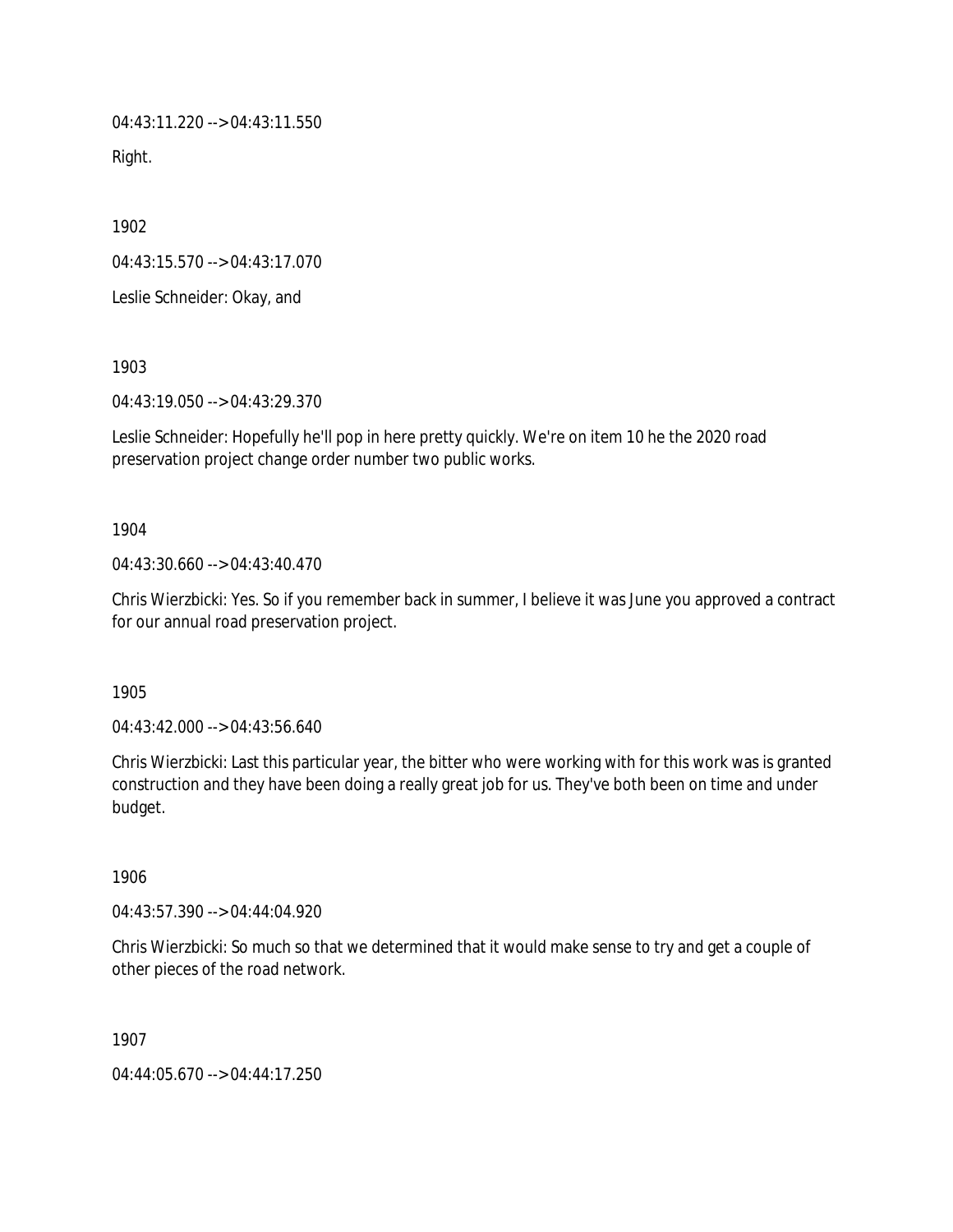Chris Wierzbicki: Maintained as under this contract while it's still in place. So we are proposing to move move ahead with further repairs to gravel road and Country Park Road under this contract.

1908

04:44:17.670 --> 04:44:27.270

Chris Wierzbicki: We are not asking for a budget amendment for this item. We have the budget to do this work, but the change order amount is over the administrative

1909

04:44:27.780 --> 04:44:42.900

Chris Wierzbicki: Authority to to approve to are asking the Council to address this change order and allow us to work with this contractor has been doing great work and finish out before the weather turns and we're no longer able to do too much painting so

#### 1910

 $04:44:44.040 \rightarrow 04:44:45.360$ 

Chris Wierzbicki: Happy to answer any questions about that.

#### 1911

04:44:45.750 --> 04:44:54.960

Leslie Schneider: Great, thank you. I'm Deputy Mayor deeds before I go to to COUNCILMEMBER Pollock. Are you okay with us proceeding on this. Do you need to catch up or

1912

04:44:55.920 --> 04:45:00.150

Joe Deets: No, I was actually going to go ahead and make the motion by but whoever wants to do it.

### 1913

04:45:00.510 --> 04:45:02.610

Leslie Schneider: Okay, well I'm going to call on council member Pollock.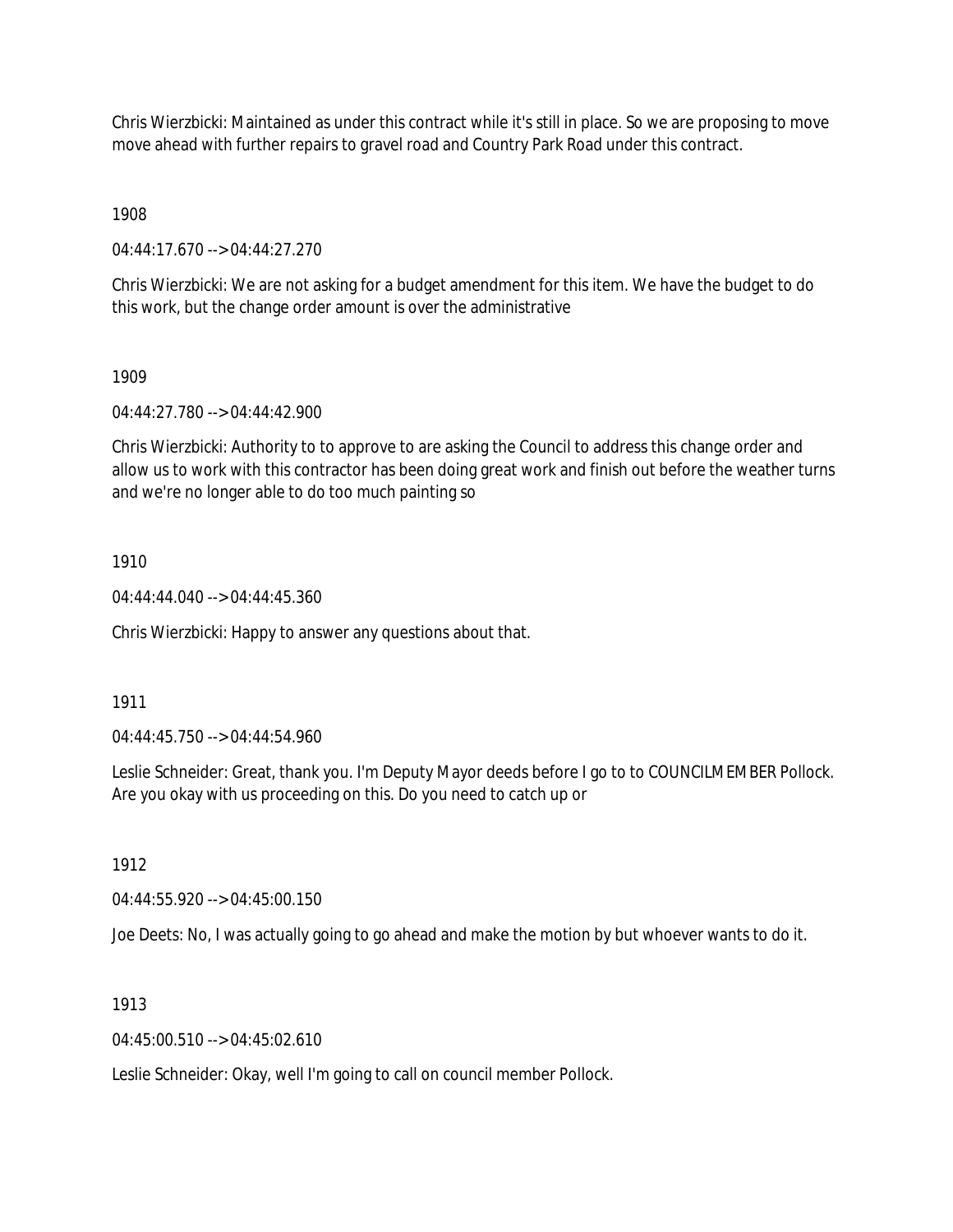04:45:03.750 --> 04:45:08.220

Michael Pollock: To for a change order number two to the 2020 road preservation. BUZZER for approval.

1915

04:45:08.310 --> 04:45:12.480

November 10 20 22nd.

1916

04:45:14.640 --> 04:45:20.220

Leslie Schneider: Deputy Mayor deep second to that. Any further discussion. All those in favor please say aye.

#### 1917

04:45:21.120 --> 04:45:25.140

Leslie Schneider: Aye. Any opposed, that passes unanimously with

### 1918

04:45:26.460 --> 04:45:38.250

Leslie Schneider: Oh you know i i said unanimously last time and I forgot to mention that council member nisar is no longer here. So this is also unanimous with those who are present their six council members president now.

### 1919

04:45:39.900 --> 04:45:46.320

Leslie Schneider: Alright, we are moving on to item 10 F agreement with kids at County regarding jury panels for municipal court.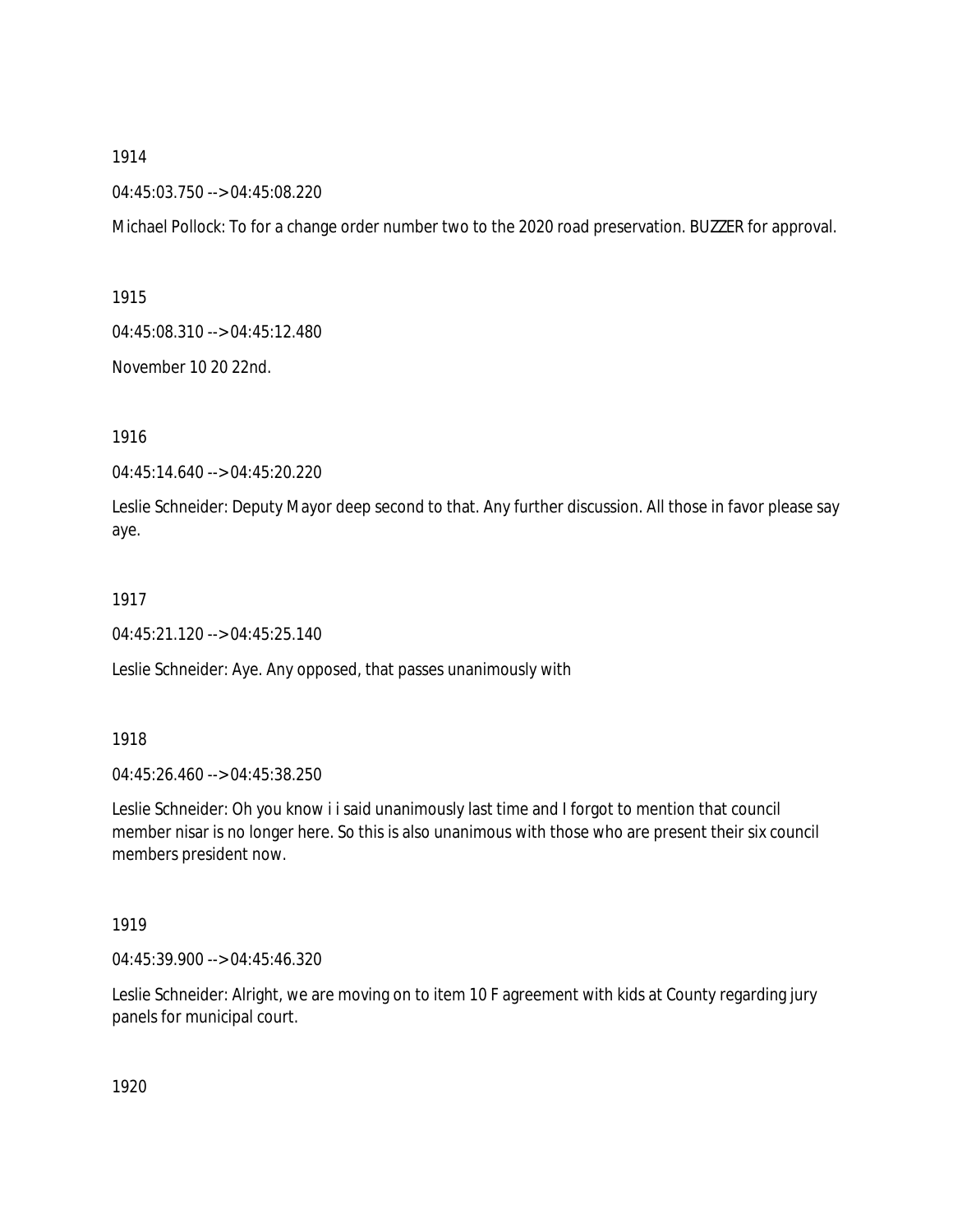04:45:47.340 --> 04:45:54.600

Robbie Sepler: In there, I'll be handling this item this agreement replaces an expiring agreement with the county for the same services.

1921

04:45:54.900 --> 04:46:09.570

Robbie Sepler: And in summary of the services, the county helps provide a pool of jurors when a jury is required in a Magellan Municipal Court court the disagreement is for the same cost of the city as the expiring agreement and will run until 2023

1922

04:46:10.620 --> 04:46:12.780

Leslie Schneider: Excellent. Thank you very much. Councilmember pilot

1923

04:46:13.350 --> 04:46:19.920

Michael Pollock: And move forward before the agreement with Hudson county regarding three panels for municipal court for approval within November 10 2020 sentence.

1924

04:46:21.600 --> 04:46:21.960

Again,

1925

04:46:23.310 --> 04:46:29.100

Leslie Schneider: Deputy Mayor deep second to that. Any further discussion. All those in favor please say aye.

1926

04:46:29.820 --> 04:46:45.660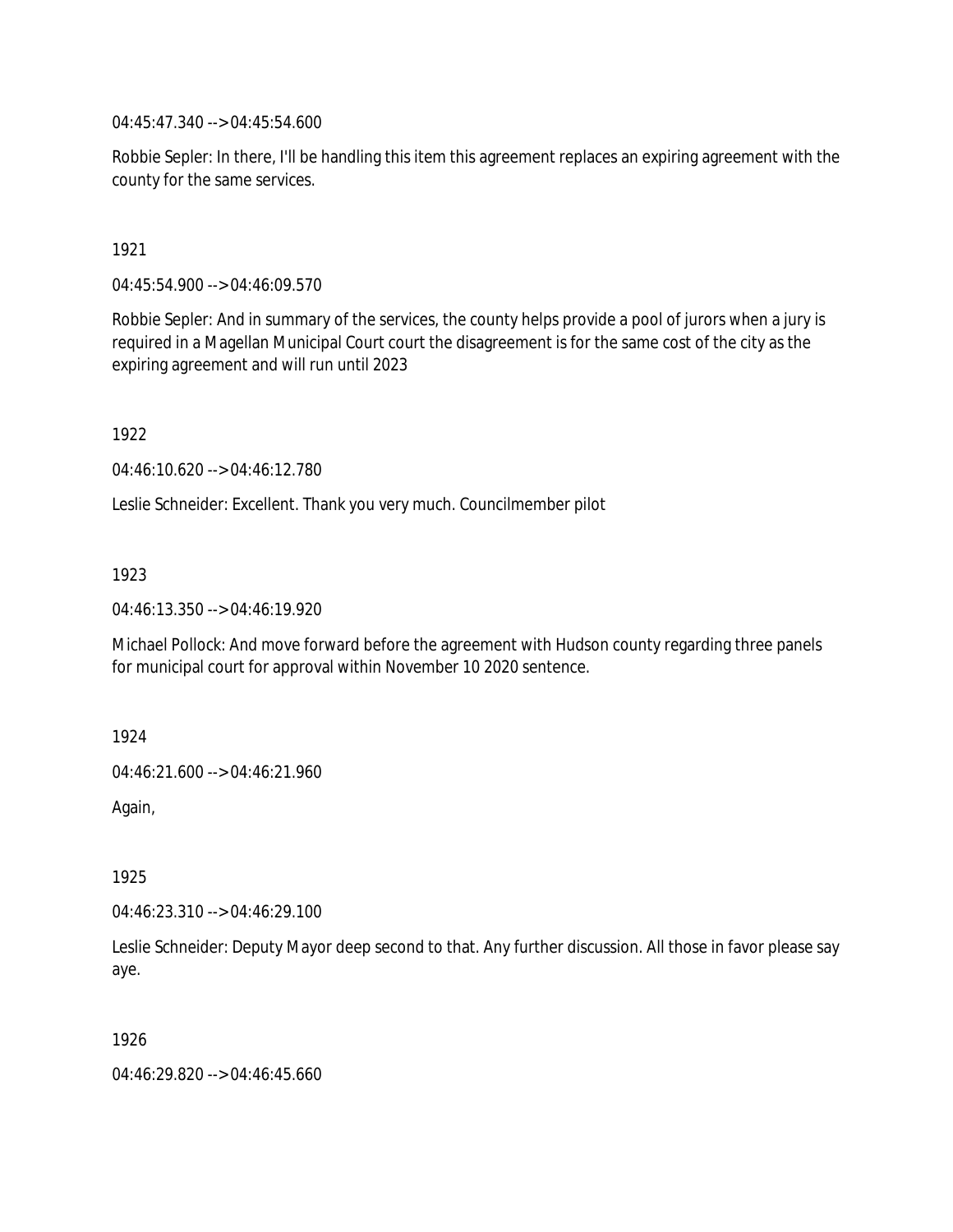Leslie Schneider: Aye. Any opposed, that passes unanimously with six council members. Alright, and we are on to item 10 G agreement with kits at Humane Society for animal control services for 2021 to 2023

1927

04:46:46.830 --> 04:46:54.360

Robbie Sepler: And mer. That is a me again city clerk. Can I ask that you promote Eric Stevens to the panel as well. In case the Council's any questions.

1928

04:46:55.140 --> 04:47:02.250

Robbie Sepler: This agreement Council as put the kids have Humane Society and replaces and expiring three three year agreement with the society.

### 1929

04:47:03.150 --> 04:47:13.410

Robbie Sepler: The cost. So, this agreement to do for three years. The first year is a 5% increase from what we paid in 2020 and then thereafter. It'd be a 3% annual increase

1930

04:47:14.100 --> 04:47:25.380

Robbie Sepler: And the scope of services remains the same under the proposed new agreement and with me today here for any questions you have is Eric Stevens, the Executive Director of the kids have humane society.

1931

04:47:27.270 --> 04:47:29.370

Leslie Schneider: Great, thank you very much. Councilmember Pollock.

1932

04:47:29.910 --> 04:47:36.750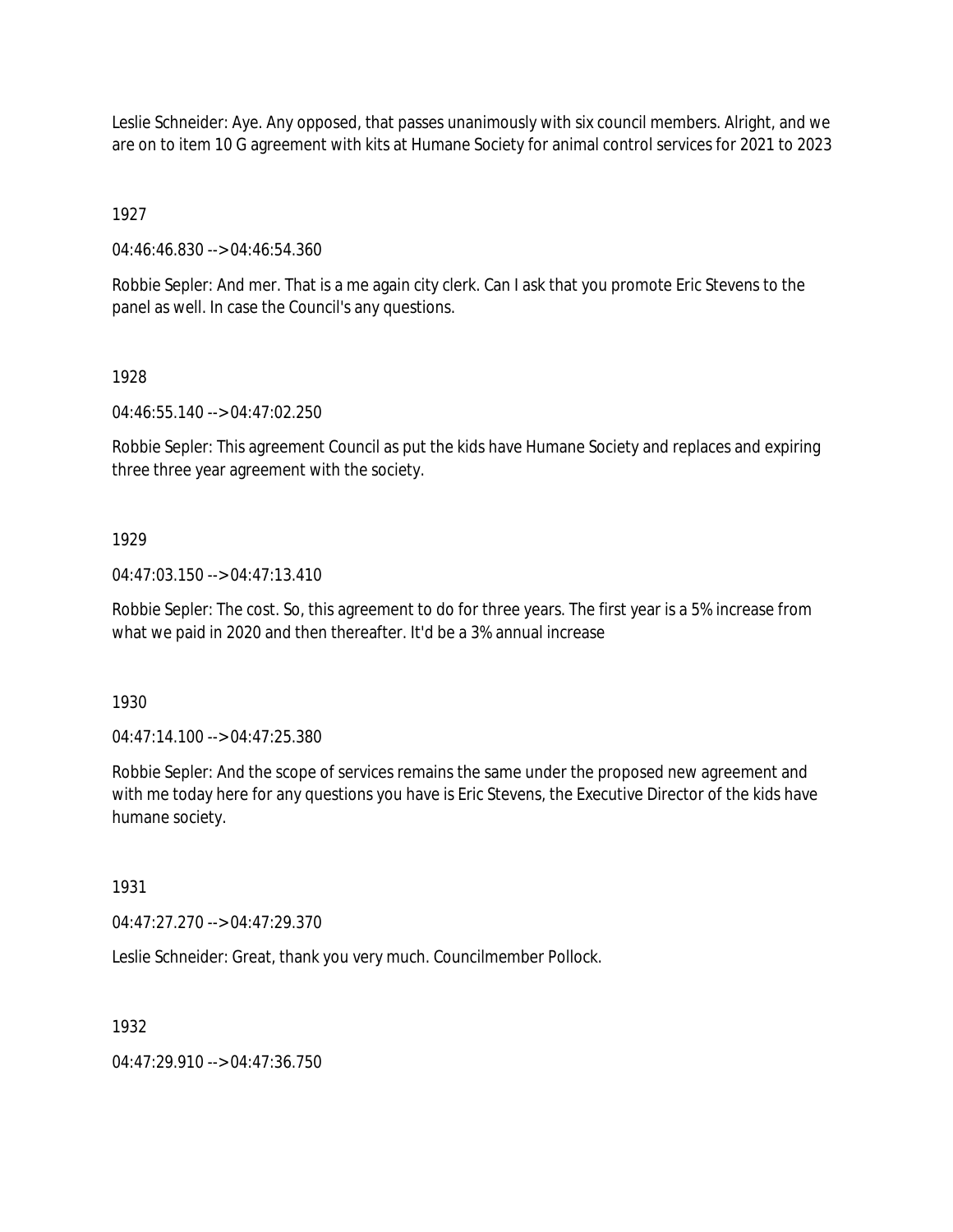Michael Pollock: Moved to follow the river with kids up Humane Society for animal control services for approval with the November 10 2020 consenting

1933

04:47:38.250 --> 04:47:38.490

And

1934

04:47:39.540 --> 04:47:43.350

Leslie Schneider: COUNCILMEMBER car. Second to that. Is there any discussion.

1935

04:47:46.020 --> 04:47:48.360

Leslie Schneider: All right. All those in favor please say aye.

1936

04:47:49.050 --> 04:47:49.470

Kol Medina: All right.

1937

04:47:53.940 --> 04:47:56.610

Leslie Schneider: I'm sorry, Eric. We didn't have any good questions for you.

### 1938

04:47:59.490 --> 04:48:03.570

Leslie Schneider: You're on mute. So if you'd like to unmute and just say hi.

### 1939

04:48:04.740 --> 04:48:13.800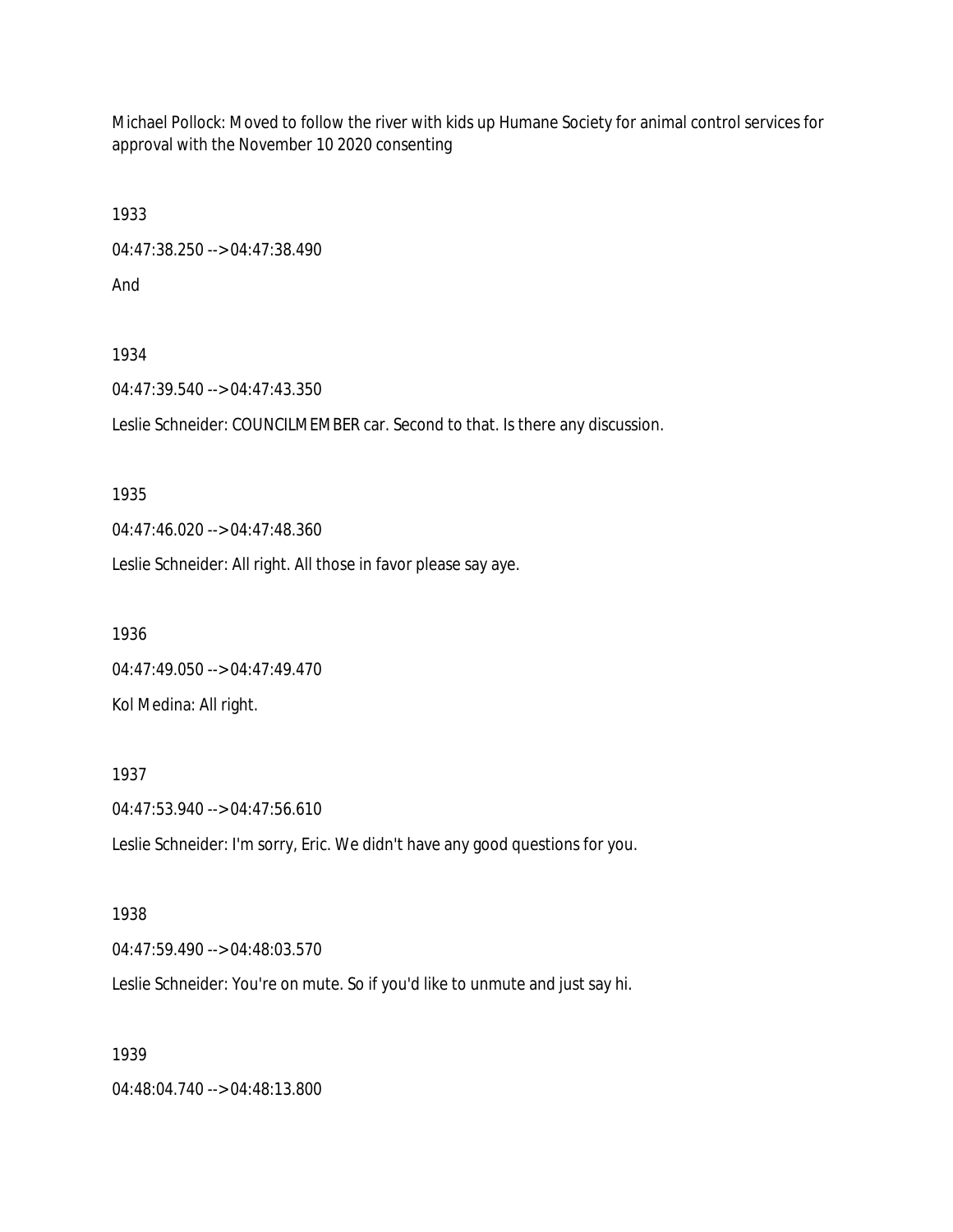Eric Stevens: Well, first of all, thank you for approving the next contract and I wanted to just give my best wishes to Robbie and to Cole.

1940

04:48:15.990 --> 04:48:18.360

Leslie Schneider: Great. Thank you so much. Okay, thank you.

#### 1941

04:48:21.480 --> 04:48:28.110

Leslie Schneider: Alright item 10 ah third amendment to the agreement for incarceration of city prisoners.

### 1942

04:48:29.730 --> 04:48:30.780

Leslie Schneider: Chief Clark.

1943

04:48:31.320 --> 04:48:31.680

Joe Clark: Good evening.

1944

04:48:32.430 --> 04:48:33.090

Leslie Schneider: Late our

### 1945

04:48:33.810 --> 04:48:34.140

Like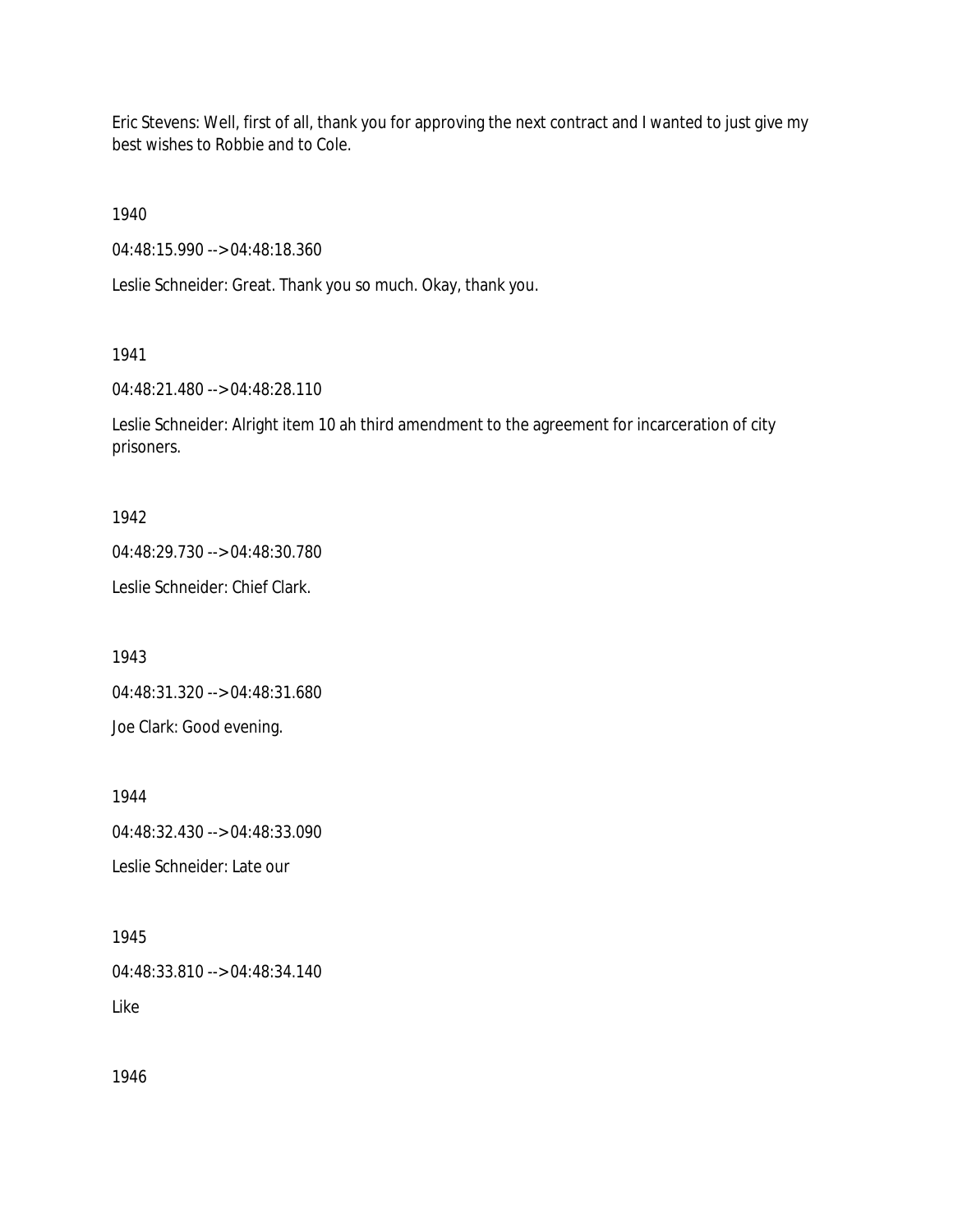04:48:35.430 --> 04:48:48.450

Joe Clark: Oh, this is an amendment to the agreement with kits up county for the housing of prisoners, this amendment will set the daily rate for housing prisoners for the 2021 budget year at \$157 and five cents per day.

1947

04:48:49.470 --> 04:48:58.500

Joe Clark: This rate change has been anticipated in the proposed budget submission in its intended to meet the rising costs for housing prisoners in the county jail.

1948

04:49:02.880 --> 04:49:03.660

Leslie Schneider: Right.

1949

04:49:05.880 --> 04:49:08.610

Leslie Schneider: There we go, Deputy Mayor deets.

1950

04:49:08.850 --> 04:49:19.530

Joe Deets: Yes, I moved forward. The third amendment to the agreement for in karsner incarceration of city prisoners for approval with the November 10 2020 consent agenda.

1951

04:49:22.080 --> 04:49:25.980

Leslie Schneider: COUNCILMEMBER car seconds. And is there any discussion.

1952

04:49:27.300 --> 04:49:29.520

Leslie Schneider: Great. All those in favor please say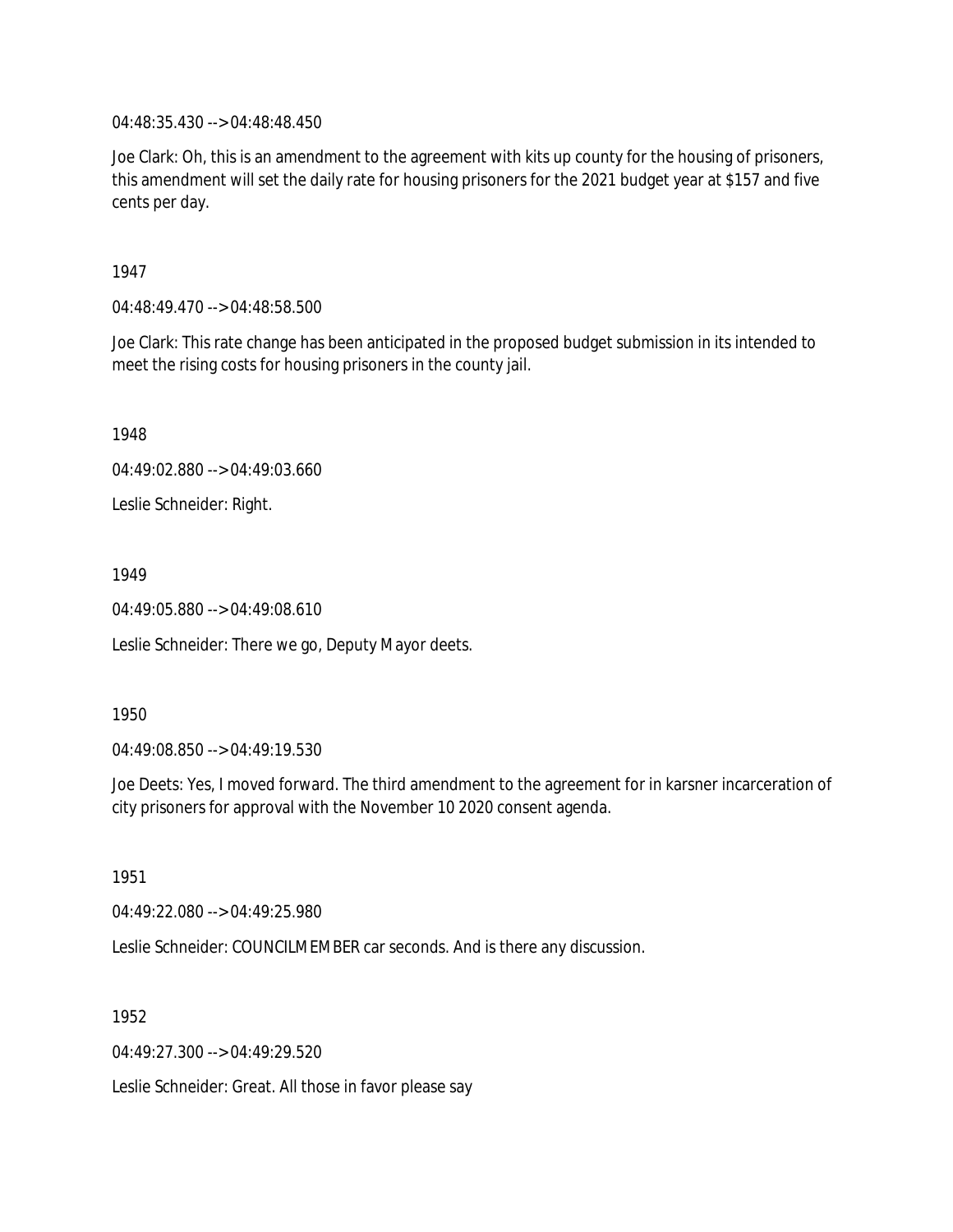1953 04:49:30.210 --> 04:49:32.790 Leslie Schneider: Hi, and any opposed.

#### 1954

04:49:33.930 --> 04:49:36.480

Leslie Schneider: That passes unanimously with six council members.

#### 1955

04:49:38.370 --> 04:49:42.180

Leslie Schneider: Thank you, chief clerk. I'm so sorry you had to wait for

#### 1956

04:49:44.250 --> 04:49:48.480

Leslie Schneider: And colleagues, we are on item 11 the consent agenda.

1957

04:49:50.640 --> 04:49:51.810

Leslie Schneider: COUNCILMEMBER Pollock.

1958

04:49:52.380 --> 04:49:55.380

Michael Pollock: Moved to approve the Consent Agenda as presenting

1959

04:49:57.030 --> 04:50:04.410

Leslie Schneider: We've got a second from Deputy Mayor dates, is there any discussion. All those in favor please say aye.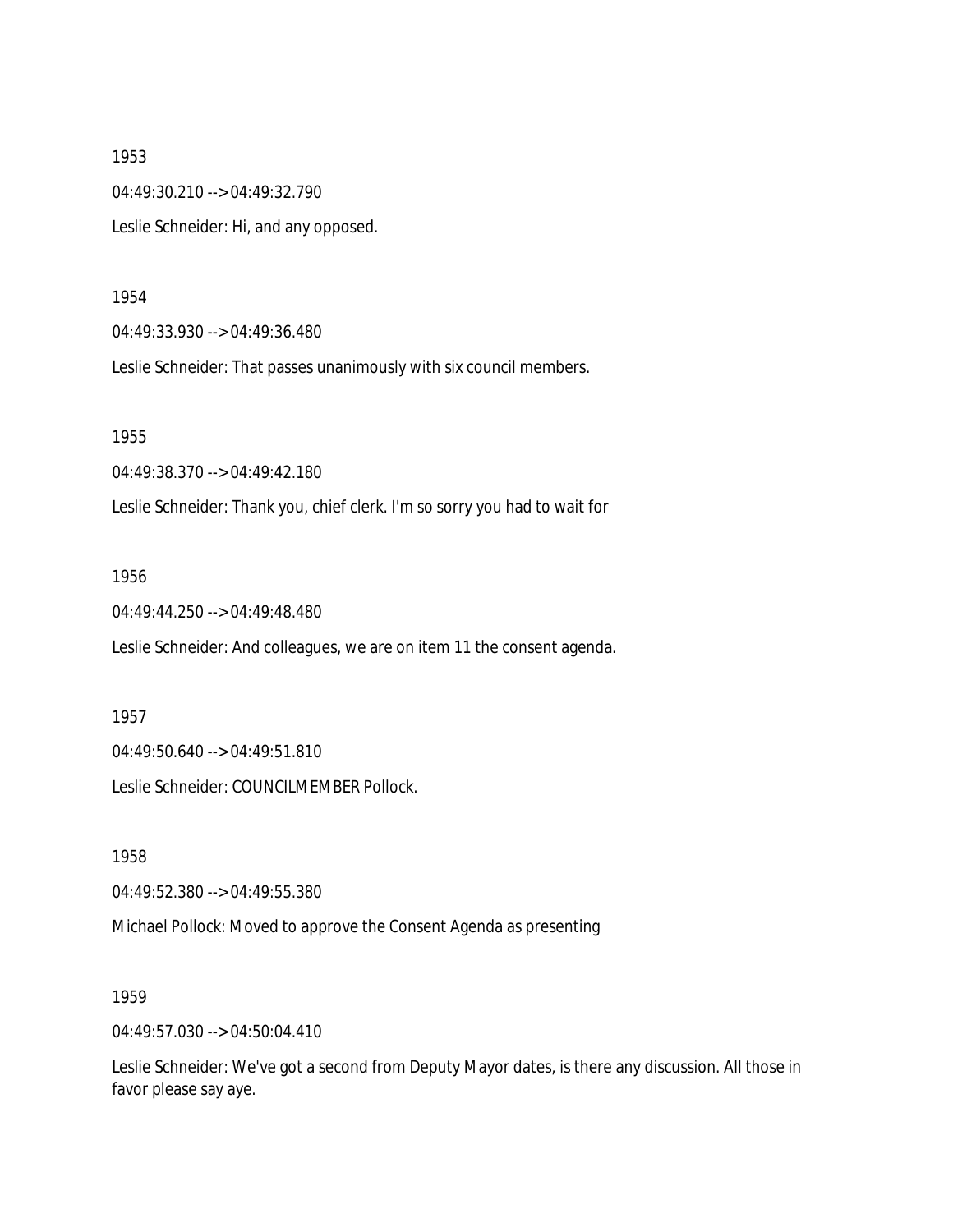04:50:05.790 --> 04:50:16.470

Leslie Schneider: Any opposed, all right, that passes unanimously and we are now closing in. We are on item 12 for committee reports.

1961

04:50:19.920 --> 04:50:21.840

Leslie Schneider: I'm not seeing a whole fluid hands.

1962

04:50:23.550 --> 04:50:26.160

Leslie Schneider: Come on, it's 1015 we've got some time left.

1963

04:50:27.990 --> 04:50:33.390

Leslie Schneider: Alright, seeing that we are moving on very quickly to item 13 for the good of the order

1964

04:50:35.100 --> 04:50:36.210

Leslie Schneider: Council member Medina.

1965

04:50:38.040 --> 04:50:42.390

Kol Medina: Real quick, I've been meaning to say to you and failing. So I'll say it here tonight.

1966

04:50:43.980 --> 04:50:54.780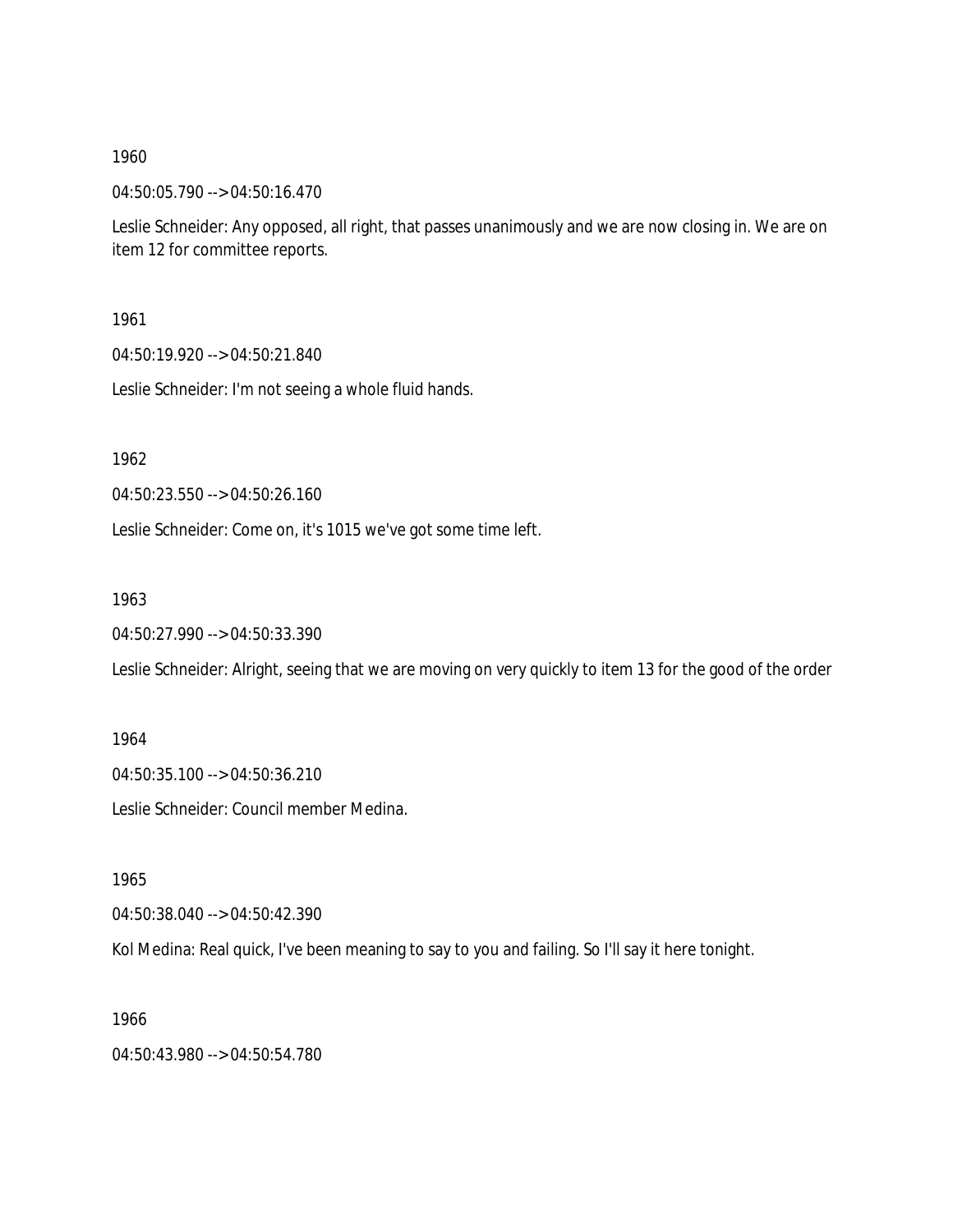Kol Medina: I need to find out some time to talk to you about how the Council wants to feel all my various committee assignments. I'm sure that's on your list too, but we haven't connected on that. So let's try to connect on that.

1967 04:50:56.130 --> 04:50:57.330 Leslie Schneider: Yeah, it is something that

### 1968

04:50:57.570 --> 04:51:02.520

Leslie Schneider: We're going to be city manager, we agreed to discuss that next right when

# 1969

04:51:03.030 --> 04:51:08.310

Leslie Schneider: So we'll figure something out and very happy to talk with you. Councilmember Medina.

### 1970

04:51:10.590 --> 04:51:15.600

Leslie Schneider: That was it for for that one. Okay, great. And COUNCILMEMBER car.

1971

04:51:18.990 --> 04:51:20.310

Christy Carr: I think so. I just want to

# 1972

04:51:21.360 --> 04:51:26.190

Christy Carr: express my thanks for Robbie's work over the years I had the pleasure of working with him and actually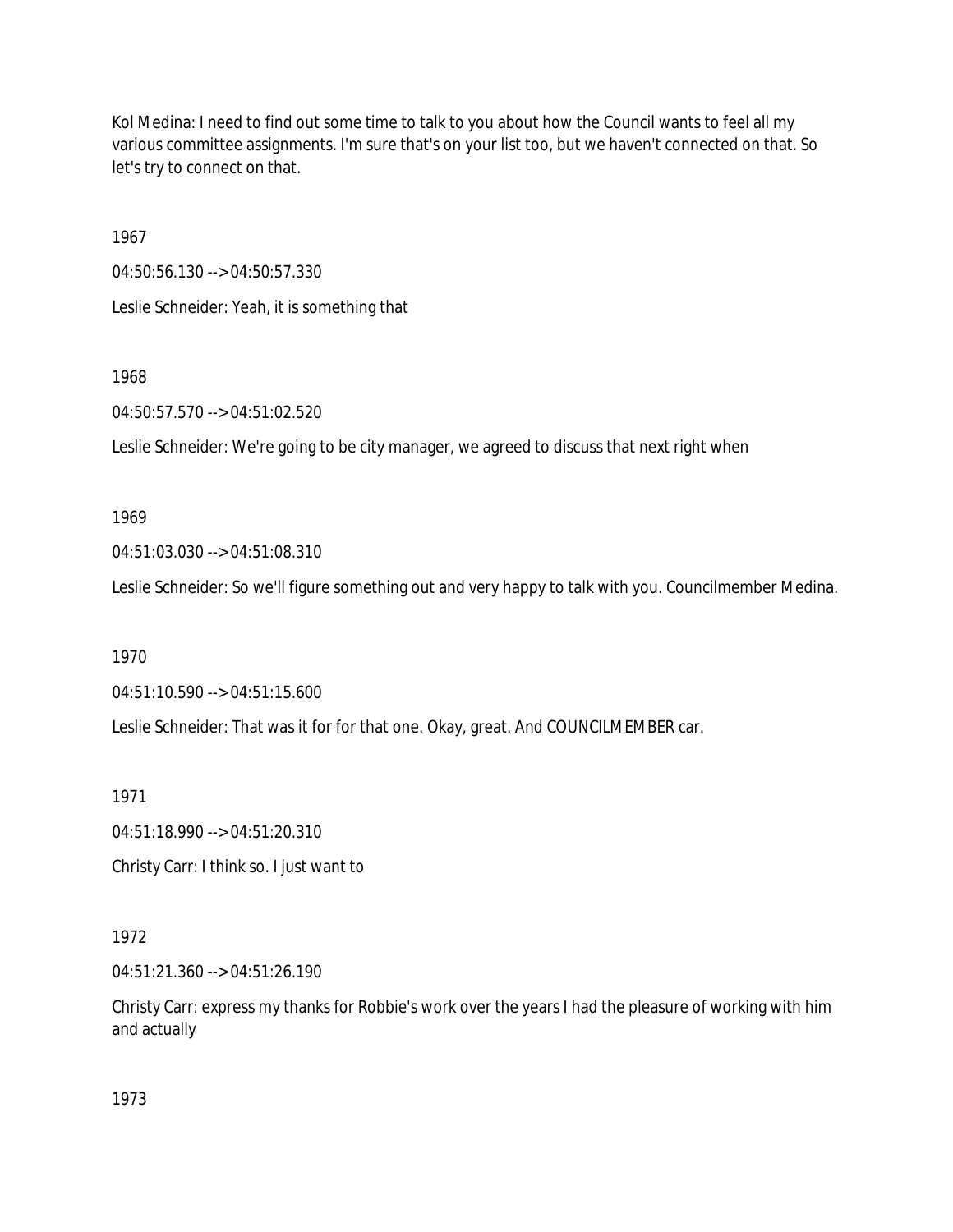04:51:27.510 --> 04:51:33.240

Christy Carr: had the pleasure of interviewing him when he came on board with the city attorney. So I appreciated being able to

1974

04:51:34.320 --> 04:51:45.090

Christy Carr: Be in at the very beginning of his career with the city and he was a great asset to the staff and I think will be missed. So just wanted to say that I appreciated all his work here at the city.

1975

04:51:46.380 --> 04:51:48.030

Leslie Schneider: Wonderful, thank you so much.

1976

04:51:49.380 --> 04:51:50.130

Leslie Schneider: All right.

1977

04:51:51.000 --> 04:51:54.120

Leslie Schneider: Seeing no other hands.

1978

04:51:55.440 --> 04:51:56.580

Leslie Schneider: We are adjourned.

1979

04:51:58.410 --> 04:52:00.780

Leslie Schneider: Thank you all. We got through it.